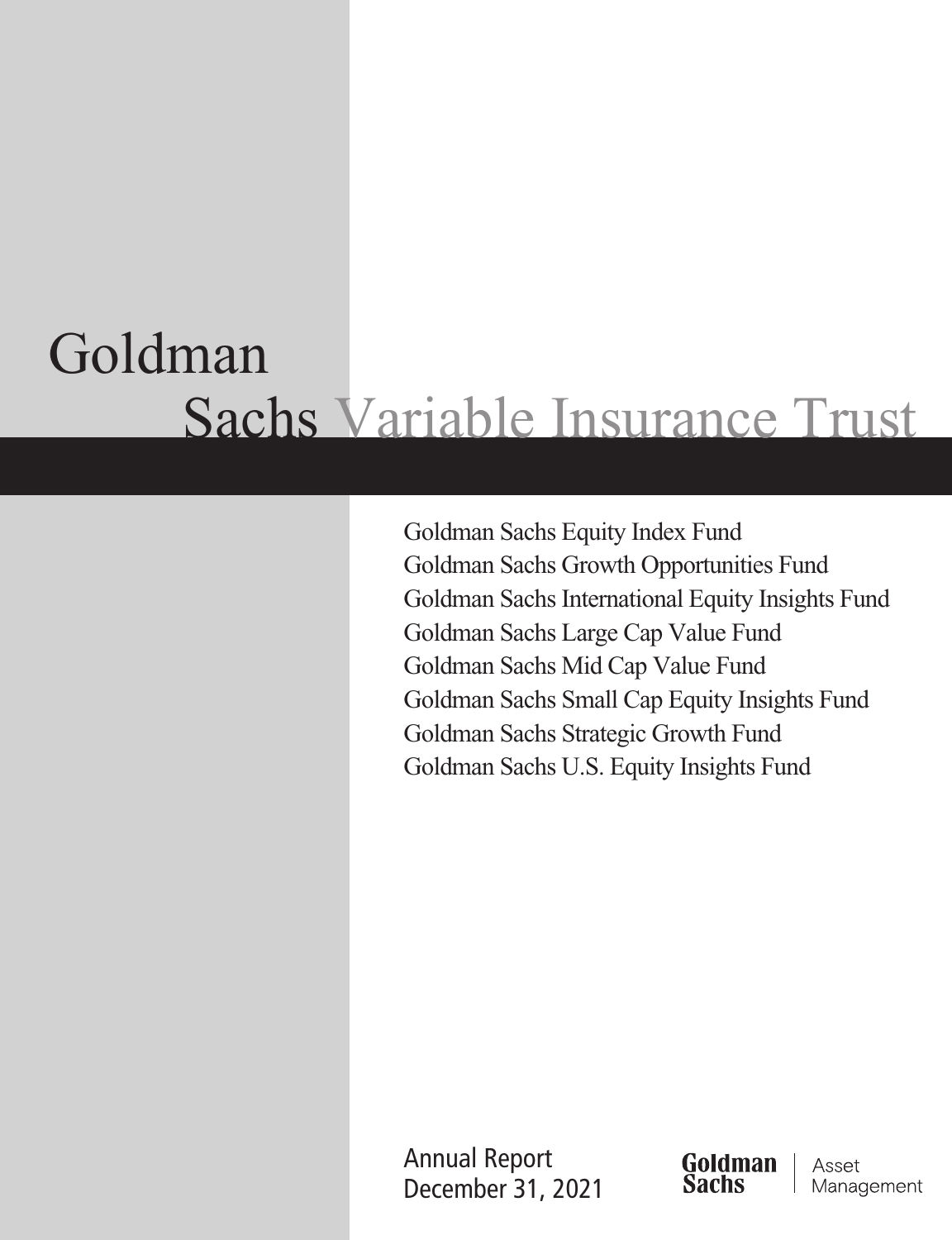### Goldman Sachs Variable Insurance Trust

- $\blacksquare$  **GOLDMAN SACHS EQUITY INDEX FUND**
- **GOLDMAN SACHS GROWTH OPPORTUNITIES FUND**
- **GOLDMAN SACHS INTERNATIONAL EQUITY INSIGHTS FUND**
- $\blacksquare$  **GOLDMAN SACHS LARGE CAP VALUE FUND**
- $\blacksquare$  **GOLDMAN SACHS MID CAP VALUE FUND**
- $\blacksquare$  GOLDMAN SACHS SMALL CAP EQUITY INSIGHTS FUND
- **GOLDMAN SACHS STRATEGIC GROWTH FUND**
- **GOLDMAN SACHS U.S. EQUITY INSIGHTS FUND**

#### **TABLE OF CONTENTS**

| Market Review                                    | 1   |
|--------------------------------------------------|-----|
| Schedules of Investments                         | 50  |
| <b>Financial Statements</b>                      | 80  |
| Financial Highlights                             |     |
| Goldman Sachs Equity Index Fund                  | 88  |
| Goldman Sachs Growth Opportunities Fund          | 89  |
| Goldman Sachs International Equity Insights Fund | 91  |
| Goldman Sachs Large Cap Value Fund               | 93  |
| Goldman Sachs Mid Cap Value Fund                 | 95  |
| Goldman Sachs Small Cap Equity Insights Fund     | 97  |
| Goldman Sachs Strategic Growth Fund              | 99  |
| Goldman Sachs U.S. Equity Insights Fund          | 101 |
| Notes to Financial Statements                    | 103 |
| Other Information                                | 125 |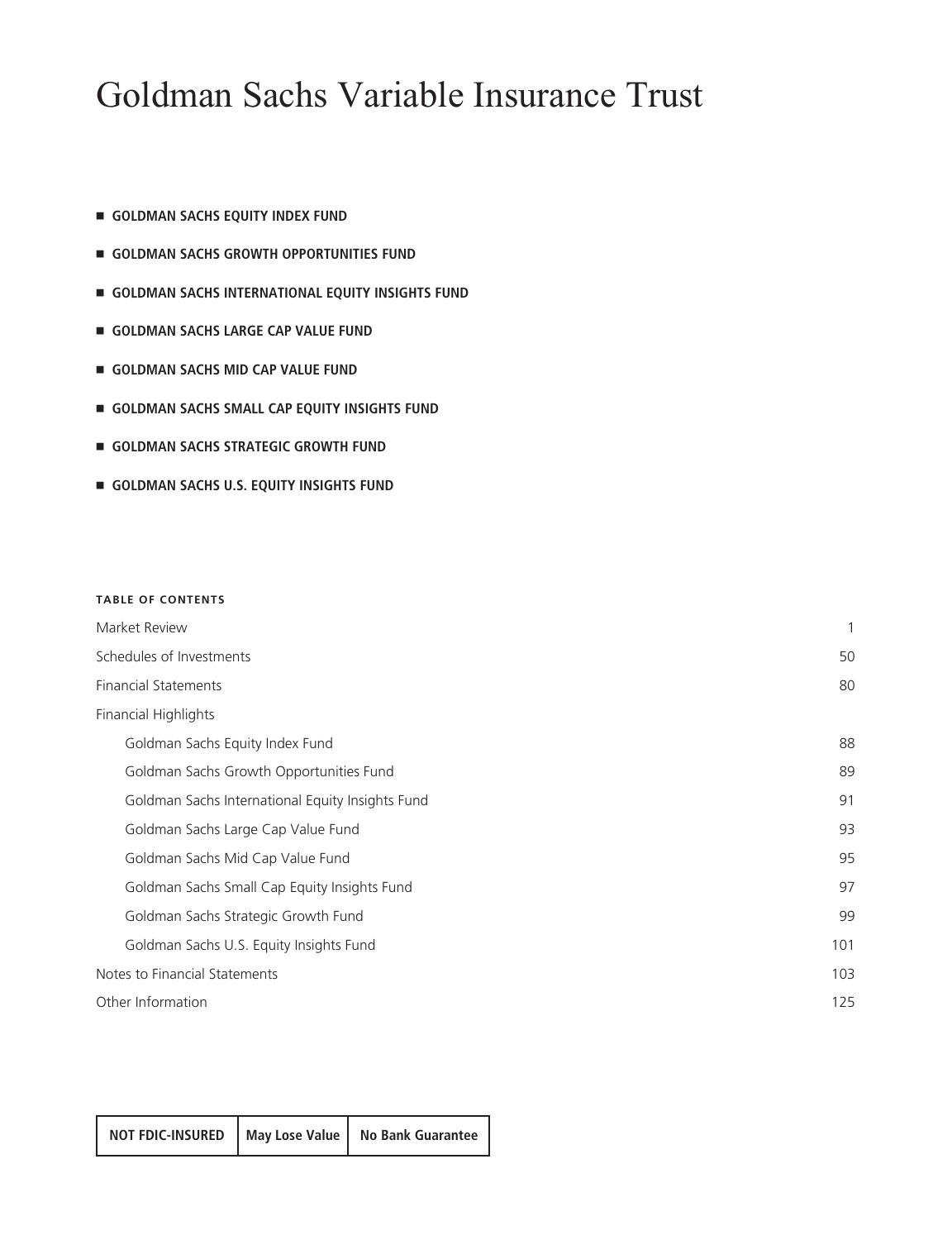### <span id="page-2-0"></span>Goldman Sachs Variable Insurance Trust Funds

### Market Review

#### *U.S. Equities*

Representing the U.S. equity market, the S&P 500® Index returned 28.71% during the 12 months ended December 31, 2021 (the "Reporting Period"). The U.S. equity market rose in each of the four quarters of 2021, closing near its all-time high and posting its third consecutive year of double-digit gains.

In the first quarter of 2021, rising bond yields and a value-led equity market dominated. The two key drivers of this performance were the Democrat victory in Georgia in January, paving the way for massive additional U.S. fiscal stimulus and progress in the COVID-19 vaccine rollout. An increase in the 10-year U.S. Treasury yield benefited financials and value stocks. The accelerating rollout of COVID-19 vaccines boosted investors' hopes of a sustainable reopening of the economy. Small-cap stocks, which tend to be more cyclical and domestically focused, performed particularly well. The passage of President Biden's stimulus package led to upgrades in consensus forecasts for U.S. Gross Domestic Product ("GDP") growth for the year. Some investors worried the size of the U.S. stimulus could provoke a pickup in inflation. However, despite upgrading its growth forecasts for the year and expecting unemployment to decline, the U.S. Federal Reserve (the "Fed") did not believe inflation would be meaningfully above target and did not expect to raise interest rates before 2024.

Discussions throughout the second quarter of 2021 centered on the central bank liquidity tailwind, fiscal stimulus, COVID-19 vaccine progress, reopening momentum, strong corporate profits and robust equity inflows. While inflation concerns were fairly pervasive, the Fed remained consistent in its messaging around expectations that price pressures would be transitory. The peak inflation theme gained traction as the quarter progressed, even as economists suggested the transitory period may be longer than expected. Corporate earnings season brought a round of outsized beats over consensus estimates, along with corporate commentary highlighting some input pressure offset for companies with above-average pricing power or productivity initiatives. Despite a latequarter agreement between the White House and a bipartisan group of Senators on the framework of a physical infrastructure package, the path to additional fiscal stimulus remained complicated.

The U.S. equity market increased only marginally in the third quarter of 2021, as measured by the S&P 500® Index. Other major U.S. equity indices posted negative returns for the quarter. In July and August, the second quarter's rally continued, as the focus remained on easy financial conditions, accommodative monetary policy, pent-up consumer demand, positive earnings sentiment, resilient operating margins, corporate buybacks and retail inflows. Some economic indicators, including higher inflation and lower than consensus expected retail sales and manufacturing activity, were causes of concern among investors, through the market and the Fed remained largely optimistic. Sentiment deteriorated in September as the spread of the COVID-19 Delta variant dampened reopening momentum and the Fed signaled for a slowdown of asset purchases. A still complicated path to fiscal stimulus in the House of Representatives, the then-looming debt ceiling discussion, and global risk events, including supply-chain disruptions and input price pressures, all put a strain on the U.S. equity market. September also saw a global risk asset sell-off on the heels of Chinese real estate developers' leverage concerns and a spike in energy prices. U.S. Treasury yields climbed, as the global bond market posted its weakest month since March 2020.

The U.S. equity market, as measured by the S&P 500® Index, then rose strongly, logging its best performing quarter in the fourth quarter of 2021 since the fourth quarter of 2020 on the heels of robust consumer spending, strong corporate earnings results and passage of the U.S. government's infrastructure plan. There remained a few areas of concern still intact, including the Omicron variant of COVID-19, which emerged in late November, persistent inflation and supply-chain pressures, acceleration in the Fed's asset purchase tapering, and the fate of the social spending bill in Congress. Strong corporate earnings in October propelled U.S. equities higher despite the overhanging supply-chain issues and persistently high inflation. More than 80% of the S&P 500<sup>®</sup> Index constituent companies reported upside surprises. The positive momentum continued into November, and the passage of the infrastructure bill boosted market sentiment until the World Health Organization announced Omicron as a variant of concern given its potentially heightened transmissibility. Increased case counts around the world and travel restrictions added pressure to the equities markets globally. Moreover, the fate of the social spending bill was punted into 2022. However, in December, studies showed the Omicron variant tends to cause less severe symptoms. The Fed also announced an accelerated timeline for tapering its asset purchases, doubling its pace from a decrease of \$15 billion a month in corporate debt purchases to a decrease of \$30 billion a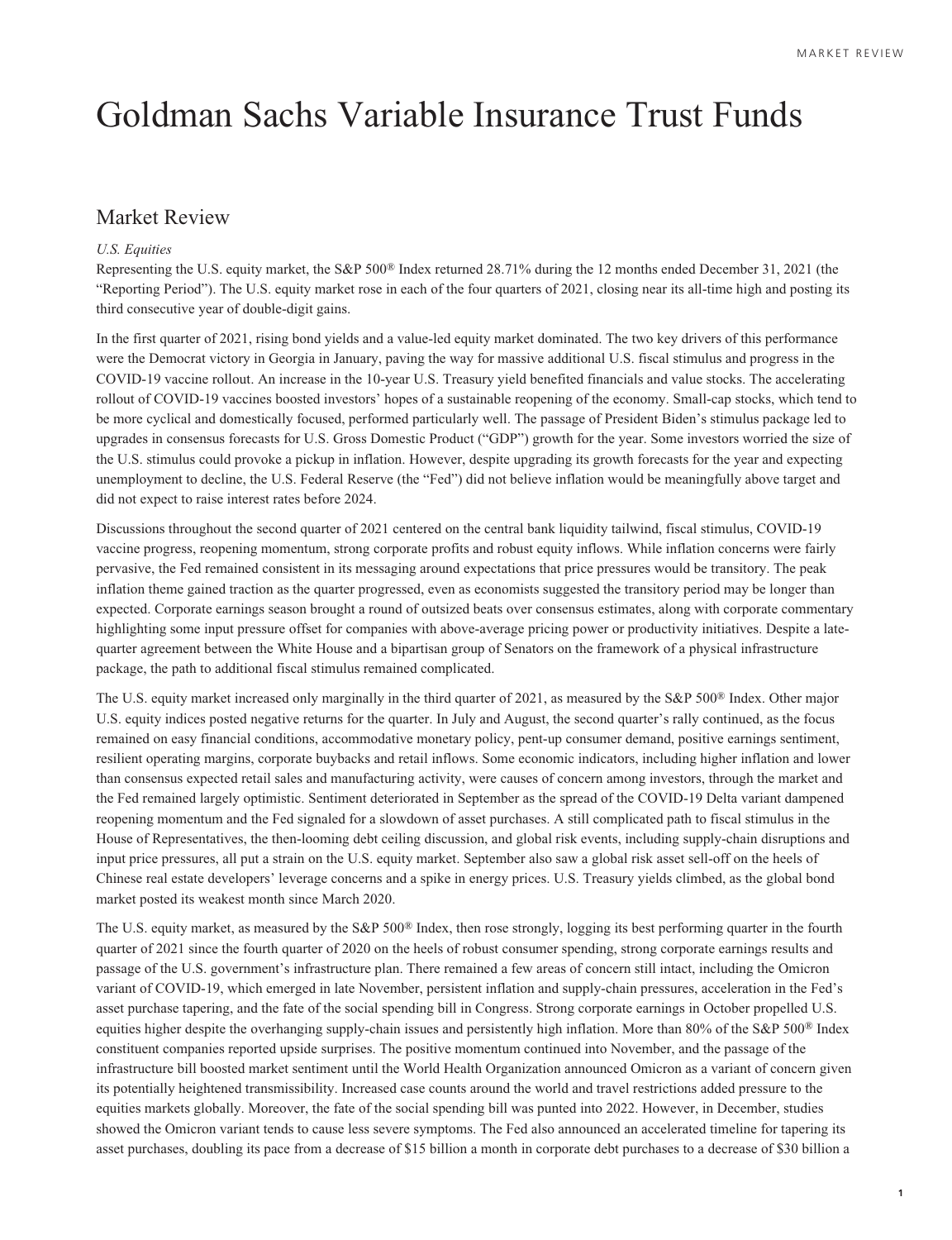month. The U.S. equity market rallied in December on positive seasonality and improved sentiment, closing the year on a high note. On the economic data front, inflation remained high in the fourth quarter, though the "peak inflation" narrative gained traction with cooler consumer confidence and manufacturing readings.

For the Reporting Period overall, all 11 sectors in the S&P 500® Index posted double-digit positive absolute returns. Energy, real estate and financials were the best performing sectors in the S&P 500® Index, as measured by total return, while the weakest performing sectors in the S&P 500® Index during the Reporting Period were utilities, consumer staples and industrials.

Within the U.S. equity market, all capitalization segments posted positive returns, led by large-cap stocks, as measured by the Russell  $1000^\circ$  Index, followed by mid-cap stocks, as measured by the Russell Midcap<sup>®</sup> Index, and then small-cap stocks, as measured by the Russell 2000® Index. From a style perspective, growth-oriented stocks modestly outperformed value stocks in the large-cap segment of the U.S. equity market during the Reporting Period, but value stocks significantly outperformed growth stocks in the mid- and small-cap segments during the same time frame. (All as measured by the FTSE Russell indices.)

#### *International Equities*

International equities rallied, but underperformed the U.S. equity market, during the Reporting Period. The MSCI Europe, Australasia, Far East (EAFE) Index (Net, USD, Unhedged) (the "MSCI EAFE Index") posted a return of 11.26%.\*

International equity markets overcame bouts of volatility during the first quarter of 2021 to surge to new highs during March, driven by two key themes — the accelerating rollout of the COVID-19 vaccines globally and the ongoing commitment from central banks around the world to support the economic recovery. Accelerating GDP growth, normalizing inflation and steepening yield curves laid the foundation for the "reflation trade," as investors started to price in a brighter future. (Reflation is the inflation that typically comes immediately after a low-point in the economic cycle — often after economic stimulus, and the reflation trade is the purchase of specific stocks or sectors believed to outperform in that type of environment.) Markets took a sharp turn away from momentum stocks and favored cyclical sectors, many of which tend to be more value oriented. European equities were less impacted by inflation fears, as reopening progress pushed travel and leisure stocks higher, and U.K. equities were additionally buoyed by gains in energy prices. Markets welcomed the European Central Bank's ("ECB") decision to increase the pace of its Pandemic Emergency Purchase Programme ("PEPP") asset purchases in response to the bond sell-off there. Markets also overcame pressure as AstraZeneca vaccine safety concerns and new local lockdown measures in France dampened near-term recovery prospects. March's Euro-area Manufacturing Purchasing Managers Index posted a historical high. Japanese equities rose during the quarter, rallying on the back of a sharp rotation from growth to value stocks. Investor sentiment was also supported by the consistent weakness of the yen against the U.S. dollar and the rally in U.S. equities.

The rotation from growth to value stocks took a breather in April 2021, with growth stocks outperforming their value counterparts. Starting in May 2021, equity markets across the world were impacted by rising commodity prices, which stoked fears of earlier than consensus expected interest rate hikes from central banks, particularly the U.S. Fed. In June, international equities rallied following a weaker than consensus expected U.S. payrolls report that eased concerns of a shift to tighter monetary policy. Overall, discussions during the quarter centered on central bank liquidity tailwinds, fiscal stimulus, COVID-19 vaccine progress, economic reopening momentum, strong corporate profits and robust equity inflows. While inflation concerns were fairly pervasive, the Fed remained consistent in its messaging around expectations that price pressures would be transitory. European equities advanced for the fifth straight quarter amid a sharp rebound in economic growth, an accelerating COVID-19 vaccine rollout and significantly better than consensus expected first quarter 2021 corporate earnings. Cyclical stocks generated the best returns, although sector performance was broadly positive. The ECB maintained its accommodative monetary policy stance, while also upgrading its GDP growth forecast and raising its inflation forecast for both 2021 and 2022. In the U.K., the Bank of England ("BOE") raised its economic growth forecast for 2021 and tapered its pace of asset purchases. In Japan, state of emergency measures following a third wave of COVID-19 cases that had begun in March 2021 and slowing COVID-19 vaccine rollouts weighed on investor sentiment for the majority of the second calendar quarter. However, the Japanese equity market rallied strongly during the first half of June, likely driven by the increased pace of inoculations. This exuberance was short-lived, however, as the direction of the Japanese equity market again turned sharply down in the middle of June in step with the U.S. equity markets.

\* All index returns are expressed in U.S. dollar terms.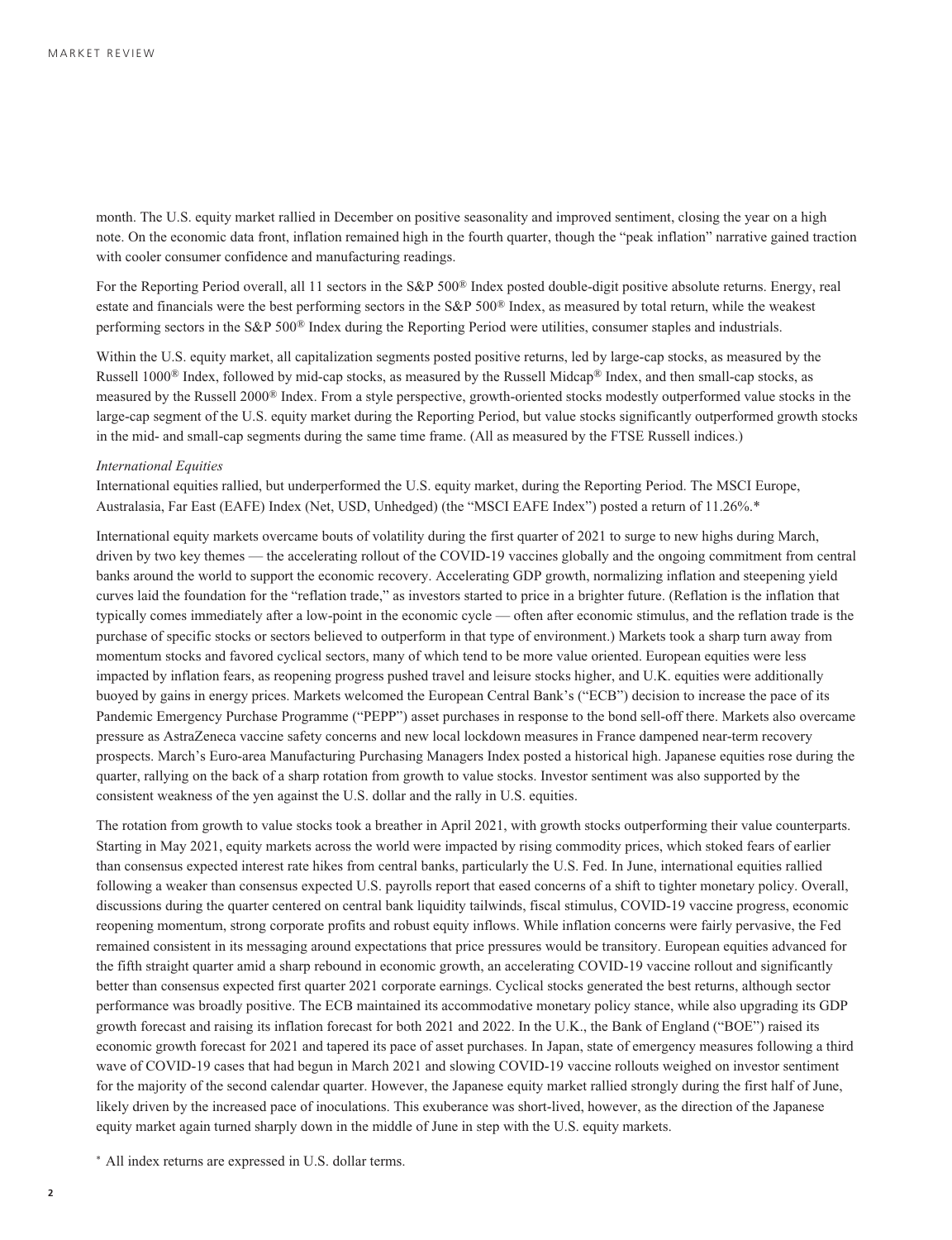International equities fell during the third quarter of 2021 for the first time in six quarters. During the first half of the quarter, the international equity markets delivered strong returns, continuing the trend from the second calendar quarter along with an additional focus on positive corporate earnings as well as accommodative monetary policies. Pandemic-related pressures appeared to be easing, and economic activity appeared to be increasing. However, the markets receded in the second half of the third calendar quarter, primarily due to the Fed's announcements around tapering of monthly asset purchase plans but also due to heightened worries around an increase in interest rates, global supply-chain concerns, COVID-19 Delta variant cases and China's government regulations on Chinese technology stocks. Then, a debt crisis at one of China's largest property developers destabilized markets. All that said, European equities advanced for the sixth straight quarter, as risk sentiment was bolstered by robust corporate earnings, solid economic growth and an accommodative policy environment. The ECB signaled it would maintain interest rates at record lows for a longer period to support the economic recovery and unveiled a new flexible inflation policy framework. In the U.K., the BOE left monetary policy unchanged but signaled it was moving closer to raising its interest rates. Japanese equities also advanced during the quarter, rebounding largely on the Tokyo Olympics that began in July 2021 and on the election of Fumio Kishida to be the nation's next prime minister. Kishida was widely expected to compile a sizable fiscal package to shore up the Japanese economy. Bringing the MSCI EAFE Index into negative territory for the quarter were the equity markets of Germany and the Pacific Basin ex-Japan, which declined.

Many of the concerns that dominated the international equity markets in September 2021 ebbed somewhat in October, and the MSCI EAFE Index returned to positive territory, supported in Europe and the U.K. particularly by favorable third calendar quarter corporate earnings reports. The Japanese equity market declined in October as investors digested the prospects of new prime minister Kishida ahead of the general election that took place on October 31. Global news flow was generally negative in the first half of October, especially from China, but the sustained strength of U.S. equity markets provided some support for Japan. Equity markets in the Pacific Basin ex-Japan rose, rallying on both positive corporate earnings guidance and an ongoing decline in the number of new COVID-19 cases in many countries in the region. However, shares were weaker toward the end of the month with ongoing concerns around rising energy prices, higher inflation and ongoing tensions between the U.S. and China weighing on investment sentiment.

International equities then gave back its returns after a strong October, with the MSCI EAFE Index delivering a negative return in November 2021. The markets suffered over fears of the new Omicron variant of COVID-19 weighing on sentiment, led by Europe, which saw rising COVID-19 hospitalizations and varied restrictions. The emergence of the potentially more transmissible Omicron variant triggered a sell-off among global risk assets on the day after the U.S.' Thanksgiving, as investors fled to safety. Travel restrictions were re-imposed to curtail the spread of the new variant, while lockdown measures in Europe amid rising cases and deaths sought to have the same effect. Persistently high inflation weighed on market sentiment as well. Japan's equities underperformed the MSCI EAFE Index due both to inflation and supply-chain issues as well as to concerns round the spread of the new COVID-19 variant—the same narrative that affected their global counterparts. Following the sell-off in November, international equities saw a strong rebound in December 2021, as the initial scare of the Omicron variant dissipated. Studies of the variant showed that while it may be more contagious than other variants, it was likely not as severe as initially feared, with a smaller share of infections resulting in hospitalizations. This led to an improvement in investor sentiment, as widespread major restrictions became less likely. Value stocks outperformed growth stocks in December, which benefited international equities, due to their relatively high value/cyclical exposures.

For the Reporting Period overall, 10 of the 11 sectors of the MSCI EAFE gained, with energy leading the way, followed by information technology and financials. Communication services was the weakest performer on the basis of total return during the Reporting Period, followed by utilities and real estate.

From a country perspective, Austria was by far the strongest individual country constituent in the MSCI EAFE Index on a relative basis during the Reporting Period, followed by the Netherlands, Sweden, Norway and France. New Zealand and Hong Kong most significantly lagged the MSCI EAFE Index on a relative basis during the Reporting Period, each generating a negative total return. Portugal, Spain and Japan each posted a positive total return but also significantly underperformed the MSCI EAFE Index during the Reporting Period.

**3**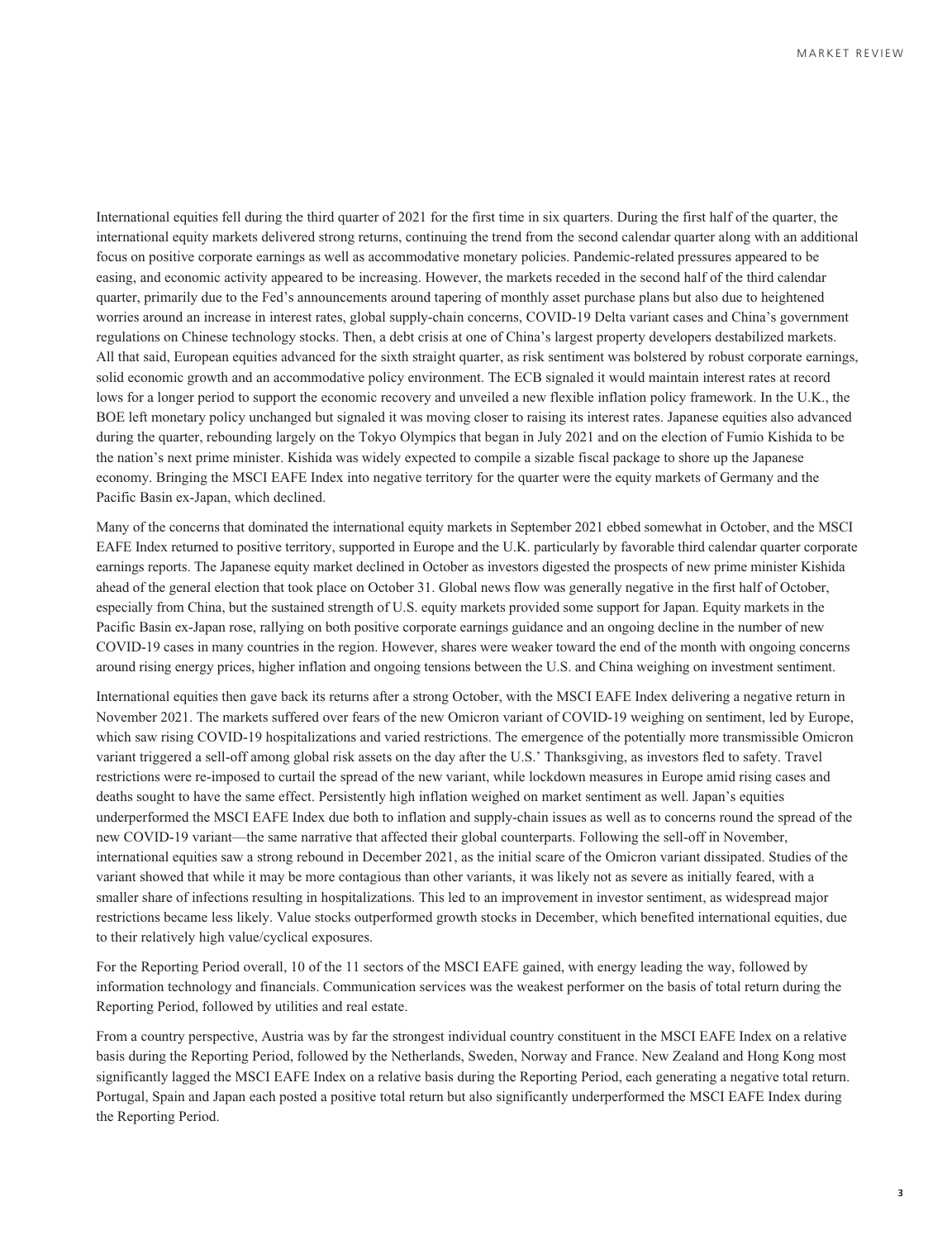#### **INVESTMENT OBJECTIVE**

The Fund seeks to achieve investment results that correspond to the aggregate price and yield performance of a benchmark index that measures the investment returns of large capitalization stocks.

### **Portfolio Management Discussion and Analysis**

Below, SSgA Funds Management, Inc. ("SSgA"), the Fund's Subadvisor, discusses the Goldman Sachs Variable Insurance Trust — Goldman Sachs Equity Index Fund's (the "Fund") performance and positioning for the 12-month period ended December 31, 2021 (the "Reporting Period").

#### *How did the Fund perform during the Reporting Period?*

During the Reporting Period, the Fund's Service Shares generated an average annual total return of 28.20%. This compares to the 28.71% average annual total return of the Fund's benchmark, the Standard & Poor's 500® Index (with dividends reinvested) (the "S&P 500® Index"), during the same time period.

#### *During the Reporting Period, which sectors and which industries in the S&P 500® Index were the strongest contributors to the Fund's performance?*

All 11 sectors in the S&P 500® Index generated double-digit gains during the Reporting Period. In terms of total return, the sectors that made the strongest positive contributions to the S&P 500® Index and to the Fund were energy, real estate and financials. The largest sector by weighting in the S&P 500® Index at the end of the Reporting Period was information technology at a weighting of 29.17%. The industries with the strongest performance in terms of total return were real estate management and development; construction and engineering; oil, gas and consumable fuels; automobiles; and distributors.

On the basis of impact (which takes both total returns and weightings into account), the strongest performing sectors were information technology, financials and health care. The strongest performing industries on the basis of impact were software; interactive media and services; semiconductors and semiconductor equipment; technology hardware storage and peripherals; and banks.

#### *Which sectors and industries in the S&P 500® Index were the weakest contributors to the Fund's performance?*

In terms of total return, during the Reporting Period, the weakest performing sectors were utilities, consumer staples and industrials. The industries with the weakest performance in terms of total return were wireless telecommunication services; diversified telecommunication services; entertainment; airlines; and media.

On the basis of impact, the sectors that made the weakest contributions to the S&P 500 $^{\circ}$  Index and to the Fund were utilities, materials and consumer staples. The industries with the weakest performance on the basis of impact were entertainment; diversified telecommunication services; wireless telecommunication services; leisure products; and gas utilities.

#### *Which individual stocks were the top detractors, and which were the greatest positive contributors?*

On the basis of impact, the stocks that made the strongest contribution during the Reporting Period were Alphabet Inc. Class A, Alphabet Inc. Class B, Apple, Microsoft and NVIDIA. The weakest performers were Walt Disney Company, Verizon Communications, PayPal Holdings, Moderna and Global Payments.

#### *How did the Fund use derivatives and similar instruments during the Reporting Period?*

During the Reporting Period, the Fund did not use derivatives as part of an active management strategy to add value to the Fund's results. However, equity index futures were used to equitize the Fund's cash holdings. In other words, we put the Fund's cash holdings to work by using them as collateral for the purchase of equity index futures. We also used these equity index futures to provide liquidity for daily cash flow requirements. Equity index futures had a neutral impact on the Fund's performance during the Reporting Period.

#### *Were there any changes to the Fund's portfolio management team during the Reporting Period?*

Effective November 2, 2021, Daniel TenPas no longer served as a co-portfolio manager for the Fund, and Michael Finocchi, Principal and Portfolio Manager, became a co-portfolio manager for the Fund. Mr. Finocchi joined Michael Feehily, Senior Managing Director and Senior Portfolio Manager of SSgA, and Melissa Kapitulik, Vice President and Senior Portfolio Manager of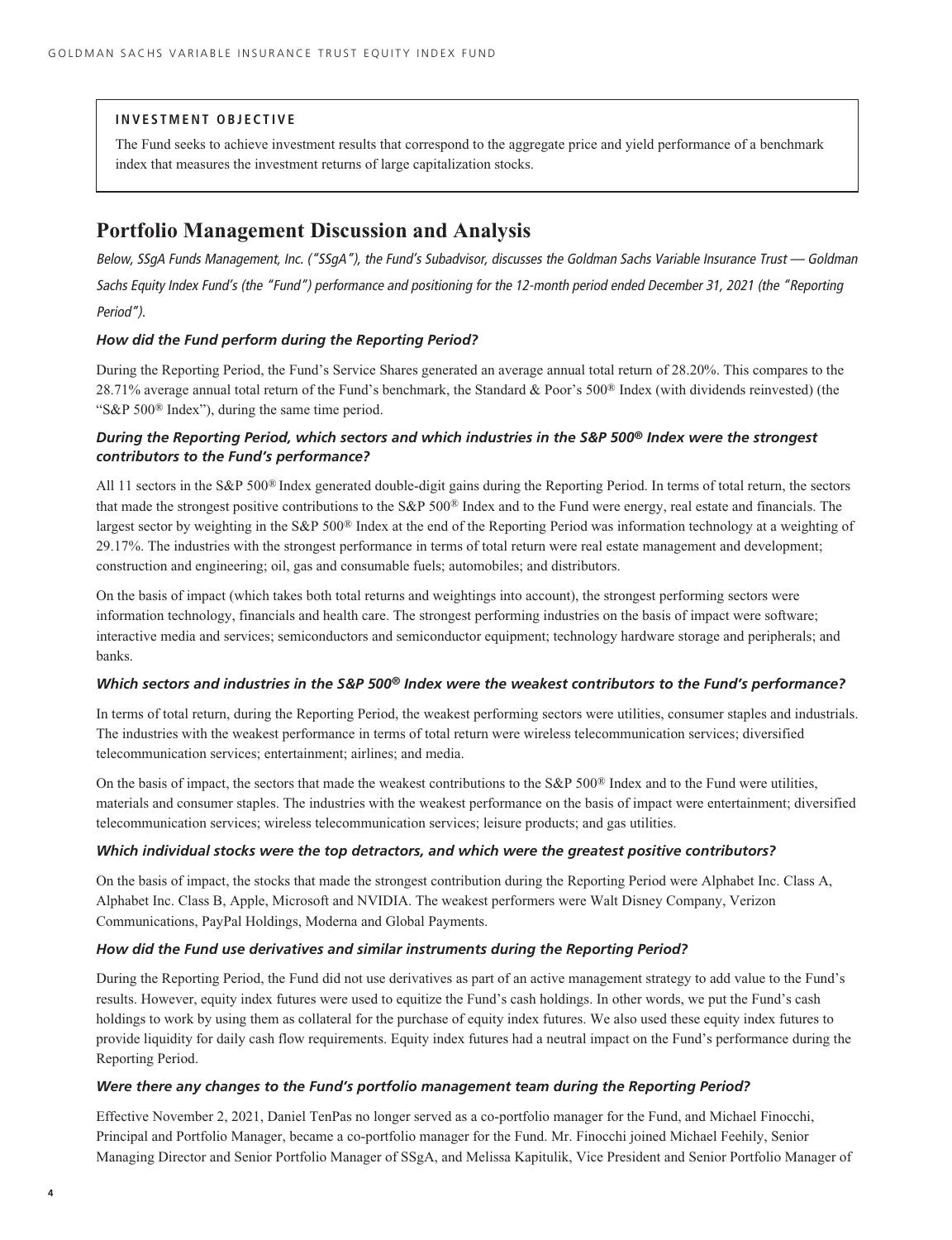SSgA, both of whom have managed the Fund since 2014. By design, all investment decisions for the Fund are performed within a co-lead or team structure.

#### *What changes were made to the makeup of the S&P 500® Index during the Reporting Period?*

Twenty-six stocks were removed from the S&P 500® Index during the Reporting Period. Among them were Alexion Pharmaceuticals, Hanesbrands, Kansas City Southern, L Brands, Tiffany, Western Union and Xerox Holdings. There were 26 stocks added to the S&P 500® Index during the Reporting Period, including Bath & Body Works, Caesars Entertainment, FactSet Research Systems, Moderna, Signature Bank, Solar Edge Technologies and NXP Semiconductors.

#### *The source of the data included in the above Portfolio Management Discussion and Analysis with respect to the Goldman Sachs Equity Index Fund is FactSet as of 12/31/2021.*

*Characteristics presented are calculated using the month end market value of holdings, except for beta and standard deviation, if shown, which use month end return values. Averages reflect the market weight of securities in the portfolio. Market data, prices, and dividend estimates for characteristics calculations provided by FactSet Research Systems, Inc. All other portfolio data provided by SSgA. Characteristics are as of the date indicated, are subject to change, and should not be relied upon as current thereafter.*

*Past performance is not a guarantee of future results.*

*Index returns are unmanaged and do not reflect the deduction of any fees or expenses. Index returns reflect all items of income, gain and loss and the reinvestment of dividends and other income.*

*SSgA may have or may seek investment management or other business relationships with companies discussed in this material or affiliates of those companies, such as their officers, directors and pension plans.*

*The views expressed in this material are the views of SSgA's Global Equity Beta Solutions Team through the period ended December 31, 2021 and are subject to change based on market and other conditions. All information has been obtained from sources believed to be reliable, but its accuracy is not guaranteed. There is no representation or warranty as to the current accuracy, reliability or completeness of, nor liability for, decisions based on such information and it should not be relied on as such. This document contains certain statements that may be deemed forward-looking statements. Please note that any such statements are not guarantees of any future performance and actual results or developments may differ materially from those projected.*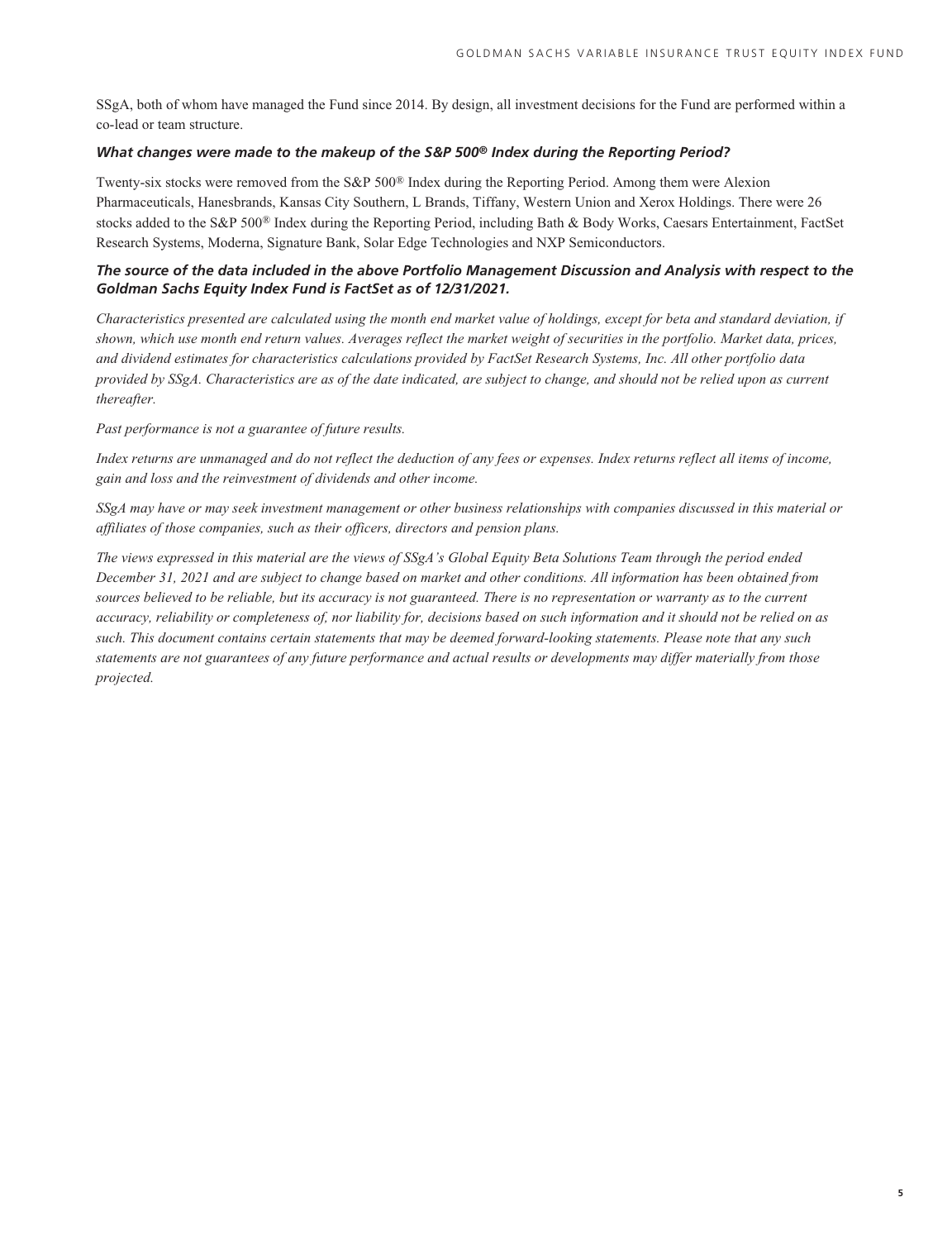### Equity Index Fund

*as of December 31, 2021*

#### **TOP TEN HOLDINGS AS OF 12/31/21 <sup>1</sup>**

| <b>Holding</b>                    | $%$ of<br><b>Net Assets</b> | <b>Line of Business</b>                  | Country              |
|-----------------------------------|-----------------------------|------------------------------------------|----------------------|
| Apple, Inc.                       | $6.9\%$                     | Technology Hardware & Equipment          | <b>United States</b> |
| Microsoft Corp.                   | 6.3                         | Software & Services                      | <b>United States</b> |
| Amazon.com, Inc.                  | 3.6                         | Retailing                                | <b>United States</b> |
| Alphabet, Inc., Class A           | 2.2                         | Media & Entertainment                    | <b>United States</b> |
| Tesla, Inc.                       | 2.1                         | Automobiles & Components                 | <b>United States</b> |
| Alphabet, Inc., Class C           | 2.0                         | Media & Entertainment                    | <b>United States</b> |
| Meta Platforms, Inc., Class A     | 2.0                         | Media & Entertainment                    | <b>United States</b> |
| NVIDIA Corp.                      | 1.8                         | Semiconductors & Semiconductor Equipment | <b>United States</b> |
| Berkshire Hathaway, Inc., Class B | 1.4                         | Diversified Financials                   | <b>United States</b> |
| UnitedHealth Group, Inc.          | 1.2                         | Health Care Equipment & Services         | <b>United States</b> |

<sup>1</sup> The top 10 holdings may not be representative of the Fund's future investments.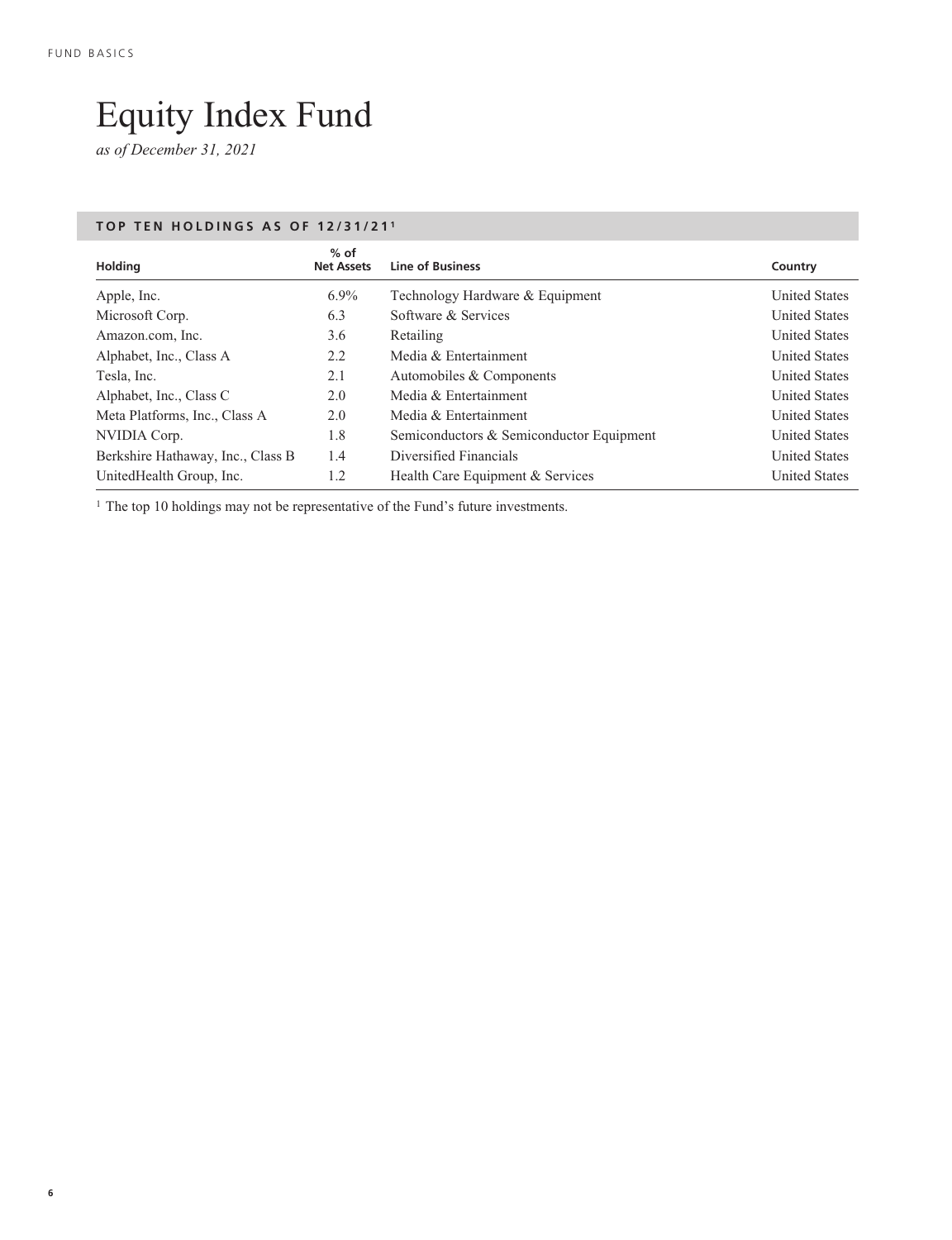

#### **FUND VS. BENCHMARK SECTOR ALLOCATIONS <sup>2</sup>**

<sup>2</sup> The Fund is actively managed and, as such, its composition may differ over time. Consequently, the Fund's overall sector allocations may differ from percentages contained in the graph above. The graph categorizes investments using Global Industry Classification Standard ("GICS"); however, the sector classifications used by the portfolio management team may differ from GICS. The percentage shown for each investment category reflects the value of investments in that category as a percentage of market value (excluding investments in the securities lending reinvestment vehicle, if any). The graph depicts the Fund's investments but may not represent the Fund's market exposure due to the exclusion of certain derivatives, if any, as listed in the Additional Investment Information section of the Schedule of Investments.

For more information about your Fund, please refer to www.GSAMFUNDS.com. There, you can learn more about your Fund's investment strategies, holdings, and performance.

**7**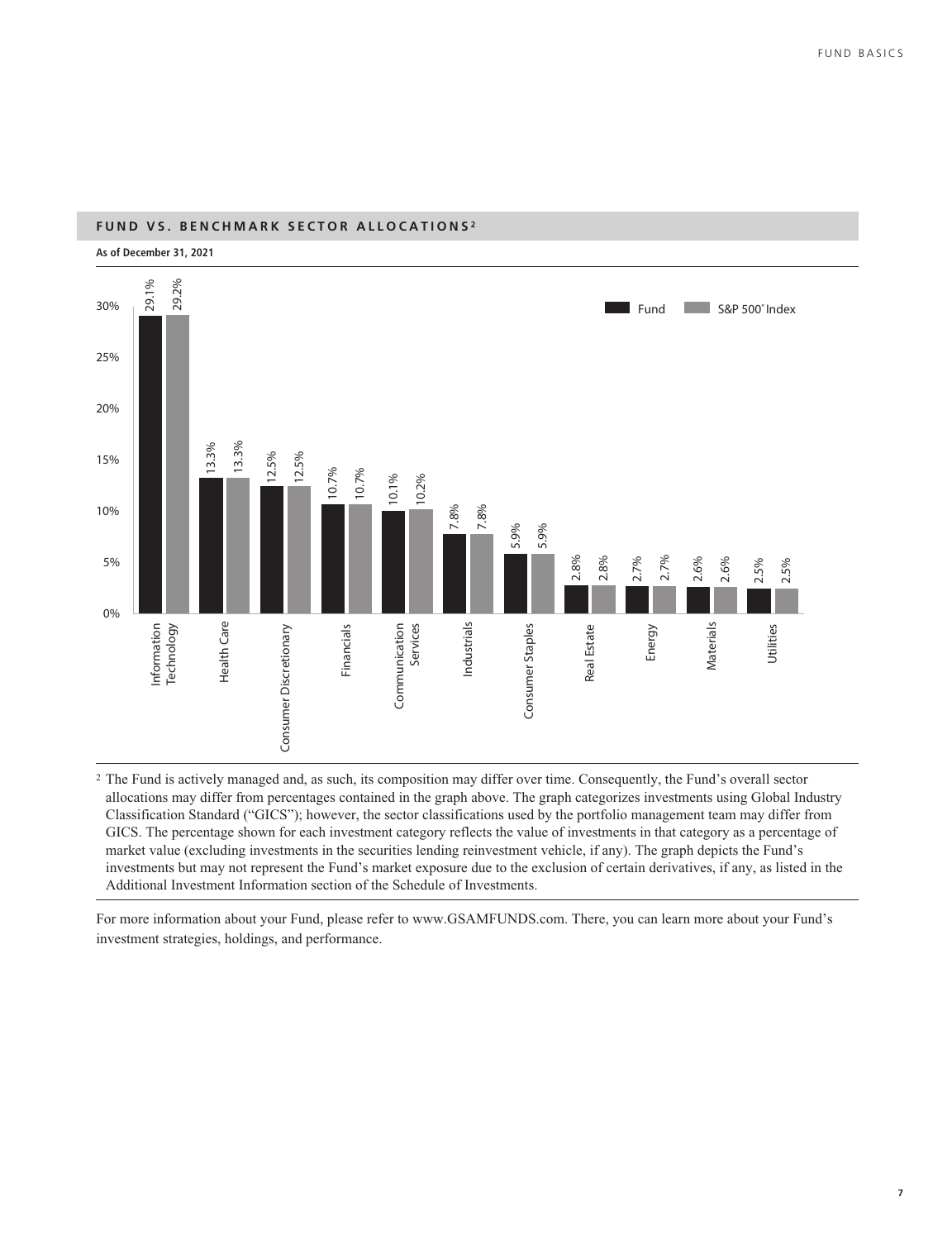### Performance Summary

*December 31, 2021*

The following graph shows the value, as of December 31, 2021, of a \$10,000 investment made in the Service Shares of Fund on January 1, 2012 at NAV. For comparative purposes, the performance of the Fund's benchmark, the S&P 500® Index (with distributions reinvested), is shown. Performance reflects applicable fee waivers and/or expense limitations in effect during the periods shown and in their absence, performance would be reduced. Returns do not reflect the deduction of taxes that a shareholder would pay on Fund distributions or the redemption of Fund shares. The returns set forth below represent past performance. Past performance does not guarantee future results. The Fund's investment return and principal value will fluctuate so that an investor's shares, when redeemed, may be worth more or less than their original cost. Current performance may be lower or higher than the performance quoted below. Please visit our web site at www.GSAMFUNDS.com to obtain the most recent month-end returns.

#### **Equity Index Fund's 10 Year Performance**

**8**



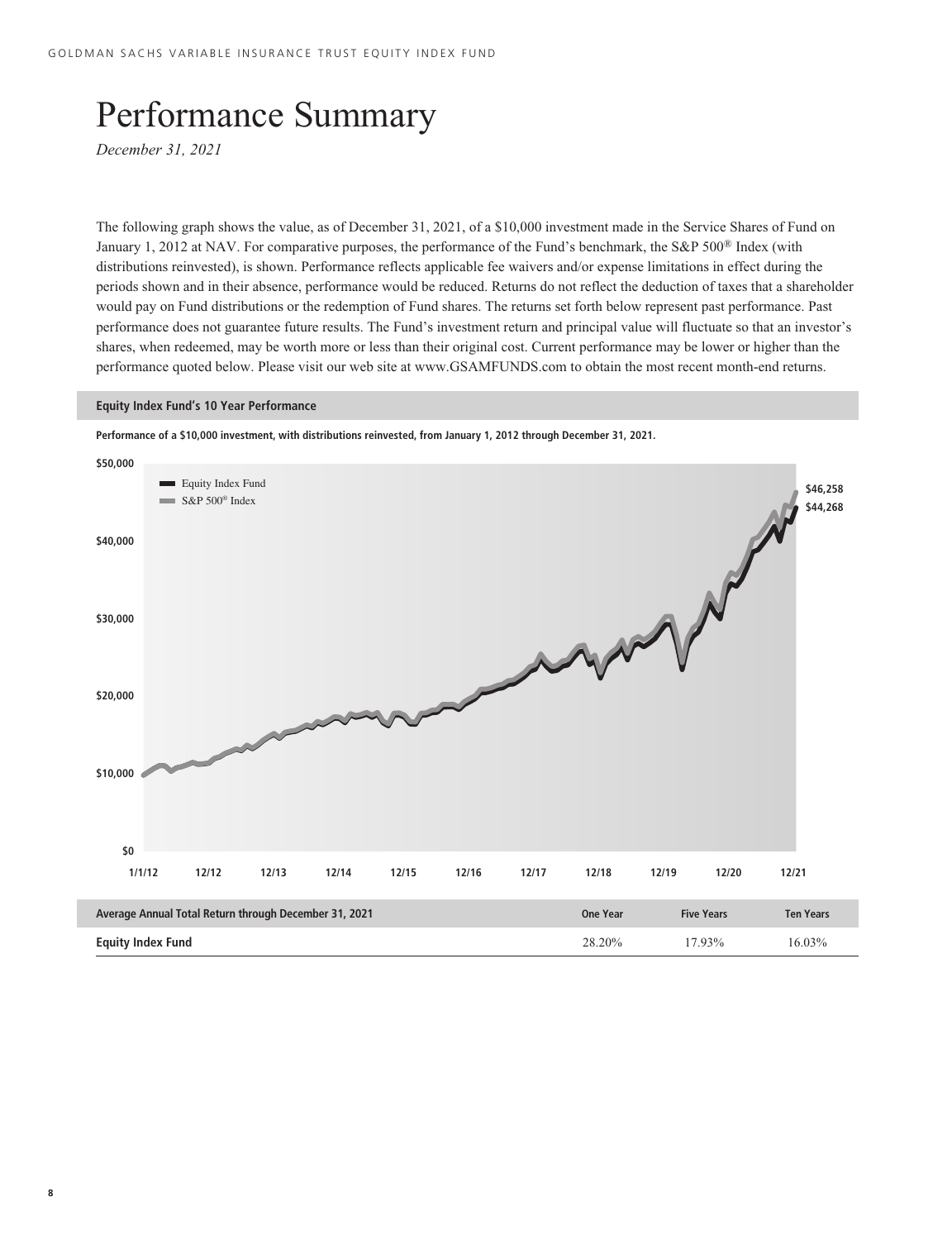#### **INVESTMENT OBJECTIVE**

The Fund seeks long-term growth of capital.

#### **Portfolio Management Discussion and Analysis**

Below, the Goldman Sachs Growth Investment Team discusses the Goldman Sachs Variable Insurance Trust — Goldman Sachs Growth Opportunities Fund's (the "Fund") performance and positioning for the 12-month period ended December 31, 2021 (the "Reporting Period").

#### *How did the Fund perform during the Reporting Period?*

During the Reporting Period, the Fund's Institutional and Service Shares generated average annual total returns of 11.65% and 11.48%, respectively. These returns compare to the 12.73% average annual total return of the Fund's benchmark, the Russell Midcap® Growth Index (with dividends reinvested) (the "Russell Index"), during the same time period.

#### *What key factors were responsible for the Fund's performance during the Reporting Period?*

During the Reporting Period, the Fund generated double-digit positive absolute returns but underperformed the Russell Index. Both sector positioning and security selection detracted from relative returns.

#### *Which equity market sectors helped and hurt Fund performance?*

Our bottom-up approach focuses on security selection, and therefore, we do not make active sector-level investment decisions. The Fund's sector positioning is a result of our stock selection. That said, on a sector level, stock selection in the health care, information technology and materials sectors detracted from relative performance. Stock selection in the consumer discretionary, communication services and energy sectors contributed positively.

#### *Which individual stocks detracted from the Fund's relative performance during the Reporting Period?*

RingCentral, Danimer Scientific and Utz Brands detracted most from the Fund's performance relative to the Russell Index during the Reporting Period.

The Fund's top detractor was RingCentral, which provides global enterprise cloud communications and collaboration solutions. Its shares declined following a debt issuance in mid-March 2021. Its stock price fell further following the announcement that RingCentral had agreed to acquire the technology and engineering arm of Kindite. Later in the Reporting Period, the company endured a series of executive departures. Nevertheless, RingCentral continued to deliver strong quarterly results and offered a favorable risk/reward profile, in our opinion. At the end of the Reporting Period, we maintained our positive view on RingCentral because of its strong new customer acquisition, lower churn rate and growing partnerships with telecommunications companies, such as AT&T and Vodaphone. (The churn rate, also known as the rate of attrition, is the percentage of customers to a service who discontinue their subscriptions to that service within a given time period.)

Danimer Scientific is a bioplastics company focused on biodegradable materials. Its shares depreciated through much of the Reporting Period due to speculative sell-offs, reports of investors holding short positions in the stock, and an acquisition that was viewed unfavorably by the market. As the Reporting Period ended, we continued to monitor the Fund's position closely but also believed Danimer Scientific could be a beneficiary of corporate and regulatory efforts to reduce the use of petrochemicals and single-use plastics. In our view, the company is one of the only commercially viable options in biodegradable plastics, and we saw a potentially compelling opportunity for it going forward.

Utz Brands manufactures, markets and distributes branded snacking products. Its stock declined after the company missed consensus expectations on both its top-line and bottom-line results in the first quarter of 2021—the second consecutive quarter in which Utz Brands had lost some share of its core market. However, the company reported sales that grew in line with the salty snacks market and continued to gain share as it expanded into the emerging markets. In addition, Utz Brands significantly revised its full year 2021 guidance due to the impact of higher inflation and subsequent input price pressures. At the end of the Reporting Period, we continued to like the stock given what we saw as the company's pricing power, productivity, synergies in mergers and acquisitions, and distribution opportunities once near-term inflation pressures subside.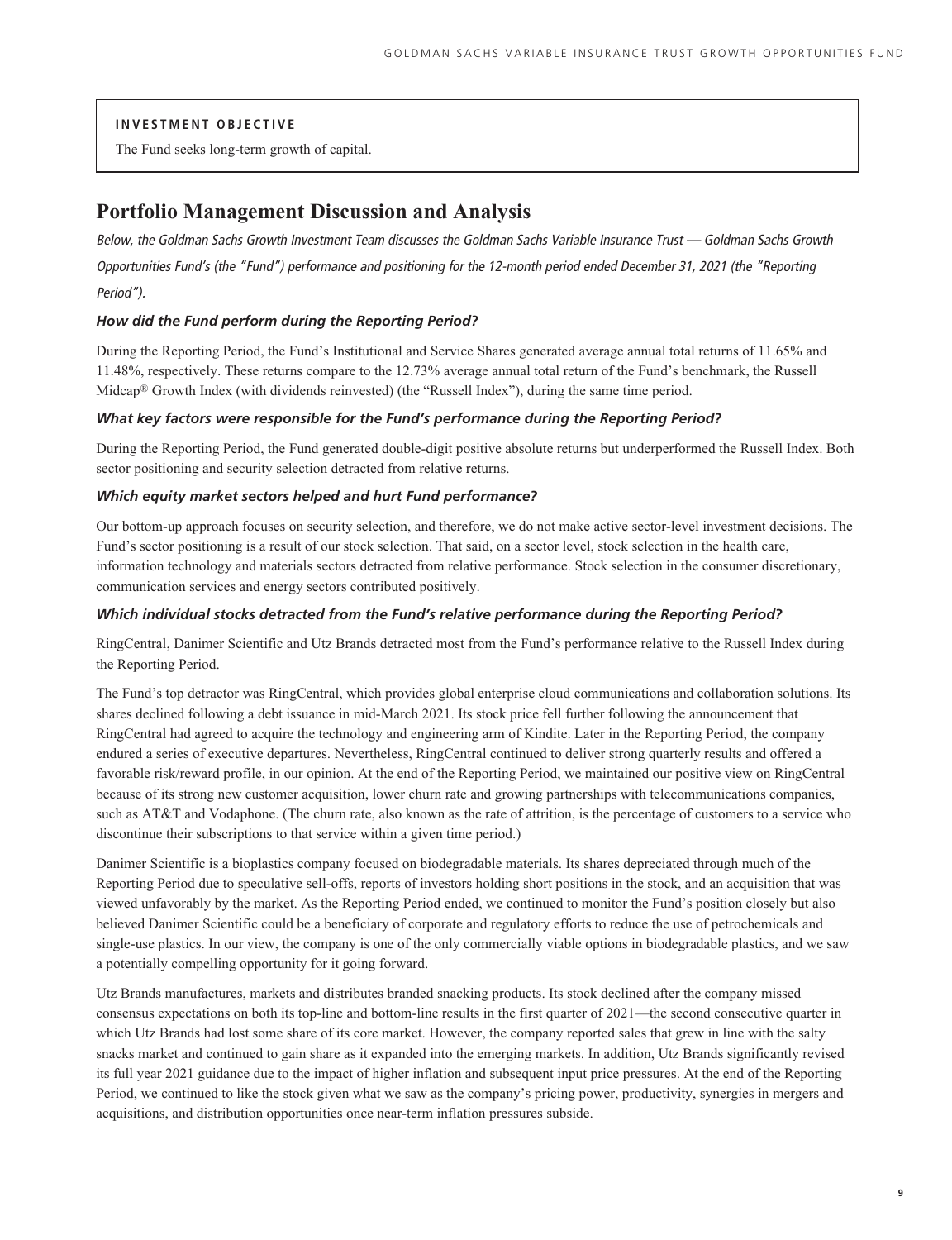#### *Which individual stocks added to the Fund's relative performance during the Reporting Period?*

During the Reporting Period, the Fund was helped most versus the Russell Index by investments in Marvell Technology, HubSpot and West Pharmaceutical Services.

Marvell Technology, which provides data infrastructure semiconductor solutions, was the Fund's top contributor during the Reporting Period. Its shares appreciated in response to a second quarter 2021 earnings report that was better than consensus expectations. Then, in early December, the company delivered another strong quarter of performance, highlighted by its ability to better fulfill backlogged orders. Additionally, the backlog of business actually increased, signifying the further demand for Marvell Technology's products. We remained positive on its stock at the end of the Reporting Period, given our view of its management's history of execution and the company's exposure to structural growth trends in cloud-based technology, automobile electronics and fifth-generation ("5G") networks.

HubSpot is a developer of Internet marketing software solutions. Its stock price rose after the company announced the launch of Operations Hub, which aims to make the sales process more efficient, coordinated, automated and based on a synced set of customer data. The positive momentum continued through the end of the Reporting Period, with its earnings announcements fueling the progress. At the end of the Reporting Period, we remained optimistic that HubSpot would benefit from a shift in demand to front office software, as business activities continued to become more virtual.

West Pharmaceutical Services manufactures and markets pharmaceuticals, biologics, vaccines and consumer health care products. The company continued to benefit during the Reporting Period from an operating environment in which demand for its services was at a record high. The COVID-19 pandemic was also a catalyst for the adoption of West Pharmaceutical Services' high-value products, sparking further production to meet demand. At the end of the Reporting Period, we continued to see material tailwinds for the company and believed in its ability to execute moving forward.

#### *Did the Fund make any significant purchases or sales during the Reporting Period?*

Among the positions initiated by the Fund during the Reporting Period was an investment in Zscaler. We have a positive view of the cloud-based information security company's pipeline growth in an elevated threat environment, the secular shift toward cloud adoption and Zscaler's continued investment in its platform to support increased growth.

We established a Fund position in Keysight Technologies, a communications, networking and electronics industries company. The deployment of 5G as well as a cyclical rebound in industrial spending leads us to believe its stock may outperform in the near term.

Conversely, during the Reporting Period, we sold the Fund's position in U.S. cloud communications company Twilio. Because we did not expect our investment thesis to unfold in the near term, we eliminated the position and reallocated the capital to what we considered more attractive risk/reward opportunities.

We exited the Fund's position in cloud services company Akamai Technologies. In February 2021, it became apparent to us that our investment thesis was unlikely to play out in the near term, which led us sell the position and reallocate the capital to what we saw as more attractive investment opportunities.

#### *Were there any notable changes in the Fund's weightings during the Reporting Period?*

Changes to the Fund's sector weightings relative to the Russell Index are due to our stock selection. As a result of these decisions during the Reporting Period, the Fund moved from an overweight versus the Russell Index in the consumer discretionary sector to an underweight position. In addition, it changed from rather neutral positions in consumer staples and health care to overweight positions and from rather neutral positions in financials and real estate to underweight positions. Compared to the Russell Index, the Fund shifted from an underweight in the communication services sector to an overweight position. Also, the Fund's overweight positions in the industrials and materials sectors increased during the Reporting Period.

#### *How did the Fund use derivatives and similar instruments during the Reporting Period?*

The Fund did not use derivatives or similar instruments within its investment process during the Reporting Period.

#### *Were there any changes to the Fund's portfolio management team during the Reporting Period?*

There were no changes to the Fund's portfolio management team during the Reporting Period.

#### *How was the Fund positioned relative to the Russell Index at the end of the Reporting Period?*

As mentioned, the Fund's sector positioning relative to the Russell Index is the result of our stock selection, as we take a pure bottom-up, research-intensive approach to investing. From that perspective, then, at the end of the Reporting Period, the Fund's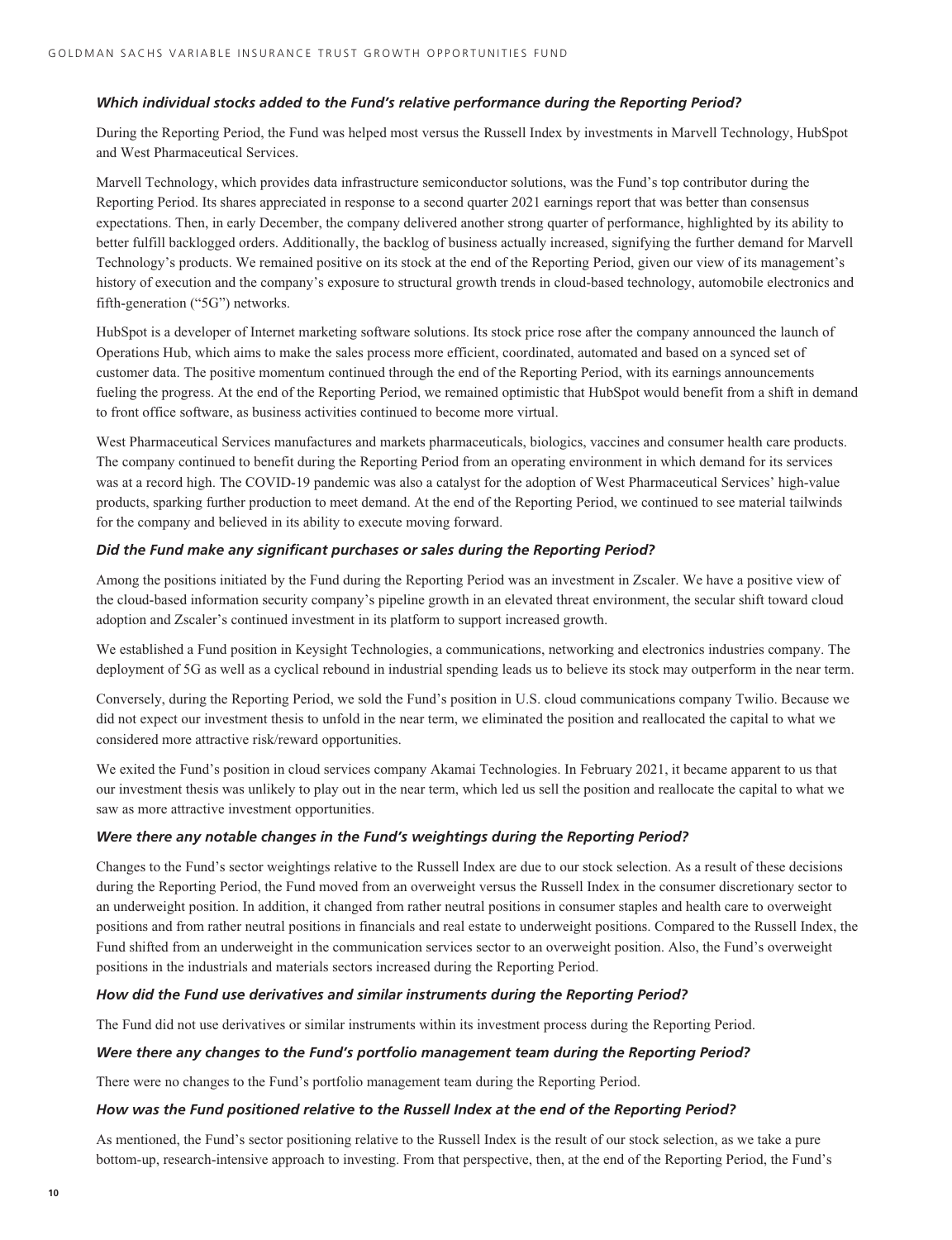portfolio was broadly diversified with overweight positions compared to the Russell Index in the industrials, health care, materials, consumer staples and communication services sectors. The Fund had smaller weightings than the Russell Index in the information technology, consumer discretionary, financials and real estate sectors. At the end of the Reporting Period, the Fund was relatively neutral compared to the Russell Index in the energy sector and had no exposure to the utilities sector.

#### *What is the Fund's tactical view and strategy for the months ahead?*

The end of 2021 was cast with the development of the Omicron variant of COVID-19, which we expected at the end of the Reporting Period to remain a major focus of the U.S. equity markets in the first quarter of 2022, as entities around the world continued to navigate pockets of outbreaks and implement responses accordingly. Other major themes, such as the acceleration in the Fed's winding down of its asset purchasing program and hiking of interest rates as well as inflation readings, supply-chain issues and the global energy shortage may test the markets again. The unclear future of the U.S. Administration's social spending bill will likely also be in play in early 2022.

Regardless of market direction, we intend to stay true to our quality-first investment approach and seek to invest in businesses with healthy balance sheets, relatively stable cash flows and differentiated business models aligned to secular tailwinds. We continue to test our models and re-evaluate our assumptions with increasing information, remain focused on the long-term investment horizon and believe this fundamental approach can generate added value in the long run. As always, we maintain our focus on seeking companies that we believe will generate long-term growth in today's ever-changing market conditions.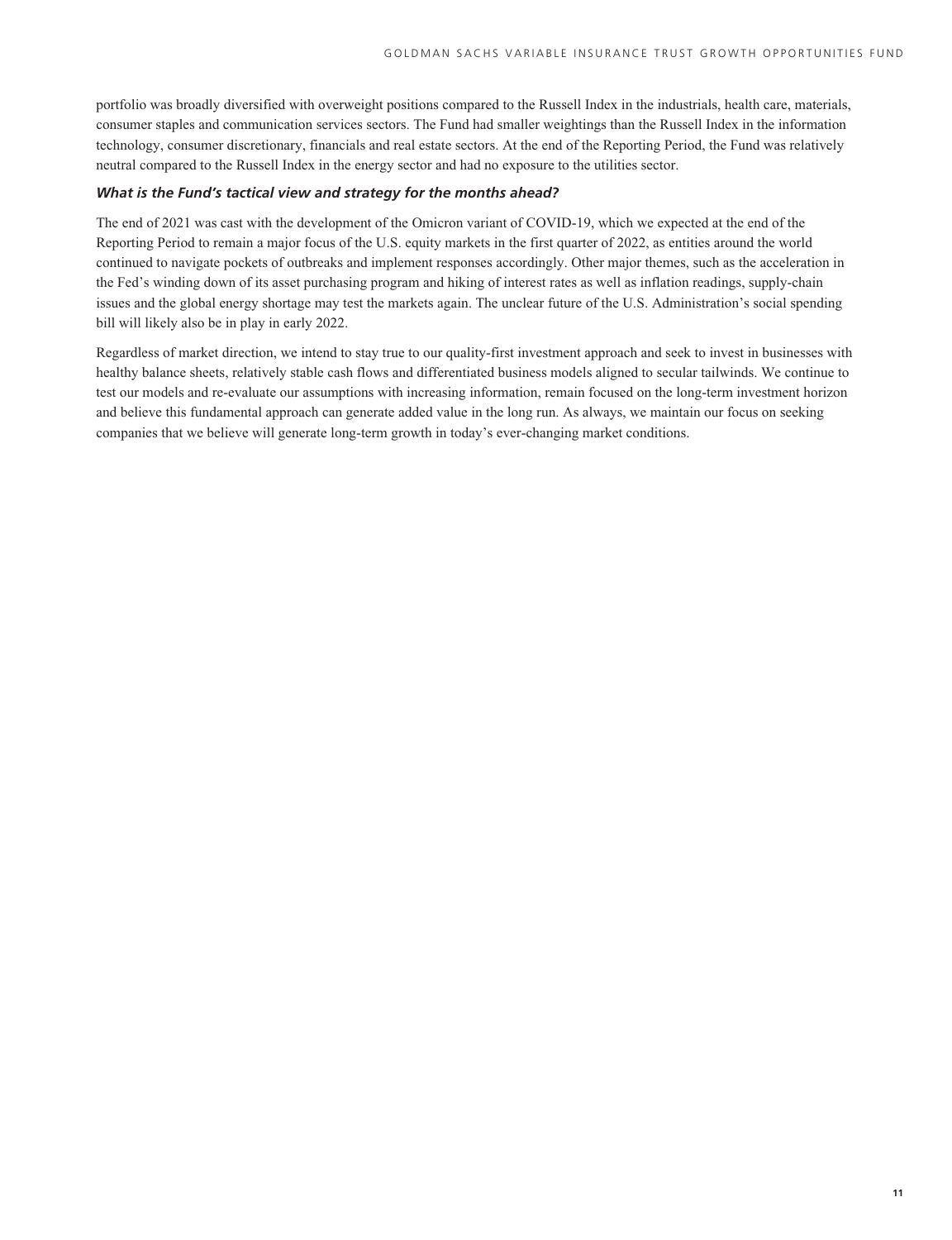## Growth Opportunities Fund

*as of December 31, 2021*

#### **TOP TEN HOLDINGS AS OF 12/31/21 <sup>1</sup>**

| <b>Holding</b>                     | $%$ of<br><b>Net Assets</b> | <b>Line of Business</b>                        | Country              |
|------------------------------------|-----------------------------|------------------------------------------------|----------------------|
| Palo Alto Networks, Inc.           | $2.9\%$                     | Software & Services                            | <b>United States</b> |
| Cadence Design Systems, Inc.       | 2.6                         | Software & Services                            | <b>United States</b> |
| West Pharmaceutical Services, Inc. | 2.5                         | Pharmaceuticals, Biotechnology & Life Sciences | <b>United States</b> |
| Expedia Group, Inc.                | 2.3                         | <b>Consumer Services</b>                       | <b>United States</b> |
| Lululemon Athletica, Inc.          | 2.2                         | Consumer Durables & Apparel                    | <b>United States</b> |
| Verisk Analytics, Inc.             | 2.2                         | Commercial & Professional Services             | <b>United States</b> |
| Rockwell Automation, Inc.          | 2.1                         | Capital Goods                                  | <b>United States</b> |
| Old Dominion Freight Line, Inc.    | 2.0                         | Transportation                                 | <b>United States</b> |
| Etsy, Inc.                         | 2.0                         | Retailing                                      | <b>United States</b> |
| Veeva Systems, Inc., Class A       | 1.9                         | Health Care Equipment & Services               | <b>United States</b> |

<sup>1</sup> The top 10 holdings may not be representative of the Fund's future investments.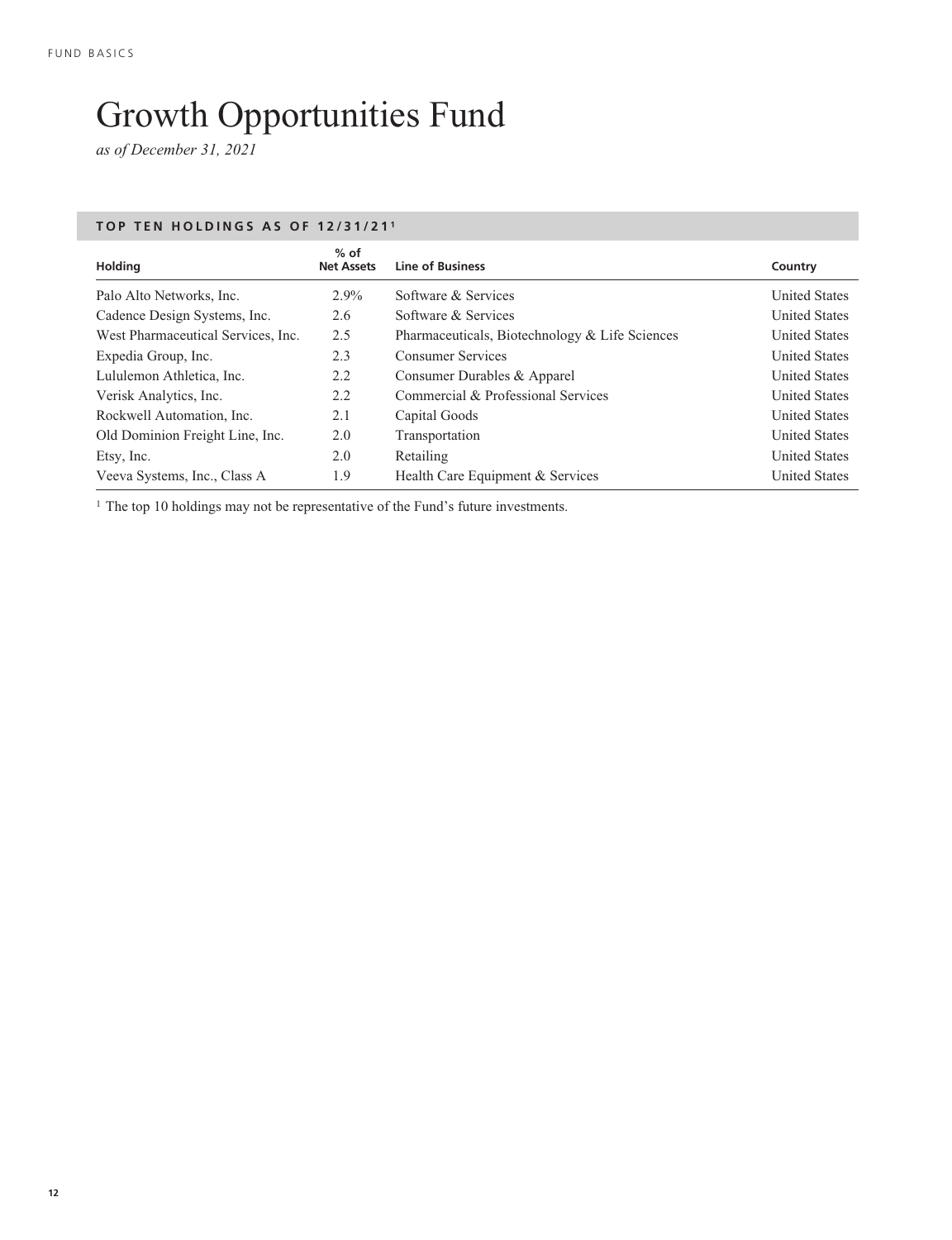

<sup>2</sup> The Fund is actively managed and, as such, its composition may differ over time. Consequently, the Fund's overall sector allocations may differ from percentages contained in the graph above. The graph categorizes investments using Global Industry Classification Standard ("GICS"); however, the sector classifications used by the portfolio management team may differ from GICS. The percentage shown for each investment category reflects the value of investments in that category as a percentage of market value (excluding investments in the securities lending reinvestment vehicle, if any). Underlying sector allocations of exchange traded funds and investment companies held by the Fund are not reflected in the graph above. Investments in the securities lending reinvestment vehicle represented 0.9% of the Fund's net assets at December 31, 2021.

For more information about your Fund, please refer to www.GSAMFUNDS.com. There, you can learn more about your Fund's investment strategies, holdings, and performance.

**13**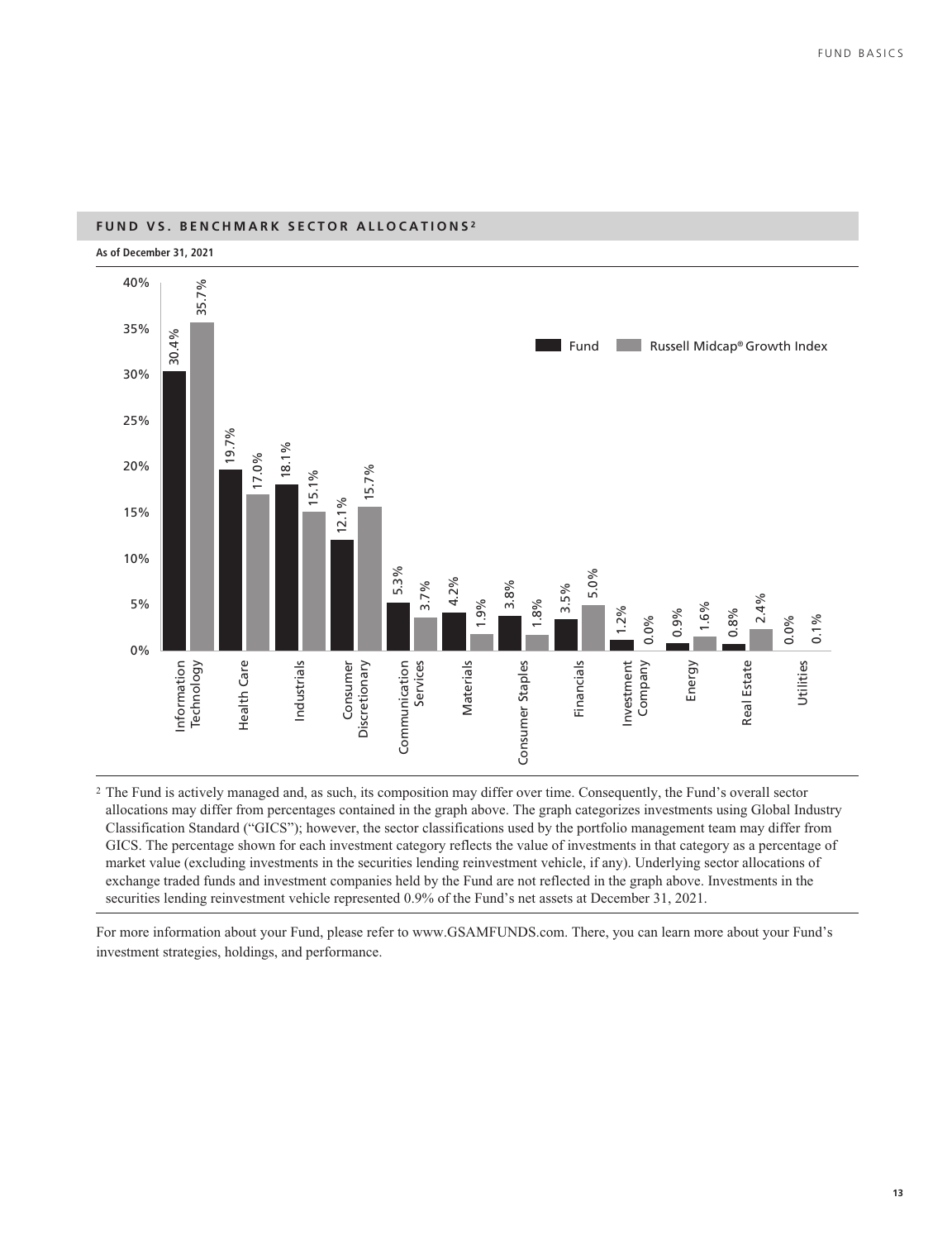### Performance Summary

*December 31, 2021*

The following graph shows the value, as of December 31, 2021, of a \$10,000 investment made on January 1, 2012 in Institutional Shares at NAV. For comparative purposes, the performance of the Fund's benchmark, the Russell Midcap® Growth Index (with distributions reinvested), is shown. Performance reflects applicable fee waivers and/or expense limitations in effect during the periods shown and in their absence, performance would be reduced. Returns do not reflect the deduction of taxes that a shareholder would pay on Fund distributions or the redemption of Fund shares. The returns set forth below represent past performance. Past performance does not guarantee future results. The Fund's investment return and principal value will fluctuate so that an investor's shares, when redeemed, may be worth more or less than their original cost. Current performance may be lower or higher than the performance quoted below. Please visit our web site at www.GSAMFUNDS.com to obtain the most recent month-end returns.

#### **Growth Opportunities Fund's 10 Year Performance**

**Performance of a \$10,000 investment, with distributions reinvested, from January 1, 2012 through December 31, 2021.**

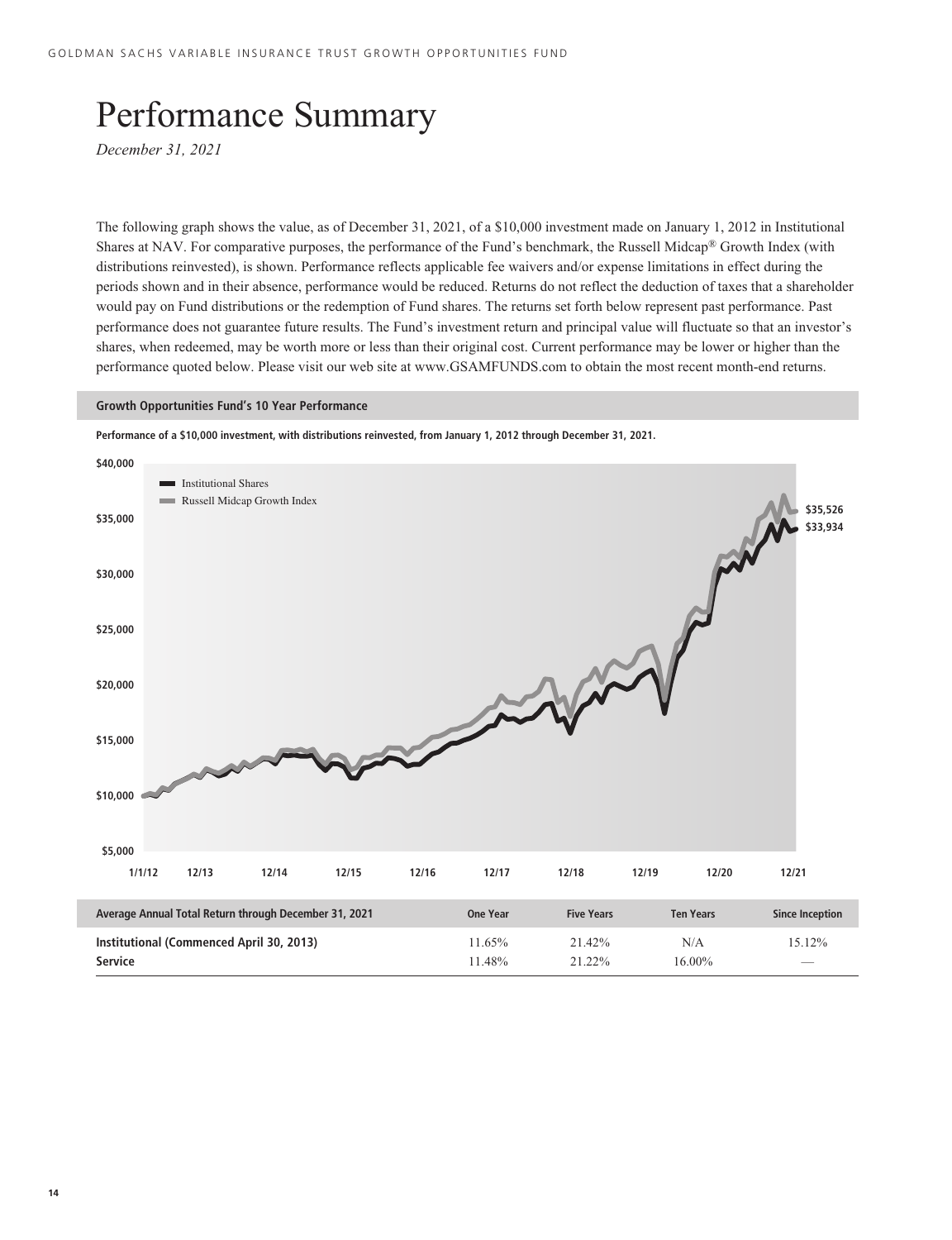#### **INVESTMENT OBJECTIVE**

The Fund seeks long-term growth of capital.

#### **Portfolio Management Discussion and Analysis**

Below, the Goldman Sachs Quantitative Investment Strategies Team discuss the Goldman Sachs Variable Insurance Trust — Goldman Sachs International Equity Insights Fund's (the "Fund") performance and positioning for the 12-month period ended December 31, 2021 (the "Reporting Period").

#### *How did the Fund perform during the Reporting Period?*

During the Reporting Period, the Fund's Institutional and Service Shares generated average annual total returns of 12.17% and 11.81%, respectively. These returns compare to the 11.26% average annual total return of the Fund's benchmark, the MSCI Europe, Australasia, Far East (EAFE) Standard Index (net, USD, unhedged) (the "MSCI EAFE Index"), during the same time period.

#### *What key factors were responsible for the Fund's performance during the Reporting Period?*

The Fund uses a quantitative style of management, in combination with a qualitative overlay, that emphasizes fundamentally-based stock and country/currency selection, careful portfolio construction and efficient implementation.

During the Reporting Period, the Fund posted double-digit absolute gains and outperformed the MSCI EAFE Index, with each of our quantitative model's four investment themes contributing positively to results. Stock selection overall, driven by these investment themes, boosted relative performance.

#### *Which investment themes helped and which hurt within the Team's stock selection strategy?*

In keeping with our investment approach, we use our quantitative model and four investment themes to take a long-term view of market patterns and look for inefficiencies, selecting stocks for the Fund and overweighting or underweighting the ones chosen by the model. Over time and by design, the performance of any one of the model's investment themes tends to have a low correlation with the model's other themes, demonstrating the diversification benefit of the Fund's theme-driven quantitative model. The variance in performance supports our research indicating that the diversification provided by the Fund's different investment themes is a significant investment advantage over the long term, even though the Fund may experience underperformance in the short term. Of course, diversification does not protect an investor from market risk nor does it ensure a profit.

As mentioned, during the Reporting Period, each of our investment themes contributed positively to the Fund's relative returns. Sentiment Analysis added most, followed by Market Themes & Trends, Fundamental Mispricings and High Quality Business Models. Sentiment Analysis seeks to identify stocks experiencing improvements in their overall market sentiment. Market Themes & Trends seeks to identify companies positively positioned to benefit from themes and trends in the market and macroeconomic environment. Fundamental Mispricings seeks to identify high quality businesses trading at a fair price, which we believe may lead to strong performance over the long run. High Quality Business Models seeks to identify companies that are generating high quality revenues with sustainable business models and aligned management incentives.

#### *How did the Fund's sector and industry allocations affect relative performance during the Reporting Period?*

In constructing the Fund's portfolio, we focus on picking stocks rather than making sector or industry bets. Consequently, the Fund is similar to its benchmark, the MSCI EAFE Index, in terms of its sector and industry allocations and style. Relative performance is primarily driven by stock selection, not by sector or industry allocations.

#### *Did stock selection help or hurt Fund performance during the Reporting Period?*

We seek to outpace the MSCI EAFE Index by overweighting stocks that we expect to outperform and underweighting those that we think may lag. At the same time, we strive to maintain a risk profile similar to the MSCI EAFE Index. The Fund's investments are selected using fundamental research and a variety of quantitative techniques based on our investment themes. For example, the Fund aims to hold a basket of stocks with better Fundamental Mispricings characteristics than the benchmark index.

During the Reporting Period, stock selection overall helped the Fund's performance, with investments in the industrials, information technology and health care sectors contributing most positively to results relative to the MSCI EAFE Index. Holdings in the consumer discretionary, financials and materials sectors detracted most.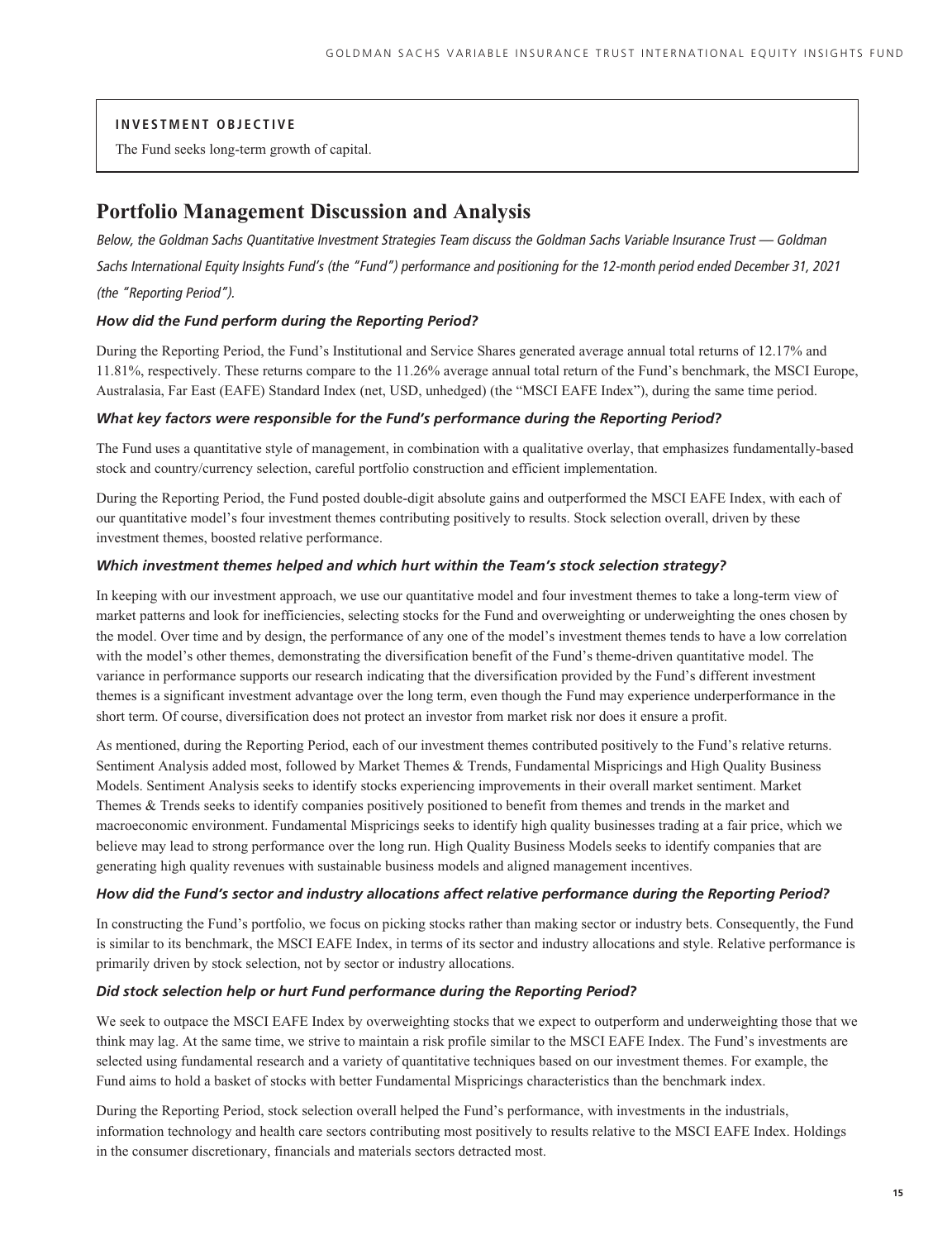#### *Which individual stock positions contributed the most to the Fund's relative returns during the Reporting Period?*

The Fund benefited most from overweight positions in Japan-based marine transportation services provider Nippon Yusen, Netherlands-based semiconductor machinery manufacturer ASM International and Japan-based marine transportation, warehousing and cargo handling services provider Mitsui OSK Lines. The overweight in Nippon Yusen was fueled mainly by our Market Themes & Trends and Fundamental Mispricings investment themes. The overweight in ASM International was based primarily on our Sentiment Analysis and Market Themes & Trends investment themes. Driven mostly by our Market Themes & Trends investment theme, the Fund benefited from its overweight in Mitsui OSK Lines.

#### *Which individual positions detracted from the Fund's results during the Reporting Period?*

Detracting most from the Fund's results relative to the MSCI EAFE Index were underweight positions in Japan-based electronics products manufacturer and distributor Sony Group, Switzerland-based packaged food company Nestle and Switzerland-based luxury goods manufacturer and retailer Compagnie Financiere Richemont. The underweight in Sony Group was implemented primarily because of our Market Themes & Trends investment theme. The underweights in Nestle and Compagnie Financiere Richemont were each based primarily on our High Quality Business Models investment theme.

#### *What impact did country selection have on the Fund's relative performance during the Reporting Period?*

Compared to the MSCI EAFE Index, the Fund was helped most by its positioning in France, the Netherlands and Germany. Positioning in Switzerland, Japan and Sweden detracted most from the Fund's relative results during the Reporting Period.

We made our picks using our proprietary models, which, during the Reporting Period, were based on five investment themes specific to our country/currency strategy — Valuation, Momentum, Risk Premium, Fund Flows and Macro. Valuation favors equity and currency markets that appear cheap relative to accounting measures of value and purchasing power. Momentum favors countries and currencies that have had strong recent outperformance. Risk Premium evaluates whether a country is overcompensating investors for various types of risk, while Fund Flows evaluates the strength of capital market inflows. Finally, Macro assesses a market's macroeconomic environment and growth prospects.

#### *Did you make any enhancements to your quantitative models during the Reporting Period?*

We continuously look for ways to improve our investment process. During the first half of the Reporting Period, we introduced several new signals into our models. For example, we introduced new signals within our Sentiment Analysis investment theme, which were rolled out across the majority of regions, including the U.S., emerging markets, Japan and Europe. These signals are an extension to our existing suite of signals that focus on institutional positioning and capture sentiment associated with outstanding short-interest for specific names. The new signals focus on short positions by institutional investors and seek to identify which ones may have been covered prematurely or maintained beyond their optimal duration. Additionally, within our High Quality Business Models investment theme, we introduced another signal to our existing suite of alternative growth signals, also across multiple regions, including the U.S., emerging markets, Japan and Europe. This signal seeks to identify companies that exhibit elevated levels of demand for their products and services based on trends identified from consumer Internet activity data. While we believe these types of trends can help provide additional insight on the global demand for certain products and services, we have also closely focused on developing our own process to identify which individual companies are most highly exposed to specific trends.

During the second half of the Reporting Period, we introduced several new signals into our models, mostly in the fourth quarter of 2021. For example, within our Market Themes & Trends investment theme, we introduced a new signal, rolled out across all regions, that focused on macro market environments and assesses similarities between market events from the past and the current environment. The signal evaluates the historical performance of the stock in similar market conditions to predict future stock returns. Finally, we introduced two signals within our Sentiment Analysis investment theme. One signal, rolled out across all developed market regions, uses short sales transaction data to help identify potential sustained stock selloffs, expanding upon our existing factors that leverage short sales and short interest data. The other signal, introduced in the emerging markets region, analyzes flows from local versus foreign registered investors, and seeks to anticipate the stock price impact caused by these flows and their subsequent trading activity.

#### *How did the Fund use derivatives during the Reporting Period?*

During the Reporting Period, we used equity index futures contracts, on an opportunistic basis, to equitize the Fund's cash holdings. In other words, we put the Fund's cash holdings to work by using them as collateral for the purchase of stock futures. We also used forward foreign currency exchange contracts to avoid unintended local currency exposure when buying and selling stocks. The use of these derivatives did not have a material impact on Fund results during the Reporting Period.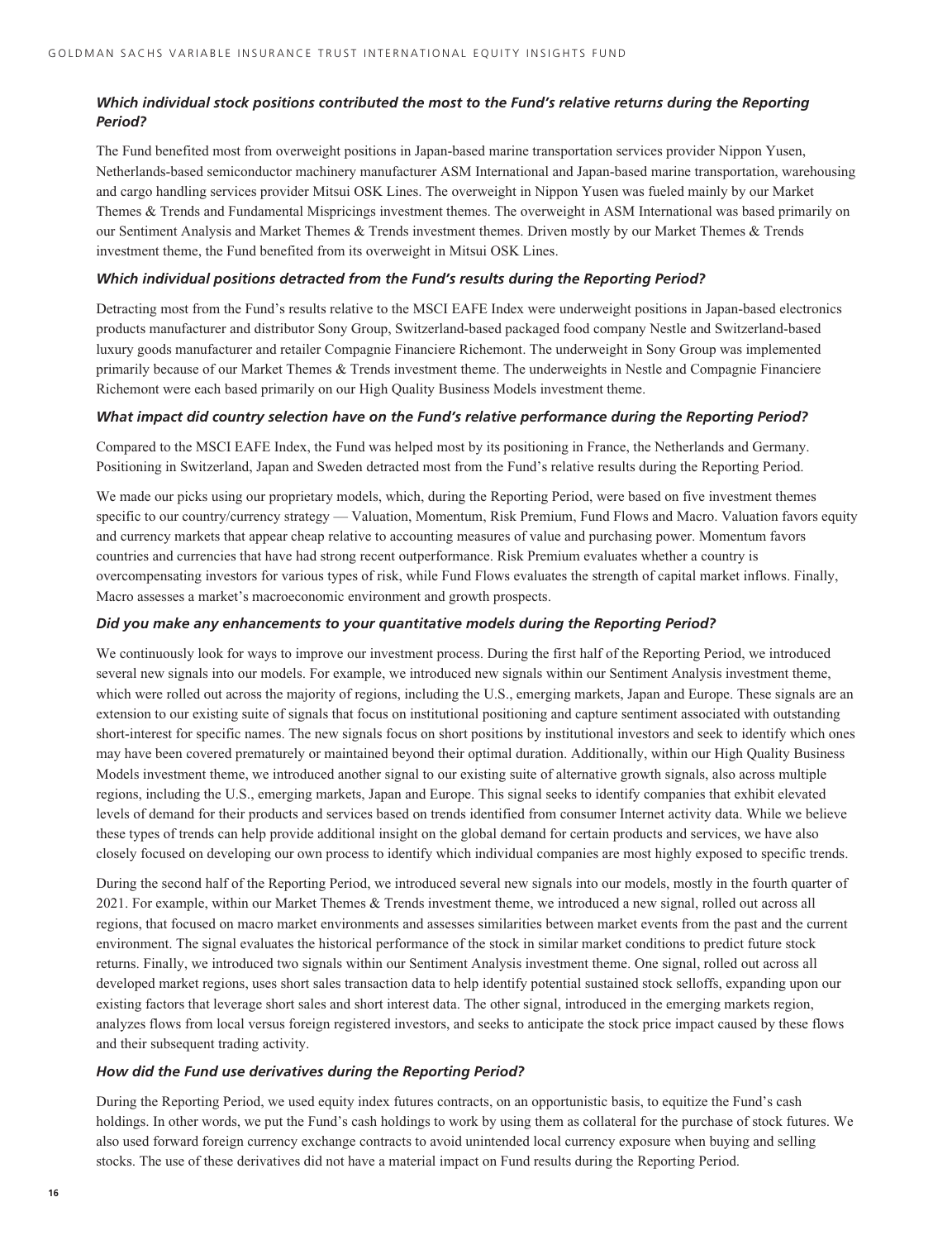#### *What changes did you make to the Fund's country weightings during the Reporting Period?*

During the Reporting Period, we increased the Fund's positions relative to the MSCI EAFE Index in Norway, Sweden, Germany, France and the U.K. We decreased the Fund's positions relative to the MSCI EAFE Index in the Netherlands, Italy, Switzerland and Belgium.

#### *What were the Fund's sector and country weightings at the end of the Reporting Period?*

As of December 31, 2021, the Fund was overweight the industrials and information technology sectors relative to the MSCI EAFE Index. The Fund was underweight consumer staples and health care and was rather neutral to the MSCI EAFE Index in communication services, consumer discretionary, materials, real estate, financials, energy and utilities on the same date.

In terms of countries, the Fund was overweight relative to the MSCI EAFE Index in Japan, France, Norway and Sweden at the end of the Reporting Period. Compared to the MSCI EAFE Index, the Fund was underweight in Switzerland and the U.K. and was relatively neutral compared to the MSCI EAFE Index in the remaining constituents of the MSCI EAFE Index at the end of the Reporting Period.

#### *Were there any changes to the Fund's portfolio management team during the Reporting Period?*

In early 2021, Dennis Walsh, Managing Director and Senior Portfolio Manager, became a co-portfolio manager for the Fund. Mr. Walsh joined Len Ioffe, Managing Director and Senior Portfolio Manager, Osman Ali, Managing Director and Senior Portfolio Manager, and Takashi Suwabe, Managing Director and Senior Portfolio Manager, all of whom have managed the Fund since 2018. By design, all investment decisions for the Fund are performed within a co-lead or team structure.

#### *What is your strategy going forward for the Fund?*

Looking ahead, we continue to believe that less expensive stocks should outpace more expensive stocks, and stocks with good momentum are likely to outperform those with poor momentum. We intend to maintain our focus on seeking companies about which fundamental research analysts are becoming more positive as well as profitable companies with sustainable earnings and a track record of using their capital to enhance shareholder value. As such, we anticipate remaining fully invested with long-term performance likely to be the result of stock selection rather than sector or capitalization allocations.

We stand behind our investment philosophy that sound economic investment principles, coupled with a disciplined quantitative approach, can provide strong, uncorrelated returns over the long term. Our research agenda is robust, and we continue to enhance our existing models, add new proprietary forecasting signals and improve our trading execution as we seek to provide the most value to our shareholders.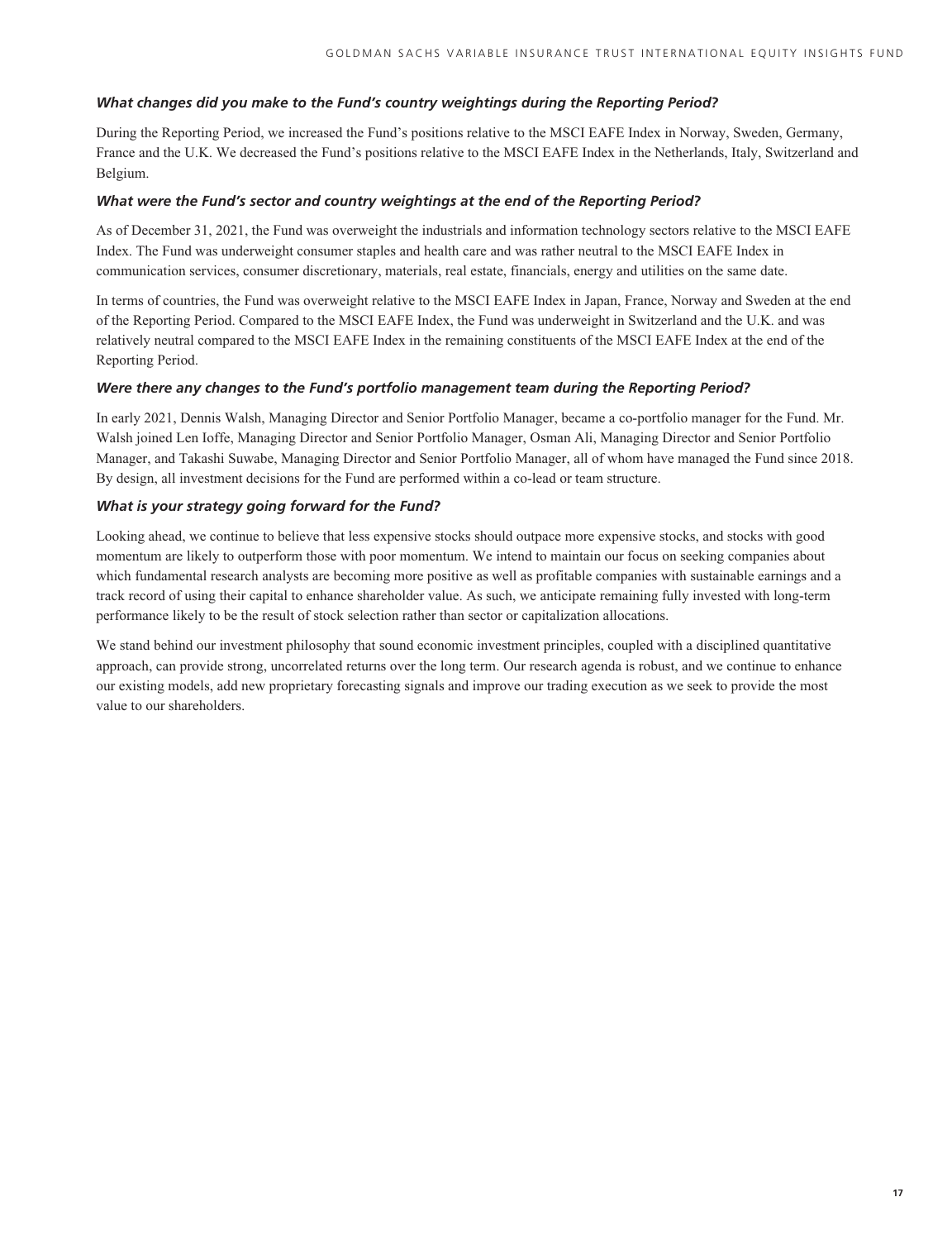### International Equity Insights Fund

*as of December 31, 2021*

#### **TOP TEN HOLDINGS AS OF 12/31/21 <sup>1</sup>**

| <b>Holding</b>                      | $%$ of<br><b>Net Assets</b> | <b>Line of Business</b>                        | Country              |
|-------------------------------------|-----------------------------|------------------------------------------------|----------------------|
| <b>ASML Holding NV</b>              | $2.4\%$                     | Semiconductors & Semiconductor Equipment       | <b>Netherlands</b>   |
| LVMH Moet Hennessy Louis Vuitton SE | 2.0                         | Consumer Durables & Apparel                    | France               |
| Novo Nordisk A/S, Class B           | 1.7                         | Pharmaceuticals, Biotechnology & Life Sciences | Denmark              |
| Roche Holding AG                    | 1.6                         | Pharmaceuticals, Biotechnology & Life Sciences | Switzerland          |
| Schneider Electric SE               | 1.4                         | Capital Goods                                  | <b>United States</b> |
| Commonwealth Bank of Australia      | 1.3                         | <b>Banks</b>                                   | Australia            |
| AIA Group Ltd.                      | 1.3                         | Insurance                                      | Hong Kong            |
| Rio Tinto PLC ADR                   | 1.1                         | <b>Materials</b>                               | Australia            |
| Nestle SA                           | 1.1                         | Food, Beverage & Tobacco                       | Switzerland          |
| British American Tobacco PLC        | 1.1                         | Food, Beverage & Tobacco                       | United Kingdom       |

<sup>1</sup> The top 10 holdings may not be representative of the Fund's future investments.

#### **FUND VS. BENCHMARK SECTOR ALLOCATIONS <sup>2</sup>**



<sup>2</sup> The Fund is actively managed and, as such, its composition may differ over time. Consequently, the Fund's overall sector allocations may differ from percentages contained in the graph above. The graph categorizes investments using Global Industry Classification Standard ("GICS"); however, the sector classifications used by the portfolio management team may differ from GICS. The percentage shown for each investment category reflects the value of investments in that category as a percentage of market value. The graph depicts the Fund's investments but may not represent the Fund's market exposure due to the exclusion of certain derivatives, if any, as listed in the Additional Investment Information section of the Schedule of Investments.

For more information about your Fund, please refer to www.GSAMFUNDS.com. There, you can learn more about your Fund's investment strategies, holdings, and performance.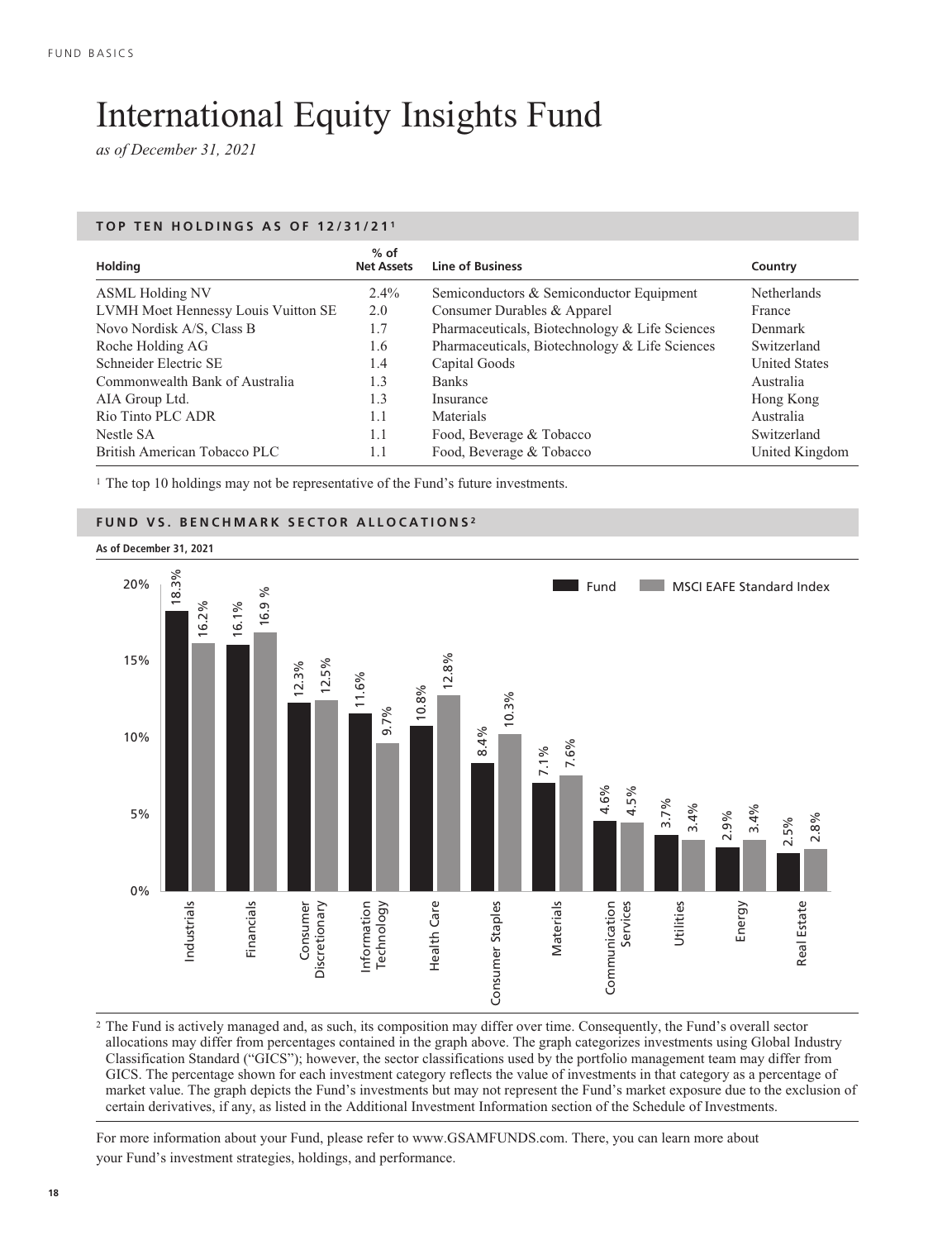### Performance Summary

*December 31, 2021*

The following graph shows the value, as of December 31, 2021, of a \$10,000 investment made on January 1, 2012 in Institutional Shares at NAV. For comparative purposes, the performance of the Fund's benchmark, the MSCI EAFE Standard Index (Net, USD, Unhedged), is shown. Performance reflects applicable fee waivers and/or expense limitations in effect during the periods shown and in their absence, performance would be reduced. Returns do not reflect the deduction of taxes that a shareholder would pay on Fund distributions or the redemption of Fund shares. The returns set forth below represent past performance. Past performance does not guarantee future results. The Fund's investment return and principal value will fluctuate so that an investor's shares, when redeemed, may be worth more or less than their original cost. Current performance may be lower or higher than the performance quoted below. Please visit our web site at www.GSAMFUNDS.com to obtain the most recent month-end returns.

#### **International Equity Insights Fund's 10 Year Performance**

**Performance of a \$10,000 investment, with distributions reinvested, from January 1, 2012 through December 31, 2021.**

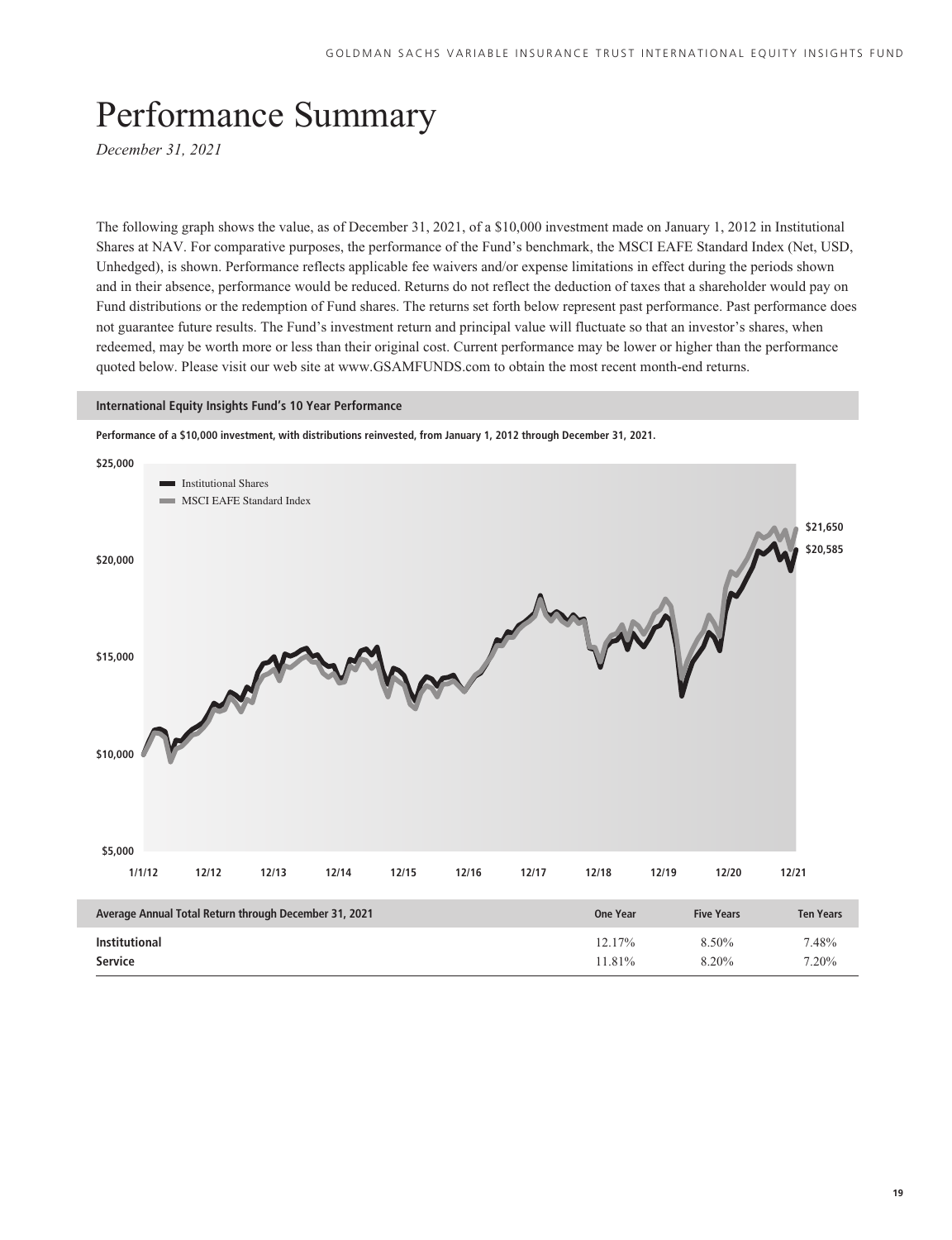#### **INVESTMENT OBJECTIVE**

The Fund seeks long-term capital appreciation.

#### **Portfolio Management Discussion and Analysis**

Below, the Goldman Sachs Fundamental Equity U.S. Equity Portfolio Management Team discusses the Goldman Sachs Variable Insurance Trust — Goldman Sachs Large Cap Value Fund's (the "Fund") performance and positioning for the 12-month period ended December 31, 2021 (the "Reporting Period").

#### *How did the Fund perform during the Reporting Period?*

During the Reporting Period, the Fund's Institutional and Service Shares generated average annual total returns of 24.13% and 23.93%, respectively. These returns compare to the 25.16% average annual total return of the Fund's benchmark, the Russell 1000® Value Index (with dividends reinvested) (the "Russell Index") during the same time period.

#### *What key factors were responsible for the Fund's performance during the Reporting Period?*

The Fund posted solid absolute gains but underperformed the Russell Index during the Reporting Period due to a combination of stock selection and sector allocation decisions overall.

#### *Which equity market sectors most significantly affected Fund performance?*

Stock selection in the health care and utilities sectors detracted most from the Fund's relative results during the Reporting Period. Having an underweight to financials, which outpaced the Russell Index during the Reporting Period, further dampened relative results. Partially offsetting these detractors was stock selection in the consumer discretionary and real estate sectors, which contributed positively to the Fund's relative results during the Reporting Period. Having an underweight to communication services, which notably lagged the Russell Index during the Reporting Period, also helped.

#### *Which stocks detracted significantly from the Fund's performance during the Reporting Period?*

Among those companies detracting most from the Fund's results relative to the Russell Index were positions in Zimmer Biomet Holdings, Fidelity National Information Services and Splunk.

Musculoskeletal health care services company Zimmer Biomet Holdings was the top detractor from the Fund's results during the Reporting Period. The spread of the COVID-19 Delta and Omicron variants limited hospital capacity and patient demand for orthopedics procedures. Despite its earnings per share consistently beating consensus estimates, the company's hips and knees business segments missed expectations, and the company narrowed its full-year guidance to the lower end of its initial range. At the end of the Reporting Period, we remained confident in the company's innovative robotic ROSA platform and its growth potential in the long run, especially with new products being introduced and procedure levels eventually increasing toward pre-COVID-19 levels.

Technology services provider Fidelity National Information Services detracted, largely because the competitive landscape shifted following recent merger and acquisition within the industry. This shift applied price pressure on the company's stock as did talks around selling its capital markets business. Further, the company's second quarter 2021 earnings release revealed smaller earnings per share guidance relative to consensus expectations and lower implied margin as a result of incremental incentive accruals and the upfront impact of new business wins. At the end of the Reporting Period, we believed Fidelity National Information Services' global footprint and presence in the banking industry was well positioned to take advantage of accelerating payments innovations globally and felt the company should benefit from improving spending fundamentals.

Splunk engages in the development and marketing of software solutions. During the first quarter of 2021, its shares declined in line with the broad information technology sector and then further depreciated following the news of the departures of several senior company leaders. Later in the year, Splunk's Chief Executive Office announced his retirement as well. Though headwinds remained, at the end of the Reporting Period, we were still confident in Splunk's prospects given its transition to a subscriptionbased pricing model, its near-term upsell opportunity with its existing renewal base, and what we saw as its relatively inexpensive valuation.

#### *What were some of the Fund's best-performing individual stocks?*

Relative to the Russell Index, the Fund benefited most from positions in Marvell Technology, Bath & Body Works and Alphabet.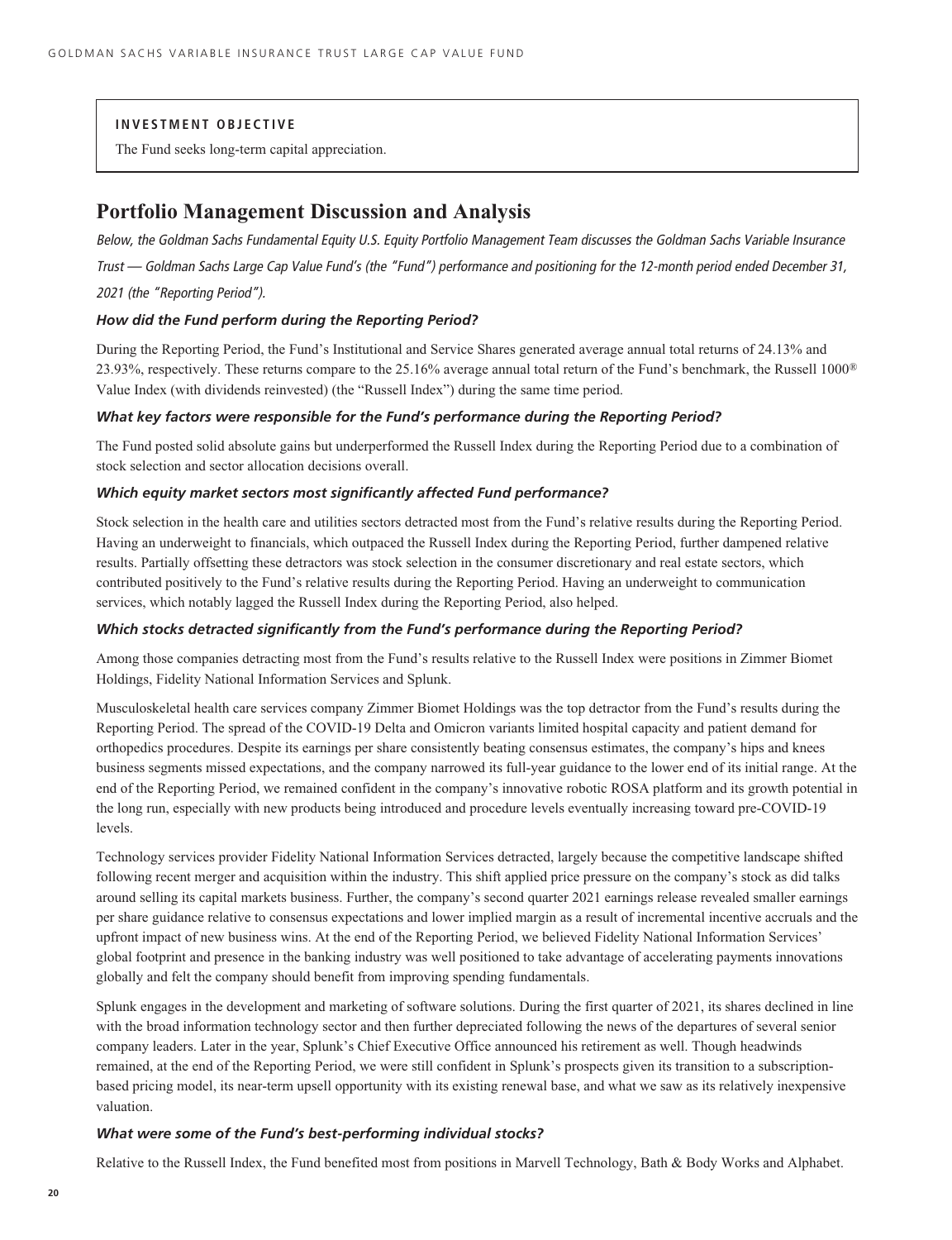Marvell Technology's stock price appreciated along with an earnings report during the second quarter of 2021 that was better than consensus expectations. Then, in early December 2021, the company delivered another strong quarter of performance, highlighted by its ability to better fulfill backlogged orders. Additionally, the backlog of business actually increased, signifying the further demand for Marvell Technology's products. At the end of the Reporting Period, we remained positive on Marvell Technology given our view of its management's history of execution and the company's exposure to structural growth trends in cloud, autos and fifth-generation ("5G") technologies.

Bath & Body Works, a new purchase for the Fund during the Reporting Period, engages in the operation of retail stores, specializing in domestics merchandise and home furnishings. Its stock price rose significantly in the early months of 2021, largely due to the retail trading environment. However, the lack of fundamental drivers behind the price appreciation led us to be cautious. We ultimately decided to capture the Fund's profits and exit the position in June 2021 in favor of what we saw as other more attractive risk/reward opportunities.

Alphabet is a holding company that engages in advertising, digital content, applications, cloud offerings and more through its subsidiaries, including its largest, Google. During the Reporting Period, the company benefited from a solid recovery in the search business as well as from significant growth in its YouTube and Cloud businesses. It had become clear to many that the broad advertising market was recovering, and virtually all of the major Internet players were benefiting — all while Alphabet continued to show real cost discipline, in our view. At the end of the Reporting Period, we remained optimistic about Alphabet, as advertising spending and travel were improving, which we believe could further benefit the company.

#### *How did the Fund use derivatives and similar instruments during the Reporting Period?*

During the Reporting Period, we did not use derivatives as part of an active management strategy.

#### *Did the Fund make any significant purchases or sales during the Reporting Period?*

During the Reporting Period, we initiated a Fund position in banking and nonbank financial services company Bank of America. We believe holding the name in the Fund's portfolio will help maintain balance from an interest rate sensitivity and capital return perspective. We also believe Bank of America is generally well positioned with a strong deposit base over the long term.

We established a Fund position in cloud-based customer relationship management software provider salesforce.com during the Reporting Period. Despite its disappointing quarterly results in December 2021, we still see ample room for organic growth and believe its integration with Slack, the proprietary communication platform of Slack Technologies, will likely continue to benefit the company moving forward.

Conversely, we exited the Fund's position in telecommunications company Verizon Communications during the Reporting Period. While we continue to like the long-term outlook for the company, we sold the position in favor of what we believed to be better risk/reward prospects within the industry.

We eliminated the Fund's position in financial services company Wells Fargo & Co. as a result of concerns that the Federal Reserve's ("Fed") asset cap on the bank may create headwinds for longer than we previously anticipated. Despite these concerns, we intend to continue to monitor the stock, as we remained optimistic about some of the company's efficiency efforts and believe there may be an opportunity for growth once the asset cap is removed.

#### *Were there any notable changes in the Fund's weightings during the Reporting Period?*

In constructing the Fund's portfolio, we focus on picking stocks rather than on making industry or sector bets. We seek to outpace the benchmark index by overweighting stocks that we expect to outperform and underweighting those that we think may lag. Consequently, changes in its sector weights are generally the direct result of individual stock selection or of stock appreciation or depreciation. That said, during the Reporting Period, the Fund's exposure compared to the Russell Index to consumer staples, financials, health care and materials increased. The Fund's allocations compared to the Russell Index in communication services, consumer discretionary and utilities decreased.

#### *How was the Fund positioned relative to its benchmark index at the end of the Reporting Period?*

At the end of December 2021, the Fund had overweighted positions relative to the Russell Index in the information technology, materials and consumer staples sectors. On the same date, the Fund had underweighted positions compared to the Russell Index in communication services and industrials and was rather neutrally weighted to the Russell Index in the consumer discretionary, energy, financials, health care, real estate and utilities sectors.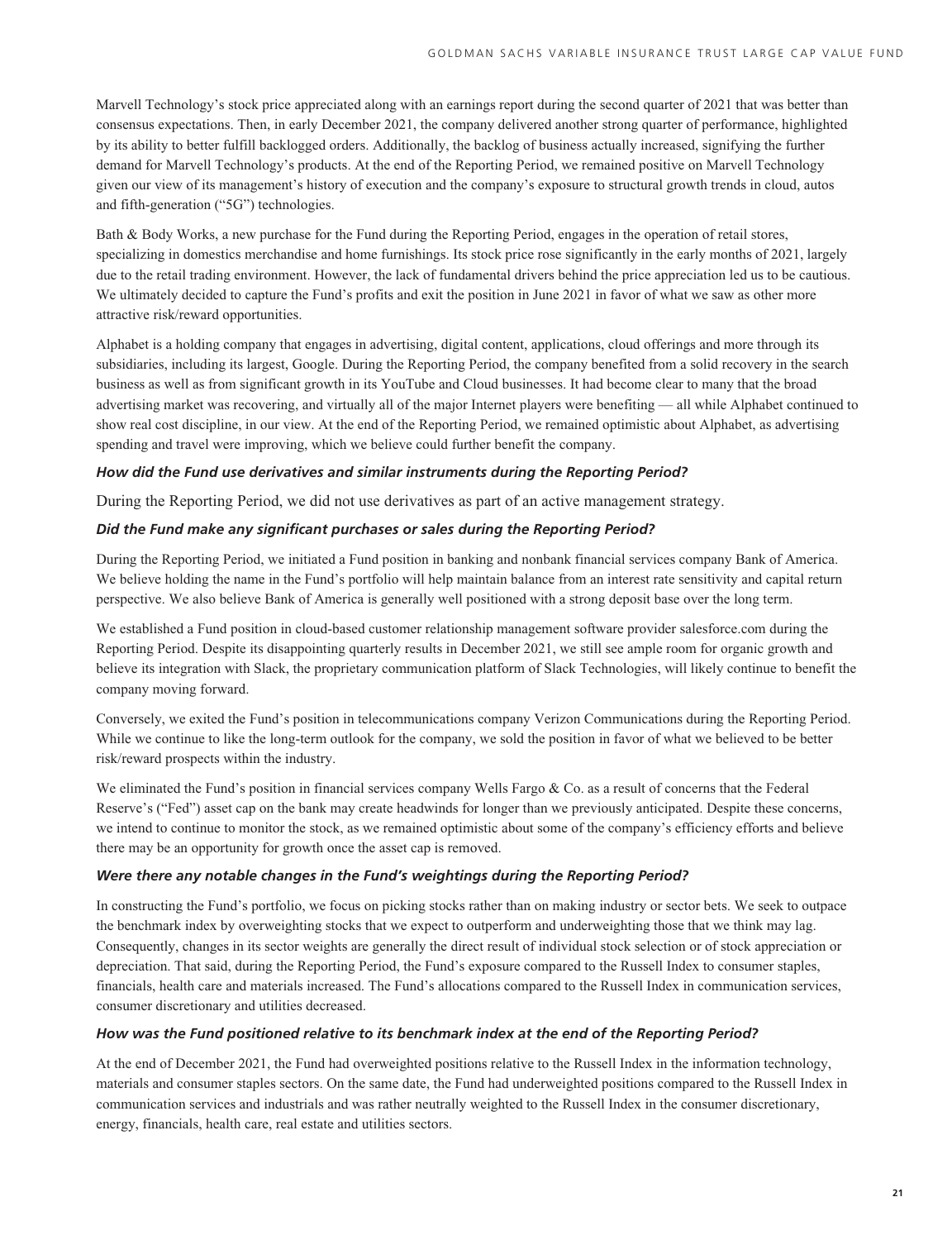#### *Were there any changes to the Fund's portfolio management team during the Reporting Period?*

There were no changes to the Fund's portfolio management team during the Reporting Period.

#### *What is the Fund's tactical view and strategy for the months ahead?*

The end of 2021 was cast with the development of the Omicron variant of COVID-19, which we expected at the end of the Reporting Period to remain a major focus of the U.S. equity markets in the first quarter of 2022, as entities around the world continued to navigate pockets of outbreaks and implement responses accordingly. Other major themes, such as the acceleration in the Fed's winding down of its asset purchasing program and hiking of interest rates as well as inflation readings, supply-chain issues and the global energy shortage may test the markets again. The unclear future of the U.S. Administration's social spending bill will likely also be in play in early 2022.

Regardless of market direction, we intend to stay true to our quality-first investment approach and seek to invest in businesses with healthy balance sheets, relatively stable cash flows and differentiated business models aligned to secular tailwinds. We continue to test our models and re-evaluate our assumptions with increasing information, remain focused on the long-term investment horizon and believe this fundamental approach can generate added value in the long run. As always, we maintain our focus on undervalued companies that we believe have comparatively greater control of their own destiny, such as innovators with differentiated products, companies with low cost structures or companies that have been investing in their own businesses and may be poised to gain market share.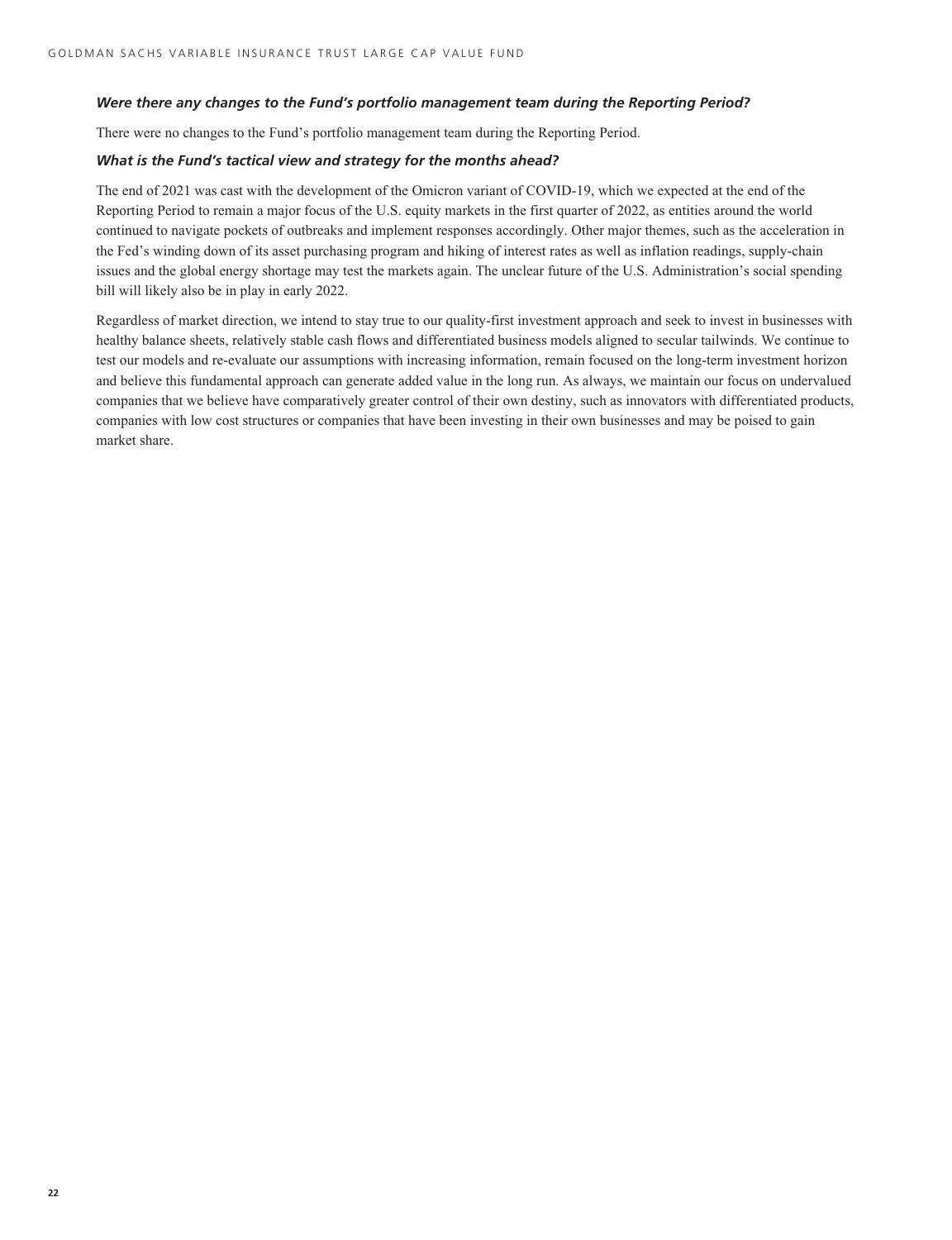### Large Cap Value Fund

*as of December 31, 2021*

#### **TOP TEN HOLDINGS AS OF 12/31/21 <sup>1</sup>**

| <b>Holding</b>             | $%$ of<br><b>Net Assets</b> | <b>Line of Business</b>                        | Country              |
|----------------------------|-----------------------------|------------------------------------------------|----------------------|
| JPM organ Chase & Co.      | $3.5\%$                     | <b>Banks</b>                                   | <b>United States</b> |
| Procter & Gamble Co. (The) | 3.2                         | Household & Personal Products                  | <b>United States</b> |
| Bank of America Corp.      | 2.9                         | <b>Banks</b>                                   | <b>United States</b> |
| Johnson & Johnson          | 2.6                         | Pharmaceuticals, Biotechnology & Life Sciences | <b>United States</b> |
| Cisco Systems, Inc.        | 2.2                         | Technology Hardware & Equipment                | <b>United States</b> |
| Chevron Corp.              | 2.1                         | Energy                                         | <b>United States</b> |
| NextEra Energy, Inc.       | 2.0                         | <b>Utilities</b>                               | <b>United States</b> |
| salesforce.com, Inc.       | 2.0                         | Software & Services                            | <b>United States</b> |
| $AT&T$ , Inc.              | 1.9                         | <b>Telecommunication Services</b>              | <b>United States</b> |
| BlackRock, Inc.            | 1.8                         | Diversified Financials                         | <b>United States</b> |

<sup>1</sup> The top 10 holdings may not be representative of the Fund's future investments.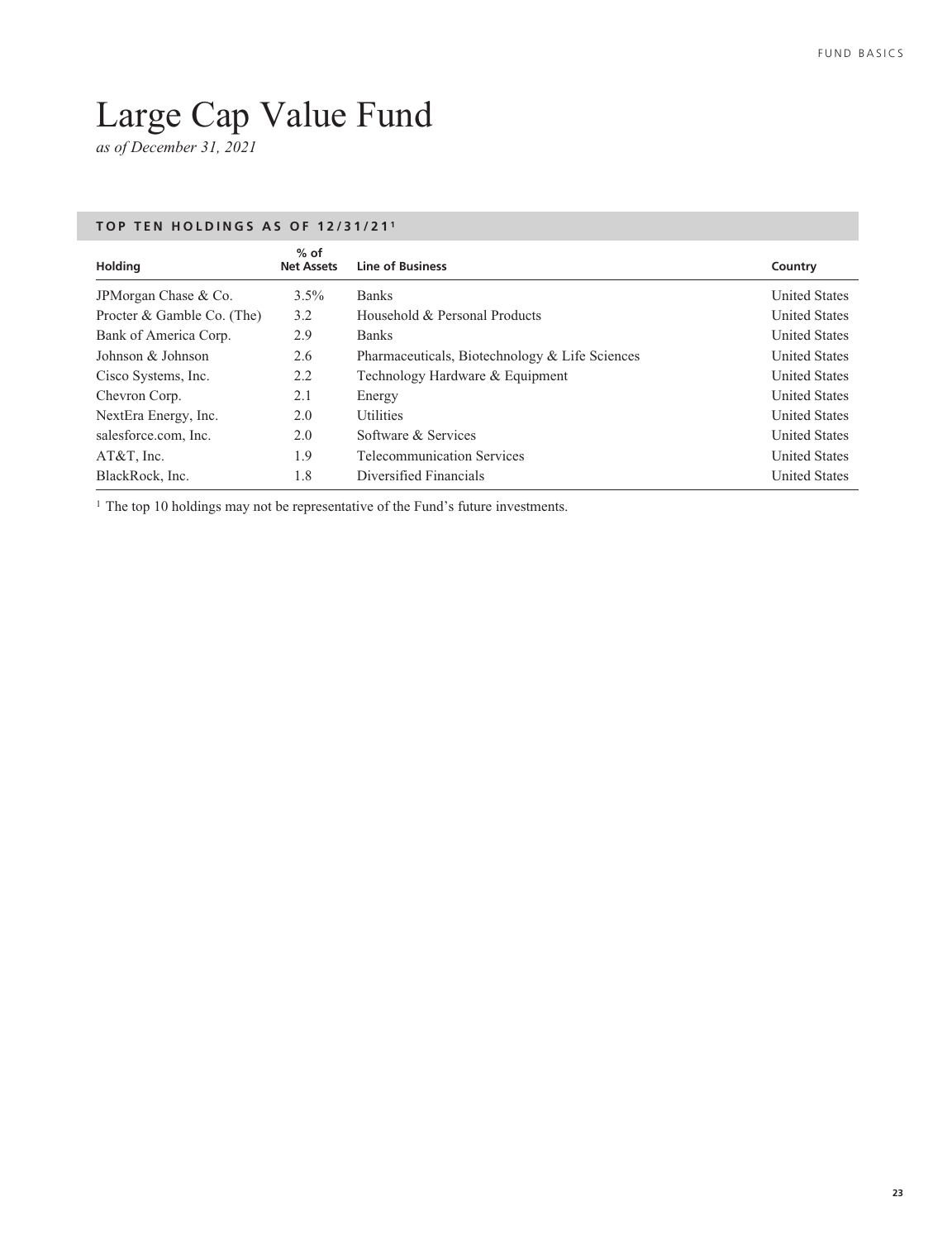

#### **FUND VS. BENCHMARK SECTOR ALLOCATIONS <sup>2</sup>**

<sup>2</sup> The Fund is actively managed and, as such, its composition may differ over time. Consequently, the Fund's overall sector allocations may differ from percentages contained in the graph above. The graph categorizes investments using Global Industry Classification Standard ("GICS"); however, the sector classifications used by the portfolio management team may differ from GICS. The percentage shown for each investment category reflects the value of investments in that category as a percentage of market value. Underlying sector allocations of exchange traded funds and investment companies held by the Fund are not reflected in the graph above.

For more information about your Fund, please refer to www.GSAMFUNDS.com. There, you can learn more about your Fund's investment strategies, holdings, and performance.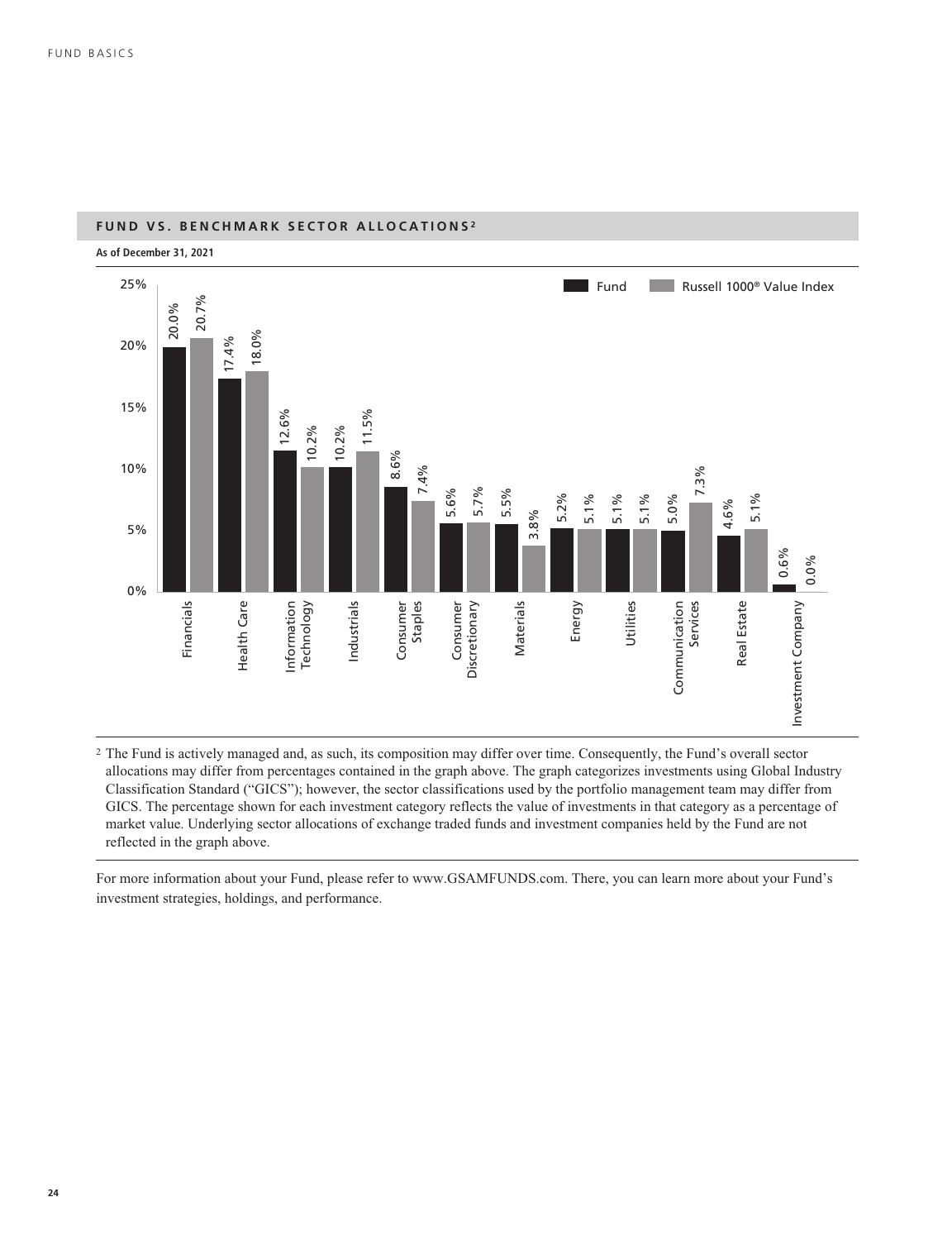### Performance Summary

*December 31, 2021*

The following graph shows the value, as of December 31, 2021, of a \$10,000 investment made on January 1, 2012 in Service Shares at NAV. For comparative purposes, the performance of the Fund's benchmark, the Russell 1000® Value Index (with distributions reinvested), is shown. Performance reflects applicable fee waivers and/or expense limitations in effect during the periods shown and in their absence, performance would be reduced. Returns do not reflect the deduction of taxes that a shareholder would pay on Fund distributions or the redemption of Fund shares. The returns set forth below represent past performance. Past performance does not guarantee future results. The Fund's investment return and principal value will fluctuate so that an investor's shares, when redeemed, may be worth more or less than their original cost. Current performance may be lower or higher than the performance quoted below. Please visit our web site at www.GSAMFUNDS.com to obtain the most recent month-end returns.

#### **Large Cap Value Fund's 10 Year Performance**



**Performance of a \$10,000 investment, with distributions reinvested, from January 1, 2012 through December 31, 2021.**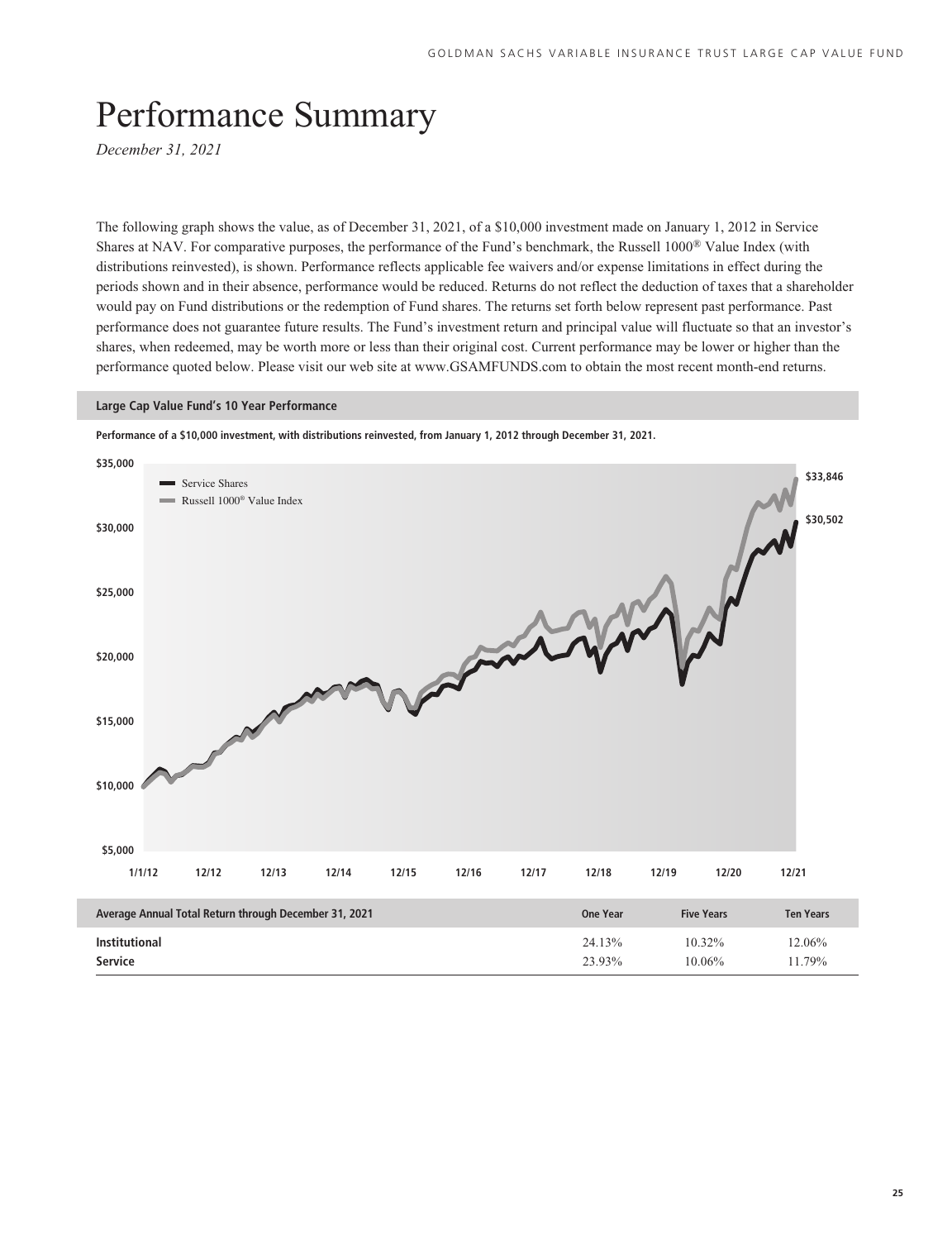#### **INVESTMENT OBJECTIVE**

The Fund seeks long-term capital appreciation.

#### **Portfolio Management Discussion and Analysis**

Below, the Goldman Sachs Fundamental Equity U.S. Equity Portfolio Management Team discusses the Goldman Sachs Variable Insurance Trust — Goldman Sachs Mid Cap Value Fund's (the "Fund") performance and positioning for the 12-month period ended December 31, 2021 (the "Reporting Period").

#### *How did the Fund perform during the Reporting Period?*

During the Reporting Period, the Fund's Institutional and Service Shares generated average annual total returns of 30.95% and 30.57%, respectively. These returns compare to the 28.34% average annual total return of the Fund's benchmark, the Russell Midcap<sup>®</sup> Value Index (with dividends reinvested) (the "Russell Index"), during the same time period.

#### *What key factors were responsible for the Fund's performance during the Reporting Period?*

The Fund posted double-digit absolute gains that outperformed the Russell Index during the Reporting Period due primarily to stock selection overall. Sector allocation as a whole also contributed positively, albeit more modestly, to the Fund's performance relative to the Russell Index during the Reporting Period.

#### *Which equity market sectors most significantly affected Fund performance?*

Contributing most positively to the Fund's relative results during the Reporting Period was effective stock selection in the information technology, financials and consumer discretionary sectors. Detracting most from the Fund's relative results during the Reporting Period were the consumer staples, industrials and communication services sectors, wherein stock selection proved especially challenging.

#### *What were some of the Fund's best-performing individual stocks?*

The Fund benefited most relative to the Russell Index from positions in ON Semiconductor, Old Dominion Freight Lines and Bath & Body Works.

ON Semiconductor engages in the design, manufacture and marketing of a portfolio of semiconductor components. The Reporting Period was a strong year for many semiconductor firms, and ON Semiconductor was no exception. Its results were also driven by strong quarterly earnings releases, featuring what we saw as impressive margins and top-line revenue amidst ongoing supply-chain constraints. At the end of the Reporting Period, we continued to view the company as one of our favorite semiconductor names in the mid-cap segment of the U.S. equity market.

Old Dominion Freight Lines provides less-than-truckload services. The operating environment that dominated the Reporting Period led to Old Dominion Freight Lines' services being in high demand throughout. One reason it was able to keep up with the demand was the company culture that its senior management has built. As a result, the company has hardly been affected by the nationwide labor shortage. Its technological progress also improved its operational efficiency and margins while leaving room for technological growth. At the end of the Reporting Period, we continued to believe the company was the leading player in a capacity-constrained and structurally-growing less-than-truckload space.

Bath & Body Works engages in the operation of retail stores, specializing in domestics merchandise and home furnishings. Its stock price rose significantly in the early months of 2021, largely due to the retail trading environment. However, the lack of fundamental drivers behind the price appreciation led us to be cautious. Still, at the end of the Reporting Period, we continued to see positive momentum potential among consumer purchases, demonstrating loyalty to the Bath & Body Works product offering.

#### *Which stocks detracted significantly from the Fund's performance during the Reporting Period?*

Detracting from the Fund's results relative to the Russell Index were positions in Zimmer Bioment Holdings, Wynn Resorts and ViacomCBS.

Musculoskeletal health care services company Zimmer Biomet Holdings was the top detractor from the Fund's results during the Reporting Period. The spread of the COVID-19 Delta and Omicron variants limited hospital capacity and patient demand for orthopedics procedures. Despite its earnings per share consistently beating consensus estimates, the company's hips and knees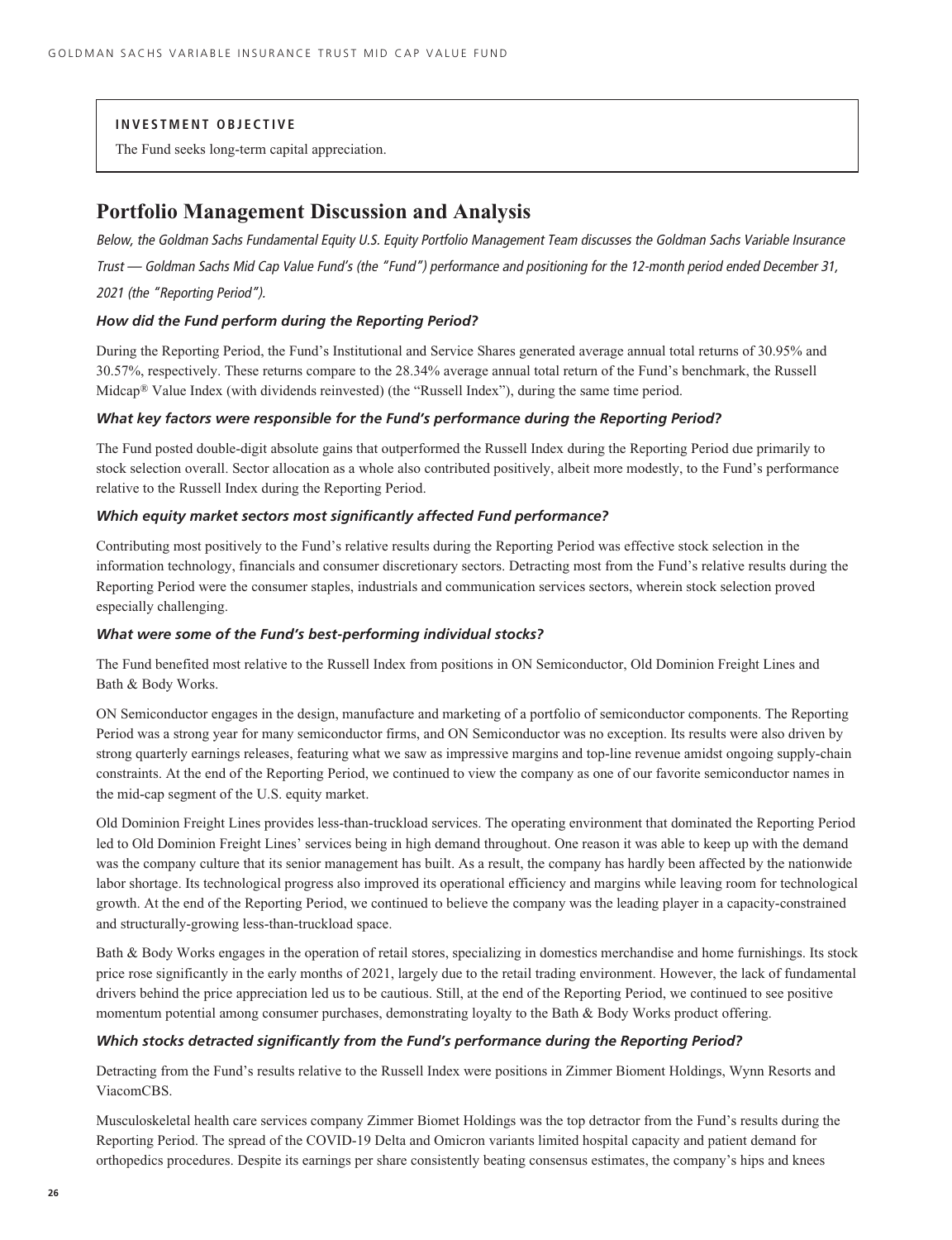business segments missed expectations, and the company narrowed its full-year guidance to the lower end of its initial range. At the end of the Reporting Period, we remained confident in the company's innovative robotic ROSA platform and its growth potential in the long run, especially with new products being introduced and procedure levels eventually increasing toward pre-COVID-19 levels.

High-end hotel and casino developer and operator Wynn Resorts saw its stock depreciate after missing earnings estimates during the Reporting Period. We exited the Fund's position in Wynn Resorts, as new regulatory changes were proposed in Macau, including increases in government scrutiny around capital use and return, competition and enforcement, together hampering the company's potential long-term growth, in our view.

Telecommunications company ViacomCBS was a new purchase for the Fund during the Reporting Period. Its shares declined, though much of its underperformance of the Russell Index was driven by technical rather than fundamental factors attributable to the end of the first calendar quarter and through the second quarter of 2021. We ultimately decided to exit the position, as we felt the competitive landscape was oversaturated in streaming services, and we believed there were better risk/reward opportunities elsewhere.

#### *How did the Fund use derivatives and similar instruments during the Reporting Period?*

During the Reporting Period, we did not use derivatives as part of an active management strategy.

#### *Did the Fund make any significant purchases or sales during the Reporting Period?*

We initiated a Fund position in pharmaceutical and business solutions provider AmerisourceBergen during the Reporting Period. The fundamental backdrop for drug distributors has dramatically changed after facing a series of headwinds during the past few years. We believe the company can now get back to focusing on earnings per share growth compounding, which should, in our view, lead to more favorable multiples, or price/earnings ratios.

We established a Fund position in oil and gas exploration and production company Devon Energy during the Reporting Period. We are optimistic about the company, as its management continues to emphasize the importance of free cash flow generation over the pursuit of volume growth, along with what we see as ample dividends being returned to shareholders. We will continue to carefully monitor 2022 production figures as well as the company's debt reduction timeline.

Conversely, in addition to the sales already mentioned, we exited the Fund's position in agriculture company Corteva during the Reporting Period. Corteva was, in our view, executing well on taking share across seed and crop protection and also was managing an effective cost savings plan. We simply preferred other names and decided to sell.

We sold the Fund's position in payment transaction company Discover Financial Services during the Reporting Period. Even though we see spending trends as strong, we believe that view is already mostly priced in to the company's stock valuation. Furthermore, credit conditions appear to us to have peaked and the competitive landscape is shifting with fintech names becoming a larger threat. (Financial technology, or fintech, is used to describe new technology that seeks to improve and automate the delivery and use of financial services.) Ultimately, we eliminated the position in favor of what we believe to be more attractive risk/reward opportunities.

#### *Were there any notable changes in the Fund's weightings during the Reporting Period?*

In constructing the Fund's portfolio, we focus on picking stocks rather than on making industry or sector bets. We seek to outpace the benchmark index by overweighting stocks that we expect to outperform and underweighting those that we think may lag. Consequently, changes in its sector weights are generally the direct result of individual stock selection or of stock appreciation or depreciation. That said, during the Reporting Period, the Fund's exposure to energy, industrials and utilities increased and its exposure to consumer staples, financials, health care and information technology decreased compared to the Russell Index.

#### *How was the Fund positioned relative to its benchmark index at the end of the Reporting Period?*

At the end of December 2021, the Fund had overweighted positions relative to the Russell Index in industrials and utilities. On the same date, the Fund had underweighted positions compared to the Russell Index in real estate and consumer discretionary and was rather neutrally weighted to the Russell Index in communication services, consumer staples, energy, financials, health care, information technology and materials.

#### *Were there any changes to the Fund's portfolio management team during the Reporting Period?*

In early 2021, co-lead portfolio manager Adam Agress left the firm. Sung Cho, managing director and portfolio manager for the Fund alongside Adam, assumed his portfolio management responsibilities for the Fund. Sung joined Goldman Sachs Asset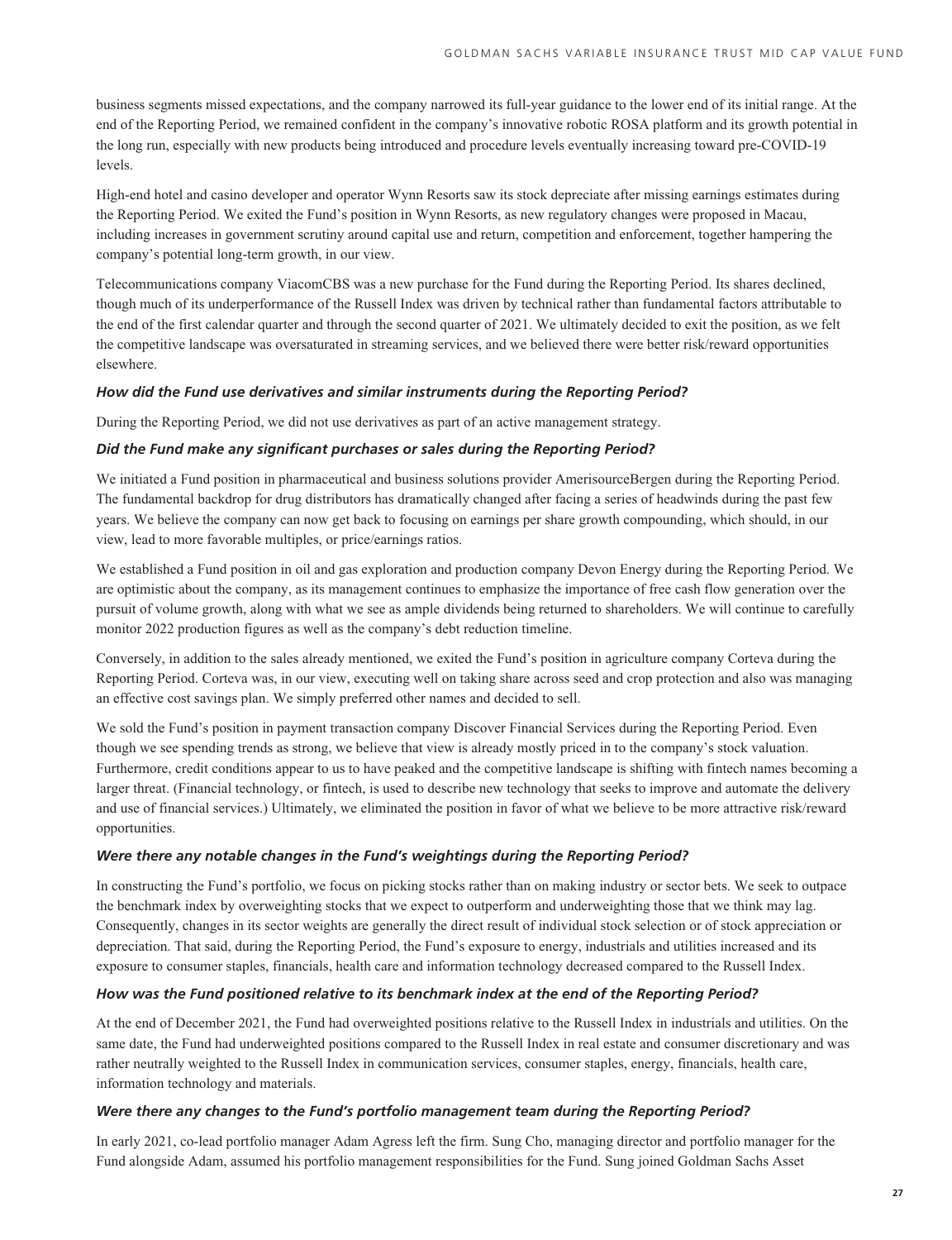Management in 2004 and has 20 years of investment experience. He has been a lead portfolio manager for the U.S. Mid Cap Value strategy since 2015. Sung will continue to leverage the expertise of more than 20 investment professionals as part of the Fundamental Equity U.S. Equity team.

By design, all investment decisions for the Fund are performed within a team structure, with multiple subject matter experts. This strategic decision making has been the cornerstone of our approach and ensures continuity in the Fund.

#### *What is the Fund's tactical view and strategy for the months ahead?*

The end of 2021 was cast with the development of the Omicron variant of COVID-19, which we expected at the end of the Reporting Period to remain a major focus of the U.S. equity markets in the first quarter of 2022, as entities around the world continued to navigate pockets of outbreaks and implement responses accordingly. Other major themes, such as the acceleration in the Fed's winding down of its asset purchasing program and hiking of interest rates as well as inflation readings, supply-chain issues and the global energy shortage may test the markets again. The unclear future of the U.S. Administration's social spending bill will likely also be in play in early 2022.

Regardless of market direction, we intend to stay true to our quality-first investment approach and seek to invest in businesses with healthy balance sheets, relatively stable cash flows and differentiated business models aligned to secular tailwinds. We continue to test our models and re-evaluate our assumptions with increasing information, remain focused on the long-term investment horizon and believe this fundamental approach can generate added value in the long run. As always, we maintain our focus on undervalued companies that we believe have comparatively greater control of their own destiny, such as innovators with differentiated products, companies with low cost structures or companies that have been investing in their own businesses and may be poised to gain market share.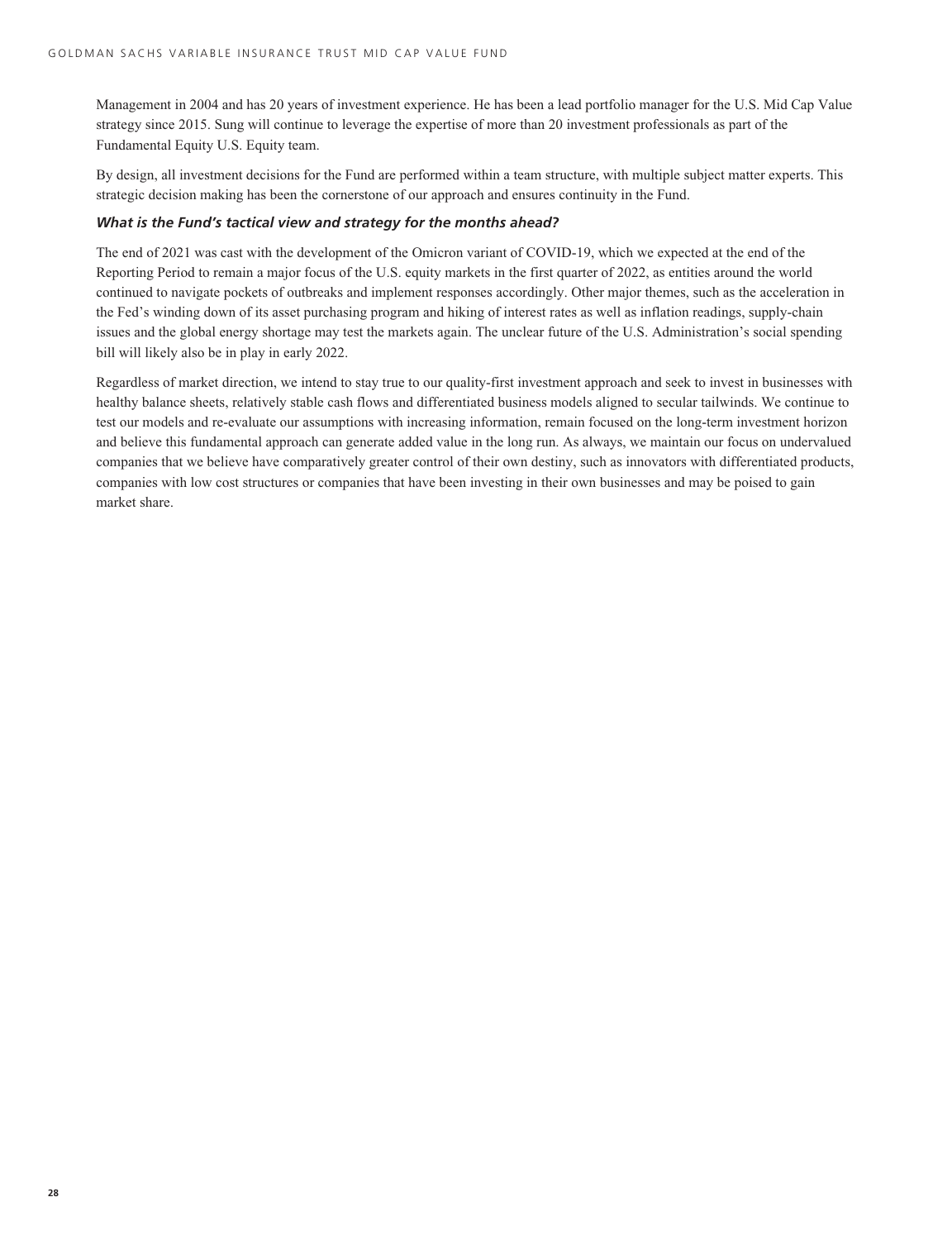### Mid Cap Value Fund

*as of December 31, 2021*

#### **TOP TEN HOLDINGS AS OF 12/31/21 <sup>1</sup>**

| <b>Holding</b>                 | % of Net Assets | <b>Line of Business</b>                  |
|--------------------------------|-----------------|------------------------------------------|
| Ball Corp.                     | 1.8%            | Materials                                |
| United Airlines Holdings, Inc. | 1.8             | Transportation                           |
| Motorola Solutions, Inc.       | 1.8             | Technology Hardware & Equipment          |
| Marvell Technology, Inc.       | 1.7             | Semiconductors & Semiconductor Equipment |
| Ashland Global Holdings, Inc.  | 1.7             | Materials                                |
| M&T Bank Corp.                 | 1.7             | <b>Banks</b>                             |
| Advance Auto Parts, Inc.       | 1.7             | Retailing                                |
| East West Bancorp, Inc.        | 1.7             | <b>Banks</b>                             |
| AMETEK, Inc.                   | 1.6             | Capital Goods                            |
| ON Semiconductor Corp.         | 1.6             | Semiconductors & Semiconductor Equipment |

<sup>1</sup> The top 10 holdings may not be representative of the Fund's future investments.

#### **FUND vs. BENCHMARK SECTOR ALLOCATIONS <sup>2</sup>**

**As of December 31, 2021**



<sup>2</sup> The Fund is actively managed and, as such, its composition may differ over time. Consequently, the Fund's overall sector allocations may differ from percentages contained in the graph above. The graph categorizes investments using Global Industry Classification Standard ("GICS"); however, the sector classifications used by the portfolio management team may differ from GICS. The percentage shown for each investment category reflects the value of investments in that category as a percentage of market value (excluding investments in the securities lending reinvestment vehicle, if any). Underlying sector allocations of exchange traded funds and investment companies held by the Fund are not reflected in the graph above.

For more information about your Fund, please refer to www.GSAMFUNDS.com. There, you can learn more about your Fund's investment strategies, holdings, and performance.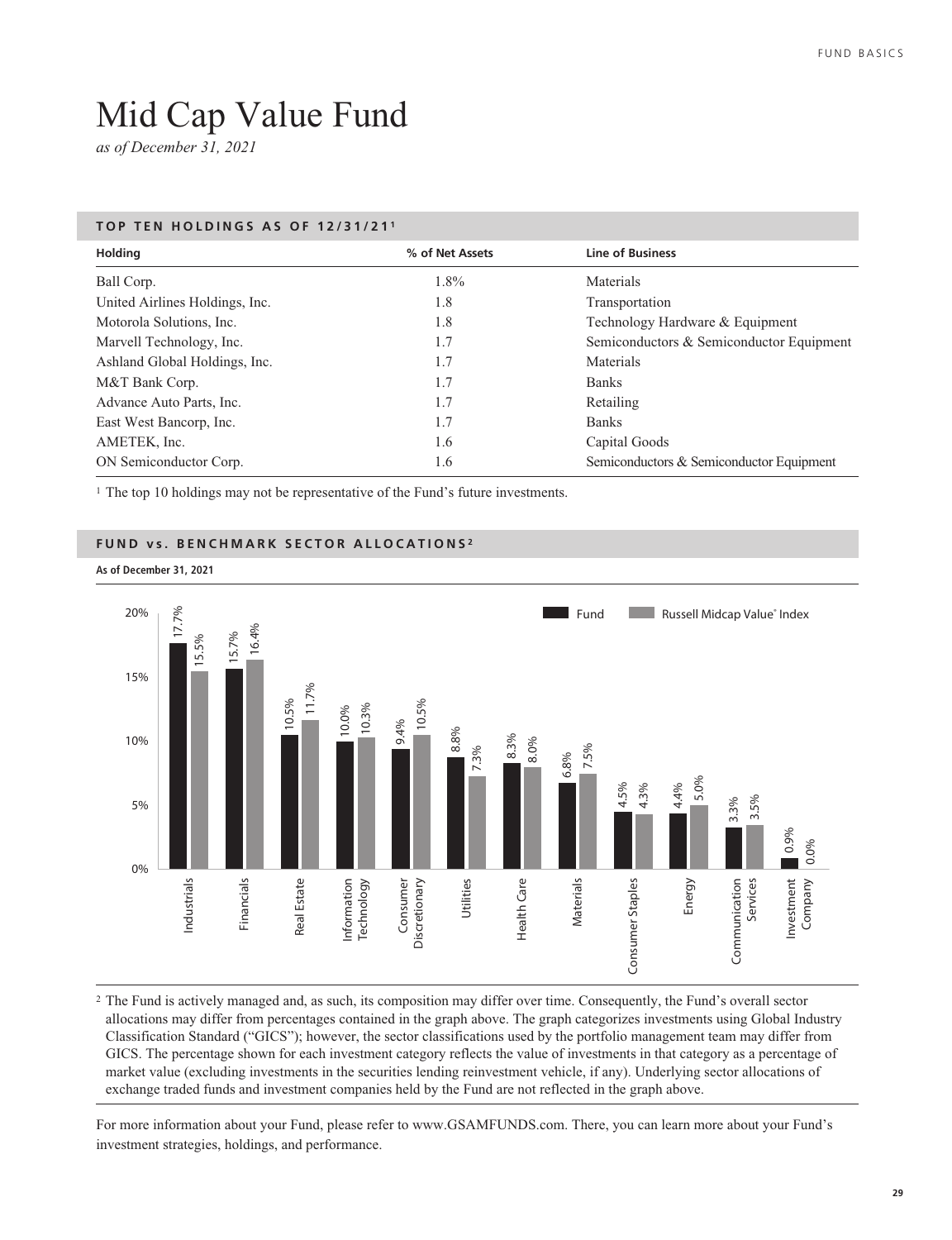### Performance Summary

*December 31, 2021*

The following graph shows the value, as of December 31, 2021, of a \$10,000 investment made on January 1, 2012 in Institutional Shares at NAV. For comparative purposes, the performance of the Fund's benchmark, the Russell Midcap Value® Index (with distributions reinvested), is shown. Performance reflects applicable fee waivers and/or expense limitations in effect during the periods shown and in their absence, performance would be reduced. Returns do not reflect the deduction of taxes that a shareholder would pay on Fund distributions or the redemption of Fund shares. The returns set forth below represent past performance. Past performance does not guarantee future results. The Fund's investment return and principal value will fluctuate so that an investor's shares, when redeemed, may be worth more or less than their original cost. Current performance may be lower or higher than the performance quoted below. Please visit our web site at www.GSAMFUNDS.com to obtain the most recent month-end returns.

#### **Mid Cap Value Fund's 10 Year Performance**



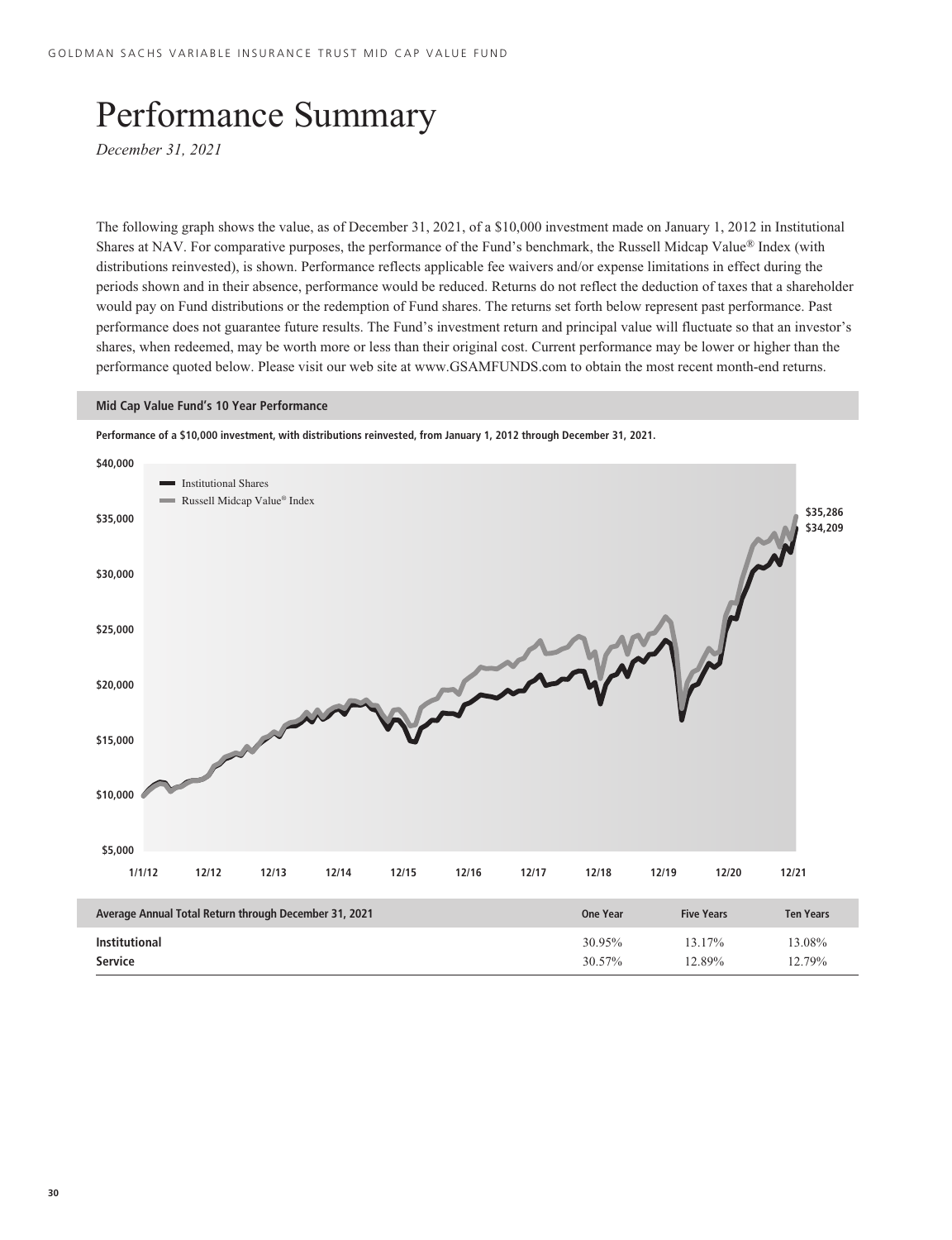#### **INVESTMENT OBJECTIVE**

The Fund seeks long-term growth of capital.

#### **Portfolio Management Discussion and Analysis**

Below, the Goldman Sachs Quantitative Investment Strategies Team discusses the Goldman Sachs Variable Insurance Trust — Goldman Sachs Small Cap Equity Insights Fund's (the "Fund") performance and positioning for the 12-month period ended December 31, 2021 (the "Reporting Period").

#### *How did the Fund perform during the Reporting Period?*

During the Reporting Period, the Fund's Institutional and Service Shares generated average annual total returns of 23.79% and 23.50%, respectively. These returns compare to the 14.82% average annual total return of the Fund's benchmark, the Russell 2000® Index (with dividends reinvested) (the "Russell Index") during the same time period.

#### *What key factors were responsible for the Fund's performance during the Reporting Period?*

The Fund uses a quantitative style of management, in combination with a qualitative overlay, that emphasizes fundamentally-based stock selection, careful portfolio construction and efficient implementation. The Fund's investments are selected using fundamental research and a variety of quantitative techniques based on certain investment themes, namely Fundamental Mispricings, High Quality Business Models, Sentiment Analysis and Market Themes & Trends.

During the Reporting Period, the Fund outperformed the Russell Index, with all four of our quantitative model's investment themes contributing positively. Stock selection overall, driven by these investment themes, added to relative returns.

#### *What impact did the Fund's investment themes have on performance during the Reporting Period?*

In keeping with our investment approach, we use our quantitative model and four investment themes to take a long-term view of market patterns and look for inefficiencies, selecting stocks for the Fund and overweighting or underweighting the ones chosen by the model. Over time and by design, the performance of any one of the model's investment themes tends to have a low correlation with the model's other themes, demonstrating the diversification benefit of the Fund's theme-driven quantitative model. The variance in performance supports our research indicating that the diversification provided by the Fund's different investment themes is a significant investment advantage over the long term, even though the Fund may experience underperformance in the short term. Of course, diversification does not protect an investor from market risk nor does it ensure a profit.

During the Reporting Period, each of our four investment themes contributed positively to the Fund's relative performance. Sentiment Analysis and High Quality Business Models bolstered relative results most, followed at some distance by Fundamental Mispricings and Market Themes & Trends. Sentiment Analysis seeks to identify stocks experiencing improvements in their overall market sentiment. High Quality Business Models seeks to identify companies that are generating high quality revenues with sustainable business models and aligned management incentives. Fundamental Mispricing seeks to identify high quality businesses trading at a fair price, which we believe may lead to strong performance over the long run. Market Themes & Trends seeks to identify companies positively positioned to benefit from themes and trends in the market and macroeconomic environment.

#### *How did the Fund's sector and industry allocations affect relative performance?*

In constructing the Fund's portfolio, our quantitative model focuses on stock selection rather than making sector or industry bets. Consequently, the Fund is similar to its benchmark, the Russell Index, in terms of its sector and industry allocations and style. Relative performance is primarily driven by stock selection, not by sector or industry allocations.

#### *Did stock selection help or hurt Fund performance during the Reporting Period?*

We seek to outpace the Russell Index by overweighting stocks that we expect to outperform and underweighting those that we think may lag. At the same time, we strive to maintain a risk profile similar to the Russell Index. The Fund's investments are selected using fundamental research and a variety of quantitative techniques based on our investment themes. For example, the Fund aims to hold a basket of stocks with better Fundamental Mispricings characteristics than the Russell Index.

During the Reporting Period, stock selection overall helped the Fund's performance, with investments in the health care, financials and consumer discretionary sectors contributing the most to the Fund's relative returns. Conversely, stock selection in industrials detracted—the only sector to detract from relative results during the Reporting Period.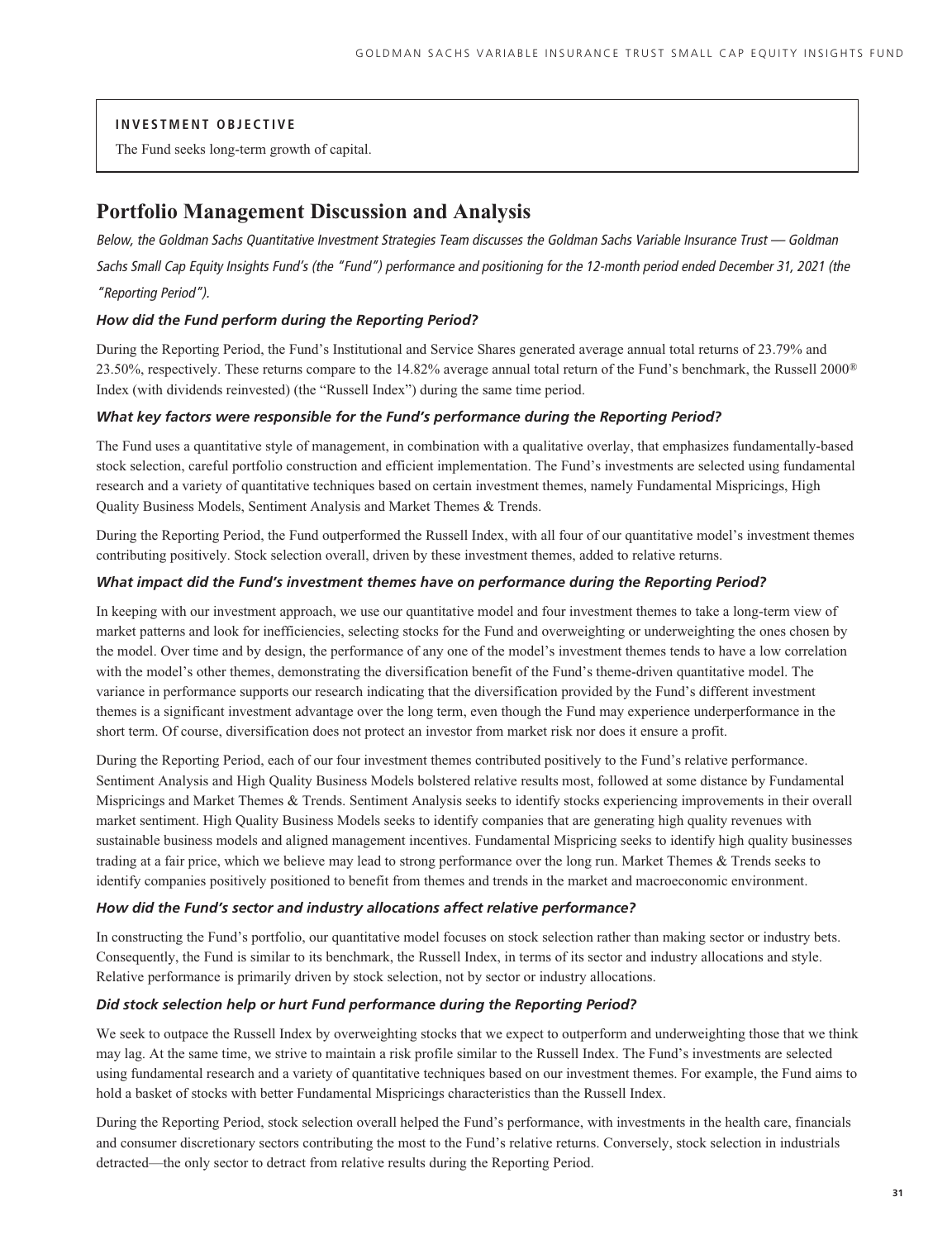#### *Which individual stock positions contributed the most to the Fund's relative returns during the Reporting Period?*

The Fund benefited most from overweight positions in casino and entertainment properties developer and operator Red Rock Resorts, multi-family properties-focused real estate investment trust NexPoint Residential Trust and components producer for the semiconductor industry Axcelis Technologies. The overweight in Red Rock Resorts was established predominantly due to our High Quality Business Models investment theme. The overweight in NexPoint Residential Trust was driven by our Sentiment Analysis and High Quality Business Models investment themes. The Fund was overweight Axcelis Technologies largely because of our High Quality Business Models and Sentiment Analysis investment themes.

#### *Which individual positions detracted from the Fund's results during the Reporting Period?*

Detracting most from the Fund's results relative to the Russell Index were overweight positions in Editas Medicine, a clinical stage genome editing company, and Trupanion, a pet health insurance services provider. An underweight position in vehicle rental operator Avis Budget Group also detracted. The overweight in Editas Medicine was established primarily as a result of our Sentiment Analysis investment theme. Largely because of our Fundamental Mispricings and Market Themes & Trends investment theme, the Fund was overweight Trupanion. The Fund's underweight in Avis Budget Group was driven primarily by our High Quality Business Models and Sentiment Analysis investment themes.

#### *How did the Fund use derivatives during the Reporting Period?*

During the Reporting Period, we used equity index futures contracts, on an opportunistic basis, to equitize the Fund's cash holdings. In other words, we put the Fund's cash holdings to work by using them as collateral for the purchase of futures contracts. The use of these derivatives did not have a material impact on the Fund's performance during the Reporting Period.

#### *Did you make any enhancements to your quantitative models during the Reporting Period?*

We continuously look for ways to improve our investment process. During the first half of the Reporting Period, we introduced several new signals into our models. For example, we introduced new signals within our Sentiment Analysis investment theme, which were rolled out across the majority of regions, including the U.S., emerging markets, Japan and Europe. These signals are an extension to our existing suite of signals that focus on institutional positioning and capture sentiment associated with outstanding short-interest for specific names. The new signals focus on short positions by institutional investors and seek to identify which ones may have been covered prematurely or maintained beyond their optimal duration. Additionally, within our High Quality Business Models investment theme, we introduced another signal to our existing suite of alternative growth signals, also across multiple regions, including the U.S., emerging markets, Japan and Europe. This signal seeks to identify companies that exhibit elevated levels of demand for their products and services based on trends identified from consumer Internet activity data. While we believe these types of trends can help provide additional insight on the global demand for certain products and services, we have also closely focused on developing our own process to identify which individual companies are most highly exposed to specific trends. Lastly, we introduced, in the U.S., a proprietary methodology to enhance how we identify a company's relevant peer group, as we believe that more common methods relying on country or industry classifications may be overly simplistic for companies operating in a complex business environment. This methodology is used to enhance our relative valuation signals within our Fundamental Mispricings investment theme that seek to identify companies that are currently trading at attractive valuations relative to their most relevant peers.

During the second half of the Reporting Period, we introduced several new signals into our models, mostly in the fourth quarter of 2021. For example, we introduced a new signal in the U.S. within our High Quality Business Models investment theme. The signal focused on the number of job postings by a company as we believe companies that are looking to expand their workforce are better positioned for growth in the long term. Additionally, we introduced two new signals within our Market Themes & Trends investment theme. The first signal, rolled out in the U.S. region, helps expand our library of economic linkages signals by identifying relationships between companies posting similar jobs in the same geographical regions. The second signal, rolled out across all regions, focuses on macro market environments and assesses similarities between market events from the past and the current environment. The signal evaluates the historical performance of the stock in similar market conditions to predict future stock returns. Finally, we introduced a signal within our Sentiment Analysis investment theme. Rolled out across all developed market regions, it uses short sales transaction data to help identify potential sustained stock selloffs, expanding upon our existing factors that leverage short sales and short interest data.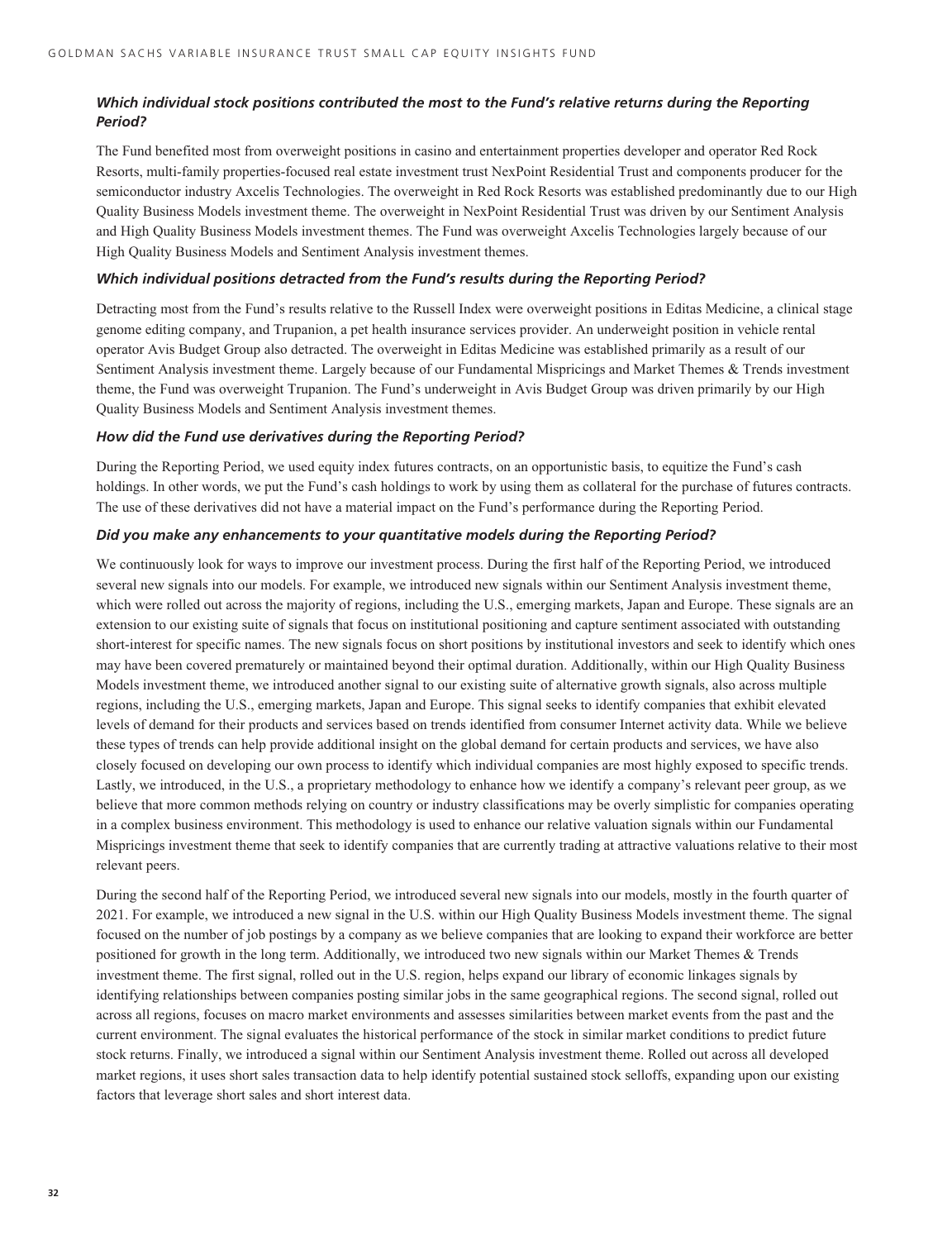#### *What was the Fund's sector positioning relative to its benchmark index at the end of the Reporting Period?*

As of December 31, 2021, the Fund was overweight the financials, health care, consumer discretionary and communication services sectors relative to the Russell Index. The Fund was underweight utilities, real estate, industrials and consumer staples and was rather neutrally weighted in information technology, materials and energy compared to the Russell Index on the same date.

#### *Were there any changes to the Fund's portfolio management team during the Reporting Period?*

In early 2021, Takashi Suwabe, Managing Director and Senior Portfolio Manager, became a co-portfolio manager for the Fund. Mr. Suwabe joined Len Ioffe, Managing Director and Senior Portfolio Manager, Osman Ali, Managing Director and Senior Portfolio Manager, and Dennis Walsh, Managing Director and Senior Portfolio Manager, who have managed the Fund since 2011, 2012, and 2013 respectively. By design, all investment decisions for the Fund are performed within a co-lead or team structure.

#### *What is your strategy going forward for the Fund?*

Looking ahead, we continue to believe that less expensive stocks should outpace more expensive stocks, and stocks with good momentum are likely to outperform those with poor momentum. We intend to maintain our focus on seeking companies about which fundamental research analysts are becoming more positive as well as profitable companies with sustainable earnings and a track record of using their capital to enhance shareholder value. As such, we anticipate remaining fully invested with long-term performance likely to be the result of stock selection rather than sector or capitalization allocations.

We stand behind our investment philosophy that sound economic investment principles, coupled with a disciplined quantitative approach, can provide strong, uncorrelated returns over the long term. Our research agenda is robust, and we continue to enhance our existing models, add new proprietary forecasting signals and improve our trading execution as we seek to provide the most value to our shareholders.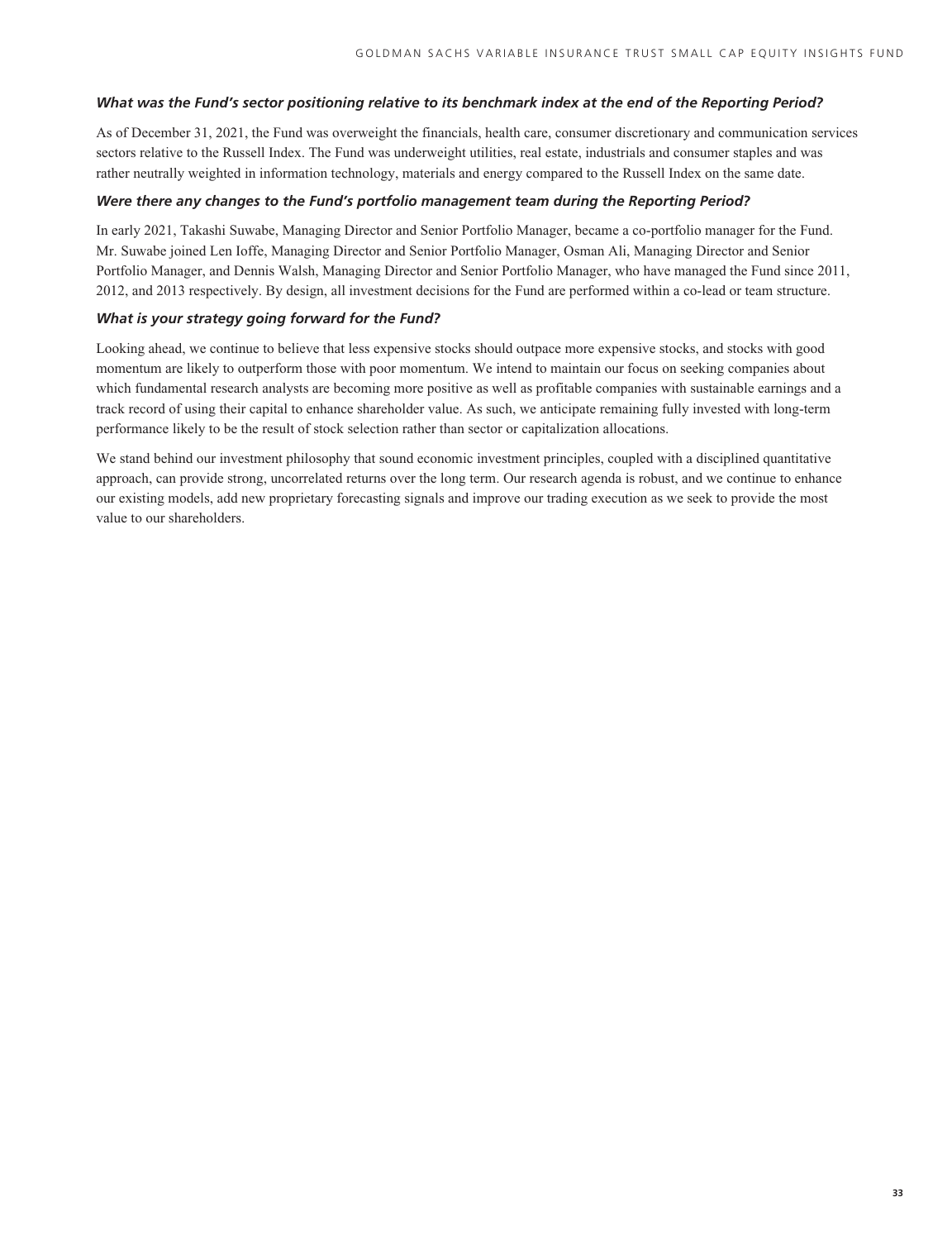### Small Cap Equity Insights Fund

*as of December 31, 2021*

| TOP TEN HOLDINGS AS OF 12/31/211,2          |                 |                                                |
|---------------------------------------------|-----------------|------------------------------------------------|
| <b>Holding</b>                              | % of Net Assets | <b>Line of Business</b>                        |
| Atkore, Inc.                                | $0.8\%$         | Capital Goods                                  |
| Medpace Holdings, Inc.                      | 0.8             | Pharmaceuticals, Biotechnology & Life Sciences |
| National Storage Affiliates TrustREIT       | 0.8             | <b>Real Estate</b>                             |
| American Equity Investment Life Holding Co. | 0.8             | Insurance                                      |
| Ovintiv, Inc.                               | 0.7             | Energy                                         |
| Texas Roadhouse, Inc.                       | 0.7             | <b>Consumer Services</b>                       |
| NexPoint Residential Trust, Inc.REIT        | 0.7             | <b>Real Estate</b>                             |
| Stewart Information Services Corp.          | 0.7             | Insurance                                      |
| Halozyme Therapeutics, Inc.                 | 0.7             | Pharmaceuticals, Biotechnology & Life Sciences |
| Kinsale Capital Group, Inc.                 | 0.7             | Insurance                                      |

<sup>1</sup> The top 10 holdings may not be representative of the Fund's future investments.

<sup>2</sup> The Fund's overall top ten holdings differ from the table above due to the exclusion of the Goldman Sachs Financial Square Government Fund (a short-term investment fund) which represents 1.4% of the Fund's net assets as of December 31, 2021.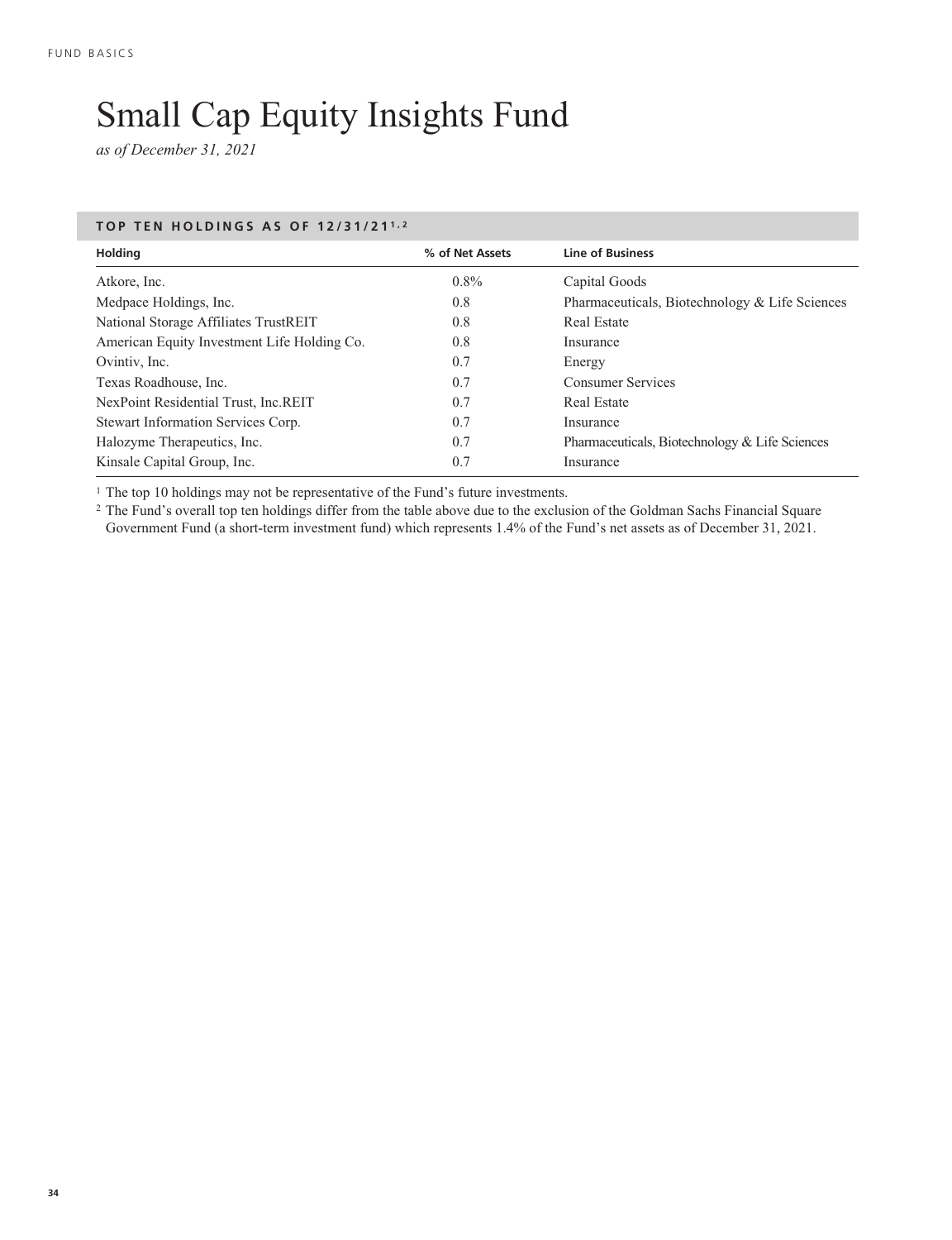# **FUND VS. BENCHMARK SECTOR ALLOCATIONS <sup>3</sup>**

**As of December 31, 2021**



<sup>3</sup> The Fund is actively managed and, as such, its composition may differ over time. Consequently, the Fund's overall sector allocations may differ from percentages contained in the graph above. The graph categorizes investments using Global Industry Classification Standard ("GICS"); however, the sector classifications used by the portfolio management team may differ from GICS. The percentage shown for each investment category reflects the value of investments in that category as a percentage of market value (excluding investments in the securities lending reinvestment vehicle, if any). Underlying sector allocations of exchange traded funds and investment companies held by the Fund are not reflected in the graph above. Investments in the securities lending reinvestment vehicle represented 1.4% of the Fund's net assets at December 31, 2021. The graph depicts the Fund's investments but may not represent the Fund's market exposure due to the exclusion of certain derivatives, if any, as listed in the Additional Investment Information section of the Schedule of Investments.

For more information about your Fund, please refer to www.GSAMFUNDS.com. There, you can learn more about your Fund's investment strategies, holdings, and performance.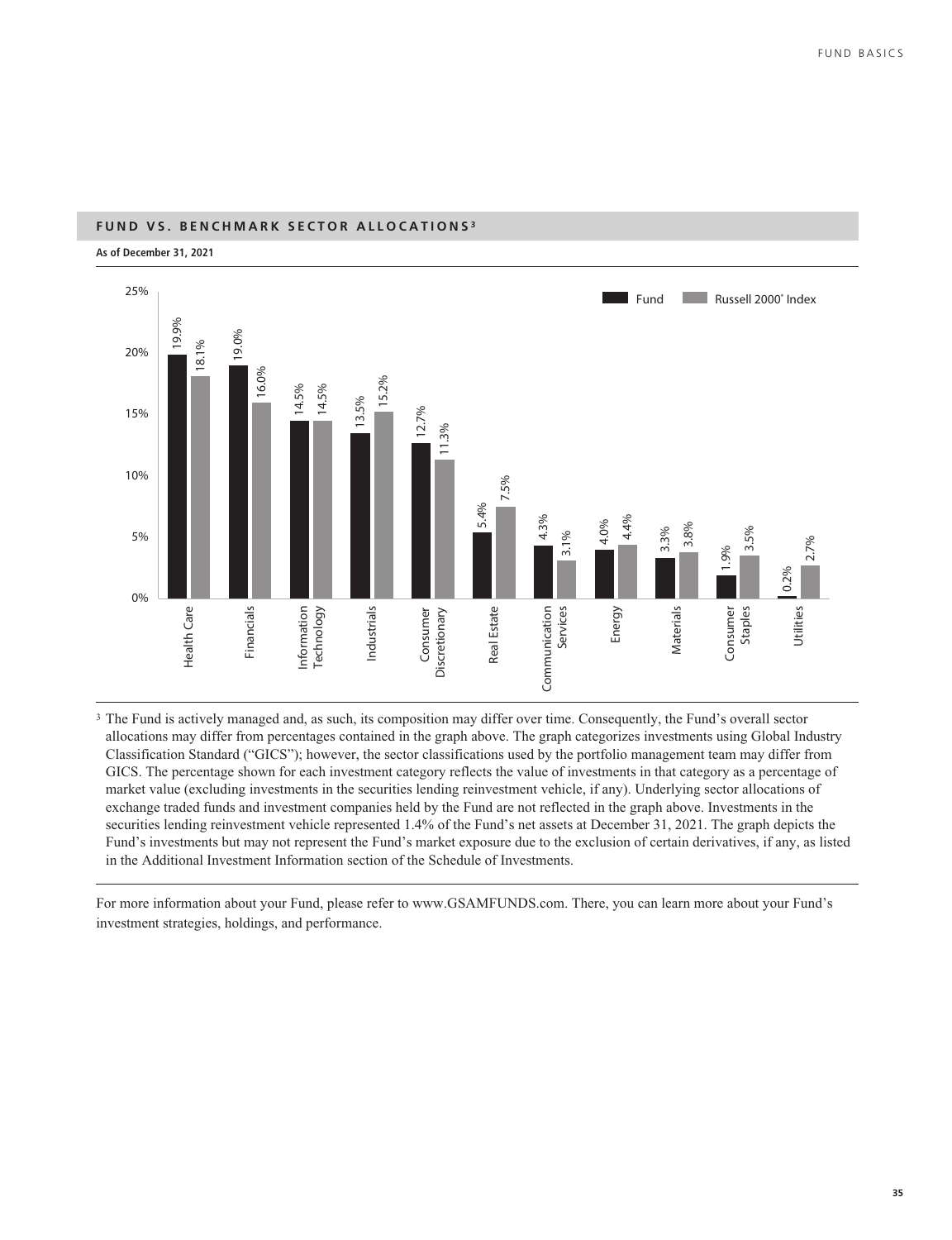# Performance Summary

*December 31, 2021*

The following graph shows the value, as of December 31, 2021, of a \$10,000 investment made on January 1, 2012 in Institutional Shares at NAV. For comparative purposes, the performance of the Fund's benchmark, the Russell 2000® Index (with distributions reinvested), is shown. Performance reflects applicable fee waivers and/or expense limitations in effect during the periods shown and in their absence, performance would be reduced. Returns do not reflect the deduction of taxes that a shareholder would pay on Fund distributions or the redemption of Fund shares. The returns set forth below represent past performance. Past performance does not guarantee future results. The Fund's investment return and principal value will fluctuate so that an investor's shares, when redeemed, may be worth more or less than their original cost. Current performance may be lower or higher than the performance quoted below. Please visit our web site at www.GSAMFUNDS.com to obtain the most recent month-end returns.

### **Small Cap Equity Insights Fund's 10 Year Performance**

**Performance of a \$10,000 investment, with distributions reinvested, from January 1, 2012 through December 31, 2021.**

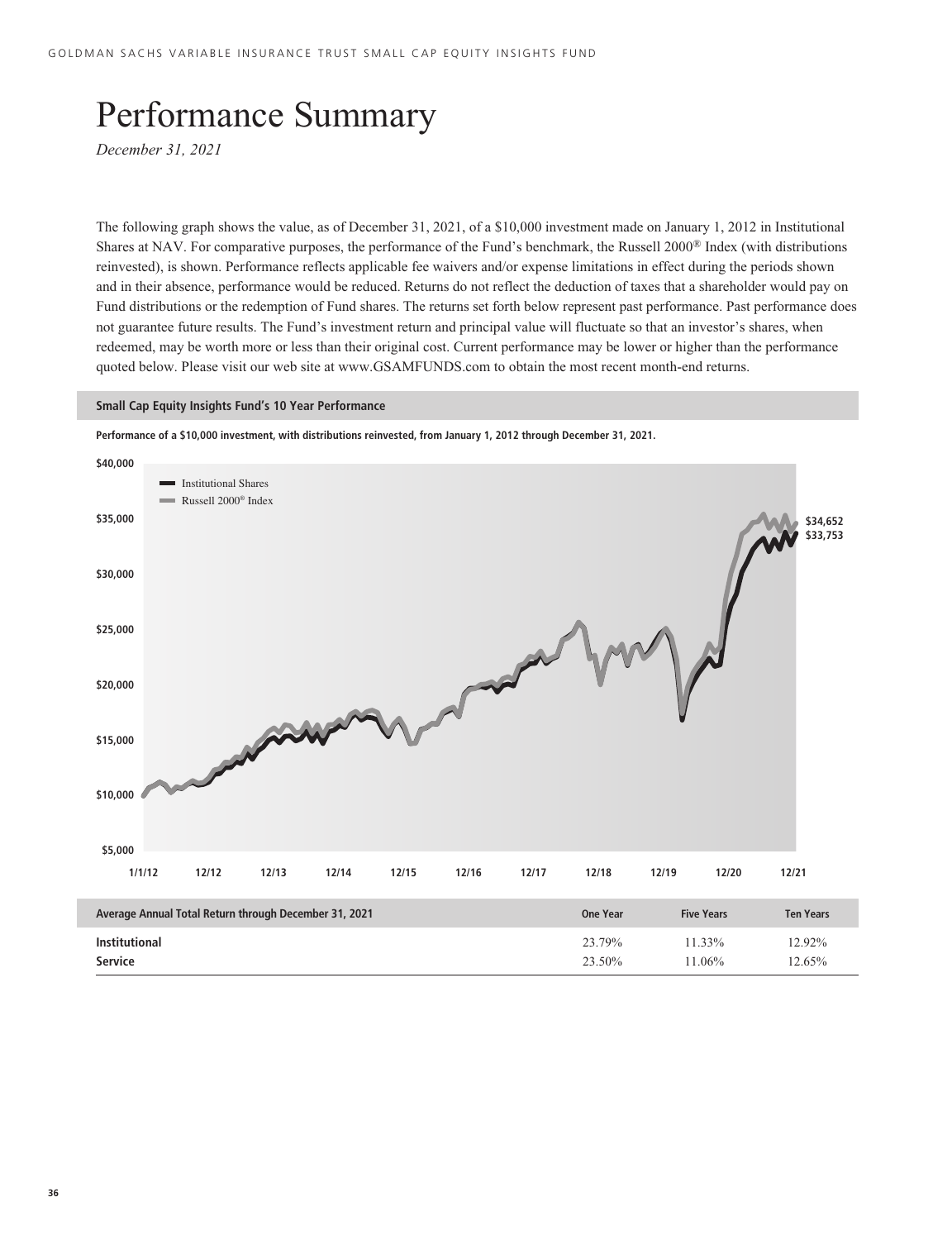### **INVESTMENT OBJECTIVE**

The Fund seeks long-term growth of capital.

# **Portfolio Management Discussion and Analysis**

Below, the Goldman Sachs Fundamental Equity U.S. Equity Portfolio Management Team discusses the Goldman Sachs Variable Insurance Trust — Goldman Sachs Strategic Growth Fund's (the "Fund") performance and positioning for the 12-month period ended December 31, 2021 (the "Reporting Period").

### *How did the Fund perform during the Reporting Period?*

During the Reporting Period, the Fund's Institutional and Service Shares generated average annual total returns of 21.93% and 21.56%, respectively. These returns compare to the 27.60% average annual total return of the Fund's benchmark, the Russell 1000® Growth Index (with dividends reinvested) (the "Russell Index"), during the same time period.

#### *What key factors were responsible for the Fund's performance during the Reporting Period?*

The Fund generated double-digit absolute gains but underperformed the Russell Index on a relative basis during the Reporting Period. Stock selection overall detracted most from the Fund's relative results. Sector allocation as a whole also detracted, albeit modestly.

### *Which equity market sectors most significantly affected Fund performance?*

Detracting most from the Fund's relative results during the Reporting Period was weak stock selection in the information technology, consumer discretionary and health care sectors. Partially offsetting these detractors was effective stock selection in the communication services, industrials and financials sectors, which contributed positively to relative results during the Reporting Period.

### *Which stocks detracted significantly from the Fund's performance during the Reporting Period?*

Detracting from the Fund's results relative to the Russell Index were overweight positions in C3.ai and Splunk and an underweight position in Microsoft.

C3.ai provides enterprise artificial intelligence software for digital transformation. In early March 2021, its shares depreciated following a mixed earnings report with below consensus revenues and margins along with lower than consensus billings results. As the year progressed, we no longer saw our investment thesis playing out, and we ultimately decided to exit the position in September 2021 in favor of other investment opportunities.

Splunk engages in the development and marketing of software solutions. During the first quarter of 2021, its shares declined in line with the broad information technology sector and then further depreciated following the news of the departures of several senior company leaders. Later in the year, Splunk's Chief Executive Office announced his retirement as well. Though headwinds remained, at the end of the Reporting Period, we were still confident in Splunk's prospects given its transition to a subscriptionbased pricing model, its near-term upsell opportunity with its existing renewal base, and what we saw as its relatively inexpensive valuation.

Microsoft engages in the development and support of software, services, devices and solutions. While its stock had a robust return during the Reporting Period, the Fund's underweight positioning in the name caused it to be a major detractor from relative results. Microsoft's performance can be attributed to an acceleration in its Azure business, ongoing strength in its Office and Windows products, and improved demand for on-premise products with customers continuing to make investments in their cloud environments. At the end of the Reporting Period, we continued to like the direction of the business moving forward and intended to carefully monitor both the stock's valuation and the Fund's positioning in the stock.

### *What were some of the Fund's best-performing individual stocks?*

Among those stocks the Fund benefited most from relative to the Russell Index were overweight positions in graphics processors, chipsets and multimedia software manufacturer NVIDIA, data infrastructure semiconductor solutions provider Marvell Technology and Google parent company Alphabet (Class A).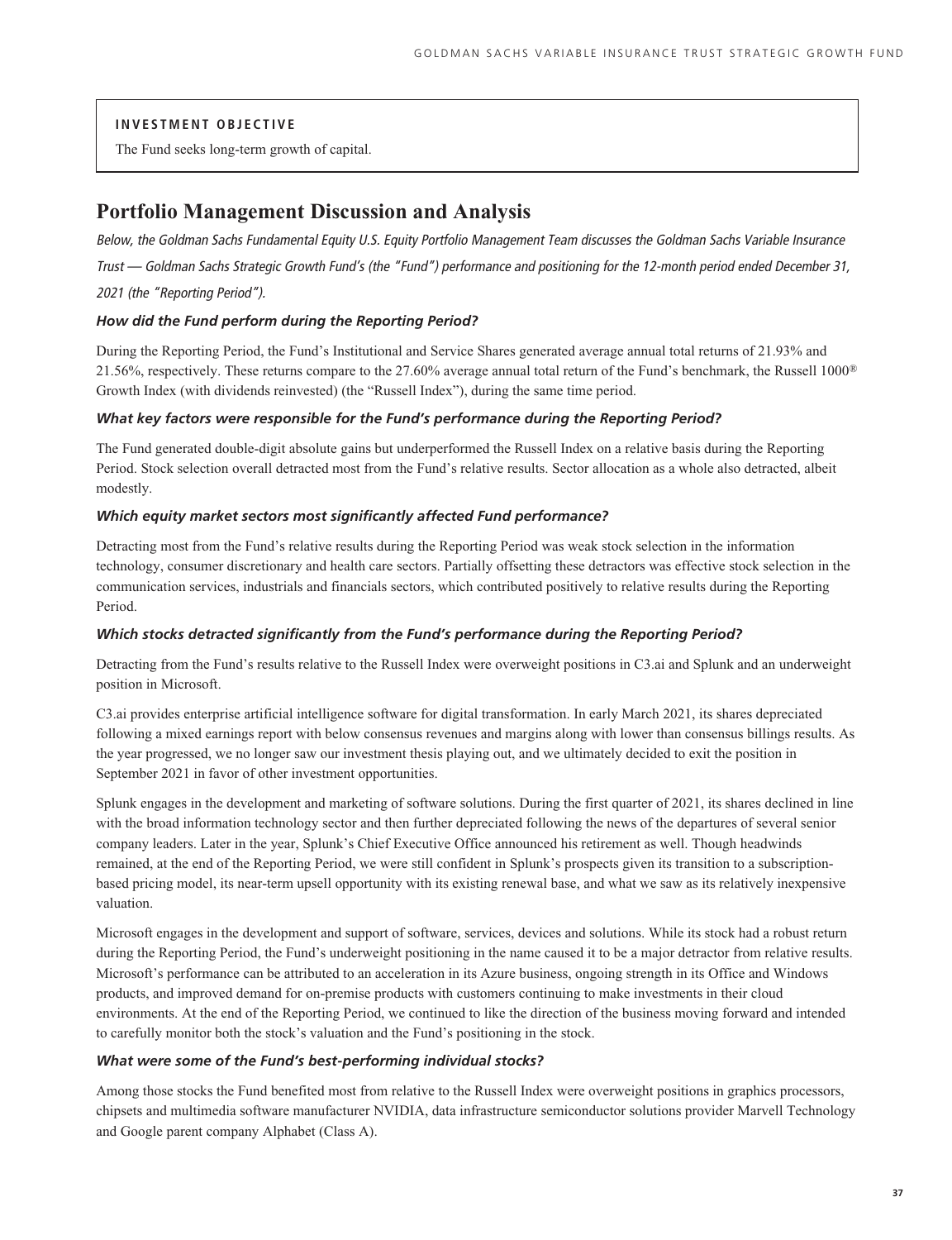Following its announcement of 2021 first quarter earnings, NVIDIA's stock saw a substantial downturn due to concerns around margin expansion and data center revenue growth. However, the stock quickly rebounded through the rest of the Reporting Period, as the company beat consensus estimates and proved it could out-innovate its competitors. At the end of the Reporting Period, we believed NVIDIA was well positioned to continue to benefit from the strong secular growth themes of migration to the cloud and online entertainment along with ongoing strong performance versus its competitors.

Marvell Technology's stock price appreciated along with an earnings report during the second quarter of 2021 that was better than consensus expectations. Then, in early December 2021, the company delivered another strong quarter of performance, highlighted by its ability to better fulfill backlogged orders. Additionally, the backlog of business actually increased, signifying the further demand for Marvell Technology's products. At the end of the Reporting Period, we remained positive on Marvell Technology given our view of its management's history of execution and the company's exposure to structural growth trends in cloud, autos and fifth-generation ("5G") technologies.

Alphabet is a holding company that engages in advertising, digital content, applications, cloud offerings and more through its subsidiaries, including its largest, Google. During the Reporting Period, the company benefited from a solid recovery in the search business as well as from significant growth in its YouTube and Cloud businesses. It had become clear to many that the broad advertising market was recovering, and virtually all of the major Internet players were benefiting — all while Alphabet continued to show real cost discipline, in our view. At the end of the Reporting Period, we remained optimistic about Alphabet, as advertising spending and travel were improving, which we believe could further benefit the company.

### *How did the Fund use derivatives and similar instruments during the Reporting Period?*

During the Reporting Period, we did not use derivatives as part of an active management strategy.

### *Did the Fund make any significant purchases or sales during the Reporting Period?*

We initiated a position in logistics and package delivery company United Parcel Services ("UPS") during the Reporting Period. We believe the automation and capacity efforts of UPS are starting to yield benefits through improved margins. In addition, pricing has been strong broadly, as UPS has implemented surcharges as a result of high volumes.

We established a Fund position in cloud-based software solutions provider Bill.com Holdings during the Reporting Period. The secular theme of back office automation and efficiency improvement is growing in importance, in our view, and we believe the business is able to simplify and automate complex back office financial operations.

Conversely, in addition to the sale of C3.ai, we exited the Fund's position in digital telecommunications company Qualcomm during the Reporting Period. We sold the position in April 2021 after numerous business risks were identified along with decreased business momentum being demonstrated through increased competition and what we saw as a valuation peak.

We eliminated the Fund's position in Fidelity National Information Services, which provides technology solutions for merchants, banks and capital markets firms worldwide, during the Reporting Period. We believe its near-term growth could be inhibited by implied risks in its merchant solutions business. We also sold the position due to concerns about its long-term growth based on the disruptive competitive landscape.

### *Were there any notable changes in the Fund's weightings during the Reporting Period?*

In constructing the Fund's portfolio, we focus on picking stocks rather than on making industry or sector bets. We seek to outpace the benchmark index by overweighting stocks that we expect to outperform and underweighting those that we think may lag. Consequently, changes in its sector weights are generally the direct result of individual stock selection or of stock appreciation or depreciation. That said, during the Reporting Period, the Fund's exposure to communication services, health care and industrials increased compared to the Russell Index. The Fund's allocations compared to the Russell Index in consumer discretionary and information technology decreased.

#### *How was the Fund positioned relative to its benchmark index at the end of the Reporting Period?*

At the end of December 2021, the Fund had overweighted positions relative to the Russell Index in the communication services, health care and materials sectors. On the same date, the Fund had underweighted positions compared to the Russell Index in information technology and consumer discretionary and was rather neutrally weighted to the Russell Index in consumer staples, financials, industrials and real estate. The Fund had no exposure to the utilities and energy sectors at the end of the Reporting Period.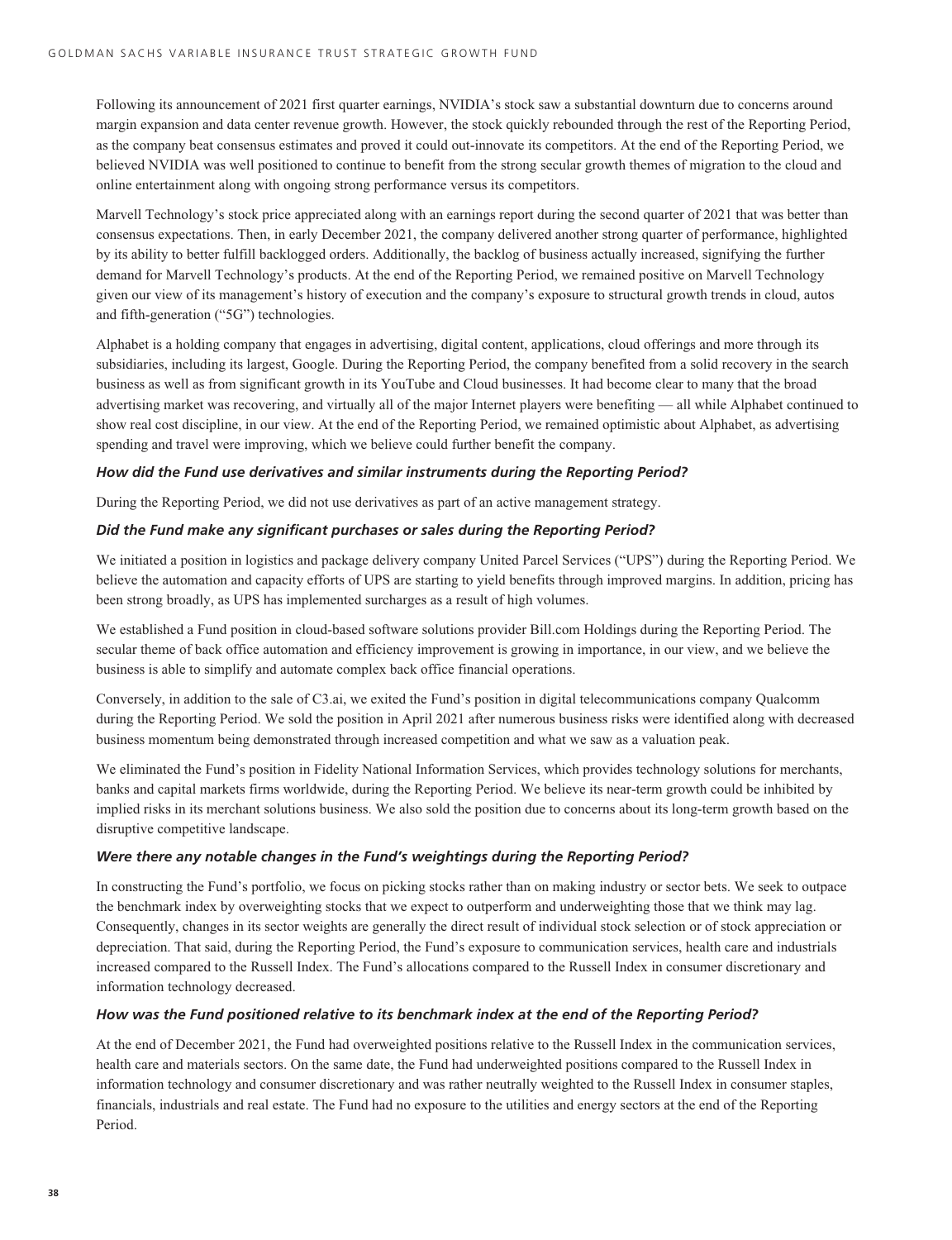### *Were there any changes to the Fund's portfolio management team during the Reporting Period?*

There were no changes to the Fund's portfolio management team during the Reporting Period.

### *What is the Fund's tactical view and strategy for the months ahead?*

The end of 2021 was cast with the development of the Omicron variant of COVID-19, which we expected at the end of the Reporting Period to remain a major focus of the U.S. equity markets in the first quarter of 2022, as entities around the world continued to navigate pockets of outbreaks and implement responses accordingly. Other major themes, such as the acceleration in the Fed's winding down of its asset purchasing program and hiking of interest rates as well as inflation readings, supply-chain issues and the global energy shortage may test the markets again. The unclear future of the U.S. Administration's social spending bill will likely also be in play in early 2022.

Regardless of market direction, we intend to stay true to our quality-first investment approach and seek to invest in businesses with healthy balance sheets, relatively stable cash flows and differentiated business models aligned to secular tailwinds. We continue to test our models and re-evaluate our assumptions with increasing information, remain focused on the long-term investment horizon and believe this fundamental approach can generate added value in the long run. As always, we maintain our focus on seeking companies that we believe will generate long-term growth in today's ever-changing market conditions.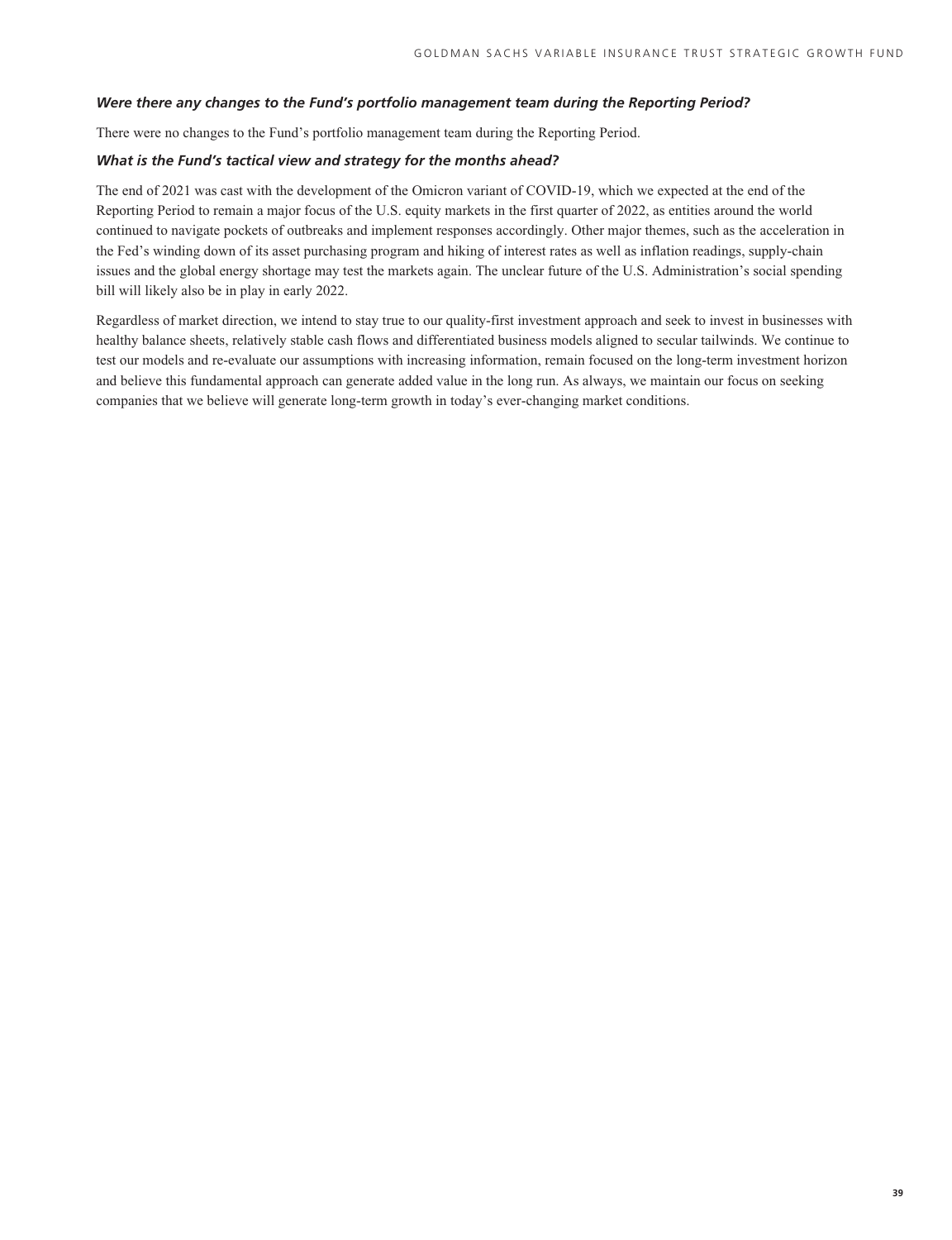# Strategic Growth Fund

*as of December 31, 2021*

# **TOP TEN HOLDINGS AS OF 12/31/21 <sup>1</sup>**

| <b>Holding</b>                | $%$ of<br><b>Net Assets</b> | <b>Line of Business</b>                  | Country              |
|-------------------------------|-----------------------------|------------------------------------------|----------------------|
| Apple, Inc.                   | $9.5\%$                     | Technology Hardware & Equipment          | <b>United States</b> |
| Microsoft Corp.               | 8.1                         | Software & Services                      | <b>United States</b> |
| Amazon.com, Inc.              | 6.8                         | Retailing                                | <b>United States</b> |
| Alphabet, Inc., Class A       | 5.0                         | Media & Entertainment                    | <b>United States</b> |
| NVIDIA Corp.                  | 4.0                         | Semiconductors & Semiconductor Equipment | <b>United States</b> |
| Meta Platforms, Inc., Class A | 3.8                         | Media & Entertainment                    | <b>United States</b> |
| Alphabet, Inc., Class C       | 3.0                         | Media & Entertainment                    | <b>United States</b> |
| Netflix, Inc.                 | 2.2                         | Media & Entertainment                    | <b>United States</b> |
| Mastercard, Inc., Class A     | 2.1                         | Software & Services                      | <b>United States</b> |
| Tesla, Inc.                   | 2.1                         | Automobiles & Components                 | <b>United States</b> |

<sup>1</sup> The top 10 holdings may not be representative of the Fund's future investments.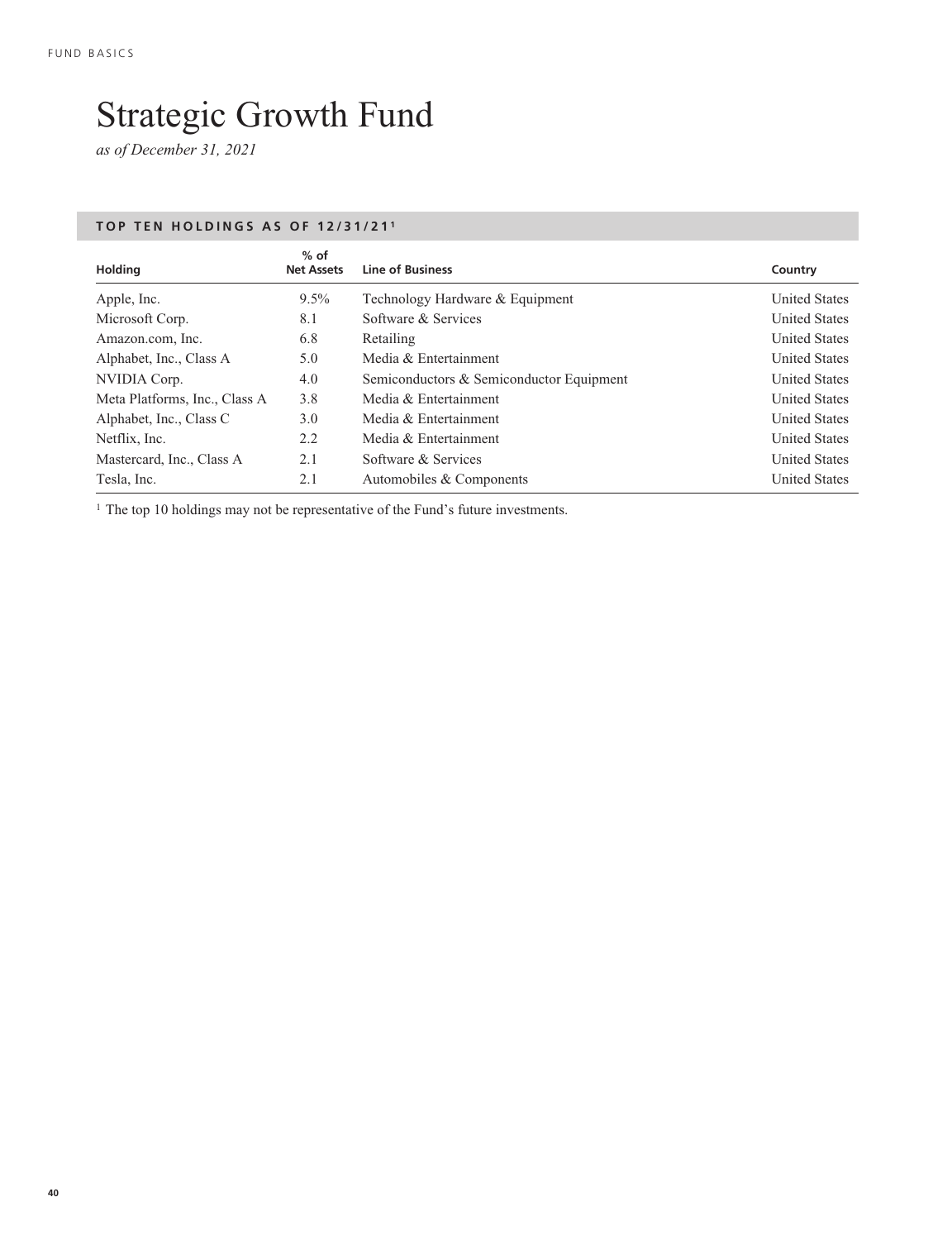

<sup>2</sup> The Fund is actively managed and, as such, its composition may differ over time. Consequently, the Fund's overall sector allocations may differ from percentages contained in the graph above. The graph categorizes investments using Global Industry Classification Standard ("GICS"); however, the sector classifications used by the portfolio management team may differ from GICS. The percentage shown for each investment category reflects the value of investments in that category as a percentage of market value (excluding investments in the securities lending reinvestment vehicle, if any). Underlying sector allocations of exchange traded funds and investment companies held by the Fund are not reflected in the graph above. Investments in the securities lending reinvestment vehicle represented 0.2% of the Fund's net assets at December 31, 2021.

For more information about your Fund, please refer to www.GSAMFUNDS.com. There, you can learn more about your Fund's investment strategies, holdings, and performance.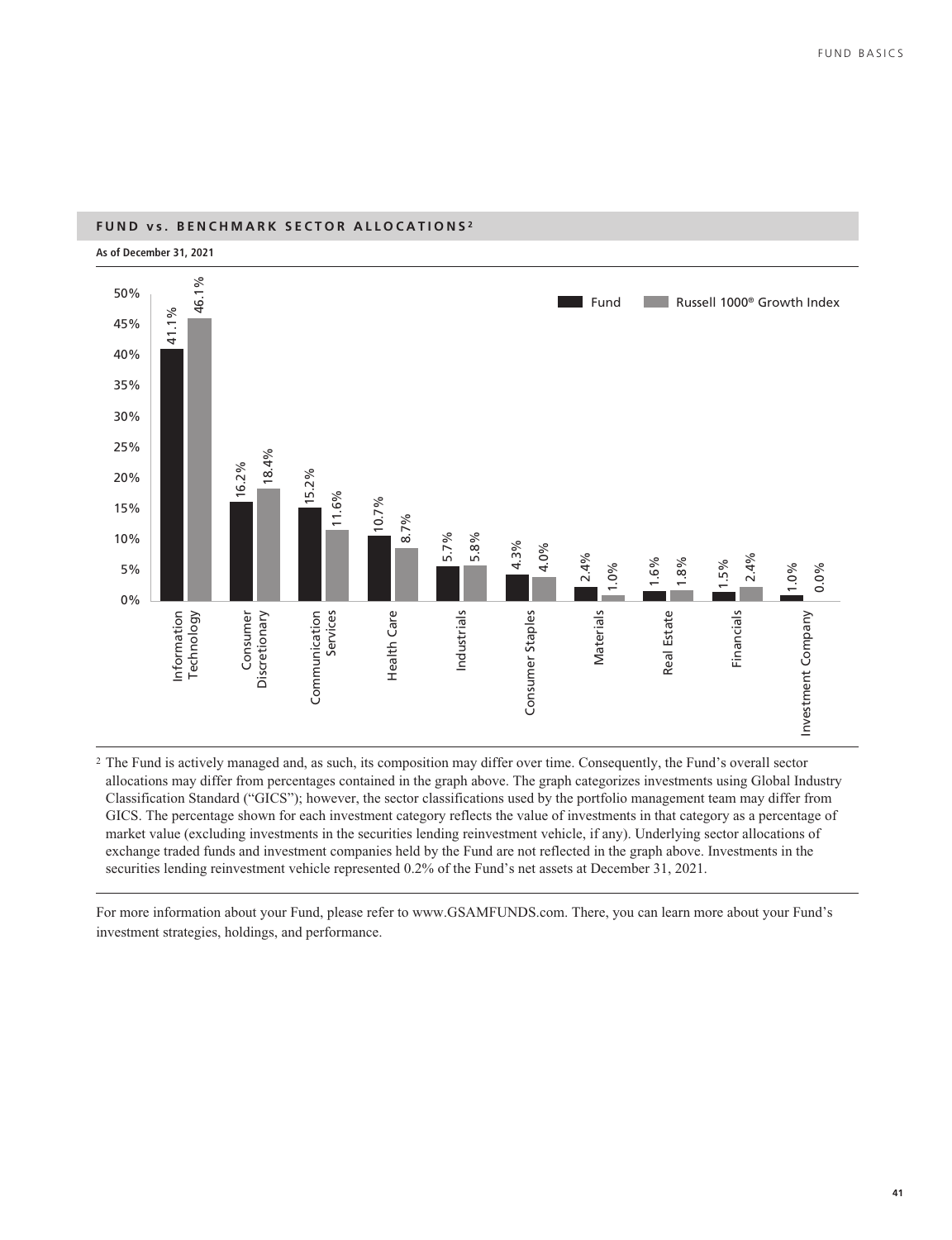# Performance Summary

*December 31, 2021*

The following graph shows the value, as of December 31, 2021, of a \$10,000 investment made on January 1, 2012 in Service Shares at NAV. For comparative purposes, the performance of the Fund's benchmark, the Russell 1000® Growth Index (with distributions reinvested), is shown. Performance reflects applicable fee waivers and/or expense limitations in effect during the periods shown and in their absence, performance would be reduced. Returns do not reflect the deduction of taxes that a shareholder would pay on Fund distributions or the redemption of Fund shares. The returns set forth below represent past performance. Past performance does not guarantee future results. The Fund's investment return and principal value will fluctuate so that an investor's shares, when redeemed, may be worth more or less than their original cost. Current performance may be lower or higher than the performance quoted below. Please visit our web site at www.GSAMFUNDS.com to obtain the most recent month-end returns.

### **Strategic Growths Fund's 10 Year Performance**

**Performance of a \$10,000 investment, with distributions reinvested, from January 1, 2012 through December 31, 2021.**

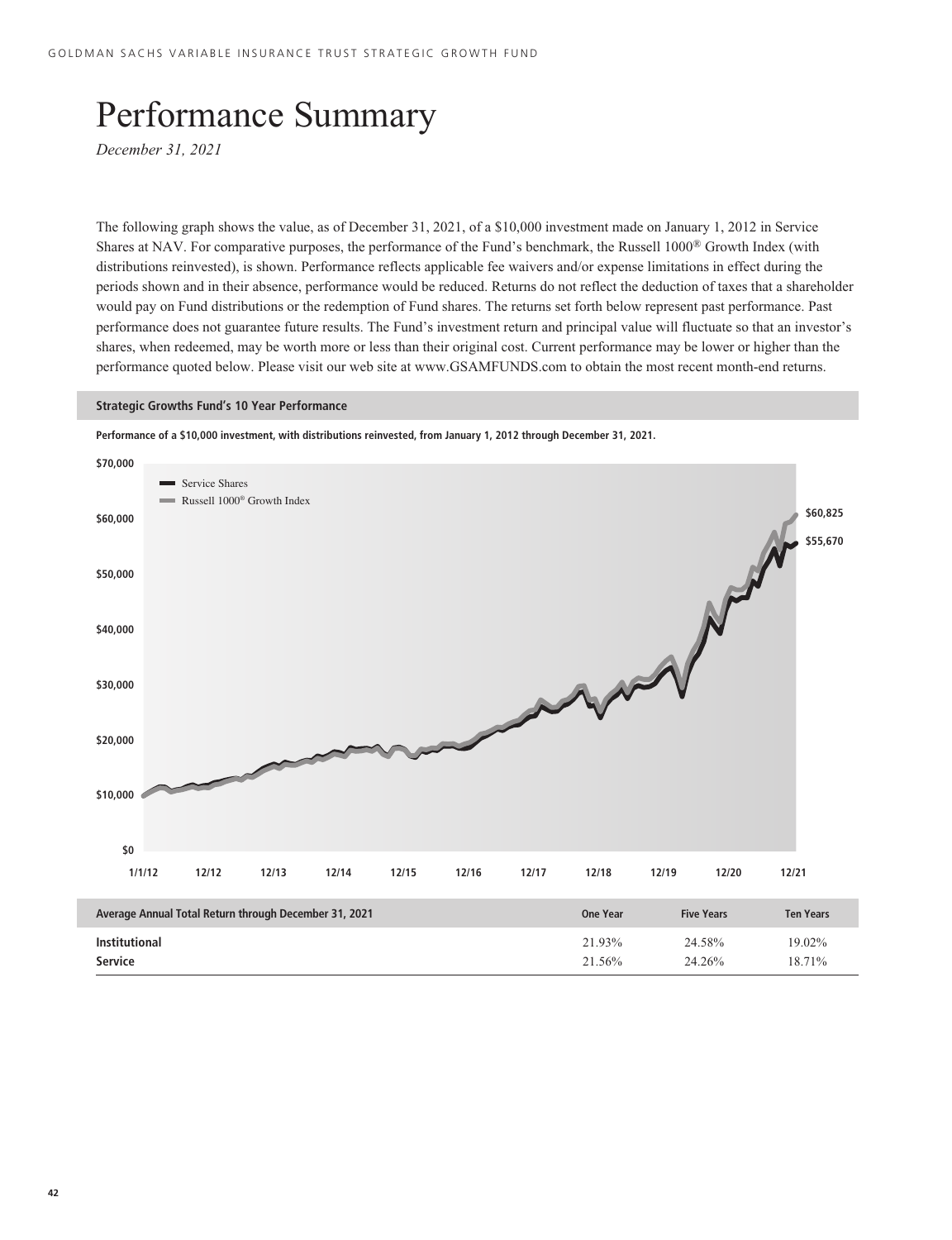#### **INVESTMENT OBJECTIVE**

The Fund seeks long-term growth of capital and dividend income.

# **Portfolio Management Discussion and Analysis**

Below, the Goldman Sachs Quantitative Investment Strategies Team discusses the Goldman Sachs Variable Insurance Trust—Goldman Sachs U.S. Equity Insights Fund's (the "Fund") performance and positioning for the 12-month period ended December 31, 2021 (the "Reporting Period").

#### *How did the Fund perform during the Reporting Period?*

During the Reporting Period, the Fund's Institutional and Service Shares generated average annual total returns of 29.41% and 29.11%, respectively. These returns compare to the  $28.71\%$  average annual total return of the Fund's benchmark, the Standard & Poor's 500® Index (with dividends reinvested) (the "S&P 500® Index") during the same time period.

#### *What key factors were responsible for the Fund's performance during the Reporting Period?*

The Fund uses a quantitative style of management, in combination with a qualitative overlay, that emphasizes fundamentally-based stock selection, careful portfolio construction and efficient implementation. The Fund's investments are selected using fundamental research and a variety of quantitative techniques based on certain investment themes, namely Fundamental Mispricings, High Quality Business Models, Sentiment Analysis and Market Themes & Trends.

During the Reporting Period, the Fund outperformed the S&P 500® Index, with two of our quantitative model's four investment themes contributing positively to results. Stock selection overall, driven by these investment themes, bolstered relative performance.

#### *What impact did the Fund's investment themes have on performance during the Reporting Period?*

In keeping with our investment approach, we use our quantitative model and four investment themes to take a long-term view of market patterns and look for inefficiencies, selecting stocks for the Fund and overweighting or underweighting the ones chosen by the model. Over time and by design, the performance of any one of the model's investment themes tends to have a low correlation with the model's other themes, demonstrating the diversification benefit of the Fund's theme-driven quantitative model. The variance in performance supports our research indicating that the diversification provided by the Fund's different investment themes is a significant investment advantage over the long term, even though the Fund may experience underperformance in the short term. Of course, diversification does not protect an investor from market risk nor does it ensure a profit.

During the Reporting Period, two of our investment themes — Sentiment Analysis and High Quality Business Models contributed positively to the Fund's relative performance. Sentiment Analysis seeks to identify stocks experiencing improvements in their overall market sentiment. High Quality Business Models seeks to identify companies that are generating high quality revenues with sustainable business models and aligned management incentives.

Market Themes & Trends and Fundamental Mispricings detracted from the Fund's relative performance during the Reporting Period. Market Themes & Trends seeks to identify companies positively positioned to benefit from themes and trends in the market and macroeconomic environment. Fundamental Mispricing seeks to identify high quality businesses trading at a fair price, which we believe may lead to strong performance over the long run.

#### *How did the Fund's sector and industry allocations affect relative performance?*

In constructing the Fund's portfolio, our quantitative model focuses on stock selection rather than making sector or industry bets. Consequently, the Fund is similar to its benchmark, the S&P 500® Index, in terms of its sector and industry allocations and style. Relative performance is primarily driven by stock selection, not by sector or industry allocations.

#### *Did stock selection help or hurt Fund performance during the Reporting Period?*

We seek to outpace the S&P 500<sup>®</sup> Index by overweighting stocks that we expect to outperform and underweighting those that we think may lag. At the same time, we strive to maintain a risk profile similar to the S&P 500® Index. The Fund's investments are selected using fundamental research and a variety of quantitative techniques based on our investment themes. For example, the Fund aims to hold a basket of stocks with better Fundamental Mispricings characteristics than the benchmark index.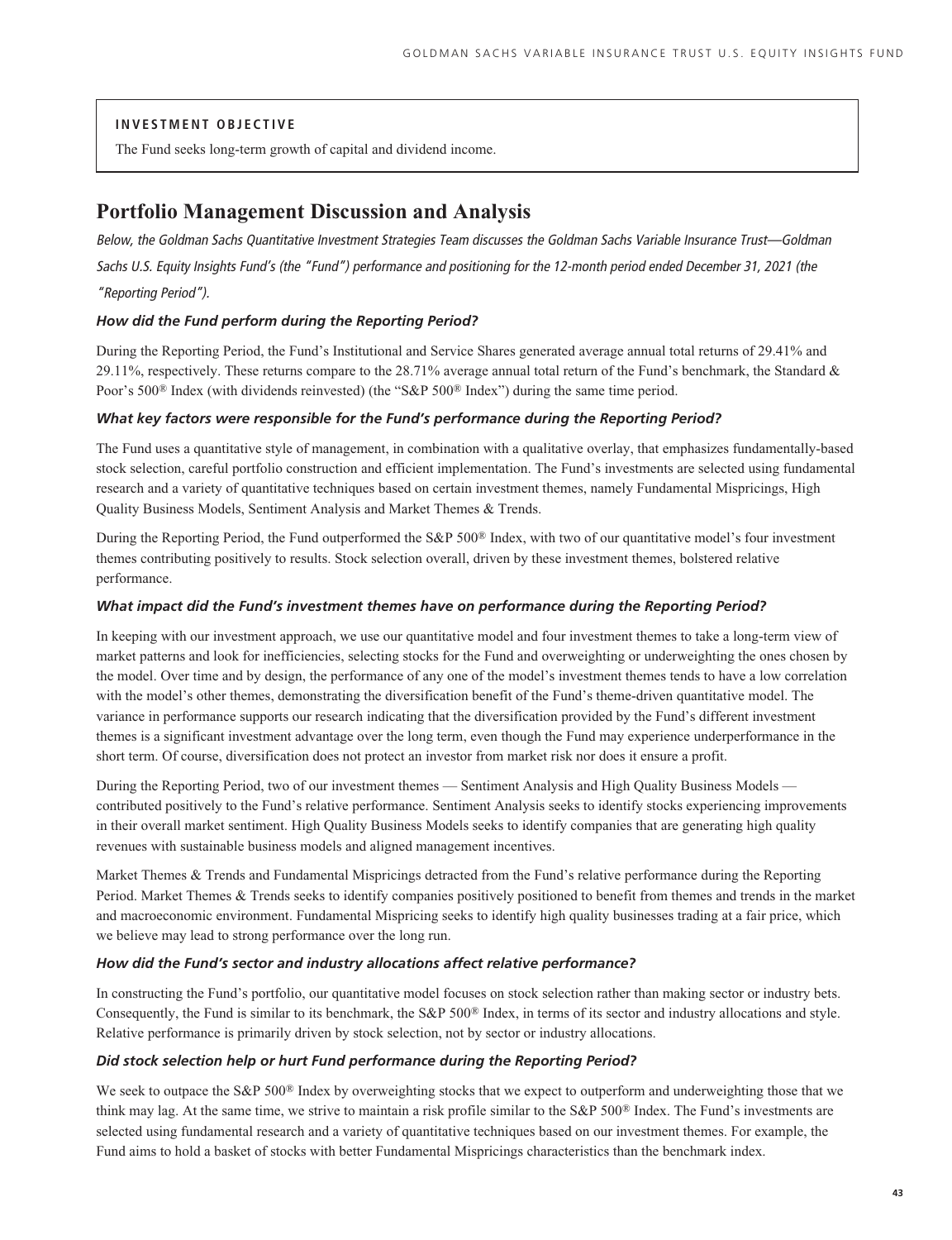During the Reporting Period, stock selection added to the Fund's performance, with investments in the health care, real estate and industrials sectors contributing most positively to results relative to the S&P 500® Index. Stock selection in the information technology, energy and materials sectors detracted most from the Fund's results relative to the S&P 500<sup>®</sup> Index during the Reporting Period.

# *Which individual stock positions contributed the most to the Fund's relative returns during the Reporting Period?*

The Fund benefited most from overweight positions in auto manufacturer Ford Motor, network security solutions provider Palo Alto Networks and Google parent company Alphabet. The overweight in Ford Motor was established primarily because of our Fundamental Mispricings and High Quality Business Models investment themes. The Fund was overweight Palo Alto Networks due mostly to our Sentiment Analysis and Market Themes & Trends investment themes. The Fund's overweight in Alphabet was driven mainly by our Fundamental Mispricings investment theme.

#### *Which individual positions detracted from the Fund's results during the Reporting Period?*

Detracting most from the Fund's results relative to the S&P 500® Index was an underweight position in NVIDIA, which engages in the design and manufacture of computer graphics processors, chipsets and related multimedia software. Overweight positions in electronic signature solutions provider DocuSign and digital and mobile payments technology platform PayPal Holdings also hurt. The Fund had an underweight position in NVIDIA driven primarily by our Market Themes & Trends investment theme. The Fund's overweight in DocuSign was largely due to our High Quality Business Models investment theme. The overweight in PayPal Holdings was established primarily because of our Sentiment Analysis investment theme.

#### *How did the Fund use derivatives during the Reporting Period?*

During the Reporting Period, we did not use derivatives as part of an active management strategy to add value to the Fund's results.

#### *Did you make any enhancements to your quantitative models during the Reporting Period?*

We continuously look for ways to improve our investment process. During the first half of the Reporting Period, we introduced several new signals into our models. For example, we introduced new signals within our Sentiment Analysis investment theme, which were rolled out across the majority of regions, including the U.S., emerging markets, Japan and Europe. These signals are an extension to our existing suite of signals that focus on institutional positioning and capture sentiment associated with outstanding short-interest for specific names. The new signals focus on short positions by institutional investors and seek to identify which ones may have been covered prematurely or maintained beyond their optimal duration. Additionally, within our High Quality Business Models investment theme, we introduced another signal to our existing suite of alternative growth signals, also across multiple regions, including the U.S., emerging markets, Japan and Europe. This signal seeks to identify companies that exhibit elevated levels of demand for their products and services based on trends identified from consumer Internet activity data. While we believe these types of trends can help provide additional insight on the global demand for certain products and services, we have also closely focused on developing our own process to identify which individual companies are most highly exposed to specific trends. Lastly, we introduced, in the U.S., a proprietary methodology to enhance how we identify a company's relevant peer group, as we believe that more common methods relying on country or industry classifications may be overly simplistic for companies operating in a complex business environment. This methodology is used to enhance our relative valuation signals within our Fundamental Mispricings investment theme that seek to identify companies that are currently trading at attractive valuations relative to their most relevant peers.

During the second half of the Reporting Period, we introduced several new signals into our models, mostly in the fourth quarter of 2021. For example, we introduced a new signal in the U.S. within our High Quality Business Models investment theme. The signal focused on the number of job postings by a company as we believe companies that are looking to expand their workforce are better positioned for growth in the long term. Additionally, we introduced two new signals within our Market Themes & Trends investment theme. The first signal, rolled out in the U.S. region, helps expand our library of economic linkages signals by identifying relationships between companies posting similar jobs in the same geographical regions. The second signal, rolled out across all regions, focuses on macro market environments and assesses similarities between market events from the past and the current environment. The signal evaluates the historical performance of the stock in similar market conditions to predict future stock returns. Finally, we introduced a signal within our Sentiment Analysis investment theme. Rolled out across all developed market regions, it uses short sales transaction data to help identify potential sustained stock selloffs, expanding upon our existing factors that leverage short sales and short interest data.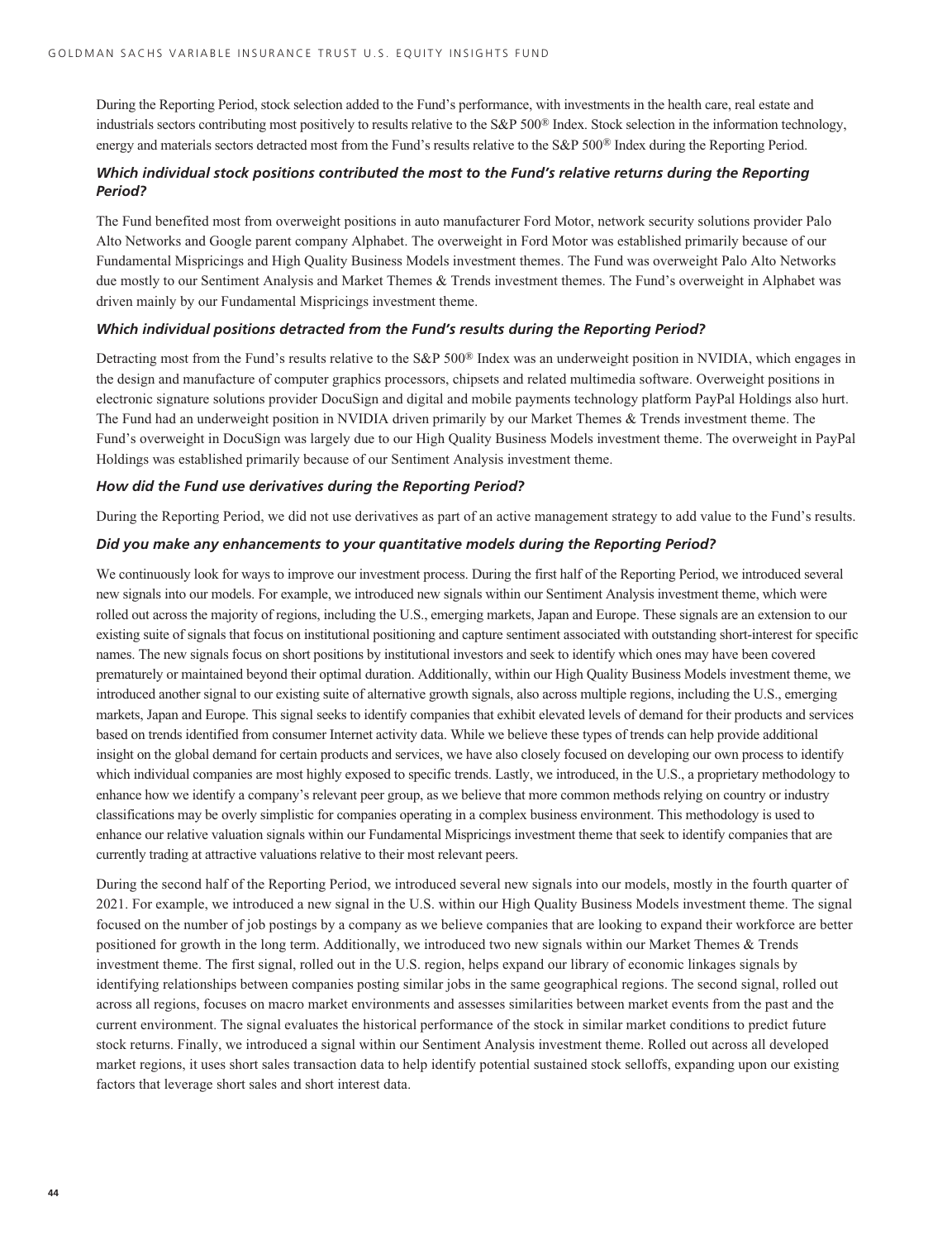### *What was the Fund's sector positioning relative to its benchmark index at the end of the Reporting Period?*

As of December 31, 2021, the Fund was overweight the information technology, health care, materials and real estate sectors relative to the S&P 500® Index. The Fund was underweight consumer staples, energy and financials and was rather neutrally weighted in communication services, consumer discretionary, utilities and industrials compared to the benchmark index on the same date.

### *Were there any changes to the Fund's portfolio management team during the Reporting Period?*

In early 2021, Takashi Suwabe, Managing Director and Senior Portfolio Manager, became a co-portfolio manager for the Fund. Mr. Suwabe joined Len Ioffe, Managing Director and Senior Portfolio Manager, Osman Ali, Managing Director and Senior Portfolio Manager, and Dennis Walsh, Managing Director and Senior Portfolio Manager, who have managed the Fund since 2011, 2012, and 2013 respectively. By design, all investment decisions for the Fund are performed within a co-lead or team structure.

# *What is your strategy going forward for the Fund?*

Looking ahead, we continue to believe that less expensive stocks should outpace more expensive stocks, and stocks with good momentum are likely to outperform those with poor momentum. We intend to maintain our focus on seeking companies about which fundamental research analysts are becoming more positive as well as profitable companies with sustainable earnings and a track record of using their capital to enhance shareholder value. As such, we anticipate remaining fully invested with long-term performance likely to be the result of stock selection rather than sector or capitalization allocations.

We stand behind our investment philosophy that sound economic investment principles, coupled with a disciplined quantitative approach, can provide strong, uncorrelated returns over the long term. Our research agenda is robust, and we continue to enhance our existing models, add new proprietary forecasting signals and improve our trading execution as we seek to provide the most value to our shareholders.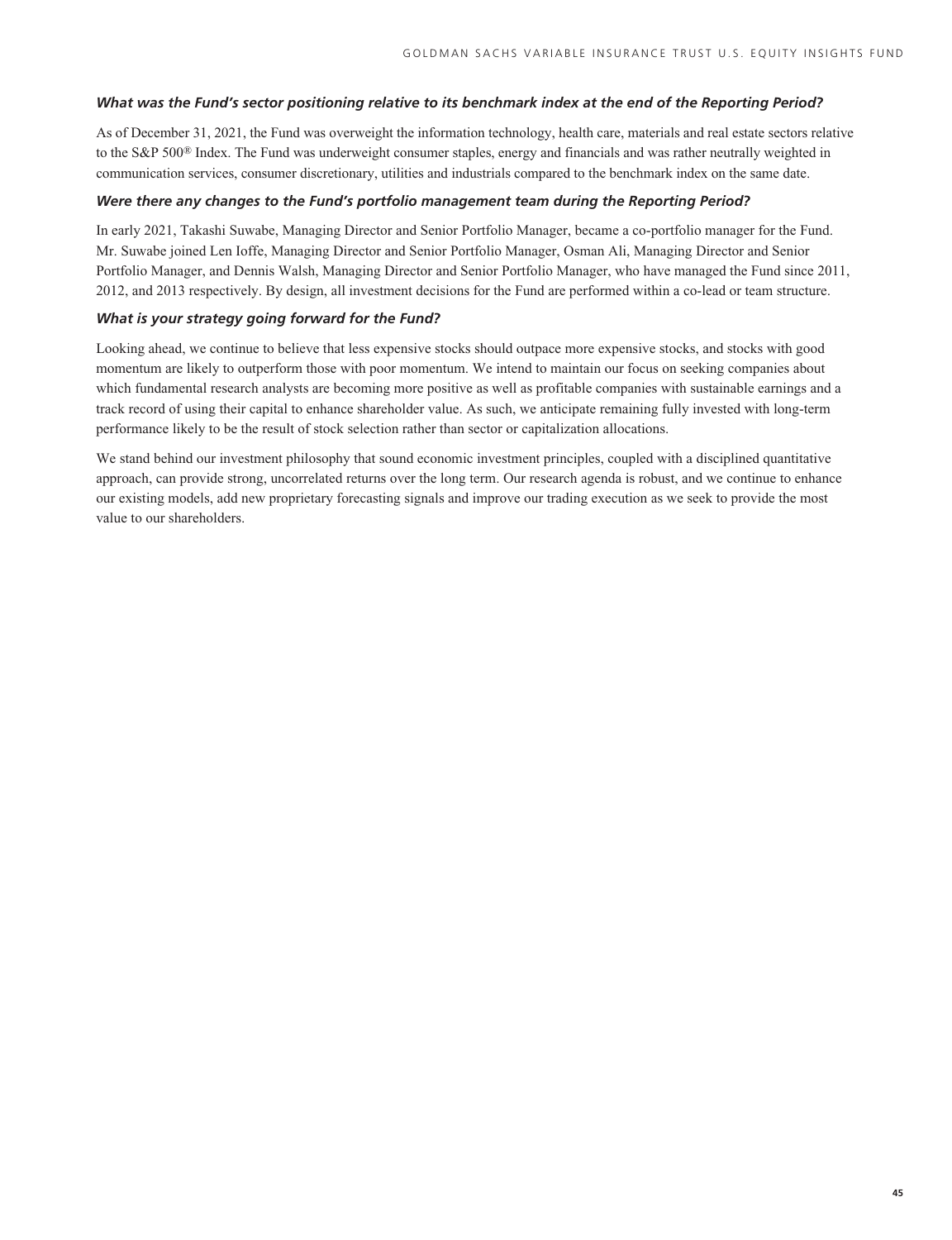# U.S. Equity Insights Fund

*as of December 31, 2021*

# **TOP TEN HOLDINGS AS OF 12/31/21 <sup>1</sup>**

| <b>Holding</b>                | $%$ of<br><b>Net Assets</b> | <b>Line of Business</b>                        | Country              |
|-------------------------------|-----------------------------|------------------------------------------------|----------------------|
| Apple, Inc.                   | $5.9\%$                     | Technology Hardware & Equipment                | <b>United States</b> |
| Microsoft Corp.               | 5.2                         | Software & Services                            | <b>United States</b> |
| Alphabet, Inc., Class C       | 3.6                         | Media & Entertainment                          | <b>United States</b> |
| Amazon.com, Inc.              | 2.7                         | Retailing                                      | <b>United States</b> |
| Meta Platforms, Inc., Class A | 2.4                         | Media & Entertainment                          | <b>United States</b> |
| Tesla, Inc.                   | 2.2                         | Automobiles & Components                       | <b>United States</b> |
| NVIDIA Corp.                  | 1.8                         | Semiconductors & Semiconductor Equipment       | <b>United States</b> |
| AbbVie, Inc.                  | 1.6                         | Pharmaceuticals, Biotechnology & Life Sciences | <b>United States</b> |
| Alphabet, Inc., Class A       | 1.6                         | Media & Entertainment                          | <b>United States</b> |
| Intuit, Inc.                  | 1.4                         | Software & Services                            | <b>United States</b> |

<sup>1</sup> The top 10 holdings may not be representative of the Fund's future investments.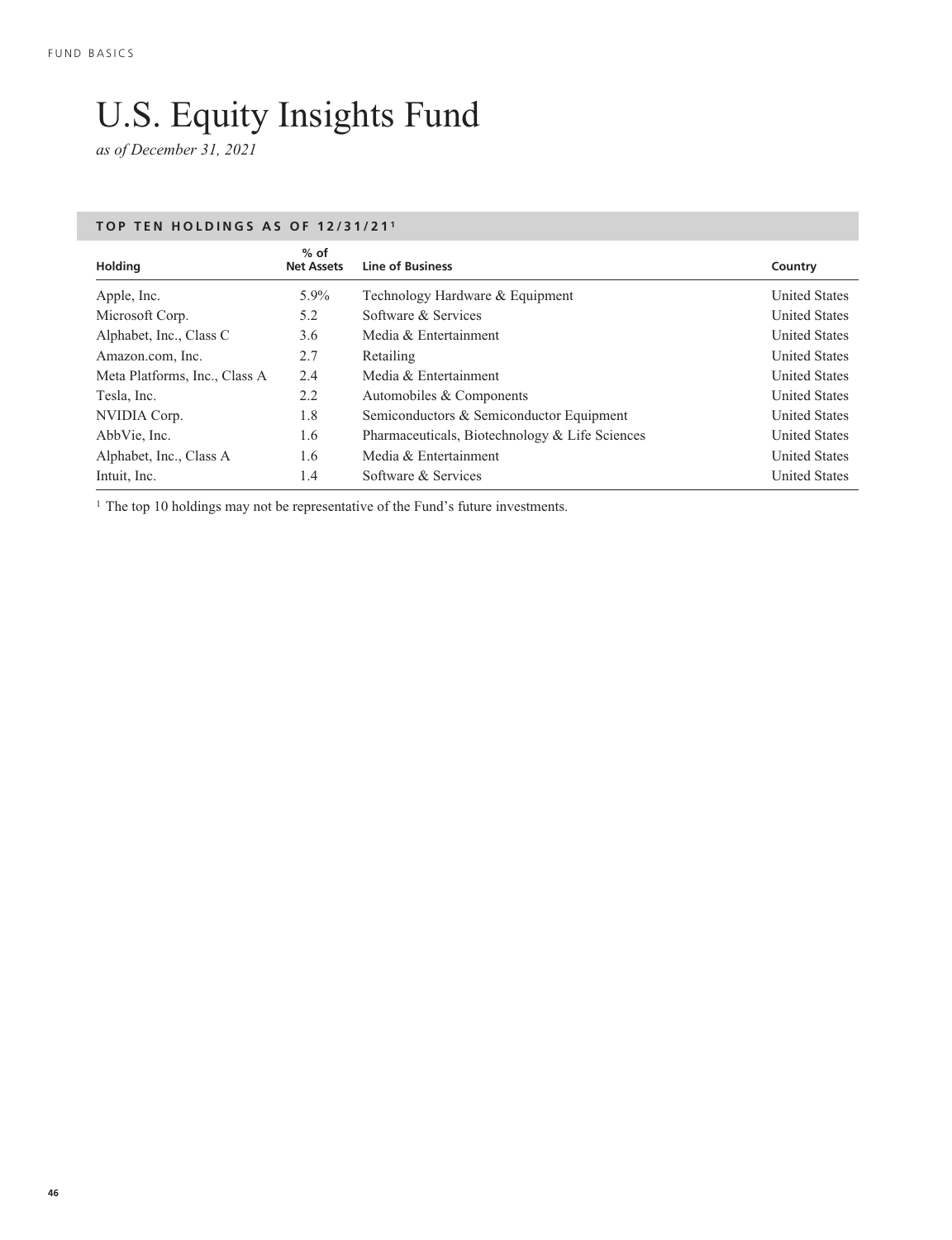#### **As of December 31, 2021** 35% 31.0% 29.2% Technology  $\overline{1}$ echnology  $\overline{2}$ 9.2% 30% Fund S&P 500<sup>®</sup> Index 25% 20% 14.7% 13.3%  $12.5%$ 11.8% Discretionary  $12.5\%$ 15% 10.7% 10.2% 10.2% 9.3% 7.8% 7.5% 10% 5.9% 4.1% 4.0% 3.3% 2.8% 2.9% 2.6% 2.5% 2.7% 5% 0.9% 0% Information<br>Technology Communication<br>Services Health Care Discretionary Financials Industrials **Real Estate** Materials Utilities Consumer Staples Energy Consumer Information Health Care Consumer Communication Financials Industrials Real Estate Materials Consumer Staples

### **FUND vs. BENCHMARK SECTOR ALLOCATIONS <sup>2</sup>**

<sup>2</sup> The Fund is actively managed and, as such, its composition may differ over time. Consequently, the Fund's overall sector allocations may differ from percentages contained in the graph above. The graph categorizes investments using Global Industry Classification Standard ("GICS"); however, the sector classifications used by the portfolio management team may differ from GICS. The percentage shown for each investment category reflects the value of investments in that category as a percentage of market value.

For more information about your Fund, please refer to www.GSAMFUNDS.com. There, you can learn more about your Portfolio's investment strategies, holdings, and performance.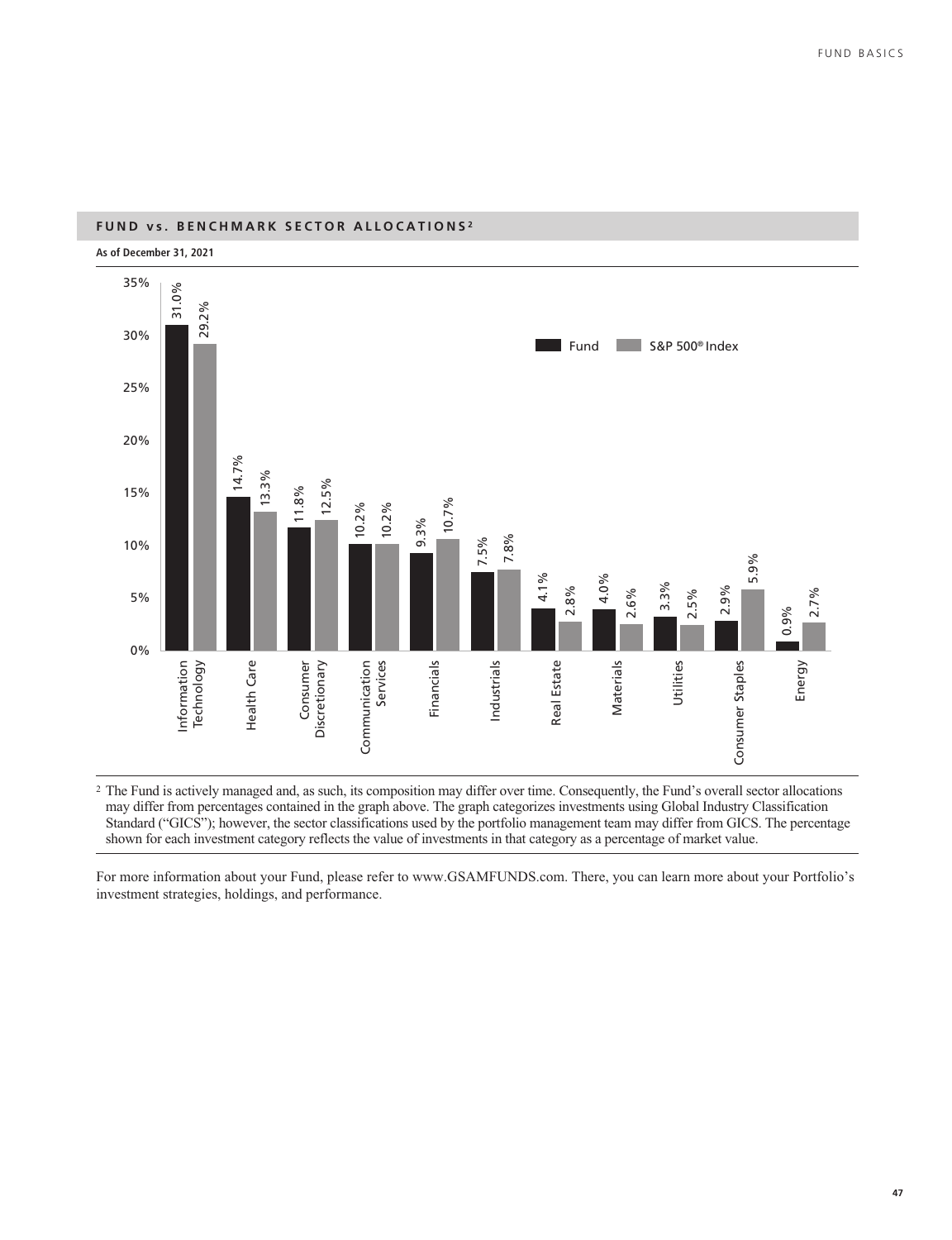# Performance Summary

*December 31, 2021*

The following graph shows the value, as of December 31, 2021, of a \$10,000 investment made on January 1, 2012 in the Service Shares at NAV. For comparative purposes, the performance of the Fund's benchmark, the S&P 500® Index, is shown. Performance reflects applicable fee waivers and/or expense limitations in effect during the periods shown and in their absence, performance would be reduced. Returns do not reflect the deduction of taxes that a shareholder would pay on Fund distributions or the redemption of Fund shares. The returns set forth below represent past performance. Past performance does not guarantee future results. The Fund's investment return and principal value will fluctuate so that an investor's shares, when redeemed, may be worth more or less than their original cost. Current performance may be lower or higher than the performance quoted below. Please visit our web site at www.GSAMFUNDS.com to obtain the most recent month-end returns.

### **U.S. Equity Insights Fund's 10 Year Performance**



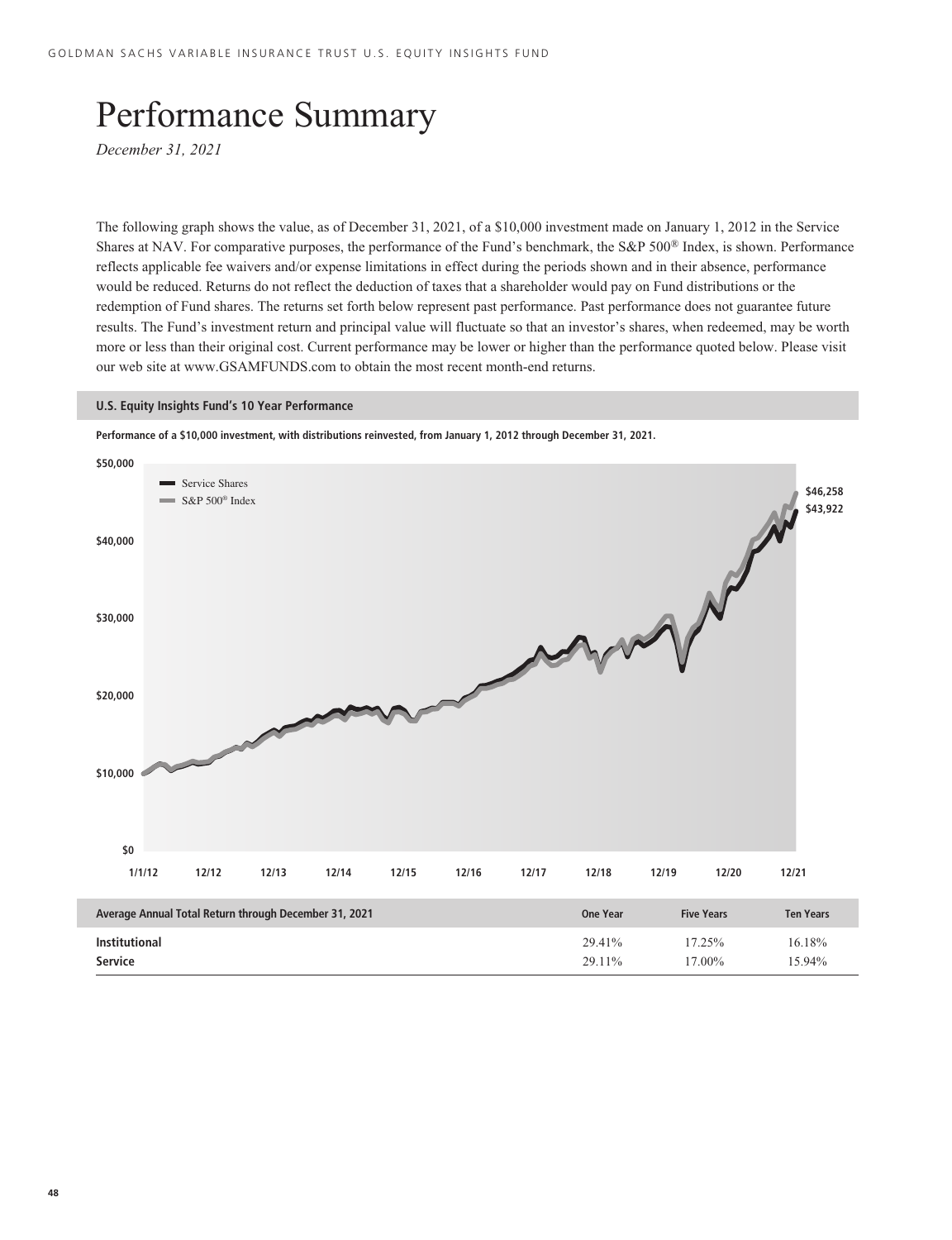# Index Definitions

**S&P 500® Index** is the Standard & Poor's composite index of 500 stocks, an unmanaged index of common stock prices. The figures for the index do not include any deduction for fees, expenses or taxes.

**Russell 2000® Index** is an unmanaged index of common stock prices that measures the performance of the 2000 smallest companies in the Russell 3000® Index. The figures for the index do not include any deduction for fees, expenses or taxes.

**Russell Midcap® Index** measures the performance of the 800 smallest companies in the Russell 1000® Index, which represents approximately 25% of the total market capitalization of the Russell 1000® Index.

**Russell 1000® Index** measures the performance of the 1,000 largest companies in the Russell 3000® Index, which represents approximately 92% of the total market capitalization of the Russell 3000® Index.

The **Russell 1000® Value Index** is an unmanaged market capitalization weighted index of the 1000 largest U.S. companies with lower price-to-book ratios and lower forecasted growth values. The figures for the index do not include any deduction for fees, expenses or taxes.

**Russell Midcap® Growth Index** is an unmanaged index that measures the performance of those companies in the Russell Midcap® Index with higher price-to-book ratios and higher forecasted growth values.

The **Russell Midcap Value® Index** is an unmanaged index of common stock prices that measures the performance of those Russell Midcap companies with lower price-to-book ratios and lower forecasted growth values. The index figures do not reflect any deduction for fees, expenses or taxes

The **Russell 1000® Growth Index** is an unmanaged market capitalization weighted index of the 1000 largest U.S. companies with higher price-to-book ratios and higher forecasted growth values. The figures for the index do not include any deduction for fees, expenses or taxes.

It is not possible to invest directly in an index.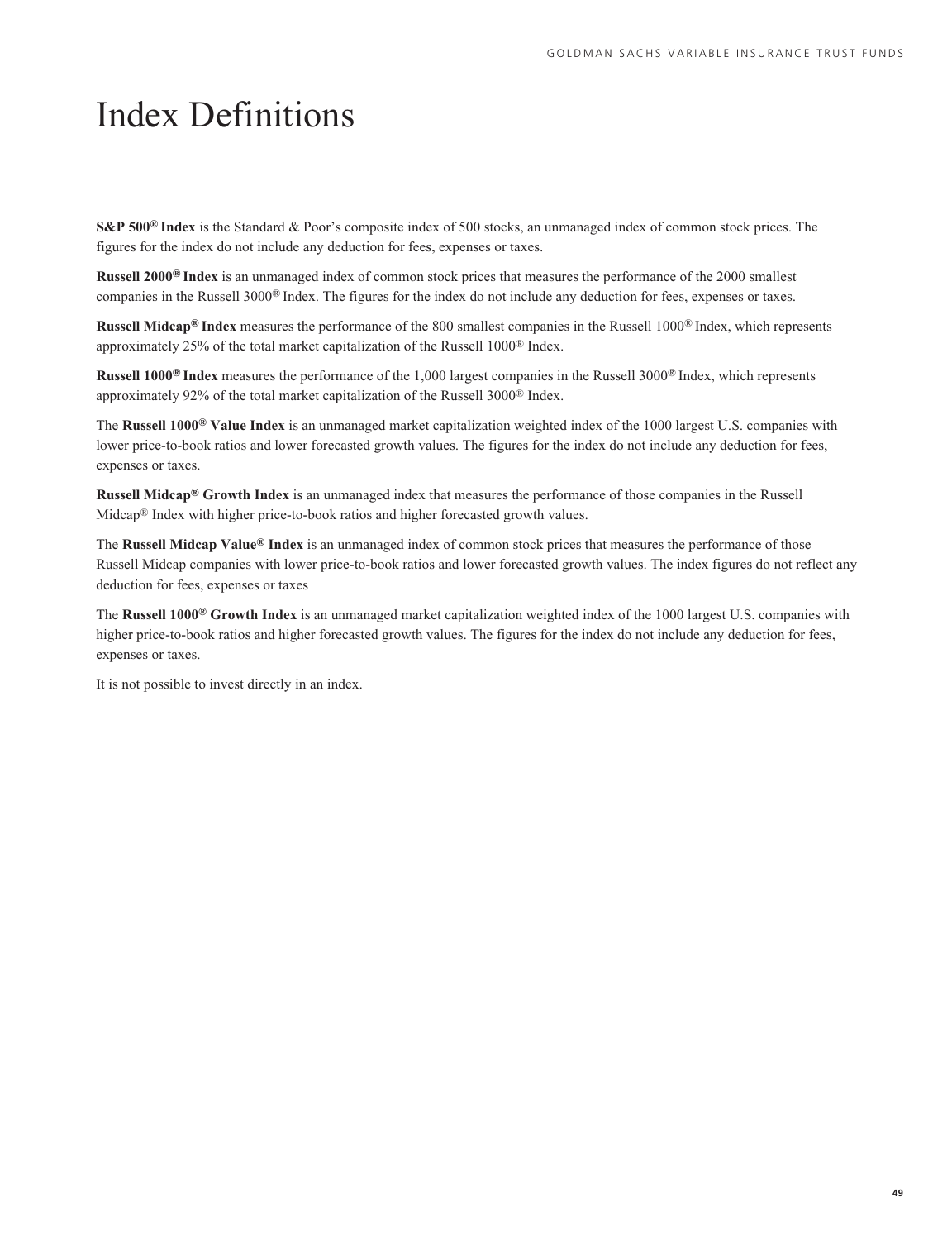# Schedule of Investments

*December 31, 2021*

| Shares                          | <b>Description</b>                   | Value         |  |  |
|---------------------------------|--------------------------------------|---------------|--|--|
|                                 | Common Stocks - 99.9%                |               |  |  |
| Automobiles & Components - 2.7% |                                      |               |  |  |
| 1,507                           | Aptiv PLC*                           | \$<br>248,580 |  |  |
| 1,305                           | BorgWarner, Inc.                     | 58,816        |  |  |
| 21,736                          | Ford Motor Co.                       | 451,457       |  |  |
| 8,034                           | General Motors Co.*                  | 471,033       |  |  |
| 4,444                           | Tesla, Inc.*                         | 4,696,330     |  |  |
|                                 |                                      | 5,926,216     |  |  |
| <b>Banks-4.0%</b>               |                                      |               |  |  |
| 39,295                          | Bank of America Corp.                | 1,748,235     |  |  |
| 10,899                          | Citigroup, Inc.                      | 658,191       |  |  |
| 2,382                           | Citizens Financial Group, Inc.       | 112,549       |  |  |
| 774                             | Comerica, Inc.                       | 67,338        |  |  |
| 3,872                           | Fifth Third Bancorp                  | 168,626       |  |  |
| 939                             | First Republic Bank                  | 193,913       |  |  |
| 8,072                           | Huntington Bancshares, Inc.          | 124,470       |  |  |
| 16,134                          | JPMorgan Chase & Co.                 | 2,554,819     |  |  |
| 5,176                           | KeyCorp                              | 119,721       |  |  |
| 700                             | M&T Bank Corp.                       | 107,506       |  |  |
| 2,216                           | People's United Financial, Inc.      | 39,489        |  |  |
| 2,300                           | PNC Financial Services Group, Inc.   |               |  |  |
|                                 | (The)                                | 461,196       |  |  |
| 5,308                           | Regions Financial Corp.              | 115,714       |  |  |
| 333                             | Signature Bank                       | 107,715       |  |  |
| 323                             | SVB Financial Group*                 | 219,072       |  |  |
| 7,392                           | Truist Financial Corp.               | 432,802       |  |  |
| 7,338                           | <b>US Bancorp</b>                    | 412,175       |  |  |
| 21,901                          | Wells Fargo & Co.                    | 1,050,810     |  |  |
| 945                             | Zions Bancorp NA                     | 59,686        |  |  |
|                                 |                                      | 8,754,027     |  |  |
|                                 | Capital Goods - 5.2%                 |               |  |  |
| 3,139                           | 3M Co.                               | 557,581       |  |  |
| 728                             | A O Smith Corp.                      | 62,499        |  |  |
| 503                             | Allegion PLC                         | 66,617        |  |  |
| 1,268                           | AMETEK, Inc.                         | 186,447       |  |  |
| 3,045                           | Boeing Co. (The)*                    | 613,019       |  |  |
| 4,762                           | Carrier Global Corp.                 | 258,291       |  |  |
| 2,971                           | Caterpillar, Inc.                    | 614,224       |  |  |
| 787                             | Cummins, Inc.                        | 171,676       |  |  |
| 1,537                           | Deere & Co.                          | 527,022       |  |  |
| 774                             | Dover Corp.                          | 140,558       |  |  |
| 2,211                           | Eaton Corp. PLC                      | 382,105       |  |  |
| 3,322                           | Emerson Electric Co.                 | 308,846       |  |  |
| 3,097                           | Fastenal Co.                         | 198,394       |  |  |
| 1,985                           | Fortive Corp.                        | 151,436       |  |  |
| 757                             | Fortune Brands Home & Security, Inc. | 80,923        |  |  |
| 341                             | Generac Holdings, Inc.*              | 120,005       |  |  |
| 1,253                           | General Dynamics Corp.               | 261,213       |  |  |
| 6,068                           | General Electric Co.                 | 573,244       |  |  |
| 3,757                           | Honeywell International, Inc.        | 783,372       |  |  |
| 2,222                           | Howmet Aerospace, Inc.               | 70,726        |  |  |
| 219                             | Huntington Ingalls Industries, Inc.  | 40,896        |  |  |
| 415                             | IDEX Corp.                           | 98,073        |  |  |
| 1,567                           | Illinois Tool Works, Inc.            | 386,736       |  |  |
| 2,251                           | Ingersoll Rand, Inc.                 | 139,269       |  |  |
| 3,833                           | Johnson Controls International PLC   | 311,661       |  |  |

| Shares       | <b>Description</b>                                        | Value              |
|--------------|-----------------------------------------------------------|--------------------|
|              | Common Stocks - (continued)                               |                    |
|              | Capital Goods - (continued)                               |                    |
| 1,085        | L3Harris Technologies, Inc.                               | \$<br>231,365      |
| 1,336        | Lockheed Martin Corp.                                     | 474,828            |
| 1,342        | Masco Corp.                                               | 94,235             |
| 808          | Northrop Grumman Corp.                                    | 312,753            |
| 2,352        | Otis Worldwide Corp.                                      | 204,789            |
| 1,891        | PACCAR, Inc.                                              | 166,900            |
| 700          | Parker-Hannifin Corp.                                     | 222,684            |
| 945          | Pentair PLC                                               | 69,013             |
| 770          | Quanta Services, Inc.                                     | 88,288             |
| 8,164        | Raytheon Technologies Corp.                               | 702,594            |
| 632          | Rockwell Automation, Inc.                                 | 220,473            |
| 571          | Roper Technologies, Inc.                                  | 280,852            |
| 297<br>914   | Snap-on, Inc.<br>Stanley Black & Decker, Inc.             | 63,968             |
|              |                                                           | 172,399            |
| 1,196        | Textron, Inc.<br>Trane Technologies PLC                   | 92,331             |
| 1,301<br>287 | TransDigm Group, Inc.*                                    | 262,841<br>182,612 |
| 403          | United Rentals, Inc.*                                     | 133,913            |
| 1,007        | Westinghouse Air Brake                                    |                    |
|              | Technologies Corp.                                        | 92,755             |
| 244          | W.W. Grainger, Inc.                                       | 126,451            |
| 967          | Xylem, Inc.                                               | 115,963            |
|              |                                                           | 11,416,840         |
|              |                                                           |                    |
| 478          | Commercial & Professional Services - 0.8%<br>Cintas Corp. |                    |
| 1,144        | Copart, Inc.*                                             | 211,835<br>173,453 |
| 681          | Equifax, Inc.                                             | 199,390            |
| 2,186        | IHS Markit Ltd.                                           | 290,563            |
| 717          | Jacobs Engineering Group, Inc.                            | 99,828             |
| 768          | Leidos Holdings, Inc.                                     | 68,275             |
| 1,932        | Nielsen Holdings PLC                                      | 39,625             |
| 1,134        | Republic Services, Inc.                                   | 158,136            |
| 604          | Robert Half International, Inc.                           | 67,358             |
| 1,137        | Rollins, Inc.                                             | 38,897             |
| 876          | Verisk Analytics, Inc.                                    | 200,368            |
| 2,115        | Waste Management, Inc.                                    | 352,994            |
|              |                                                           | 1,900,722          |
|              |                                                           |                    |
| 1,823        | Consumer Durables & Apparel - 1.1%<br>D.R. Horton, Inc.   | 197,704            |
| 804          | Garmin Ltd.                                               | 109,481            |
| 739          | Hasbro, Inc.                                              | 75,215             |
| 1,490        | Lennar Corp., Class A                                     | 173,078            |
| 326          | Mohawk Industries, Inc.*                                  | 59,391             |
| 2,039        | Newell Brands, Inc.                                       | 44,532             |
| 6,983        | NIKE, Inc., Class B                                       | 1,163,857          |
| 17           | NVR, Inc.*                                                | 100,451            |
| 1,387        | PulteGroup, Inc.                                          | 79,281             |
| 425          | PVH Corp.                                                 | 45,326             |
| 249          | Ralph Lauren Corp.                                        | 29,596             |
| 1,605        | Tapestry, Inc.                                            | 65,163             |
| 933          | Under Armour, Inc., Class A*                              | 19,770             |
| 1,232        | Under Armour, Inc., Class C*                              | 22,226             |
| 1,740        | VF Corp.                                                  | 127,403            |
| 343          | Whirlpool Corp.                                           | 80,488             |
|              |                                                           |                    |
|              |                                                           | 2,392,962          |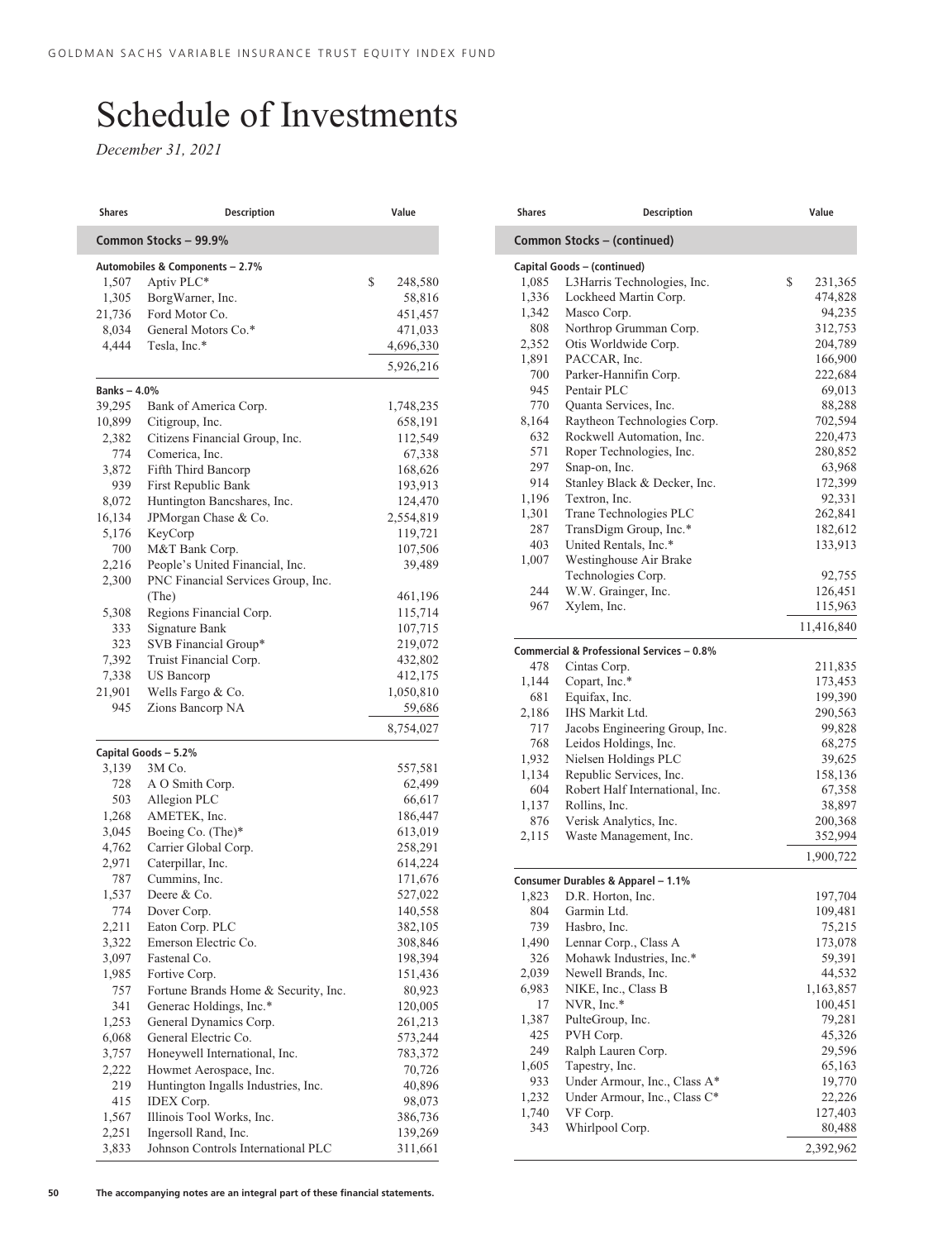| <b>Shares</b>               | <b>Description</b>                             | Value         |  |  |
|-----------------------------|------------------------------------------------|---------------|--|--|
| Common Stocks - (continued) |                                                |               |  |  |
|                             | Consumer Services - 1.9%                       |               |  |  |
| 227                         | Booking Holdings, Inc.*                        | \$<br>544,625 |  |  |
| 1,118                       | Caesars Entertainment, Inc.*                   | 104,567       |  |  |
| 4,349                       | Carnival Corp.*                                | 87,502        |  |  |
| 156                         | Chipotle Mexican Grill, Inc.*                  | 272,727       |  |  |
| 700                         | Darden Restaurants, Inc.                       | 105,448       |  |  |
| 195                         | Domino's Pizza, Inc.                           | 110,045       |  |  |
| 764                         | Expedia Group, Inc.*                           | 138,070       |  |  |
| 1,506                       | Hilton Worldwide Holdings, Inc.*               | 234,921       |  |  |
| 1,811                       | Las Vegas Sands Corp.*                         | 68,166        |  |  |
| 1,525                       | Marriott International, Inc., Class A*         | 251,991       |  |  |
| 4,072                       | McDonald's Corp.                               | 1,091,581     |  |  |
| 2,174                       | <b>MGM Resorts International</b>               | 97,569        |  |  |
| 2,072                       | Norwegian Cruise Line Holdings Ltd.*           | 42,973        |  |  |
| 848                         | Penn National Gaming, Inc.*                    | 43,969        |  |  |
| 1,249                       | Royal Caribbean Cruises Ltd.*                  | 96,048        |  |  |
| 6,422                       | Starbucks Corp.                                | 751,181       |  |  |
| 596                         | Wynn Resorts Ltd.*                             | 50,684        |  |  |
| 1,578                       | Yum! Brands, Inc.                              | 219,121       |  |  |
|                             |                                                | 4,311,188     |  |  |
|                             | Diversified Financials - 4.9%                  |               |  |  |
| 3,446                       | American Express Co.                           | 563,766       |  |  |
| 602                         | Ameriprise Financial, Inc.                     | 181,599       |  |  |
| 4,108                       | Bank of New York Mellon Corp. (The)            | 238,593       |  |  |
| 10,025                      | Berkshire Hathaway, Inc., Class B*             | 2,997,475     |  |  |
| 779                         | BlackRock, Inc.                                | 713,221       |  |  |
| 2,338                       | Capital One Financial Corp.                    | 339,220       |  |  |
| 600                         | Cboe Global Markets, Inc.                      | 78,240        |  |  |
| 8,179                       | Charles Schwab Corp. (The)                     | 687,854       |  |  |
| 1,989                       | CME Group, Inc.                                | 454,407       |  |  |
| 1,604                       | Discover Financial Services                    | 185,358       |  |  |
| 207                         | FactSet Research Systems, Inc.                 | 100,604       |  |  |
| 1,440                       | Franklin Resources, Inc.                       | 48,226        |  |  |
| 1,861                       | Goldman Sachs Group, Inc. (The) <sup>(a)</sup> | 711,926       |  |  |
| 3,065                       | Intercontinental Exchange, Inc.                | 419,200       |  |  |
| 1,729                       | Invesco Ltd.                                   | 39,802        |  |  |
| 209                         | MarketAxess Holdings, Inc.                     | 85,955        |  |  |
| 886                         | Moody's Corp.                                  | 346,054       |  |  |
| 7,885                       | Morgan Stanley                                 | 773,992       |  |  |
| 449                         | MSCI, Inc.                                     | 275,098       |  |  |
| 638                         | Nasdaq, Inc.                                   | 133,986       |  |  |
| 1,104                       | Northern Trust Corp.                           | 132,050       |  |  |
| 973                         | Raymond James Financial, Inc.                  | 97,689        |  |  |
| 1,310                       | S&P Global, Inc.                               | 618,228       |  |  |
| 2,017                       | State Street Corp.                             | 187,581       |  |  |
| 3,047                       | Synchrony Financial                            | 141,350       |  |  |
| 1,212                       | T. Rowe Price Group, Inc.                      | 238,328       |  |  |
|                             |                                                | 10,789,802    |  |  |
| Energy $-2.7%$              |                                                |               |  |  |
| 2,202                       | APA Corp.                                      | 59,212        |  |  |
| 4,625                       | Baker Hughes Co.                               | 111,277       |  |  |
| 10,585                      | Chevron Corp.                                  | 1,242,150     |  |  |
| 7,245                       | ConocoPhillips                                 | 522,944       |  |  |
| 4,439                       | Coterra Energy, Inc.                           | 84,341        |  |  |
| 3,389                       | Devon Energy Corp.                             | 149,285       |  |  |

|                | <b>Description</b>                                                          |                                                                                                                                                                                                                                                                                                      |
|----------------|-----------------------------------------------------------------------------|------------------------------------------------------------------------------------------------------------------------------------------------------------------------------------------------------------------------------------------------------------------------------------------------------|
|                | Common Stocks - (continued)                                                 |                                                                                                                                                                                                                                                                                                      |
|                | Energy - (continued)                                                        |                                                                                                                                                                                                                                                                                                      |
| 915            | Diamondback Energy, Inc.                                                    | \$<br>98,683                                                                                                                                                                                                                                                                                         |
| 3,246          | EOG Resources, Inc.                                                         | 288,342                                                                                                                                                                                                                                                                                              |
| 23,181         | Exxon Mobil Corp.                                                           | 1,418,445                                                                                                                                                                                                                                                                                            |
| 4,950          | Halliburton Co.                                                             | 113,206                                                                                                                                                                                                                                                                                              |
| 1,496          | Hess Corp.                                                                  | 110,749                                                                                                                                                                                                                                                                                              |
| 10,736         | Kinder Morgan, Inc.                                                         | 170,273                                                                                                                                                                                                                                                                                              |
| 4,228          | Marathon Oil Corp.                                                          | 69,424                                                                                                                                                                                                                                                                                               |
| 3,313          | Marathon Petroleum Corp.                                                    | 211,999                                                                                                                                                                                                                                                                                              |
| 4,917          | Occidental Petroleum Corp.                                                  | 142,544                                                                                                                                                                                                                                                                                              |
| 2,393          | ONEOK, Inc.                                                                 | 140,613                                                                                                                                                                                                                                                                                              |
| 2,358          | Phillips 66                                                                 | 170,861                                                                                                                                                                                                                                                                                              |
| 1,248          | Pioneer Natural Resources Co.                                               | 226,986                                                                                                                                                                                                                                                                                              |
| 7,588          | Schlumberger NV                                                             | 227,260                                                                                                                                                                                                                                                                                              |
| 2,270          | Valero Energy Corp.                                                         | 170,500                                                                                                                                                                                                                                                                                              |
| 6,694          | Williams Cos., Inc. (The)                                                   | 174,312                                                                                                                                                                                                                                                                                              |
|                |                                                                             | 5,903,406                                                                                                                                                                                                                                                                                            |
|                | Food & Staples Retailing - 1.4%                                             |                                                                                                                                                                                                                                                                                                      |
| 2,420          | Costco Wholesale Corp.                                                      | 1,373,834                                                                                                                                                                                                                                                                                            |
| 3,729          | Kroger Co. (The)                                                            | 168,775                                                                                                                                                                                                                                                                                              |
| 2,818          | Sysco Corp.                                                                 | 221,354                                                                                                                                                                                                                                                                                              |
| 3,972          | Walgreens Boots Alliance, Inc.                                              | 207,179                                                                                                                                                                                                                                                                                              |
| 7,751          | Walmart, Inc.                                                               | 1,121,492                                                                                                                                                                                                                                                                                            |
|                |                                                                             | 3,092,634                                                                                                                                                                                                                                                                                            |
|                |                                                                             |                                                                                                                                                                                                                                                                                                      |
|                | Food, Beverage & Tobacco - 2.9%                                             |                                                                                                                                                                                                                                                                                                      |
| 10,000         | Altria Group, Inc.                                                          |                                                                                                                                                                                                                                                                                                      |
| 3,126          | Archer-Daniels-Midland Co.                                                  |                                                                                                                                                                                                                                                                                                      |
| 944            | Brown-Forman Corp., Class B                                                 |                                                                                                                                                                                                                                                                                                      |
| 1,039          | Campbell Soup Co.                                                           |                                                                                                                                                                                                                                                                                                      |
| 21,265         | Coca-Cola Co. (The)                                                         |                                                                                                                                                                                                                                                                                                      |
| 2,664          | Conagra Brands, Inc.                                                        |                                                                                                                                                                                                                                                                                                      |
| 887            | Constellation Brands, Inc., Class A                                         |                                                                                                                                                                                                                                                                                                      |
| 3,256          | General Mills, Inc.                                                         |                                                                                                                                                                                                                                                                                                      |
| 803            |                                                                             |                                                                                                                                                                                                                                                                                                      |
| 1,579          | Hershey Co. (The)<br>Hormel Foods Corp.                                     |                                                                                                                                                                                                                                                                                                      |
| 587            | J M Smucker Co. (The)                                                       |                                                                                                                                                                                                                                                                                                      |
| 1,408          | Kellogg Co.                                                                 |                                                                                                                                                                                                                                                                                                      |
| 3,944          | Kraft Heinz Co. (The)                                                       |                                                                                                                                                                                                                                                                                                      |
| 809            | Lamb Weston Holdings, Inc.                                                  |                                                                                                                                                                                                                                                                                                      |
| 1,383          | McCormick & Co., Inc.                                                       |                                                                                                                                                                                                                                                                                                      |
|                |                                                                             |                                                                                                                                                                                                                                                                                                      |
| 1,037<br>7,575 | Molson Coors Beverage Co., Class B<br>Mondelez International, Inc., Class A |                                                                                                                                                                                                                                                                                                      |
| 2,045          | Monster Beverage Corp.*                                                     |                                                                                                                                                                                                                                                                                                      |
| 7,566          | PepsiCo, Inc.                                                               |                                                                                                                                                                                                                                                                                                      |
| 8,497          | Philip Morris International, Inc.                                           |                                                                                                                                                                                                                                                                                                      |
| 1,564          | Tyson Foods, Inc., Class A                                                  |                                                                                                                                                                                                                                                                                                      |
|                |                                                                             |                                                                                                                                                                                                                                                                                                      |
|                |                                                                             |                                                                                                                                                                                                                                                                                                      |
| 9,705          | Health Care Equipment & Services - 5.8%<br><b>Abbott Laboratories</b>       |                                                                                                                                                                                                                                                                                                      |
| 241            |                                                                             |                                                                                                                                                                                                                                                                                                      |
| 409            | ABIOMED, Inc.*                                                              |                                                                                                                                                                                                                                                                                                      |
| 825            | Align Technology, Inc.*                                                     |                                                                                                                                                                                                                                                                                                      |
| 1,323          | AmerisourceBergen Corp.<br>Anthem, Inc.                                     | 473,900<br>211,286<br>68,780<br>45,155<br>1,259,101<br>90,976<br>222,610<br>219,389<br>155,356<br>77,071<br>79,726<br>90,703<br>141,590<br>51,275<br>133,612<br>48,065<br>502,298<br>196,402<br>1,314,290<br>807,215<br>136,318<br>6,325,118<br>1,365,882<br>86,560<br>268,787<br>109,634<br>613,263 |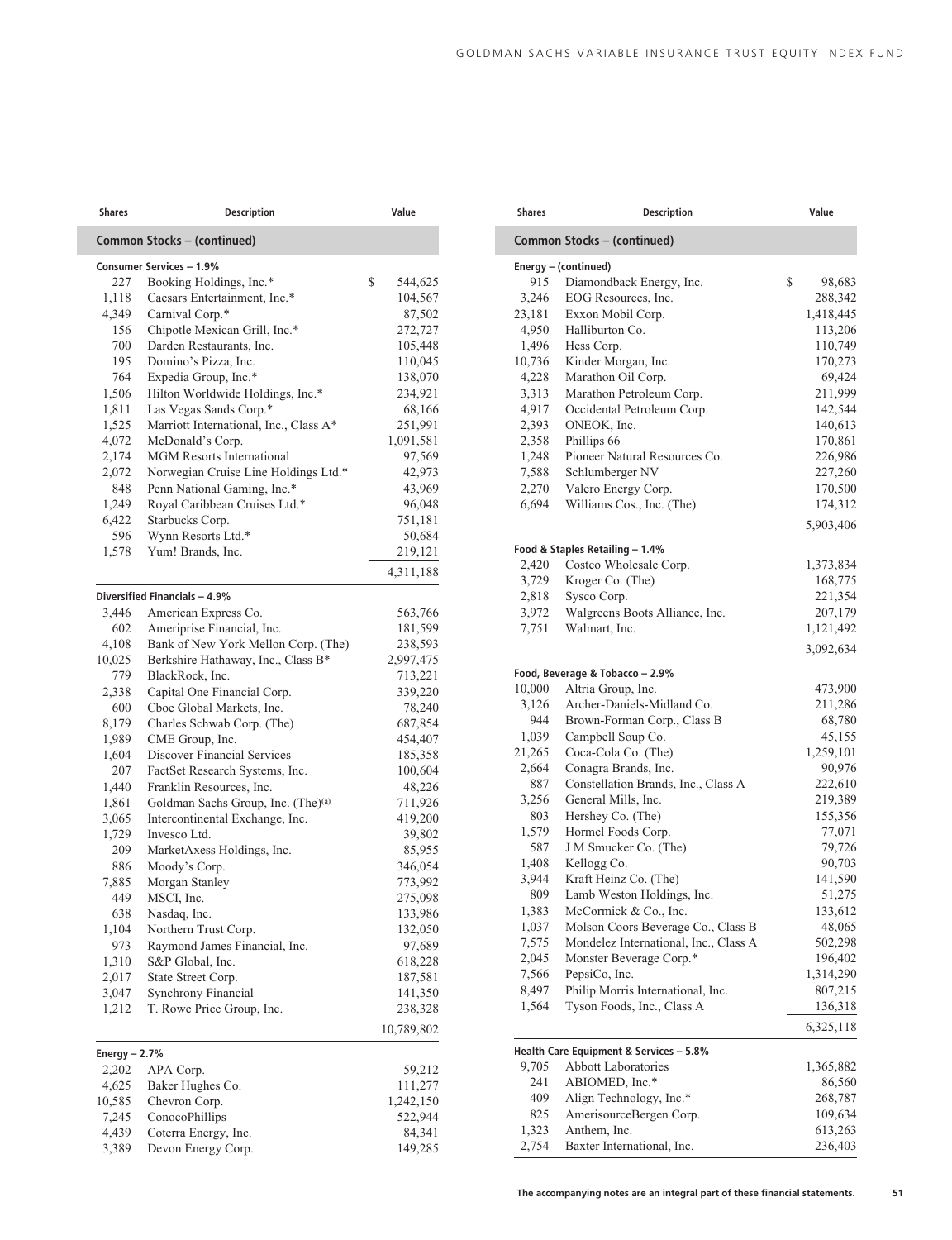# Schedule of Investments (continued)

*December 31, 2021*

| <b>Shares</b>     | <b>Description</b>                               | Value         |
|-------------------|--------------------------------------------------|---------------|
|                   | Common Stocks - (continued)                      |               |
|                   | Health Care Equipment & Services - (continued)   |               |
| 1,558             | Becton Dickinson and Co.                         | \$<br>391,806 |
| 7,907             | Boston Scientific Corp.*                         | 335,889       |
| 1,627             | Cardinal Health, Inc.                            | 83,774        |
| 3,250             | Centene Corp.*                                   | 267,800       |
| 1,645             | Cerner Corp.                                     | 152,771       |
| 1,821             | Cigna Corp.                                      | 418,156       |
| 269               | Cooper Cos., Inc. (The)                          | 112,695       |
| 7,184             | CVS Health Corp.                                 | 741,101       |
| 364               | DaVita, Inc.*                                    | 41,409        |
| 1,188             | DENTSPLY SIRONA, Inc.                            | 66,279        |
| 538               | Dexcom, Inc.*                                    | 288,879       |
| 3,455             | Edwards Lifesciences Corp.*                      | 447,595       |
| 1,315             | HCA Healthcare, Inc.                             | 337,850       |
| 742               | Henry Schein, Inc.*                              | 57,527        |
| 1,370             | Hologic, Inc.*                                   | 104,887       |
| 714               | Humana, Inc.                                     | 331,196       |
| 461               | IDEXX Laboratories, Inc.*                        | 303,550       |
| 1,942             | Intuitive Surgical, Inc.*                        | 697,761       |
| 515               | Laboratory Corp. of America                      |               |
|                   | Holdings*                                        | 161,818       |
| 832               | McKesson Corp.                                   | 206,810       |
| 7,417             | Medtronic PLC                                    | 767,289       |
| 670               | Quest Diagnostics, Inc.                          | 115,917       |
| 791               | ResMed, Inc.                                     | 206,040       |
| 555               | <b>STERIS PLC</b>                                | 135,093       |
| 1,858             | Stryker Corp.                                    | 496,866       |
| 265               | Teleflex, Inc.                                   | 87,047        |
| 5,142             | UnitedHealth Group, Inc.                         | 2,582,004     |
| 409               | Universal Health Services, Inc.,                 |               |
|                   | Class B                                          | 53,031        |
| 1,131             | Zimmer Biomet Holdings, Inc.                     | 143,682       |
|                   |                                                  | 12,817,051    |
|                   | Household & Personal Products - 1.6%             |               |
| 1,363             | Church & Dwight Co., Inc.                        | 139,708       |
| 676               | Clorox Co. (The)                                 | 117,867       |
| 4,571             | Colgate-Palmolive Co.                            | 390,089       |
| 1,267             | Estee Lauder Cos., Inc. (The), Class A           | 469,043       |
| 1,875             | Kimberly-Clark Corp.                             | 267,975       |
| 13,208            | Procter & Gamble Co. (The)                       | 2,160,565     |
|                   |                                                  | 3,545,247     |
| Insurance $-1.8%$ |                                                  |               |
| 3,298             | Aflac, Inc.                                      | 192,570       |
| 1,543             | Allstate Corp. (The)                             | 181,534       |
| 4,561             | American International Group, Inc.               | 259,338       |
| 1,210             | Aon PLC, Class A                                 | 363,678       |
| 1,156             | Arthur J Gallagher & Co.                         | 196,139       |
| 310               | Assurant, Inc.                                   | 48,317        |
| 1,282             | Brown & Brown, Inc.                              | 90,099        |
| 2,366             | Chubb Ltd.                                       | 457,371       |
| 805               | Cincinnati Financial Corp.                       | 91,714        |
| 227               | Everest Re Group Ltd.                            | 62,180        |
| 531               | Globe Life, Inc.                                 | 49,765        |
|                   |                                                  |               |
| 1,853             | Hartford Financial Services Group, Inc.<br>(The) | 127,931       |

| Shares                      | <b>Description</b>                    | Value        |  |  |
|-----------------------------|---------------------------------------|--------------|--|--|
| Common Stocks - (continued) |                                       |              |  |  |
|                             | Insurance - (continued)               |              |  |  |
| 991                         | Lincoln National Corp.                | \$<br>67,646 |  |  |
| 1,171                       | Loews Corp.                           | 67,637       |  |  |
| 2,748                       | Marsh & McLennan Cos., Inc.           | 477,657      |  |  |
| 3,994                       | MetLife, Inc.                         | 249,585      |  |  |
| 1,315                       | Principal Financial Group, Inc.       | 95,114       |  |  |
| 3,251                       | Progressive Corp. (The)               | 333,715      |  |  |
| 2,080                       | Prudential Financial, Inc.            | 225,139      |  |  |
| 1,340                       | Travelers Cos., Inc. (The)            | 209,616      |  |  |
| 768                         | W R Berkley Corp.                     | 63,276       |  |  |
| 669                         | Willis Towers Watson PLC              | 158,881      |  |  |
|                             |                                       | 4,068,902    |  |  |
| Materials - 2.6%            |                                       |              |  |  |
| 1,228                       | Air Products and Chemicals, Inc.      | 373,631      |  |  |
| 646                         | Albemarle Corp.                       | 151,015      |  |  |
| 8,269                       | Amcor PLC                             | 99,311       |  |  |
| 446                         | Avery Dennison Corp.                  | 96,590       |  |  |
| 1,790                       | Ball Corp.                            | 172,323      |  |  |
| 604                         | Celanese Corp.                        | 101,508      |  |  |
| 1,167                       | CF Industries Holdings, Inc.          | 82,600       |  |  |
| 3,929                       | Corteva, Inc.                         | 185,763      |  |  |
| 4,012                       | Dow, Inc.                             | 227,561      |  |  |
| 2,807                       | DuPont de Nemours, Inc.               | 226,750      |  |  |
| 756                         | Eastman Chemical Co.                  | 91,408       |  |  |
| 1,383                       | Ecolab, Inc.                          | 324,438      |  |  |
| 721                         | FMC Corp.                             | 79,231       |  |  |
| 8,155                       | Freeport-McMoRan, Inc.                | 340,308      |  |  |
| 1,346                       | International Flavors &               |              |  |  |
|                             | Fragrances, Inc.                      | 202,775      |  |  |
| 2,167                       | International Paper Co.               | 101,806      |  |  |
| 2,815                       | Linde PLC (United Kingdom)            | 975,201      |  |  |
| 1,425                       | LyondellBasell Industries NV, Class A | 131,428      |  |  |
| 331                         | Martin Marietta Materials, Inc.       | 145,812      |  |  |
| 1,883                       | Mosaic Co. (The)                      | 73,983       |  |  |
| 4,392                       | Newmont Corp.                         | 272,392      |  |  |
| 1,569                       | Nucor Corp.                           | 179,101      |  |  |
| 542                         | Packaging Corp. of America            | 73,793       |  |  |
| 1,325                       | PPG Industries, Inc.                  | 228,483      |  |  |
| 786                         | Sealed Air Corp.                      | 53,031       |  |  |
| 1,323                       | Sherwin-Williams Co. (The)            | 465,908      |  |  |
| 1                           | Sylvamo Corp.*                        | 28           |  |  |
| 703                         | Vulcan Materials Co.                  | 145,929      |  |  |
| 1,495                       | Westrock Co.                          | 66,318       |  |  |
|                             |                                       | 5,668,425    |  |  |
|                             | Media & Entertainment - 9.0%          |              |  |  |
| 4,200                       | Activision Blizzard, Inc.             | 279,426      |  |  |
| 1,643                       | Alphabet, Inc., Class A*              | 4,759,837    |  |  |
| 1,527                       | Alphabet, Inc., Class C*              | 4,418,512    |  |  |
| 680                         | Charter Communications, Inc.,         |              |  |  |
|                             | Class $A^*$                           | 443,340      |  |  |
| 24,921                      | Comcast Corp., Class A                | 1,254,274    |  |  |
| 876                         | Discovery, Inc., Class A*             | 20,621       |  |  |
| 1,617                       | Discovery, Inc., Class C*             | 37,029       |  |  |
| 1,329                       | DISH Network Corp., Class A*          | 43,113       |  |  |
| 1,555                       | Electronic Arts, Inc.                 | 205,104      |  |  |
|                             |                                       |              |  |  |

**52 The accompanying notes are an integral part of these financial statements.**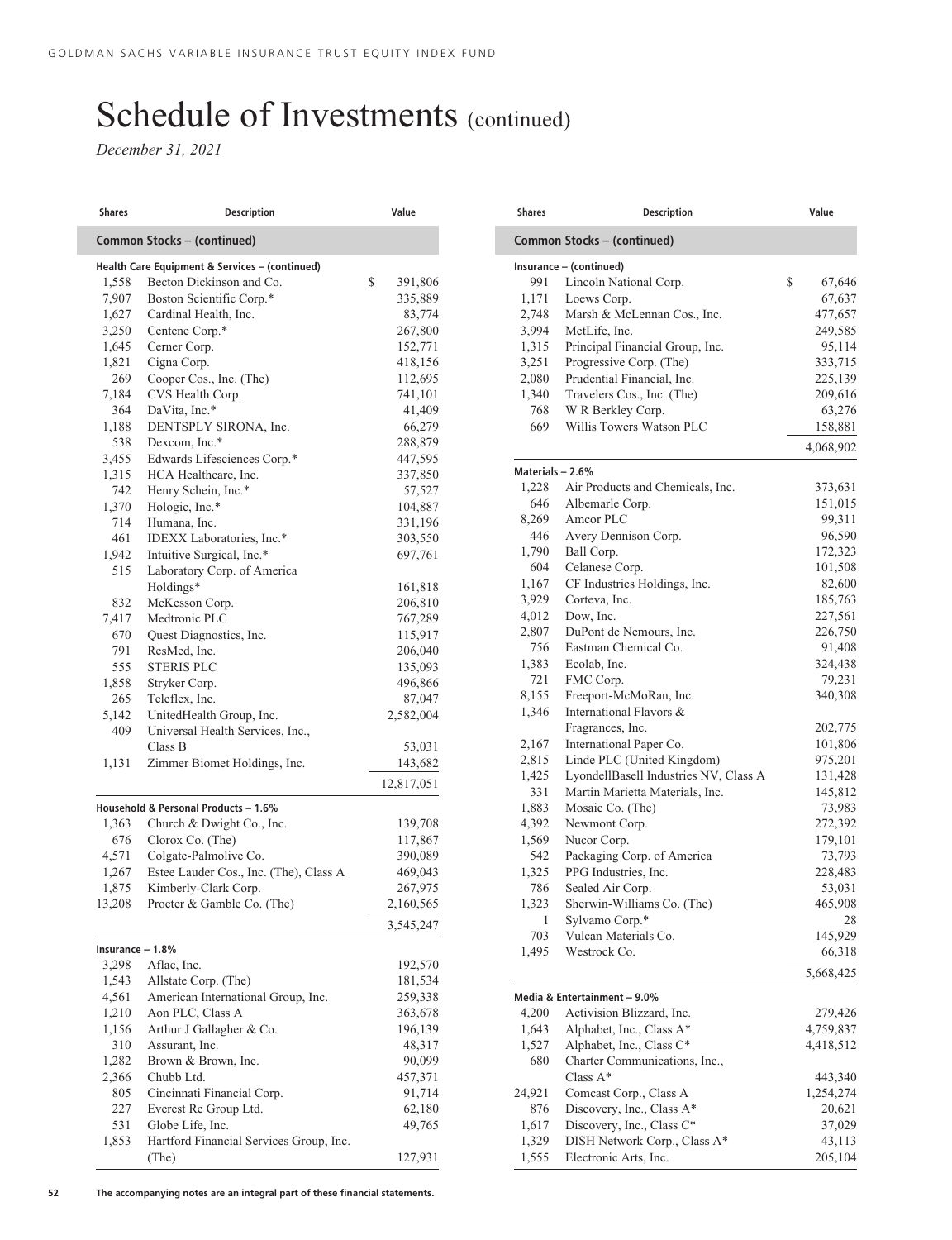| Shares | <b>Description</b>                                    | Value        |
|--------|-------------------------------------------------------|--------------|
|        | <b>Common Stocks - (continued)</b>                    |              |
|        | Media & Entertainment - (continued)                   |              |
| 1,841  | Fox Corp., Class A                                    | \$<br>67,933 |
| 729    | Fox Corp., Class B                                    | 24,983       |
| 2,116  | Interpublic Group of Cos., Inc. (The)                 | 79,244       |
| 745    | Live Nation Entertainment, Inc.*                      | 89,169       |
| 1,518  | Match Group, Inc.*                                    | 200,755      |
| 12,926 | Meta Platforms, Inc., Class A*                        | 4,347,660    |
| 2,424  | Netflix, Inc.*                                        | 1,460,315    |
| 2,000  | News Corp., Class A                                   | 44,620       |
| 566    | News Corp., Class B                                   | 12,735       |
| 1,207  | Omnicom Group, Inc.                                   | 88,437       |
| 652    | Take-Two Interactive Software, Inc.*                  | 115,873      |
| 4,289  | Twitter, Inc.*                                        | 185,371      |
| 3,198  | ViacomCBS, Inc., Class B                              | 96,516       |
| 9,951  | Walt Disney Co. (The)*                                | 1,541,310    |
|        |                                                       | 19,816,177   |
|        | Pharmaceuticals, Biotechnology & Life Sciences - 7.5% |              |
| 9,673  | AbbVie, Inc.                                          | 1,309,724    |
| 1,655  | Agilent Technologies, Inc.                            | 264,221      |
| 3,072  | Amgen, Inc.                                           | 691,108      |
| 804    | Biogen, Inc.*                                         | 192,896      |
| 115    | Bio-Rad Laboratories, Inc., Class A*                  | 86,890       |
| 215    | Bio-Techne Corp.                                      | 111,228      |
| 12,112 | Bristol-Myers Squibb Co.                              | 755,183      |
| 930    | Catalent, Inc.*                                       | 119,068      |
| 279    | <b>Charles River Laboratories</b>                     |              |
|        | International, Inc.*                                  | 105,122      |
| 3,466  | Danaher Corp.                                         | 1,140,349    |
| 4,339  | Eli Lilly & Co.                                       | 1,198,519    |
| 6,811  | Gilead Sciences, Inc.                                 | 494,547      |
| 859    | Illumina, Inc.*                                       | 326,798      |
| 1,026  | Incyte Corp.*                                         | 75,308       |
| 1,047  | IQVIA Holdings, Inc.*                                 | 295,401      |
| 14,372 | Johnson & Johnson                                     | 2,458,618    |
| 13,800 | Merck & Co., Inc.                                     | 1,057,632    |
| 126    | Mettler-Toledo International, Inc.*                   | 213,848      |
| 1,942  | Moderna, Inc.*                                        | 493,229      |
| 1,422  | Organon & Co.                                         | 43,300       |
| 693    | PerkinElmer, Inc.                                     | 139,335      |
| 30,711 | Pfizer, Inc.                                          | 1,813,484    |
| 583    | Regeneron Pharmaceuticals, Inc.*                      | 368,176      |
|        | Thermo Fisher Scientific, Inc.                        |              |
| 2,154  |                                                       | 1,437,235    |
| 1,379  | Vertex Pharmaceuticals, Inc.*                         | 302,828      |
| 6,562  | Viatris, Inc.                                         | 88,784       |
| 325    | Waters Corp.*                                         | 121,095      |
| 401    | West Pharmaceutical Services, Inc.                    | 188,073      |
| 2,579  | Zoetis, Inc.                                          | 629,353      |
|        |                                                       | 16,521,352   |
|        | Real Estate - 2.7%                                    |              |
| 767    | Alexandria Real Estate Equities,                      |              |
|        | Inc. REIT                                             | 171,010      |
| 2,478  | American Tower Corp. REIT                             | 724,815      |
| 762    | AvalonBay Communities, Inc. REIT                      | 192,474      |
| 769    | Boston Properties, Inc. REIT                          | 88,573       |
| 1,878  | CBRE Group, Inc., Class A*                            | 203,782      |

| <b>Shares</b>     | <b>Description</b>                                                               | Value              |
|-------------------|----------------------------------------------------------------------------------|--------------------|
|                   | Common Stocks - (continued)                                                      |                    |
|                   | Real Estate - (continued)                                                        |                    |
| 2,393             | Crown Castle International Corp. REIT                                            | \$<br>499,515      |
| 1,547             | Digital Realty Trust, Inc. REIT                                                  | 273,618            |
| 2,097             | Duke Realty Corp. REIT                                                           | 137,647            |
| 490               | Equinix, Inc. REIT                                                               | 414,462            |
| 1,825             | <b>Equity Residential REIT</b>                                                   | 165,162            |
| 341               | Essex Property Trust, Inc. REIT                                                  | 120,110            |
| 729               | Extra Space Storage, Inc. REIT                                                   | 165,286            |
| 378               | Federal Realty Investment Trust REIT                                             | 51,529             |
| 3,015             | Healthpeak Properties, Inc. REIT                                                 | 108,811            |
| 4,011             | Host Hotels & Resorts, Inc. REIT*                                                | 69,751             |
| 1,557             | Iron Mountain, Inc. REIT                                                         | 81,478             |
| 3,468             | Kimco Realty Corp. REIT                                                          | 85,486             |
| 646               | Mid-America Apartment Communities,                                               |                    |
|                   | Inc. REIT                                                                        | 148,218            |
| 4,021<br>826      | Prologis, Inc. REIT<br>Public Storage REIT                                       | 676,976<br>309,387 |
| 2,992             | Realty Income Corp. REIT                                                         | 214,197            |
| 784               | Regency Centers Corp. REIT                                                       | 59,074             |
| 586               | SBA Communications Corp. REIT                                                    | 227,966            |
| 1,828             | Simon Property Group, Inc. REIT                                                  | 292,060            |
| 1,468             | UDR, Inc. REIT                                                                   | 88,065             |
| 2,230             | Ventas, Inc. REIT                                                                | 113,998            |
| 862               | Vornado Realty Trust REIT                                                        | 36,083             |
| 2,332             | Welltower, Inc. REIT                                                             | 200,016            |
| 4,071             | Weyerhaeuser Co. REIT                                                            | 167,644            |
|                   |                                                                                  | 6,087,193          |
| Retailing $-6.8%$ |                                                                                  |                    |
| 344               | Advance Auto Parts, Inc.                                                         | 82,519             |
| 2,383             | Amazon.com, Inc.*                                                                | 7,945,732          |
| 113               | AutoZone, Inc.*                                                                  | 236,892            |
| 1,479             | Bath & Body Works, Inc.                                                          | 103,219            |
| 1,218             | Best Buy Co., Inc.                                                               | 123,749            |
| 873               | CarMax, Inc.*                                                                    | 113,691            |
| 1,264             | Dollar General Corp.                                                             | 298,089            |
| 1,253             | Dollar Tree, Inc.*                                                               | 176,072            |
| 3,372             | eBay, Inc.                                                                       | 224,238            |
| 686               | Etsy, Inc.*                                                                      | 150,193            |
| 1,099             | Gap, Inc. (The)                                                                  | 19,397             |
| 752               | Genuine Parts Co.                                                                | 105,430            |
| 5,761             | Home Depot, Inc. (The)                                                           | 2,390,873          |
| 1,417             | LKQ Corp.                                                                        | 85,062             |
| 3,803             | Lowe's Cos., Inc.                                                                | 982,999            |
| 364               | O'Reilly Automotive, Inc.*                                                       | 257,068            |
| 221               | Pool Corp.                                                                       | 125,086            |
| 1,913             | Ross Stores, Inc.<br>Target Corp.                                                | 218,618<br>620,491 |
| 2,681<br>6,547    | TJX Cos., Inc. (The)                                                             | 497,048            |
| 604               | Tractor Supply Co.                                                               | 144,114            |
| 287               | Ulta Beauty, Inc.*                                                               | 118,342            |
|                   |                                                                                  | 15,018,922         |
|                   |                                                                                  |                    |
| 6,596             | Semiconductors & Semiconductor Equipment - 6.3%<br>Advanced Micro Devices, Inc.* | 949,164            |
| 2,919             | Analog Devices, Inc.                                                             | 513,073            |
| 4,960             | Applied Materials, Inc.                                                          | 780,506            |
|                   |                                                                                  |                    |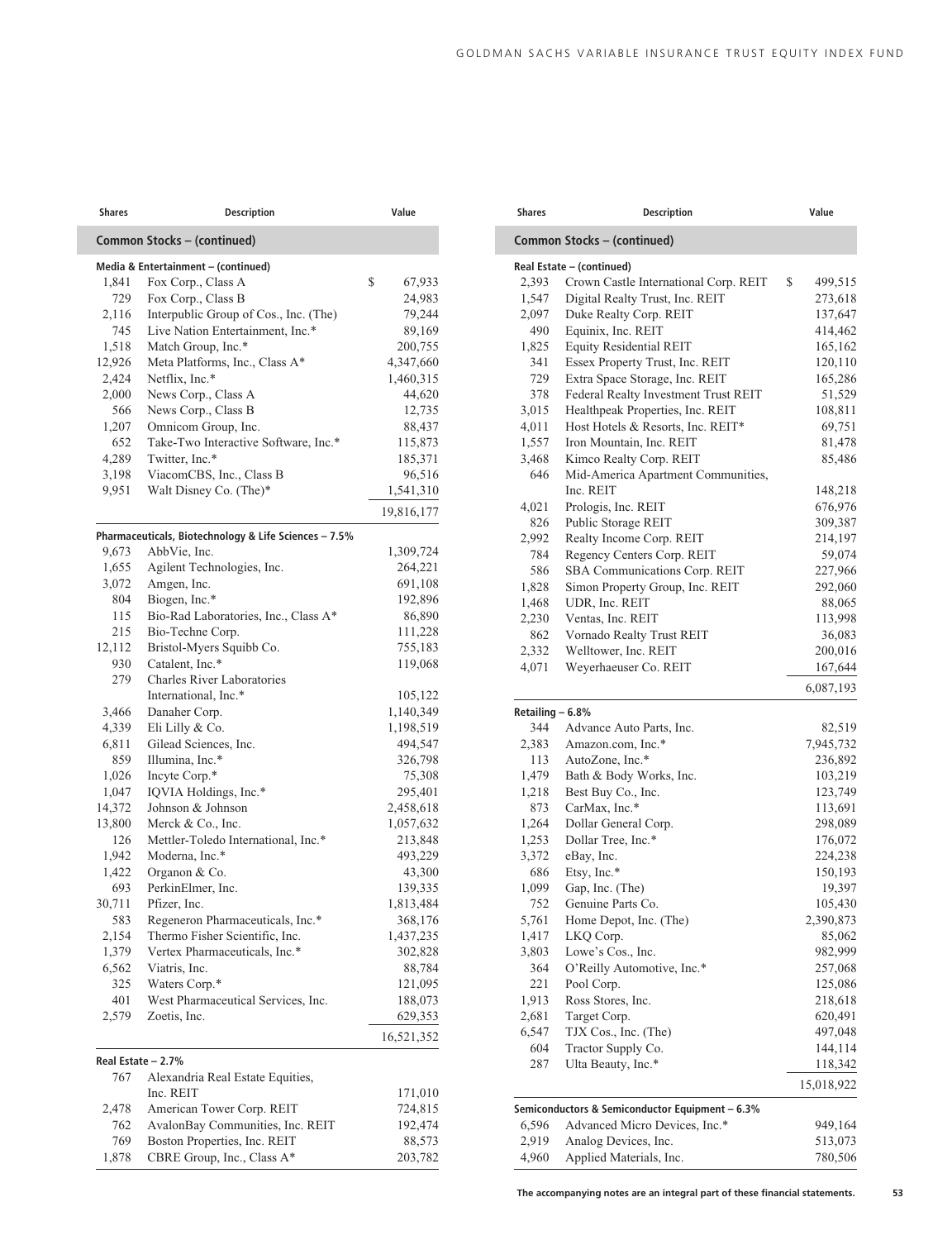# Schedule of Investments (continued)

*December 31, 2021*

| <b>Shares</b>  | <b>Description</b>                                     | Value                          |
|----------------|--------------------------------------------------------|--------------------------------|
|                | Common Stocks - (continued)                            |                                |
|                | Semiconductors & Semiconductor Equipment - (continued) |                                |
| 2,246          | Broadcom, Inc.<br>\$                                   | 1,494,511                      |
| 735            | Enphase Energy, Inc.*                                  | 134,461                        |
| 22,168         | Intel Corp.                                            | 1,141,652                      |
| 823            | KLA Corp.                                              | 353,980                        |
| 767            | Lam Research Corp.                                     | 551,588                        |
| 3,050          | Microchip Technology, Inc.                             | 265,533                        |
| 6,095          | Micron Technology, Inc.                                | 567,749                        |
| 228            | Monolithic Power Systems, Inc.                         | 112,479                        |
| 13,655         | NVIDIA Corp.                                           | 4,016,072                      |
| 1,435          | NXP Semiconductors NV (China)                          | 326,864                        |
| 627            | Qorvo, Inc.*                                           | 98,057                         |
| 6,152          | QUALCOMM, Inc.                                         | 1,125,016                      |
| 914            | Skyworks Solutions, Inc.                               | 141,798                        |
| 288            | SolarEdge Technologies, Inc.*                          | 80,804                         |
| 888            | Teradyne, Inc.                                         | 145,215                        |
| 5,031          | Texas Instruments, Inc.                                | 948,193                        |
| 1,375          | Xilinx, Inc.                                           | 291,541                        |
|                |                                                        | 14,038,256                     |
|                | Software & Services - 14.0%                            |                                |
| 3,445          | Accenture PLC, Class A                                 | 1,428,125                      |
| 2,610          | Adobe, Inc.*                                           | 1,480,027                      |
| 854            | Akamai Technologies, Inc.*                             | 99,952                         |
| 472            | ANSYS, Inc.*                                           | 189,329                        |
| 1,221          | Autodesk, Inc.*                                        | 343,333                        |
| 2,295          | Automatic Data Processing, Inc.                        | 565,901                        |
| 608            | Broadridge Financial Solutions, Inc.                   | 111,155                        |
| 1,540          | Cadence Design Systems, Inc.*                          | 286,979                        |
| 740            | Ceridian HCM Holding, Inc.*                            | 77,300                         |
| 675            | Citrix Systems, Inc.                                   | 63,848                         |
| 2,882          | Cognizant Technology Solutions Corp.,                  |                                |
|                | Class A                                                | 255,691                        |
| 1,390          | DXC Technology Co.*                                    | 44,744                         |
| 311            | EPAM Systems, Inc.*                                    | 207,888                        |
| 3,308          | Fidelity National Information                          |                                |
|                | Services, Inc.                                         | 361,068                        |
| 3,308          | Fiserv, Inc.*                                          | 343,337                        |
| 462            | FleetCor Technologies, Inc.*                           | 103,414                        |
| 740            | Fortinet, Inc.*                                        | 265,956                        |
| 459            | Gartner, Inc.*                                         | 153,453                        |
| 1,615          | Global Payments, Inc.                                  | 218,316                        |
| 4,877          | International Business Machines Corp.                  | 651,860                        |
| 1,549          | Intuit, Inc.                                           | 996,348                        |
| 396            | Jack Henry & Associates, Inc.                          | 66,128                         |
| 4,745          | Mastercard, Inc., Class A                              | 1,704,973                      |
| 41,033         | Microsoft Corp.                                        | 13,800,219                     |
| 3,235          | NortonLifeLock, Inc.                                   | 84,045                         |
| 8,859          | Oracle Corp.                                           | 772,593                        |
| 1,739          | Paychex, Inc.                                          | 237,374                        |
| 265            | Paycom Software, Inc.*                                 | 110,025                        |
| 6,422          | PayPal Holdings, Inc.*                                 | 1,211,061                      |
|                |                                                        |                                |
|                |                                                        |                                |
| 595            | PTC, Inc.*                                             |                                |
| 5,339<br>1,094 | salesforce.com, Inc.*<br>ServiceNow, Inc.*             | 72,084<br>1,356,800<br>710,126 |

| <b>Shares</b>    | <b>Description</b>                     | Value         |
|------------------|----------------------------------------|---------------|
|                  | Common Stocks - (continued)            |               |
|                  | Software & Services - (continued)      |               |
| 218              | Tyler Technologies, Inc.*              | \$<br>117,273 |
| 514              | VeriSign, Inc.*                        | 130,464       |
| 9,175            | Visa, Inc., Class A                    | 1,988,314     |
|                  |                                        | 30,921,991    |
|                  | Technology Hardware & Equipment - 8.8% |               |
| 3,239            | Amphenol Corp., Class A                | 283,283       |
| 85,183           | Apple, Inc.                            | 15,125,945    |
| 1,188            | Arista Networks, Inc.*                 | 170,775       |
| 754              | CDW Corp.                              | 154,404       |
| 23,072           | Cisco Systems, Inc.                    | 1,462,073     |
| 4,120            | Corning, Inc.                          | 153,388       |
| 333              | $F5$ , Inc.*                           | 81,488        |
| 7,290            | Hewlett Packard Enterprise Co.         | 114,963       |
| 6,331            | HP, Inc.                               | 238,489       |
| 209              | IPG Photonics Corp.*                   | 35,977        |
| 1,798            | Juniper Networks, Inc.                 | 64,207        |
| 1,005            | Keysight Technologies, Inc.*           | 207,543       |
| 944              | Motorola Solutions, Inc.               | 256,485       |
| 1,216            | NetApp, Inc.                           | 111,860       |
| 1,109            | Seagate Technology Holdings PLC        | 125,295       |
| 1,771            | TE Connectivity Ltd.                   | 285,733       |
| 251              | Teledyne Technologies, Inc.*           | 109,659       |
| 1,357            | Trimble, Inc.*                         | 118,317       |
| 1,631            | Western Digital Corp.*                 | 106,357       |
| 291              | Zebra Technologies Corp., Class A*     | 173,203       |
|                  |                                        | 19,379,444    |
|                  | Telecommunication Services - 1.2%      |               |
| 39,003           | AT&T, Inc.                             | 959,474       |
| 4,795            | Lumen Technologies, Inc.               | 60,177        |
| 3,253            | T-Mobile US, Inc.*                     | 377,283       |
| 22,628           | Verizon Communications, Inc.           | 1,175,751     |
|                  |                                        | 2,572,685     |
|                  | Transportation - 1.7%                  |               |
| 699              | Alaska Air Group, Inc.*                | 36,418        |
| 3,649            | American Airlines Group, Inc.*         | 65,536        |
| 697              | C.H. Robinson Worldwide, Inc.          | 75,018        |
| 12,065           | CSX Corp.                              | 453,644       |
| 3,380            | Delta Air Lines, Inc.*                 | 132,090       |
| 947              | Expeditors International of            |               |
|                  | Washington, Inc.                       | 127,173       |
| 1,338            | FedEx Corp.                            | 346,060       |
| 467              | J.B. Hunt Transport Services, Inc.     | 95,455        |
| 1,322            | Norfolk Southern Corp.                 | 393,573       |
| 503              | Old Dominion Freight Line, Inc.        | 180,265       |
| 3,159            | Southwest Airlines Co.*                | 135,331       |
| 3,531            | Union Pacific Corp.                    | 889,565       |
| 1,817            | United Airlines Holdings, Inc.*        | 79,548        |
| 3,970            | United Parcel Service, Inc., Class B   | 850,930       |
|                  |                                        | 3,860,606     |
| Utilities - 2.5% |                                        |               |
| 3,755            | AES Corp. (The)                        | 91,246        |
| 1,324            | Alliant Energy Corp.                   | 81,386        |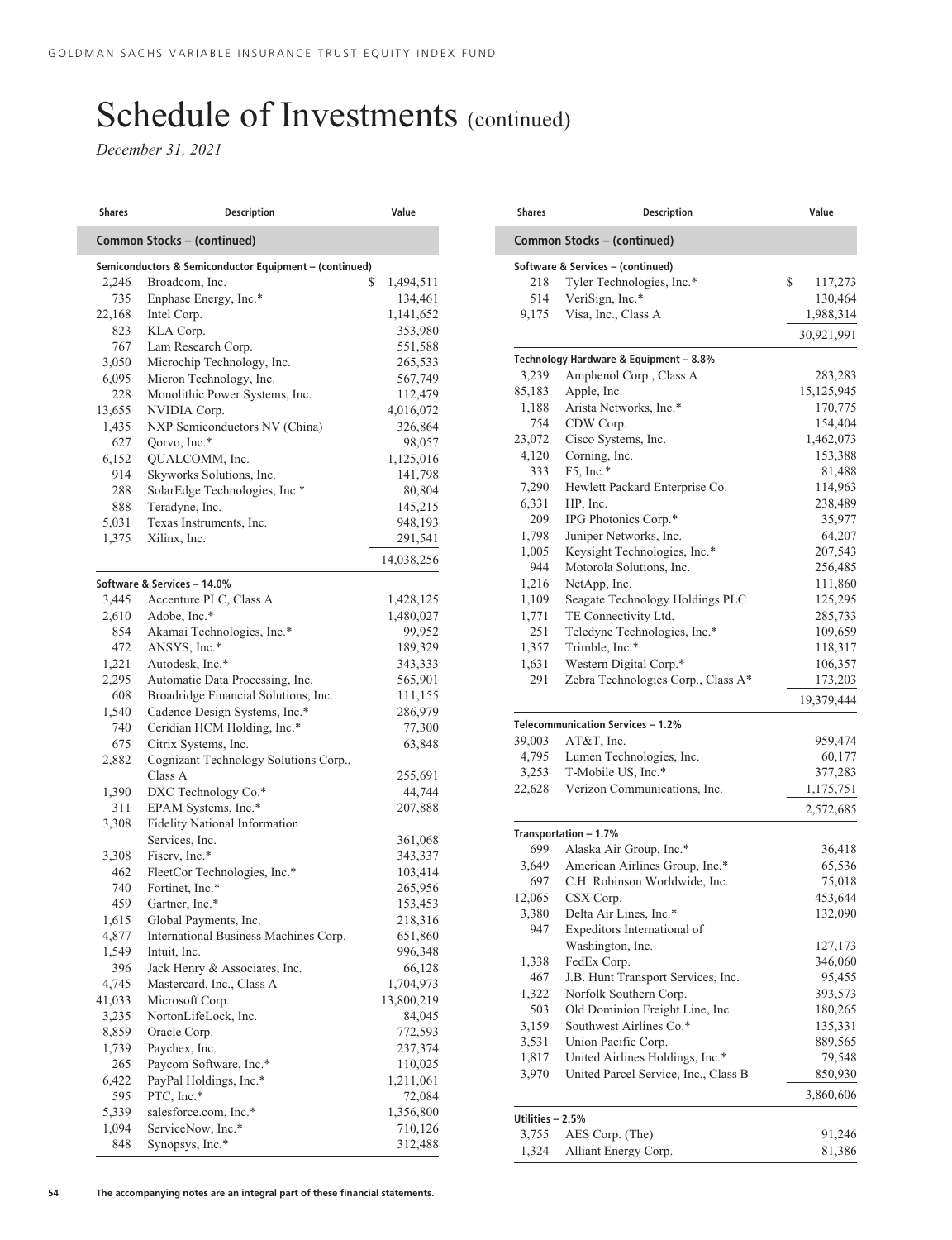| <b>Shares</b> | <b>Description</b>                                | Value         |
|---------------|---------------------------------------------------|---------------|
|               | Common Stocks - (continued)                       |               |
|               | Utilities - (continued)                           |               |
| 1,349         | Ameren Corp.                                      | \$<br>120,074 |
| 2,683         | American Electric Power Co., Inc.                 | 238,707       |
| 988           | American Water Works Co., Inc.                    | 186,594       |
| 741           | Atmos Energy Corp.                                | 77,635        |
| 3,377         | CenterPoint Energy, Inc.                          | 94,252        |
| 1,628         | CMS Energy Corp.                                  | 105,901       |
| 1,885         | Consolidated Edison, Inc.                         | 160,828       |
| 4,421         | Dominion Energy, Inc.                             | 347,314       |
| 1,045         | DTE Energy Co.                                    | 124,919       |
| 4,178         | Duke Energy Corp.                                 | 438,272       |
| 2,087         | <b>Edison International</b>                       | 142,438       |
| 1,074         | Entergy Corp.                                     | 120,986       |
| 1,244         | Evergy, Inc.                                      | 85,351        |
| 1,869         | <b>Eversource Energy</b>                          | 170,042       |
| 5,305         | Exelon Corp.                                      | 306,417       |
| 2,868         | FirstEnergy Corp.                                 | 119,280       |
| 10,690        | NextEra Energy, Inc.                              | 998,018       |
| 2,089         | NiSource, Inc.                                    | 57,677        |
| 1,276         | NRG Energy, Inc.                                  | 54,970        |
| 601           | Pinnacle West Capital Corp.                       | 42,425        |
| 4,128         | PPL Corp.                                         | 124,088       |
| 2,697         | Public Service Enterprise Group, Inc.             | 179,971       |
| 1,757         | Sempra Energy                                     | 232,416       |
| 5,872         | Southern Co. (The)                                | 402,702       |
| 1,686         | WEC Energy Group, Inc.                            | 163,660       |
| 3,010         | Xcel Energy, Inc.                                 | 203,777       |
|               |                                                   | 5,471,346     |
|               | <b>TOTAL INVESTMENTS - 99.9%</b>                  |               |
|               | (Cost \$51,836,842)                               | \$220,600,512 |
|               | OTHER ASSETS IN EXCESS OF<br>$LIABILITIES - 0.1%$ | 311,782       |
|               |                                                   |               |
|               | <b>NET ASSETS - 100.0%</b>                        | \$220,912,294 |

The percentage shown for each investment category reflects the value of investments in that category as a percentage of net assets.

\* Non-income producing security.

(a) Represents an affiliated issuer.

#### **Investment Abbreviations:** PLC —Public Limited Company

REIT—Real Estate Investment Trust

### **ADDITIONAL INVESTMENT INFORMATION**

FUTURES CONTRACTS — At December 31, 2021, the Fund had the following futures contracts:

| <b>Description</b>                               | Number of<br>Contracts | <b>Expiration</b><br>Date | Notional<br>Amount | <b>Unrealized</b><br>Appreciation/<br>(Depreciation) |
|--------------------------------------------------|------------------------|---------------------------|--------------------|------------------------------------------------------|
| Long position contracts:<br>S&P 500 E-Mini Index |                        | 03/18/22                  | \$1,175,722        | \$13,903                                             |
| <b>Total Futures Contracts</b>                   |                        |                           |                    | \$13,903                                             |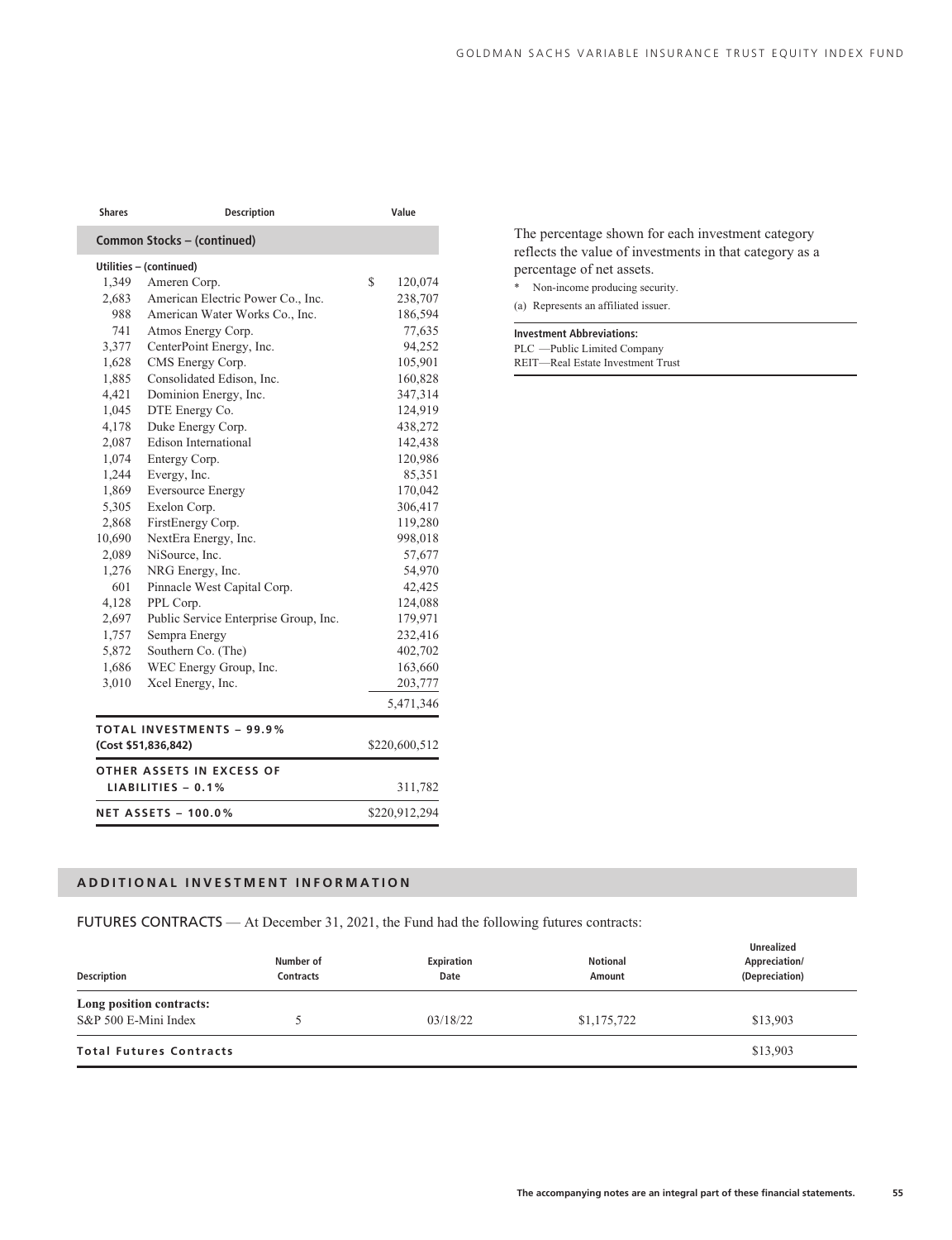# Schedule of Investments

*December 31, 2021*

| <b>Shares</b>                   | <b>Description</b>                              | Value                  |
|---------------------------------|-------------------------------------------------|------------------------|
| Common Stocks - 98.8%           |                                                 |                        |
|                                 | Automobiles & Components - 1.2%                 |                        |
| 5,744                           | Aptiv PLC*                                      | \$<br>947,473          |
| Banks $-0.7%$                   |                                                 |                        |
| 806                             | SVB Financial Group*                            | 546,661                |
| Capital Goods - 10.6%           |                                                 |                        |
| 5,932                           | AMETEK, Inc.                                    | 872,241                |
| 29,695                          | AZEK Co., Inc. (The)*                           | 1,373,097              |
| 3,426                           | Cummins, Inc.                                   | 747,348                |
| 10,595                          | Fortive Corp.                                   | 808,292                |
| 7,093                           | ITT, Inc.                                       | 724,834                |
| 4,589                           | Rockwell Automation, Inc.                       | 1,600,873              |
| 6,121                           | Trane Technologies PLC                          | 1,236,625              |
| 1,310                           | TransDigm Group, Inc.*                          | 833,527                |
|                                 |                                                 | 8,196,837              |
|                                 | Commercial & Professional Services - 4.8%       |                        |
| 17,567                          | CoStar Group, Inc.*                             | 1,388,320              |
| 5,120                           | TransUnion                                      | 607,130                |
| 7,491                           | Verisk Analytics, Inc.                          | 1,713,416              |
|                                 |                                                 | 3,708,866              |
|                                 |                                                 |                        |
|                                 | Consumer Durables & Apparel - 2.3%              |                        |
| 4,388                           | Lululemon Athletica, Inc.*                      | 1,717,683              |
| 2,266                           | On Holding AG, Class A<br>(Switzerland)*        |                        |
|                                 |                                                 | 85,677                 |
|                                 |                                                 | 1,803,360              |
| Consumer Services - 2.9%        |                                                 |                        |
| 9,845                           | Expedia Group, Inc.*                            | 1,779,188              |
|                                 | 3,271 Yum! Brands, Inc.                         | 454,211                |
|                                 |                                                 | 2,233,399              |
| Diversified Financials - 2.1%   |                                                 |                        |
| 7,266                           | Ares Management Corp., Class A                  | 590,508                |
| 1,448                           | MarketAxess Holdings, Inc.                      | 595,519                |
| 3,998                           | Tradeweb Markets, Inc., Class A                 | 400,360                |
|                                 |                                                 | 1,586,387              |
| Energy $-0.9%$                  |                                                 |                        |
| 3,909                           | Pioneer Natural Resources Co.                   | 710,969                |
| Food, Beverage & Tobacco - 3.8% |                                                 |                        |
| 12,237                          | Coca-Cola Europacific Partners                  |                        |
|                                 | PLC (United Kingdom)                            | 684,415                |
| 12,599                          | McCormick & Co., Inc.                           | 1,217,189              |
| 65,550                          | Utz Brands, Inc.                                | 1,045,523              |
|                                 |                                                 | 2,947,127              |
|                                 |                                                 |                        |
|                                 | Health Care Equipment & Services - 7.8%         |                        |
| 943                             | Align Technology, Inc.*                         | 619,721                |
| 9,867                           | Guardant Health, Inc.*                          | 986,897                |
| 2,249                           | IDEXX Laboratories, Inc.*                       | 1,480,876              |
| 5,323<br>5,893                  | Insulet Corp.*<br>Veeva Systems, Inc., Class A* | 1,416,291<br>1,505,544 |
|                                 |                                                 |                        |
|                                 |                                                 | 6,009,329              |
|                                 |                                                 |                        |

| Shares                       | <b>Description</b>                                     | Value                |
|------------------------------|--------------------------------------------------------|----------------------|
| Common Stocks - (continued)  |                                                        |                      |
| Insurance $-0.7%$            |                                                        |                      |
| 13,423                       | Ryan Specialty Group Holdings,                         |                      |
|                              | Inc., Class A*                                         | \$<br>541,618        |
| Materials - 4.2%             |                                                        |                      |
| 3,806                        | Ashland Global Holdings, Inc.                          | 409,754              |
| 14,292                       | Ball Corp.                                             | 1,375,891            |
| 17,684                       | Danimer Scientific, Inc.*                              | 150,668              |
| 1,550                        | Martin Marietta Materials, Inc.                        | 682,806              |
| 3,610                        | PPG Industries, Inc.                                   | 622,508              |
|                              |                                                        | 3,241,627            |
| Media & Entertainment - 5.3% |                                                        |                      |
| 7,437                        | Bumble, Inc., Class A*                                 | 251,817              |
| 14,165                       | Discovery, Inc., Class A <sup>*(a)</sup>               | 333,444              |
| 10,310                       | Live Nation Entertainment, Inc.*                       | 1,234,004            |
| 9,149                        | Match Group, Inc.*                                     | 1,209,955            |
| 2,786                        | Roku, Inc.*                                            | 635,765              |
| 9,888                        | Twitter, Inc.*                                         | 427,360              |
|                              |                                                        | 4,092,345            |
|                              | Pharmaceuticals, Biotechnology & Life Sciences - 12.0% |                      |
| 8,540                        | Adaptive Biotechnologies Corp.*                        | 239,632              |
| 7,354                        | Agilent Technologies, Inc.                             | 1,174,066            |
| 3,449                        | Alnylam Pharmaceuticals, Inc.*                         | 584,881              |
| 745                          | Argenx SE ADR (Netherlands)*                           | 260,892              |
| 10,812                       | Avantor, Inc.*                                         | 455,618              |
| 10,052                       | Catalent, Inc.*                                        | 1,286,958            |
| 11,396                       | Genmab A/S ADR (Denmark)*                              | 450,826              |
| 9,104                        | Neurocrine Biosciences, Inc.*                          | 775,388              |
| 1,329                        | Novavax, Inc.*<br>PerkinElmer, Inc.                    | 190,140              |
| 5,831<br>4,854               | Seagen, Inc.*                                          | 1,172,381<br>750,428 |
| 4,136                        | West Pharmaceutical                                    |                      |
|                              | Services, Inc.                                         | 1,939,825            |
|                              |                                                        | 9,281,035            |
| Real Estate - 0.8%           |                                                        |                      |
| 7,345                        | Equity LifeStyle Properties,                           |                      |
|                              | Inc. REIT                                              | 643,863              |
| Retailing $-5.6%$            |                                                        |                      |
| 2,669                        | Burlington Stores, Inc.*                               | 778,040              |
| 6,917                        | Etsy, Inc.*                                            | 1,514,408            |
| 380                          | O'Reilly Automotive, Inc.*                             | 268,367              |
| 1,356                        | $RH^*$                                                 | 726,735              |
| 2,608                        | Ulta Beauty, Inc.*                                     | 1,075,383            |
|                              |                                                        | 4,362,933            |
|                              | Semiconductors & Semiconductor Equipment - 6.2%        |                      |
| 6,582                        | Entegris, Inc.                                         | 912,134              |
| 12,572                       | Marvell Technology, Inc.                               | 1,099,924            |
| 4,783                        | MKS Instruments, Inc.                                  | 833,055              |
| 19,415                       | ON Semiconductor Corp.*                                | 1,318,667            |
| 1,118                        | SolarEdge Technologies, Inc.*                          | 313,677              |
| 2,958                        | Wolfspeed, Inc.*                                       | 330,616              |
|                              |                                                        | 4,808,073            |
|                              |                                                        |                      |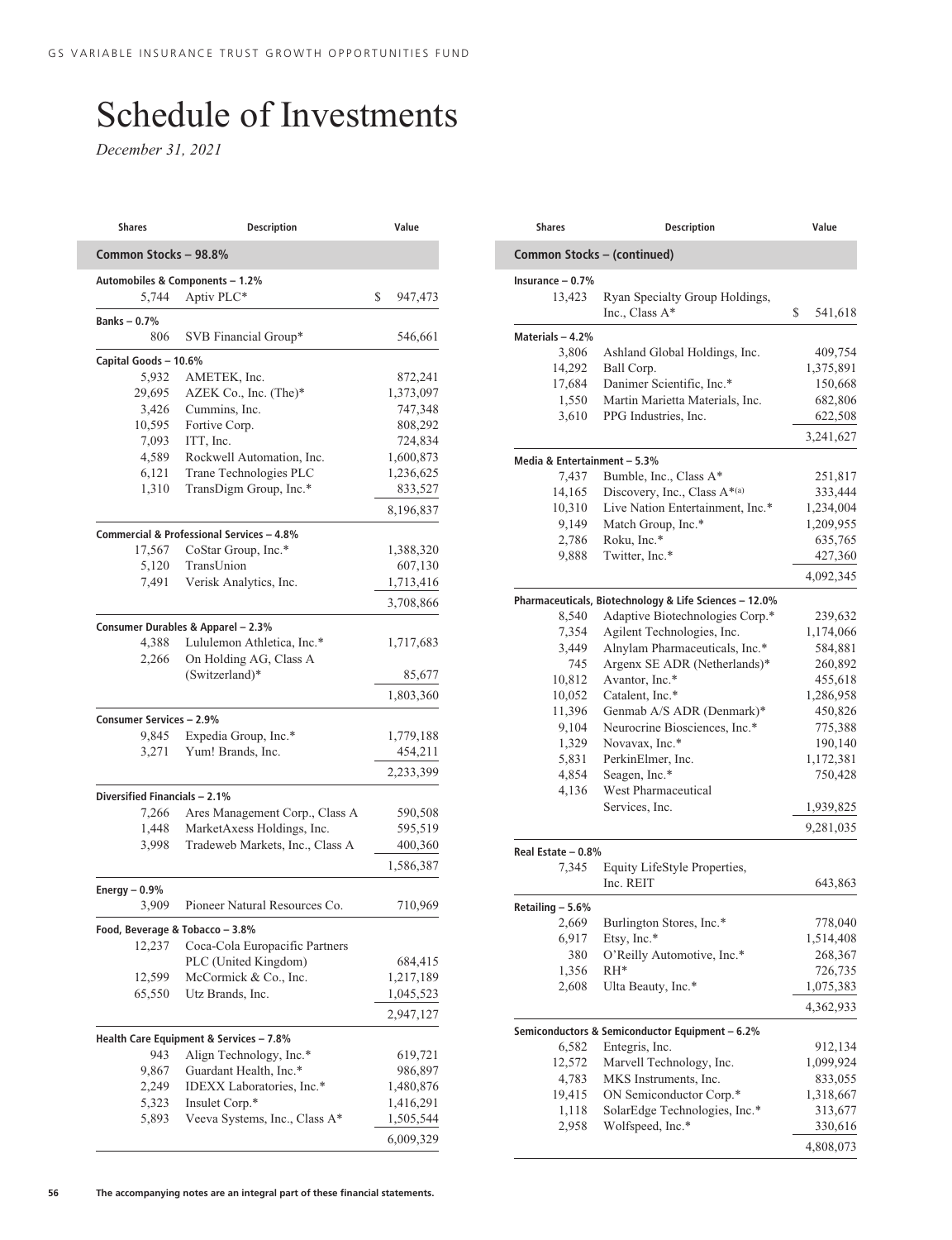| <b>Shares</b>                          | <b>Description</b>                               | Value         |
|----------------------------------------|--------------------------------------------------|---------------|
|                                        | Common Stocks - (continued)                      |               |
| Software & Services - 20.8%            |                                                  |               |
| 3,992                                  | Affirm Holdings, Inc.*                           | \$<br>401,435 |
| 2,967                                  | ANSYS, Inc.*                                     | 1,190,123     |
| 4,011                                  | Bill.com Holdings, Inc.*                         | 999,341       |
| 10,927                                 | Cadence Design Systems, Inc.*                    | 2,036,247     |
| 11,131                                 | Dlocal Ltd. (Uruguay)*                           | 397,265       |
| 6,631                                  | DocuSign, Inc.*                                  | 1,009,968     |
| 16,544                                 | Dynatrace, Inc.*                                 | 998,430       |
| 627                                    | EPAM Systems, Inc.*                              | 419,118       |
| 1,787                                  | HubSpot, Inc.*                                   | 1,177,901     |
| 3,796                                  | Okta, Inc.*                                      | 850,949       |
| 3,980                                  | Palo Alto Networks, Inc.*                        | 2,215,905     |
| 2,306                                  | Paycom Software, Inc.*                           | 957,428       |
| 3,738                                  | Procore Technologies, Inc.*(a)                   | 298,928       |
| 1,646                                  | RingCentral, Inc., Class A*                      | 308,378       |
| 9,428                                  | Splunk, Inc.*                                    | 1,091,008     |
| 7,501                                  | UiPath, Inc., Class A*                           | 323,518       |
| 4,509                                  | Zscaler, Inc.*                                   | 1,448,877     |
|                                        |                                                  | 16,124,819    |
|                                        | Technology Hardware & Equipment - 3.4%           |               |
| 14,448                                 | Amphenol Corp., Class A                          | 1,263,622     |
| 6.689                                  | Keysight Technologies, Inc.*                     | 1,381,345     |
|                                        |                                                  | 2,644,967     |
| Transportation - 2.7%                  |                                                  |               |
| 4,292                                  | Old Dominion Freight Line, Inc.                  | 1,538,167     |
| 1,712                                  | Saia, Inc.*                                      | 576,995       |
|                                        |                                                  | 2,115,162     |
|                                        | TOTAL COMMON STOCKS                              |               |
| (Cost \$52,412,741)                    |                                                  | \$76,546,850  |
|                                        |                                                  |               |
| <b>Shares</b>                          | <b>Dividend</b><br>Rate                          | Value         |
|                                        |                                                  |               |
|                                        | Investment Company - 1.2% <sup>(b)</sup>         |               |
| <b>Institutional Shares</b><br>933,690 | Goldman Sachs Financial Square Government Fund — |               |
|                                        | 0.026%                                           | 933,690       |

**(Cost \$53,346,431)** \$ 77,480,540

**REINVESTMENT VEHICLE**

# **Shares Rate Value Securities Lending Reinvestment Vehicle – 0.9%(b)** Goldman Sachs Financial Square Government Fund — Institutional Shares 688,836 0.026% \$ 688,836 **(Cost \$688,836) TOTAL INVESTMENTS – 100.9% (Cost \$54,035,267)** \$ 78,169,376 **LIABILITIES IN EXCESS OF OTHER ASSETS – (0.9)%** (700,870) **NET ASSETS – 100.0%** \$77,468,506

**Dividend**

The percentage shown for each investment category reflects the value of investments in that category as a percentage of net assets.

Non-income producing security.

(a) All or a portion of security is on loan.

(b) Represents an affiliated issuer.

#### **Investment Abbreviations:**

ADR—American Depositary Receipt PLC —Public Limited Company REIT—Real Estate Investment Trust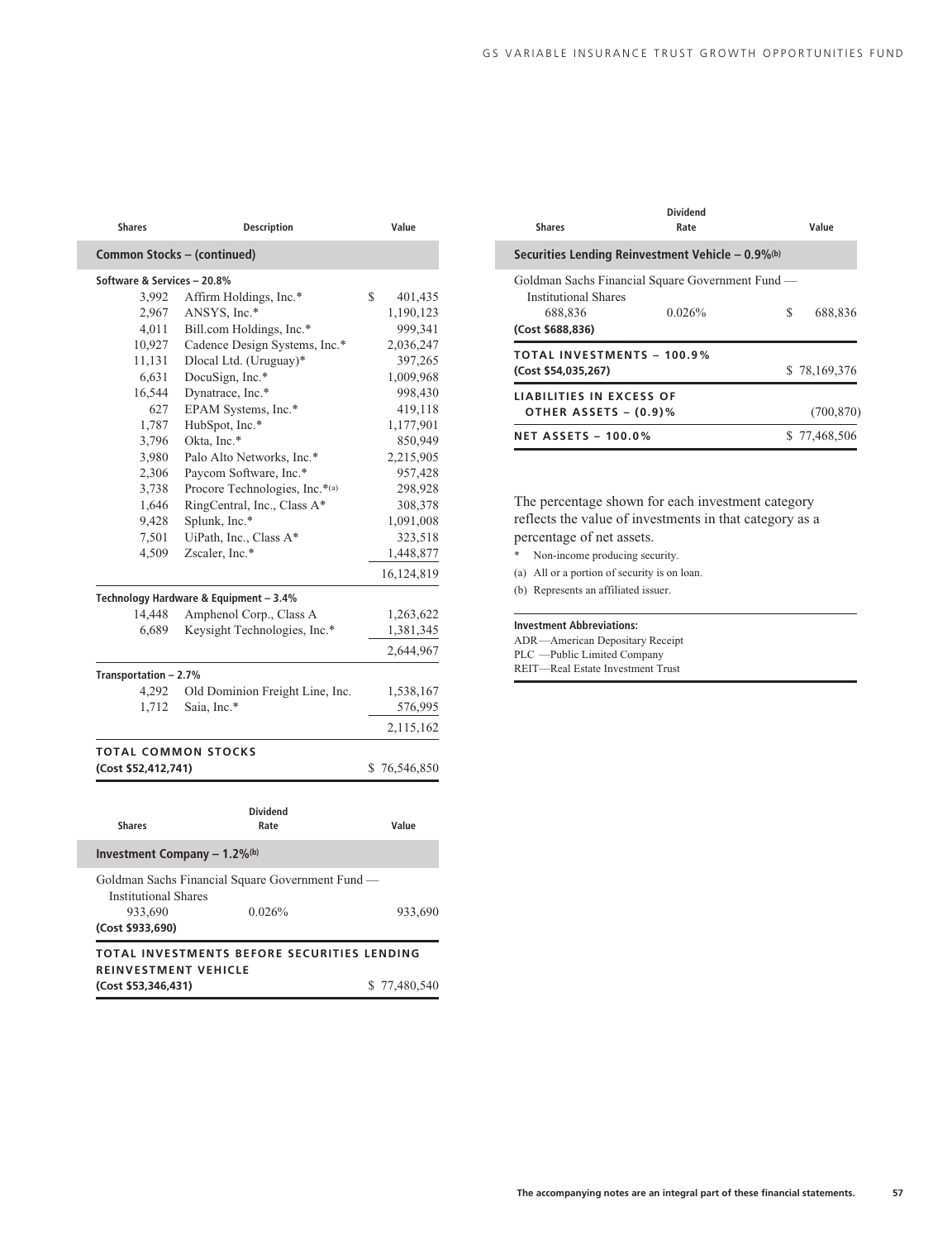# Schedule of Investments

*December 31, 2021*

| <b>Shares</b>    | <b>Description</b>                                             | Value         |
|------------------|----------------------------------------------------------------|---------------|
|                  | Common Stocks - 97.2%                                          |               |
| Australia - 9.1% |                                                                |               |
| 3,740            | ASX Ltd. (Diversified Financials)                              | \$<br>252,765 |
| 47,906           | Australia & New Zealand Banking                                |               |
|                  | Group Ltd. (Banks)                                             | 959,622       |
| 34,859           | <b>BHP</b> Group PLC (Materials)                               | 1,037,221     |
| 4,063            | Charter Hall Group REIT                                        |               |
|                  | (Real Estate)                                                  | 60,782        |
| 19,595           | Commonwealth Bank of Australia                                 |               |
| 529              | (Banks)<br>Domino's Pizza Enterprises Ltd.                     | 1,440,454     |
|                  | (Consumer Services)                                            | 45,405        |
| 16,046           | Endeavour Group Ltd. (Food &                                   |               |
|                  | <b>Staples Retailing</b> )                                     | 78,743        |
| 49,768           | Glencore PLC (Materials)*                                      | 253,582       |
| 50,536           | Goodman Group REIT (Real Estate)                               | 974,174       |
| 4,476            | Iluka Resources Ltd. (Materials)                               | 32,997        |
| 543              | Macquarie Group Ltd.                                           |               |
|                  | (Diversified Financials)                                       | 81,171        |
| 22,230           | Mineral Resources Ltd. (Materials)                             | 908,002       |
| 83,451           | Myer Holdings Ltd. (Retailing)*                                | 27,344        |
| 17,570           | Rio Tinto PLC ADR (Materials)                                  | 1,176,136     |
| 5,426            | Sonic Healthcare Ltd. (Health Care                             |               |
|                  | Equipment & Services)                                          | 184,030       |
| 248,815          | Telstra Corp. Ltd.                                             |               |
|                  | (Telecommunication Services)                                   | 756,199       |
| 77,213           | Treasury Wine Estates Ltd. (Food,<br>Beverage & Tobacco)       | 696,179       |
| 30,516           | Woolworths Group Ltd. (Food &                                  |               |
|                  | <b>Staples Retailing)</b>                                      | 843,571       |
|                  |                                                                | 9,808,377     |
|                  |                                                                |               |
| Canada $-0.1%$   |                                                                |               |
| 27,179           | International Petroleum Corp.<br>(Energy)*                     | 149,893       |
|                  |                                                                |               |
| China $-0.4%$    |                                                                |               |
| 178,200          | Chow Tai Fook Jewellery Group Ltd.                             |               |
|                  | (Retailing)*                                                   | 321,095       |
| 15,000           | SITC International Holdings Co. Ltd.<br>(Transportation)       |               |
|                  |                                                                | 54,250        |
|                  |                                                                | 375,345       |
| Denmark $-3.3%$  |                                                                |               |
| 177              | AP Moller - Maersk A/S, Class A                                |               |
|                  | (Transportation)                                               | 587,209       |
| 131              | AP Moller - Maersk A/S, Class B                                |               |
|                  | (Transportation)                                               | 467,580       |
| 193              | Chemometec A/S (Pharmaceuticals,                               |               |
|                  | Biotechnology & Life Sciences)                                 | 24,439        |
| 2,014            | Huscompagniet A/S (Consumer                                    |               |
| 15,891           | Durables & Apparel)                                            | 36,506        |
|                  | Novo Nordisk A/S, Class B<br>(Pharmaceuticals, Biotechnology & |               |
|                  | Life Sciences)                                                 | 1,784,970     |
| 1,379            | Pandora A/S (Consumer                                          |               |
|                  | Durables & Apparel)                                            | 171,535       |
|                  |                                                                |               |

| <b>Shares</b>         | <b>Description</b>                                          | Value             |
|-----------------------|-------------------------------------------------------------|-------------------|
|                       | Common Stocks - (continued)                                 |                   |
|                       | Denmark - (continued)                                       |                   |
| 3,940                 | Solar A/S, Class B (Capital Goods)                          | \$<br>479,528     |
|                       |                                                             | 3,551,767         |
| Finland $-1.6%$       |                                                             |                   |
| 17,559                | Kesko OYJ, Class B (Food &                                  |                   |
|                       | <b>Staples Retailing)</b>                                   | 585,256           |
| 23,745                | Nokia OYJ (Technology                                       |                   |
|                       | Hardware & Equipment)*                                      | 150,394           |
| 63,059                | Nordea Bank Abp (Banks)                                     | 769,228           |
| 13,517                | Nordea Bank Abp (Banks)                                     | 165,612           |
| 1,367                 | Sampo OYJ, Class A (Insurance)                              | 68,416            |
|                       |                                                             | 1,738,906         |
|                       |                                                             |                   |
| France - 11.0%<br>759 | Air Liquide SA (Materials)                                  |                   |
| 11,061                | AXA SA (Insurance)                                          | 132,373           |
| 93                    | Capgemini SE (Software & Services)                          | 329,212<br>22,792 |
|                       |                                                             |                   |
| 12,131<br>15,170      | Cie de Saint-Gobain (Capital Goods)<br>Dassault Systemes SE | 853,375           |
|                       | (Software & Services)                                       | 900,270           |
| 13,358                | Electricite de France SA (Utilities)                        | 157,108           |
| 557                   | Hermes International (Consumer                              |                   |
|                       | Durables & Apparel)                                         | 973,289           |
| 280                   | Ipsen SA (Pharmaceuticals,                                  |                   |
|                       |                                                             |                   |
|                       | Biotechnology & Life Sciences)                              | 25,623            |
| 1,571                 | IPSOS (Media & Entertainment)                               | 73,592            |
| 1,357                 | Kering SA (Consumer                                         |                   |
|                       | Durables & Apparel)                                         | 1,088,793         |
| 7,670                 | Legrand SA (Capital Goods)                                  | 898,320           |
| 2,539                 | LVMH Moet Hennessy Louis Vuitton                            |                   |
|                       | SE (Consumer Durables & Apparel)<br>Pernod Ricard SA (Food, | 2,098,317         |
| 4,042                 |                                                             |                   |
|                       | Beverage & Tobacco)                                         | 972,417           |
| 11,004                | Publicis Groupe SA                                          |                   |
|                       | (Media & Entertainment)<br>Renault SA                       | 741,385           |
| 2,577                 |                                                             |                   |
|                       | (Automobiles & Components)*<br>Rexel SA (Capital Goods)*    | 89,397            |
| 35,739<br>1,437       | Sartorius Stedim Biotech                                    | 723,804           |
|                       | (Pharmaceuticals, Biotechnology &                           |                   |
|                       | Life Sciences)                                              | 789,210           |
| 26,419                | Societe Generale SA (Banks)                                 |                   |
|                       |                                                             | 907,988           |
|                       |                                                             | 11,777,265        |
| Germany $-8.3%$       |                                                             |                   |
| 685                   | Bayerische Motoren Werke AG                                 |                   |
|                       | (Automobiles & Components)                                  | 68,529            |
| 7,793                 | Brenntag SE (Capital Goods)                                 | 703,739           |
| 8,776                 | Covestro AG (Materials) <sup>(a)</sup>                      | 540,146           |
| 6,664                 | Daimler AG                                                  |                   |
|                       | (Automobiles & Components)                                  | 509,158           |
| 4,057                 | Daimler Truck Holding AG                                    |                   |
|                       | (Capital Goods)*                                            | 149,144           |
| 10,295                | Deutsche Bank AG                                            |                   |
|                       | (Diversified Financials)*                                   | 128,225           |
| 559                   | Deutsche Boerse AG                                          |                   |
|                       | (Diversified Financials)                                    | 93,339            |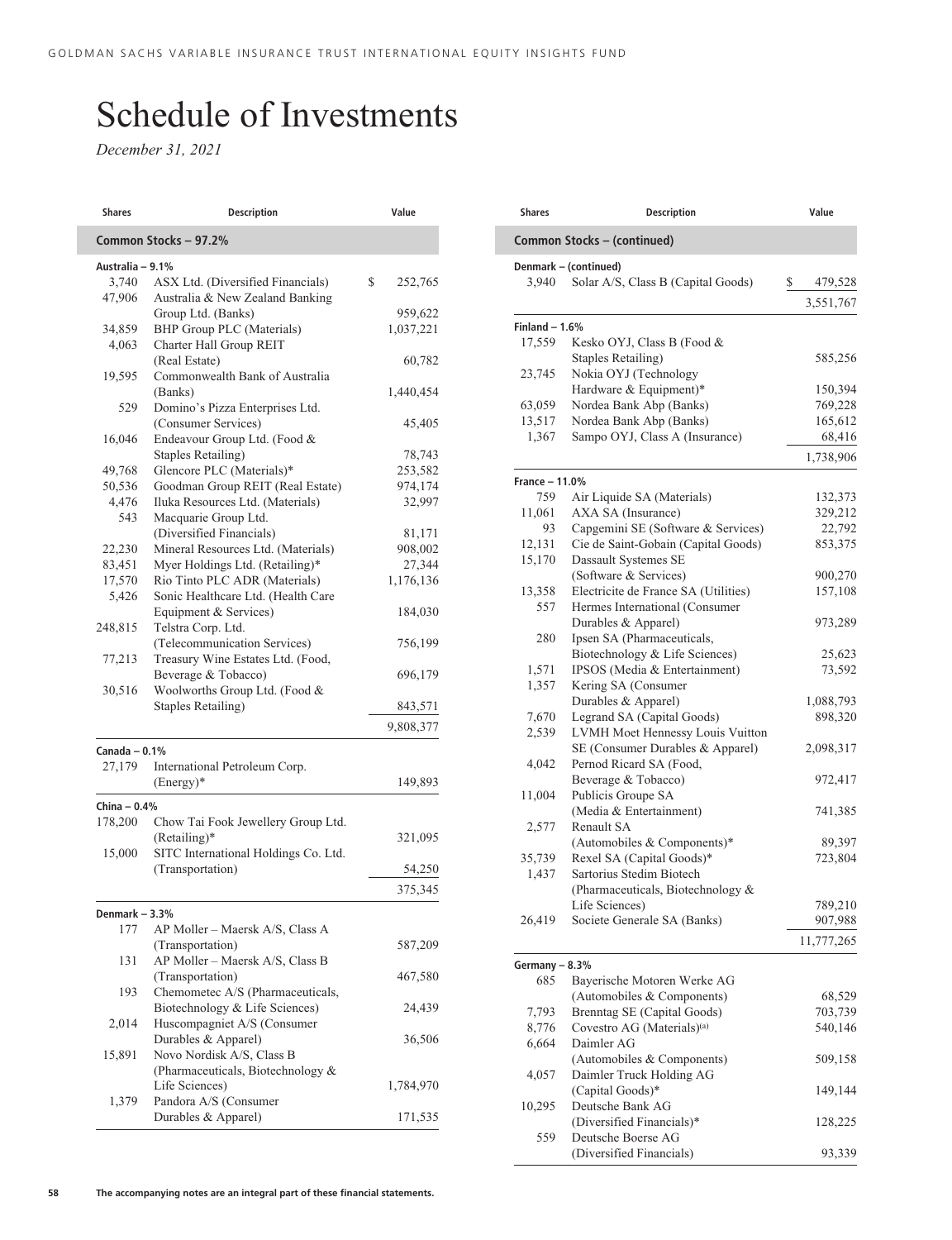| <b>Shares</b>     | <b>Description</b>                                                      | Value               |
|-------------------|-------------------------------------------------------------------------|---------------------|
|                   | Common Stocks - (continued)                                             |                     |
|                   | Germany - (continued)                                                   |                     |
| 17,757            | Deutsche Post AG (Transportation)                                       | \$<br>1,142,145     |
| 26,536            | Deutsche Telekom AG                                                     |                     |
|                   | (Telecommunication Services)                                            | 490,319             |
| 3,911             | DWS Group GmbH & Co. KGaA<br>(Diversified Financials) <sup>(a)</sup>    |                     |
| 66,113            | E.ON SE (Utilities)                                                     | 157,715<br>918,803  |
| 4,405             | Gerresheimer AG (Pharmaceuticals,                                       |                     |
|                   | Biotechnology & Life Sciences)                                          | 423,537             |
| 912               | Hapag-Lloyd AG (Transportation) <sup>(a)</sup>                          | 286,748             |
| 1,442             | HUGO BOSS AG (Consumer                                                  |                     |
|                   | Durables & Apparel)                                                     | 87,290              |
| 19,675            | Infineon Technologies AG                                                |                     |
|                   | (Semiconductors &                                                       |                     |
|                   | Semiconductor Equipment)                                                | 905,808             |
| 3,946             | Merck KGaA (Pharmaceuticals,<br>Biotechnology & Life Sciences)          |                     |
| 582               | Rheinmetall AG (Capital Goods)                                          | 1,015,138<br>54,772 |
| 3,024             | SAP SE (Software & Services)                                            | 425,597             |
| 10,943            | Siemens Healthineers AG (Health                                         |                     |
|                   | Care Equipment & Services) <sup>(a)</sup>                               | 815,902             |
|                   |                                                                         | 8,916,054           |
|                   |                                                                         |                     |
| Hong Kong $-2.2%$ |                                                                         |                     |
| 133,200           | AIA Group Ltd. (Insurance)                                              | 1,344,367           |
| 30,500<br>25,500  | CK Asset Holdings Ltd. (Real Estate)<br>CK Infrastructure Holdings Ltd. | 192,393             |
|                   | (Utilities)                                                             | 162,466             |
| 55,500            | Sun Hung Kai Properties Ltd.                                            |                     |
|                   | (Real Estate)                                                           | 673,451             |
| 1,000             | Techtronic Industries Co. Ltd.                                          |                     |
|                   | (Capital Goods)                                                         | 19,935              |
|                   |                                                                         | 2,392,612           |
| Israel - 0.0%     |                                                                         |                     |
| 2,710             | Plus500 Ltd. (Diversified Financials)                                   | 49,989              |
| Italy $-0.5%$     |                                                                         |                     |
| 3,828             | BFF Bank SpA (Diversified                                               |                     |
|                   | Financials) <sup>(a)</sup>                                              | 30,782              |
| 4,041             | Moncler SpA (Consumer                                                   |                     |
| 14,700            | Durables & Apparel)<br>PRADA SpA (Consumer                              | 292,037             |
|                   | Durables & Apparel)                                                     | 94,128              |
| 549               | Reply SpA (Software & Services)                                         | 111,506             |
|                   |                                                                         | 528,453             |
|                   |                                                                         |                     |
| Japan - 25.2%     |                                                                         |                     |
| 93,700            | Acom Co. Ltd.                                                           |                     |
| 1,400             | (Diversified Financials)<br>Albis Co. Ltd. (Food &                      | 269,752             |
|                   | <b>Staples Retailing</b> )                                              | 27,335              |
| 62,100            | Amada Co. Ltd. (Capital Goods)                                          | 614,906             |
| 7,200             | Astellas Pharma, Inc.                                                   |                     |
|                   | (Pharmaceuticals, Biotechnology &                                       |                     |
|                   | Life Sciences)                                                          | 117,184             |
| 2,900             | CAC Holdings Corp.                                                      |                     |
|                   | (Software & Services)                                                   | 36,608              |

| <b>Shares</b>       | <b>Description</b>                                                      | Value         |
|---------------------|-------------------------------------------------------------------------|---------------|
|                     | Common Stocks - (continued)                                             |               |
| Japan - (continued) |                                                                         |               |
| 7,000               | Canon, Inc. (Technology                                                 |               |
|                     | Hardware & Equipment)                                                   | \$<br>170,756 |
| 39,500              | Casio Computer Co. Ltd. (Consumer                                       |               |
|                     | Durables & Apparel)                                                     | 508,623       |
| 15,400              | Citizen Watch Co. Ltd. (Technology                                      |               |
|                     | Hardware & Equipment)                                                   | 66,658        |
| 3,100               | Concordia Financial Group Ltd.                                          |               |
|                     | (Banks)                                                                 | 11,258        |
| 21,600              | Daiwa House Industry Co. Ltd.                                           |               |
| 22,600              | (Real Estate)<br>Daiwa Securities Group, Inc.                           | 620,764       |
|                     | (Diversified Financials)                                                | 127,532       |
| 7,600               | DTS Corp. (Software & Services)                                         | 166,921       |
| 900                 | Eizo Corp. (Technology                                                  |               |
|                     | Hardware & Equipment)                                                   | 31,628        |
| 19,900              | France Bed Holdings Co. Ltd. (Health                                    |               |
|                     | Care Equipment & Services)                                              | 159,495       |
| 100                 | Fujitsu Ltd. (Software & Services)                                      | 17,183        |
| 27,000              | Futaba Corp. (Capital Goods)                                            | 164,102       |
| 900                 | Hakuhodo DY Holdings, Inc.                                              |               |
|                     | (Media & Entertainment)                                                 | 14,976        |
| 500                 | Hamamatsu Photonics KK                                                  |               |
|                     | (Technology Hardware & Equipment)                                       | 31,935        |
| 8,900<br>700        | Hino Motors Ltd. (Capital Goods)                                        | 73,389        |
|                     | Hisamitsu Pharmaceutical Co., Inc.<br>(Pharmaceuticals, Biotechnology & |               |
|                     | Life Sciences)                                                          | 24,181        |
| 12,500              | Hokkaido Gas Co. Ltd. (Utilities)                                       | 165,807       |
| 500                 | Hoya Corp. (Health Care                                                 |               |
|                     | Equipment & Services)                                                   | 74,196        |
| 9,000               | Iida Group Holdings Co. Ltd.                                            |               |
|                     | (Consumer Durables & Apparel)                                           | 209,317       |
| 5,300               | I-PEX, Inc. (Technology                                                 |               |
|                     | Hardware & Equipment)                                                   | 90,187        |
| 22,500              | Isuzu Motors Ltd.                                                       |               |
|                     | (Automobiles & Components)                                              | 280,046       |
| 2,200               | ITOCHU Corp. (Capital Goods)                                            | 67,307        |
| 7,200<br>700        | J Front Retailing Co. Ltd. (Retailing)                                  | 65,562        |
|                     | Japan Petroleum Exploration Co. Ltd.<br>(Energy)                        | 15,243        |
| 39,200              | Japan Post Holdings Co. Ltd.                                            |               |
|                     | $( Insurance)*$                                                         | 305,379       |
| 6,100               | JDC Corp. (Capital Goods)                                               | 29,702        |
| 6,000               | Kansai Electric Power Co., Inc. (The)                                   |               |
|                     | (Utilities)                                                             | 56,082        |
| 12,500              | Kao Corp. (Household &                                                  |               |
|                     | Personal Products)                                                      | 654,679       |
| 1,000               | KDDI Corp.                                                              |               |
|                     | (Telecommunication Services)                                            | 29,244        |
| 9,800               | Komatsu Ltd. (Capital Goods)                                            | 229,183       |
| 7,600               | Komori Corp. (Capital Goods)                                            | 45,457        |
| 6,300               | Konami Holdings Corp.                                                   |               |
| 12,600              | (Media & Entertainment)<br>Kyocera Corp. (Technology                    | 302,397       |
|                     | Hardware & Equipment)                                                   | 787,828       |
|                     |                                                                         |               |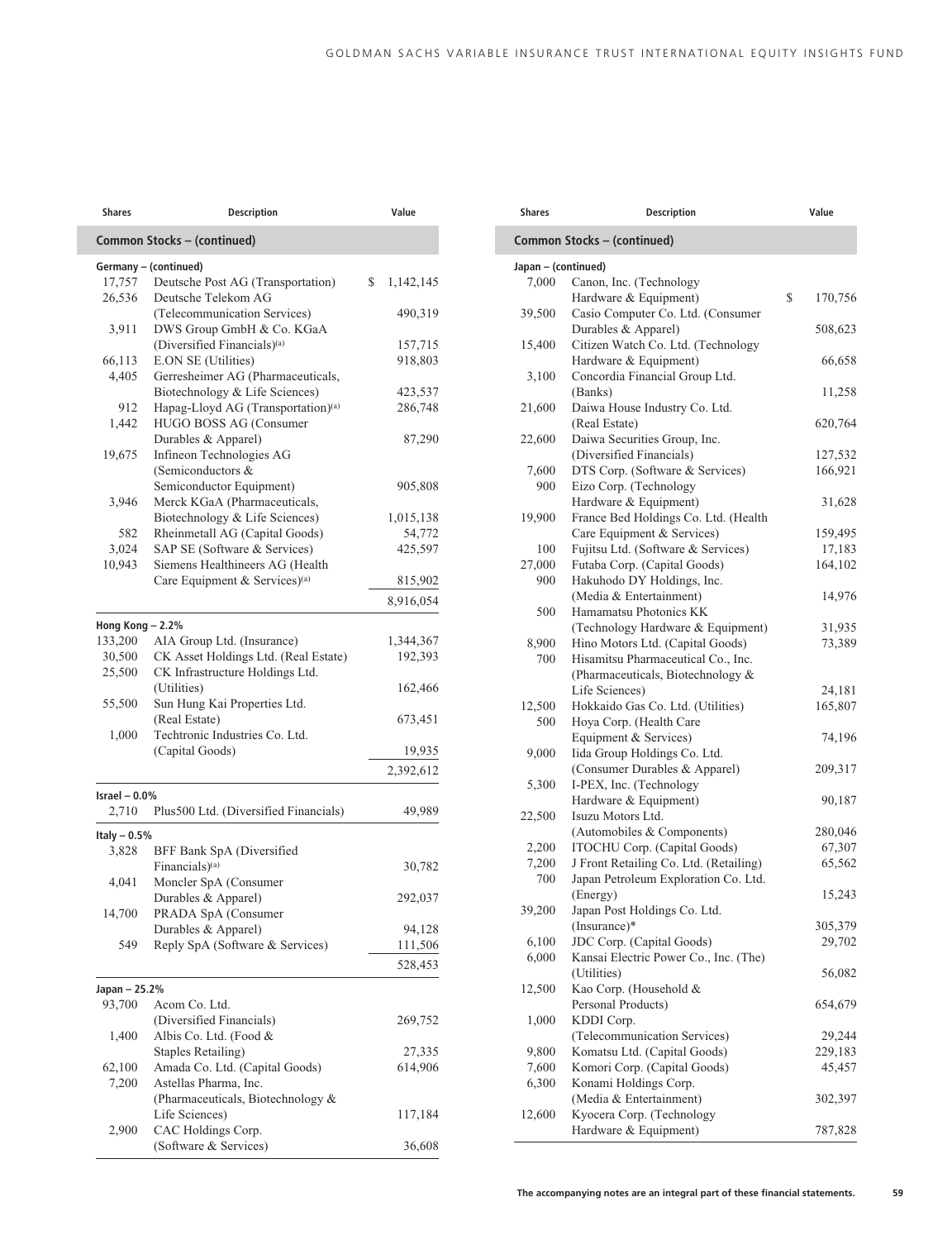# Schedule of Investments (continued)

*December 31, 2021*

| <b>Shares</b>       | <b>Description</b>                                        | Value             |
|---------------------|-----------------------------------------------------------|-------------------|
|                     | Common Stocks - (continued)                               |                   |
| Japan – (continued) |                                                           |                   |
| 8,200               | Mars Group Holdings Corp.                                 |                   |
|                     | (Consumer Durables & Apparel)                             | \$<br>120,121     |
| 1,000               | Marui Group Co. Ltd. (Retailing)                          | 18,831            |
| 2,900               | Meiji Electric Industries Co. Ltd.                        |                   |
|                     | (Capital Goods)                                           | 31,885            |
| 3,000               | Mimasu Semiconductor Industry Co.                         |                   |
|                     | Ltd. (Semiconductors &                                    |                   |
|                     | Semiconductor Equipment)                                  | 69,138            |
| 4,400               | MINEBEA MITSUMI, Inc.                                     |                   |
|                     | (Capital Goods)                                           | 125,020           |
| 23,700              | Mitsubishi Electric Corp.                                 |                   |
|                     | (Capital Goods)                                           | 300,825           |
| 8,900               | Mitsubishi Estate Co. Ltd.                                |                   |
|                     | (Real Estate)                                             | 123,465           |
| 4,900               | Mitsubishi Gas Chemical Co., Inc.                         |                   |
|                     | (Materials)                                               | 83,062            |
| 133,900             | Mitsubishi HC Capital, Inc.                               |                   |
|                     | (Diversified Financials)                                  | 662,475           |
| 1,900               | Mitsubishi Shokuhin Co. Ltd.                              |                   |
|                     | (Food & Staples Retailing)                                | 45,706            |
| 8,000               | Mitsui & Co. Ltd. (Capital Goods)                         | 189,583           |
| 9,400               | Mitsui OSK Lines Ltd.                                     |                   |
|                     | (Transportation)                                          | 698,649           |
| 64,900              | Mizuho Financial Group, Inc. (Banks)                      | 824,311           |
| 400                 | MS&AD Insurance Group Holdings,                           |                   |
|                     | Inc. (Insurance)                                          | 12,317            |
| 1,400               | Nakamoto Packs Co. Ltd.                                   |                   |
|                     | (Commercial & Professional Services)                      | 21,261            |
| 15,400              | NEC Corp. (Software & Services)                           | 712,091           |
| 7,200               | Nexon Co. Ltd.                                            |                   |
|                     | (Media & Entertainment)                                   | 139,221           |
| 40,100              | NGK Insulators Ltd. (Capital Goods)                       | 678,693           |
| 21,900              | Nikon Corp. (Consumer                                     |                   |
|                     | Durables & Apparel)                                       | 235,911           |
| 8,400               | Nippon Express Co. Ltd.                                   |                   |
|                     | (Transportation)                                          | 502,697           |
| 17,400              | Nippon Telegraph & Telephone Corp.                        |                   |
|                     | (Telecommunication Services)                              | 475,860           |
| 5,300               | Nippon Thompson Co. Ltd.                                  |                   |
|                     | (Capital Goods)                                           | 31,419            |
| 5,800               | Nippon Yusen KK (Transportation)                          | 442,267           |
| 95,000              | Nissan Motor Co. Ltd.                                     |                   |
|                     | (Automobiles & Components)*                               | 457,572           |
| 9,300               | Nitto Denko Corp. (Materials)                             | 718,448           |
| 137,300             | Nomura Holdings, Inc.                                     |                   |
|                     | (Diversified Financials)                                  | 598,031           |
| 40,900              | NTT Data Corp.                                            |                   |
|                     | (Software & Services)                                     | 877,355           |
| 5,000               | Oji Holdings Corp. (Materials)                            | 24,226            |
| 11,700              | Olympus Corp. (Health Care                                |                   |
|                     | Equipment & Services)                                     |                   |
|                     |                                                           | 269,419           |
| 1,900               | Optex Group Co. Ltd. (Technology<br>Hardware & Equipment) |                   |
| 43,000              | ORIX Corp. (Diversified Financials)                       | 27,130            |
|                     |                                                           | 877,552<br>89,312 |
| 5,400               | Osaka Gas Co. Ltd. (Utilities)                            |                   |

| <b>Shares</b>       | <b>Description</b>                                          | Value            |
|---------------------|-------------------------------------------------------------|------------------|
|                     | Common Stocks - (continued)                                 |                  |
| Japan - (continued) |                                                             |                  |
| 2,700               | Paramount Bed Holdings Co. Ltd.                             |                  |
|                     | (Health Care Equipment & Services)                          | \$<br>45,801     |
| 2,600               | PHC Holdings Corp. (Health Care                             |                  |
|                     | Equipment & Services)*<br>Renesas Electronics Corp.         | 47,127           |
| 2,200               | (Semiconductors &                                           |                  |
|                     | Semiconductor Equipment)*                                   | 27,326           |
| 75,200              | Ricoh Co. Ltd. (Technology                                  |                  |
|                     | Hardware & Equipment)                                       | 700,947          |
| 2,100               | Rion Co. Ltd. (Health Care                                  |                  |
|                     | Equipment & Services)                                       | 42,986           |
| 1,500               | Round One Corp.                                             |                  |
|                     | (Consumer Services)                                         | 17,785           |
| 700                 | S Foods, Inc. (Food,                                        |                  |
|                     | Beverage & Tobacco)                                         | 21,193           |
| 34,000              | Sekisui House Ltd. (Consumer<br>Durables & Apparel)         | 731,536          |
| 700                 | Shimamura Co. Ltd. (Retailing)                              | 58,745           |
| 5,300               | Shinko Electric Industries Co. Ltd.                         |                  |
|                     | (Semiconductors &                                           |                  |
|                     | Semiconductor Equipment)                                    | 252,499          |
| 21,200              | Showa Denko KK (Materials)                                  | 445,776          |
| 13,000              | SoftBank Group Corp.                                        |                  |
|                     | (Telecommunication Services)                                | 623,222          |
| 54,600              | Sumitomo Corp. (Capital Goods)                              | 808,047          |
| 4,000               | Sumitomo Dainippon Pharma Co. Ltd.                          |                  |
|                     | (Pharmaceuticals, Biotechnology &                           |                  |
|                     | Life Sciences)                                              | 46,150           |
| 8,200               | Sumitomo Forestry Co. Ltd.<br>(Consumer Durables & Apparel) |                  |
| 6,900               | Sumitomo Heavy Industries Ltd.                              | 158,517          |
|                     | (Capital Goods)                                             | 167,482          |
| 21,100              | Sumitomo Mitsui Financial Group,                            |                  |
|                     | Inc. (Banks)                                                | 720,508          |
| 11,100              | Suntory Beverage & Food Ltd. (Food,                         |                  |
|                     | Beverage & Tobacco)                                         | 401,964          |
| 25,500              | Takeda Pharmaceutical Co. Ltd.                              |                  |
|                     | (Pharmaceuticals, Biotechnology &                           |                  |
|                     | Life Sciences)                                              | 696,362          |
| 6,100               | Tokio Marine Holdings, Inc.                                 |                  |
|                     | (Insurance)                                                 | 339,585          |
| 33,000<br>15,200    | Tokyo Gas Co. Ltd. (Utilities)<br>Tokyo Seimitsu Co. Ltd.   | 592,362          |
|                     | (Semiconductors &                                           |                  |
|                     | Semiconductor Equipment)                                    | 673,267          |
| 4,200               | Tokyotokeiba Co. Ltd.                                       |                  |
|                     | (Consumer Services)                                         | 155,566          |
| 21,000              | TOPPAN, Inc. (Commercial &                                  |                  |
|                     | Professional Services)                                      | 394,080          |
| 20,100              | Tosoh Corp. (Materials)                                     | 298,616          |
| 5,700               | Toyota Motor Corp.                                          |                  |
|                     | (Automobiles & Components)                                  | 105,351          |
| 15,400              | Toyota Tsusho Corp. (Capital Goods)                         | 709,890          |
| 1,100               | Ulvac, Inc. (Semiconductors &<br>Semiconductor Equipment)   |                  |
| 2,900               | Ushio, Inc. (Capital Goods)                                 | 68,808<br>48,182 |
|                     |                                                             |                  |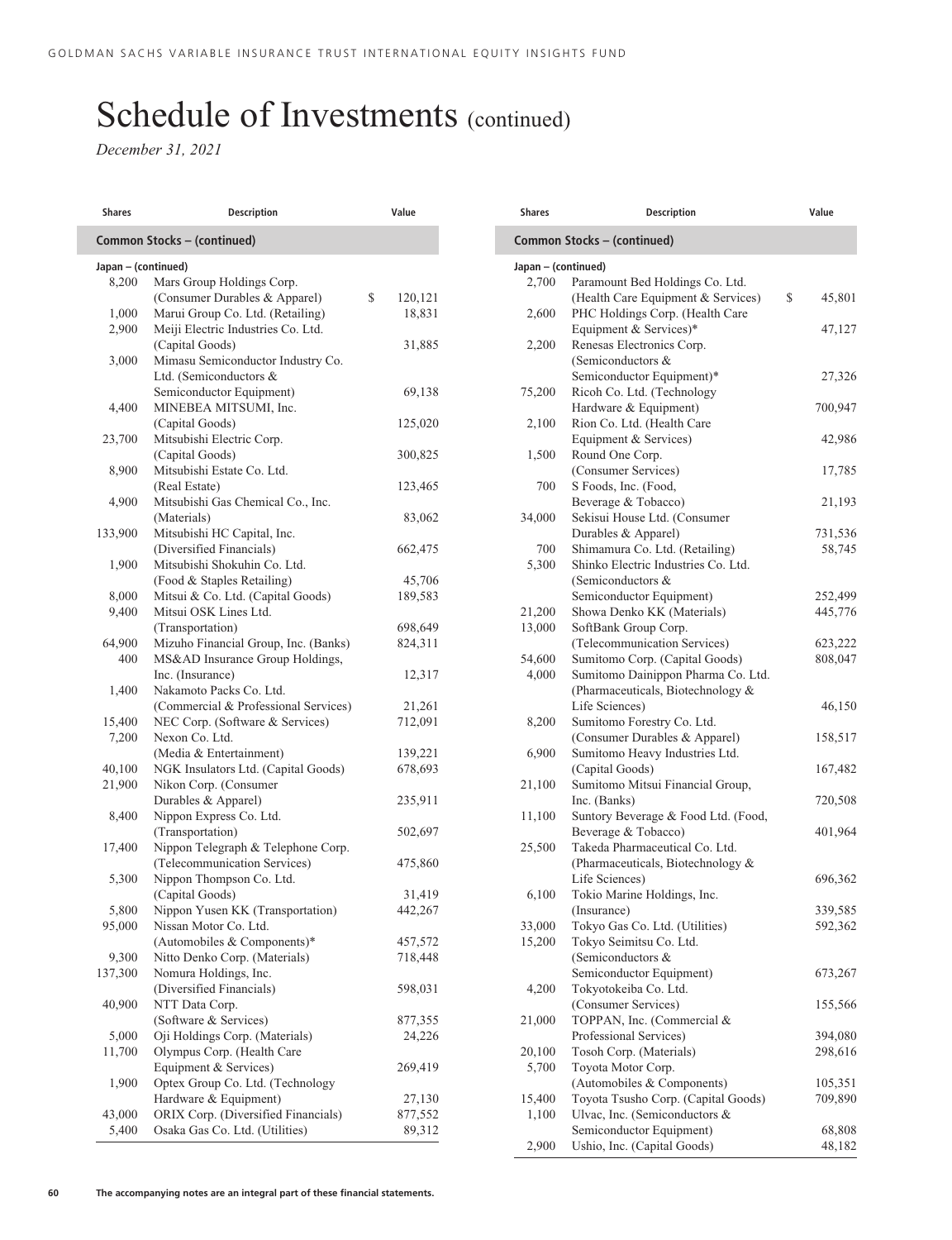| Shares                    | <b>Description</b>                                                                     | Value                |
|---------------------------|----------------------------------------------------------------------------------------|----------------------|
|                           | Common Stocks - (continued)                                                            |                      |
| Japan – (continued)       |                                                                                        |                      |
| 20,300<br>5,800           | Yamaha Motor Co. Ltd.<br>(Automobiles & Components)<br>Yamaichi Electronics Co. Ltd.   | \$<br>487,588        |
|                           | (Semiconductors &<br>Semiconductor Equipment)                                          | 117,271              |
|                           |                                                                                        | 27, 151, 194         |
| Luxembourg $-0.7%$        |                                                                                        |                      |
| 6,361                     | Eurofins Scientific SE<br>(Pharmaceuticals, Biotechnology $\&$<br>Life Sciences)       | 788,075              |
| Netherlands - 5.7%        |                                                                                        |                      |
| 1,984                     | ASM International NV<br>(Semiconductors $&$                                            |                      |
| 3,260                     | Semiconductor Equipment)<br><b>ASML Holding NV</b><br>(Semiconductors & Semiconductor) | 875,773              |
| 738                       | Equipment)<br>BE Semiconductor Industries NV                                           | 2,611,330            |
| 25,518                    | (Semiconductors &<br>Semiconductor Equipment)<br>Koninklijke Ahold Delhaize NV         | 62,740               |
|                           | (Food & Staples Retailing)                                                             | 875,685              |
| 3,442                     | OCI NV (Materials)*                                                                    | 89,843               |
| 48,293                    | Royal Dutch Shell PLC, Class A<br>(Energy)                                             | 1,056,402            |
| 7,076                     | Royal Dutch Shell PLC, Class B ADR<br>(Energy)                                         | 306,745              |
| 4,369                     | Signify NV (Capital Goods) <sup>(a)</sup>                                              | 202,861              |
|                           |                                                                                        | 6,081,379            |
| New Zealand - 0.4%        |                                                                                        |                      |
| 131,950                   | Spark New Zealand Ltd.                                                                 |                      |
|                           | (Telecommunication Services)                                                           | 408,054              |
| Norway $-2.1%$            |                                                                                        |                      |
| 18,152                    | Aker BP ASA (Energy)                                                                   | 558,149              |
| 6,662                     | Equinor ASA (Energy)                                                                   | 176,405              |
| 13,331                    | Golden Ocean Group Ltd.                                                                |                      |
| 1,299                     | (Transportation)<br>Kid ASA (Retailing) <sup>(a)</sup>                                 | 119,937<br>16,609    |
| 5,032                     | Nordic Semiconductor ASA<br>(Semiconductors &                                          |                      |
|                           | Semiconductor Equipment)*                                                              | 168,757              |
| 97,096                    | Norsk Hydro ASA (Materials)                                                            | 764,009              |
| 19,476                    | Stolt-Nielsen Ltd. (Transportation)                                                    | 299,991              |
| 21,290                    | Wallenius Wilhelmsen ASA                                                               |                      |
|                           | (Transportation)*                                                                      | 122,326<br>2,226,183 |
|                           |                                                                                        |                      |
| Portugal - 0.2%<br>16,773 | Galp Energia SGPS SA (Energy)                                                          | 162,751              |
| Singapore - 1.0%          |                                                                                        |                      |
| 97,300                    | Oversea-Chinese Banking Corp. Ltd.                                                     |                      |

| <b>Shares</b>       | <b>Description</b>                                                   | Value                                                 |
|---------------------|----------------------------------------------------------------------|-------------------------------------------------------|
|                     | Common Stocks - (continued)                                          |                                                       |
|                     | Singapore - (continued)                                              |                                                       |
| 6,073               | STMicroelectronics NV                                                |                                                       |
|                     | (Semiconductors &                                                    |                                                       |
|                     | Semiconductor Equipment)                                             | \$<br>299,635                                         |
|                     |                                                                      | 1,123,157                                             |
| South Africa - 0.9% |                                                                      |                                                       |
| 24,581              | Anglo American PLC (Materials)                                       | 1,011,073                                             |
| Spain - 1.6%        |                                                                      |                                                       |
| 5,105               | Acerinox SA (Materials)                                              | 65,695                                                |
| 68,666              | Banco Bilbao Vizcaya Argentaria SA                                   |                                                       |
|                     | (Banks)                                                              | 407,257                                               |
| 23,689              | Bankinter SA (Banks)                                                 | 120,699                                               |
| 3,451               | Grifols SA (Pharmaceuticals,                                         |                                                       |
|                     | Biotechnology & Life Sciences)                                       | 66,406                                                |
| 88,636              | Iberdrola SA (Utilities)                                             | 1,049,450                                             |
|                     |                                                                      | 1,709,507                                             |
| Sweden $-4.1%$      |                                                                      |                                                       |
| 6,911               | Getinge AB, Class B (Health Care                                     |                                                       |
|                     | Equipment & Services)                                                | 301,196                                               |
| 980                 | Industrivarden AB, Class A                                           |                                                       |
|                     | (Diversified Financials)                                             | 31,139                                                |
| 677                 | Investor AB, Class A                                                 |                                                       |
|                     | (Diversified Financials)                                             | 17,810                                                |
| 18,843              | Investor AB, Class B                                                 |                                                       |
|                     | (Diversified Financials)                                             | 472,833                                               |
| 18,591              | Lundin Energy AB (Energy)                                            | 665,238                                               |
| 3,420               | New Wave Group AB, Class B                                           |                                                       |
|                     | (Consumer Durables & Apparel)                                        | 63,509                                                |
| 5,993               | Sandvik AB (Capital Goods)                                           | 167,046                                               |
| 19,216              | Svenska Handelsbanken AB, Class A                                    |                                                       |
|                     | (Banks)                                                              | 207,685                                               |
| 34,816              | Swedbank AB, Class A (Banks)                                         | 699,657                                               |
| 79,394              | Telefonaktiebolaget LM Ericsson,                                     |                                                       |
|                     | Class B (Technology                                                  |                                                       |
|                     | Hardware & Equipment)                                                | 873,575                                               |
| 37,133              | Volvo AB, Class B (Capital Goods)                                    | 858,757                                               |
|                     |                                                                      | 4,358,445                                             |
| Switzerland $-7.5%$ |                                                                      |                                                       |
| 30,463              | ABB Ltd. (Capital Goods)                                             | 1,161,030                                             |
| 150                 | Bachem Holding AG, Class B                                           |                                                       |
|                     | (Pharmaceuticals, Biotechnology &                                    |                                                       |
|                     | Life Sciences)                                                       | 117,457                                               |
|                     |                                                                      |                                                       |
| 370                 |                                                                      |                                                       |
| 2,349               | Baloise Holding AG (Insurance)<br>Kuehne + Nagel International AG    |                                                       |
|                     | (Transportation)                                                     |                                                       |
| 1,257               |                                                                      |                                                       |
|                     | Lonza Group AG (Pharmaceuticals,                                     |                                                       |
| 8,394               | Biotechnology & Life Sciences)<br>Nestle SA (Food,                   |                                                       |
|                     |                                                                      |                                                       |
|                     | Beverage & Tobacco)                                                  |                                                       |
| 828                 | Novartis AG (Pharmaceuticals,                                        |                                                       |
| 4,249               | Biotechnology & Life Sciences)<br>Roche Holding AG (Pharmaceuticals, | 60,389<br>756,513<br>1,046,564<br>1,171,948<br>72,758 |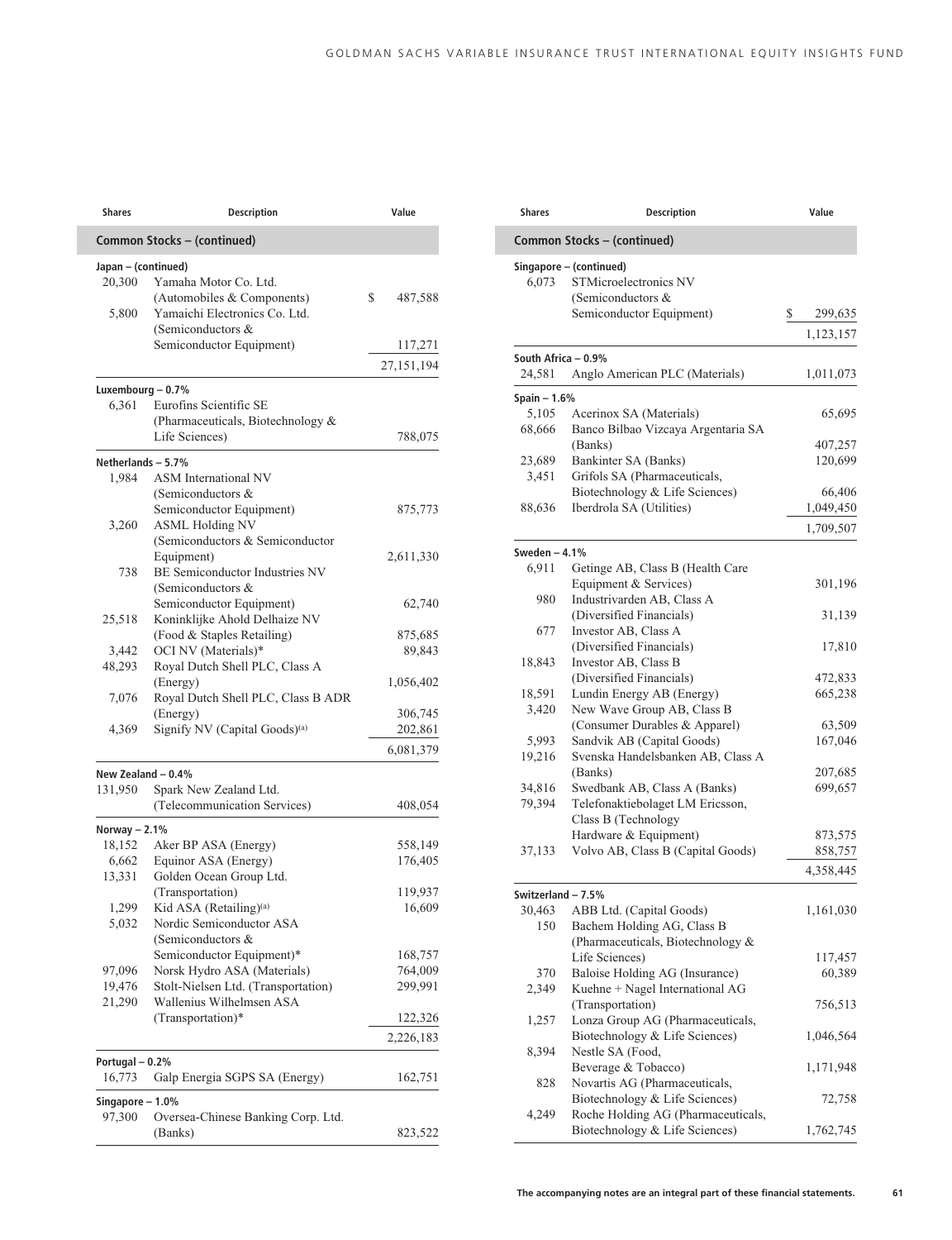# Schedule of Investments (continued)

*December 31, 2021*

| <b>Shares</b> | <b>Description</b>                                  | Value         |  |  |
|---------------|-----------------------------------------------------|---------------|--|--|
|               | Common Stocks - (continued)                         |               |  |  |
|               | Switzerland - (continued)                           |               |  |  |
| 1,194         | Tecan Group AG (Pharmaceuticals,                    |               |  |  |
|               | Biotechnology & Life Sciences)                      | \$<br>725,195 |  |  |
| 59,597        | <b>UBS</b> Group AG                                 |               |  |  |
|               | (Diversified Financials)                            | 1,069,724     |  |  |
| 139           | VAT Group AG (Capital Goods) <sup>(a)</sup>         | 68,878        |  |  |
|               |                                                     | 8,013,201     |  |  |
|               | United Kingdom - 8.6%                               |               |  |  |
| 143,425       | Aviva PLC (Insurance)                               | 799,477       |  |  |
| 7,836         | Barclays PLC (Banks)                                | 19,960        |  |  |
| 885           | Bellway PLC (Consumer                               |               |  |  |
|               | Durables & Apparel)                                 | 40,223        |  |  |
| 31,561        | British American Tobacco PLC                        |               |  |  |
|               | (Food, Beverage & Tobacco)                          | 1,171,915     |  |  |
| 89,500        | CK Hutchison Holdings Ltd.                          |               |  |  |
|               | (Capital Goods)                                     | 576,239       |  |  |
| 4,100         | Clarkson PLC (Transportation)                       | 215,323       |  |  |
| 907           | DCC PLC (Capital Goods)                             | 74,250        |  |  |
| 12,387        | Diageo PLC (Food,                                   |               |  |  |
|               | Beverage & Tobacco)                                 | 677,273       |  |  |
| 2,761         | GlaxoSmithKline PLC ADR                             |               |  |  |
|               | (Pharmaceuticals, Biotechnology &<br>Life Sciences) |               |  |  |
|               | Imperial Brands PLC (Food,                          | 121,760       |  |  |
| 34,752        | Beverage & Tobacco)                                 | 761,584       |  |  |
| 3,743         | Inchcape PLC (Retailing)                            | 46,078        |  |  |
| 5,658         | InterContinental Hotels Group PLC                   |               |  |  |
|               | (Consumer Services)*                                | 365,785       |  |  |
| 6,155         | Legal & General Group PLC                           |               |  |  |
|               | (Insurance)                                         | 24,856        |  |  |
| 3,577         | London Stock Exchange Group PLC                     |               |  |  |
|               | (Diversified Financials)                            | 336,489       |  |  |
| 58,078        | Man Group PLC                                       |               |  |  |
|               | (Diversified Financials)                            | 178,763       |  |  |
| 106,362       | Melrose Industries PLC                              |               |  |  |
|               | (Capital Goods)                                     | 231,315       |  |  |
| 5,841         | Next PLC (Retailing)                                | 646,033       |  |  |
| 4,815         | Persimmon PLC (Consumer                             |               |  |  |
|               | Durables & Apparel)                                 | 186,625       |  |  |
| 27,211        | Prudential PLC (Insurance)                          | 470,556       |  |  |
| 2,948         | Spectris PLC (Technology                            |               |  |  |
|               | Hardware & Equipment)                               | 146,738       |  |  |
| 36,311        | <b>SSE PLC</b> (Utilities)                          | 811,740       |  |  |
| 2,402         | Tate & Lyle PLC (Food,                              |               |  |  |
|               | Beverage & Tobacco)                                 | 21,610        |  |  |
| 207,205       | Taylor Wimpey PLC (Consumer<br>Durables & Apparel)  | 494,004       |  |  |
| 39,115        | Vodafone Group PLC ADR                              |               |  |  |
|               | (Telecommunication Services)                        | 583,987       |  |  |
| 16,623        | WPP PLC (Media & Entertainment)                     | 253,131       |  |  |
|               |                                                     |               |  |  |
|               |                                                     | 9,255,714     |  |  |
|               | United States - 2.7%                                |               |  |  |
| 2,200         | Ferguson PLC (Capital Goods)                        | 390,779       |  |  |
| 41,311        | Reliance Worldwide Corp. Ltd.                       |               |  |  |
|               | (Capital Goods)                                     | 188,767       |  |  |

| <b>Shares</b>       | <b>Description</b>                                                                                    |             | Value           |
|---------------------|-------------------------------------------------------------------------------------------------------|-------------|-----------------|
|                     | Common Stocks - (continued)                                                                           |             |                 |
| 46,582              | United States - (continued)<br>7,528 Schneider Electric SE (Capital Goods)<br>Stellantis NV           |             | \$1,479,973     |
|                     | (Automobiles & Components)                                                                            |             | 879,403         |
|                     |                                                                                                       |             | 2,938,922       |
| (Cost \$95,700,636) | <b>TOTAL COMMON STOCKS</b>                                                                            |             | \$104,516,316   |
| <b>Shares</b>       | <b>Description</b>                                                                                    | Rate        | Value           |
|                     | Preferred Stocks - 0.9%                                                                               |             |                 |
| Germany $-0.9%$     | 2,004 Bayerische Motoren Werke AG<br>(Automobiles & Components)<br>4,176 Volkswagen AG (Automobiles & | $2.62\%$ \$ | 166,185         |
|                     | Components)                                                                                           | 2.57        | 838,889         |
| (Cost \$950,431)    | <b>TOTAL PREFERRED STOCKS</b>                                                                         |             | \$<br>1,005,074 |
| (Cost \$96,651,067) | <b>TOTAL INVESTMENTS - 98.1%</b>                                                                      |             | \$105,521,390   |
|                     | OTHER ASSETS IN EXCESS OF<br><b>LIABILITIES - 1.9%</b>                                                |             | 2,029,386       |
|                     | <b>NET ASSETS - 100.0%</b>                                                                            |             | \$107,550,776   |

The percentage shown for each investment category reflects the value of investments in that category as a percentage of net assets.

\* Non-income producing security.

(a) Exempt from registration under Rule 144A of the Securities Act of 1933.

| <b>Investment Abbreviations:</b>   |  |  |  |
|------------------------------------|--|--|--|
| ADR — American Depositary Receipt  |  |  |  |
| PLC — Public Limited Company       |  |  |  |
| REIT— Real Estate Investment Trust |  |  |  |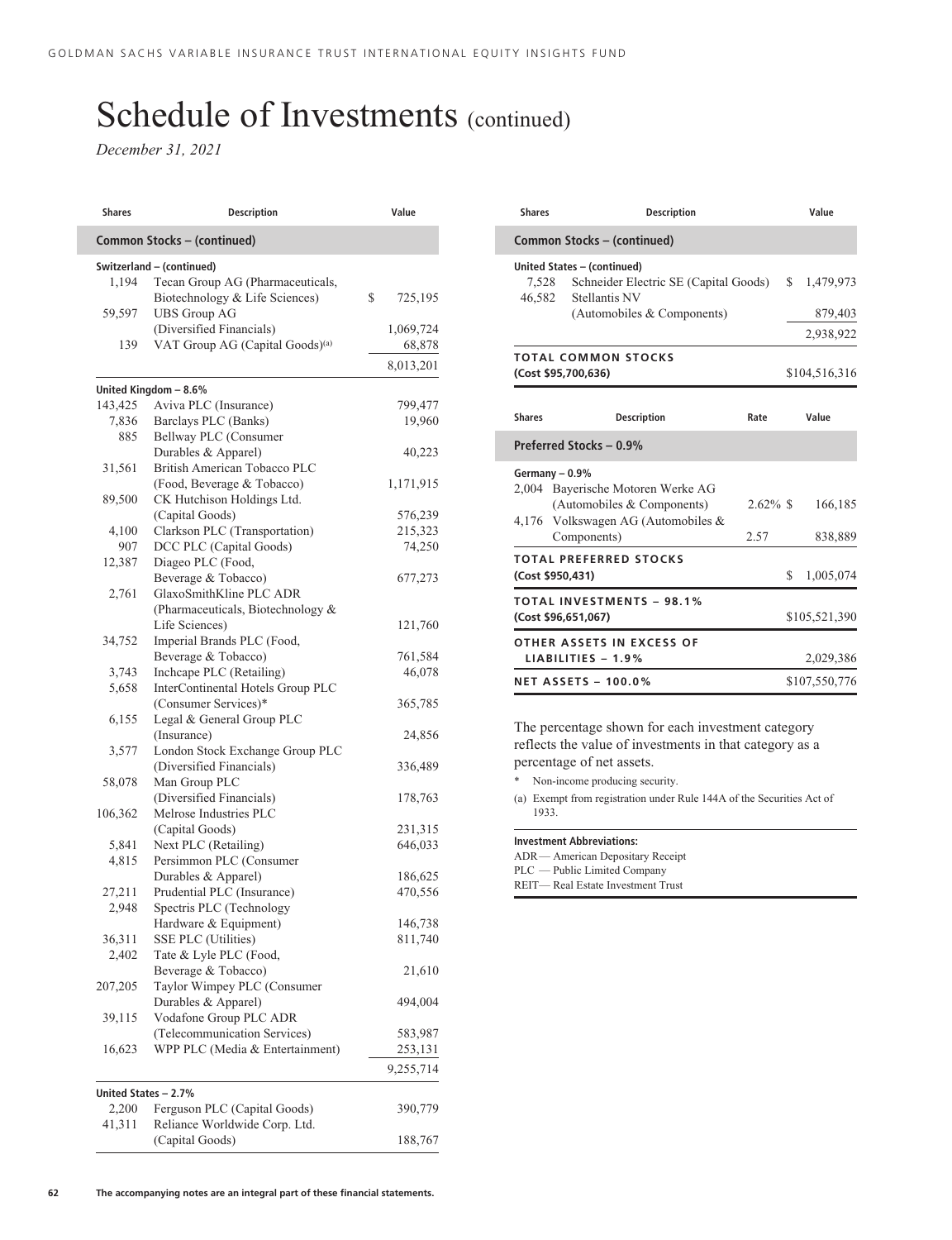# **ADDITIONAL INVESTMENT INFORMATION**

FUTURES CONTRACTS — At December 31, 2021, the Fund had the following futures contracts:

| <b>Description</b>             | Number of<br><b>Contracts</b> | Expiration<br>Date | Notional<br>Amount | <b>Unrealized</b><br>Appreciation/<br>(Depreciation) |
|--------------------------------|-------------------------------|--------------------|--------------------|------------------------------------------------------|
| Long position contracts:       |                               |                    |                    |                                                      |
| FTSE 100 Index                 |                               | 03/18/22           | \$94,865           | \$1,919                                              |
| SPI 200 Index                  |                               | 03/17/22           | 130,079            | 869                                                  |
| <b>Total Futures Contracts</b> |                               |                    |                    | \$2,788                                              |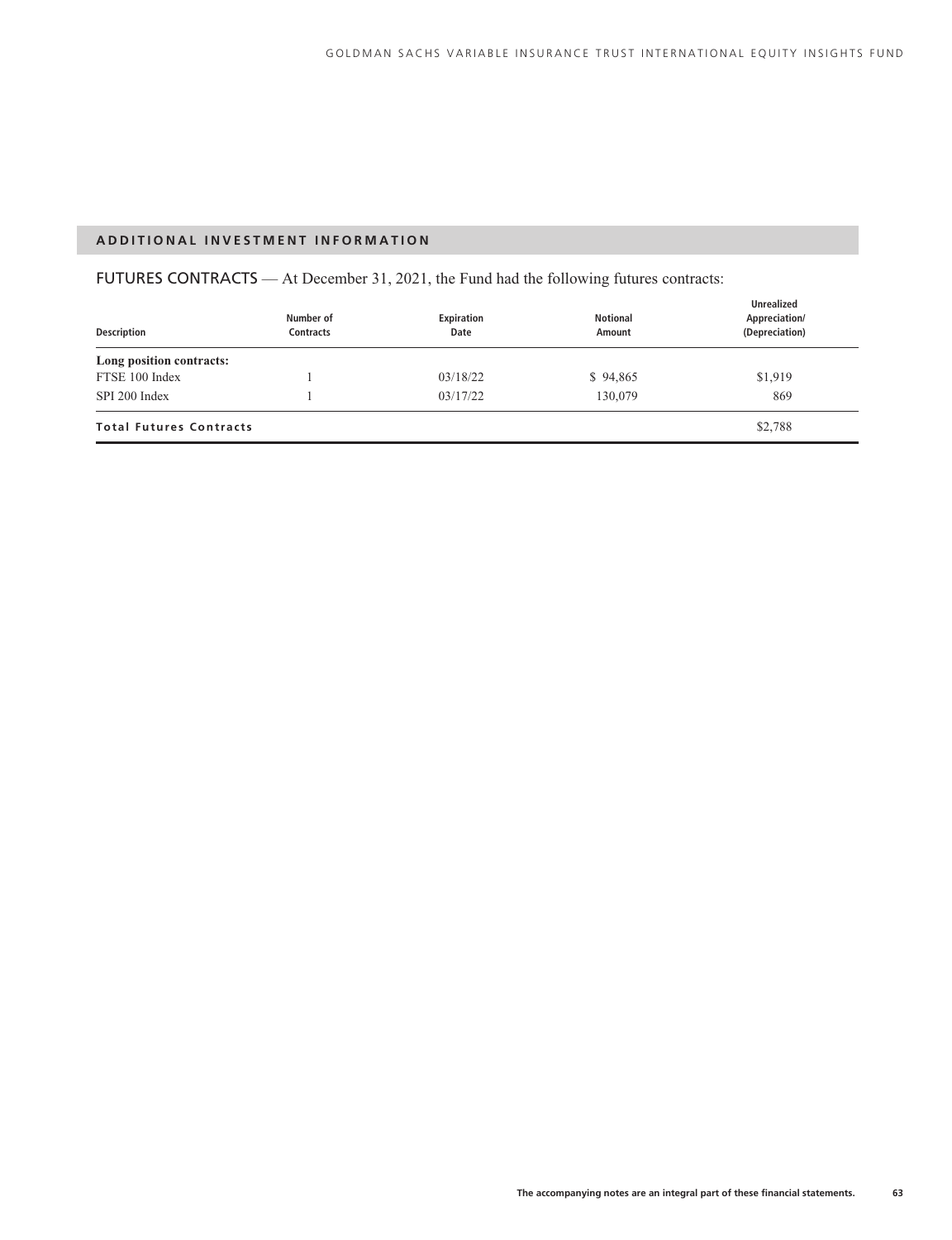# Schedule of Investments

*December 31, 2021*

| Shares               | <b>Description</b>                        | Value                                                                                                              |
|----------------------|-------------------------------------------|--------------------------------------------------------------------------------------------------------------------|
|                      | Common Stocks - 99.6%                     |                                                                                                                    |
|                      | Automobiles & Components - 1.3%           |                                                                                                                    |
| 110,511              | General Motors Co.*                       | \$<br>6,479,260                                                                                                    |
| <b>Banks-8.5%</b>    |                                           |                                                                                                                    |
| 318,015              | Bank of America Corp.                     | 14, 148, 487                                                                                                       |
| 106,884              | JPMorgan Chase & Co.                      | 16,925,081                                                                                                         |
| 43,503               | M&T Bank Corp.                            | 6,681,191                                                                                                          |
| 59,934               | Truist Financial Corp.                    | 3,509,136                                                                                                          |
|                      |                                           | 41,263,895                                                                                                         |
| Capital Goods - 5.4% |                                           |                                                                                                                    |
| 30,895               | Eaton Corp. PLC                           | 5,339,274                                                                                                          |
| 82,979               | General Electric Co.                      | 7,839,026                                                                                                          |
| 8,894                | Honeywell International, Inc.             | 1,854,488                                                                                                          |
| 19,630               | Illinois Tool Works, Inc.                 | 4,844,684                                                                                                          |
| 31,388               | L3Harris Technologies, Inc.               | 6,693,177                                                                                                          |
|                      |                                           | 26,570,649                                                                                                         |
|                      | Commercial & Professional Services - 0.6% |                                                                                                                    |
| 23,058               | Waste Connections, Inc.                   | 3, 142, 114                                                                                                        |
|                      | Consumer Services - 1.4%                  |                                                                                                                    |
| 26,406               | McDonald's Corp.                          | 7,078,656                                                                                                          |
|                      | Diversified Financials - 7.1%             |                                                                                                                    |
| 22,409               | American Express Co.                      | 3,666,113                                                                                                          |
| 17,466               | Berkshire Hathaway, Inc., Class B*        | 5,222,334                                                                                                          |
| 9,756                | BlackRock, Inc.                           | 8,932,203                                                                                                          |
| 95,297               | Charles Schwab Corp. (The)                | 8,014,478                                                                                                          |
| 88,820               | Morgan Stanley                            | 8,718,571                                                                                                          |
|                      |                                           | 34,553,699                                                                                                         |
| Energy $-5.2%$       |                                           |                                                                                                                    |
| 87,174               | Chevron Corp.                             | 10,229,869                                                                                                         |
| 97,435               | ConocoPhillips                            | 7,032,858                                                                                                          |
| 121,570              | Devon Energy Corp.                        | 5,355,158                                                                                                          |
| 35,619               | Hess Corp.                                | 2,636,875                                                                                                          |
|                      |                                           | 25,254,760                                                                                                         |
|                      | Food, Beverage & Tobacco - 5.5%           |                                                                                                                    |
| 36,869               | Archer-Daniels-Midland Co.                | 2,491,976                                                                                                          |
| 90,924               | Coca-Cola Co. (The)                       | 5,383,610                                                                                                          |
| 20,908               | Constellation Brands, Inc., Class A       | 5,247,281                                                                                                          |
|                      |                                           | 4,263,469                                                                                                          |
|                      | General Mills, Inc.                       |                                                                                                                    |
| 63,275<br>38,847     | Lamb Weston Holdings, Inc.                |                                                                                                                    |
| 103,311              | Mondelez International, Inc.,             |                                                                                                                    |
|                      | Class A                                   |                                                                                                                    |
|                      |                                           |                                                                                                                    |
|                      | Health Care Equipment & Services - 6.8%   |                                                                                                                    |
| 149,735              | Boston Scientific Corp.*                  |                                                                                                                    |
| 79,711               | CVS Health Corp.                          |                                                                                                                    |
| 10,528               | Guardant Health, Inc.*                    |                                                                                                                    |
| 13,534               | Humana, Inc.                              |                                                                                                                    |
| 57,062               | Medtronic PLC                             |                                                                                                                    |
| 42,272               | Zimmer Biomet Holdings, Inc.              | 2,462,123<br>6,850,552<br>26,699,011<br>6,360,743<br>8,222,987<br>1,053,010<br>6,277,881<br>5,903,064<br>5,370,235 |

| <b>Shares</b>      | <b>Description</b>                                     | Value        |
|--------------------|--------------------------------------------------------|--------------|
|                    | Common Stocks - (continued)                            |              |
|                    | Household & Personal Products - 3.2%                   |              |
| 94,143             | Procter & Gamble Co. (The)                             | \$15,399,912 |
| Insurance $-4.5%$  |                                                        |              |
| 35,162             | Chubb Ltd.                                             | 6,797,166    |
| 38,822             | Globe Life, Inc.                                       | 3,638,398    |
| 92,212             | MetLife, Inc.                                          | 5,762,328    |
| 54,093             | Progressive Corp. (The)                                | 5,552,646    |
|                    |                                                        | 21,750,538   |
| Materials - 5.5%   |                                                        |              |
| 22,596             | Ashland Global Holdings, Inc.                          | 2,432,685    |
| 59,546             | Ball Corp.                                             | 5,732,493    |
| 14,601             | Ecolab, Inc.                                           | 3,425,249    |
| 76,113             | Freeport-McMoRan, Inc.                                 | 3,176,195    |
| 14,918             | Linde PLC (United Kingdom)                             | 5,168,043    |
| 15,540             | Martin Marietta Materials, Inc.                        | 6,845,681    |
|                    |                                                        | 26,780,346   |
|                    | Media & Entertainment - 3.1%                           |              |
|                    | 2,514 Alphabet, Inc., Class A*                         | 7,283,159    |
| 76,517             | New York Times Co. (The), Class A                      | 3,695,771    |
| 26,129             | Walt Disney Co. (The)*                                 | 4,047,121    |
|                    |                                                        | 15,026,051   |
|                    | Pharmaceuticals, Biotechnology & Life Sciences - 10.6% |              |
| 4,831              | Alnylam Pharmaceuticals, Inc.*                         |              |
| 3,225              | Argenx SE ADR (Netherlands)*                           | 819,241      |
|                    | AstraZeneca PLC ADR                                    | 1,129,363    |
| 69,647             |                                                        |              |
|                    | (United Kingdom)                                       | 4,056,938    |
| 63,905             | Avantor, Inc.*                                         | 2,692,957    |
| 5,476              | Biogen, Inc.*                                          | 1,313,802    |
| 134,105            | Bristol-Myers Squibb Co.                               | 8,361,447    |
| 18,884             | Eli Lilly & Co.                                        | 5,216,138    |
| 74,424             | Johnson & Johnson                                      | 12,731,714   |
| 14,503             | Neurocrine Biosciences, Inc.*                          | 1,235,220    |
| 28,172             | PerkinElmer, Inc.                                      | 5,664,262    |
| 6,873              | Seagen, Inc.*                                          | 1,062,566    |
| 11,083             | Thermo Fisher Scientific, Inc.                         | 7,395,021    |
|                    |                                                        | 51,678,669   |
| Real Estate - 4.6% |                                                        |              |
| 21,026             | Alexandria Real Estate Equities,                       |              |
|                    | Inc. REIT                                              | 4,687,957    |
| 19,432             | AvalonBay Communities, Inc. REIT                       | 4,908,329    |
| 29,939             | Boston Properties, Inc. REIT                           | 3,448,374    |
| 28,816             | Prologis, Inc. REIT                                    | 4,851,462    |
| 11,584             | Public Storage REIT                                    | 4,338,903    |
|                    |                                                        | 22,235,025   |
| Retailing - 2.8%   |                                                        |              |
| 11,357             | O'Reilly Automotive, Inc.*                             | 8,020,654    |
| 23,882             | Target Corp.                                           | 5,527,250    |
|                    |                                                        | 13,547,904   |
|                    | Semiconductors & Semiconductor Equipment - 4.0%        |              |
| 9,904              | KLA Corp.                                              | 4,259,809    |
| 70,051             | Marvell Technology, Inc.                               | 6,128,762    |
|                    |                                                        |              |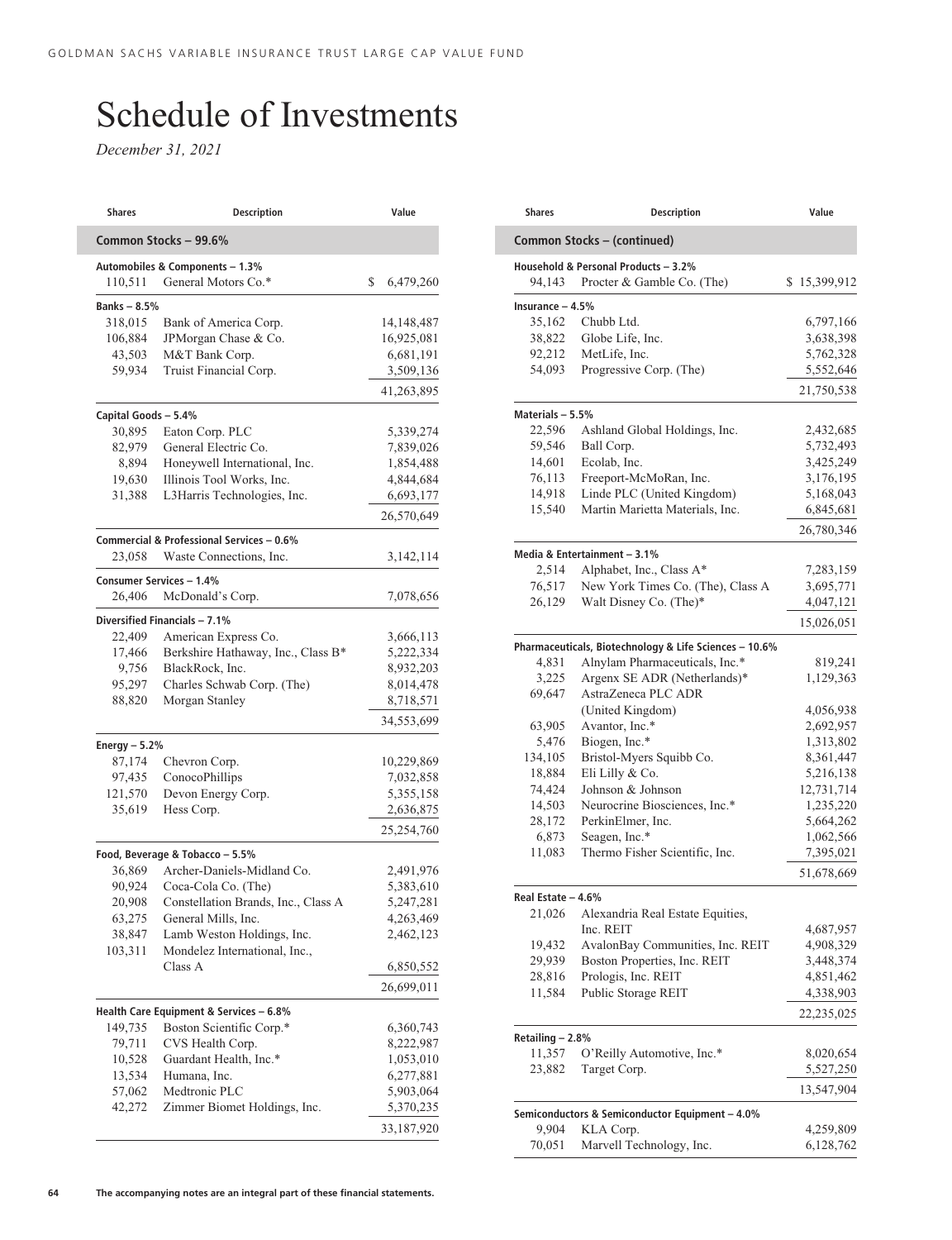| <b>Shares</b>               | <b>Description</b>                                     | Value                  |  |
|-----------------------------|--------------------------------------------------------|------------------------|--|
| Common Stocks - (continued) |                                                        |                        |  |
|                             | Semiconductors & Semiconductor Equipment - (continued) |                        |  |
| 36,330                      | ON Semiconductor Corp.*                                | \$<br>2,467,534        |  |
| 22,825                      | Texas Instruments, Inc.                                | 4,301,828              |  |
| 21,591                      | Wolfspeed, Inc.*                                       | 2,413,226              |  |
|                             |                                                        |                        |  |
|                             |                                                        | 19,571,159             |  |
|                             | Software & Services - 6.3%                             |                        |  |
| 63,369                      | <b>Cognizant Technology Solutions</b>                  |                        |  |
|                             | Corp., Class A                                         | 5,622,098              |  |
| 34,949                      | Fidelity National Information                          |                        |  |
|                             | Services, Inc.                                         | 3,814,683              |  |
| 60,660                      | <b>International Business</b>                          |                        |  |
|                             | Machines Corp.                                         | 8,107,816              |  |
| 37,933                      | salesforce.com, Inc.*                                  | 9,639,913              |  |
| 32,507                      | Splunk, Inc.*                                          | 3,761,710              |  |
|                             |                                                        | 30,946,220             |  |
|                             | Technology Hardware & Equipment - 2.2%                 |                        |  |
| 167,606                     | Cisco Systems, Inc.                                    | 10,621,192             |  |
|                             |                                                        |                        |  |
|                             | Telecommunication Services - 1.9%                      |                        |  |
| 370,000                     | AT&T, Inc.                                             | 9,102,000              |  |
| Transportation - 4.0%       |                                                        |                        |  |
|                             | 20,119 Norfolk Southern Corp.                          | 5,989,628              |  |
| 33,277                      | Union Pacific Corp.                                    | 8,383,475              |  |
| 122,330                     | United Airlines Holdings, Inc.*                        | 5,355,607              |  |
|                             |                                                        | 19,728,710             |  |
| Utilities - 5.1%            |                                                        |                        |  |
|                             |                                                        |                        |  |
| 47,542<br>24,273            | Ameren Corp.                                           | 4,231,714              |  |
|                             | Atmos Energy Corp.<br>CMS Energy Corp.                 | 2,543,082<br>3,604,941 |  |
| 55,418                      |                                                        |                        |  |
| 103,807                     | NextEra Energy, Inc.                                   | 9,691,422              |  |
| 68,662                      | Xcel Energy, Inc.                                      | 4,648,417              |  |
|                             |                                                        | 24,719,576             |  |
|                             | TOTAL COMMON STOCKS                                    |                        |  |
| (Cost \$362,219,381)        |                                                        | \$485,337,266          |  |
|                             |                                                        |                        |  |
|                             | <b>Dividend</b>                                        |                        |  |
| <b>Shares</b>               | Rate                                                   | Value                  |  |
|                             | Investment Company $-0.6\%$ <sup>(a)</sup>             |                        |  |
|                             |                                                        |                        |  |
|                             | Goldman Sachs Financial Square Government Fund —       |                        |  |
|                             | <b>Institutional Shares</b>                            |                        |  |
| 2,751,464                   | $0.026\%$                                              | 2,751,464              |  |
| (Cost \$2,751,464)          |                                                        |                        |  |
|                             | TOTAL INVESTMENTS - 100.2%                             |                        |  |
| (Cost \$364,970,845)        |                                                        | \$488,088,730          |  |
|                             | LIABILITIES IN EXCESS OF                               |                        |  |
|                             | OTHER ASSETS – (0.2)%                                  | (826, 654)             |  |
|                             |                                                        |                        |  |
|                             | <b>NET ASSETS - 100.0%</b>                             | \$487,262,076          |  |

The percentage shown for each investment category reflects the value of investments in that category as a percentage of net assets.

- \* Non-income producing security.
- (a) Represents an affiliated issuer.

#### **Investment Abbreviations:**

ADR—American Depositary Receipt PLC —Public Limited Company REIT—Real Estate Investment Trust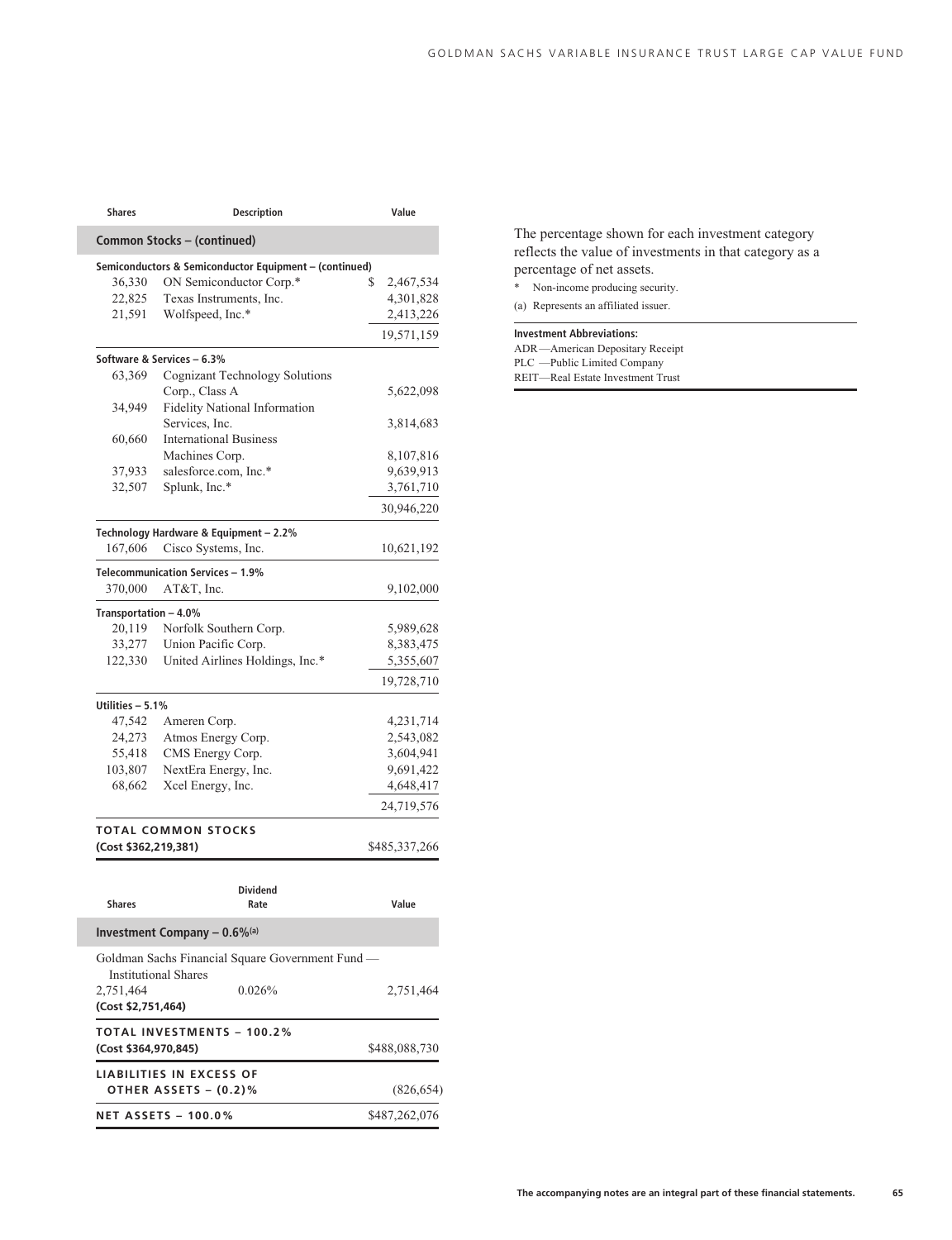# Schedule of Investments

*December 31, 2021*

| <b>Shares</b>         | <b>Description</b>                                         | Value                  |
|-----------------------|------------------------------------------------------------|------------------------|
|                       | Common Stocks - 99.2%                                      |                        |
|                       | Automobiles & Components - 1.4%                            |                        |
| 48,085                | Aptiv PLC*                                                 | \$<br>7,931,621        |
| Banks $-6.7%$         |                                                            |                        |
| 111,413               | Citizens Financial Group, Inc.                             | 5,264,264              |
| 115,648               | East West Bancorp, Inc.                                    | 9,099,185              |
| 60,005                | M&T Bank Corp.                                             | 9,215,568              |
| 62,095                | Pinnacle Financial Partners, Inc.                          | 5,930,073              |
| 12,686                | <b>Signature Bank</b>                                      | 4,103,540              |
| 4,853                 | SVB Financial Group*                                       | 3,291,499              |
|                       |                                                            | 36,904,129             |
| Capital Goods - 13.7% |                                                            |                        |
| 37,030                | Allegion PLC                                               | 4,904,253              |
| 61,002                | AMETEK, Inc.                                               | 8,969,734              |
| 40,128                | Cummins, Inc.                                              | 8,753,522              |
| 103,868               | Fastenal Co.                                               | 6,653,784              |
| 94,830                | Fortive Corp.                                              | 7,234,581              |
| 17,189                | <b>IDEX</b> Corp.                                          | 4,062,104              |
| 59,667                | ITT, Inc.                                                  | 6,097,371              |
| 30,991                | L3Harris Technologies, Inc.                                | 6,608,521              |
| 16,295                | Rockwell Automation, Inc.                                  | 5,684,511              |
| 26,952                | Trane Technologies PLC                                     | 5,445,112              |
| 10,596                | TransDigm Group, Inc.*                                     | 6,742,023              |
| 41,387                | Woodward, Inc.                                             | 4,530,221              |
|                       |                                                            | 75,685,737             |
|                       | Commercial & Professional Services - 0.6%                  |                        |
| 42,121                | Booz Allen Hamilton Holding Corp.                          | 3,571,440              |
|                       | Consumer Durables & Apparel - 1.4%                         |                        |
| 60,995                | Capri Holdings Ltd.*                                       | 3,959,185              |
| 31,136                | Lennar Corp., Class A                                      | 3,616,758              |
|                       |                                                            | 7,575,943              |
|                       | Consumer Services - 3.4%                                   |                        |
| 38,203                | Expedia Group, Inc.*                                       | 6,904,046              |
| 68,881                | Royal Caribbean Cruises Ltd.*                              | 5,296,949              |
| 33,007                | Wyndham Hotels & Resorts, Inc.                             | 2,959,078              |
| 27,278                | Yum! Brands, Inc.                                          | 3,787,823              |
|                       |                                                            | 18,947,896             |
|                       |                                                            |                        |
|                       | Diversified Financials - 2.5%                              |                        |
| 78,551<br>50,168      | Carlyle Group, Inc. (The)<br>Raymond James Financial, Inc. | 4,312,450<br>5,036,867 |
| 47,011                | State Street Corp.                                         |                        |
|                       |                                                            | 4,372,023              |
|                       |                                                            | 13,721,340             |
| Energy $-4.4%$        |                                                            |                        |
| 164,714               | Devon Energy Corp.                                         | 7,255,652              |
| 37,725                | Diamondback Energy, Inc.                                   | 4,068,641              |
| 100,815               | Hess Corp.                                                 | 7,463,334              |
| 28,950                | Pioneer Natural Resources Co.                              | 5,265,426              |
|                       |                                                            | 24,053,053             |
|                       | Food & Staples Retailing - 0.7%                            |                        |
| 83,670                | Performance Food Group Co.*                                | 3,839,616              |

| <b>Shares</b>       | <b>Description</b>                                    | Value           |
|---------------------|-------------------------------------------------------|-----------------|
|                     | <b>Common Stocks - (continued)</b>                    |                 |
|                     | Food, Beverage & Tobacco - 3.8%                       |                 |
| 95,068              | Coca-Cola Europacific Partners                        |                 |
|                     | PLC (United Kingdom)                                  | \$<br>5,317,153 |
| 15,920              | Constellation Brands, Inc., Class A                   | 3,995,442       |
| 48,383              | Lamb Weston Holdings, Inc.                            | 3,066,515       |
| 30,895              | McCormick & Co., Inc.                                 | 2,984,766       |
| 215,274             | Nomad Foods Ltd.                                      |                 |
|                     | (United Kingdom)*                                     | 5,465,807       |
|                     |                                                       | 20,829,683      |
|                     | Health Care Equipment & Services - 5.1%               |                 |
| 55,995              | AmerisourceBergen Corp.                               | 7,441,176       |
| 70,825              | Centene Corp.*                                        | 5,835,980       |
| 11,330              | Cooper Cos., Inc. (The)                               | 4,746,590       |
| 23,877              | Guardant Health, Inc.*                                | 2,388,177       |
| 20,194              | Quest Diagnostics, Inc.                               | 3,493,764       |
| 34,092              | Zimmer Biomet Holdings, Inc.                          | 4,331,048       |
|                     |                                                       | 28, 236, 735    |
| Insurance - 6.5%    |                                                       |                 |
| 3,765               | Alleghany Corp.*                                      | 2,513,476       |
| 20,615              | American Financial Group, Inc.                        | 2,830,852       |
| 141,952             | Arch Capital Group Ltd.*                              | 6,309,766       |
| 28,320              | Arthur J Gallagher & Co.                              | 4,805,054       |
| 47,599              | Athene Holding Ltd., Class A*                         | 3,966,425       |
| 56,291              | Globe Life, Inc.                                      | 5,275,593       |
| 2,196               | Markel Corp.*                                         | 2,709,864       |
| 68,489              | Principal Financial Group, Inc.                       | 4,953,809       |
| 66,688              | Ryan Specialty Group Holdings,                        |                 |
|                     | Inc., Class A*                                        | 2,690,861       |
|                     |                                                       | 36,055,700      |
| Materials - 6.8%    |                                                       |                 |
| 86,031              | Ashland Global Holdings, Inc.                         | 9,262,097       |
| 103,747             | Ball Corp.                                            | 9,987,724       |
| 127,886             | Freeport-McMoRan, Inc.                                | 5,336,683       |
| 16,676              | Martin Marietta Materials, Inc.                       | 7,346,111       |
| 31,652              | PPG Industries, Inc.                                  | 5,458,071       |
|                     |                                                       | 37,390,686      |
|                     | Media & Entertainment - 3.3%                          |                 |
| 258,673             | Discovery, Inc., Class C*                             | 5,923,612       |
| 69,222              | Live Nation Entertainment, Inc.*                      | 8,285,181       |
| 91,867              | Twitter, Inc.*                                        | 3,970,492       |
|                     |                                                       | 18, 179, 285    |
|                     | Pharmaceuticals, Biotechnology & Life Sciences - 3.2% |                 |
| 10,675              | Alnylam Pharmaceuticals, Inc.*                        | 1,810,267       |
| 5,015               | Argenx SE ADR (Netherlands)*                          | 1,756,203       |
| 50,366              | Catalent, Inc.*                                       | 6,448,359       |
| 21,599              | Neurocrine Biosciences, Inc.*                         | 1,839,587       |
| 28,222              | PerkinElmer, Inc.                                     | 5,674,315       |
|                     |                                                       | 17,528,731      |
| Real Estate - 10.5% |                                                       |                 |
| 31,122              | Alexandria Real Estate Equities,                      |                 |
|                     | Inc. REIT                                             | 6,938,961       |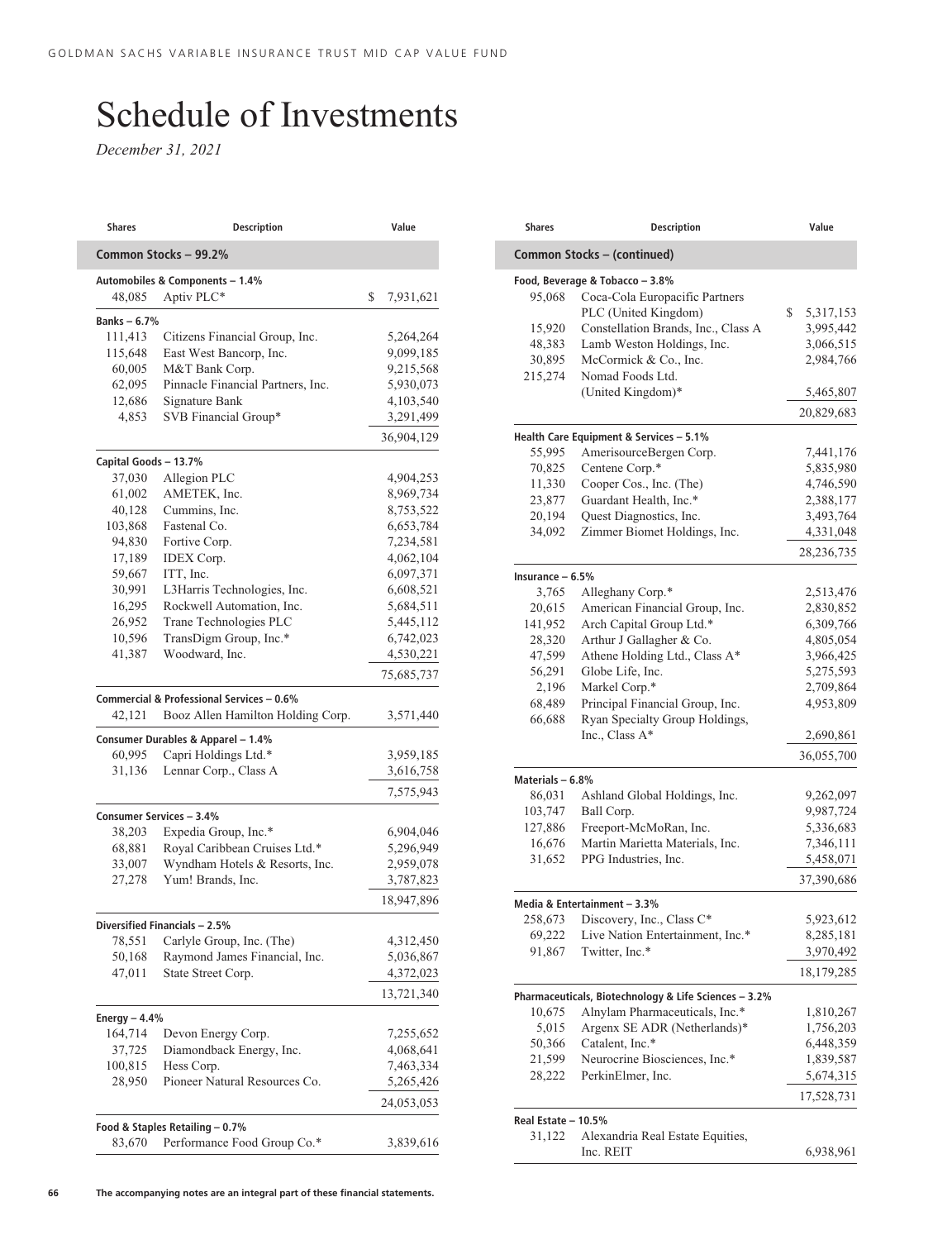| Shares                | <b>Description</b>                              | Value           |
|-----------------------|-------------------------------------------------|-----------------|
|                       | Common Stocks - (continued)                     |                 |
|                       | Real Estate - (continued)                       |                 |
| 108,220               | Americold Realty Trust REIT                     | \$<br>3,548,534 |
| 22,505                | AvalonBay Communities, Inc. REIT                | 5,684,538       |
| 24,079                | Camden Property Trust REIT                      | 4,302,436       |
| 51,393                | <b>CubeSmart REIT</b>                           | 2,924,776       |
| 78,936                | Duke Realty Corp. REIT                          | 5,181,359       |
| 49,622                | Equity LifeStyle Properties,<br>Inc. REIT       | 4,349,864       |
| 11,258                | Essex Property Trust, Inc. REIT                 | 3,965,405       |
| 90,397                | Healthpeak Properties, Inc. REIT                | 3,262,428       |
| 69,168                | Highwoods Properties, Inc. REIT                 | 3,084,201       |
| 96,945                | Invitation Homes, Inc. REIT                     | 4,395,486       |
| 41,897                | Ryman Hospitality Properties, Inc.              |                 |
|                       | REIT*                                           | 3,852,848       |
| 123,142               | VICI Properties, Inc. REIT                      | 3,707,806       |
| 30,990                | Welltower, Inc. REIT                            | 2,658,012       |
|                       |                                                 | 57,856,654      |
| Retailing $-3.1%$     |                                                 |                 |
| 38,330                | Advance Auto Parts, Inc.                        | 9,194,600       |
| 32,019                | Bath & Body Works, Inc.                         | 2,234,606       |
| 11,502                | Burlington Stores, Inc.*                        | 3,352,948       |
| 4,902                 | $RH^*$                                          | 2,627,178       |
|                       |                                                 | 17,409,332      |
|                       | Semiconductors & Semiconductor Equipment - 4.3% |                 |
| 106,464               | Marvell Technology, Inc.                        | 9,314,535       |
| 33,073                | MKS Instruments, Inc.                           | 5,760,325       |
| 131,836               | ON Semiconductor Corp.*                         | 8,954,301       |
|                       |                                                 | 24,029,161      |
|                       | Software & Services - 1.2%                      |                 |
| 20,758                | Cadence Design Systems, Inc.*                   | 3,868,254       |
| 23,399                | Splunk, Inc.*                                   | 2,707,732       |
|                       |                                                 | 6,575,986       |
|                       | Technology Hardware & Equipment - 4.5%          |                 |
| 34,095                | Keysight Technologies, Inc.*                    | 7,040,958       |
| 35,757                | Motorola Solutions, Inc.                        | 9,715,177       |
| 290,695               | Viavi Solutions, Inc.*                          | 5,122,046       |
| 89,460                | Vontier Corp.                                   | 2,749,106       |
|                       |                                                 | 24,627,287      |
| Transportation - 3.4% |                                                 |                 |
| 226,658               | JetBlue Airways Corp.*                          | 3,227,610       |
| 9,074                 | Old Dominion Freight Line, Inc.                 | 3,251,940       |
| 6,597                 | Saia, Inc.*                                     | 2,223,387       |
| 227,440               | United Airlines Holdings, Inc.*                 | 9,957,323       |
|                       |                                                 | 18,660,260      |
| Utilities - 8.7%      |                                                 |                 |
| 312,415               | AES Corp. (The)                                 | 7,591,684       |
| 83,530                | Ameren Corp.                                    | 7,435,005       |
| 21,844                | American Water Works Co., Inc.                  | 4,125,458       |
| 39,788                | Atmos Energy Corp.                              | 4,168,589       |
| 100,350               | CMS Energy Corp.                                |                 |
|                       |                                                 | 6,527,767       |

| <b>Shares</b>           | Description                                                                     | Value                   |
|-------------------------|---------------------------------------------------------------------------------|-------------------------|
|                         | Common Stocks – (continued)                                                     |                         |
| Utilities – (continued) |                                                                                 |                         |
| 84,182                  | Public Service Enterprise                                                       |                         |
|                         | Group, Inc.                                                                     | \$5,617,465             |
|                         | 48,628 WEC Energy Group, Inc.                                                   | 4,720,320               |
|                         | 120,815 Xcel Energy, Inc.                                                       | 8,179,176               |
|                         |                                                                                 | 48, 365, 464            |
|                         | TOTAL COMMON STOCKS                                                             |                         |
| (Cost \$392,122,511)    |                                                                                 | \$547,975,739           |
|                         | Dividend                                                                        |                         |
| <b>Shares</b>           | Rate                                                                            | Value                   |
|                         | Investment Company $-0.9\%$ <sup>(a)</sup>                                      |                         |
|                         | Goldman Sachs Financial Square Government Fund —<br><b>Institutional Shares</b> |                         |
|                         | $4.761$ $405$<br>0.0260                                                         | $\mathcal{L}$ $1761105$ |

| Institutional Shares<br>4,761,405<br>(Cost \$4,761,405)   | 0.026%        | 4,761,405<br>S |
|-----------------------------------------------------------|---------------|----------------|
| <b>TOTAL INVESTMENTS - 100.1%</b><br>(Cost \$396,883,916) | \$552,737,144 |                |
| LIABILITIES IN EXCESS OF<br>OTHER ASSETS - (0.1)%         |               | (139, 521)     |
| <b>NET ASSETS - 100.0%</b>                                |               | \$552,597,623  |

The percentage shown for each investment category reflects the value of investments in that category as a percentage of net assets.

\* Non-income producing security.

(a) Represents an affiliated issuer.

### **Investment Abbreviations:**

ADR—American Depositary Receipt PLC —Public Limited Company REIT—Real Estate Investment Trust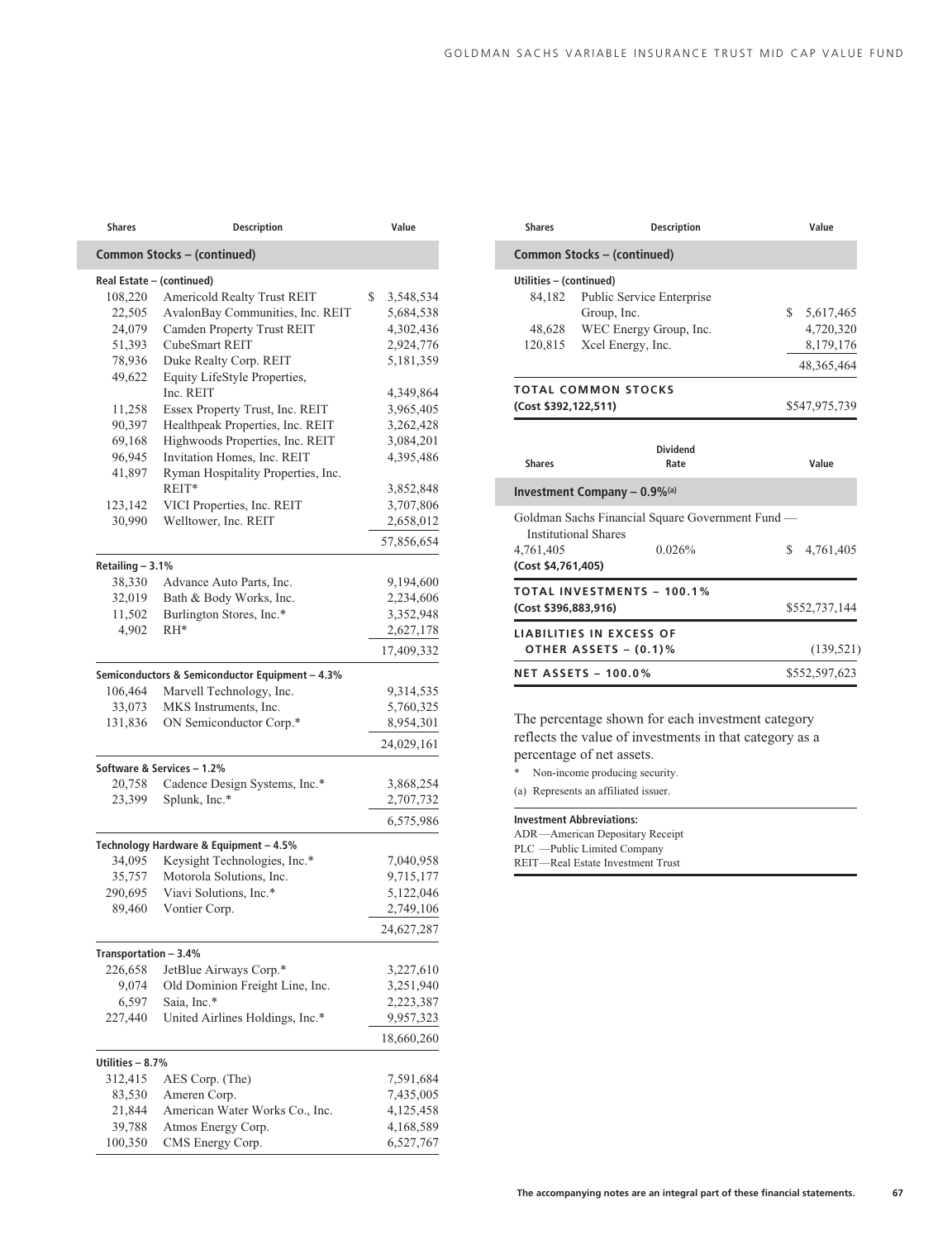# Schedule of Investments

*December 31, 2021*

| Shares          | <b>Description</b>                                        | Value         |
|-----------------|-----------------------------------------------------------|---------------|
|                 | Common Stocks - 98.6%                                     |               |
|                 | Automobiles & Components - 0.3%                           |               |
| 4,849           | Patrick Industries, Inc.                                  | \$<br>391,266 |
|                 |                                                           |               |
| Banks-10.1%     |                                                           |               |
| 3,259           | 1st Source Corp.                                          | 161,646       |
| 2,767           | American National Bankshares, Inc.                        | 104,261       |
| 1,008           | Ameris Bancorp                                            | 50,077        |
| 14,499          | Atlantic Union Bankshares Corp.                           | 540,668       |
| 14,504          | Bancorp, Inc. (The)*                                      | 367,096       |
| 2,342           | Berkshire Hills Bancorp, Inc.                             | 66,583        |
| 1,425           | Bridgewater Bancshares, Inc.*                             | 25,208        |
| 2,064           | Business First Bancshares, Inc.                           | 58,432        |
| 5,469           | Byline Bancorp, Inc.                                      | 149,577       |
| 1,983           | Cambridge Bancorp                                         | 185,589       |
| 1,747           | Capital Bancorp, Inc.                                     | 45,771        |
| 656             | Capital City Bank Group, Inc.                             | 17,318        |
| 9,708           | Central Pacific Financial Corp.                           | 273,474       |
| 5,973           | Columbia Banking System, Inc.                             | 195,437       |
| 1,112           | Community Bank System, Inc.                               | 82,822        |
| 1,459           | Community Trust Bancorp, Inc.                             | 63,627        |
| 32,206          | CVB Financial Corp.                                       | 689,530       |
| 4,295           | Dime Community Bancshares, Inc.                           | 151,012       |
| 8,923           | FB Financial Corp.                                        | 391,006       |
| 258             | Financial Institutions, Inc.                              | 8,204         |
| 59,574          | First BanCorp. (Puerto Rico)<br>First Bancorp, Inc. (The) | 820,930       |
| 2,359           | <b>First Bank</b>                                         | 74,073        |
| 5,443<br>18,288 | First Commonwealth                                        | 78,978        |
|                 | Financial Corp.                                           | 294,254       |
| 9,435           | <b>First Financial Bancorp</b>                            | 230,025       |
| 5,745           | First Internet Bancorp                                    | 270,245       |
| 6,787           | Fulton Financial Corp.                                    | 115,379       |
| 8,614           | Guaranty Bancshares, Inc.                                 | 323,714       |
| 1,684           | Hancock Whitney Corp.                                     | 84,234        |
| 16,408          | Hanmi Financial Corp.                                     | 388,541       |
| 3,726           | HarborOne Bancorp, Inc.                                   | 55,294        |
| 5,587           | Heritage Financial Corp.                                  | 136,546       |
| 7,203           | Home Bancorp, Inc.                                        | 298,997       |
| 7,939           | Home BancShares, Inc.                                     | 193,315       |
| 6,731           | HomeStreet, Inc.                                          | 350,012       |
| 1,181           | HomeTrust Bancshares, Inc.                                | 36,587        |
| 21,708          | Hope Bancorp, Inc.                                        | 319,325       |
| 16,916          | International Bancshares Corp.                            | 717,069       |
| 12,139          | Macatawa Bank Corp.                                       | 107,066       |
| 10,151          | Merchants Bancorp                                         | 480,447       |
| 2,505           | MidWestOne Financial Group, Inc.                          | 81,087        |
| 1,310           | Northrim BanCorp, Inc.                                    | 56,933        |
| 8,766           | OFG Bancorp (Puerto Rico)                                 | 232,825       |
| 12,660          | Origin Bancorp, Inc.                                      | 543,367       |
| 2,598           | Peoples Financial Services Corp.                          | 136,889       |
| 974             | QCR Holdings, Inc.                                        | 54,544        |
| 4,598           | Republic First Bancorp, Inc.*                             | 17,105        |
| 2,574           | Sierra Bancorp                                            | 69,884        |
| 730             | Silvergate Capital Corp., Class A*                        | 108,186       |
| 5,588           | South Plains Financial, Inc.                              | 155,402       |
| 1,781           | Southern First Bancshares, Inc.*                          | 111,295       |

| <b>Shares</b>               | <b>Description</b>                        | Value         |  |
|-----------------------------|-------------------------------------------|---------------|--|
| Common Stocks - (continued) |                                           |               |  |
| <b>Banks - (continued)</b>  |                                           |               |  |
| 23,738                      | Towne Bank                                | \$<br>749,883 |  |
| 1,389                       | TrustCo Bank Corp.                        | 46,268        |  |
| 21,902                      | Trustmark Corp.                           | 710,939       |  |
| 20,764                      | United Bankshares, Inc.                   | 753,318       |  |
| 4,265                       | United Community Banks, Inc.              | 153,284       |  |
| 1,555                       | Univest Financial Corp.                   | 46,526        |  |
| 1,107                       | Walker & Dunlop, Inc.                     | 167,024       |  |
|                             |                                           | 13, 197, 128  |  |
| Capital Goods - 8.1%        |                                           |               |  |
| 1,167                       | AAR Corp.*                                | 45,548        |  |
| 503                         | Albany International Corp., Class A       | 44,490        |  |
| 5,020                       | Argan, Inc.                               | 194,224       |  |
| 9,578                       | Atkore, Inc.*                             | 1,064,978     |  |
| 9,228                       | Bloom Energy Corp., Class A*              | 202,370       |  |
| 4,227                       | Boise Cascade Co.                         | 300,962       |  |
| 637                         | CIRCOR International, Inc.*               | 17,314        |  |
| 1,914                       | Douglas Dynamics, Inc.                    | 74,761        |  |
| 1,910                       | Dycom Industries, Inc.*                   | 179,082       |  |
| 4,446                       | Encore Wire Corp.                         | 636,223       |  |
| 246                         | EnerSys                                   | 19,449        |  |
| 3,520                       | Evoqua Water Technologies Corp.*          | 164,560       |  |
| 2,453                       | Franklin Electric Co., Inc.               | 231,956       |  |
| 1,248                       | GMS, Inc.*                                | 75,017        |  |
| 24,471                      | GrafTech International Ltd.               | 289,492       |  |
| 8,867                       | H&E Equipment Services, Inc.              | 392,542       |  |
| 2,644                       | Herc Holdings, Inc.                       | 413,918       |  |
| 1,292                       | Hydrofarm Holdings Group, Inc.*           | 36,551        |  |
| 1,555                       | Insteel Industries, Inc.                  | 61,905        |  |
| 2,341                       | JELD-WEN Holding, Inc.*                   | 61,709        |  |
| 20,485                      | Kennametal, Inc.                          | 735,616       |  |
| 5,524                       | Maxar Technologies, Inc.                  | 163,124       |  |
| 8,232                       | McGrath RentCorp                          | 660,700       |  |
| 632                         | Miller Industries, Inc.                   | 21,109        |  |
| 52,652                      | MRC Global, Inc.*                         | 362,246       |  |
| 7,613                       | Mueller Industries, Inc.                  | 451,908       |  |
| 772                         | National Presto Industries, Inc.          | 63,327        |  |
| 3,296                       | Nikola Corp.*(a)                          | 32,531        |  |
| 19,138                      | NOW, Inc.*                                | 163,438       |  |
| 9,945                       | Primoris Services Corp.                   | 238,481       |  |
| 15,293                      | Quanex Building Products Corp.            | 378,961       |  |
| 1,683                       | Stem, Inc.*                               | 31,926        |  |
| 10,162                      | Sterling Construction Co., Inc.*          | 267,261       |  |
| 15,455                      | Terex Corp.                               | 679,247       |  |
| 9,821                       | Thermon Group Holdings, Inc.*             | 166,270       |  |
| 17,574                      | Titan International, Inc.*                | 192,611       |  |
| 17,979                      | Titan Machinery, Inc.*                    | 605,712       |  |
| 4,924                       | Triton International Ltd. (Bermuda)       | 296,572       |  |
| 1,919                       | UFP Industries, Inc.                      | 176,567       |  |
| 7,447                       | Vectrus, Inc.*                            | 340,849       |  |
|                             |                                           | 10,535,507    |  |
|                             | Commercial & Professional Services - 3.0% |               |  |
| 1,118                       | ASGN, Inc.*                               | 137,961       |  |
| 3,909                       | Barrett Business Services, Inc.           | 269,956       |  |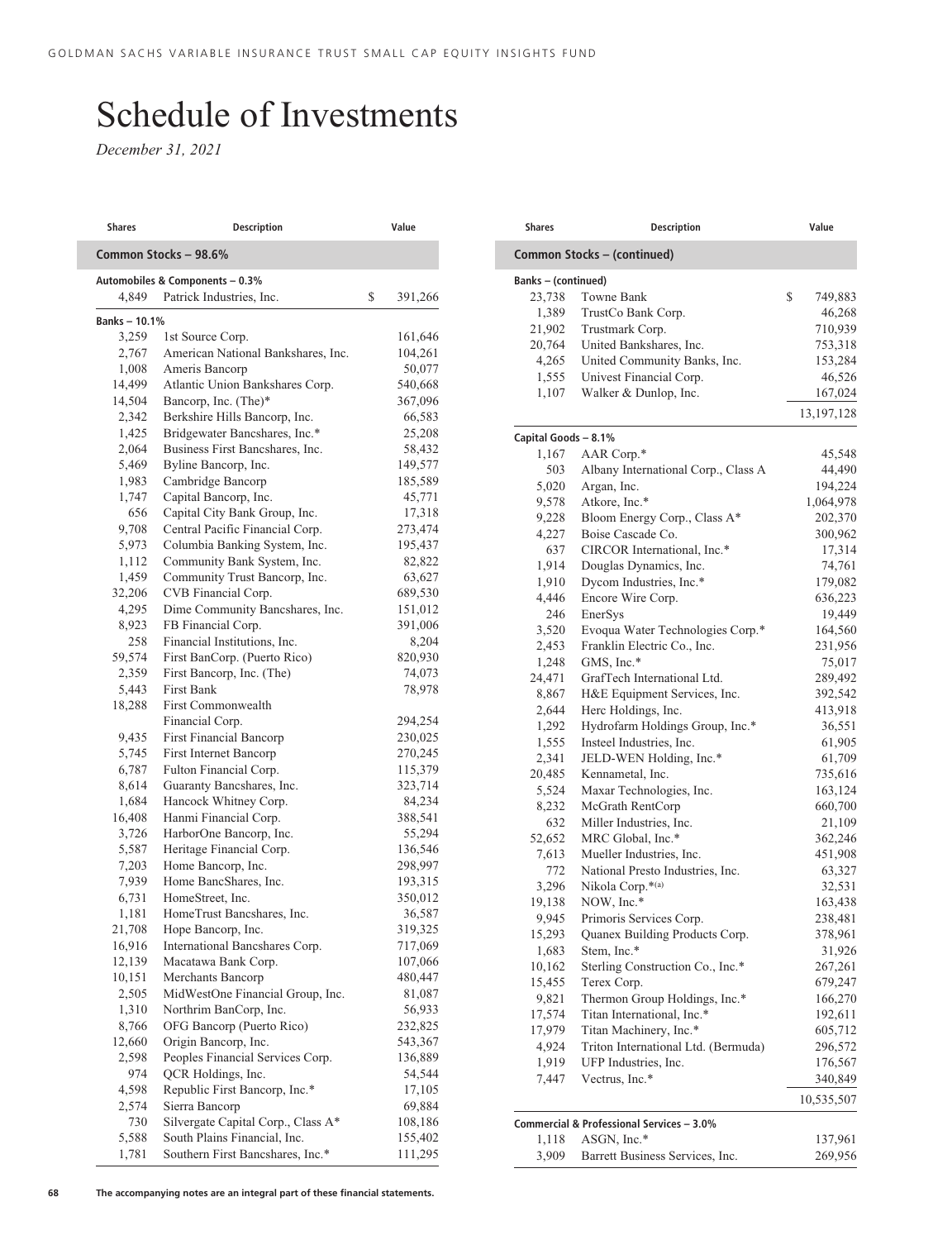| Shares          | <b>Description</b>                                            | Value             |
|-----------------|---------------------------------------------------------------|-------------------|
|                 | <b>Common Stocks - (continued)</b>                            |                   |
|                 | Commercial & Professional Services - (continued)              |                   |
| 4,884           | BrightView Holdings, Inc.*                                    | \$<br>68,767      |
| 786             | Brink's Co. (The)                                             | 51,538            |
| 361             | Casella Waste Systems, Inc.,                                  |                   |
|                 | Class $A^*$                                                   | 30,837            |
| 2,530           | CBIZ, Inc.*                                                   | 98,974            |
| 1,311           | Cimpress PLC (Ireland)*                                       | 93,881            |
| 373             | CRA International, Inc.                                       | 34,823            |
| 16,635          | Ennis, Inc.                                                   | 324,882           |
| 2,369           | Exponent, Inc.                                                | 276,533           |
| 4,813<br>655    | Forrester Research, Inc.*                                     | 282,667           |
| 12,395          | Franklin Covey Co.*<br>Heidrick & Struggles                   | 30,366            |
|                 | International, Inc.                                           | 542,033           |
| 8,395           | Heritage-Crystal Clean, Inc.*                                 | 268,808           |
| 11,827          | Korn Ferry                                                    | 895,659           |
| 483             | ManTech International Corp.,                                  |                   |
|                 | Class A                                                       | 35,225            |
| 5,984           | Matthews International Corp.,                                 |                   |
|                 | Class A                                                       | 219,433           |
| 105             | TriNet Group, Inc.*                                           | 10,002            |
| 8,281           | US Ecology, Inc.*                                             | 264,495           |
|                 |                                                               | 3,936,840         |
|                 |                                                               |                   |
| 9,839           | Consumer Durables & Apparel - 5.0%<br>Acushnet Holdings Corp. |                   |
| 3,814           | Beazer Homes USA, Inc.*                                       | 522,254<br>88,561 |
| 1,135           | Century Communities, Inc.                                     | 92,832            |
| 5,857           | Crocs, Inc.*                                                  | 750,984           |
| 1,976           | G-III Apparel Group Ltd.*                                     | 54,617            |
| 2,412           | Installed Building Products, Inc.                             | 337,005           |
| 294             | iRobot Corp.*                                                 | 19,369            |
| 17,059          | KB Home                                                       | 763,049           |
| 9,247           | Latham Group, Inc.*                                           | 231,452           |
| 5,081           | LGI Homes, Inc.*                                              | 784,913           |
| 7,471           | M/I Homes, Inc.*                                              | 464,547           |
| 4,643           | Meritage Homes Corp.*                                         | 566,724           |
| 543             | Movado Group, Inc.                                            | 22,714            |
| 1,442           | Oxford Industries, Inc.                                       | 146,392           |
| 15,568          | Steven Madden Ltd.                                            | 723,445           |
| 31,118          | Tri Pointe Homes, Inc.*                                       | 867,881           |
| 1,589           | Vista Outdoor, Inc.*                                          | 73,205            |
|                 |                                                               | 6,509,944         |
|                 |                                                               |                   |
|                 | Consumer Services - 3.4%<br>Biglari Holdings, Inc., Class B*  |                   |
| 134             | Bloomin' Brands, Inc.*                                        | 19,104            |
| 21,633<br>4,918 | Dave & Buster's Entertainment,                                | 453,860           |
|                 | $Inc.*$                                                       | 188,851           |
| 533             | Dine Brands Global, Inc.                                      | 40,407            |
| 18,664          | Drive Shack, Inc.*                                            | 26,690            |
| 3,288           | Everi Holdings, Inc.*                                         | 70,199            |
| 3,108           | <b>International Game</b>                                     |                   |
|                 | Technology PLC                                                | 89,852            |
| 4,431           | Monarch Casino & Resort, Inc.*                                | 327,673           |
| 1,807           | Nathan's Famous, Inc.                                         | 105,511           |

| <b>Shares</b>   | <b>Description</b>                         | Value                                                                                                                       |
|-----------------|--------------------------------------------|-----------------------------------------------------------------------------------------------------------------------------|
|                 | Common Stocks - (continued)                |                                                                                                                             |
|                 | Consumer Services - (continued)            |                                                                                                                             |
| 3,817           | PlayAGS, Inc.*                             | \$<br>25,918                                                                                                                |
| 245             | RCI Hospitality Holdings, Inc.             | 19,081                                                                                                                      |
| 15,717          | Red Rock Resorts, Inc., Class A            | 864,592                                                                                                                     |
| 18,198          | Ruth's Hospitality Group, Inc.*            | 362,140                                                                                                                     |
| 13,164          | SeaWorld Entertainment, Inc.*              | 853,817                                                                                                                     |
| 764             | Shake Shack, Inc., Class A*                | 55,130                                                                                                                      |
| 10,855          | Texas Roadhouse, Inc.                      | 969,134                                                                                                                     |
|                 |                                            | 4,471,959                                                                                                                   |
|                 | Diversified Financials - 4.2%              |                                                                                                                             |
| 963             | Associated Capital Group, Inc.,            |                                                                                                                             |
|                 | Class A                                    | 41,409                                                                                                                      |
| 2,253           | Brightsphere Investment Group, Inc.        | 57,677                                                                                                                      |
| 24,257          | Dynex Capital, Inc. REIT                   | 405,334                                                                                                                     |
| 5,892           | FirstCash Holdings, Inc.                   | 440,781                                                                                                                     |
| 3,857           | Focus Financial Partners, Inc.,            |                                                                                                                             |
|                 | Class $A^*$                                | 230,340                                                                                                                     |
| 12,277          | Great Ajax Corp. REIT                      | 161,565                                                                                                                     |
| 1,736           | Houlihan Lokey, Inc.                       | 179,711                                                                                                                     |
| 42,962          | Ladder Capital Corp. REIT                  | 515,114                                                                                                                     |
| 3,732           | LendingClub Corp.*                         | 90,240                                                                                                                      |
| 116,862         | MFA Financial, Inc. REIT                   | 532,891                                                                                                                     |
| 12,661          | Moelis & Co., Class A                      | 791,439                                                                                                                     |
| 990             | Oportun Financial Corp.*                   | 20,048                                                                                                                      |
| 13,163          | Oppenheimer Holdings, Inc.,<br>Class A     | 610,368                                                                                                                     |
| 10,290          | Pzena Investment Management,               |                                                                                                                             |
|                 | Inc., Class A                              | 97,446                                                                                                                      |
| 5,338           | Regional Management Corp.                  | 306,721                                                                                                                     |
| 14,863          | TPG RE Finance Trust, Inc. REIT            | 183,112                                                                                                                     |
| 2,719           | Virtus Investment Partners, Inc.           | 807,815                                                                                                                     |
|                 |                                            | 5,472,011                                                                                                                   |
| Energy $-4.0%$  |                                            |                                                                                                                             |
| 26,512          | Antero Resources Corp.*                    | 463,960                                                                                                                     |
| 25,342          | Centennial Resource Development,           |                                                                                                                             |
|                 | Inc., Class A <sup>*</sup>                 | 151,545                                                                                                                     |
| 5,958           | ChampionX Corp.*                           | 120,411                                                                                                                     |
| 2,905           | DMC Global, Inc.*                          | 115,067                                                                                                                     |
| 7,882           |                                            | 86,229                                                                                                                      |
|                 | Earthstone Energy, Inc., Class A*          |                                                                                                                             |
| 29,189          | Kosmos Energy Ltd. (Ghana)*                |                                                                                                                             |
| 340             | Laredo Petroleum, Inc.*                    |                                                                                                                             |
| 16,241          | Magnolia Oil & Gas Corp., Class A          |                                                                                                                             |
| 19,287          | Matador Resources Co.                      |                                                                                                                             |
| 2,702           | Murphy Oil Corp.                           |                                                                                                                             |
| 372             | Nabors Industries Ltd.*                    |                                                                                                                             |
| 2,230           | Oceaneering International, Inc.*           |                                                                                                                             |
| 10,410          | Oil States International, Inc.*            |                                                                                                                             |
| 28,877          | Ovintiv, Inc.                              |                                                                                                                             |
| 4,327           | PDC Energy, Inc.                           |                                                                                                                             |
| 16,671          | ProPetro Holding Corp.*                    |                                                                                                                             |
| 44,802          | Range Resources Corp.*                     | 100,994                                                                                                                     |
| 1,329           | REX American Resources Corp.*              | 20,444<br>306,468<br>712,076<br>70,549<br>30,166<br>25,221<br>51,738<br>973,155<br>211,071<br>135,035<br>798,820<br>127,584 |
| 13,225<br>9,241 | SM Energy Co.<br>US Silica Holdings, Inc.* | 389,873<br>86,866                                                                                                           |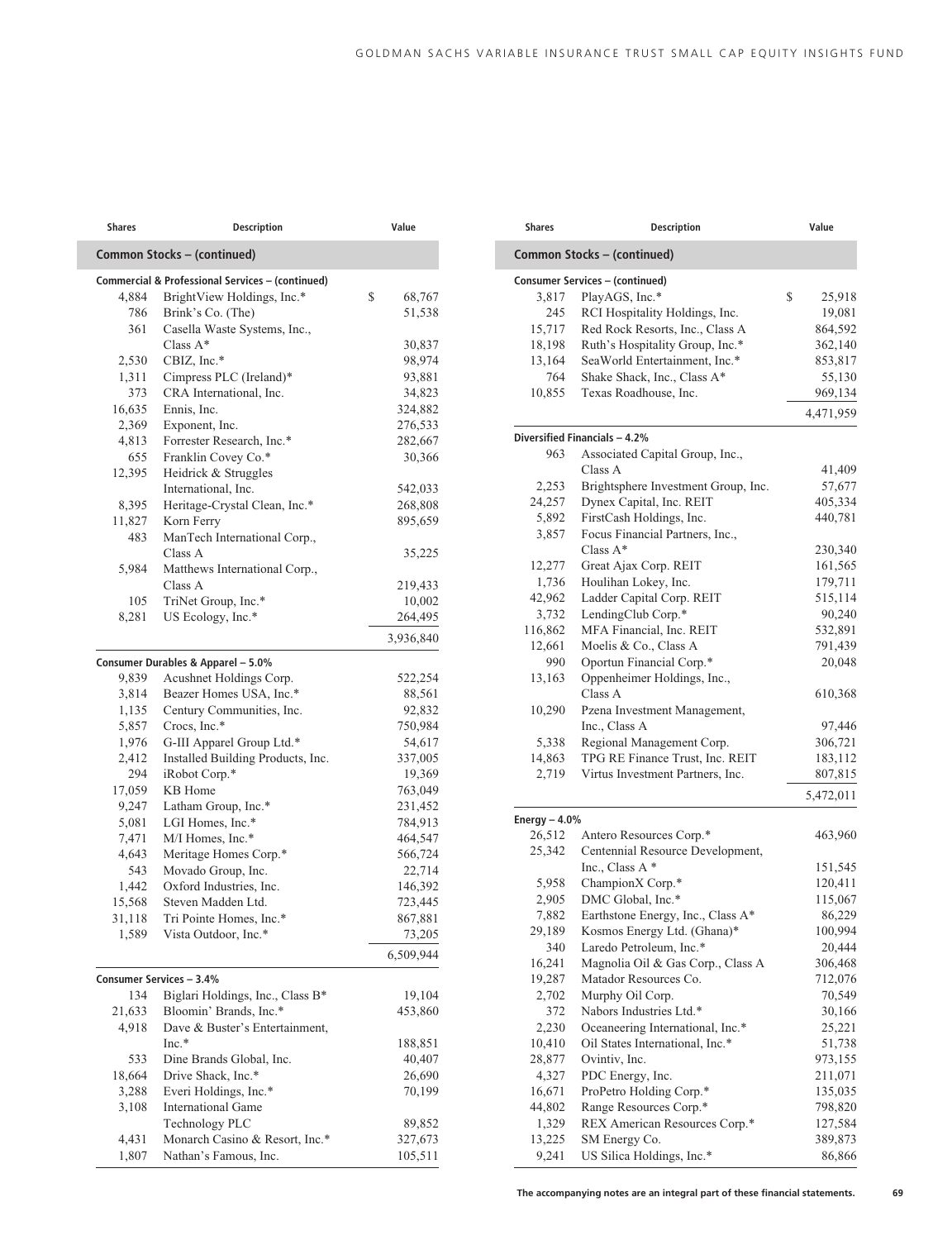# Schedule of Investments (continued)

Γ

*December 31, 2021*

| <b>Shares</b>               | <b>Description</b>                                               | Value             |  |
|-----------------------------|------------------------------------------------------------------|-------------------|--|
| Common Stocks - (continued) |                                                                  |                   |  |
| Energy - (continued)        |                                                                  |                   |  |
| 86,193                      | W&T Offshore, Inc.*                                              | \$<br>278,403     |  |
|                             |                                                                  | 5,255,675         |  |
|                             |                                                                  |                   |  |
| 726                         | Food & Staples Retailing - 0.7%<br>Chefs' Warehouse, Inc. (The)* |                   |  |
| 9,747                       | Ingles Markets, Inc., Class A                                    | 24,176<br>841,556 |  |
|                             |                                                                  |                   |  |
|                             |                                                                  | 865,732           |  |
|                             | Food, Beverage & Tobacco - 0.7%                                  |                   |  |
| 579                         | B&G Foods, Inc.                                                  | 17,793            |  |
| 1,172                       | Celsius Holdings, Inc.*                                          | 87,396            |  |
| 506                         | Coca-Cola Consolidated, Inc.                                     | 313,310           |  |
| 2,695                       | Sanderson Farms, Inc.                                            | 514,960           |  |
|                             |                                                                  | 933,459           |  |
|                             | Health Care Equipment & Services - 8.6%                          |                   |  |
| 1,073                       | 1Life Healthcare, Inc.*                                          | 18,853            |  |
| 488                         | Accolade, Inc.*                                                  | 12,864            |  |
| 3,924                       | AMN Healthcare Services, Inc.*                                   | 480,023           |  |
| 8,195                       | AngioDynamics, Inc.*                                             | 226,018           |  |
| 448                         | Apollo Medical Holdings, Inc.*                                   | 32,919            |  |
| 979                         | Apria, Inc.*                                                     | 31,915            |  |
| 7,410                       | Avanos Medical, Inc.*                                            | 256,905           |  |
| 7,440                       | Aveanna Healthcare Holdings, Inc.*                               | 55,056            |  |
| 70,811                      | Brookdale Senior Living, Inc.*                                   | 365,385           |  |
| 31,109                      | Castlight Health, Inc., Class B*                                 | 47,908            |  |
| 26,611                      | Community Health Systems, Inc.*                                  | 354,192           |  |
| 7,640                       | Computer Programs and Systems,                                   |                   |  |
|                             | $Inc.*$                                                          | 223,852           |  |
| 3,991                       | Convey Health Solutions Holdings,                                |                   |  |
|                             | $Inc.*$                                                          | 33,365            |  |
| 23,281                      | Covetrus, Inc.*                                                  | 464,922           |  |
| 3,851                       | Cross Country Healthcare, Inc.*                                  | 106,904           |  |
| 2,967                       | CryoLife, Inc.*                                                  | 60,378            |  |
| 664                         | CryoPort, Inc.*                                                  | 39,289            |  |
| 205                         | Fulgent Genetics, Inc.*                                          | 20,621            |  |
| 14,935                      | Hanger, Inc.*                                                    | 270,772           |  |
| 1,311                       | Health Catalyst, Inc.*                                           | 51,942            |  |
| 2,805                       | Heska Corp.*                                                     | 511,884           |  |
| 6,706                       | InfuSystem Holdings, Inc.*                                       | 114,203           |  |
| 1,414                       | Inspire Medical Systems, Inc.*                                   | 325,305           |  |
| 5,400                       | Integer Holdings Corp.*                                          | 462,186           |  |
| 17,846                      | Invacare Corp.*                                                  | 48,541            |  |
| 732                         | iRadimed Corp.*                                                  | 33,826            |  |
| 8,058                       | Joint Corp. (The)*                                               | 529,330           |  |
| 7,927                       | LeMaitre Vascular, Inc.                                          | 398,173           |  |
| 2,048                       | LivaNova PLC*                                                    | 179,057           |  |
| 2,207                       | Meridian Bioscience, Inc.*                                       | 45,023            |  |
| 5,269                       | Merit Medical Systems, Inc.*                                     | 328,259           |  |
| 239                         | Mesa Laboratories, Inc.                                          | 78,413            |  |
| 19,153                      | Natus Medical, Inc.*                                             | 454,501           |  |
| 14,753                      | Neogen Corp.*                                                    | 669,934           |  |
| 15,141                      | NextGen Healthcare, Inc.*                                        | 269,358           |  |
| 24,437                      | Patterson Cos., Inc.                                             | 717,226           |  |
| 1,827                       | Progyny, Inc.*                                                   | 91,989            |  |

| Shares                      | <b>Description</b>                             | Value        |  |
|-----------------------------|------------------------------------------------|--------------|--|
| Common Stocks - (continued) |                                                |              |  |
|                             | Health Care Equipment & Services - (continued) |              |  |
| 1,454                       | R1 RCM, Inc.*                                  | \$<br>37,062 |  |
| 3,169                       | Retractable Technologies, Inc.*(a)             | 21,961       |  |
| 14,070                      | Select Medical Holdings Corp.                  | 413,658      |  |
| 41,845                      | Sharps Compliance Corp.*                       | 298,355      |  |
| 158                         | Simulations Plus, Inc.                         | 7,473        |  |
| 1,838                       | Stereotaxis, Inc.*                             | 11,396       |  |
| 2,967                       | Surgery Partners, Inc.*                        | 158,467      |  |
| 7,477                       | Surmodics, Inc.*                               | 360,018      |  |
| 9,883                       | Tenet Healthcare Corp.*                        | 807,342      |  |
| 88                          | US Physical Therapy, Inc.                      | 8,408        |  |
| 2,273                       | Utah Medical Products, Inc.                    | 227,300      |  |
| 15,871                      | Varex Imaging Corp.*                           | 500,730      |  |
|                             |                                                |              |  |
|                             |                                                | 11,263,461   |  |
|                             | Household & Personal Products - 0.6%           |              |  |
| 14,729                      | Energizer Holdings, Inc.                       | 590,633      |  |
| 4,235                       | Oil-Dri Corp. of America                       | 138,611      |  |
|                             |                                                | 729,244      |  |
| Insurance - 4.7%            |                                                |              |  |
| 25,217                      | American Equity Investment Life                |              |  |
|                             | Holding Co.                                    | 981,446      |  |
| 3,432                       | AMERISAFE, Inc.                                | 184,744      |  |
| 13,879                      | Argo Group International                       |              |  |
|                             | Holdings Ltd.                                  | 806,509      |  |
| 20,905                      | BRP Group, Inc., Class A*                      | 754,879      |  |
| 5,542                       | Crawford & Co., Class A                        | 41,510       |  |
| 5,673                       | Donegal Group, Inc., Class A                   | 81,067       |  |
| 121,083                     | Genworth Financial, Inc., Class A*             | 490,386      |  |
| 5,567                       | Goosehead Insurance, Inc., Class A             | 724,155      |  |
| 887                         | Investors Title Co.                            | 174,872      |  |
| 3,884                       | Kinsale Capital Group, Inc. <sup>(b)</sup>     | 923,965      |  |
| 170                         | National Western Life Group, Inc.,             |              |  |
|                             | Class A                                        | 36,455       |  |
| 11,885                      | Stewart Information Services Corp.             | 947,591      |  |
|                             |                                                |              |  |
|                             |                                                | 6,147,579    |  |
| Materials - 3.3%            |                                                |              |  |
| 3,387                       | AdvanSix, Inc.                                 | 160,036      |  |
| 6,636                       | Century Aluminum Co.*                          | 109,892      |  |
| 9,655                       | Constellium SE*                                | 172,921      |  |
| 2,289                       | FutureFuel Corp.                               | 17,488       |  |
| 25,596                      | Hecla Mining Co.                               | 133,611      |  |
| 6,057                       | Innospec, Inc.                                 | 547,189      |  |
| 496                         | Intrepid Potash, Inc.*                         | 21,194       |  |
| 5,391                       | Livent Corp.*                                  | 131,433      |  |
| 6,982                       | Minerals Technologies, Inc.                    | 510,733      |  |
| 44,332                      | Novagold Resources, Inc. (Canada)*             | 304,118      |  |
| 534                         | Olympic Steel, Inc.                            | 12,549       |  |
| 1,629                       | Orion Engineered Carbons SA                    |              |  |
|                             | (Germany)*                                     | 29,909       |  |
| 14,110                      | Summit Materials, Inc., Class A*               | 566,375      |  |
| 30,962                      | SunCoke Energy, Inc.                           | 204,040      |  |
| 31,743                      | Tronox Holdings PLC, Class A                   | 762,784      |  |
| 857                         | United States Lime & Minerals, Inc.            | 110,570      |  |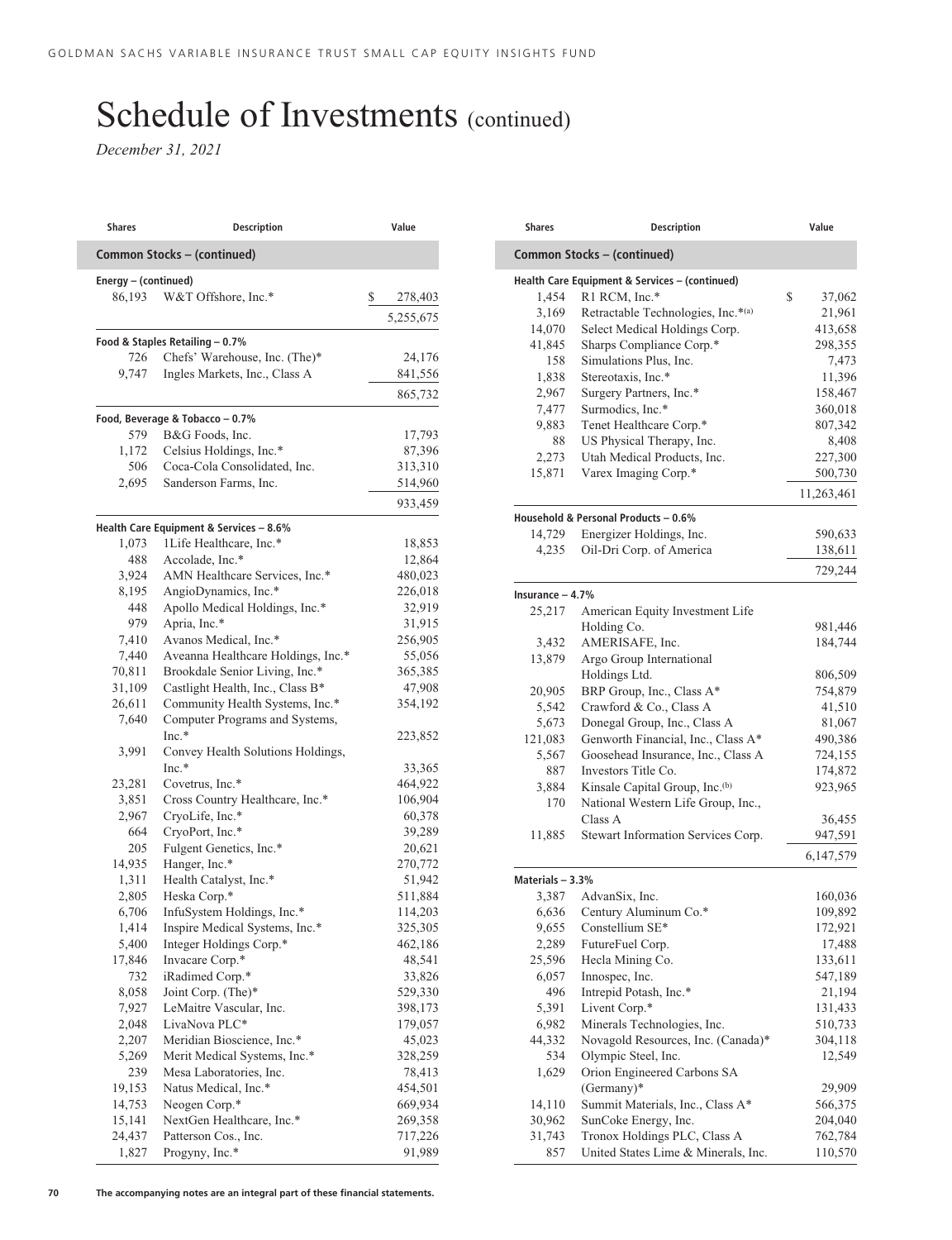| <b>Shares</b>               | <b>Description</b>                                     | Value              |  |
|-----------------------------|--------------------------------------------------------|--------------------|--|
| Common Stocks - (continued) |                                                        |                    |  |
| Materials - (continued)     |                                                        |                    |  |
| 18,003                      | Warrior Met Coal, Inc.                                 | \$<br>462,857      |  |
|                             |                                                        | 4,257,699          |  |
|                             | Media & Entertainment - 2.8%                           |                    |  |
| 21,862                      | AMC Entertainment Holdings, Inc.,                      |                    |  |
|                             | Class $A^{*(a)}$                                       | 594,646            |  |
| 4,953                       | Cargurus, Inc.*                                        | 166,619            |  |
| 36,995                      | Cinemark Holdings, Inc.*                               | 596,359            |  |
| 130                         | Daily Journal Corp.*                                   | 46,375             |  |
| 7,283                       | Eventbrite, Inc., Class A*                             | 127,016            |  |
| 2,315                       | fuboTV, Inc.*(a)                                       | 35,929             |  |
| 2,986                       | Hemisphere Media Group, Inc.*                          | 21,708             |  |
| 25,897                      | IMAX Corp.*                                            | 462,002            |  |
| 2,182                       | John Wiley & Sons, Inc., Class A                       | 124,963            |  |
| 12,641                      | Liberty TripAdvisor Holdings, Inc.,                    |                    |  |
|                             | Class $A^*$                                            | 27,431             |  |
| 3,742                       | Lions Gate Entertainment Corp.,                        |                    |  |
|                             | Class $B^*$                                            | 57,589             |  |
| 10,641                      | Magnite, Inc.*                                         | 186,218            |  |
| 17,211                      | Marcus Corp. (The)*(a)<br>QuinStreet, Inc.*            | 307,388            |  |
| 16,825<br>3,019             | TechTarget, Inc.*                                      | 306,047<br>288,798 |  |
| 6,644                       | Thryv Holdings, Inc.*                                  | 273,268            |  |
| 10,110                      | TrueCar, Inc.*                                         | 34,374             |  |
|                             |                                                        |                    |  |
|                             |                                                        | 3,656,730          |  |
|                             | Pharmaceuticals, Biotechnology & Life Sciences - 11.3% |                    |  |
| 5,237                       | Aeglea BioTherapeutics, Inc.*                          | 24,876             |  |
| 12,945                      | Affimed NV (Germany)*                                  | 71,456             |  |
| 20,595                      | Alkermes PLC*                                          | 479,040            |  |
| 2,206                       | Allakos, Inc.*                                         | 21,597             |  |
| 5,570                       | Allogene Therapeutics, Inc.*                           | 83,104             |  |
| 1,559                       | Allovir, Inc.*                                         | 20,173             |  |
| 578                         | ALX Oncology Holdings, Inc.*                           | 12,421             |  |
| 31,654                      | Amicus Therapeutics, Inc.*                             | 365,604            |  |
| 38,698                      | Amneal Pharmaceuticals, Inc.*                          | 185,363            |  |
| 32,110                      | Amphastar Pharmaceuticals, Inc.*<br>AnaptysBio, Inc.*  | 747,842<br>248,115 |  |
| 7,140<br>7,588              | Antares Pharma, Inc.*                                  | 27,089             |  |
| 919                         | Applied Molecular Transport, Inc.*                     | 12,848             |  |
| 1,553                       | Arcus Biosciences, Inc.*                               | 62,850             |  |
| 3,023                       | Arena Pharmaceuticals, Inc.*                           | 280,958            |  |
| 2,536                       | Arrowhead Pharmaceuticals, Inc.*                       | 168,137            |  |
| 2,441                       | Arvinas, Inc.*                                         | 200,504            |  |
| 3,930                       | Avid Bioservices, Inc.*                                | 114,677            |  |
| 1,892                       | Avidity Biosciences, Inc.*                             | 44,973             |  |
| 2,595                       | Berkeley Lights, Inc.*                                 | 47,177             |  |
| 10,932                      | BioCryst Pharmaceuticals, Inc.*                        | 151,408            |  |
| 3,137                       | Bridgebio Pharma, Inc.*                                | 52,325             |  |
| 13,284                      | Cardiff Oncology, Inc.*(a)                             | 79,837             |  |
| 3,317                       | CareDx, Inc.*                                          | 150,857            |  |
| 985                         | Cassava Sciences, Inc.*(a)                             | 43,044             |  |
| 1,750                       | ChemoCentryx, Inc.*                                    | 63,718             |  |
| 16,172                      | Chimerix, Inc.*                                        | 103,986            |  |
| 4,313                       | Codexis, Inc.*                                         | 134,868            |  |

I

| Shares       | <b>Description</b>                                           | Value            |
|--------------|--------------------------------------------------------------|------------------|
|              | Common Stocks - (continued)                                  |                  |
|              | Pharmaceuticals, Biotechnology & Life Sciences - (continued) |                  |
| 4,073        | Collegium Pharmaceutical, Inc.*                              | \$<br>76,084     |
| 9,071        | Denali Therapeutics, Inc.*                                   | 404,567          |
| 3,115        | Design Therapeutics, Inc.*(a)                                | 66,692           |
| 16,843       | Dynavax Technologies Corp.*(a)                               | 236,981          |
| 5,833        | Eagle Pharmaceuticals, Inc.*                                 | 297,016          |
| 11,430       | Editas Medicine, Inc.*                                       | 303,467          |
| 10,962       | Eiger BioPharmaceuticals, Inc.*                              | 56,893           |
| 1,084        | Emergent BioSolutions, Inc.*                                 | 47,121           |
| 28,051       | Endo International PLC*                                      | 105,472          |
| 3,435        | Fluidigm Corp.*                                              | 13,465           |
| 1,865        | Frequency Therapeutics, Inc.*                                | 9,567            |
| 6,025        | Global Blood Therapeutics, Inc.*                             | 176,352          |
| 23,463       | Halozyme Therapeutics, Inc.*                                 | 943,447          |
| 1,247        | Harvard Bioscience, Inc.*                                    | 8,791            |
| 17,921       | Heron Therapeutics, Inc.*                                    | 163,619          |
| 8,562        | Homology Medicines, Inc.*                                    | 31,166           |
| 2,515        | Ideaya Biosciences, Inc.*                                    | 59,455           |
| 10,157       | ImmunoGen, Inc.*                                             | 75,365           |
| 3,589        | Inhibrx, Inc.*                                               | 156,732          |
| 3,543        | Innoviva, Inc.*                                              | 61,117           |
| 4,751        | Insmed, Inc.*                                                | 129,417          |
| 2,680        | Intellia Therapeutics, Inc.*                                 | 316,883          |
| 1,566        | Intercept Pharmaceuticals, Inc.*(a)                          | 25,510           |
| 1,747        | Intra-Cellular Therapies, Inc.*                              | 91,438           |
| 21,115       | Jounce Therapeutics, Inc.*<br>Kronos Bio, Inc.*              | 176,310          |
| 4,196        | Krystal Biotech, Inc.*                                       | 57,024           |
| 212<br>1,294 | Kymera Therapeutics, Inc.*                                   | 14,829           |
| 1,269        | MacroGenics, Inc.*                                           | 82,156<br>20,367 |
| 308          | Madrigal Pharmaceuticals, Inc.*                              | 26,100           |
| 1,721        | MaxCyte, Inc.*                                               | 17,537           |
| 4,805        | Medpace Holdings, Inc.*                                      | 1,045,760        |
| 9,090        | Myriad Genetics, Inc.*                                       | 250,884          |
| 16,115       | NanoString Technologies, Inc.*                               | 680,536          |
| 2,567        | Nkarta, Inc.*                                                | 39,403           |
| 2,243        | Olema Pharmaceuticals, Inc.*                                 | 20,994           |
| 7,693        | OPKO Health, Inc.*                                           | 37,003           |
| 18,417       | Organogenesis Holdings, Inc.*                                | 170,173          |
| 1,580        | Personalis, Inc.*                                            | 22,547           |
| 26,359       | Phibro Animal Health Corp.,                                  |                  |
|              | Class A                                                      | 538,251          |
| 38,355       | Precision BioSciences, Inc.*                                 | 283,827          |
| 12,626       | Prestige Consumer Healthcare, Inc.*                          | 765,767          |
| 2,321        | Protagonist Therapeutics, Inc.*                              | 79,378           |
| 1,577        | Prothena Corp. PLC (Ireland)*                                | 77,904           |
| 7,051        | Puma Biotechnology, Inc.*                                    | 21,435           |
| 13,654       | Rigel Pharmaceuticals, Inc.*                                 | 36,183           |
| 5,043        | Rubius Therapeutics, Inc.*                                   | 48,816           |
| 40,625       | Selecta Biosciences, Inc.*                                   | 132,438          |
| 6,997        | Seres Therapeutics, Inc.*                                    | 58,285           |
| 14,286       | SIGA Technologies, Inc.*                                     | 107,431          |
| 12,542       | Solid Biosciences, Inc.*                                     | 21,949           |
| 2,148        | Sorrento Therapeutics, Inc.*                                 | 9,988            |
| 6,935        | Sutro Biopharma, Inc.*                                       | 103,193          |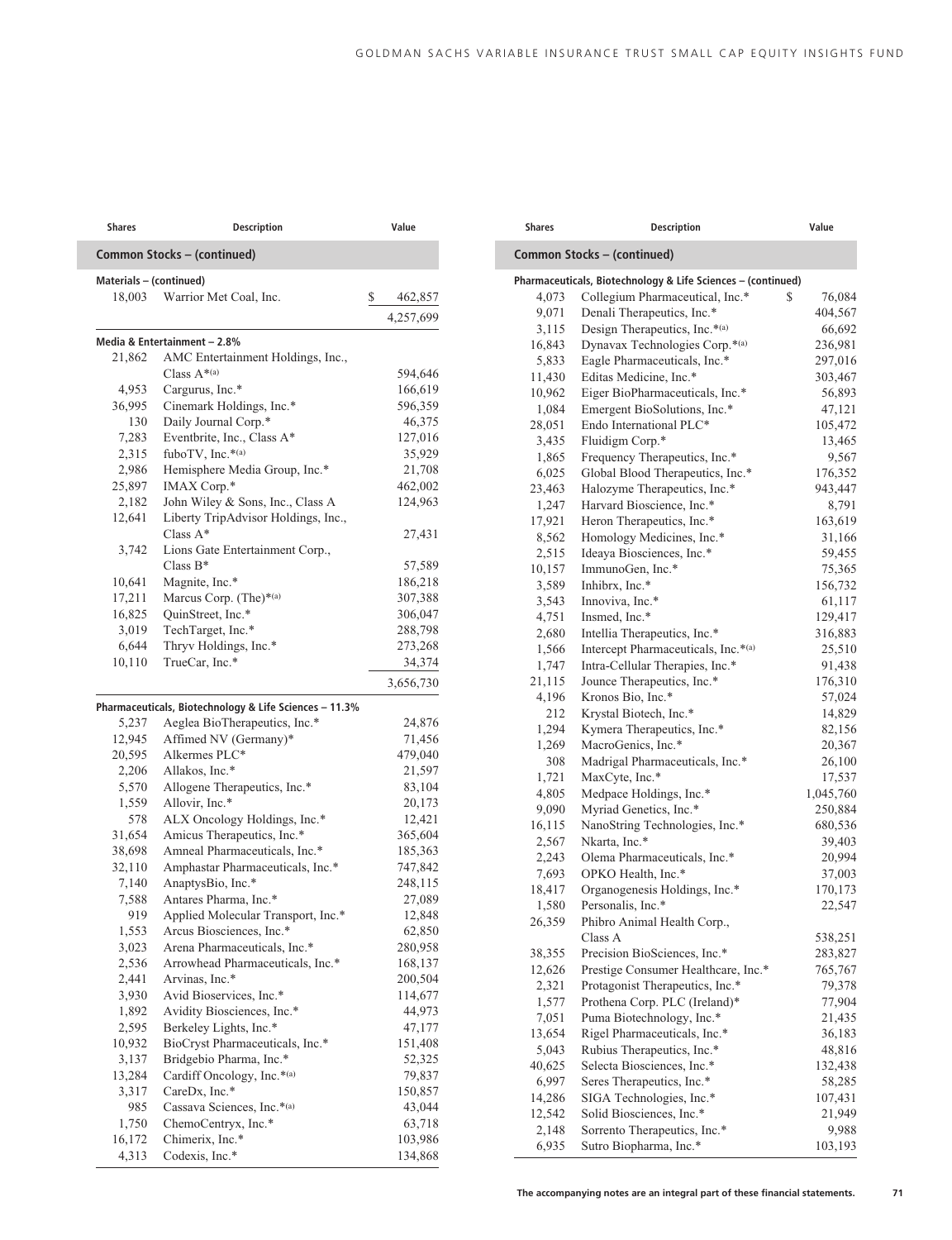## Schedule of Investments (continued)

*December 31, 2021*

| <b>Shares</b>      | <b>Description</b>                                           | Value         |
|--------------------|--------------------------------------------------------------|---------------|
|                    | <b>Common Stocks - (continued)</b>                           |               |
|                    | Pharmaceuticals, Biotechnology & Life Sciences - (continued) |               |
| 8,813              | Travere Therapeutics, Inc.*                                  | \$<br>273,556 |
| 2,276              | Turning Point Therapeutics, Inc.*                            | 108,565       |
| 5,929              | Twist Bioscience Corp.*                                      | 458,845       |
| 31,274             | Vanda Pharmaceuticals, Inc.*                                 | 490,689       |
| 21,373             | VBI Vaccines, Inc.*(a)                                       | 50,013        |
| 2,285              | Veracyte, Inc.*                                              | 94,142        |
| 2,019              | Vericel Corp.*                                               | 79,347        |
| 1,468              | Verve Therapeutics, Inc.*                                    | 54,125        |
| 4,002              | Vir Biotechnology, Inc.*                                     | 167,564       |
| 3,986              | XBiotech, Inc.(a)                                            | 44,364        |
| 771                | Xencor, Inc.*                                                | 30,933        |
| 559                | Y-mAbs Therapeutics, Inc.*                                   | 9,061         |
| 1,138              | Zentalis Pharmaceuticals, Inc.*                              | 95,660        |
|                    |                                                              | 14,758,796    |
| Real Estate - 5.3% |                                                              |               |
| 11,492             | American Assets Trust, Inc. REIT                             | 431,295       |
| 1,857              | City Office REIT, Inc. REIT                                  | 36,620        |
| 5,897              | Corporate Office Properties                                  |               |
|                    | <b>Trust REIT</b>                                            | 164,939       |
| 1,463              | EastGroup Properties, Inc. REIT                              | 333,344       |
| 4,885              | Forestar Group, Inc.*                                        | 106,249       |
| 3,448              | Independence Realty Trust,                                   |               |
|                    | Inc. REIT                                                    | 89,062        |
| 23,611             | <b>Industrial Logistics Properties</b>                       |               |
|                    | <b>Trust REIT</b>                                            | 591,456       |
| 5,724              | Macerich Co. (The) REIT                                      | 98,911        |
| 15,101             | National Storage Affiliates                                  |               |
|                    | <b>Trust REIT</b>                                            | 1,044,989     |
| 11,478             | NexPoint Residential Trust,                                  |               |
|                    | Inc. REIT                                                    | 962,201       |
| 23,158             | Outfront Media, Inc. REIT                                    | 621,098       |
| 7,592              | Paramount Group, Inc. REIT                                   | 63,317        |
| 997                | Phillips Edison & Co., Inc. REIT                             | 32,941        |
| 35,527             | Piedmont Office Realty Trust, Inc.,                          |               |
|                    | <b>Class A REIT</b>                                          | 652,986       |
| 1,513              | PotlatchDeltic Corp. REIT                                    | 91,113        |
| 16,295             | Retail Opportunity Investments                               |               |
|                    | Corp. REIT                                                   | 319,382       |
| 14,027             | <b>RPT Realty REIT</b>                                       | 187,681       |
| 28,781             | SITE Centers Corp. REIT                                      | 455,603       |
| 328                | St. Joe Co. (The)                                            | 17,072        |
| 5,367              | STAG Industrial, Inc. REIT                                   | 257,401       |
| 1,357              | Tanger Factory Outlet Centers,                               |               |
|                    | Inc. REIT                                                    | 26,163        |
| 1,992              | Terreno Realty Corp. REIT                                    | 169,898       |
| 4,228              | UMH Properties, Inc. REIT                                    | 115,551       |
| 564                | Urban Edge Properties REIT                                   | 10,716        |
| 695                | Urstadt Biddle Properties, Inc.,                             |               |
|                    | <b>Class A REIT</b>                                          | 14,803        |
| 10,612             | Whitestone REIT REIT                                         | 107,500       |
|                    |                                                              | 7,002,291     |
| Retailing $-4.0%$  |                                                              |               |
| 403                | 1-800-Flowers.com, Inc., Class A*                            | 9,418         |

| <b>Shares</b>               | <b>Description</b>                                                  | Value              |  |
|-----------------------------|---------------------------------------------------------------------|--------------------|--|
| Common Stocks - (continued) |                                                                     |                    |  |
| Retailing - (continued)     |                                                                     |                    |  |
| 10,159                      | Academy Sports & Outdoors, Inc.*                                    | \$<br>445,980      |  |
| 22,055                      | American Eagle Outfitters, Inc.                                     | 558,433            |  |
| 1,378                       | Asbury Automotive Group, Inc.*                                      | 238,022            |  |
| 631                         | Bed Bath & Beyond, Inc.*                                            | 9,200              |  |
| 2,744                       | Boot Barn Holdings, Inc.*                                           | 337,649            |  |
| 17,015                      | Buckle, Inc. (The)                                                  | 719,905            |  |
| 20,764                      | Cato Corp. (The), Class A                                           | 356,310            |  |
| 18,347                      | Chico's FAS, Inc.*                                                  | 98,707             |  |
| 6,596                       | Designer Brands, Inc., Class A*                                     | 93,729             |  |
| 432                         | Dillard's, Inc., Class A(a)                                         | 105,849            |  |
| 13,569                      | Funko, Inc., Class A*                                               | 255,097            |  |
| 4,166                       | Lands' End, Inc.*                                                   | 81,778             |  |
| 4,160                       | Liquidity Services, Inc.*                                           | 91,853             |  |
| 12,431                      | Macy's, Inc.                                                        | 325,444            |  |
| 4,401                       | Murphy USA, Inc.                                                    | 876,855            |  |
| 1,199                       | Overstock.com, Inc.*                                                | 70,753             |  |
| 2,430                       | Porch Group, Inc.*<br>Revolve Group, Inc.*                          | 37,884             |  |
| 1,988<br>1,260              | Shutterstock, Inc.                                                  | 111,407<br>139,709 |  |
| 1,916                       | Stitch Fix, Inc., Class A*                                          | 36,251             |  |
| 14,830                      | Tilly's, Inc., Class A                                              | 238,911            |  |
| 615                         | TravelCenters of America, Inc.*                                     | 31,746             |  |
|                             |                                                                     | 5,270,890          |  |
|                             |                                                                     |                    |  |
| 2,624                       | Semiconductors & Semiconductor Equipment - 2.9%<br>Ambarella, Inc.* | 532,383            |  |
| 5,364                       | Axcelis Technologies, Inc.*                                         | 399,940            |  |
| 19,468                      | Cohu, Inc.*                                                         | 741,536            |  |
| 2,013                       | Diodes, Inc.*                                                       | 221,048            |  |
| 9,772                       | FormFactor, Inc.*                                                   | 446,776            |  |
| 1,244                       | Ichor Holdings Ltd.*                                                | 57,261             |  |
| 7,475                       | Kulicke & Soffa Industries, Inc.                                    |                    |  |
|                             | (Singapore)                                                         | 452,537            |  |
| 1,915                       | Lattice Semiconductor Corp.*                                        | 147,570            |  |
| 4,514                       | MaxLinear, Inc.*                                                    | 340,310            |  |
| 382                         | SiTime Corp.*                                                       | 111,750            |  |
| 2,164                       | Ultra Clean Holdings, Inc.*                                         | 124,127            |  |
| 9,728                       | Veeco Instruments, Inc.*                                            | 276,956            |  |
|                             |                                                                     | 3,852,194          |  |
|                             | Software & Services - 7.5%                                          |                    |  |
| 16,027                      | A10 Networks, Inc.                                                  | 265,728            |  |
| 3,911                       | ACI Worldwide, Inc.*                                                | 135,712            |  |
| 809                         | Appian Corp.*                                                       | 52,755             |  |
| 850                         | Asana, Inc., Class A*                                               | 63,367             |  |
| 590                         | BigCommerce Holdings, Inc.                                          |                    |  |
|                             | Series 1*                                                           | 20,868             |  |
| 17,196                      | Box, Inc., Class A*                                                 | 450,363            |  |
| 3,891                       | Brightcove, Inc.*                                                   | 39,766             |  |
| 2,648                       | Cerence, Inc.*                                                      | 202,943            |  |
| 19,765                      | ChannelAdvisor Corp.*                                               | 487,800            |  |
| 5,557                       | CommVault Systems, Inc.*                                            | 382,988            |  |
| 25,819                      | Conduent, Inc.*                                                     | 137,873            |  |
| 3,472                       | DigitalOcean Holdings, Inc.*                                        | 278,906            |  |
| 7,200                       | Domo, Inc., Class B*                                                | 357,120            |  |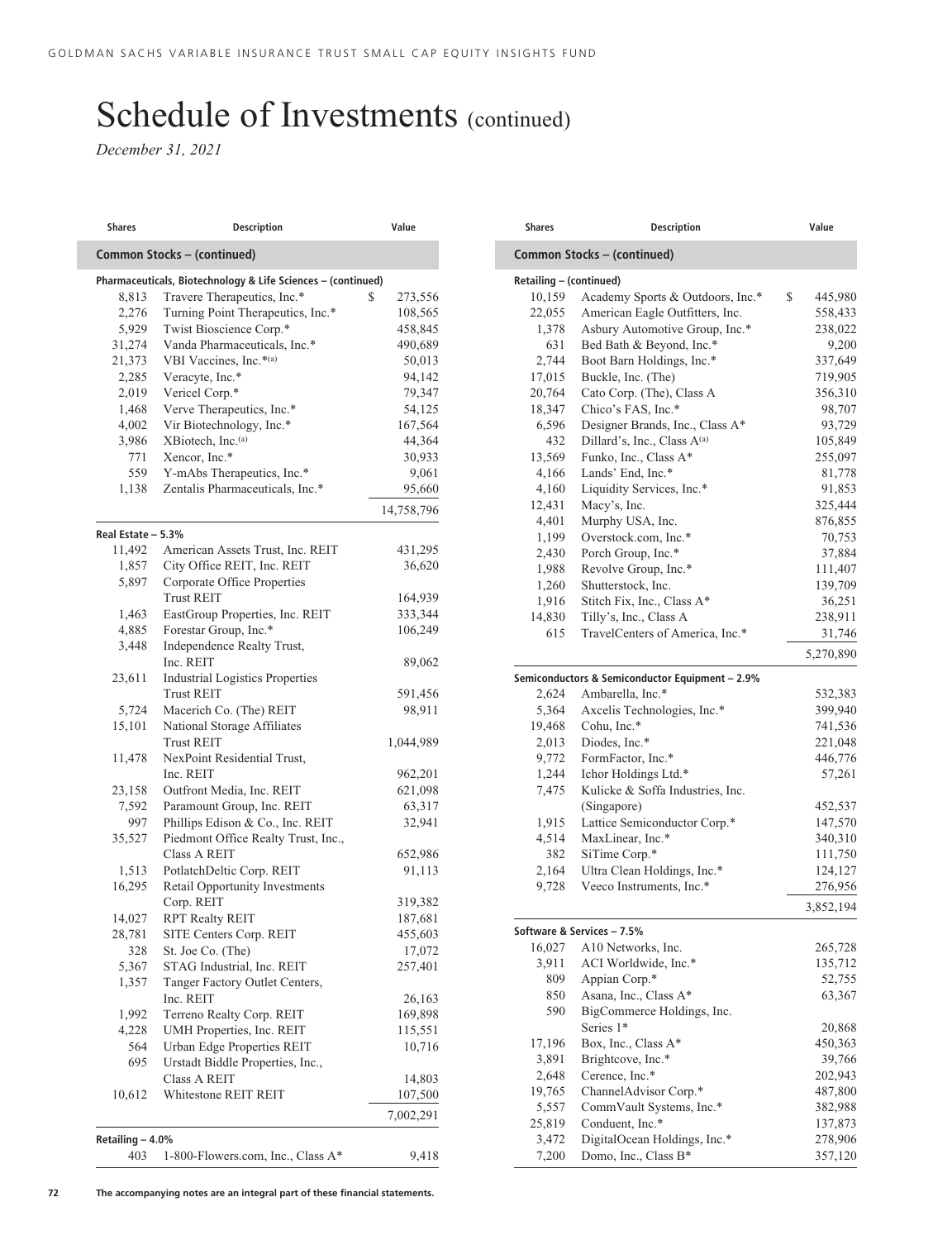| <b>Shares</b> | <b>Description</b>                     | Value         |
|---------------|----------------------------------------|---------------|
|               | Common Stocks - (continued)            |               |
|               | Software & Services - (continued)      |               |
| 53,256        | E2open Parent Holdings, Inc.*          | \$<br>599,663 |
| 8,247         | eGain Corp.*                           | 82,305        |
| 2,737         | ExlService Holdings, Inc.*             | 396,235       |
| 3,170         | Hackett Group, Inc. (The)              | 65,080        |
| 526           | 13 Verticals, Inc., Class A*           | 11,988        |
| 3,850         | JFrog Ltd. (Israel)*                   | 114,345       |
| 2,502         | Marathon Digital Holdings, Inc.*(a)    | 82,216        |
| 250           | MicroStrategy, Inc., Class A*(a)       | 136,122       |
| 10,788        | Mimecast Ltd.*                         | 858,401       |
| 4,426         | Momentive Global, Inc.*                | 93,610        |
| 6,626         | Perficient, Inc.*                      | 856,676       |
| 5,985         | Ping Identity Holding Corp.*           | 136,937       |
| 2,619         | Qualys, Inc.*                          | 359,379       |
| 14,131        | Rackspace Technology, Inc.*            | 190,345       |
| 1,131         | Riot Blockchain, Inc.*(a)              | 25,255        |
| 7,581         | Sapiens International Corp. NV         |               |
|               | (Israel)                               | 261,165       |
| 3,642         | SPS Commerce, Inc.*                    | 518,439       |
| 9,911         | Tenable Holdings, Inc.*                | 545,799       |
| 12,197        | Upland Software, Inc.*                 | 218,814       |
| 7,515         | Varonis Systems, Inc.*                 | 366,582       |
| 5,563         | Workiva, Inc.*                         | 725,916       |
| 18,662        | Zuora, Inc., Class A*                  | 348,606       |
|               |                                        | 9,870,067     |
|               | Technology Hardware & Equipment - 4.0% |               |
| 6,242         | 3D Systems Corp.*                      | 134,453       |
| 2,729         | Avid Technology, Inc.*                 | 88,884        |
| 6,332         | Belden, Inc.                           | 416,202       |
| 2,237         | Cambium Networks Corp.*                | 57,334        |
| 2,790         | Casa Systems, Inc.*                    | 15,819        |
| 3,306         | Clearfield, Inc.*                      | 279,093       |
| 22,042        | CTS Corp.                              | 809,382       |
| 17,632        | Daktronics, Inc.*                      | 89,042        |
| 926           | Fabrinet (Thailand)*                   | 109,703       |
| 30,714        | Harmonic, Inc.*                        | 361,197       |
| 41,682        | Infinera Corp.*                        | 399,730       |
| 22,756        | NetScout Systems, Inc.*                | 752,769       |
| 3,810         | PC Connection, Inc.                    | 164,325       |
| 10,993        | Super Micro Computer, Inc.*            | 483,142       |
| 39,583        | Vishay Intertechnology, Inc.           | 865,680       |
| 4,237         | Vishay Precision Group, Inc.*          | 157,278       |
|               |                                        | 5,184,033     |
|               | Telecommunication Services - 1.5%      |               |
| 10,734        | <b>Cogent Communications</b>           |               |
|               | Holdings, Inc.                         | 785,514       |
| 16,165        | Globalstar, Inc.*                      | 18,751        |
| 4,449         | Gogo, Inc.*                            | 60,195        |
| 18,831        | Iridium Communications, Inc.*          | 777,532       |
| 14,928        | Shenandoah Telecommunications          |               |
|               | Co.                                    | 380,664       |
|               |                                        | 2,022,656     |

| <b>Shares</b>         | <b>Description</b>                          | Value         |
|-----------------------|---------------------------------------------|---------------|
|                       | Common Stocks – (continued)                 |               |
| Transportation - 2.4% |                                             |               |
| 355                   | ArcBest Corp.                               | \$<br>42,547  |
| 1,375                 | Atlas Air Worldwide Holdings,               |               |
|                       | $Inc$ *                                     | 129,415       |
| 1,916                 | Avis Budget Group, Inc.*                    | 397,321       |
| 3,756                 | Eagle Bulk Shipping, Inc. (a)               | 170,898       |
| 2,664                 | Genco Shipping & Trading Ltd.               | 42,624        |
| 7,813                 | Heartland Express, Inc.                     | 131,415       |
| 42,927                | Marten Transport Ltd.                       | 736,627       |
| 84,454                | Safe Bulkers, Inc. (Greece)*                | 318,392       |
| 1,503                 | Saia, Inc.*                                 | 506,556       |
| 14,040                | Werner Enterprises, Inc.                    | 669,146       |
|                       |                                             | 3,144,941     |
| Utilities $-0.2%$     |                                             |               |
|                       | 2,486 Northwest Natural Holding Co.         | 121,267       |
| 3,035                 | Sunnova Energy International, Inc.*         | 84,737        |
|                       |                                             | 206,004       |
|                       | TOTAL INVESTMENTS BEFORE SECURITIES LENDING |               |
| (Cost \$115,956,688)  | <b>REINVESTMENT VEHICLE</b>                 | \$128,936,106 |

| <b>Shares</b>                                             | <b>Dividend</b><br>Rate                                       | Value           |
|-----------------------------------------------------------|---------------------------------------------------------------|-----------------|
|                                                           | Securities Lending Reinvestment Vehicle – 1.4% <sup>(c)</sup> |                 |
| Institutional Shares<br>1,845,983<br>(Cost \$1,845,983)   | Goldman Sachs Financial Square Government Fund —<br>0.026%    | \$<br>1,845,983 |
| <b>TOTAL INVESTMENTS - 100.0%</b><br>(Cost \$117,802,671) |                                                               | \$130,782,089   |
| <b>OTHER ASSETS IN EXCESS</b><br>OF LIABILITIES - 0.0%    |                                                               | 47,852          |
| <b>NET ASSETS - 100.0%</b>                                |                                                               | \$130,829,941   |

The percentage shown for each investment category reflects the value of investments in that category as a percentage of net assets.

- \* Non-income producing security.
- (a) All or a portion of security is on loan.
- (b) All or a portion of security is segregated as collateral for initial margin requirements on futures transactions.
- (c) Represents an affiliated issuer.

**Investment Abbreviations:**

| PLC -Public Limited Company       |  |
|-----------------------------------|--|
| REIT—Real Estate Investment Trust |  |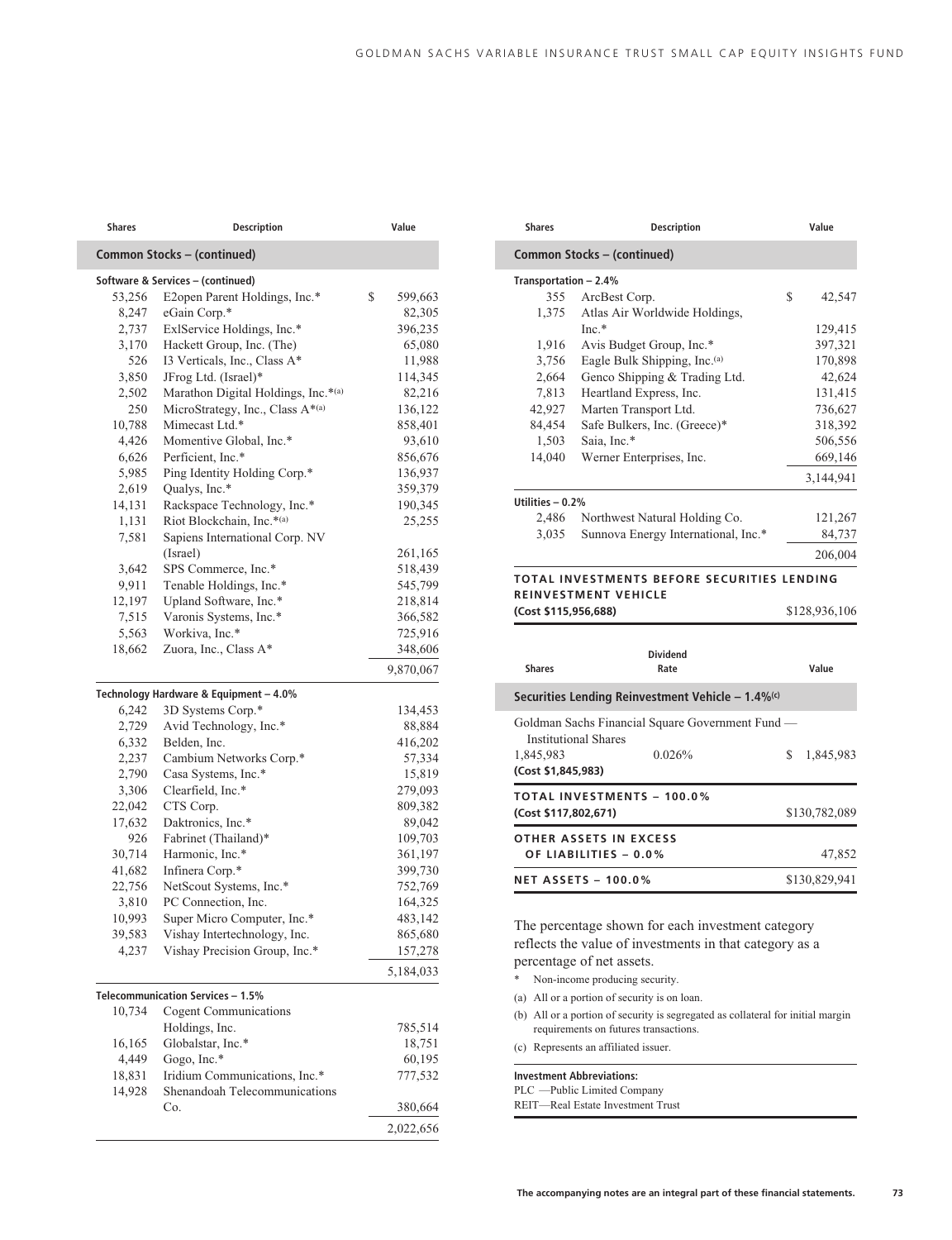## Schedule of Investments (continued)

*December 31, 2021*

#### **ADDITIONAL INVESTMENT INFORMATION**

FUTURES CONTRACTS — At December 31, 2021, the Fund had the following futures contracts:

| Description                                           | Number of<br>Contracts | <b>Expiration</b><br>Date | Notional<br>Amount | Unrealized<br>Appreciation/<br>(Depreciation) |
|-------------------------------------------------------|------------------------|---------------------------|--------------------|-----------------------------------------------|
| Long position contracts:<br>Russell 2000 E-Mini Index |                        | 03/18/22                  | \$662,665          | \$10,175                                      |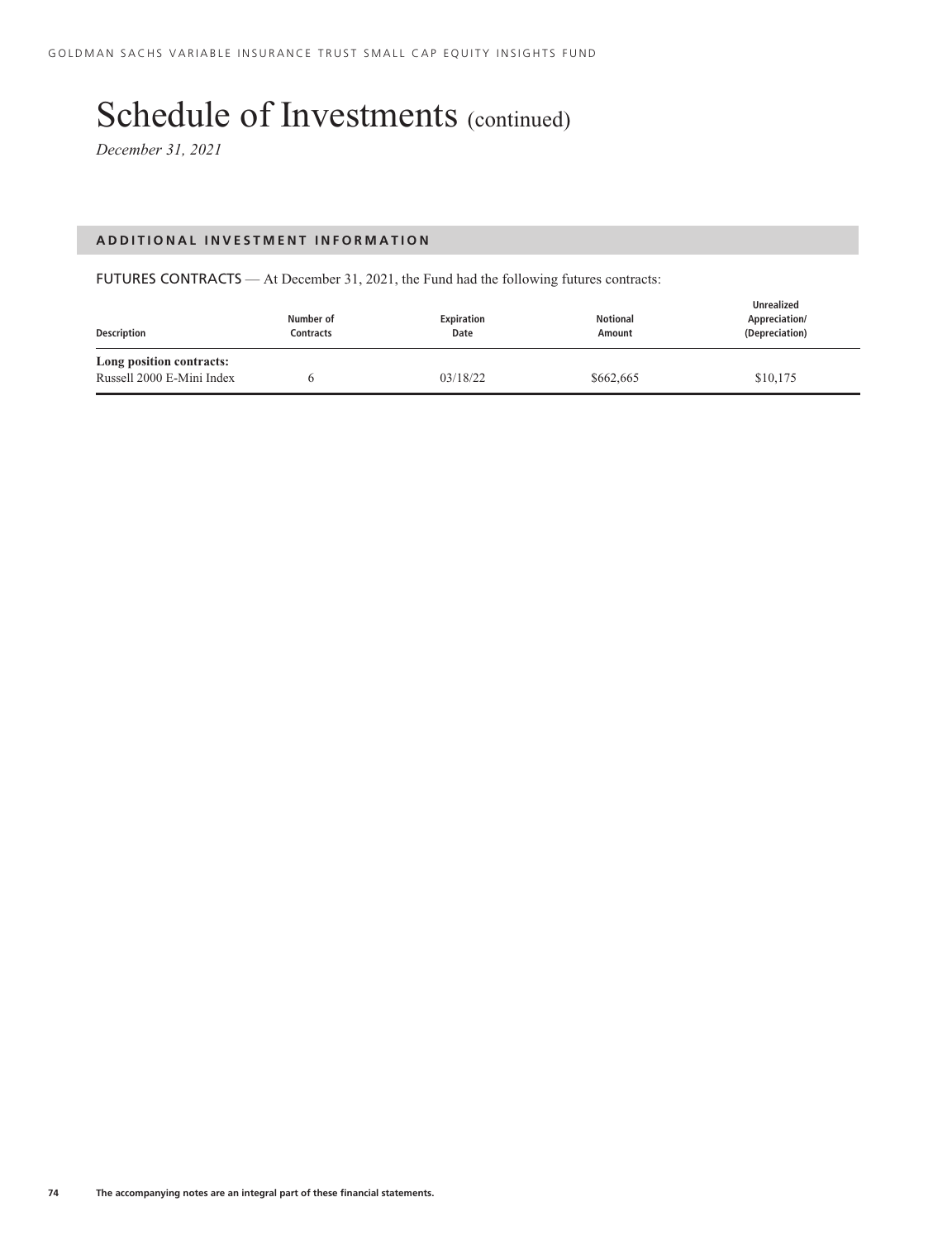## Schedule of Investments

*December 31, 2021*

| <b>Shares</b>        | <b>Description</b>                                                  | Value                |
|----------------------|---------------------------------------------------------------------|----------------------|
|                      | Common Stocks - 98.9%                                               |                      |
|                      | Automobiles & Components - 2.7%                                     |                      |
| 14,440               | Aptiv PLC*                                                          | \$<br>2,381,878      |
| 9.050                | Tesla, Inc.*                                                        | 9,563,859            |
|                      |                                                                     | 11,945,737           |
| Capital Goods - 1.4% |                                                                     |                      |
| 14,576               | Boeing Co. (The)*                                                   | 2,934,441            |
| 9,643                | Deere & Co.                                                         | 3,306,488            |
|                      |                                                                     | 6,240,929            |
| 24,855               | Commercial & Professional Services - 1.3%<br>Verisk Analytics, Inc. | 5,685,084            |
|                      |                                                                     |                      |
| 10,722               | Consumer Durables & Apparel - 3.0%<br>Lululemon Athletica, Inc.*    | 4, 197, 127          |
| 49,471               | NIKE, Inc., Class B                                                 | 8,245,332            |
| 11,774               | PVH Corp.                                                           | 1,255,697            |
|                      |                                                                     | 13,698,156           |
|                      | Consumer Services - 1.7%                                            |                      |
| 22,324               | Chegg, Inc.*                                                        | 685,347              |
| 1,416                | Chipotle Mexican Grill, Inc.*                                       | 2,475,522            |
| 16,433               | McDonald's Corp.                                                    | 4,405,194            |
|                      |                                                                     | 7,566,063            |
|                      | Diversified Financials - 1.5%                                       |                      |
| 65,188               | Charles Schwab Corp. (The)                                          | 5,482,311            |
| 10,186               | Intercontinental Exchange, Inc.                                     | 1,393,139            |
|                      |                                                                     | 6,875,450            |
|                      | Food & Staples Retailing - 0.5%                                     |                      |
| 14,850               | Walmart, Inc.                                                       | 2,148,646            |
|                      | Food, Beverage & Tobacco - 3.0%                                     |                      |
| 77,220               | Coca-Cola Co. (The)                                                 | 4,572,196            |
| 43,261               | McCormick & Co., Inc.                                               | 4,179,445            |
| 33,779               | Mondelez International, Inc.,                                       |                      |
|                      | Class A                                                             | 2,239,886            |
| 28,391               | Monster Beverage Corp.*                                             | 2,726,672            |
|                      |                                                                     | 13,718,199           |
|                      | Health Care Equipment & Services - 3.5%                             |                      |
|                      | 76,372 American Well Corp., Class A*                                | 461,287              |
|                      | 81,490 Boston Scientific Corp.*                                     | 3,461,695            |
| 14,555               | Guardant Health, Inc.*                                              | 1,455,791            |
| 9,018                | Insulet Corp.*                                                      | 2,399,419            |
| 15,968               | Intuitive Surgical, Inc.*                                           | 5,737,303            |
| 9,430                | Veeva Systems, Inc., Class A*                                       | 2,409,176            |
|                      |                                                                     | 15,924,671           |
|                      | Household & Personal Products - 0.8%                                |                      |
| 9,769                | Estee Lauder Cos., Inc. (The),<br>Class A                           | 3,616,484            |
|                      |                                                                     |                      |
|                      |                                                                     |                      |
| Materials - 2.4%     |                                                                     |                      |
| 29,887<br>9,928      | Danimer Scientific, Inc.*(a)<br>Ecolab, Inc.                        | 254,637<br>2,329,009 |

| <b>Shares</b>                | <b>Description</b>                                    | Value           |
|------------------------------|-------------------------------------------------------|-----------------|
|                              | Common Stocks - (continued)                           |                 |
| Materials - (continued)      |                                                       |                 |
| 4,933                        | Martin Marietta Materials, Inc.                       | \$<br>2,173,085 |
| 9,454                        | Sherwin-Williams Co. (The)                            | 3,329,321       |
|                              |                                                       | 10,829,778      |
|                              | Media & Entertainment - 15.2%                         |                 |
| 7,703                        | Alphabet, Inc., Class A*                              | 22,315,899      |
| 4,686                        | Alphabet, Inc., Class C*                              | 13,559,363      |
| 22,526                       | Live Nation Entertainment, Inc.*                      | 2,696,137       |
| 50,939                       | Meta Platforms, Inc., Class A*                        | 17, 133, 333    |
| 16,640                       | Netflix, Inc.*                                        | 10,024,601      |
| 60,099                       | Snap, Inc., Class A*                                  | 2,826,456       |
|                              |                                                       | 68,555,789      |
|                              | Pharmaceuticals, Biotechnology & Life Sciences - 7.2% |                 |
| 7,408                        | 10X Genomics, Inc., Class A*                          | 1,103,496       |
| 42,204                       | Adaptive Biotechnologies Corp.*                       | 1,184,244       |
| 8,469                        | Alnylam Pharmaceuticals, Inc.*                        | 1,436,173       |
| 18,963                       | BioMarin Pharmaceutical, Inc.*                        | 1,675,381       |
| 15,772                       | Danaher Corp.                                         | 5,189,146       |
| 24,339                       | Eli Lilly & Co.                                       | 6,722,918       |
| 51,044                       | Genmab A/S ADR (Denmark)*                             | 2,019,301       |
| 7,618                        | Illumina, Inc.*                                       | 2,898,192       |
| 6,723                        | Moderna, Inc.*                                        | 1,707,507       |
| 18,647                       | Sarepta Therapeutics, Inc.*                           | 1,679,162       |
| 16,563                       | Seagen, Inc.*                                         | 2,560,640       |
| 8,798                        | West Pharmaceutical Services, Inc.                    | 4,126,350       |
|                              |                                                       | 32,302,510      |
|                              |                                                       |                 |
| Real Estate - 1.6%<br>13,738 | American Tower Corp. REIT                             | 4,018,365       |
| 3,852                        | Equinix, Inc. REIT                                    | 3,258,176       |
|                              |                                                       | 7,276,541       |
|                              |                                                       |                 |
| Retailing - 8.8%             |                                                       |                 |
| 9,214                        | Amazon.com, Inc.*                                     | 30,722,609      |
| 11,764                       | Etsy, Inc.*                                           | 2,575,610       |
| 52,398                       | Farfetch Ltd., Class A                                |                 |
|                              | (United Kingdom)*                                     | 1,751,665       |
| 40,925                       | Ross Stores, Inc.                                     | 4,676,909       |
|                              |                                                       | 39,726,793      |
|                              | Semiconductors & Semiconductor Equipment - 5.8%       |                 |
| 93,492                       | Marvell Technology, Inc.                              | 8,179,615       |
| 60,453                       | NVIDIA Corp.                                          | 17,779,832      |
|                              |                                                       | 25,959,447      |
|                              | Software & Services - 25.1%                           |                 |
| 16,338                       | Adobe, Inc.*                                          | 9,264,626       |
| 18,388                       | Affirm Holdings, Inc.*                                | 1,849,097       |
| 7,942                        | Atlassian Corp. PLC, Class A*                         | 3,028,205       |
| 11,800                       | Bill.com Holdings, Inc.*                              | 2,939,970       |
| 31,466                       | Dlocal Ltd. (Uruguay)*                                | 1,123,022       |
| 7,579                        | HubSpot, Inc.*                                        | 4,995,698       |
| 26,628                       | Mastercard, Inc., Class A                             | 9,567,973       |
| 108,792                      | Microsoft Corp.                                       | 36,588,925      |
| 9,459                        | Okta, Inc.*                                           | 2,120,424       |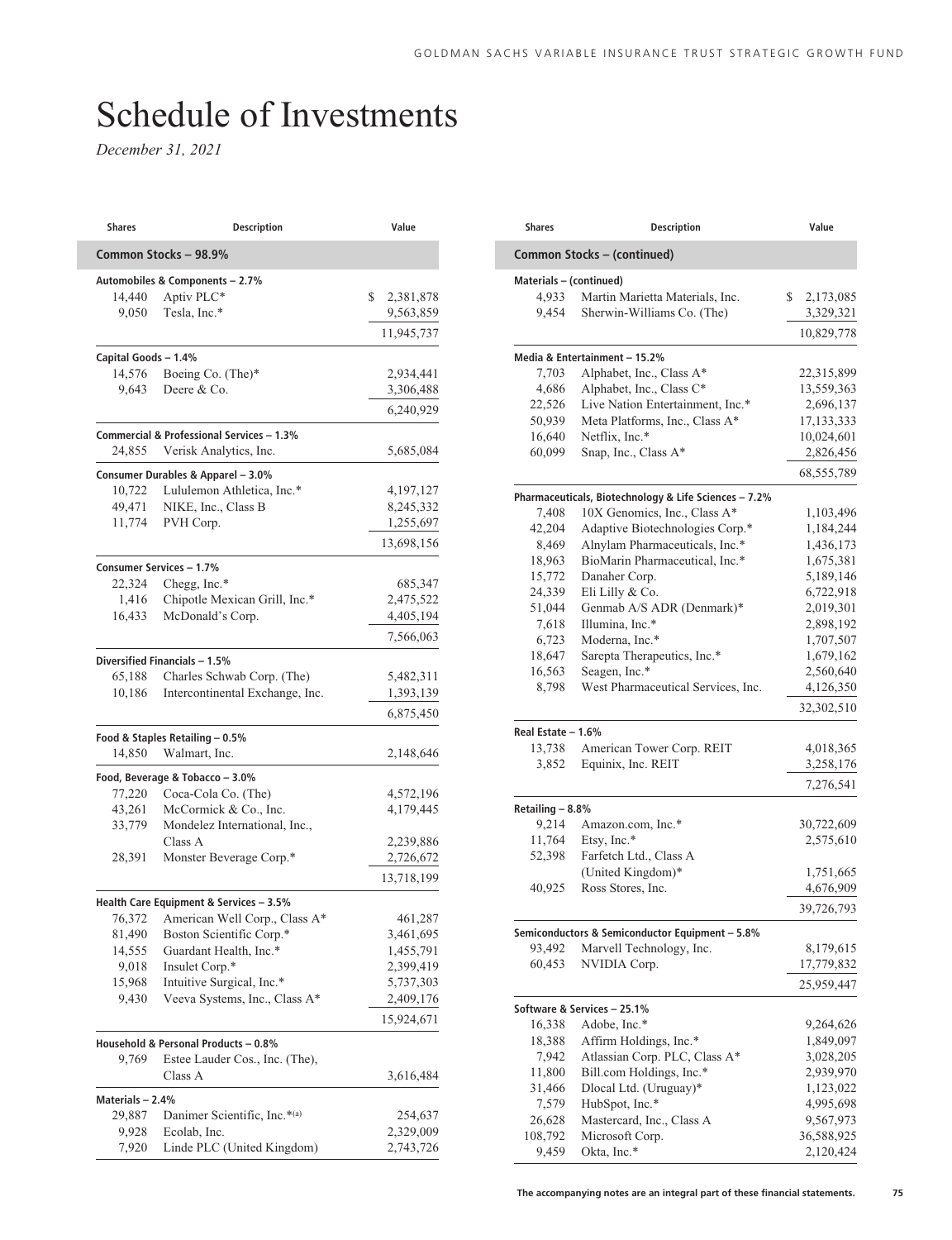## Schedule of Investments (continued)

*December 31, 2021*

ı

| <b>Shares</b>         | <b>Description</b>                      | Value           |
|-----------------------|-----------------------------------------|-----------------|
|                       | Common Stocks - (continued)             |                 |
|                       | Software & Services - (continued)       |                 |
| 49,942                | PayPal Holdings, Inc.*                  | \$<br>9,418,062 |
| 50,480                | Qualtrics International, Inc.,          |                 |
|                       | Class $A^*$                             | 1,786,992       |
| 7,600                 | ServiceNow, Inc.*                       | 4,933,236       |
| 850                   | Shopify, Inc., Class A (Canada)*        | 1,170,782       |
| 14,213                | Snowflake, Inc., Class A*               | 4,814,654       |
| 31,266                | Splunk, Inc.*                           | 3,618,102       |
| 25,142                | Toast, Inc., Class A*(a)                | 872,679         |
| 21,719                | UiPath, Inc., Class A*                  | 936,740         |
| 14,917                | Visa, Inc., Class A                     | 3,232,663       |
| 32,568                | Workday, Inc., Class A*                 | 8,896,926       |
| 4,843                 | Zscaler, Inc.*                          | 1,556,201       |
|                       |                                         | 112,714,977     |
|                       | Technology Hardware & Equipment - 10.3% |                 |
| 41,866                | Amphenol Corp., Class A                 | 3,661,600       |
| 240,206               | Apple, Inc.                             | 42,653,380      |
|                       |                                         | 46,314,980      |
| Transportation - 3.1% |                                         |                 |
|                       | 33,617 Union Pacific Corp.              | 8,469,131       |
| 24,506                | United Parcel Service, Inc., Class B    | 5,252,616       |
|                       |                                         | 13,721,747      |
|                       | <b>TOTAL COMMON STOCKS</b>              |                 |
| (Cost \$178,070,332)  |                                         | \$444,821,981   |
|                       |                                         |                 |
| <b>Shares</b>         | <b>Dividend</b><br>Rate                 | Value           |
|                       |                                         |                 |

| Investment Company $-1.0\%$ <sup>(b)</sup> |                                                    |                |
|--------------------------------------------|----------------------------------------------------|----------------|
| <b>Institutional Shares</b>                | Goldman Sachs Financial Square Government Fund —   |                |
| 4,509,290                                  | 0.026%                                             | S<br>4,509,290 |
| (Cost \$4,509,290)                         |                                                    |                |
| <b>TOTAL INVESTMENTS - 99.9%</b>           |                                                    |                |
| (Cost \$182,579,622)                       |                                                    | \$449,331,271  |
|                                            | <b>TOTAL INVESTMENTS BEFORE SECURITIES LENDING</b> |                |
| <b>REINVESTMENT VEHICLE</b>                |                                                    |                |
|                                            |                                                    |                |

| <b>Shares</b>                                                                                                  | <b>Dividend</b><br>Rate | Value         |  |
|----------------------------------------------------------------------------------------------------------------|-------------------------|---------------|--|
| Securities Lending Reinvestment Vehicle - 0.2%                                                                 |                         |               |  |
| Goldman Sachs Financial Square Government Fund —<br><b>Institutional Shares</b><br>858,041<br>(Cost \$858,041) | $0.03\%$                | S<br>858,041  |  |
| <b>TOTAL INVESTMENTS - 100.1%</b><br>(Cost \$183,437,663)                                                      |                         | \$450,189,312 |  |
| <b>LIABILITIES IN EXCESS OF</b><br>OTHER ASSETS - (0.1)%                                                       |                         | (262, 590)    |  |
| <b>NET ASSETS - 100.0%</b>                                                                                     |                         | \$449,926,722 |  |

The percentage shown for each investment category reflects the value of investments in that category as a percentage of net assets.

- \* Non-income producing security.
- (a) All or a portion of security is on loan.
- (b) Represents an affiliated issuer.

#### **Investment Abbreviations:**

- ADR—American Depositary Receipt
- PLC —Public Limited Company
- REIT—Real Estate Investment Trust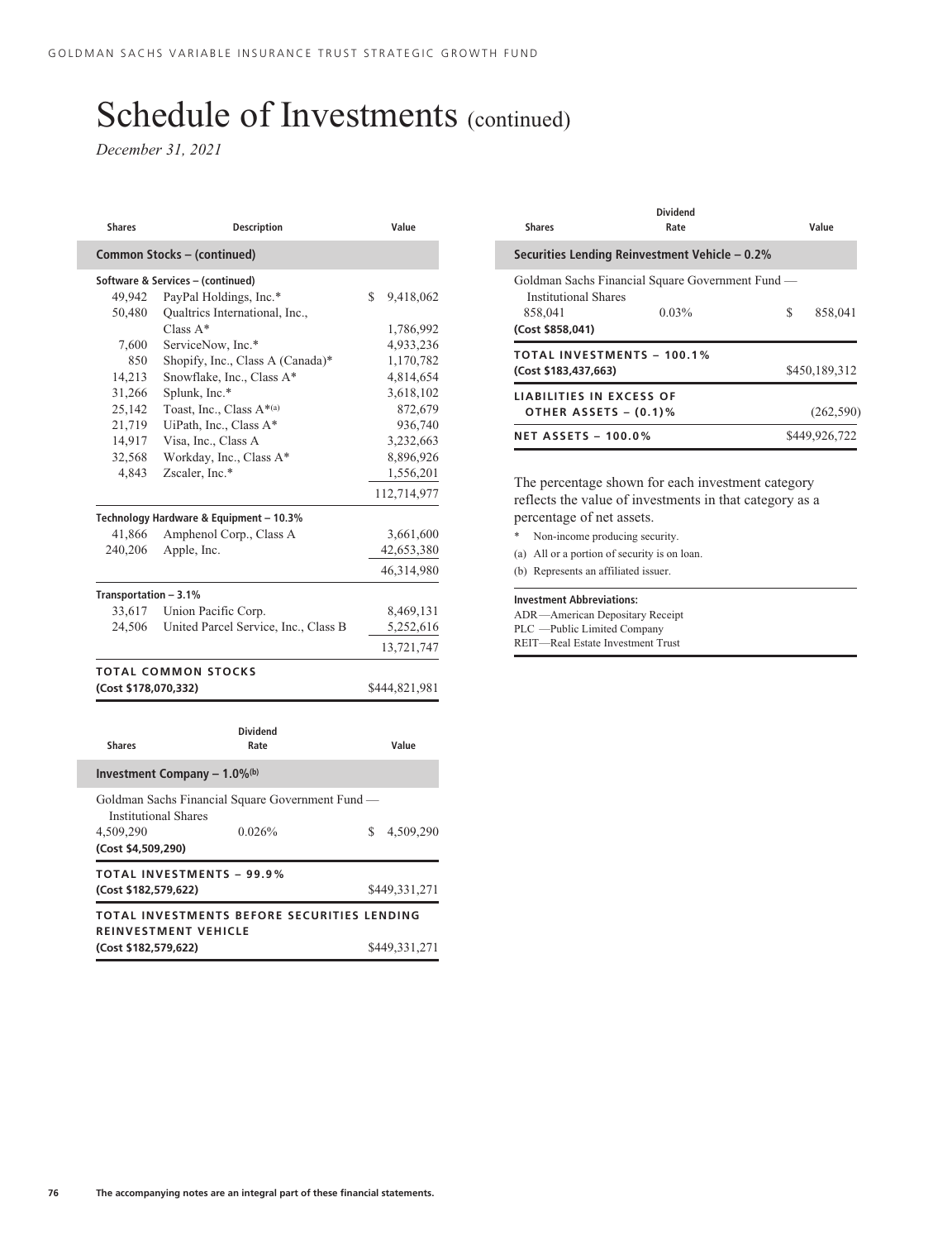## Schedule of Investments

*December 31, 2021*

| <b>Shares</b>             | <b>Description</b>                        | Value           |
|---------------------------|-------------------------------------------|-----------------|
|                           | Common Stocks - 99.7%                     |                 |
|                           | Automobiles & Components - 3.7%           |                 |
| 178,011                   | Ford Motor Co.                            | \$<br>3,697,289 |
| 34,167                    | General Motors Co.*                       | 2,003,211       |
| 7,785                     | Tesla, Inc.*                              | 8,227,032       |
|                           |                                           | 13,927,532      |
| <b>Banks-2.1%</b>         |                                           |                 |
| 22,672                    | Citigroup, Inc.                           | 1,369,162       |
| 44,387                    | Citizens Financial Group, Inc.            | 2,097,286       |
| 4,497                     | JPMorgan Chase & Co.                      | 712,100         |
| 168,262                   | KeyCorp                                   | 3,891,900       |
|                           |                                           | 8,070,448       |
|                           | Capital Goods - 3.4%                      |                 |
| 23,624                    | Caterpillar, Inc.                         | 4,884,026       |
| 21,634                    | Emerson Electric Co.                      | 2,011,313       |
| 2,696                     | Lennox International, Inc.                | 874,474         |
| 4,710                     | MasTec, Inc.*                             | 434,639         |
| 7,049                     | Otis Worldwide Corp.                      | 613,756         |
| 4,314                     | Parker-Hannifin Corp.                     | 1,372,370       |
| 1,461                     | SiteOne Landscape Supply, Inc.*           | 353,971         |
| 12,316                    | Stanley Black & Decker, Inc.              | 2,323,044       |
|                           |                                           | 12,867,593      |
|                           | Commercial & Professional Services - 0.2% |                 |
| 5,838                     | Republic Services, Inc.                   | 814,109         |
|                           | Consumer Durables & Apparel - 0.7%        |                 |
| 16,710                    | D.R. Horton, Inc.                         | 1,812,200       |
| 12,158                    | PulteGroup, Inc.                          | 694,951         |
|                           |                                           | 2,507,151       |
|                           | Consumer Services - 2.0%                  |                 |
| 2,139                     | Airbnb, Inc., Class A*                    | 356,122         |
| 477                       | Chipotle Mexican Grill, Inc.*             | 833,915         |
| 7,186                     | Hilton Worldwide Holdings, Inc.*          | 1,120,944       |
| 710                       | Hyatt Hotels Corp., Class A*              | 68,089          |
| 13,269                    | Marriott International, Inc., Class A*    | 2,192,570       |
| 1,141                     | Marriott Vacations Worldwide Corp.        | 192,806         |
| 6,398                     | McDonald's Corp.                          | 1,715,112       |
| 7,456                     | Wyndham Hotels & Resorts, Inc.            | 668,430         |
| 10,776                    | Yum China Holdings, Inc. (China)          | 537,076         |
|                           |                                           | 7,685,064       |
|                           | Diversified Financials - 4.5%             |                 |
| 5,022                     | Ally Financial, Inc.                      | 239,098         |
| 4,998                     | Berkshire Hathaway, Inc., Class B*        | 1,494,402       |
| 29,278                    | Capital One Financial Corp.               | 4,247,945       |
| 3,796                     | CME Group, Inc.                           | 867,234         |
| 2,256                     | Raymond James Financial, Inc.             | 226,502         |
| 10,031                    | S&P Global, Inc.                          | 4,733,930       |
| 76,985                    | <b>Synchrony Financial</b>                | 3,571,334       |
| 9,161                     | T. Rowe Price Group, Inc.                 | 1,801,419       |
|                           |                                           | 17, 181, 864    |
|                           |                                           |                 |
| Energy $-0.9\%$<br>14,057 | APA Corp.                                 | 377,993         |
| 800                       | EOG Resources, Inc.                       | 71,064          |
|                           |                                           |                 |

| <b>Shares</b>    | <b>Description</b>                        | Value                                              |
|------------------|-------------------------------------------|----------------------------------------------------|
|                  | Common Stocks - (continued)               |                                                    |
|                  | Energy - (continued)                      |                                                    |
| 6,512            | Hess Corp.                                | \$<br>482,084                                      |
| 48,312           | Marathon Oil Corp.                        | 793,283                                            |
| 4,071            | Occidental Petroleum Corp.                | 118,018                                            |
| 9,449            | Pioneer Natural Resources Co.             | 1,718,584                                          |
|                  |                                           | 3,561,026                                          |
|                  | Food, Beverage & Tobacco - 2.6%           |                                                    |
| 2,653            | Altria Group, Inc.                        | 125,725                                            |
| 62,269           | Archer-Daniels-Midland Co.                | 4,208,762                                          |
| 24,272           | Mondelez International, Inc., Class A     | 1,609,476                                          |
| 5,795            | Monster Beverage Corp.*                   | 556,552                                            |
| 12,501           | PepsiCo, Inc.                             | 2,171,549                                          |
| 10,950           | Philip Morris International, Inc.         | 1,040,250                                          |
|                  |                                           | 9,712,314                                          |
|                  | Health Care Equipment & Services - 6.1%   |                                                    |
| 4,309            | Align Technology, Inc.*                   | 2,831,789                                          |
| 7,517            | Anthem, Inc.                              | 3,484,430                                          |
| 83,569           | Boston Scientific Corp.*                  | 3,550,011                                          |
| 22,944           | Cerner Corp.                              | 2,130,809                                          |
| 13,062           | Cigna Corp.                               | 2,999,427                                          |
| 16,937           | HCA Healthcare, Inc.                      | 4,351,454                                          |
| 7,015            | Medtronic PLC                             | 725,702                                            |
| 5,171            | Molina Healthcare, Inc.*                  | 1,644,792                                          |
| 474              | Teleflex, Inc.                            | 155,699                                            |
| 2,657            | UnitedHealth Group, Inc.                  | 1,334,186                                          |
|                  |                                           | 23,208,299                                         |
|                  | Household & Personal Products - 0.4%      |                                                    |
| 15,772           | Colgate-Palmolive Co.                     | 1,345,982                                          |
| Insurance - 2.6% |                                           |                                                    |
| 16,424           | Arch Capital Group Ltd.*                  | 730,047                                            |
| 5,023            | Chubb Ltd.                                | 970,996                                            |
| 8,407            | Globe Life, Inc.                          | 787,904                                            |
| 16,703           | Marsh & McLennan Cos., Inc.               | 2,903,315                                          |
| 11,957           | MetLife, Inc.                             | 747,193                                            |
| 9,600            | Reinsurance Group of America, Inc.        | 1,051,104                                          |
| 16,962           | Travelers Cos., Inc. (The)                | 2,653,366                                          |
|                  |                                           | 9,843,925                                          |
|                  |                                           |                                                    |
| Materials - 4.0% |                                           |                                                    |
|                  | 14,551 Air Products and Chemicals, Inc.   | 4,427,287                                          |
| 11,535           | Alcoa Corp.                               | 687,255                                            |
| 15,441           | CF Industries Holdings, Inc.              | 1,092,914                                          |
| 70,270           | Dow, Inc.                                 | 3,985,714                                          |
| 104,737          | Freeport-McMoRan, Inc.                    | 4,370,675                                          |
| 1,037            | International Flavors &                   |                                                    |
|                  | Fragrances, Inc.                          | 156,224                                            |
|                  | Vulcan Materials Co.                      | 264,665                                            |
| 1,275            |                                           |                                                    |
|                  |                                           |                                                    |
|                  | Media & Entertainment – 9.9%              |                                                    |
| 2,052            | Alphabet, Inc., Class A*                  |                                                    |
| 4,697            | Alphabet, Inc., Class C*                  |                                                    |
| 7,236            | Charter Communications, Inc.,<br>Class A* | 14,984,734<br>5,944,726<br>13,591,192<br>4,717,655 |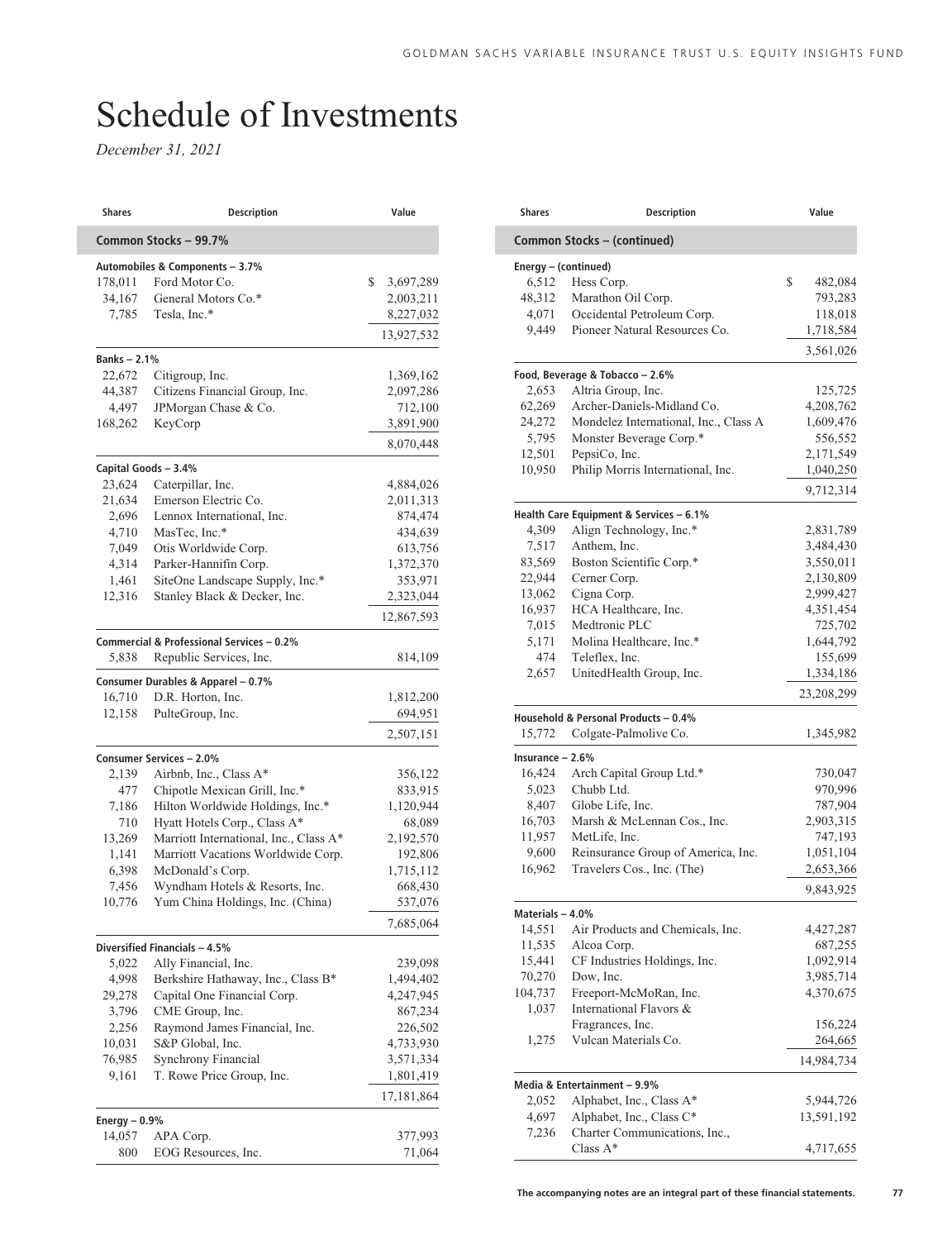## Schedule of Investments (continued)

*December 31, 2021*

| <b>Shares</b>      | <b>Description</b>                                                    | Value           |
|--------------------|-----------------------------------------------------------------------|-----------------|
|                    | Common Stocks - (continued)                                           |                 |
|                    | Media & Entertainment - (continued)                                   |                 |
| 27,493             | Meta Platforms, Inc., Class A*                                        | \$<br>9,247,271 |
| 14,952             | News Corp., Class A                                                   | 333,579         |
| 48,586             | Omnicom Group, Inc.                                                   | 3,559,896       |
|                    |                                                                       | 37,394,319      |
|                    |                                                                       |                 |
| 44,752             | Pharmaceuticals, Biotechnology & Life Sciences - 8.5%<br>AbbVie, Inc. | 6,059,421       |
| 6,567              | Amgen, Inc.                                                           | 1,477,378       |
| 5,881              | Biogen, Inc.*                                                         | 1,410,970       |
| 2,205              | Danaher Corp.                                                         | 725,467         |
| 51,608             | Gilead Sciences, Inc.                                                 | 3,747,257       |
| 4,808              | Incyte Corp.*                                                         | 352,907         |
| 15,590             | IQVIA Holdings, Inc.*                                                 | 4,398,563       |
| 30,433             | Johnson & Johnson                                                     | 5,206,173       |
| 2,583              | Mettler-Toledo International, Inc.*                                   | 4,383,893       |
| 2,019              | Moderna, Inc.*                                                        | 512,786         |
| 14,847             | Perrigo Co. PLC                                                       | 577,548         |
| 3,837              | Thermo Fisher Scientific, Inc.                                        | 2,560,200       |
| 3,660              | Vertex Pharmaceuticals, Inc.*                                         | 803,736         |
| 14,236             | Viatris, Inc.                                                         | 192,613         |
|                    |                                                                       | 32,408,912      |
| Real Estate - 4.1% |                                                                       |                 |
| 90,668             | American Homes 4 Rent, Class A                                        |                 |
|                    | <b>REIT</b>                                                           | 3,954,031       |
| 7,154              | Camden Property Trust REIT                                            | 1,278,277       |
| 36,856             | Equity LifeStyle Properties, Inc. REIT                                | 3,230,797       |
| 58,270             | First Industrial Realty Trust, Inc.                                   |                 |
|                    | <b>REIT</b>                                                           | 3,857,474       |
| 65,763             | Invitation Homes, Inc. REIT                                           | 2,981,694       |
| 3,742              | Rexford Industrial Realty, Inc. REIT                                  | 303,514         |
|                    |                                                                       | 15,605,787      |
| Retailing $-5.4%$  |                                                                       |                 |
| 3,060              | Amazon.com, Inc.*                                                     | 10,203,081      |
| 9,573              | AutoNation, Inc.*                                                     | 1,118,605       |
| 4,697              | Dick's Sporting Goods, Inc.                                           | 540,108         |
| 15,002             | eBay, Inc.                                                            | 997,633         |
| 836                | Home Depot, Inc. (The)                                                | 346,948         |
| 38,981             | LKQ Corp.                                                             | 2,340,030       |
| 5,923              | O'Reilly Automotive, Inc.*                                            | 4,183,000       |
| 2,106              | Ulta Beauty, Inc.*                                                    | 868,388         |
|                    |                                                                       | 20,597,793      |
|                    | Semiconductors & Semiconductor Equipment - 4.7%                       |                 |
| 10,956             | Applied Materials, Inc.                                               | 1,724,036       |
| 6,286              | Broadcom, Inc.                                                        | 4,182,767       |
| 22,864             | Intel Corp.                                                           | 1,177,496       |
| 23,039             | NVIDIA Corp.                                                          | 6,776,001       |
| 20,953             | Texas Instruments, Inc.                                               | 3,949,012       |
|                    |                                                                       | 17,809,312      |
|                    | Software & Services - 19.1%                                           |                 |
| 5,502              | Accenture PLC, Class A                                                | 2,280,854       |
| 48,795             | <b>Cognizant Technology Solutions</b>                                 |                 |
|                    | Corp., Class A                                                        | 4,329,092       |
| 2,499              | DocuSign, Inc.*                                                       | 380,623         |

| Common Stocks - (continued)<br>Software & Services - (continued)<br>3,358<br>EPAM Systems, Inc.*<br>\$<br>Fidelity National Information<br>18,787<br>Services, Inc.<br>Fortinet, Inc.*<br>12,746<br>Gartner, Inc.*<br>12,197<br>HubSpot, Inc.*<br>1,573<br><b>International Business</b><br>9,649<br>Machines Corp.<br>Intuit, Inc.<br>8,514<br>58,999<br>Microsoft Corp.<br>13,344<br>Oracle Corp.<br>6,810<br>Palo Alto Networks, Inc.*<br>PayPal Holdings, Inc.*<br>27,563<br>salesforce.com, Inc.*<br>8,658<br>6,268<br>ServiceNow, Inc.*<br>759<br>Snowflake, Inc., Class A*<br>16,017<br>VeriSign, Inc.*<br>33,250<br>VMware, Inc., Class A<br>Western Union Co. (The)<br>11,384<br>Technology Hardware & Equipment - 7.2%<br>125,662<br>Apple, Inc.<br>22,313,801<br>4,576<br>Corning, Inc.<br>170,364<br>Dell Technologies, Inc., Class C*<br>26,468<br>1,486,708<br>Hewlett Packard Enterprise Co.<br>36,088<br>569,108<br>7,508<br>NetApp, Inc.<br>690,661<br>Western Digital Corp.*<br>33,242<br>2,167,711<br>27,398,353<br>Telecommunication Services - 0.4%<br>19,996<br>AT&T, Inc.<br>30,101<br>Liberty Global PLC, Class C<br>(United Kingdom)*<br>845,537<br>1,337,439<br>Transportation - 3.9%<br>2,671<br>AMERCO<br>1,939,760<br>122,712<br>CSX Corp.<br>4,613,971<br>Norfolk Southern Corp.<br>15,395<br>4,583,246<br>14,325<br>Union Pacific Corp.<br>3,608,897<br>722<br>United Parcel Service, Inc., Class B<br>154,754<br>14,900,628<br>Utilities $-3.3%$<br>46,903<br>American Electric Power Co., Inc.<br>4,172,960<br>44,713<br>CMS Energy Corp.<br>2,908,581<br>54,776<br>NextEra Energy, Inc.<br>5,113,887<br>NRG Energy, Inc.<br>468,193<br>10,868<br>12,663,621<br><b>TOTAL INVESTMENTS - 99.7%</b><br>(Cost \$280,036,732)<br>OTHER ASSETS IN EXCESS OF<br>LIABILITIES - 0.3%<br><b>NET ASSETS - 100.0%</b> | <b>Shares</b> | <b>Description</b> | Value         |
|--------------------------------------------------------------------------------------------------------------------------------------------------------------------------------------------------------------------------------------------------------------------------------------------------------------------------------------------------------------------------------------------------------------------------------------------------------------------------------------------------------------------------------------------------------------------------------------------------------------------------------------------------------------------------------------------------------------------------------------------------------------------------------------------------------------------------------------------------------------------------------------------------------------------------------------------------------------------------------------------------------------------------------------------------------------------------------------------------------------------------------------------------------------------------------------------------------------------------------------------------------------------------------------------------------------------------------------------------------------------------------------------------------------------------------------------------------------------------------------------------------------------------------------------------------------------------------------------------------------------------------------------------------------------------------------------------------------------------------------------------------------------------------------------------------------------------------------------|---------------|--------------------|---------------|
|                                                                                                                                                                                                                                                                                                                                                                                                                                                                                                                                                                                                                                                                                                                                                                                                                                                                                                                                                                                                                                                                                                                                                                                                                                                                                                                                                                                                                                                                                                                                                                                                                                                                                                                                                                                                                                            |               |                    |               |
|                                                                                                                                                                                                                                                                                                                                                                                                                                                                                                                                                                                                                                                                                                                                                                                                                                                                                                                                                                                                                                                                                                                                                                                                                                                                                                                                                                                                                                                                                                                                                                                                                                                                                                                                                                                                                                            |               |                    |               |
|                                                                                                                                                                                                                                                                                                                                                                                                                                                                                                                                                                                                                                                                                                                                                                                                                                                                                                                                                                                                                                                                                                                                                                                                                                                                                                                                                                                                                                                                                                                                                                                                                                                                                                                                                                                                                                            |               |                    | 2,244,655     |
|                                                                                                                                                                                                                                                                                                                                                                                                                                                                                                                                                                                                                                                                                                                                                                                                                                                                                                                                                                                                                                                                                                                                                                                                                                                                                                                                                                                                                                                                                                                                                                                                                                                                                                                                                                                                                                            |               |                    |               |
|                                                                                                                                                                                                                                                                                                                                                                                                                                                                                                                                                                                                                                                                                                                                                                                                                                                                                                                                                                                                                                                                                                                                                                                                                                                                                                                                                                                                                                                                                                                                                                                                                                                                                                                                                                                                                                            |               |                    | 2,050,601     |
|                                                                                                                                                                                                                                                                                                                                                                                                                                                                                                                                                                                                                                                                                                                                                                                                                                                                                                                                                                                                                                                                                                                                                                                                                                                                                                                                                                                                                                                                                                                                                                                                                                                                                                                                                                                                                                            |               |                    | 4,580,912     |
|                                                                                                                                                                                                                                                                                                                                                                                                                                                                                                                                                                                                                                                                                                                                                                                                                                                                                                                                                                                                                                                                                                                                                                                                                                                                                                                                                                                                                                                                                                                                                                                                                                                                                                                                                                                                                                            |               |                    | 4,077,701     |
|                                                                                                                                                                                                                                                                                                                                                                                                                                                                                                                                                                                                                                                                                                                                                                                                                                                                                                                                                                                                                                                                                                                                                                                                                                                                                                                                                                                                                                                                                                                                                                                                                                                                                                                                                                                                                                            |               |                    | 1,036,843     |
|                                                                                                                                                                                                                                                                                                                                                                                                                                                                                                                                                                                                                                                                                                                                                                                                                                                                                                                                                                                                                                                                                                                                                                                                                                                                                                                                                                                                                                                                                                                                                                                                                                                                                                                                                                                                                                            |               |                    |               |
|                                                                                                                                                                                                                                                                                                                                                                                                                                                                                                                                                                                                                                                                                                                                                                                                                                                                                                                                                                                                                                                                                                                                                                                                                                                                                                                                                                                                                                                                                                                                                                                                                                                                                                                                                                                                                                            |               |                    | 1,289,685     |
|                                                                                                                                                                                                                                                                                                                                                                                                                                                                                                                                                                                                                                                                                                                                                                                                                                                                                                                                                                                                                                                                                                                                                                                                                                                                                                                                                                                                                                                                                                                                                                                                                                                                                                                                                                                                                                            |               |                    | 5,476,375     |
|                                                                                                                                                                                                                                                                                                                                                                                                                                                                                                                                                                                                                                                                                                                                                                                                                                                                                                                                                                                                                                                                                                                                                                                                                                                                                                                                                                                                                                                                                                                                                                                                                                                                                                                                                                                                                                            |               |                    | 19,842,544    |
|                                                                                                                                                                                                                                                                                                                                                                                                                                                                                                                                                                                                                                                                                                                                                                                                                                                                                                                                                                                                                                                                                                                                                                                                                                                                                                                                                                                                                                                                                                                                                                                                                                                                                                                                                                                                                                            |               |                    | 1,163,730     |
|                                                                                                                                                                                                                                                                                                                                                                                                                                                                                                                                                                                                                                                                                                                                                                                                                                                                                                                                                                                                                                                                                                                                                                                                                                                                                                                                                                                                                                                                                                                                                                                                                                                                                                                                                                                                                                            |               |                    | 3,791,536     |
|                                                                                                                                                                                                                                                                                                                                                                                                                                                                                                                                                                                                                                                                                                                                                                                                                                                                                                                                                                                                                                                                                                                                                                                                                                                                                                                                                                                                                                                                                                                                                                                                                                                                                                                                                                                                                                            |               |                    | 5, 197, 831   |
|                                                                                                                                                                                                                                                                                                                                                                                                                                                                                                                                                                                                                                                                                                                                                                                                                                                                                                                                                                                                                                                                                                                                                                                                                                                                                                                                                                                                                                                                                                                                                                                                                                                                                                                                                                                                                                            |               |                    | 2,200,258     |
|                                                                                                                                                                                                                                                                                                                                                                                                                                                                                                                                                                                                                                                                                                                                                                                                                                                                                                                                                                                                                                                                                                                                                                                                                                                                                                                                                                                                                                                                                                                                                                                                                                                                                                                                                                                                                                            |               |                    | 4,068,621     |
|                                                                                                                                                                                                                                                                                                                                                                                                                                                                                                                                                                                                                                                                                                                                                                                                                                                                                                                                                                                                                                                                                                                                                                                                                                                                                                                                                                                                                                                                                                                                                                                                                                                                                                                                                                                                                                            |               |                    | 257,111       |
|                                                                                                                                                                                                                                                                                                                                                                                                                                                                                                                                                                                                                                                                                                                                                                                                                                                                                                                                                                                                                                                                                                                                                                                                                                                                                                                                                                                                                                                                                                                                                                                                                                                                                                                                                                                                                                            |               |                    | 4,065,435     |
|                                                                                                                                                                                                                                                                                                                                                                                                                                                                                                                                                                                                                                                                                                                                                                                                                                                                                                                                                                                                                                                                                                                                                                                                                                                                                                                                                                                                                                                                                                                                                                                                                                                                                                                                                                                                                                            |               |                    | 3,853,010     |
|                                                                                                                                                                                                                                                                                                                                                                                                                                                                                                                                                                                                                                                                                                                                                                                                                                                                                                                                                                                                                                                                                                                                                                                                                                                                                                                                                                                                                                                                                                                                                                                                                                                                                                                                                                                                                                            |               |                    | 203,091       |
|                                                                                                                                                                                                                                                                                                                                                                                                                                                                                                                                                                                                                                                                                                                                                                                                                                                                                                                                                                                                                                                                                                                                                                                                                                                                                                                                                                                                                                                                                                                                                                                                                                                                                                                                                                                                                                            |               |                    | 72,390,508    |
|                                                                                                                                                                                                                                                                                                                                                                                                                                                                                                                                                                                                                                                                                                                                                                                                                                                                                                                                                                                                                                                                                                                                                                                                                                                                                                                                                                                                                                                                                                                                                                                                                                                                                                                                                                                                                                            |               |                    |               |
|                                                                                                                                                                                                                                                                                                                                                                                                                                                                                                                                                                                                                                                                                                                                                                                                                                                                                                                                                                                                                                                                                                                                                                                                                                                                                                                                                                                                                                                                                                                                                                                                                                                                                                                                                                                                                                            |               |                    |               |
|                                                                                                                                                                                                                                                                                                                                                                                                                                                                                                                                                                                                                                                                                                                                                                                                                                                                                                                                                                                                                                                                                                                                                                                                                                                                                                                                                                                                                                                                                                                                                                                                                                                                                                                                                                                                                                            |               |                    |               |
|                                                                                                                                                                                                                                                                                                                                                                                                                                                                                                                                                                                                                                                                                                                                                                                                                                                                                                                                                                                                                                                                                                                                                                                                                                                                                                                                                                                                                                                                                                                                                                                                                                                                                                                                                                                                                                            |               |                    |               |
|                                                                                                                                                                                                                                                                                                                                                                                                                                                                                                                                                                                                                                                                                                                                                                                                                                                                                                                                                                                                                                                                                                                                                                                                                                                                                                                                                                                                                                                                                                                                                                                                                                                                                                                                                                                                                                            |               |                    |               |
|                                                                                                                                                                                                                                                                                                                                                                                                                                                                                                                                                                                                                                                                                                                                                                                                                                                                                                                                                                                                                                                                                                                                                                                                                                                                                                                                                                                                                                                                                                                                                                                                                                                                                                                                                                                                                                            |               |                    |               |
|                                                                                                                                                                                                                                                                                                                                                                                                                                                                                                                                                                                                                                                                                                                                                                                                                                                                                                                                                                                                                                                                                                                                                                                                                                                                                                                                                                                                                                                                                                                                                                                                                                                                                                                                                                                                                                            |               |                    |               |
|                                                                                                                                                                                                                                                                                                                                                                                                                                                                                                                                                                                                                                                                                                                                                                                                                                                                                                                                                                                                                                                                                                                                                                                                                                                                                                                                                                                                                                                                                                                                                                                                                                                                                                                                                                                                                                            |               |                    |               |
|                                                                                                                                                                                                                                                                                                                                                                                                                                                                                                                                                                                                                                                                                                                                                                                                                                                                                                                                                                                                                                                                                                                                                                                                                                                                                                                                                                                                                                                                                                                                                                                                                                                                                                                                                                                                                                            |               |                    |               |
|                                                                                                                                                                                                                                                                                                                                                                                                                                                                                                                                                                                                                                                                                                                                                                                                                                                                                                                                                                                                                                                                                                                                                                                                                                                                                                                                                                                                                                                                                                                                                                                                                                                                                                                                                                                                                                            |               |                    | 491,902       |
|                                                                                                                                                                                                                                                                                                                                                                                                                                                                                                                                                                                                                                                                                                                                                                                                                                                                                                                                                                                                                                                                                                                                                                                                                                                                                                                                                                                                                                                                                                                                                                                                                                                                                                                                                                                                                                            |               |                    |               |
|                                                                                                                                                                                                                                                                                                                                                                                                                                                                                                                                                                                                                                                                                                                                                                                                                                                                                                                                                                                                                                                                                                                                                                                                                                                                                                                                                                                                                                                                                                                                                                                                                                                                                                                                                                                                                                            |               |                    |               |
|                                                                                                                                                                                                                                                                                                                                                                                                                                                                                                                                                                                                                                                                                                                                                                                                                                                                                                                                                                                                                                                                                                                                                                                                                                                                                                                                                                                                                                                                                                                                                                                                                                                                                                                                                                                                                                            |               |                    |               |
|                                                                                                                                                                                                                                                                                                                                                                                                                                                                                                                                                                                                                                                                                                                                                                                                                                                                                                                                                                                                                                                                                                                                                                                                                                                                                                                                                                                                                                                                                                                                                                                                                                                                                                                                                                                                                                            |               |                    |               |
|                                                                                                                                                                                                                                                                                                                                                                                                                                                                                                                                                                                                                                                                                                                                                                                                                                                                                                                                                                                                                                                                                                                                                                                                                                                                                                                                                                                                                                                                                                                                                                                                                                                                                                                                                                                                                                            |               |                    |               |
|                                                                                                                                                                                                                                                                                                                                                                                                                                                                                                                                                                                                                                                                                                                                                                                                                                                                                                                                                                                                                                                                                                                                                                                                                                                                                                                                                                                                                                                                                                                                                                                                                                                                                                                                                                                                                                            |               |                    |               |
|                                                                                                                                                                                                                                                                                                                                                                                                                                                                                                                                                                                                                                                                                                                                                                                                                                                                                                                                                                                                                                                                                                                                                                                                                                                                                                                                                                                                                                                                                                                                                                                                                                                                                                                                                                                                                                            |               |                    |               |
|                                                                                                                                                                                                                                                                                                                                                                                                                                                                                                                                                                                                                                                                                                                                                                                                                                                                                                                                                                                                                                                                                                                                                                                                                                                                                                                                                                                                                                                                                                                                                                                                                                                                                                                                                                                                                                            |               |                    |               |
|                                                                                                                                                                                                                                                                                                                                                                                                                                                                                                                                                                                                                                                                                                                                                                                                                                                                                                                                                                                                                                                                                                                                                                                                                                                                                                                                                                                                                                                                                                                                                                                                                                                                                                                                                                                                                                            |               |                    |               |
|                                                                                                                                                                                                                                                                                                                                                                                                                                                                                                                                                                                                                                                                                                                                                                                                                                                                                                                                                                                                                                                                                                                                                                                                                                                                                                                                                                                                                                                                                                                                                                                                                                                                                                                                                                                                                                            |               |                    |               |
|                                                                                                                                                                                                                                                                                                                                                                                                                                                                                                                                                                                                                                                                                                                                                                                                                                                                                                                                                                                                                                                                                                                                                                                                                                                                                                                                                                                                                                                                                                                                                                                                                                                                                                                                                                                                                                            |               |                    |               |
|                                                                                                                                                                                                                                                                                                                                                                                                                                                                                                                                                                                                                                                                                                                                                                                                                                                                                                                                                                                                                                                                                                                                                                                                                                                                                                                                                                                                                                                                                                                                                                                                                                                                                                                                                                                                                                            |               |                    |               |
|                                                                                                                                                                                                                                                                                                                                                                                                                                                                                                                                                                                                                                                                                                                                                                                                                                                                                                                                                                                                                                                                                                                                                                                                                                                                                                                                                                                                                                                                                                                                                                                                                                                                                                                                                                                                                                            |               |                    |               |
|                                                                                                                                                                                                                                                                                                                                                                                                                                                                                                                                                                                                                                                                                                                                                                                                                                                                                                                                                                                                                                                                                                                                                                                                                                                                                                                                                                                                                                                                                                                                                                                                                                                                                                                                                                                                                                            |               |                    |               |
|                                                                                                                                                                                                                                                                                                                                                                                                                                                                                                                                                                                                                                                                                                                                                                                                                                                                                                                                                                                                                                                                                                                                                                                                                                                                                                                                                                                                                                                                                                                                                                                                                                                                                                                                                                                                                                            |               |                    |               |
|                                                                                                                                                                                                                                                                                                                                                                                                                                                                                                                                                                                                                                                                                                                                                                                                                                                                                                                                                                                                                                                                                                                                                                                                                                                                                                                                                                                                                                                                                                                                                                                                                                                                                                                                                                                                                                            |               |                    |               |
|                                                                                                                                                                                                                                                                                                                                                                                                                                                                                                                                                                                                                                                                                                                                                                                                                                                                                                                                                                                                                                                                                                                                                                                                                                                                                                                                                                                                                                                                                                                                                                                                                                                                                                                                                                                                                                            |               |                    |               |
|                                                                                                                                                                                                                                                                                                                                                                                                                                                                                                                                                                                                                                                                                                                                                                                                                                                                                                                                                                                                                                                                                                                                                                                                                                                                                                                                                                                                                                                                                                                                                                                                                                                                                                                                                                                                                                            |               |                    | \$378,216,713 |
|                                                                                                                                                                                                                                                                                                                                                                                                                                                                                                                                                                                                                                                                                                                                                                                                                                                                                                                                                                                                                                                                                                                                                                                                                                                                                                                                                                                                                                                                                                                                                                                                                                                                                                                                                                                                                                            |               |                    |               |
|                                                                                                                                                                                                                                                                                                                                                                                                                                                                                                                                                                                                                                                                                                                                                                                                                                                                                                                                                                                                                                                                                                                                                                                                                                                                                                                                                                                                                                                                                                                                                                                                                                                                                                                                                                                                                                            |               |                    | 1,100,623     |
|                                                                                                                                                                                                                                                                                                                                                                                                                                                                                                                                                                                                                                                                                                                                                                                                                                                                                                                                                                                                                                                                                                                                                                                                                                                                                                                                                                                                                                                                                                                                                                                                                                                                                                                                                                                                                                            |               |                    | \$379,317,336 |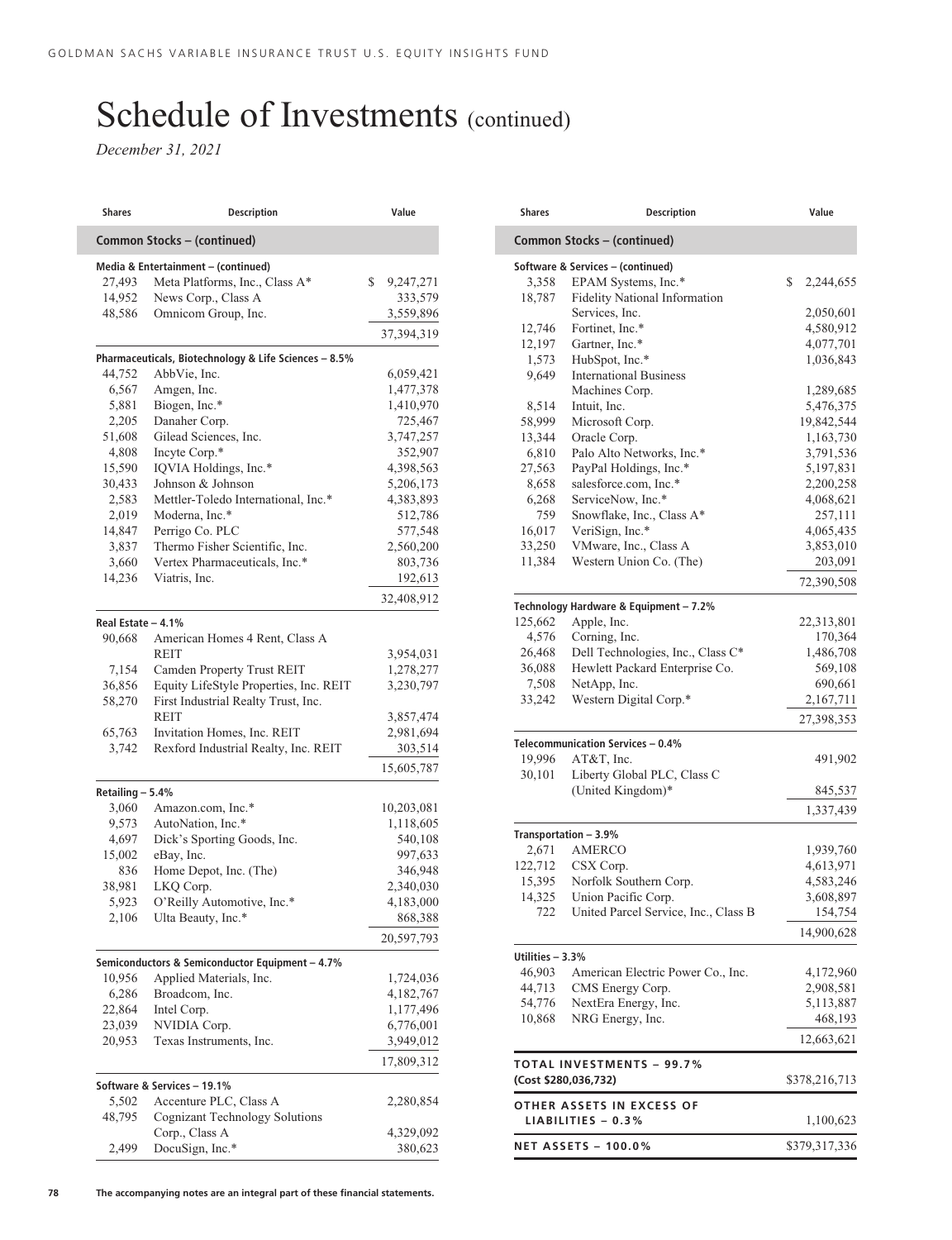The percentage shown for each investment category reflects the value of investments in that category as a percentage of net assets.

\* Non-income producing security.

**Investment Abbreviations:** PLC —Public Limited Company REIT—Real Estate Investment Trust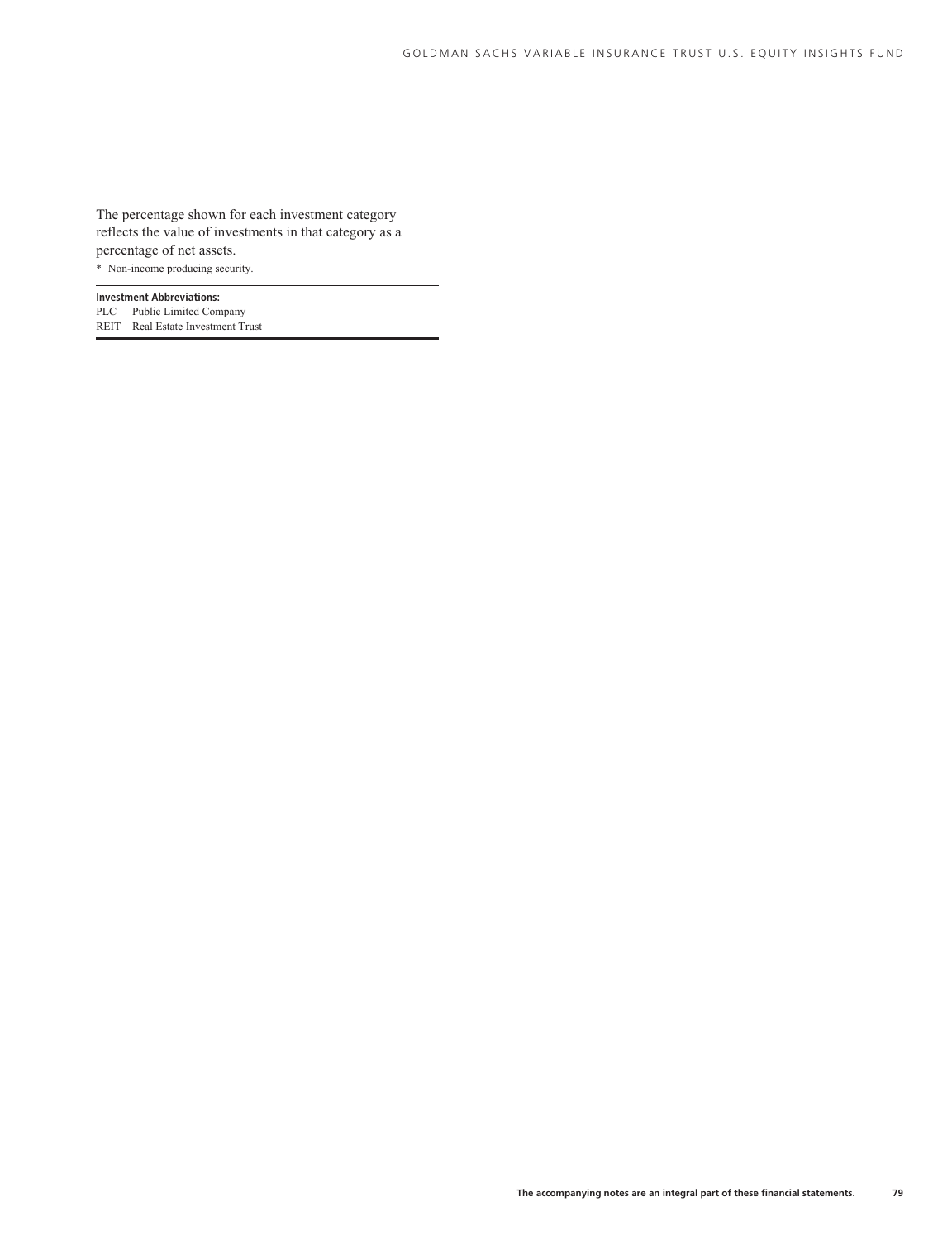## Statements of Assets and Liabilities

*December 31, 2021*

|                                                                                                                                                 | Equity<br><b>Index Fund</b> | Growth<br><b>Opportunities</b><br>Fund | International<br><b>Equity Insights</b><br>Fund | Large Cap<br>Value Fund |
|-------------------------------------------------------------------------------------------------------------------------------------------------|-----------------------------|----------------------------------------|-------------------------------------------------|-------------------------|
| Assets:                                                                                                                                         |                             |                                        |                                                 |                         |
| Investments in unaffiliated issuers, at value (cost \$51,632,794, \$52,412,741,<br>\$96,651,067 and \$362,219,381, respectively) <sup>(a)</sup> | \$219,888,586               | \$76,546,850                           | \$105,521,390                                   | \$485,337,266           |
| Investments in affiliated issuers, at value (cost \$204,048, \$933,690, \$0 and<br>$$2,751,464$ , respectively)                                 | 711,926                     | 933,690                                |                                                 | 2,751,464               |
| Investments in securities lending reinvestment vehicle, at value which equals cost<br>Cash                                                      | 352,693                     | 688,836<br>58,964                      | 1,302,192                                       | 655,925                 |
| Foreign currency, at value (cost \$–, \$–, \$601,238 and \$–, respectively)<br>Receivables:                                                     |                             |                                        | 608,455                                         |                         |
| Collateral on certain derivative contracts                                                                                                      | 57,500                      |                                        | 18,038                                          |                         |
| Dividends<br>Reimbursement from investment adviser                                                                                              | 132,536<br>20,402           | 16,295<br>64,853                       | 129,587<br>15,334                               | 300,280<br>24,835       |
| Fund shares sold                                                                                                                                | 13,417                      | 48,981                                 | 176,076                                         | 154,863                 |
| Investments sold                                                                                                                                | 6,501                       |                                        |                                                 |                         |
| Securities lending income                                                                                                                       |                             | 255                                    | 104                                             |                         |
| Foreign tax reclaims                                                                                                                            |                             |                                        | 297,066                                         |                         |
| Other assets                                                                                                                                    | 17,884                      | 26,186                                 | 10,443                                          | 24.226                  |
| <b>Total assets</b>                                                                                                                             | 221, 201, 445               | 78,384,910                             | 108,078,685                                     | 489,248,859             |
| Liabilities:                                                                                                                                    |                             |                                        |                                                 |                         |
| Variation margin on futures contracts                                                                                                           | 3,437                       |                                        | 1,754                                           |                         |
| Payables:                                                                                                                                       |                             |                                        |                                                 |                         |
| Management fees                                                                                                                                 | 55,147                      | 56,660                                 | 72,143                                          | 292,794                 |
| Distribution and Service fees and Transfer Agency fees<br>Fund shares redeemed                                                                  | 53,780<br>17                | 18,455<br>487                          | 9,511<br>7,977                                  | 78,399<br>1,416,410     |
| Upon return of securities loaned                                                                                                                |                             | 688,836                                |                                                 |                         |
| Legal fees                                                                                                                                      |                             |                                        | 126,403                                         |                         |
| Printing and postage fees                                                                                                                       |                             |                                        | 123,727                                         |                         |
| Accrued expenses                                                                                                                                | 176,770                     | 151,966                                | 186,394                                         | 199,180                 |
| <b>Total liabilities</b>                                                                                                                        | 289,151                     | 916,404                                | 527,909                                         | 1,986,783               |
| <b>Net Assets:</b>                                                                                                                              |                             |                                        |                                                 |                         |
| Paid-in capital                                                                                                                                 | 54,685,748                  | 51,626,338                             | 99,106,900                                      | 359, 134, 295           |
| Total distributable earnings                                                                                                                    | 166,226,546                 | 25,842,168                             | 8,443,876                                       | 128, 127, 781           |
| <b>NET ASSETS</b>                                                                                                                               | \$220,912,294               | \$77,468,506                           | \$107,550,776                                   | \$487,262,076           |
| Net Assets:                                                                                                                                     |                             |                                        |                                                 |                         |
| Institutional                                                                                                                                   | \$                          | 482,730<br>\$                          | \$63,178,996                                    | \$179,541,336           |
| Service                                                                                                                                         | 220,912,294                 | 76,985,776                             | 44,371,780                                      | 307,720,740             |
| <b>Total Net Assets</b>                                                                                                                         | \$220,912,294               | \$77,468,506                           | \$107,550,776                                   | \$487,262,076           |
| Shares Outstanding \$0.001 par value (unlimited number of shares authorized):                                                                   |                             |                                        |                                                 |                         |
| Institutional                                                                                                                                   |                             | 36,982                                 | 6,896,709                                       | 18,003,308              |
| Service                                                                                                                                         | 9,779,661                   | 6,311,158                              | 4,821,072                                       | 30,841,732              |
| Net asset value and offering price per share:                                                                                                   |                             |                                        |                                                 |                         |
| Institutional                                                                                                                                   | \$—                         | \$13.05                                | \$9.16                                          | \$9.97                  |
| Service                                                                                                                                         | 22.59                       | 12.20                                  | 9.20                                            | 9.98                    |

(a) Includes loaned securities having a market value of \$–, \$656,769, \$– and \$–.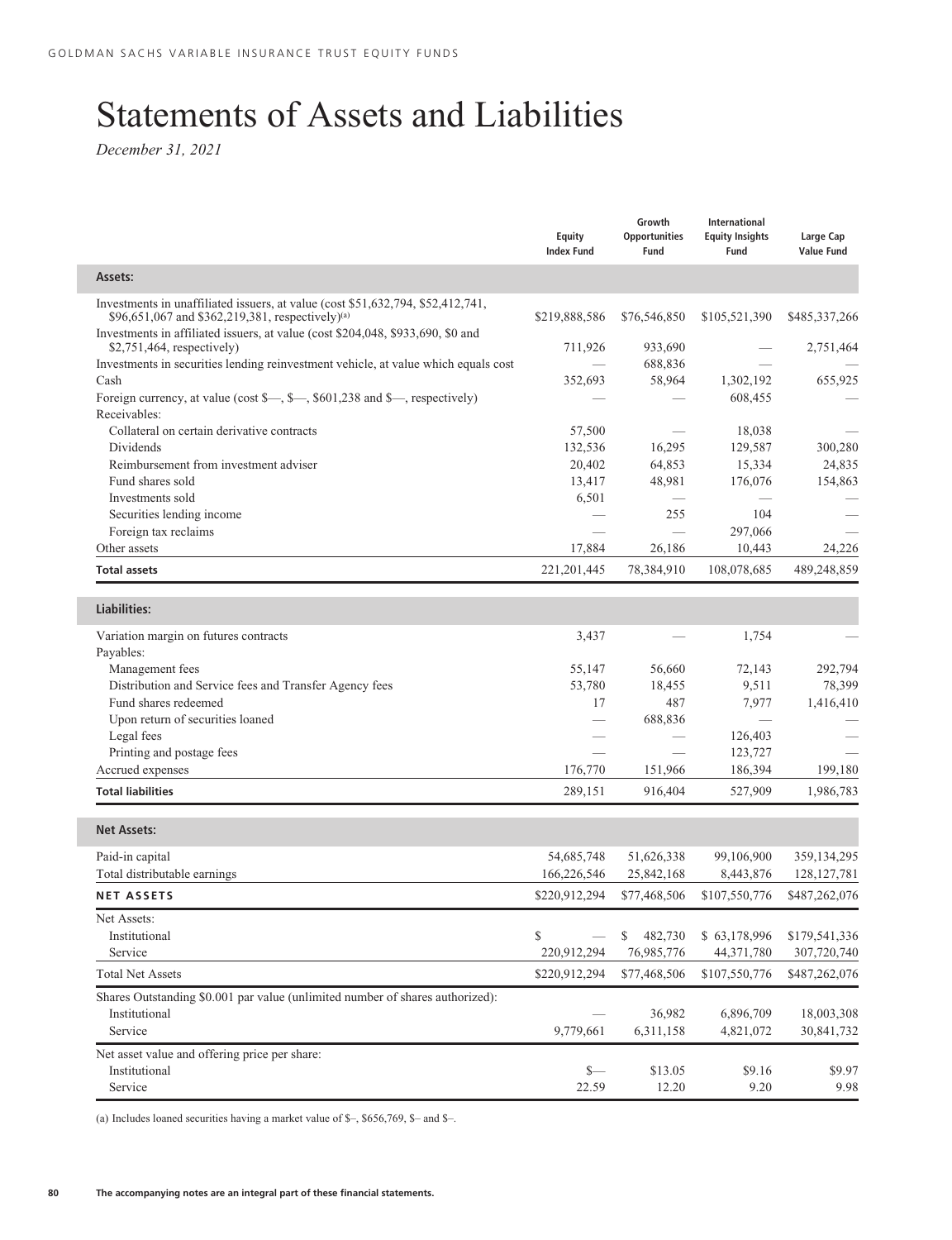# Statements of Assets and Liabilities (continued)

*December 31, 2021*

I

|                                                                                                                                                    | Mid Cap<br><b>Value Fund</b> | <b>Small Cap</b><br><b>Equity Insights</b><br>Fund | <b>Strategic</b><br><b>Growth Fund</b> | U.S. Equity<br><b>Insights Fund</b> |
|----------------------------------------------------------------------------------------------------------------------------------------------------|------------------------------|----------------------------------------------------|----------------------------------------|-------------------------------------|
| Assets:                                                                                                                                            |                              |                                                    |                                        |                                     |
| Investments in unaffiliated issuers, at value (cost \$392,122,511, \$115,956,688,<br>\$178,070,332 and \$280,036,732, respectively) <sup>(a)</sup> | \$547,975,739                | \$128,936,106                                      | \$444,821,981                          | \$378,216,713                       |
| Investments in affiliated issuers, at value (cost \$4,761,405, \$—, \$4,509,290 and<br>\$ , respectively)                                          | 4,761,405                    |                                                    | 4,509,290                              |                                     |
| Cash                                                                                                                                               | 572,873                      | 2,000,736                                          | 1,108,130                              | 3,209,179                           |
| Investments in securities lending reinvestment vehicle, at value which equals cost                                                                 |                              | 1,845,983                                          | 858,041                                |                                     |
| Receivables:                                                                                                                                       |                              |                                                    |                                        |                                     |
| Dividends                                                                                                                                          | 412,301                      | 86,319                                             | 81,966                                 | 169,014                             |
| Reimbursement from investment adviser                                                                                                              | 20,752                       | 11,405                                             | 16,817                                 | 20,623                              |
| Fund shares sold                                                                                                                                   | 15,511                       | 27,581                                             | 9,741                                  | 136,745                             |
| Securities lending income                                                                                                                          | 180                          | 562                                                | 1,693                                  | 59                                  |
| Other assets                                                                                                                                       | 66,653                       | 1,947                                              | 3,225                                  | 33,998                              |
| <b>Total assets</b>                                                                                                                                | 553,825,414                  | 132,910,639                                        | 451,410,884                            | 381,786,331                         |
| <b>Liabilities:</b>                                                                                                                                |                              |                                                    |                                        |                                     |
| Variation margin on futures contracts                                                                                                              |                              | 1,230                                              |                                        |                                     |
| Payables:                                                                                                                                          |                              |                                                    |                                        |                                     |
| Fund shares redeemed                                                                                                                               | 452,370                      | 22,251                                             | 100,283                                | 2,033,242                           |
| Management fees                                                                                                                                    | 352,716                      | 76,100                                             | 269,955                                | 195,695                             |
| Distribution and Service fees and Transfer Agency fees                                                                                             | 47,579                       | 7,079                                              | 68,410                                 | 22,285                              |
| Upon return of securities loaned                                                                                                                   | $\overline{\phantom{0}}$     | 1,845,983                                          | 858,041                                |                                     |
| Accrued expenses                                                                                                                                   | 375,126                      | 128,055                                            | 187,473                                | 217,773                             |
| <b>Total liabilities</b>                                                                                                                           | 1,227,791                    | 2,080,698                                          | 1,484,162                              | 2,468,995                           |
| <b>Net Assets:</b>                                                                                                                                 |                              |                                                    |                                        |                                     |
| Paid-in capital                                                                                                                                    | 380,614,777                  | 117,105,802                                        | 176,905,221                            | 280,371,390                         |
| Total distributable earnings                                                                                                                       | 171,982,846                  | 13,724,139                                         | 273,021,501                            | 98,945,946                          |
| <b>NET ASSETS</b>                                                                                                                                  | \$552,597,623                | \$130,829,941                                      | \$449,926,722                          | \$379,317,336                       |
| Net Assets:                                                                                                                                        |                              |                                                    |                                        |                                     |
| Institutional                                                                                                                                      | \$383,315,080                | \$108,716,290                                      | \$187,144,443                          | \$317,468,228                       |
| Service                                                                                                                                            | 169,282,543                  | 22,113,651                                         | 262,782,279                            | 61,849,108                          |
| <b>Total Net Assets</b>                                                                                                                            |                              | \$552,597,623 \$130,829,941                        | \$449,926,722                          | \$379,317,336                       |
| Shares Outstanding \$0.001 par value (unlimited number of shares authorized):                                                                      |                              |                                                    |                                        |                                     |
| Institutional                                                                                                                                      | 19,629,013                   | 8,309,263                                          | 11,256,169                             | 15,824,057                          |
| Service                                                                                                                                            | 8,581,180                    | 1,710,470                                          | 15,873,835                             | 3,056,585                           |
| Net asset value and offering price per share:                                                                                                      |                              |                                                    |                                        |                                     |
| Institutional                                                                                                                                      | \$19.53                      | \$13.08                                            | \$16.63                                | \$20.06                             |
| Service                                                                                                                                            | 19.73                        | 12.93                                              | 16.55                                  | 20.23                               |

(a) Includes loaned securities having a market value of \$–, \$1,741,223, \$799,585 and \$–.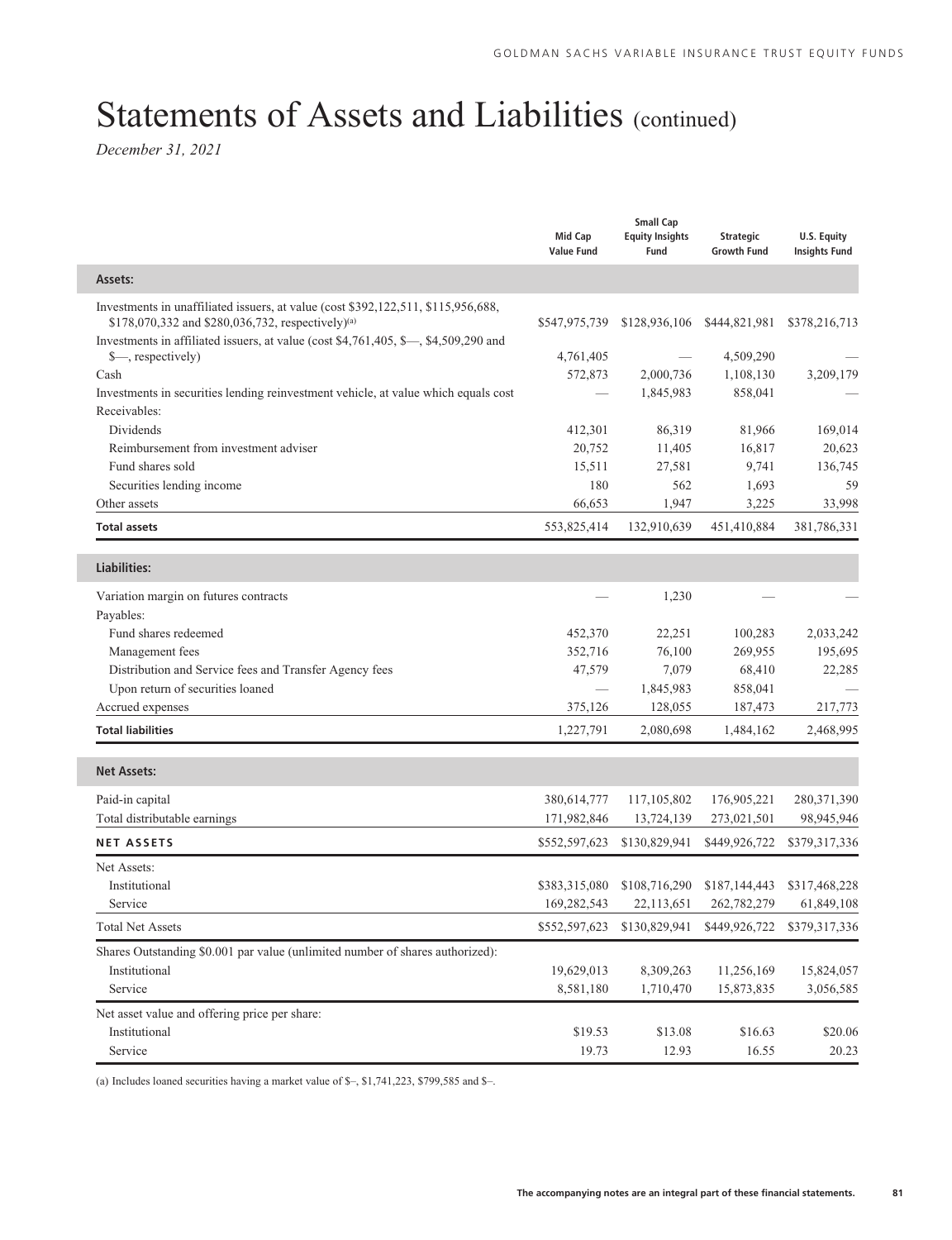## Statements of Operations

*For the Fiscal Year Ended December 31, 2021*

|                                                                                                                             | <b>Equity Index</b><br>Fund | Growth<br><b>Opportunities</b><br>Fund | International<br><b>Equity Insights</b><br>Fund | Large Cap<br><b>Value Fund</b> |
|-----------------------------------------------------------------------------------------------------------------------------|-----------------------------|----------------------------------------|-------------------------------------------------|--------------------------------|
| <b>Investment income:</b>                                                                                                   |                             |                                        |                                                 |                                |
| Dividends — unaffiliated issuers (net of foreign withholding taxes of $$726,$ \$—,<br>\$252,803 and \$20,034, respectively) | \$2,813,980                 | 277,766<br>S                           | \$3,220,971                                     | 8,466,618<br>S                 |
| Securities lending income - affiliated issuer                                                                               | 343                         | 18,822                                 | 2,501                                           |                                |
| Dividends — affiliated issuers                                                                                              | 4.875                       | 205                                    |                                                 | 500                            |
| <b>Total investment income</b>                                                                                              | 2,819,198                   | 296,793                                | 3,223,472                                       | 8,467,118                      |
|                                                                                                                             |                             |                                        |                                                 |                                |
| Expenses:                                                                                                                   |                             |                                        |                                                 |                                |
| Management fees                                                                                                             | 607,870                     | 698,556                                | 847,876                                         | 3,450,732                      |
| Distribution and/or Service (12b-1) fees                                                                                    | 506,557                     | 200,180                                | 112,989                                         | 765,855                        |
| Professional fees                                                                                                           | 107,932                     | 105,485                                | 94,562                                          | 105,590                        |
| Custody, accounting and administrative services                                                                             | 67,771                      | 71,367                                 | 172,907                                         | 82,591                         |
| Printing and mailing costs                                                                                                  | 67,176                      | 35,804                                 | 58,060                                          | 15,079                         |
| Transfer Agency fees <sup>(a)</sup>                                                                                         | 40,522                      | 16,058                                 | 20,934                                          | 95,848                         |
| Trustee fees                                                                                                                | 19,528                      | 19,363                                 | 19,307                                          | 19,939                         |
| Other                                                                                                                       | 28                          |                                        | 7,758                                           | 10,466                         |
| <b>Total expenses</b>                                                                                                       | 1,417,384                   | 1,146,813                              | 1,334,393                                       | 4,546,100                      |
| $Less$ — expense reductions                                                                                                 | (447, 223)                  | (355, 402)                             | (310, 436)                                      | (530,610)                      |
| <b>Net expenses</b>                                                                                                         | 970,161                     | 791,411                                | 1,023,957                                       | 4,015,490                      |
| NET INVESTMENT INCOME (LOSS)                                                                                                | 1,849,037                   | (494, 618)                             | 2,199,515                                       | 4,451,628                      |
| Realized and unrealized gain (loss):                                                                                        |                             |                                        |                                                 |                                |
| Net realized gain (loss) from:                                                                                              |                             |                                        |                                                 |                                |
| Investments — unaffiliated issuers                                                                                          | 11,827,497                  | 13,222,693                             | 14,648,412                                      | 71,561,670                     |
| Investments — affiliated issuers                                                                                            | 34,656                      |                                        |                                                 |                                |
| <b>Futures</b>                                                                                                              | 410,607                     |                                        | 189,281                                         |                                |
| Foreign currency transactions                                                                                               |                             |                                        | (103,994)                                       | (2)                            |
| Net change in unrealized gain (loss) on:                                                                                    |                             |                                        |                                                 |                                |
| Investments - unaffiliated issuers                                                                                          | 36,423,626                  | (3,912,879)                            | (5,269,670)                                     | 26,553,599                     |
| Investments — affiliated issuers                                                                                            | 198,739                     |                                        |                                                 |                                |
| <b>Futures</b>                                                                                                              | (28,046)                    |                                        | (22, 567)                                       |                                |
| Foreign currency translations                                                                                               |                             |                                        | (44,008)                                        | -1                             |
| Net realized and unrealized gain                                                                                            | 48,867,079                  | 9,309,814                              | 9,397,454                                       | 98,115,268                     |
| NET INCREASE IN NET ASSETS RESULTING FROM OPERATIONS                                                                        | \$50,716,116                | \$8,815,196                            | \$11,596,969                                    | \$102,566,896                  |

(a) Class specific Transfer Agency fees were as follows:

|                                    | <b>Transfer Agency Fees</b> |                          |          |  |
|------------------------------------|-----------------------------|--------------------------|----------|--|
| Fund                               |                             | <b>Institutional</b>     | Service  |  |
| Equity Index Fund                  |                             | $\overline{\phantom{m}}$ | \$40,522 |  |
| Growth Opportunities Fund          |                             | 45                       | 16,013   |  |
| International Equity Insights Fund |                             | 11.277                   | 9.657    |  |
| Large Cap Value Fund               |                             | 34.583                   | 61,265   |  |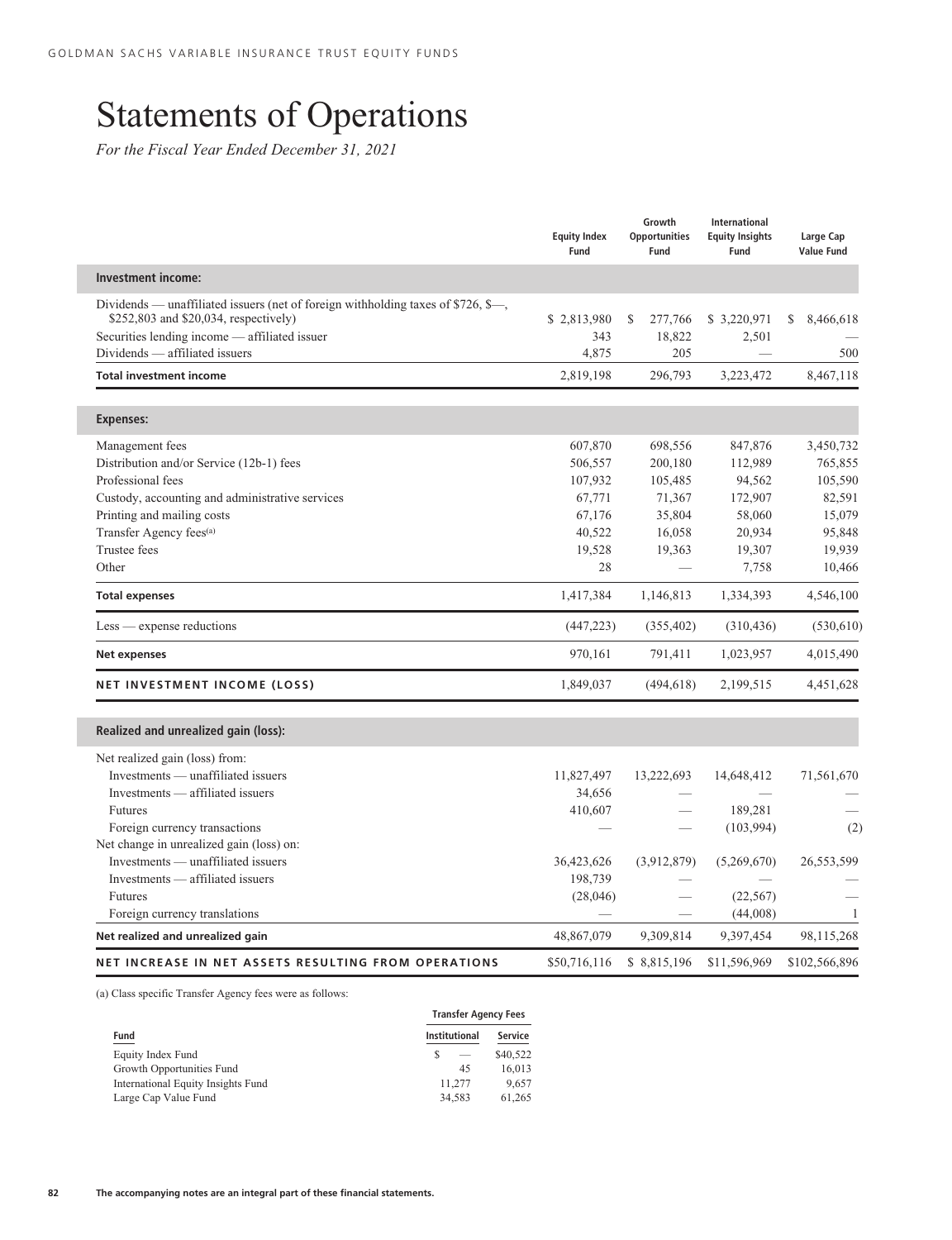# Statements of Operations (continued)

*For the Fiscal Year Ended December 31, 2021*

|                                                                                     | Mid Cap<br><b>Value Fund</b> | <b>Small Cap</b><br>Equity<br><b>Insights Fund</b> | <b>Strategic</b><br>Growth<br>Fund | <b>U.S. Equity</b><br><b>Insights Fund</b> |
|-------------------------------------------------------------------------------------|------------------------------|----------------------------------------------------|------------------------------------|--------------------------------------------|
| <b>Investment income:</b>                                                           |                              |                                                    |                                    |                                            |
| Dividends — unaffiliated issuers (net of foreign withholding taxes of \$—, \$3,161, |                              |                                                    |                                    |                                            |
| \$2,482 and \$1,515, respectively)                                                  | 6,802,472<br>\$              | \$1,436,021                                        | \$1,949,249                        | \$4,805,998                                |
| Securities lending income - affiliated issuer                                       | 2,450                        | 10,077                                             | 71,582                             | 24,429                                     |
| Dividends - affiliated issuers                                                      | 781                          | 350                                                | 721                                |                                            |
| <b>Total investment income</b>                                                      | 6,805,703                    | 1,446,448                                          | 2,021,552                          | 4,830,427                                  |
| <b>Expenses:</b>                                                                    |                              |                                                    |                                    |                                            |
| Management fees                                                                     | 4,051,144                    | 881,928                                            | 3,119,318                          | 2,199,946                                  |
| Distribution and/or Service (12b-1) fees                                            | 413,782                      | 48,988                                             | 652,229                            | 129,058                                    |
| Custody, accounting and administrative services                                     | 76,850                       | 87,222                                             | 76,190                             | 78,674                                     |
| Professional fees                                                                   | 105,678                      | 106,968                                            | 109,838                            | 107,038                                    |
| Transfer Agency fees <sup>(a)</sup>                                                 | 105,218                      | 25,196                                             | 87,863                             | 70,962                                     |
| Printing and mailing costs                                                          | 98,620                       | 46,989                                             | 43,491                             | 44,884                                     |
| Trustee fees                                                                        | 20,002                       | 19,426                                             | 19,857                             | 19,736                                     |
| Other                                                                               | 13,399                       | 1,429                                              | 7,431                              | 5,615                                      |
| <b>Total expenses</b>                                                               | 4,884,693                    | 1,218,146                                          | 4,116,217                          | 2,655,913                                  |
| $Less$ - expense reductions                                                         | (95, 715)                    | (145,882)                                          | (237,970)                          | (563, 643)                                 |
| Net expenses                                                                        | 4,788,978                    | 1,072,264                                          | 3,878,247                          | 2,092,270                                  |
| NET INVESTMENT INCOME (LOSS)                                                        | 2,016,725                    | 374,184                                            | (1,856,695)                        | 2,738,157                                  |
| Realized and unrealized gain (loss):                                                |                              |                                                    |                                    |                                            |
| Net realized gain (loss) from:                                                      |                              |                                                    |                                    |                                            |
| Investments — unaffiliated issuers                                                  | 99,516,679                   | 25,941,494                                         | 54,667,136                         | 77,080,399                                 |
| Futures                                                                             |                              | 192,178                                            |                                    |                                            |
| Net change in unrealized gain (loss) on:                                            |                              |                                                    |                                    |                                            |
| Investments — unaffiliated issuers                                                  | 38,869,211                   | (1,855,294)                                        | 33,677,090                         | 10,800,923                                 |
| <b>Futures</b>                                                                      |                              | (43, 630)                                          |                                    |                                            |
| Net realized and unrealized gain                                                    | 138,385,890                  | 24, 234, 748                                       | 88, 344, 226                       | 87,881,322                                 |
| NET INCREASE IN NET ASSETS RESULTING FROM OPERATIONS                                | \$140,402,615                | \$24,608,932                                       | \$86,487,531                       | \$90,619,479                               |

(a) Class specific Transfer Agency fees were as follows:

|                                |                      | <b>Transfer Agency Fees</b> |  |
|--------------------------------|----------------------|-----------------------------|--|
| Fund                           | <b>Institutional</b> | Service                     |  |
| Mid Cap Value Fund             | \$72,117             | \$33,101                    |  |
| Small Cap Equity Insights Fund | 21,277               | 3.919                       |  |
| Strategic Growth Fund          | 35,688               | 52,175                      |  |
| U.S. Equity Insights Fund      | 59,256               | 11.706                      |  |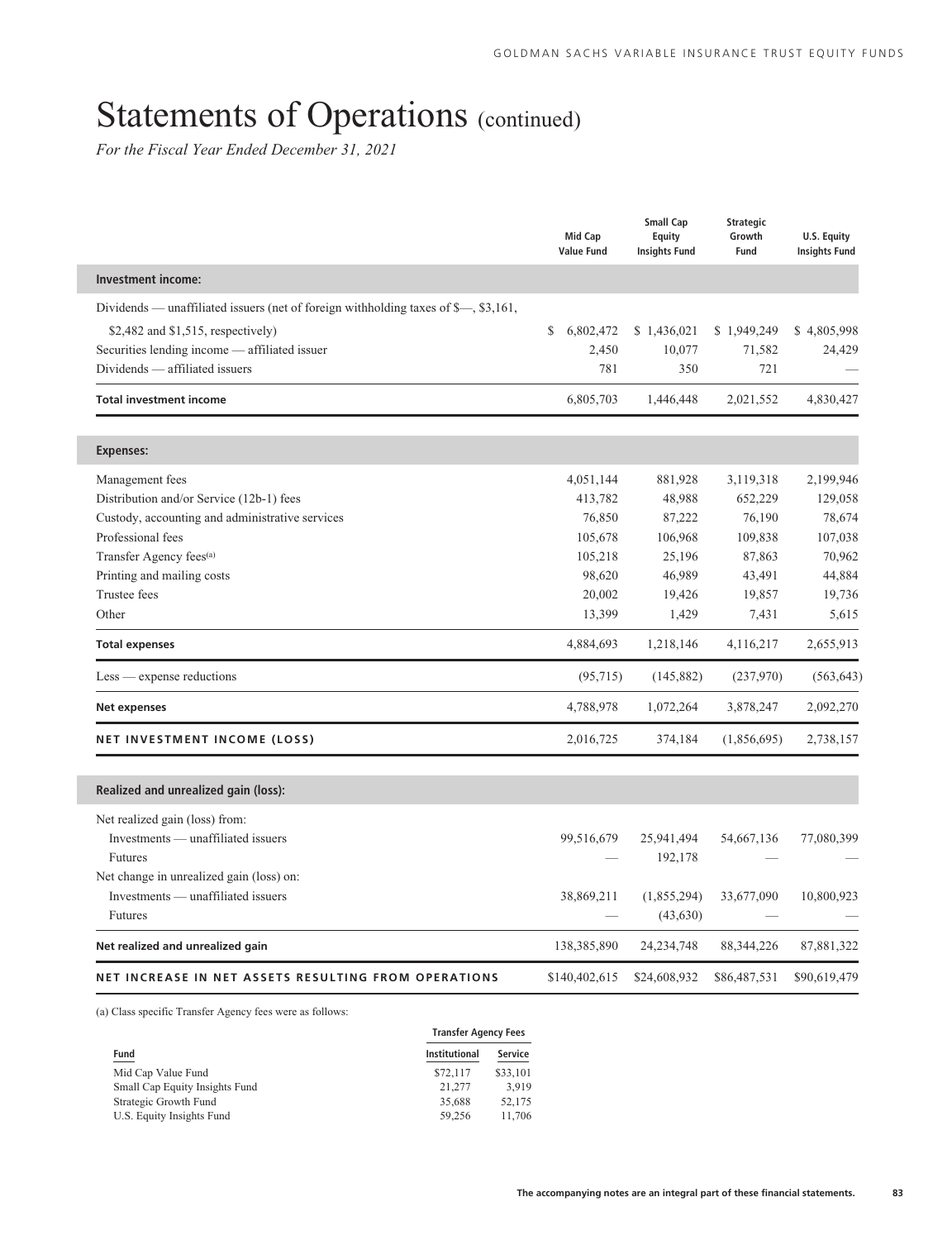## Statements of Changes in Net Assets

|                                                                            |                                                          | <b>Equity Index Fund</b>                                        | <b>Growth Opportunities Fund</b>                                |                                                                 |  |  |  |  |
|----------------------------------------------------------------------------|----------------------------------------------------------|-----------------------------------------------------------------|-----------------------------------------------------------------|-----------------------------------------------------------------|--|--|--|--|
|                                                                            | For the<br><b>Fiscal Year Ended</b><br>December 31, 2021 | For the<br><b>Fiscal Year Ended</b><br><b>December 31, 2020</b> | For the<br><b>Fiscal Year Ended</b><br><b>December 31, 2021</b> | For the<br><b>Fiscal Year Ended</b><br><b>December 31, 2020</b> |  |  |  |  |
| From operations:                                                           |                                                          |                                                                 |                                                                 |                                                                 |  |  |  |  |
| Net investment income (loss)                                               | 1,849,037<br>\$                                          | \$2,155,109                                                     | (494, 618)<br>S.                                                | (358, 175)<br>\$                                                |  |  |  |  |
| Net realized gain                                                          | 12,272,760                                               | 14,732,526                                                      | 13,222,693                                                      | 15,934,579                                                      |  |  |  |  |
| Net change in unrealized gain (loss)                                       | 36,594,319                                               | 10,894,526                                                      | (3,912,879)                                                     | 10,213,950                                                      |  |  |  |  |
| Net increase in net assets resulting from operations                       | 50,716,116                                               | 27,782,161                                                      | 8,815,196                                                       | 25,790,354                                                      |  |  |  |  |
| <b>Distributions to shareholders:</b>                                      |                                                          |                                                                 |                                                                 |                                                                 |  |  |  |  |
| From distributable earnings:                                               |                                                          |                                                                 |                                                                 |                                                                 |  |  |  |  |
| <b>Institutional Shares</b>                                                |                                                          |                                                                 | (67,989)                                                        | (23,510)                                                        |  |  |  |  |
| <b>Service Shares</b>                                                      | (16,050,234)                                             | (14, 476, 879)                                                  | (13,375,264)                                                    | (13,714,506)                                                    |  |  |  |  |
| <b>Total distributions to shareholders</b>                                 | (16,050,234)                                             | (14, 476, 879)                                                  | (13, 443, 253)                                                  | (13,738,016)                                                    |  |  |  |  |
| <b>From share transactions:</b>                                            |                                                          |                                                                 |                                                                 |                                                                 |  |  |  |  |
| Proceeds from sales of shares                                              | 8,243,921                                                | 2,826,875                                                       | 3,372,373                                                       | 8,075,423                                                       |  |  |  |  |
| Reinvestment of distributions                                              | 16,050,234                                               | 14,476,879                                                      | 13,443,253                                                      | 13,738,016                                                      |  |  |  |  |
| Cost of shares redeemed                                                    | (23,750,642)                                             | (24, 448, 149)                                                  | (17,004,840)                                                    | (25,079,859)                                                    |  |  |  |  |
| Net increase (decrease) in net assets resulting from share<br>transactions | 543,513                                                  | (7, 144, 395)                                                   | (189, 214)                                                      | (3,266,420)                                                     |  |  |  |  |
| <b>TOTAL INCREASE (DECREASE)</b>                                           | 35,209,395                                               | 6,160,887                                                       | (4,817,271)                                                     | 8,785,918                                                       |  |  |  |  |
| Net assets:                                                                |                                                          |                                                                 |                                                                 |                                                                 |  |  |  |  |
| Beginning of year                                                          | 185,702,899                                              | 179,542,012                                                     | 82,285,777                                                      | 73,499,859                                                      |  |  |  |  |
| End of year                                                                | \$220,912,294                                            | \$185,702,899                                                   | \$77,468,506                                                    | \$82,285,777                                                    |  |  |  |  |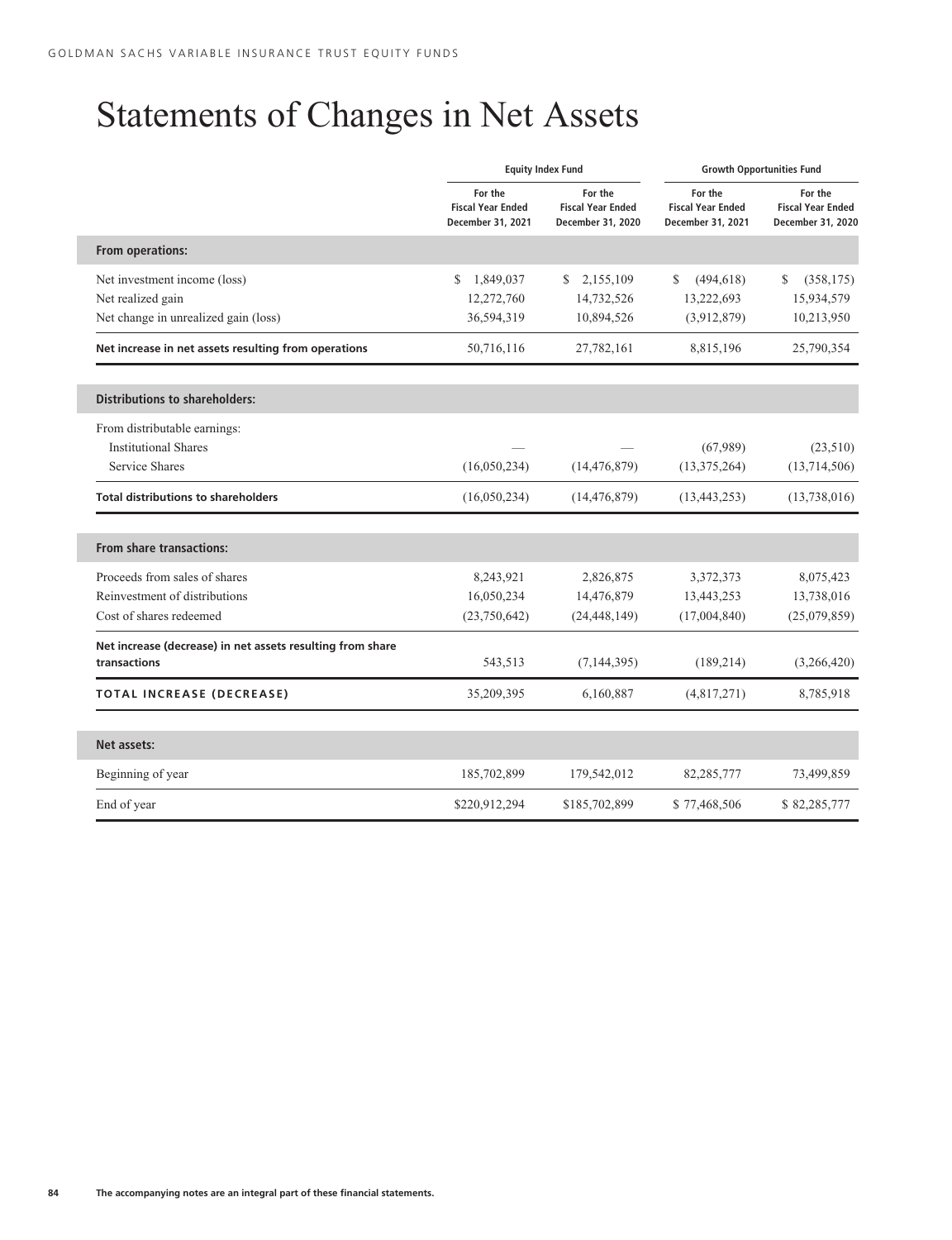## Statements of Changes in Net Assets (continued)

|                                                                            |                                                          | <b>International Equity Insights Fund</b>                |                                                          | Large Cap Value Fund                                     |
|----------------------------------------------------------------------------|----------------------------------------------------------|----------------------------------------------------------|----------------------------------------------------------|----------------------------------------------------------|
|                                                                            | For the<br><b>Fiscal Year Ended</b><br>December 31, 2021 | For the<br><b>Fiscal Year Ended</b><br>December 31, 2020 | For the<br><b>Fiscal Year Ended</b><br>December 31, 2021 | For the<br><b>Fiscal Year Ended</b><br>December 31, 2020 |
| From operations:                                                           |                                                          |                                                          |                                                          |                                                          |
| Net investment income                                                      | \$<br>2,199,515                                          | \$1,197,265                                              | S.<br>4,451,628                                          | S.<br>5,387,194                                          |
| Net realized gain (loss)                                                   | 14,733,699                                               | (4,206,523)                                              | 71,561,668                                               | (6,988,415)                                              |
| Net change in unrealized gain (loss)                                       | (5,336,245)                                              | 8,183,210                                                | 26,553,600                                               | 20,107,747                                               |
| Net increase in net assets resulting from operations                       | 11,596,969                                               | 5,173,952                                                | 102,566,896                                              | 18,506,526                                               |
| <b>Distributions to shareholders:</b>                                      |                                                          |                                                          |                                                          |                                                          |
| From distributable earnings:                                               |                                                          |                                                          |                                                          |                                                          |
| <b>Institutional Shares</b>                                                | (3, 288, 959)                                            | (717, 721)                                               | (23, 694, 892)                                           | (4,769,206)                                              |
| <b>Service Shares</b>                                                      | (2, 232, 384)                                            | (579, 185)                                               | (40,039,323)                                             | (8,295,083)                                              |
| <b>Total distributions to shareholders</b>                                 | (5,521,343)                                              | (1,296,906)                                              | (63, 734, 215)                                           | (13,064,289)                                             |
| <b>From share transactions:</b>                                            |                                                          |                                                          |                                                          |                                                          |
| Proceeds from sales of shares                                              | 14,541,209                                               | 15,760,187                                               | 16,916,259                                               | 34,531,693                                               |
| Reinvestment of distributions                                              | 5,521,343                                                | 1,296,906                                                | 63,734,215                                               | 13,064,288                                               |
| Cost of shares redeemed                                                    | (16,387,138)                                             | (15,650,946)                                             | (91, 861, 106)                                           | (63,270,455)                                             |
| Net increase (decrease) in net assets resulting from share<br>transactions | 3,675,414                                                | 1,406,147                                                | (11,210,632)                                             | (15,674,474)                                             |
| <b>TOTAL INCREASE (DECREASE)</b>                                           | 9,751,040                                                | 5,283,193                                                | 27,622,049                                               | (10, 232, 237)                                           |
| Net assets:                                                                |                                                          |                                                          |                                                          |                                                          |
| Beginning of year                                                          | 97,799,736                                               | 92,516,543                                               | 459,640,027                                              | 469,872,264                                              |
| End of year                                                                | \$107,550,776                                            | \$97,799,736                                             | \$487,262,076                                            | \$459,640,027                                            |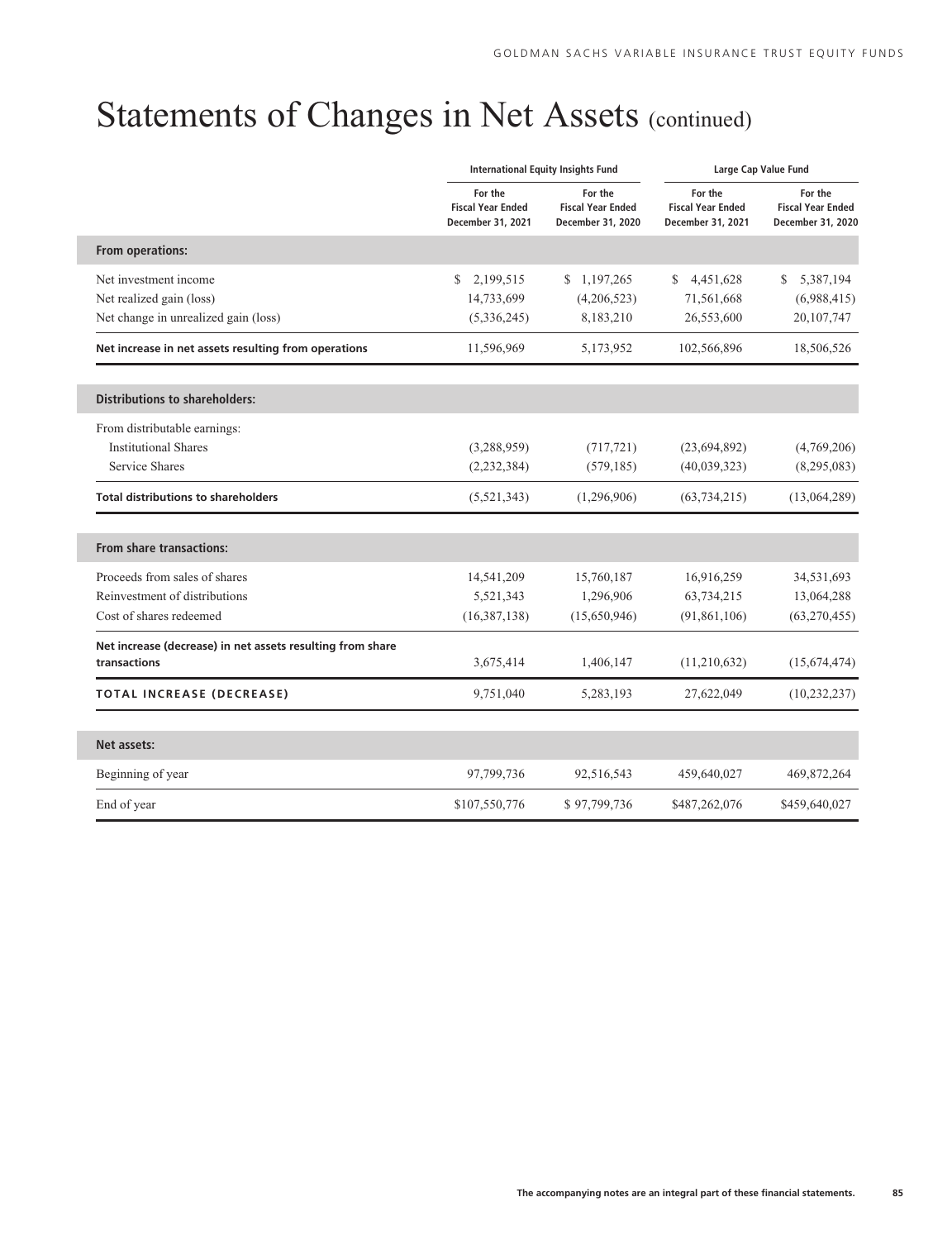## Statements of Changes in Net Assets (continued)

|                                                                            |                                                          | <b>Mid Cap Value Fund</b>                                | <b>Small Cap Equity Insights Fund</b>                           |                                                                 |  |  |  |  |
|----------------------------------------------------------------------------|----------------------------------------------------------|----------------------------------------------------------|-----------------------------------------------------------------|-----------------------------------------------------------------|--|--|--|--|
|                                                                            | For the<br><b>Fiscal Year Ended</b><br>December 31, 2021 | For the<br><b>Fiscal Year Ended</b><br>December 31, 2020 | For the<br><b>Fiscal Year Ended</b><br><b>December 31, 2021</b> | For the<br><b>Fiscal Year Ended</b><br><b>December 31, 2020</b> |  |  |  |  |
| From operations:                                                           |                                                          |                                                          |                                                                 |                                                                 |  |  |  |  |
| Net investment income                                                      | 2,016,725<br>\$                                          | 2,391,622<br>S.                                          | $\mathbb{S}$<br>374,184                                         | $\mathbb{S}$<br>350,873                                         |  |  |  |  |
| Net realized gain (loss)                                                   | 99,516,679                                               | (9,440,981)                                              | 26,133,672                                                      | 2,742,391                                                       |  |  |  |  |
| Net change in unrealized gain (loss)                                       | 38,869,211                                               | 27,741,103                                               | (1,898,924)                                                     | 5,323,157                                                       |  |  |  |  |
| Net increase in net assets resulting from operations                       | 140,402,615                                              | 20,691,744                                               | 24,608,932                                                      | 8,416,421                                                       |  |  |  |  |
| <b>Distributions to shareholders:</b>                                      |                                                          |                                                          |                                                                 |                                                                 |  |  |  |  |
| From distributable earnings:                                               |                                                          |                                                          |                                                                 |                                                                 |  |  |  |  |
| <b>Institutional Shares</b>                                                | (51, 237, 122)                                           | (6,463,230)                                              | (23,948,283)                                                    | (1,169,326)                                                     |  |  |  |  |
| Service Shares                                                             | (22, 180, 324)                                           | (2,864,537)                                              | (4,659,058)                                                     | (210, 446)                                                      |  |  |  |  |
| <b>Total distributions to shareholders</b>                                 | (73, 417, 446)                                           | (9,327,767)                                              | (28,607,341)                                                    | (1,379,772)                                                     |  |  |  |  |
| <b>From share transactions:</b>                                            |                                                          |                                                          |                                                                 |                                                                 |  |  |  |  |
| Proceeds from sales of shares                                              | 13,454,928                                               | 104,182,481                                              | 30,972,672                                                      | 12,162,071                                                      |  |  |  |  |
| Reinvestment of distributions                                              | 73,417,446                                               | 9,327,767                                                | 28,607,341                                                      | 1,379,772                                                       |  |  |  |  |
| Cost of shares redeemed                                                    | (87, 544, 935)                                           | (148, 714, 253)                                          | (26,877,758)                                                    | (13,986,049)                                                    |  |  |  |  |
| Net increase (decrease) in net assets resulting from share<br>transactions | (672, 561)                                               | (35,204,005)                                             | 32,702,255                                                      | (444, 206)                                                      |  |  |  |  |
| <b>TOTAL INCREASE (DECREASE)</b>                                           | 66,312,608                                               | (23,840,028)                                             | 28,703,846                                                      | 6,592,443                                                       |  |  |  |  |
| Net assets:                                                                |                                                          |                                                          |                                                                 |                                                                 |  |  |  |  |
| Beginning of year                                                          | 486,285,015                                              | 510,125,043                                              | 102,126,095                                                     | 95,533,652                                                      |  |  |  |  |
| End of year                                                                | \$552,597,623                                            | \$486,285,015                                            | \$130,829,941                                                   | \$102,126,095                                                   |  |  |  |  |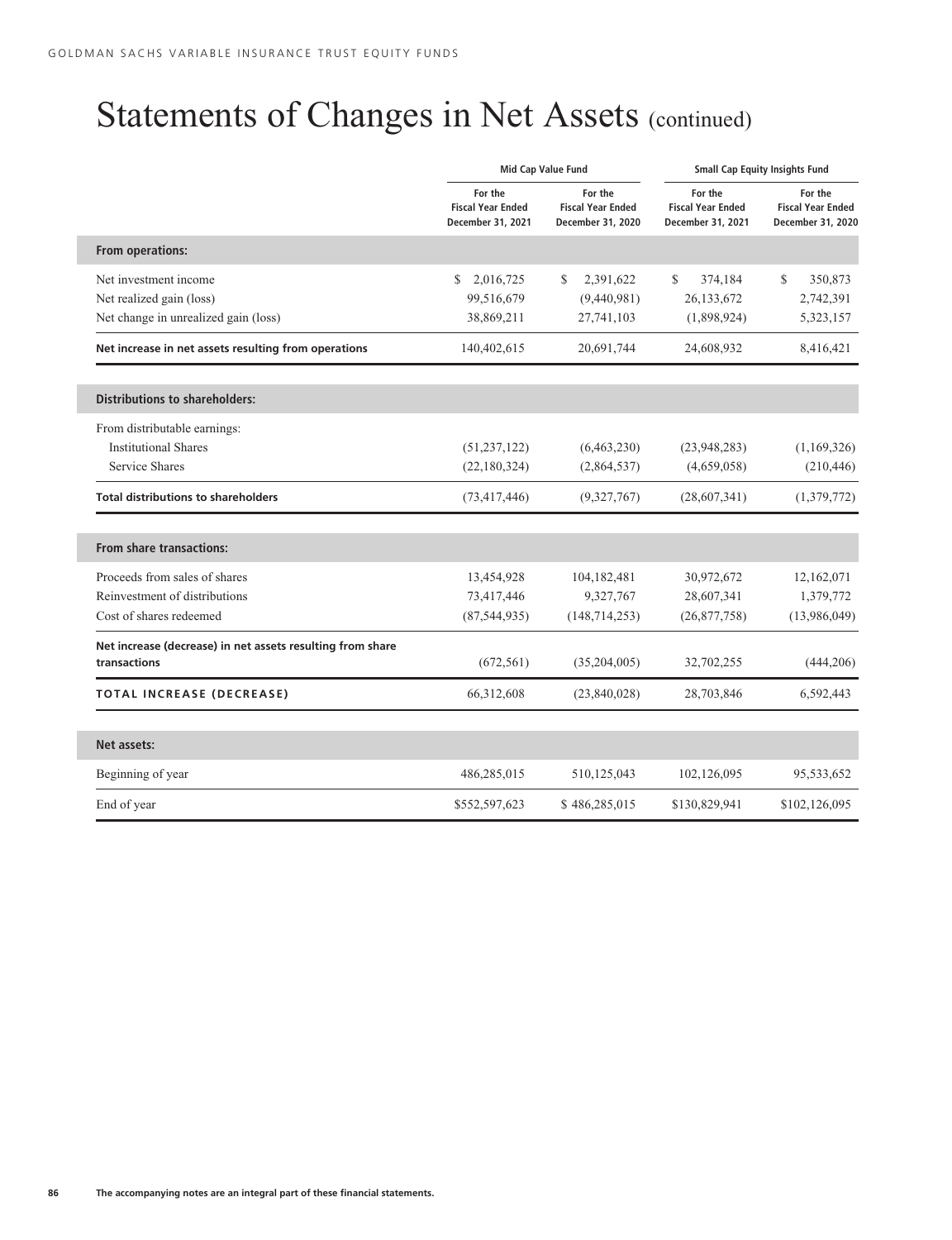## Statements of Changes in Net Assets (continued)

|                                                                            |                                                          | <b>Strategic Growth Fund</b>                             |                                                          | <b>U.S. Equity Insights Fund</b>                         |
|----------------------------------------------------------------------------|----------------------------------------------------------|----------------------------------------------------------|----------------------------------------------------------|----------------------------------------------------------|
|                                                                            | For the<br><b>Fiscal Year Ended</b><br>December 31, 2021 | For the<br><b>Fiscal Year Ended</b><br>December 31, 2020 | For the<br><b>Fiscal Year Ended</b><br>December 31, 2021 | For the<br><b>Fiscal Year Ended</b><br>December 31, 2020 |
| From operations:                                                           |                                                          |                                                          |                                                          |                                                          |
| Net investment income (loss)                                               | \$(1,856,695)                                            | S<br>(559, 611)                                          | 2,738,157<br>S                                           | 2,391,184<br>S.                                          |
| Net realized gain                                                          | 54,667,136                                               | 39,110,537                                               | 77,080,399                                               | 17,525,008                                               |
| Net change in unrealized gain                                              | 33,677,090                                               | 78,842,415                                               | 10,800,923                                               | 28,349,314                                               |
| Net increase in net assets resulting from operations                       | 86,487,531                                               | 117,393,341                                              | 90,619,479                                               | 48,265,506                                               |
| <b>Distributions to shareholders:</b>                                      |                                                          |                                                          |                                                          |                                                          |
| From distributable earnings:                                               |                                                          |                                                          |                                                          |                                                          |
| <b>Institutional Shares</b>                                                | (22, 122, 701)                                           | (12,680,432)                                             | (71, 715, 395)                                           | (12,570,928)                                             |
| Service Shares                                                             | (31,302,896)                                             | (19, 462, 681)                                           | (13, 647, 143)                                           | (2,480,325)                                              |
| <b>Total distributions to shareholders</b>                                 | (53, 425, 597)                                           | (32, 143, 113)                                           | (85,362,538)                                             | (15,051,253)                                             |
| <b>From share transactions:</b>                                            |                                                          |                                                          |                                                          |                                                          |
| Proceeds from sales of shares                                              | 14,745,884                                               | 82,639,601                                               | 24,061,285                                               | 13,712,118                                               |
| Reinvestment of distributions                                              | 53,425,597                                               | 32, 143, 113                                             | 85,362,538                                               | 15,051,253                                               |
| Cost of shares redeemed                                                    | (76,950,698)                                             | (145, 449, 611)                                          | (57, 104, 159)                                           | (52, 367, 727)                                           |
| Net increase (decrease) in net assets resulting from share<br>transactions | (8,779,217)                                              | (30,666,897)                                             | 52,319,664                                               | (23,604,356)                                             |
| <b>TOTAL INCREASE</b>                                                      | 24,282,717                                               | 54, 583, 331                                             | 57,576,605                                               | 9,609,897                                                |
| Net assets:                                                                |                                                          |                                                          |                                                          |                                                          |
| Beginning of year                                                          | 425,644,005                                              | 371,060,674                                              | 321,740,731                                              | 312,130,834                                              |
| End of year                                                                | \$449,926,722                                            | \$425,644,005                                            | \$379,317,336                                            | \$321,740,731                                            |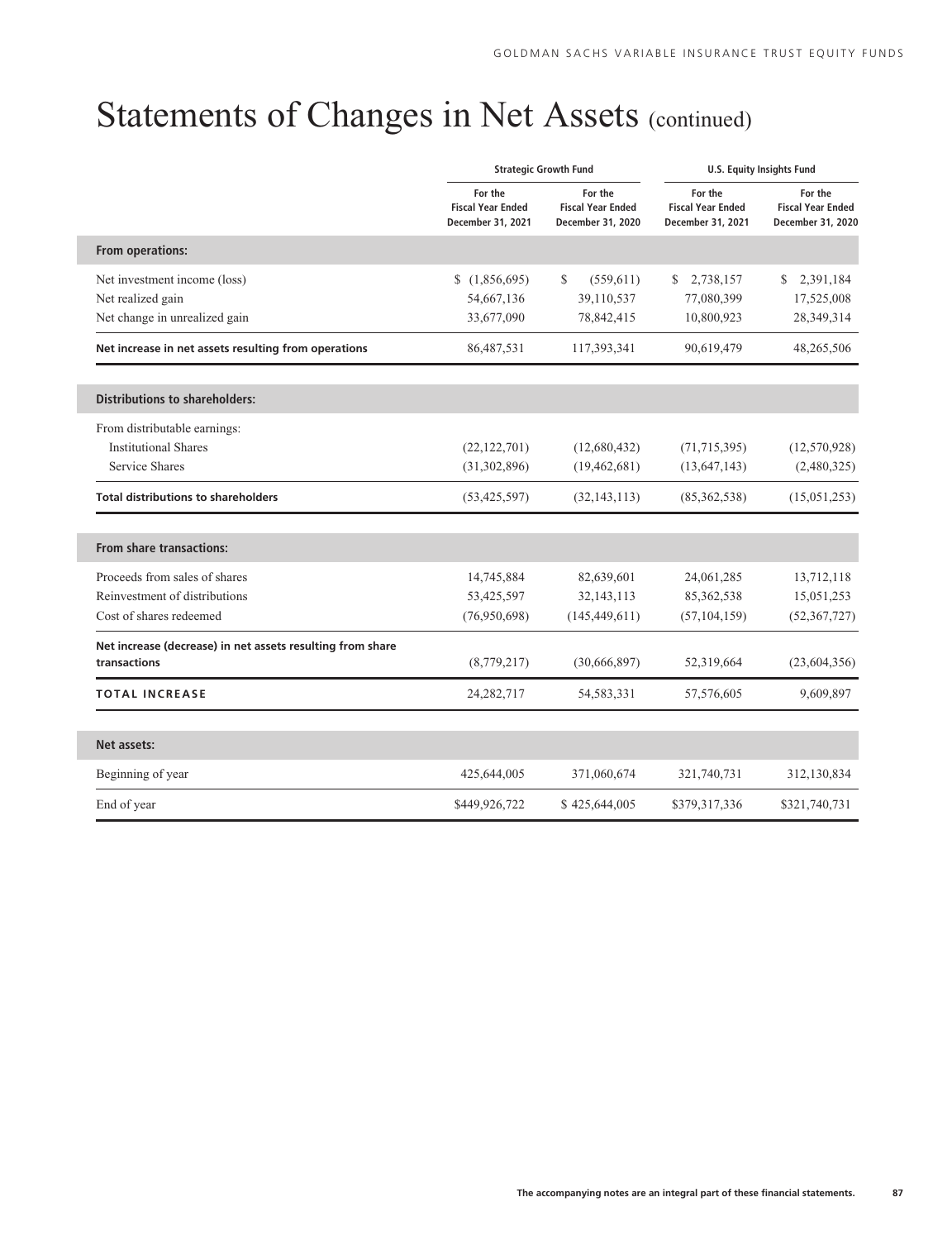## Financial Highlights

*Selected Data for a Share Outstanding Throughout Each Year*

|                                                          |      |           |             |    | <b>Goldman Sachs Equity Index Fund</b> |      |            |             |
|----------------------------------------------------------|------|-----------|-------------|----|----------------------------------------|------|------------|-------------|
|                                                          |      |           |             |    | <b>Service Shares</b>                  |      |            |             |
|                                                          |      |           |             |    | Year Ended December 31.                |      |            |             |
|                                                          | 2021 |           | 2020        |    | 2019                                   | 2018 |            | 2017        |
| <b>Per Share Data</b>                                    |      |           |             |    |                                        |      |            |             |
| Net asset value, beginning of year                       | \$.  | 19.01     | \$<br>17.50 | S. | 14.43                                  | \$   | 16.60      | \$<br>14.49 |
| Net investment income <sup>(a)</sup>                     |      | 0.20      | 0.22        |    | 0.25                                   |      | 0.25       | 0.24        |
| Net realized and unrealized gain (loss)                  |      | 5.14      | 2.89        |    | 4.18                                   |      | (1.04)     | 2.85        |
| Total from investment operations                         |      | 5.34      | 3.11        |    | 4.43                                   |      | (0.79)     | 3.09        |
| Distributions to shareholders from net investment income |      | (0.22)    | (0.23)      |    | (0.26)                                 |      | (0.27)     | (0.26)      |
| Distributions to shareholders from net realized gains    |      | (1.54)    | (1.37)      |    | (1.10)                                 |      | (1.11)     | (0.72)      |
| <b>Total distributions</b>                               |      | (1.76)    | (1.60)      |    | (1.36)                                 |      | (1.38)     | (0.98)      |
| Net asset value, end of year                             | S    | 22.59     | \$<br>19.01 | S. | 17.50                                  | S.   | 14.43      | \$<br>16.60 |
| Total Return <sup>(b)</sup>                              |      | 28.20%    | 17.84%      |    | 30.85%                                 |      | $(4.87)\%$ | 21.29%      |
| Net assets, end of period (in 000's)                     |      | \$220,912 | \$185,703   |    | \$179,542                              |      | \$155,098  | \$179,036   |
| Ratio of net expenses to average net assets              |      | 0.48%     | 0.48%       |    | 0.50%                                  |      | 0.48%      | 0.48%       |
| Ratio of total expenses to average net assets            |      | 0.70%     | 0.76%       |    | 0.78%                                  |      | 0.72%      | 0.71%       |
| Ratio of net investment income to average net assets     |      | $0.91\%$  | 1.28%       |    | 1.48%                                  |      | 1.48%      | 1.53%       |
| Portfolio turnover rate <sup>(c)</sup>                   |      | $4\%$     | $4\%$       |    | 3%                                     |      | $4\%$      | 2%          |

(a) Calculated based on the average shares outstanding methodology.

(b) Assumes investment at the NAV at the beginning of the year, reinvestment of all dividends and distributions, a complete redemption of the investment at the NAV at the end of the year and no sales or redemption charges (if any). Total returns would be reduced if a sales or redemption charge was taken into account. Returns do not reflect the impact of taxes to shareholders relating to Fund distributions or the redemption of Fund shares.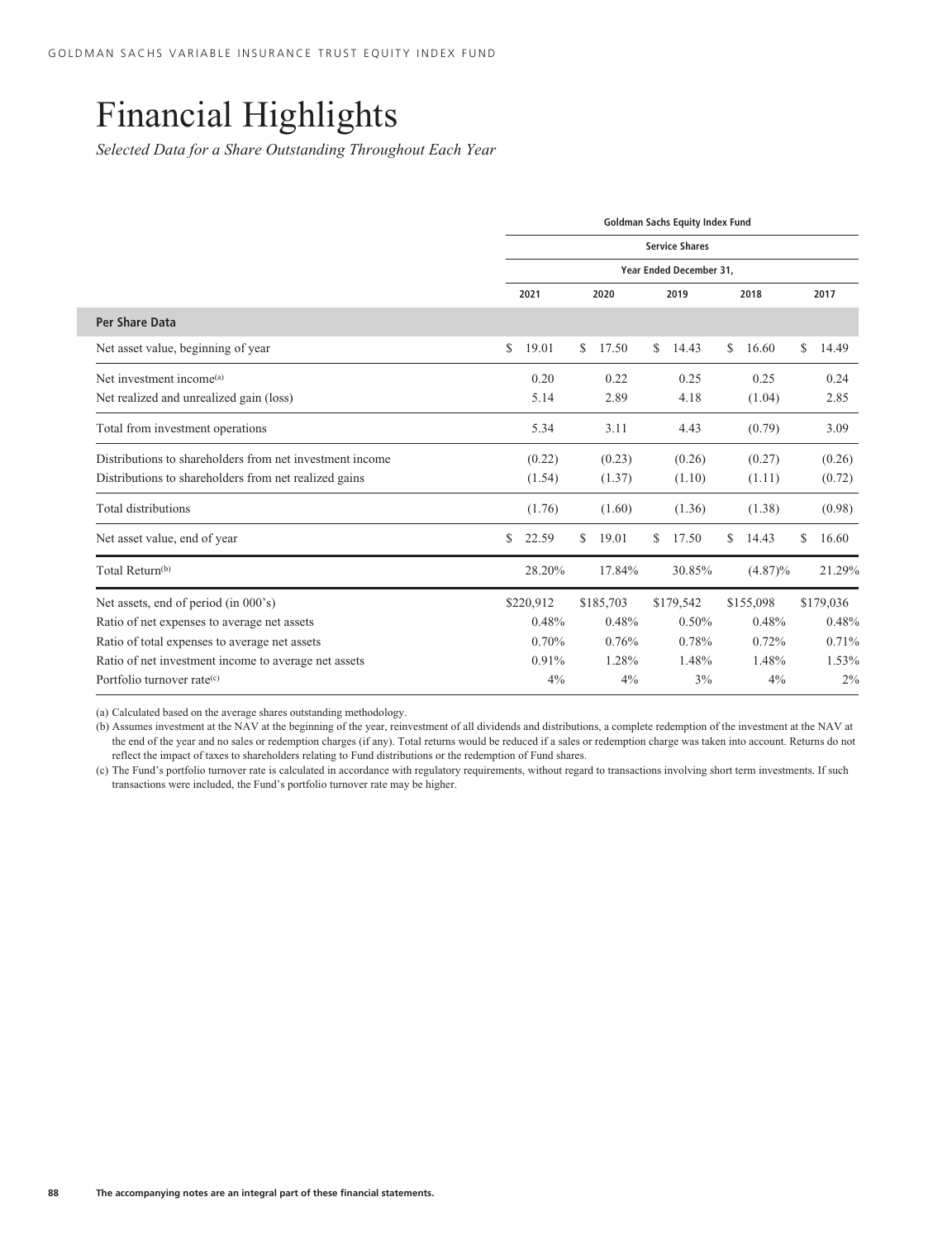*Selected Data for a Share Outstanding Throughout Each Year*

|                                                             |            |            |                             | <b>Goldman Sachs Growth Opportunities Fund</b> |            |  |  |  |
|-------------------------------------------------------------|------------|------------|-----------------------------|------------------------------------------------|------------|--|--|--|
|                                                             |            |            | <b>Institutional Shares</b> |                                                |            |  |  |  |
|                                                             |            |            | Year Ended December 31.(a)  |                                                |            |  |  |  |
|                                                             | 2021       | 2020       | 2019                        | 2018                                           | 2017       |  |  |  |
| <b>Per Share Data</b>                                       |            |            |                             |                                                |            |  |  |  |
| Net asset value, beginning of year                          | \$13.93    | \$11.50    | \$10.51                     | \$31.13                                        | \$27.13    |  |  |  |
| Net investment income (loss) <sup>(b)</sup>                 | (0.07)     | (0.04)     | (0.01)                      | (0.02)                                         | (0.04)     |  |  |  |
| Net realized and unrealized gain (loss)                     | 1.71       | 5.06       | 3.59                        | (1.30)                                         | 7.40       |  |  |  |
| Total from investment operations                            | 1.64       | 5.02       | 3.58                        | (1.32)                                         | 7.36       |  |  |  |
| Distributions to shareholders from net realized gains       | (2.52)     | (2.59)     | (2.59)                      | (19.30)                                        | (3.36)     |  |  |  |
| Net asset value, end of year                                | \$13.05    | \$13.93    | \$11.50                     | \$10.51                                        | \$31.13    |  |  |  |
| Total Return <sup>(c)</sup>                                 | 11.65%     | 44.33%     | 34.35%                      | $(4.17)\%$                                     | 27.14%     |  |  |  |
| Net assets, end of period (in 000's)                        | \$<br>483  | S.<br>151  | \$<br>94                    | \$.<br>59                                      | \$.<br>52  |  |  |  |
| Ratio of net expenses to average net assets                 | 0.83%      | 0.85%      | 0.88%                       | 0.85%                                          | 0.87%      |  |  |  |
| Ratio of total expenses to average net assets               | 1.33%      | 1.23%      | 1.26%                       | 1.20%                                          | 1.14%      |  |  |  |
| Ratio of net investment income (loss) to average net assets | $(0.47)\%$ | $(0.34)\%$ | $(0.12)\%$                  | $(0.08)\%$                                     | $(0.13)\%$ |  |  |  |
| Portfolio turnover rate(d)                                  | 50%        | 71%        | 75%                         | 59%                                            | 57%        |  |  |  |

(a) All per share amounts representing data prior to May 17, 2019 have been restated to reflect a 4 to 1 reverse stock split which occurred on that date.

(b) Calculated based on the average shares outstanding methodology.

(c) Assumes investment at the NAV at the beginning of the year, reinvestment of all dividends and distributions, a complete redemption of the investment at the NAV at the end of the year and no sales or redemption charges (if any). Total returns would be reduced if a sales or redemption charge was taken into account. Returns do not reflect the impact of taxes to shareholders relating to Fund distributions or the redemption of Fund shares.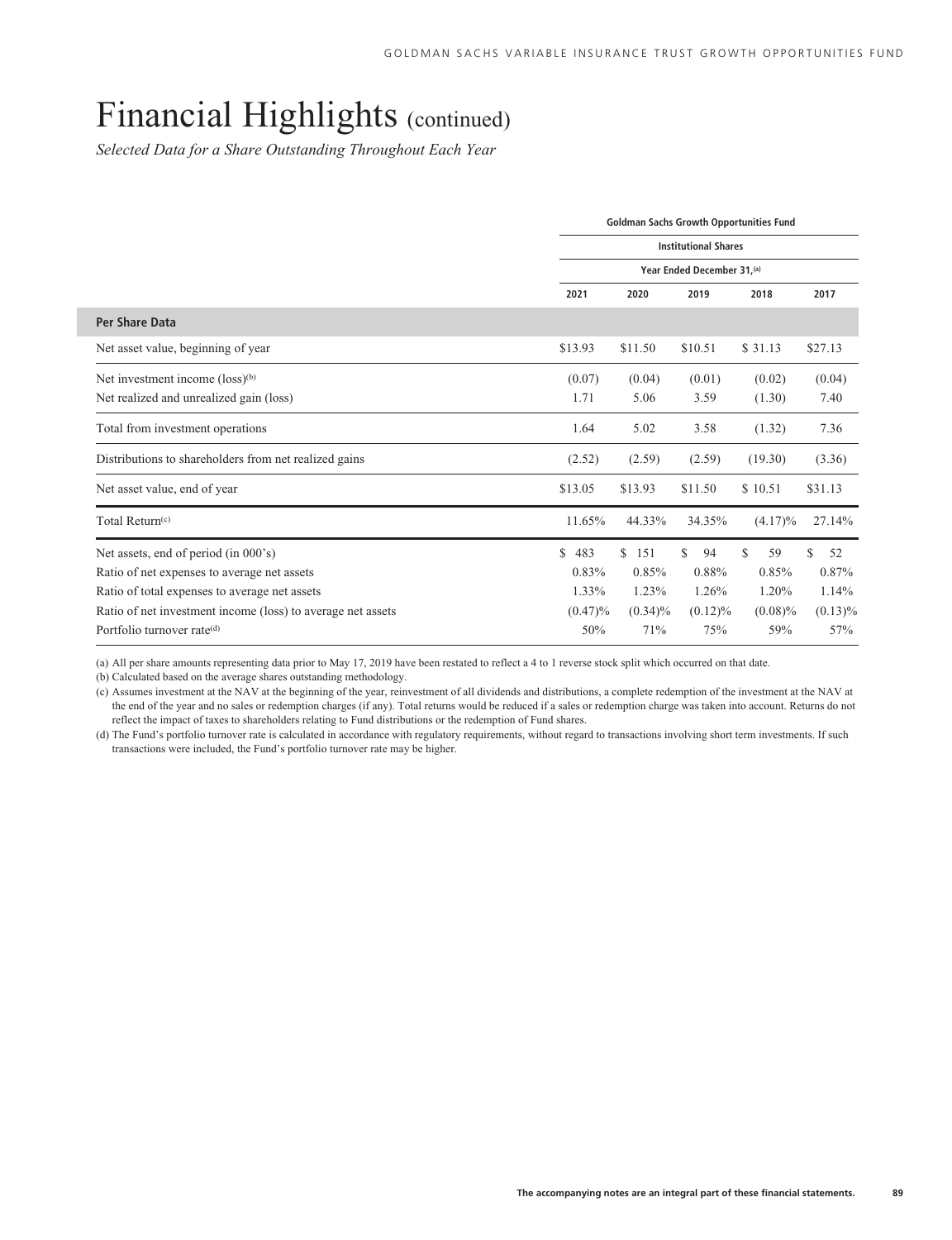*Selected Data for a Share Outstanding Throughout Each Year*

|                                                       |            | <b>Goldman Sachs Growth Opportunities Fund</b> |                             |            |    |            |  |  |  |  |  |  |
|-------------------------------------------------------|------------|------------------------------------------------|-----------------------------|------------|----|------------|--|--|--|--|--|--|
|                                                       |            |                                                | <b>Service Shares</b>       |            |    |            |  |  |  |  |  |  |
|                                                       |            |                                                | Year Ended December 31, (a) |            |    |            |  |  |  |  |  |  |
|                                                       | 2021       | 2020                                           | 2019<br>2018                |            |    | 2017       |  |  |  |  |  |  |
| Per Share Data                                        |            |                                                |                             |            |    |            |  |  |  |  |  |  |
| Net asset value, beginning of year                    | \$13.19    | \$11.00                                        | \$10.15                     | \$ 30.80   | \$ | 26.92      |  |  |  |  |  |  |
| Net investment loss(b)                                | (0.09)     | (0.06)                                         | (0.02)                      | (0.07)     |    | (0.08)     |  |  |  |  |  |  |
| Net realized and unrealized gain (loss)               | 1.62       | 4.84                                           | 3.46                        | (1.28)     |    | 7.32       |  |  |  |  |  |  |
| Total from investment operations                      | 1.53       | 4.78                                           | 3.44                        | (1.35)     |    | 7.24       |  |  |  |  |  |  |
| Distributions to shareholders from net realized gains | (2.52)     | (2.59)                                         | (2.59)                      | (19.30)    |    | (3.36)     |  |  |  |  |  |  |
| Net asset value, end of year                          | \$12.20    | \$13.19                                        | \$11.00                     | \$10.15    | \$ | 30.80      |  |  |  |  |  |  |
| Total Return <sup>(c)</sup>                           | 11.48%     | 44.16%                                         | 34.06%                      | $(4.34)\%$ |    | 26.92%     |  |  |  |  |  |  |
| Net assets, end of period (in 000's)                  | \$76,986   | \$82,134                                       | \$73,406                    | \$59,910   |    | \$170,785  |  |  |  |  |  |  |
| Ratio of net expenses to average net assets           | $0.99\%$   | 1.01%                                          | 1.04%                       | 1.01%      |    | 1.02%      |  |  |  |  |  |  |
| Ratio of total expenses to average net assets         | 1.43%      | 1.48%                                          | 1.51%                       | 1.44%      |    | 1.39%      |  |  |  |  |  |  |
| Ratio of net investment loss to average net assets    | $(0.62)\%$ | $(0.50)\%$                                     | $(0.28)\%$                  | $(0.24)\%$ |    | $(0.26)\%$ |  |  |  |  |  |  |
| Portfolio turnover rate <sup>(d)</sup>                | 50%        | 71%                                            | 75%                         | 59%        |    | 57%        |  |  |  |  |  |  |

(a) All per share amounts representing data prior to May 17, 2019 have been restated to reflect a 4 to 1 reverse stock split which occurred on that date.

(b) Calculated based on the average shares outstanding methodology.

(c) Assumes investment at the NAV at the beginning of the year, reinvestment of all dividends and distributions, a complete redemption of the investment at the NAV at the end of the year and no sales or redemption charges (if any). Total returns would be reduced if a sales or redemption charge was taken into account. Returns do not reflect the impact of taxes to shareholders relating to Fund distributions or the redemption of Fund shares.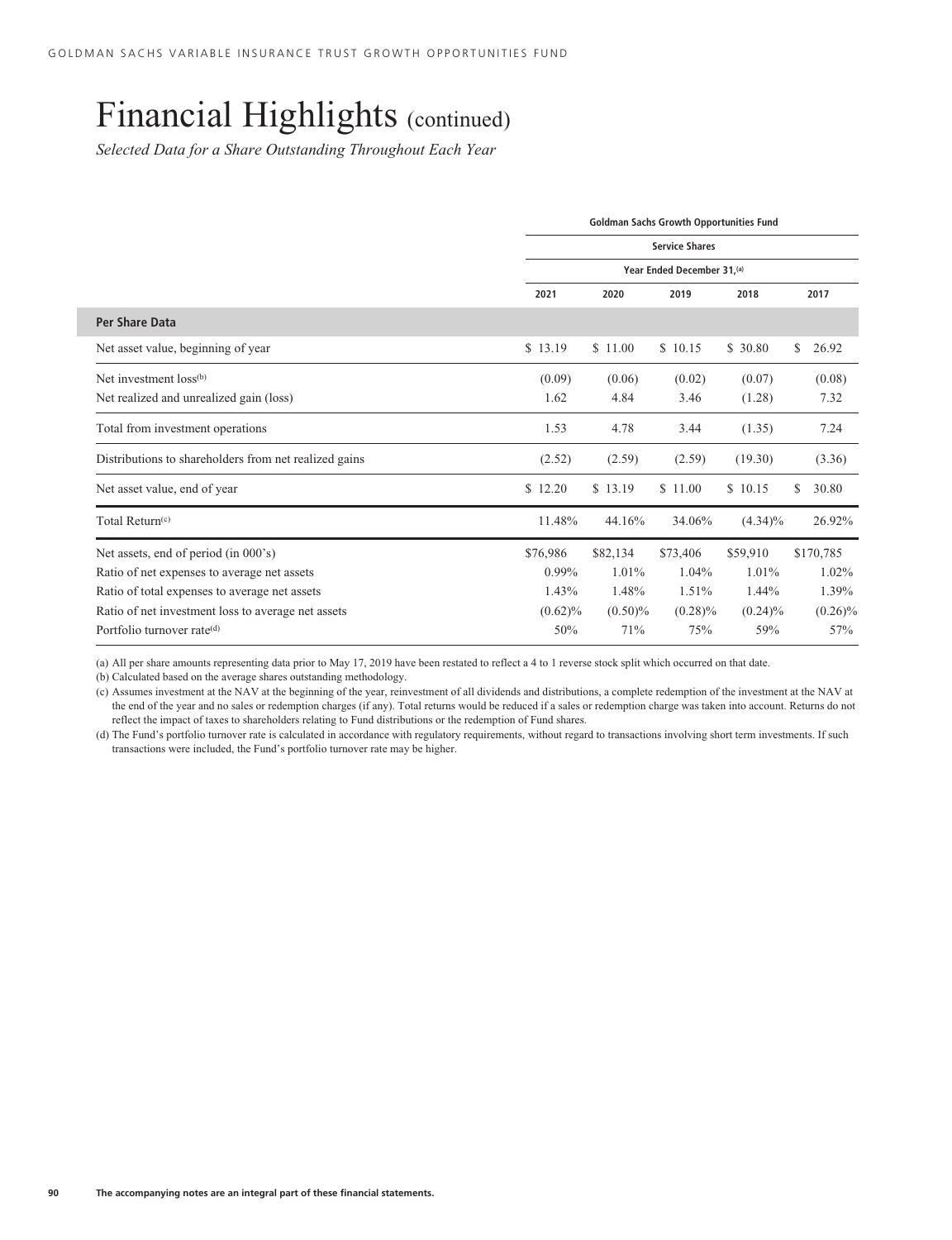*Selected Data for a Share Outstanding Throughout Each Year*

|                                                          |            |            |                                | <b>Goldman Sachs International Equity Insights Fund</b> |            |
|----------------------------------------------------------|------------|------------|--------------------------------|---------------------------------------------------------|------------|
|                                                          |            |            | <b>Institutional Shares</b>    |                                                         |            |
|                                                          |            |            | Year Ended December 31,        |                                                         |            |
|                                                          | 2021       | 2020       | 2019                           | 2018                                                    | 2017       |
| Per Share Data                                           |            |            |                                |                                                         |            |
| Net asset value, beginning of year                       | \$<br>8.62 | 8.19<br>\$ | S<br>7.08                      | \$10.88                                                 | \$<br>8.75 |
| Net investment income <sup>(a)</sup>                     | 0.21       | 0.12       | 0.17                           | 0.19                                                    | 0.17       |
| Net realized and unrealized gain (loss)                  | 0.83       | 0.43       | 1.14                           | (1.94)                                                  | 2.16       |
| Total from investment operations                         | 1.04       | 0.55       | 1.31                           | (1.75)                                                  | 2.33       |
| Distributions to shareholders from net investment income | (0.27)     | (0.12)     | (0.20)                         | (0.21)                                                  | (0.20)     |
| Distributions to shareholders from net realized gains    | (0.23)     |            | $\underline{\hspace{1cm}}$ (b) | (1.84)                                                  |            |
| Total distributions                                      | (0.50)     | (0.12)     | (0.20)                         | (2.05)                                                  | (0.20)     |
| Net asset value, end of year                             | \$<br>9.16 | 8.62<br>S. | 8.19<br>S.                     | \$<br>7.08                                              | \$10.88    |
| Total Return <sup>(c)</sup>                              | 12.17%     | 6.79%      | 18.45%                         | $(16.28)\%$                                             | 26.60%     |
| Net assets, end of period (in 000's)                     | \$63,179   | \$50,114   | \$43,632                       | \$37,829                                                | \$41,512   |
| Ratio of net expenses to average net assets              | 0.85%      | 0.87%      | $0.90\%$                       | 0.87%                                                   | 0.87%      |
| Ratio of total expenses to average net assets            | 1.14%      | 1.37%      | 1.31%                          | 1.23%                                                   | 1.02%      |
| Ratio of net investment income to average net assets     | 2,22%      | 1.59%      | $3.21\%$                       | 1.79%                                                   | 1.69%      |
| Portfolio turnover rate <sup>(d)</sup>                   | 167%       | 175%       | 146%                           | 156%                                                    | 23%        |

(a) Calculated based on the average shares outstanding methodology.

(b) Amount is less than \$0.005 per share.

(c) Assumes investment at the NAV at the beginning of the year, reinvestment of all dividends and distributions, a complete redemption of the investment at the NAV at the end of the year and no sales or redemption charges (if any). Total returns would be reduced if a sales or redemption charge was taken into account. Returns do not reflect the impact of taxes to shareholders relating to Fund distributions or the redemption of Fund shares.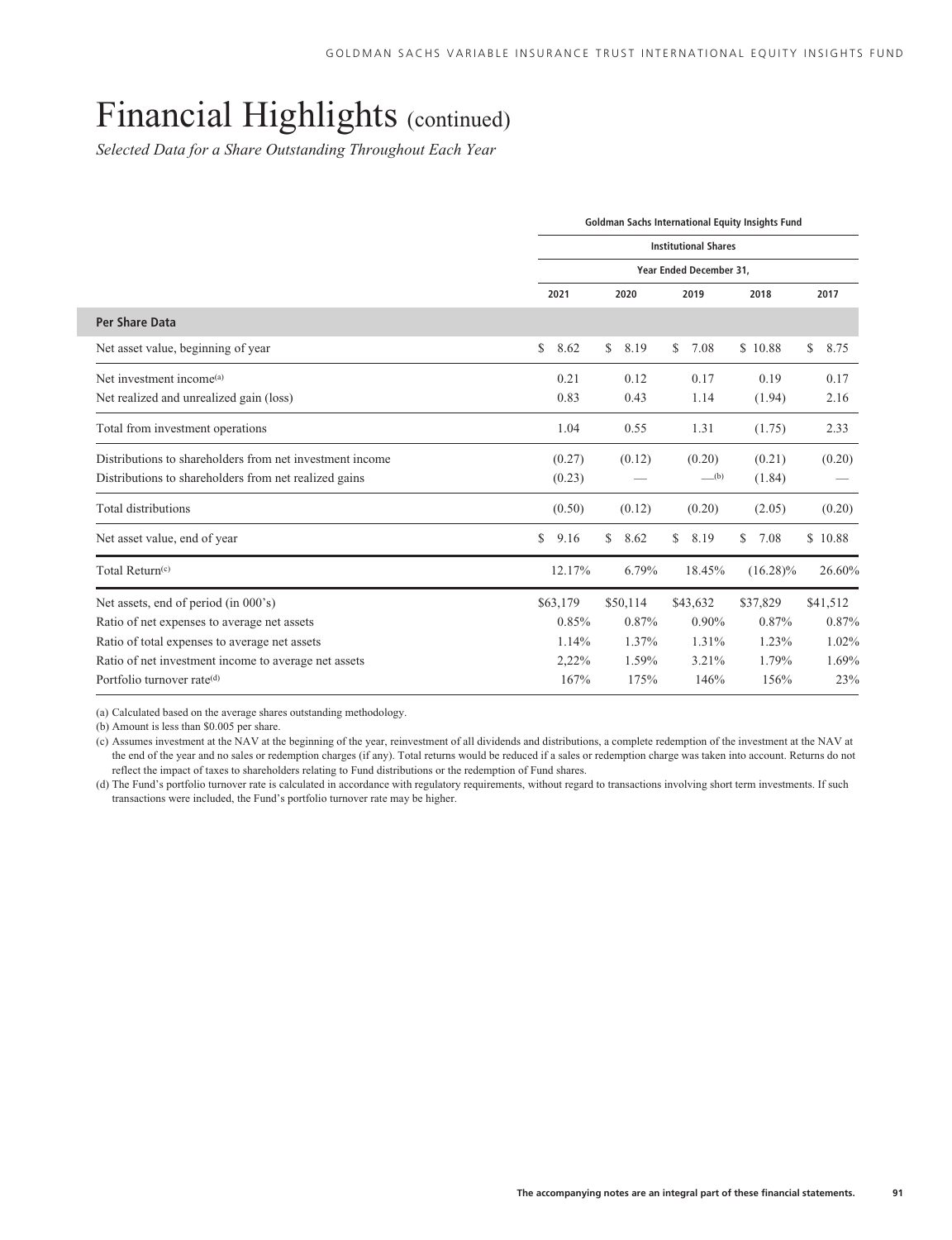*Selected Share Data for a Share Outstanding Throughout Each Year*

|                                                             |                         |            |                                | Goldman Sachs International Equity Insights Fund |             |  |  |  |  |  |  |
|-------------------------------------------------------------|-------------------------|------------|--------------------------------|--------------------------------------------------|-------------|--|--|--|--|--|--|
|                                                             |                         |            | <b>Service Shares</b>          |                                                  |             |  |  |  |  |  |  |
|                                                             | Year Ended December 31. |            |                                |                                                  |             |  |  |  |  |  |  |
|                                                             | 2021                    | 2020       | 2019                           | 2018                                             | 2017        |  |  |  |  |  |  |
| Per Share Data                                              |                         |            |                                |                                                  |             |  |  |  |  |  |  |
| Net asset value, beginning of year                          | \$<br>8.66              | \$<br>8.23 | \$<br>7.11                     | \$10.91                                          | \$<br>8.78  |  |  |  |  |  |  |
| Net investment income (loss) <sup>(a)</sup>                 | 0.19                    | 0.10       | 0.15                           | 0.14                                             | 0.14        |  |  |  |  |  |  |
| Net realized and unrealized gain (loss)                     | 0.83                    | 0.44       | 1.15                           | (1.93)                                           | 2.16        |  |  |  |  |  |  |
| Total from investment operations                            | 1.02                    | 0.54       | 1.30                           | (1.79)                                           | 2.30        |  |  |  |  |  |  |
| Distributions to shareholders from net investment income    | (0.25)                  | (0.11)     | (0.18)                         | (0.17)                                           | (0.17)      |  |  |  |  |  |  |
| Distributions to shareholders from net realized gains       | (0.23)                  |            | $\underline{\hspace{1cm}}$ (b) | (1.84)                                           |             |  |  |  |  |  |  |
| Total distributions                                         | (0.48)                  | (0.11)     | (0.18)                         | (2.01)                                           | (0.17)      |  |  |  |  |  |  |
| Net asset value, end of year                                | \$<br>9.20              | \$<br>8.66 | \$<br>8.23                     | 7.11<br>\$                                       | \$<br>10.91 |  |  |  |  |  |  |
| Total Return <sup>(c)</sup>                                 | 11.81%                  | 6.53%      | 18.23%                         | $(16.55)\%$                                      | 26.21%      |  |  |  |  |  |  |
| Net assets, end of period (in 000's)                        | \$44,372                | \$47,685   | \$48,884                       | \$43,923                                         | \$123,778   |  |  |  |  |  |  |
| Ratio of net expenses to average net assets                 | 1.10%                   | 1.12%      | 1.15%                          | 1.12%                                            | 1.12%       |  |  |  |  |  |  |
| Ratio of total expenses to average net assets               | 1.40%                   | 1.61%      | 1.55%                          | 1.43%                                            | 1.27%       |  |  |  |  |  |  |
| Ratio of net investment income (loss) to average net assets | 1.97%                   | 1.30%      | 1.89%                          | 1.30%                                            | 1.44%       |  |  |  |  |  |  |
| Portfolio turnover rate <sup>(d)</sup>                      | 167%                    | 175%       | 146%                           | 156%                                             | 23%         |  |  |  |  |  |  |

(a) Calculated based on the average shares outstanding methodology.

(b) Amount is less than \$0.005 per share.

(c) Assumes investment at the NAV at the beginning of the year, reinvestment of all dividends and distributions, a complete redemption of the investment at the NAV at the end of the year and no sales or redemption charges (if any). Total returns would be reduced if a sales or redemption charge was taken into account. Returns do not reflect the impact of taxes to shareholders relating to Fund distributions or the redemption of Fund shares.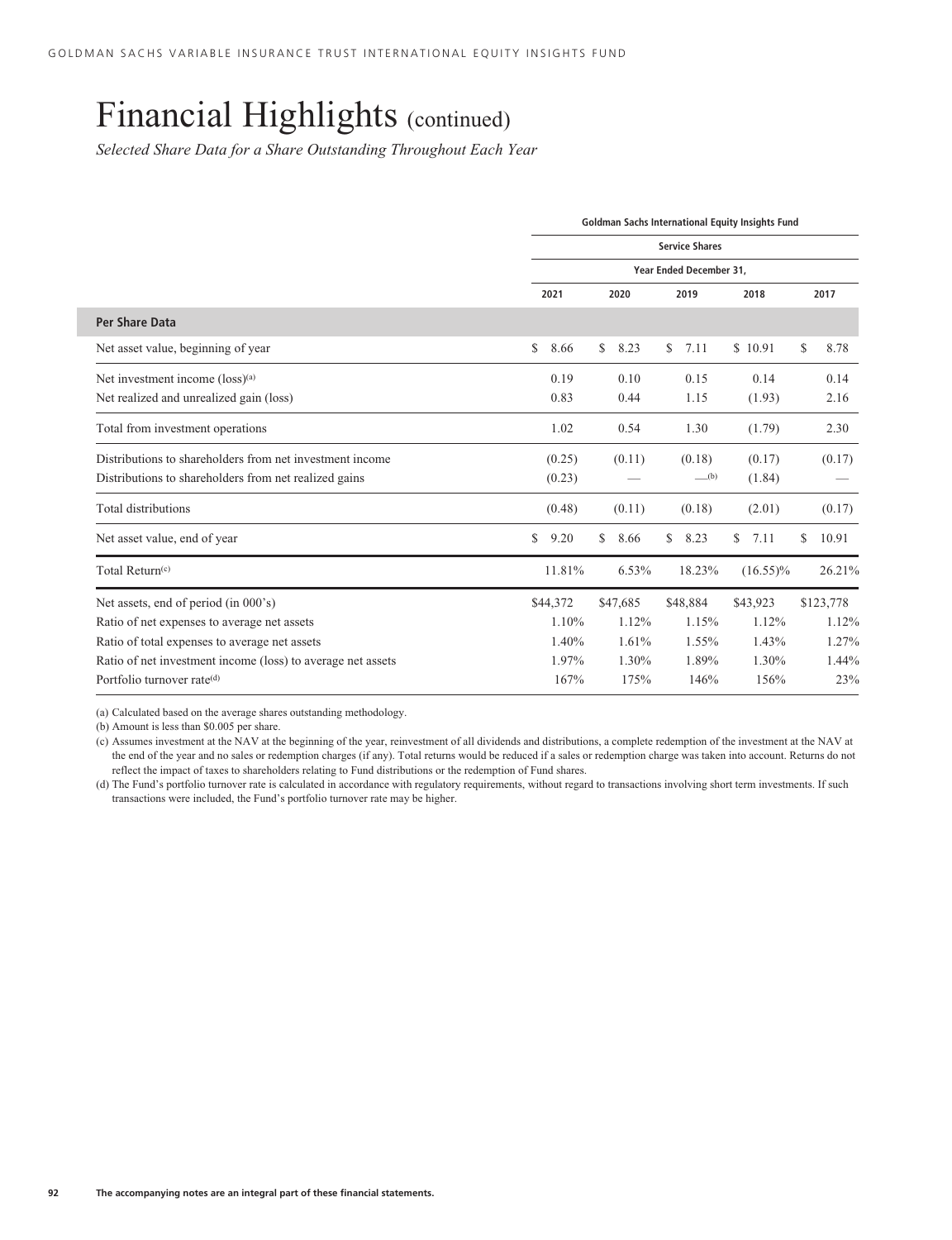*Selected Data for a Share Outstanding Throughout Each Year*

|                                                          |                         |           |    |           |              | Goldman Sachs Large Cap Value Fund |      |            |    |           |  |  |  |
|----------------------------------------------------------|-------------------------|-----------|----|-----------|--------------|------------------------------------|------|------------|----|-----------|--|--|--|
|                                                          |                         |           |    |           |              | <b>Institutional Shares</b>        |      |            |    |           |  |  |  |
|                                                          | Year Ended December 31. |           |    |           |              |                                    |      |            |    |           |  |  |  |
|                                                          | 2021                    |           |    | 2020      |              | 2019                               | 2018 |            |    | 2017      |  |  |  |
| <b>Per Share Data</b>                                    |                         |           |    |           |              |                                    |      |            |    |           |  |  |  |
| Net asset value, beginning of year                       | S                       | 9.27      | \$ | 9.19      | $\mathbb{S}$ | 7.67                               | S    | 9.06       | \$ | 10.16     |  |  |  |
| Net investment income <sup>(a)</sup>                     |                         | 0.11      |    | 0.12      |              | 0.13                               |      | 0.12       |    | 0.16      |  |  |  |
| Net realized and unrealized gain (loss)                  |                         | 2.09      |    | 0.24      |              | 1.86                               |      | (0.88)     |    | 0.83      |  |  |  |
| Total from investment operations                         |                         | 2.20      |    | 0.36      |              | 1.99                               |      | (0.76)     |    | 0.99      |  |  |  |
| Distributions to shareholders from net investment income |                         | (0.13)    |    | (0.12)    |              | (0.14)                             |      | (0.12)     |    | (0.18)    |  |  |  |
| Distributions to shareholders from net realized gains    |                         | (1.37)    |    | (0.16)    |              | (0.33)                             |      | (0.51)     |    | (1.91)    |  |  |  |
| Total distributions                                      |                         | (1.50)    |    | (0.28)    |              | (0.47)                             |      | (0.63)     |    | (2.09)    |  |  |  |
| Net asset value, end of year                             | \$                      | 9.97      | \$ | 9.27      | \$           | 9.19                               | \$   | 7.67       | \$ | 9.06      |  |  |  |
| Total Return <sup>(b)</sup>                              |                         | 24.13%    |    | 3.97%     |              | 25.93%                             |      | $(8.46)\%$ |    | 9.85%     |  |  |  |
| Net assets, end of period (in 000's)                     |                         | \$179,541 |    | \$160,076 |              | \$163,814                          |      | \$150,963  |    | \$188,182 |  |  |  |
| Ratio of net expenses to average net assets              |                         | 0.69%     |    | 0.71%     |              | 0.73%                              |      | 0.71%      |    | 0.72%     |  |  |  |
| Ratio of total expenses to average net assets            |                         | 0.79%     |    | 0.81%     |              | 0.83%                              |      | 0.81%      |    | 0.81%     |  |  |  |
| Ratio of net investment income to average net assets     |                         | 1.08%     |    | 1.44%     |              | 1.46%                              |      | 1.32%      |    | 1.50%     |  |  |  |
| Portfolio turnover rate <sup>(c)</sup>                   |                         | 54%       |    | 58%       |              | 58%                                |      | 125%       |    | 127%      |  |  |  |

(a) Calculated based on the average shares outstanding methodology.

(b) Assumes investment at the NAV at the beginning of the year, reinvestment of all dividends and distributions, a complete redemption of the investment at the NAV at the end of the year and no sales or redemption charges (if any). Total returns would be reduced if a sales or redemption charge was taken into account. Returns do not reflect the impact of taxes to shareholders relating to Fund distributions or the redemption of Fund shares.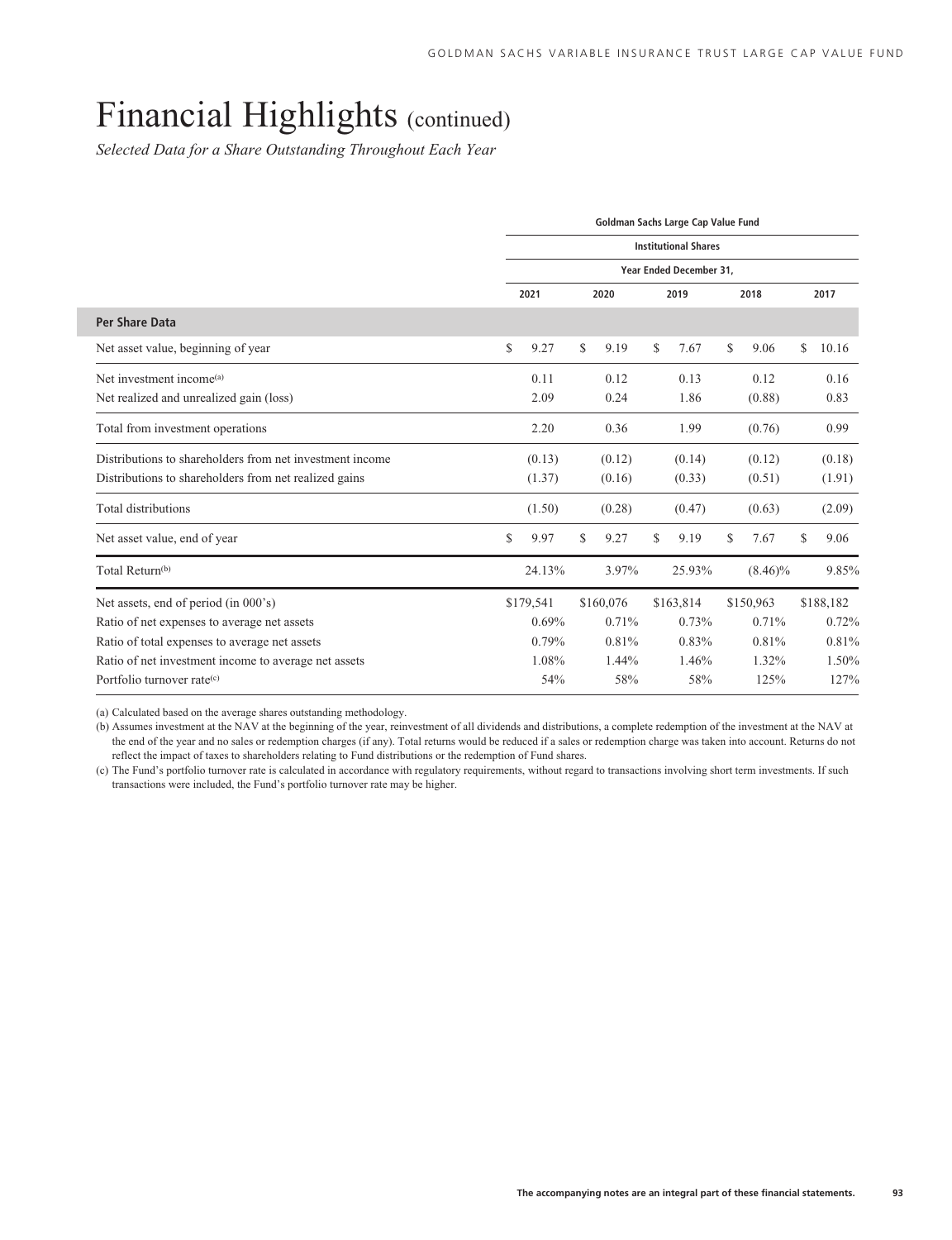*Selected Data for a Share Outstanding Throughout Each Year*

|                                                             |                         |           |     |           |    | Goldman Sachs Large Cap Value Fund |      |            |    |           |  |  |  |
|-------------------------------------------------------------|-------------------------|-----------|-----|-----------|----|------------------------------------|------|------------|----|-----------|--|--|--|
|                                                             |                         |           |     |           |    | <b>Service Shares</b>              |      |            |    |           |  |  |  |
|                                                             | Year Ended December 31. |           |     |           |    |                                    |      |            |    |           |  |  |  |
|                                                             |                         | 2021      |     | 2020      |    | 2019                               | 2018 |            |    | 2017      |  |  |  |
| <b>Per Share Data</b>                                       |                         |           |     |           |    |                                    |      |            |    |           |  |  |  |
| Net asset value, beginning of year                          | \$                      | 9.27      | \$  | 9.19      | \$ | 7.67                               | \$   | 9.06       | \$ | 10.16     |  |  |  |
| Net investment income (loss) <sup>(a)</sup>                 |                         | 0.09      |     | 0.10      |    | 0.11                               |      | 0.10       |    | 0.13      |  |  |  |
| Net realized and unrealized gain (loss)                     |                         | 2.09      |     | 0.24      |    | 1.85                               |      | (0.88)     |    | 0.83      |  |  |  |
| Total from investment operations                            |                         | 2.18      |     | 0.34      |    | 1.96                               |      | (0.78)     |    | 0.96      |  |  |  |
| Distributions to shareholders from net investment income    |                         | (0.10)    |     | (0.10)    |    | (0.11)                             |      | (0.10)     |    | (0.15)    |  |  |  |
| Distributions to shareholders from net realized gains       |                         | (1.37)    |     | (0.16)    |    | (0.33)                             |      | (0.51)     |    | (1.91)    |  |  |  |
| Total distributions                                         |                         | (1.47)    |     | (0.26)    |    | (0.44)                             |      | (0.61)     |    | (2.06)    |  |  |  |
| Net asset value, end of year                                | \$                      | 9.98      | \$. | 9.27      | \$ | 9.19                               | S    | 7.67       | \$ | 9.06      |  |  |  |
| Total Return(b)                                             |                         | 23.93%    |     | 3.73%     |    | 25.61%                             |      | $(8.72)\%$ |    | 9.56%     |  |  |  |
| Net assets, end of period (in 000's)                        |                         | \$307,721 |     | \$299,564 |    | \$306,058                          |      | \$282,891  |    | \$358,776 |  |  |  |
| Ratio of net expenses to average net assets                 |                         | 0.92%     |     | 0.94%     |    | 0.98%                              |      | 0.96%      |    | 0.97%     |  |  |  |
| Ratio of total expenses to average net assets               |                         | $1.04\%$  |     | 1.06%     |    | 1.08%                              |      | 1.06%      |    | 1.06%     |  |  |  |
| Ratio of net investment income (loss) to average net assets |                         | 0.84%     |     | 1.21%     |    | 1.21%                              |      | 1.07%      |    | 1.26%     |  |  |  |
| Portfolio turnover rate <sup>(c)</sup>                      |                         | 54%       |     | 58%       |    | 58%                                |      | 125%       |    | 127%      |  |  |  |

(a) Calculated based on the average shares outstanding methodology.

(b) Assumes investment at the NAV at the beginning of the year, reinvestment of all dividends and distributions, a complete redemption of the investment at the NAV at the end of the year and no sales or redemption charges (if any). Total returns would be reduced if a sales or redemption charge was taken into account. Returns do not reflect the impact of taxes to shareholders relating to Fund distributions or the redemption of Fund shares.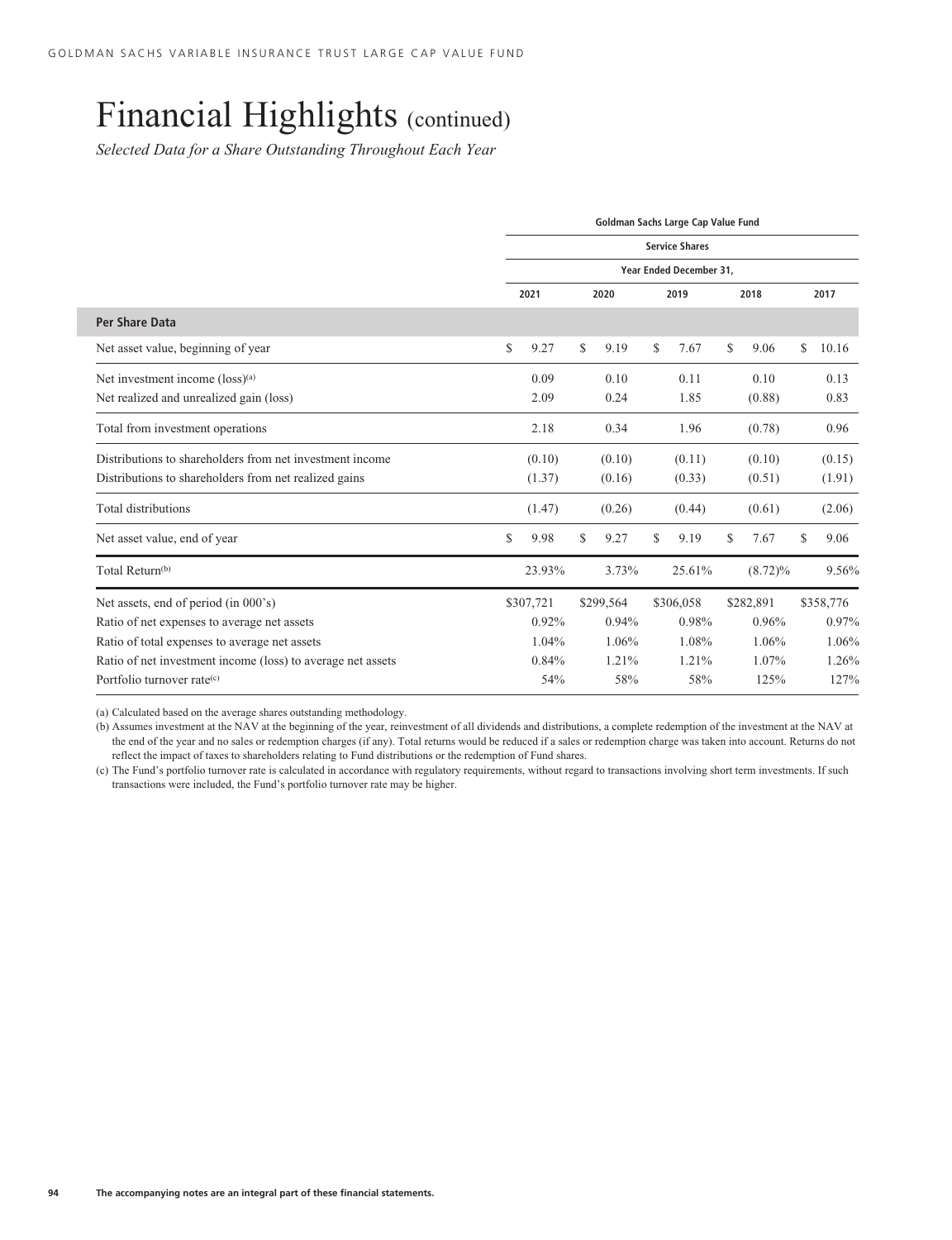*Selected Data for a Share Outstanding Throughout Each Year*

|                                                          |    |              |    |           |      | Goldman Sachs Mid Cap Value Fund |      |             |             |
|----------------------------------------------------------|----|--------------|----|-----------|------|----------------------------------|------|-------------|-------------|
|                                                          |    |              |    |           |      | <b>Institutional Shares</b>      |      |             |             |
|                                                          |    |              |    |           |      | Year Ended December 31.          |      |             |             |
|                                                          |    | 2021<br>2020 |    |           | 2019 |                                  | 2018 |             | 2017        |
| <b>Per Share Data</b>                                    |    |              |    |           |      |                                  |      |             |             |
| Net asset value, beginning of year                       | \$ | 17.23        | \$ | 16.22     | \$   | 12.89                            | \$   | 16.93       | \$<br>16.23 |
| Net investment income <sup>(a)</sup>                     |    | 0.09         |    | 0.10      |      | 0.13                             |      | 0.13        | 0.12        |
| Net realized and unrealized gain (loss)                  |    | 5.20         |    | 1.26      |      | 3.93                             |      | (1.86)      | 1.68        |
| Total from investment operations                         |    | 5.29         |    | 1.36      |      | 4.06                             |      | (1.73)      | 1.80        |
| Distributions to shareholders from net investment income |    | (0.10)       |    | (0.10)    |      | (0.13)                           |      | (0.23)      | (0.13)      |
| Distributions to shareholders from net realized gains    |    | (2.89)       |    | (0.25)    |      | (0.60)                           |      | (2.08)      | (0.97)      |
| Total distributions                                      |    | (2.99)       |    | (0.35)    |      | (0.73)                           |      | (2.31)      | (1.10)      |
| Net asset value, end of year                             | \$ | 19.53        | \$ | 17.23     | S.   | 16.22                            | S    | 12.89       | \$<br>16.93 |
| Total Return <sup>(b)</sup>                              |    | 30.95%       |    | 8.38%     |      | 31.53%                           |      | $(10.46)\%$ | 11.07%      |
| Net assets, end of period (in 000's)                     |    | \$383,315    |    | \$327,376 |      | \$335,229                        |      | \$300,056   | \$388,709   |
| Ratio of net expenses to average net assets              |    | 0.83%        |    | 0.84%     |      | 0.87%                            |      | 0.84%       | 0.84%       |
| Ratio of total expenses to average net assets            |    | 0.85%        |    | $0.90\%$  |      | $0.90\%$                         |      | 0.86%       | 0.87%       |
| Ratio of net investment income to average net assets     |    | 0.46%        |    | 0.68%     |      | 0.85%                            |      | 0.75%       | 0.71%       |
| Portfolio turnover rate <sup>(c)</sup>                   |    | 63%          |    | 111%      |      | 89%                              |      | 109%        | 134%        |

(a) Calculated based on the average shares outstanding methodology.

(b) Assumes investment at the NAV at the beginning of the year, reinvestment of all dividends and distributions, a complete redemption of the investment at the NAV at the end of the year and no sales or redemption charges (if any). Total returns would be reduced if a sales or redemption charge was taken into account. Returns do not reflect the impact of taxes to shareholders relating to Fund distributions or the redemption of Fund shares.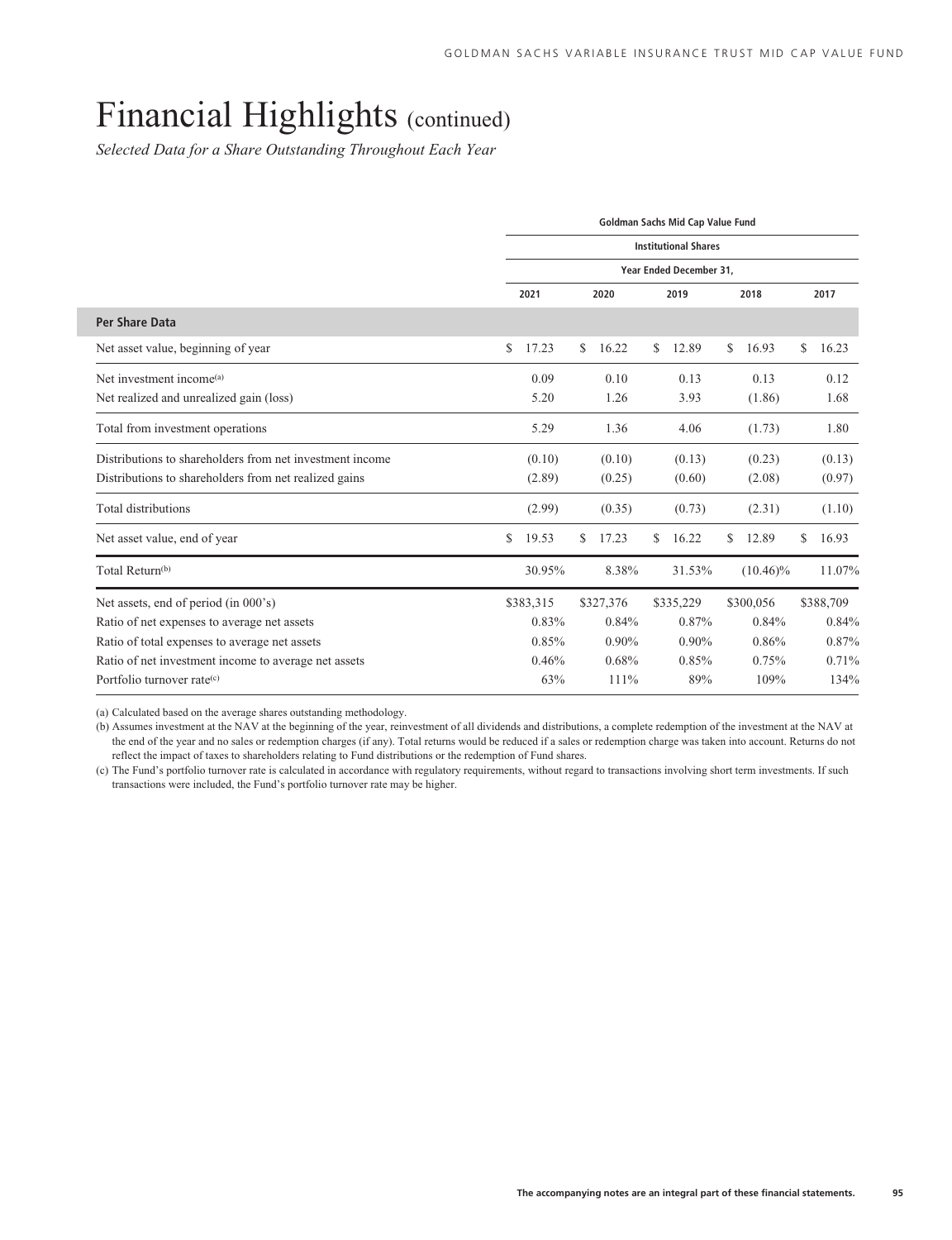*Selected Data for a Share Outstanding Throughout Each Year*

|                                                             |             |    |           | Goldman Sachs Mid Cap Value Fund |             |             |
|-------------------------------------------------------------|-------------|----|-----------|----------------------------------|-------------|-------------|
|                                                             |             |    |           | <b>Service Shares</b>            |             |             |
|                                                             |             |    |           | Year Ended December 31,          |             |             |
|                                                             | 2021        |    | 2020      | 2019                             | 2018        | 2017        |
| Per Share Data                                              |             |    |           |                                  |             |             |
| Net asset value, beginning of year                          | \$<br>17.39 | \$ | 16.37     | \$<br>13.01                      | \$16.95     | \$<br>16.25 |
| Net investment income (loss) <sup>(a)</sup>                 | 0.04        |    | 0.06      | 0.10                             | 0.07        | 0.08        |
| Net realized and unrealized gain (loss)                     | 5.24        |    | 1.28      | 3.95                             | (1.84)      | 1.68        |
| Total from investment operations                            | 5.28        |    | 1.34      | 4.05                             | (1.77)      | 1.76        |
| Distributions to shareholders from net investment income    | (0.05)      |    | (0.07)    | (0.09)                           | (0.09)      | (0.09)      |
| Distributions to shareholders from net realized gains       | (2.89)      |    | (0.25)    | (0.60)                           | (2.08)      | (0.97)      |
| Total distributions                                         | (2.94)      |    | (0.32)    | (0.69)                           | (2.17)      | (1.06)      |
| Net asset value, end of year                                | \$<br>19.73 | S. | 17.39     | \$<br>16.37                      | \$13.01     | \$<br>16.95 |
| Total Return <sup>(b)</sup>                                 | 30.57%      |    | 8.17%     | 31.17%                           | $(10.70)\%$ | 10.85%      |
| Net assets, end of period (in 000's)                        | \$169,283   |    | \$158,909 | \$174,896                        | \$76,835    | \$381,172   |
| Ratio of net expenses to average net assets                 | 1.08%       |    | 1.09%     | 1.12%                            | 1.09%       | 1.09%       |
| Ratio of total expenses to average net assets               | 1.10%       |    | 1.14%     | 1.16%                            | 1.11%       | 1.12%       |
| Ratio of net investment income (loss) to average net assets | 0.21%       |    | $0.39\%$  | 0.66%                            | 0.42%       | 0.47%       |
| Portfolio turnover rate <sup>(c)</sup>                      | 63%         |    | 111%      | 89%                              | 109%        | 134%        |

(a) Calculated based on the average shares outstanding methodology.

(b) Assumes investment at the NAV at the beginning of the year, reinvestment of all dividends and distributions, a complete redemption of the investment at the NAV at the end of the year and no sales or redemption charges (if any). Total returns would be reduced if a sales or redemption charge was taken into account. Returns do not reflect the impact of taxes to shareholders relating to Fund distributions or the redemption of Fund shares.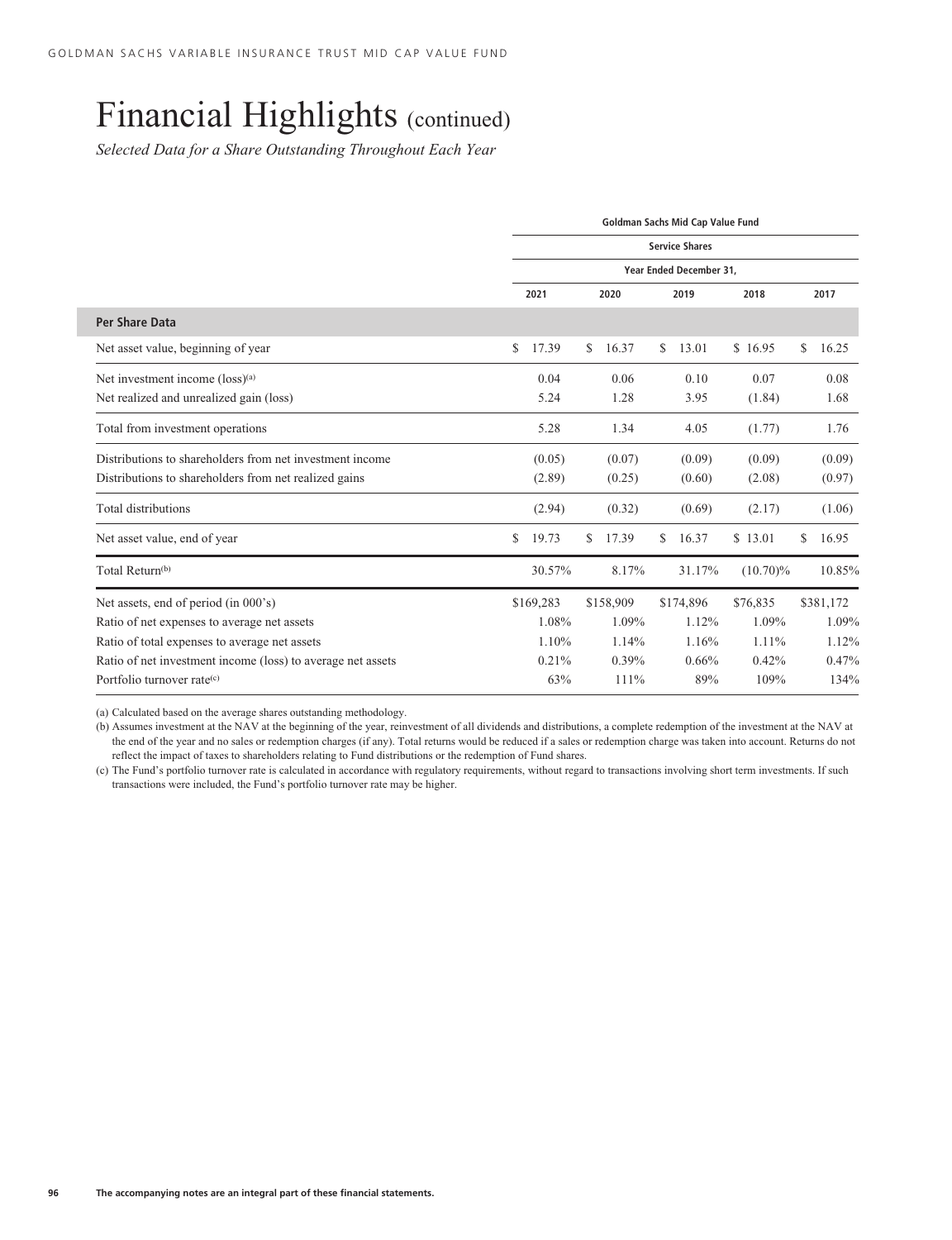*Selected Data for a Share Outstanding Throughout Each Year*

|                                                          | Goldman Sachs Small Cap Equity Insights Fund |          |                         |                         |          |  |  |  |  |  |
|----------------------------------------------------------|----------------------------------------------|----------|-------------------------|-------------------------|----------|--|--|--|--|--|
|                                                          | <b>Institutional Shares</b>                  |          |                         |                         |          |  |  |  |  |  |
|                                                          |                                              |          | Year Ended December 31, |                         |          |  |  |  |  |  |
|                                                          | 2021                                         | 2020     | 2019                    | 2018                    | 2017     |  |  |  |  |  |
| <b>Per Share Data</b>                                    |                                              |          |                         |                         |          |  |  |  |  |  |
| Net asset value, beginning of year                       | \$<br>13.51                                  | \$12.62  | \$10.37                 | \$13.66                 | \$13.79  |  |  |  |  |  |
| Net investment income <sup>(a)</sup>                     | $0.05^{(b)}$                                 | 0.05     | 0.06                    | 0.07 <sup>(c)</sup>     | 0.08     |  |  |  |  |  |
| Net realized and unrealized gain (loss)                  | 3.17                                         | 1.03     | 2.51                    | (1.21)                  | 1.53     |  |  |  |  |  |
| Total from investment operations                         | 3.22                                         | 1.08     | 2.57                    | (1.14)                  | 1.61     |  |  |  |  |  |
| Distributions to shareholders from net investment income | (0.08)                                       | (0.03)   | (0.06)                  | (0.07)                  | (0.08)   |  |  |  |  |  |
| Distributions to shareholders from net realized gains    | (3.57)                                       | (0.16)   | (0.26)                  | (2.08)                  | (1.66)   |  |  |  |  |  |
| Total distributions                                      | (3.65)                                       | (0.19)   | (0.32)                  | (2.15)                  | (1.74)   |  |  |  |  |  |
| Net asset value, end of year                             | \$<br>13.08                                  | \$13.51  | \$12.62                 | \$10.37                 | \$13.66  |  |  |  |  |  |
| Total Return(d)                                          | 23.79%                                       | 8.56%    | 24.84%                  | $(8.62)\%$              | 11.57%   |  |  |  |  |  |
| Net assets, end of period (in 000's)                     | \$108,716                                    | \$84,887 | \$79,791                | \$68,951                | \$77,815 |  |  |  |  |  |
| Ratio of net expenses to average net assets              | 0.81%                                        | 0.81%    | 0.86%                   | 0.81%                   | 0.81%    |  |  |  |  |  |
| Ratio of total expenses to average net assets            | $0.93\%$                                     | 1.08%    | 1.05%                   | 0.98%                   | 1.00%    |  |  |  |  |  |
| Ratio of net investment income to average net assets     | $0.34\%$ <sup>(b)</sup>                      | 0.46%    | 0.51%                   | $0.46\%$ <sup>(c)</sup> | 0.53%    |  |  |  |  |  |
| Portfolio turnover rate <sup>(e)</sup>                   | 172%                                         | 147%     | 125%                    | 116%                    | 110%     |  |  |  |  |  |

(a) Calculated based on the average shares outstanding methodology.

(b) Reflects income recognized from special dividends which amounted to \$0.03 per share and 0.22% of average net assets.

(c) Reflects income recognized from special dividends which amounted to \$0.02 per share and 0.17% of average net assets.

(d) Assumes investment at the NAV at the beginning of the year, reinvestment of all dividends and distributions, a complete redemption of the investment at the NAV at the end of the year and no sales or redemption charges (if any). Total returns would be reduced if a sales or redemption charge was taken into account. Returns do not reflect the impact of taxes to shareholders relating to Fund distributions or the redemption of Fund shares.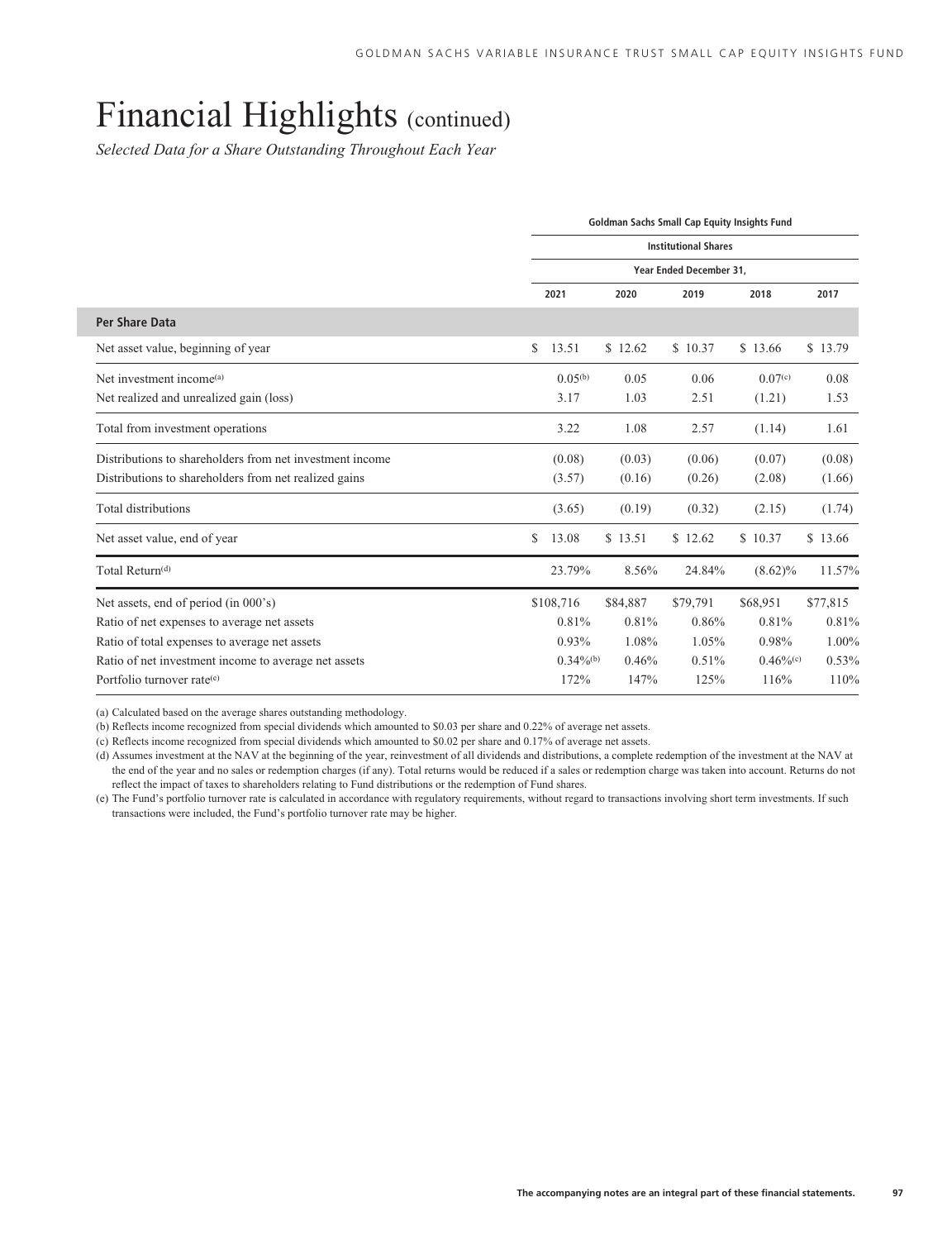*Selected Data for a Share Outstanding Throughout Each Year*

|                                                          |                         | Goldman Sachs Small Cap Equity Insights Fund |                         |                         |          |  |  |  |  |  |  |
|----------------------------------------------------------|-------------------------|----------------------------------------------|-------------------------|-------------------------|----------|--|--|--|--|--|--|
|                                                          |                         | <b>Service Shares</b>                        |                         |                         |          |  |  |  |  |  |  |
|                                                          |                         |                                              | Year Ended December 31, |                         |          |  |  |  |  |  |  |
|                                                          | 2021                    | 2020                                         | 2019                    | 2018                    | 2017     |  |  |  |  |  |  |
| <b>Per Share Data</b>                                    |                         |                                              |                         |                         |          |  |  |  |  |  |  |
| Net asset value, beginning of year                       | \$13.39                 | \$12.51                                      | \$10.28                 | \$13.55                 | \$13.70  |  |  |  |  |  |  |
| Net investment income <sup>(a)</sup>                     | $0.01^{(b)}$            | 0.02                                         | 0.03                    | 0.03(c)                 | 0.04     |  |  |  |  |  |  |
| Net realized and unrealized gain (loss)                  | 3.14                    | 1.02                                         | 2.49                    | (1.19)                  | 1.51     |  |  |  |  |  |  |
| Total from investment operations                         | 3.15                    | 1.04                                         | 2.52                    | (1.16)                  | 1.55     |  |  |  |  |  |  |
| Distributions to shareholders from net investment income | (0.04)                  |                                              | (0.03)                  | (0.03)                  | (0.04)   |  |  |  |  |  |  |
| Distributions to shareholders from net realized gains    | (3.57)                  | (0.16)                                       | (0.26)                  | (2.08)                  | (1.66)   |  |  |  |  |  |  |
| Total distributions                                      | (3.61)                  | (0.16)                                       | (0.29)                  | (2.11)                  | (1.70)   |  |  |  |  |  |  |
| Net asset value, end of year                             | \$12.93                 | \$13.39                                      | \$12.51                 | \$10.28                 | \$13.55  |  |  |  |  |  |  |
| Total Return(d)                                          | 23.50%                  | 8.34%                                        | 24.53%                  | $(8.82)\%$              | 11.22%   |  |  |  |  |  |  |
| Net assets, end of period (in 000's)                     | \$22,114                | \$17,239                                     | \$15,742                | \$16,537                | \$20,505 |  |  |  |  |  |  |
| Ratio of net expenses to average net assets              | 1.06%                   | 1.06%                                        | 1.10%                   | 1.06%                   | 1.06%    |  |  |  |  |  |  |
| Ratio of total expenses to average net assets            | 1.18%                   | 1.33%                                        | 1.30%                   | 1.23%                   | 1.25%    |  |  |  |  |  |  |
| Ratio of net investment income to average net assets     | $0.09\%$ <sup>(b)</sup> | $0.22\%$                                     | 0.27%                   | $0.19\%$ <sup>(c)</sup> | 0.28%    |  |  |  |  |  |  |
| Portfolio turnover rate <sup>(e)</sup>                   | 172%                    | 147%                                         | 125%                    | 116%                    | 110%     |  |  |  |  |  |  |

(a) Calculated based on the average shares outstanding methodology.

(b) Reflects income recognized from special dividends which amounted to \$0.03 per share and 0.22% of average net assets.

(c) Reflects income recognized from special dividends which amounted to \$0.02 per share and 0.17% of average net assets.

(d) Assumes investment at the NAV at the beginning of the year, reinvestment of all dividends and distributions, a complete redemption of the investment at the NAV at the end of the year and no sales or redemption charges (if any). Total returns would be reduced if a sales or redemption charge was taken into account. Returns do not reflect the impact of taxes to shareholders relating to Fund distributions or the redemption of Fund shares.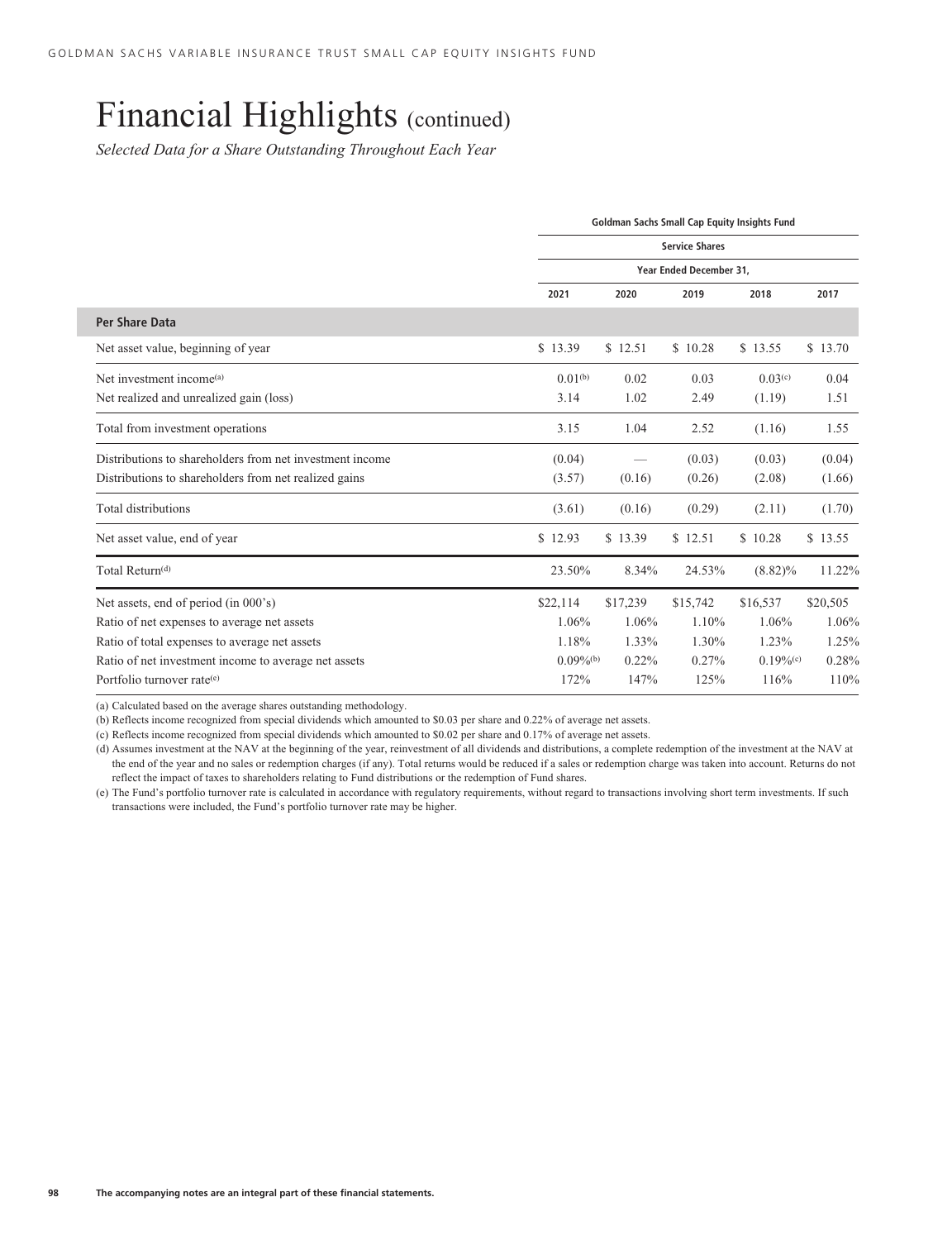*Selected Data for a Share Outstanding Throughout Each Year*

|                                                             |                         |            |    | Goldman Sachs Strategic Growth Fund |    |                             |    |            |    |           |  |  |
|-------------------------------------------------------------|-------------------------|------------|----|-------------------------------------|----|-----------------------------|----|------------|----|-----------|--|--|
|                                                             |                         |            |    |                                     |    | <b>Institutional Shares</b> |    |            |    |           |  |  |
|                                                             | Year Ended December 31. |            |    |                                     |    |                             |    |            |    |           |  |  |
|                                                             |                         | 2021       |    | 2020                                |    | 2019                        |    | 2018       |    | 2017      |  |  |
| Per Share Data                                              |                         |            |    |                                     |    |                             |    |            |    |           |  |  |
| Net asset value, beginning of year                          | $\mathbb{S}$            | 15.43      | \$ | 11.90                               | \$ | 9.78                        | \$ | 19.73      | \$ | 15.83     |  |  |
| Net investment income (loss) <sup>(a)</sup>                 |                         | (0.05)     |    | $\underline{\hspace{1cm}}$ (b)      |    | 0.03                        |    | 0.06       |    | 0.09      |  |  |
| Net realized and unrealized gain (loss)                     |                         | 3.46       |    | 4.79                                |    | 3.43                        |    | (0.18)     |    | 4.77      |  |  |
| Total from investment operations                            |                         | 3.41       |    | 4.79                                |    | 3.46                        |    | (0.12)     |    | 4.86      |  |  |
| Distributions to shareholders from net investment income    |                         |            |    | (0.01)                              |    | (0.04)                      |    | (0.10)     |    | (0.10)    |  |  |
| Distributions to shareholders from net realized gains       |                         | (2.21)     |    | (1.25)                              |    | (1.30)                      |    | (9.73)     |    | (0.86)    |  |  |
| Total distributions                                         |                         | (2.21)     |    | (1.26)                              |    | (1.34)                      |    | (9.83)     |    | (0.96)    |  |  |
| Net asset value, end of year                                | \$                      | 16.63      | \$ | 15.43                               | S. | 11.90                       | \$ | 9.78       | \$ | 19.73     |  |  |
| Total Return <sup>(c)</sup>                                 |                         | 21.93%     |    | 40.37%                              |    | 35.53%                      |    | $(1.04)\%$ |    | 30.66%    |  |  |
| Net assets, end of period (in 000's)                        |                         | \$187,144  |    | \$167,930                           |    | \$129,686                   |    | \$102,199  |    | \$115,693 |  |  |
| Ratio of net expenses to average net assets                 |                         | 0.73%      |    | 0.74%                               |    | $0.77\%$                    |    | 0.74%      |    | 0.76%     |  |  |
| Ratio of total expenses to average net assets               |                         | 0.79%      |    | 0.81%                               |    | 0.85%                       |    | 0.82%      |    | 0.82%     |  |  |
| Ratio of net investment income (loss) to average net assets |                         | $(0.27)\%$ |    | $(0.01)\%$                          |    | 0.29%                       |    | $0.30\%$   |    | 0.48%     |  |  |
| Portfolio turnover rate <sup>(d)</sup>                      |                         | 20%        |    | 45%                                 |    | 44%                         |    | 41%        |    | 37%       |  |  |

(a) Calculated based on the average shares outstanding methodology.

(b) Amount is less than \$0.005 per share.

(c) Assumes investment at the NAV at the beginning of the year, reinvestment of all dividends and distributions, a complete redemption of the investment at the NAV at the end of the year and no sales or redemption charges (if any). Total returns would be reduced if a sales or redemption charge was taken into account. Returns do not reflect the impact of taxes to shareholders relating to Fund distributions or the redemption of Fund shares.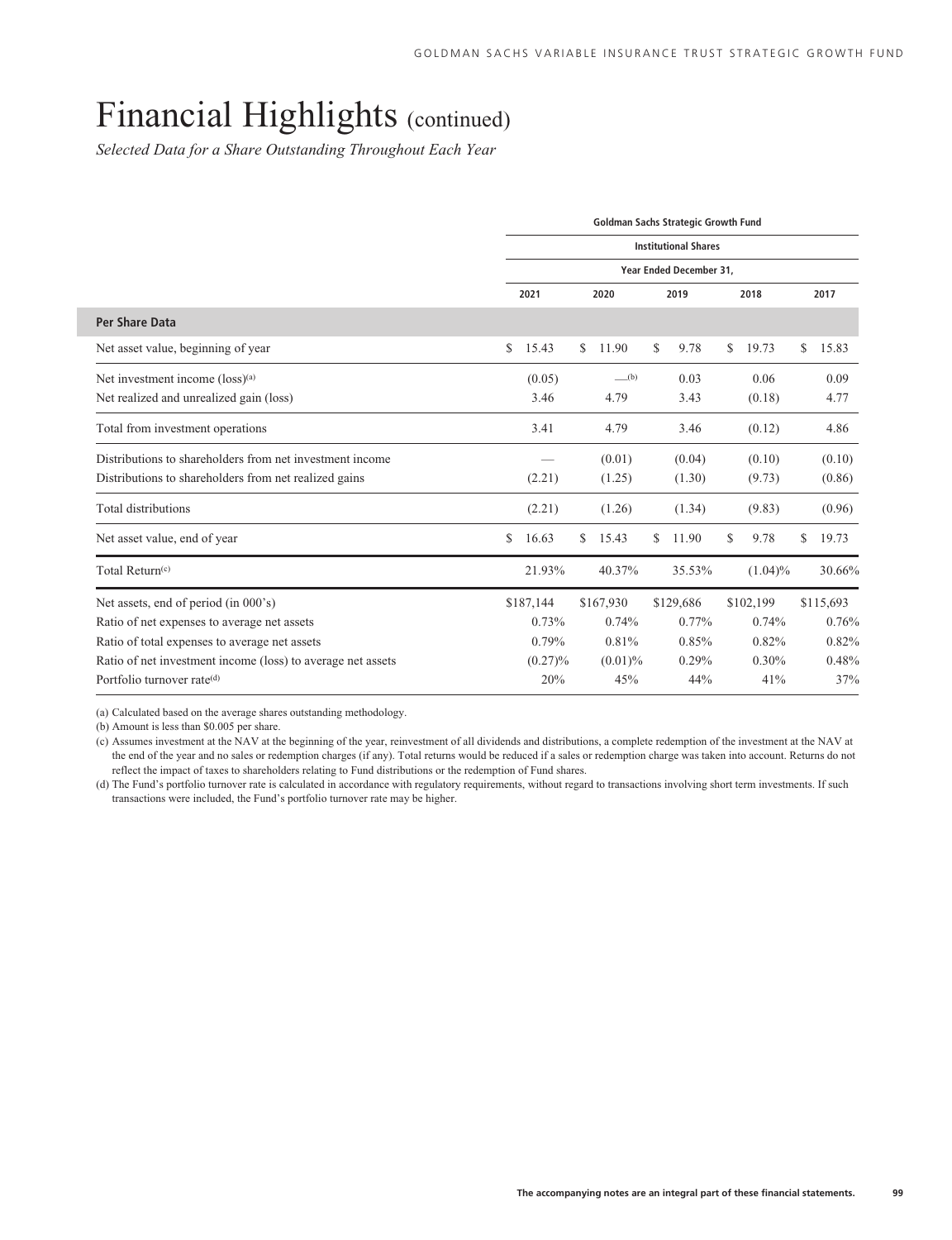*Selected Data for a Share Outstanding Throughout Each Year*

|                                                             |                         |            |    | Goldman Sachs Strategic Growth Fund |    |                       |    |            |    |           |  |  |
|-------------------------------------------------------------|-------------------------|------------|----|-------------------------------------|----|-----------------------|----|------------|----|-----------|--|--|
|                                                             |                         |            |    |                                     |    | <b>Service Shares</b> |    |            |    |           |  |  |
|                                                             | Year Ended December 31. |            |    |                                     |    |                       |    |            |    |           |  |  |
|                                                             |                         | 2021       |    | 2020                                |    | 2019                  |    | 2018       |    | 2017      |  |  |
| Per Share Data                                              |                         |            |    |                                     |    |                       |    |            |    |           |  |  |
| Net asset value, beginning of year                          | \$                      | 15.41      | \$ | 11.91                               | \$ | 9.78                  | \$ | 19.68      | \$ | 15.79     |  |  |
| Net investment income (loss) <sup>(a)</sup>                 |                         | (0.09)     |    | (0.03)                              |    | 0.01                  |    | 0.01       |    | 0.04      |  |  |
| Net realized and unrealized gain (loss)                     |                         | 3.44       |    | 4.78                                |    | 3.43                  |    | (0.18)     |    | 4.76      |  |  |
| Total from investment operations                            |                         | 3.35       |    | 4.75                                |    | 3.44                  |    | (0.17)     |    | 4.80      |  |  |
| Distributions to shareholders from net investment income    |                         |            |    |                                     |    | (0.01)                |    |            |    | (0.05)    |  |  |
| Distributions to shareholders from net realized gains       |                         | (2.21)     |    | (1.25)                              |    | (1.30)                |    | (9.73)     |    | (0.86)    |  |  |
| Total distributions                                         |                         | (2.21)     |    | (1.25)                              |    | (1.31)                |    | (9.73)     |    | (0.91)    |  |  |
| Net asset value, end of year                                | \$                      | 16.55      | \$ | 15.41                               | S. | 11.91                 | S  | 9.78       | \$ | 19.68     |  |  |
| Total Return <sup>(b)</sup>                                 |                         | 21.56%     |    | 39.98%                              |    | 35.32%                |    | $(1.32)\%$ |    | 30.36%    |  |  |
| Net assets, end of period (in 000's)                        |                         | \$262,782  |    | \$257,714                           |    | \$241,375             |    | \$139,414  |    | \$425,679 |  |  |
| Ratio of net expenses to average net assets                 |                         | 0.98%      |    | 0.99%                               |    | 1.02%                 |    | $0.99\%$   |    | 1.01%     |  |  |
| Ratio of total expenses to average net assets               |                         | $1.04\%$   |    | 1.06%                               |    | 1.10%                 |    | 1.07%      |    | 1.07%     |  |  |
| Ratio of net investment income (loss) to average net assets |                         | $(0.52)\%$ |    | $(0.24)\%$                          |    | $0.04\%$              |    | 0.04%      |    | 0.23%     |  |  |
| Portfolio turnover rate <sup>(c)</sup>                      |                         | 20%        |    | 45%                                 |    | 44%                   |    | 41%        |    | 37%       |  |  |

(a) Calculated based on the average shares outstanding methodology.

(b) Assumes investment at the NAV at the beginning of the year, reinvestment of all dividends and distributions, a complete redemption of the investment at the NAV at the end of the year and no sales or redemption charges (if any). Total returns would be reduced if a sales or redemption charge was taken into account. Returns do not reflect the impact of taxes to shareholders relating to Fund distributions or the redemption of Fund shares.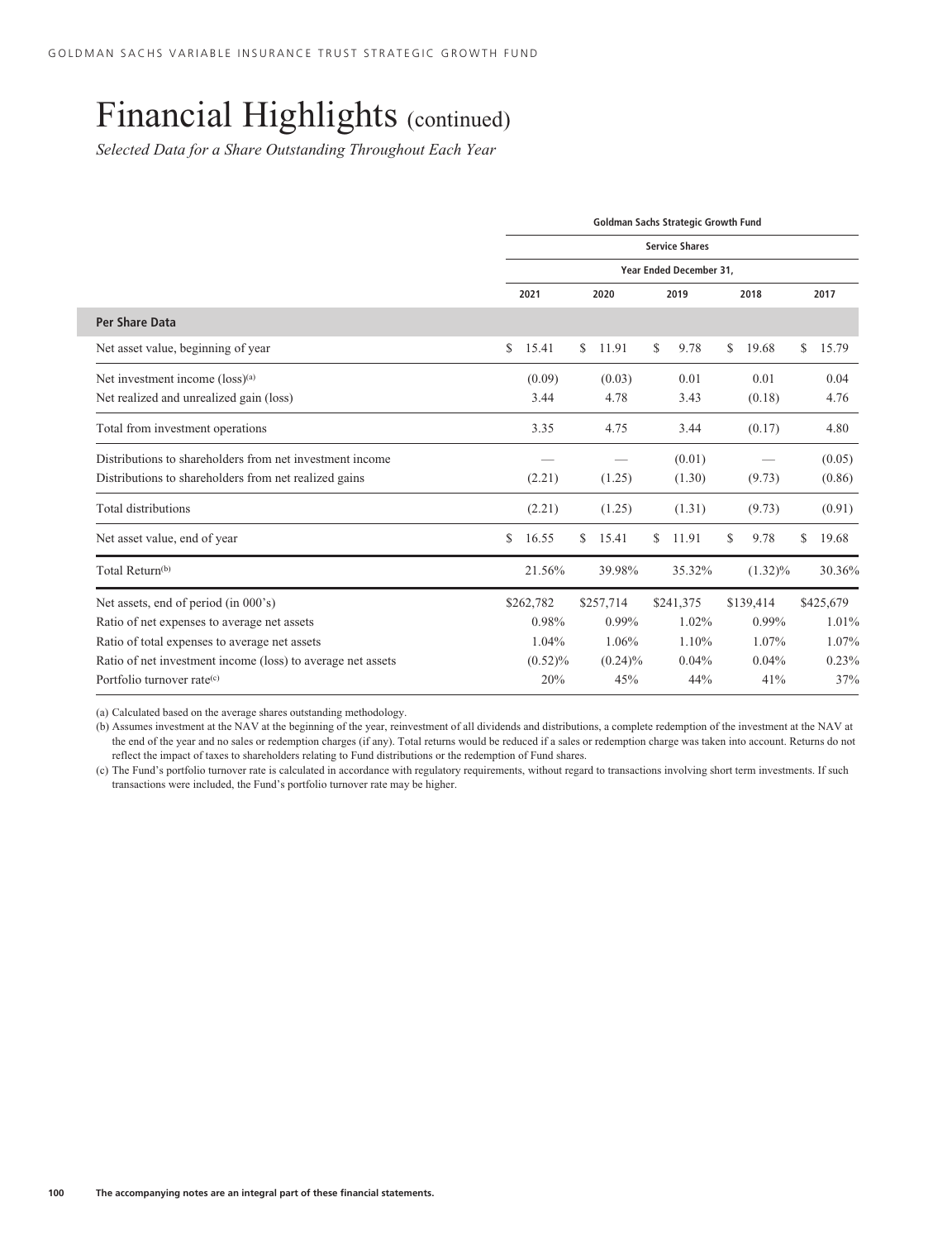*Selected Data for a Share Outstanding Throughout Each Year*

|                                                          |     |                         |    | Goldman Sachs U.S. Equity Insights Fund |    |                             |    |            |    |           |  |  |  |
|----------------------------------------------------------|-----|-------------------------|----|-----------------------------------------|----|-----------------------------|----|------------|----|-----------|--|--|--|
|                                                          |     |                         |    |                                         |    | <b>Institutional Shares</b> |    |            |    |           |  |  |  |
|                                                          |     | Year Ended December 31, |    |                                         |    |                             |    |            |    |           |  |  |  |
|                                                          |     | 2021                    |    | 2020                                    |    | 2019                        |    | 2018       |    | 2017      |  |  |  |
| <b>Per Share Data</b>                                    |     |                         |    |                                         |    |                             |    |            |    |           |  |  |  |
| Net asset value, beginning of year                       | S   | 20.08                   | \$ | 17.93                                   | \$ | 15.03                       | \$ | 19.41      | \$ | 17.65     |  |  |  |
| Net investment income <sup>(a)</sup>                     |     | 0.18                    |    | 0.15                                    |    | 0.21                        |    | 0.22       |    | 0.28      |  |  |  |
| Net realized and unrealized gain (loss)                  |     | 5.61                    |    | 2.98                                    |    | 3.57                        |    | (1.38)     |    | 3.98      |  |  |  |
| Total from investment operations                         |     | 5.79                    |    | 3.13                                    |    | 3.78                        |    | (1.16)     |    | 4.26      |  |  |  |
| Distributions to shareholders from net investment income |     | (0.19)                  |    | (0.16)                                  |    | (0.23)                      |    | (0.25)     |    | (0.28)    |  |  |  |
| Distributions to shareholders from net realized gains    |     | (5.62)                  |    | (0.82)                                  |    | (0.65)                      |    | (2.97)     |    | (2.22)    |  |  |  |
| Total distributions                                      |     | (5.81)                  |    | (0.98)                                  |    | (0.88)                      |    | (3.22)     |    | (2.50)    |  |  |  |
| Net asset value, end of year                             | \$. | 20.06                   | \$ | 20.08                                   | S. | 17.93                       | S. | 15.03      | \$ | 19.41     |  |  |  |
| Total Return <sup>(b)</sup>                              |     | 29.41%                  |    | 17.49%                                  |    | 25.21%                      |    | $(6.19)\%$ |    | 24.07%    |  |  |  |
| Net assets, end of period (in 000's)                     |     | \$317,468               |    | \$267,592                               |    | \$256,930                   |    | \$235,553  |    | \$277,952 |  |  |  |
| Ratio of net expenses to average net assets              |     | $0.55\%$                |    | 0.56%                                   |    | 0.58%                       |    | 0.58%      |    | 0.62%     |  |  |  |
| Ratio of total expenses to average net assets            |     | 0.71%                   |    | 0.75%                                   |    | 0.76%                       |    | 0.73%      |    | 0.70%     |  |  |  |
| Ratio of net investment income to average net assets     |     | 0.81%                   |    | 0.85%                                   |    | 1.24%                       |    | 1.12%      |    | 1.42%     |  |  |  |
| Portfolio turnover rate <sup>(c)</sup>                   |     | 206%                    |    | 203%                                    |    | 187%                        |    | 160%       |    | 184%      |  |  |  |

(a) Calculated based on the average shares outstanding methodology.

(b) Assumes investment at the NAV at the beginning of the year, reinvestment of all dividends and distributions, a complete redemption of the investment at the NAV at the end of the year and no sales or redemption charges (if any). Total returns would be reduced if a sales or redemption charge was taken into account. Returns do not reflect the impact of taxes to shareholders relating to Fund distributions or the redemption of Fund shares.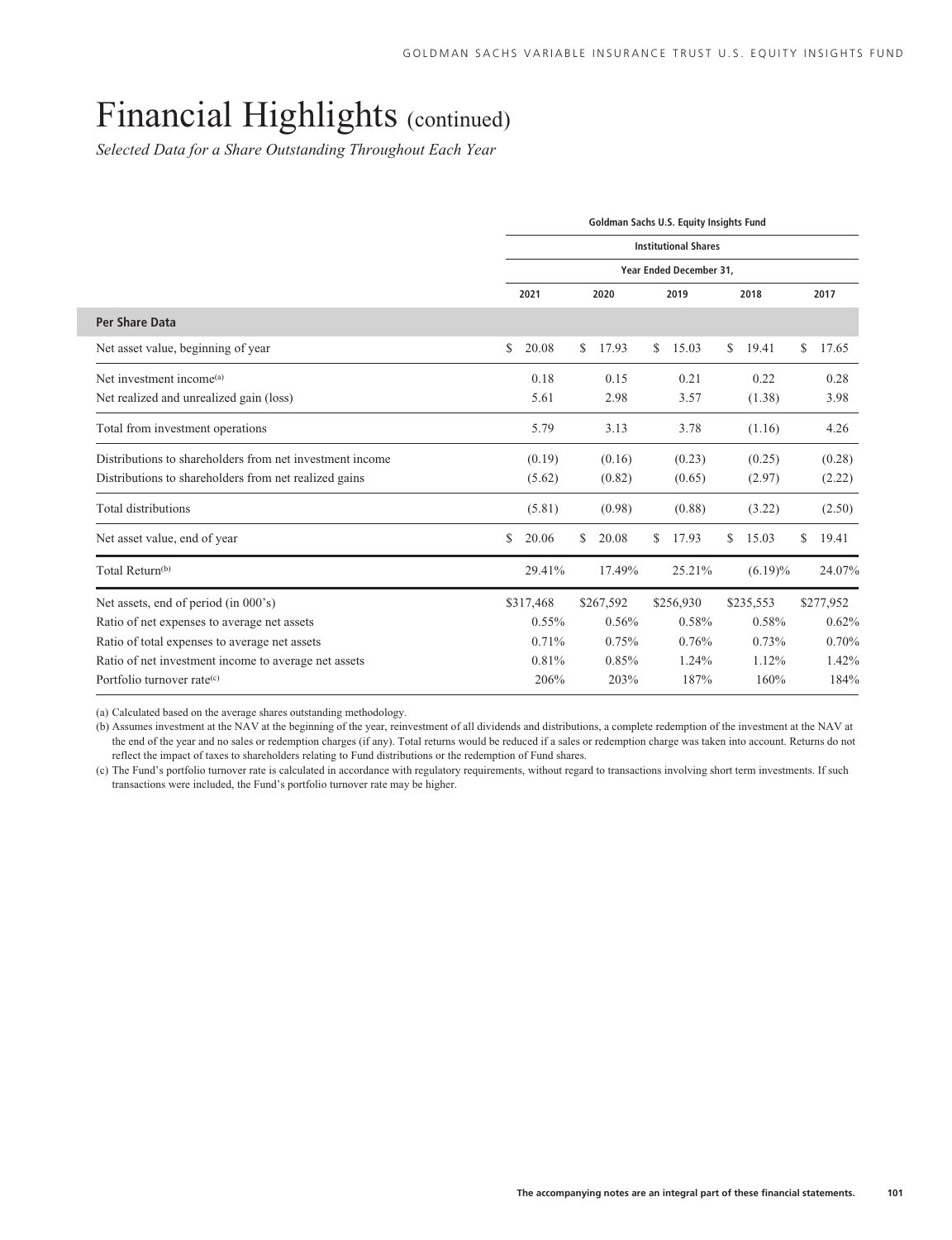*Selected Data for a Share Outstanding Throughout Each Year*

|                                                          |          | Goldman Sachs U.S. Equity Insights Fund<br><b>Service Shares</b> |                         |            |    |           |  |  |  |  |  |
|----------------------------------------------------------|----------|------------------------------------------------------------------|-------------------------|------------|----|-----------|--|--|--|--|--|
|                                                          |          |                                                                  |                         |            |    |           |  |  |  |  |  |
|                                                          |          |                                                                  | Year Ended December 31. |            |    |           |  |  |  |  |  |
|                                                          | 2021     | 2020                                                             | 2019                    | 2018       |    | 2017      |  |  |  |  |  |
| <b>Per Share Data</b>                                    |          |                                                                  |                         |            |    |           |  |  |  |  |  |
| Net asset value, beginning of year                       | \$ 20.21 | \$18.04                                                          | \$15.12                 | \$19.48    | \$ | 17.71     |  |  |  |  |  |
| Net investment income <sup>(a)</sup>                     | 0.14     | 0.12                                                             | 0.18                    | 0.18       |    | 0.24      |  |  |  |  |  |
| Net realized and unrealized gain (loss)                  | 5.64     | 2.99                                                             | 3.58                    | (1.37)     |    | 3.99      |  |  |  |  |  |
| Total from investment operations                         | 5.78     | 3.11                                                             | 3.76                    | (1.19)     |    | 4.23      |  |  |  |  |  |
| Distributions to shareholders from net investment income | (0.14)   | (0.12)                                                           | (0.19)                  | (0.20)     |    | (0.24)    |  |  |  |  |  |
| Distributions to shareholders from net realized gains    | (5.62)   | (0.82)                                                           | (0.65)                  | (2.97)     |    | (2.22)    |  |  |  |  |  |
| Total distributions                                      | (5.76)   | (0.94)                                                           | (0.84)                  | (3.17)     |    | (2.46)    |  |  |  |  |  |
| Net asset value, end of year                             | \$20.23  | \$20.21                                                          | \$18.04                 | \$15.12    | \$ | 19.48     |  |  |  |  |  |
| Total Return <sup>(b)</sup>                              | 29.11%   | 17.27%                                                           | 24.93%                  | $(6.36)\%$ |    | 23.80%    |  |  |  |  |  |
| Net assets, end of period (in 000's)                     | \$61,849 | \$54,149                                                         | \$55,201                | \$53,208   |    | \$142,210 |  |  |  |  |  |
| Ratio of net expenses to average net assets              | 0.77%    | $0.77\%$                                                         | 0.79%                   | 0.79%      |    | 0.82%     |  |  |  |  |  |
| Ratio of total expenses to average net assets            | 0.93%    | 1.00%                                                            | 1.01%                   | $0.97\%$   |    | 0.95%     |  |  |  |  |  |
| Ratio of net investment income to average net assets     | 0.60%    | 0.63%                                                            | 1.03%                   | 0.88%      |    | 1.21%     |  |  |  |  |  |
| Portfolio turnover rate <sup>(c)</sup>                   | 206%     | 203%                                                             | 187%                    | 160%       |    | 184%      |  |  |  |  |  |

(a) Calculated based on the average shares outstanding methodology.

(b) Assumes investment at the NAV at the beginning of the year, reinvestment of all dividends and distributions, a complete redemption of the investment at the NAV at the end of the year and no sales or redemption charges (if any). Total returns would be reduced if a sales or redemption charge was taken into account. Returns do not reflect the impact of taxes to shareholders relating to Fund distributions or the redemption of Fund shares.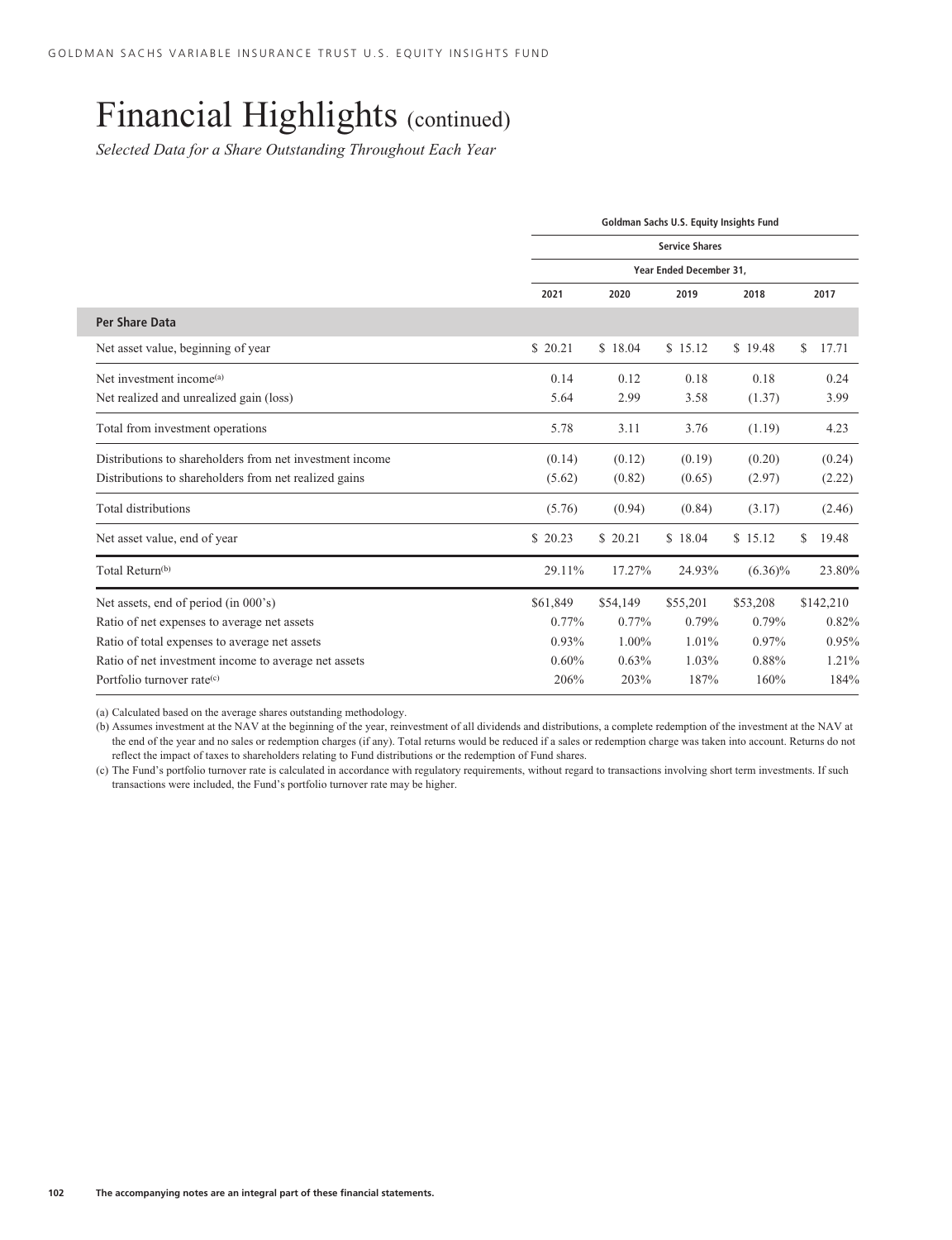#### Notes to Financial Statements

*December 31, 2021*

#### **1. ORGANIZATION**

Goldman Sachs Variable Insurance Trust (the "Trust" or "VIT") is a Delaware statutory trust registered under the Investment Company Act of 1940, as amended (the "Act"), as an open-end management investment company. The following table lists those series of the Trust that are included in this report (collectively, the "Funds" or individually a "Fund"), along with their corresponding share classes and respective diversification status under the Act:

| Fund                                 | <b>Share Classes Offered</b>     | Diversified/<br>Non-diversified |
|--------------------------------------|----------------------------------|---------------------------------|
| Equity Index                         | Service                          | Diversified                     |
| Growth Opportunities                 | Institutional and Service        | Diversified                     |
| <b>International Equity Insights</b> | <b>Institutional and Service</b> | Diversified                     |
| Large Cap Value                      | Institutional and Service        | Diversified                     |
| Mid Cap Value                        | Institutional and Service        | Diversified                     |
| Small Cap Equity Insights            | Institutional and Service        | Diversified                     |
| Strategic Growth                     | Institutional and Service        | Non-Diversified                 |
| U.S. Equity Insights                 | Institutional and Service        | Diversified                     |

Shares of the Trust are offered to separate accounts of participating life insurance companies for the purpose of funding variable annuity contracts and variable life insurance policies.

Goldman Sachs Asset Management, L.P. ("GSAM" or the "Investment Adviser"), an affiliate of Goldman Sachs & Co. LLC ("Goldman Sachs"), serves as investment adviser to the Funds pursuant to management agreements (the "Agreements") with the Trust.

#### **2. SIGNIFICANT ACCOUNTING POLICIES**

The financial statements have been prepared in accordance with accounting principles generally accepted in the United States of America ("GAAP") and require management to make estimates and assumptions that may affect the reported amounts and disclosures. Actual results may differ from those estimates and assumptions. Each Fund is an investment company under GAAP and follows the accounting and reporting guidance applicable to investment companies.

A. Investment Valuation — The Fund's valuation policy is to value investments at fair value.

B. Investment Income and Investments — Investment income includes interest income, dividend income, and securities lending income, if any. Interest income is accrued daily and adjusted for amortization of premiums and accretion of discounts. Dividend income is recognized on ex-dividend date or, for certain foreign securities, as soon as such information is obtained subsequent to the ex-dividend date. Non-cash dividends, if any, are recorded at the fair market value of the securities received. Investment transactions are reflected on trade date. Realized gains and losses are calculated using identified cost. Investment transactions are recorded on the following business day for daily net asset value ("NAV") calculations. Investment income is recorded net of any foreign withholding taxes, less any amounts reclaimable. The Funds may file withholding tax reclaims in certain jurisdictions to recover a portion of amounts previously withheld. Any foreign capital gains tax is accrued daily based upon net unrealized gains, and is payable upon sale of such investments. Distributions received from the Funds' investments in United States ("U.S.") real estate investment trusts ("REITs") may be characterized as ordinary income, net capital gain and/or a return of capital. A return of capital is recorded by the Funds as a reduction to the cost basis of the REIT.

For derivative contracts, realized gains and losses are recorded upon settlement of the contract.

C. Class Allocations and Expenses — Investment income, realized and unrealized gain (loss), if any, and non-class specific expenses of each Fund are allocated daily based upon the proportion of net assets of each class. Non-class specific expenses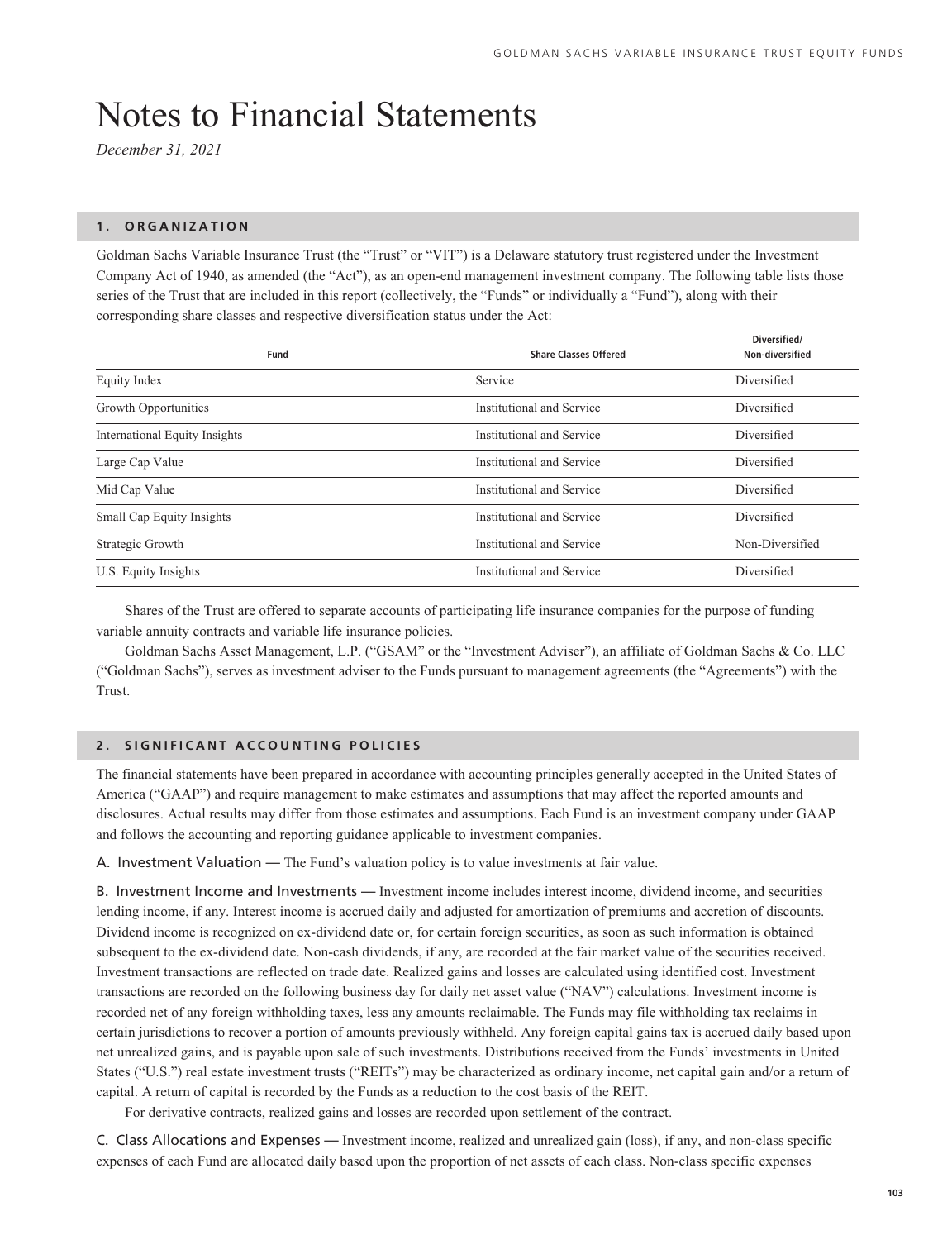#### Notes to Financial Statements (continued)

*December 31, 2021*

#### **2. SIGNIFICANT ACCOUNTING POLICIES (continued)**

directly incurred by a Fund are charged to that Fund, while such expenses incurred by the Trust are allocated across the applicable Funds on a straight-line and/or pro-rata basis depending upon the nature of the expenses. Class specific expenses, where applicable, are borne by the respective share classes and include Distribution and Service and Transfer Agency fees.

D. Federal Taxes and Distributions to Shareholders — It is each Fund's policy to comply with the requirements of the Internal Revenue Code of 1986, as amended (the "Code"), applicable to regulated investment companies and to distribute each year substantially all of its investment company taxable income and capital gains to its shareholders. Accordingly, each Fund is not required to make any provisions for the payment of federal income tax. Distributions to shareholders are recorded on the ex-dividend date. Income and capital gains distributions, if any, are declared and paid at least annually.

Net capital losses, if any, are carried forward to future fiscal years and may be used to the extent allowed by the Code to offset any future capital gains. Losses that are carried forward will retain their character as either short-term or long-term capital losses. Utilization of capital loss carryforwards will reduce the requirement of future capital gains distributions.

The characterization of distributions to shareholders for financial reporting purposes is determined in accordance with federal income tax rules, which may differ from GAAP. The source of each Fund's distributions may be shown in the accompanying financial statements as either from distributable earnings or capital. Certain components of the Funds' net assets on the Statements of Assets and Liabilities reflect permanent GAAP/tax differences based on the appropriate tax character.

E. Foreign Currency Translation — The accounting records and reporting currency of a Fund are maintained in U.S. dollars. Assets and liabilities denominated in foreign currencies are translated into U.S. dollars using the current exchange rates at the close of each business day. The effect of changes in foreign currency exchange rates on investments is included within net realized and unrealized gain (loss) on investments. Changes in the value of other assets and liabilities as a result of fluctuations in foreign exchange rates are included in the Statements of Operations within net change in unrealized gain (loss) on foreign currency translation. Transactions denominated in foreign currencies are translated into U.S. dollars on the date the transaction occurred, the effects of which are included within net realized gain (loss) on foreign currency transactions.

#### **3. INVESTMENTS AND FAIR VALUE MEASUREMENTS**

U.S. GAAP defines the fair value of a financial instrument as the amount that would be received to sell an asset or paid to transfer a liability in an orderly transaction between market participants at the measurement date (i.e., the exit price); the Funds' policy is to use the market approach. GAAP establishes a fair value hierarchy that prioritizes the inputs to valuation techniques used to measure fair value. The hierarchy gives the highest priority to unadjusted quoted prices in active markets for identical assets or liabilities (Level 1 measurements) and the lowest priority to unobservable inputs (Level 3 measurements). The level in the fair value hierarchy within which the fair value measurement in its entirety falls shall be determined based on the lowest level input that is significant to the fair value measurement in its entirety. The levels used for classifying investments are not necessarily an indication of the risk associated with investing in these investments. The three levels of the fair value hierarchy are described below:

Level 1 — Unadjusted quoted prices in active markets that are accessible at the measurement date for identical, unrestricted assets or liabilities;

Level 2 — Quoted prices in markets that are not active or financial instruments for which significant inputs are observable (including, but not limited to, quoted prices for similar investments, interest rates, foreign exchange rates, volatility and credit spreads), either directly or indirectly;

Level 3 — Prices or valuations that require significant unobservable inputs (including GSAM's assumptions in determining fair value measurement).

The Board of Trustees ("Trustees") has approved Valuation Procedures that govern the valuation of the portfolio investments held by the Funds, including investments for which market quotations are not readily available. The Trustees have delegated to GSAM day-to-day responsibility for implementing and maintaining internal controls and procedures related to the valuation of the Funds' investments. To assess the continuing appropriateness of pricing sources and methodologies, GSAM regularly performs price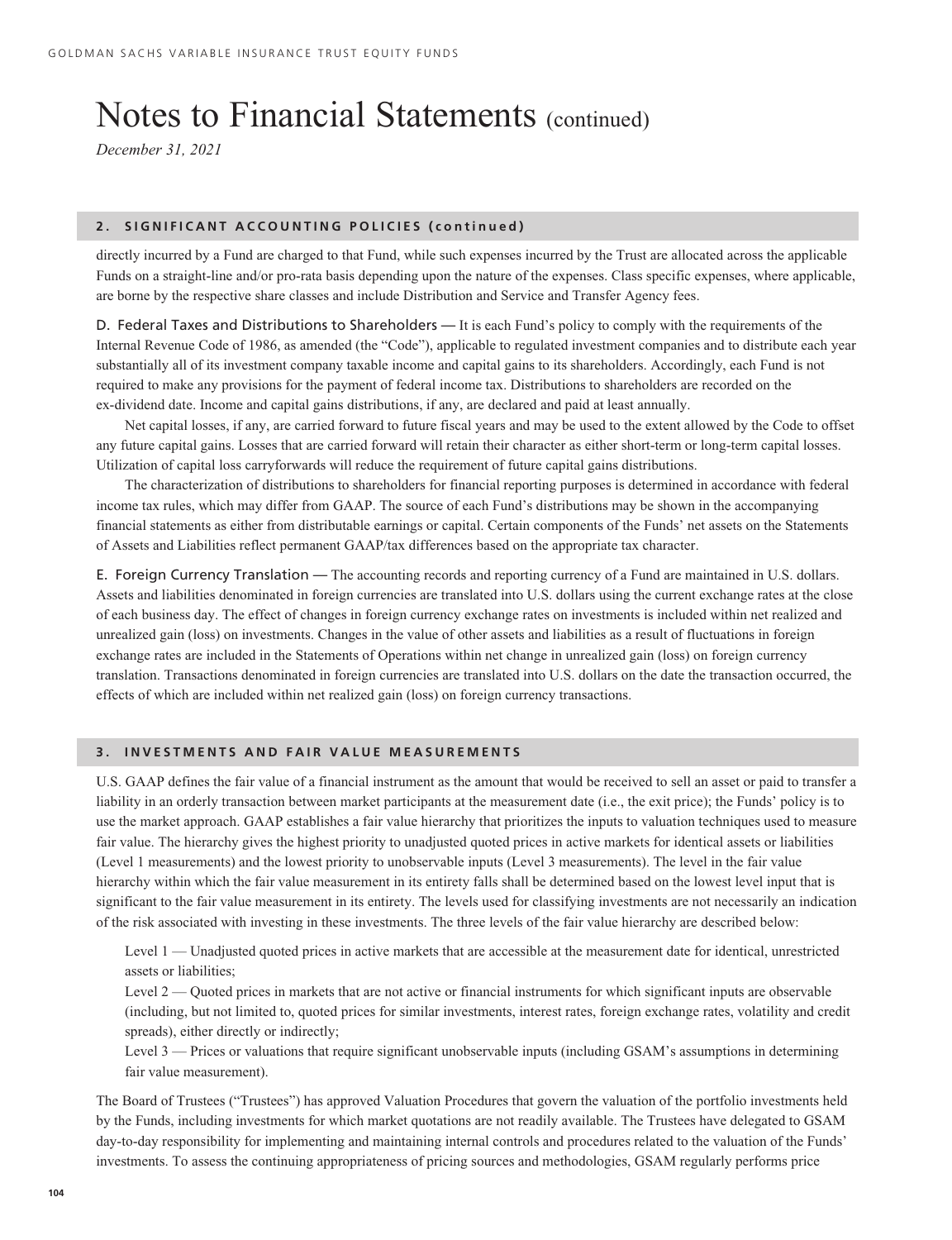#### **3. INVESTMENTS AND FAIR VALUE MEASUREMENTS (continued)**

verification procedures and issues challenges as necessary to third party pricing vendors or brokers, and any differences are reviewed in accordance with the Valuation Procedures.

A. Level 1 and Level 2 Fair Value Investments — The valuation techniques and significant inputs used in determining the fair values for investments classified as Level 1 and Level 2 are as follows:

Equity Securities — Equity securities traded on a U.S. securities exchange or the NASDAQ system, or those located on certain foreign exchanges, including but not limited to the Americas, are valued daily at their last sale price or official closing price on the principal exchange or system on which they are traded. If there is no sale or official closing price or such price is believed by GSAM to not represent fair value, equity securities will be valued at the valid closing bid price for long positions and at the valid closing ask price for short positions (i.e. where there is sufficient volume, during normal exchange trading hours). If no valid bid/ ask price is available, the equity security will be valued pursuant to the Valuation Procedures approved by the Trustees and consistent with applicable regulatory guidance. To the extent these investments are actively traded, they are classified as Level 1 of the fair value hierarchy, otherwise they are generally classified as Level 2. Certain equity securities containing unique attributes may be classified as Level 2.

Unlisted equity securities for which market quotations are available are valued at the last sale price on the valuation date, or if no sale occurs, at the last bid price for long positions or the last ask price for short positions, and are generally classified as Level 2. Securities traded on certain foreign securities exchanges are valued daily at fair value determined by an independent fair value service (if available) under Fair Valuation Procedures approved by the Trustees and consistent with applicable regulatory guidance. The independent fair value service takes into account multiple factors including, but not limited to, movements in the securities markets, certain depositary receipts, futures contracts and foreign currency exchange rates that have occurred subsequent to the close of the foreign securities exchange. These investments are generally classified as Level 2 of the fair value hierarchy.

Money Market Funds — Investments in the Goldman Sachs Financial Square Government Fund ("Underlying Fund") are valued at the NAV per share of the Institutional Share class on the day of valuation. These investments are generally classified as Level 1 of the fair value hierarchy. For information regarding the Underlying Fund's accounting policies and investment holdings, please see the Underlying Fund's shareholder report.

Derivative Contracts — A derivative is an instrument whose value is derived from underlying assets, indices, reference rates or a combination of these factors. A Fund enters into derivative transactions to hedge against changes in interest rates, securities prices, and/or currency exchange rates, to increase total return, or to gain access to certain markets or attain exposure to other underliers. For financial reporting purposes, cash collateral that has been pledged to cover obligations of a Fund and cash collateral received, if any, is reported separately on the Statements of Assets and Liabilities as receivables/payables for collateral on certain derivatives contracts. Non-cash collateral pledged by a Fund, if any, is noted in the Schedules of Investments.

Exchange-traded derivatives, including futures and options contracts, are generally valued at the last sale or settlement price on the exchange where they are principally traded. Exchange-traded options without settlement prices are generally valued at the midpoint of the bid and ask prices on the exchange where they are principally traded (or, in the absence of two-way trading, at the last bid price for long positions and the last ask price for short positions). Exchange-traded derivatives typically fall within Level 1 of the fair value hierarchy. Over-the-counter ("OTC") and centrally cleared derivatives are valued using market transactions and other market evidence, including market-based inputs to models, calibration to market-clearing transactions, broker or dealer quotations, or other alternative pricing sources. Where models are used, the selection of a particular model to value OTC and centrally cleared derivatives depends upon the contractual terms of, and specific risks inherent in, the instrument, as well as the availability of pricing information in the market. Valuation models require a variety of inputs, including contractual terms, market prices, yield curves, credit curves, measures of volatility, voluntary and involuntary prepayment rates, loss severity rates and correlations of such inputs. For OTC and centrally cleared derivatives that trade in liquid markets, model inputs can generally be verified and model selection does not involve significant management judgment. OTC and centrally cleared derivatives are classified within Level 2 of the fair value hierarchy when significant inputs are corroborated by market evidence.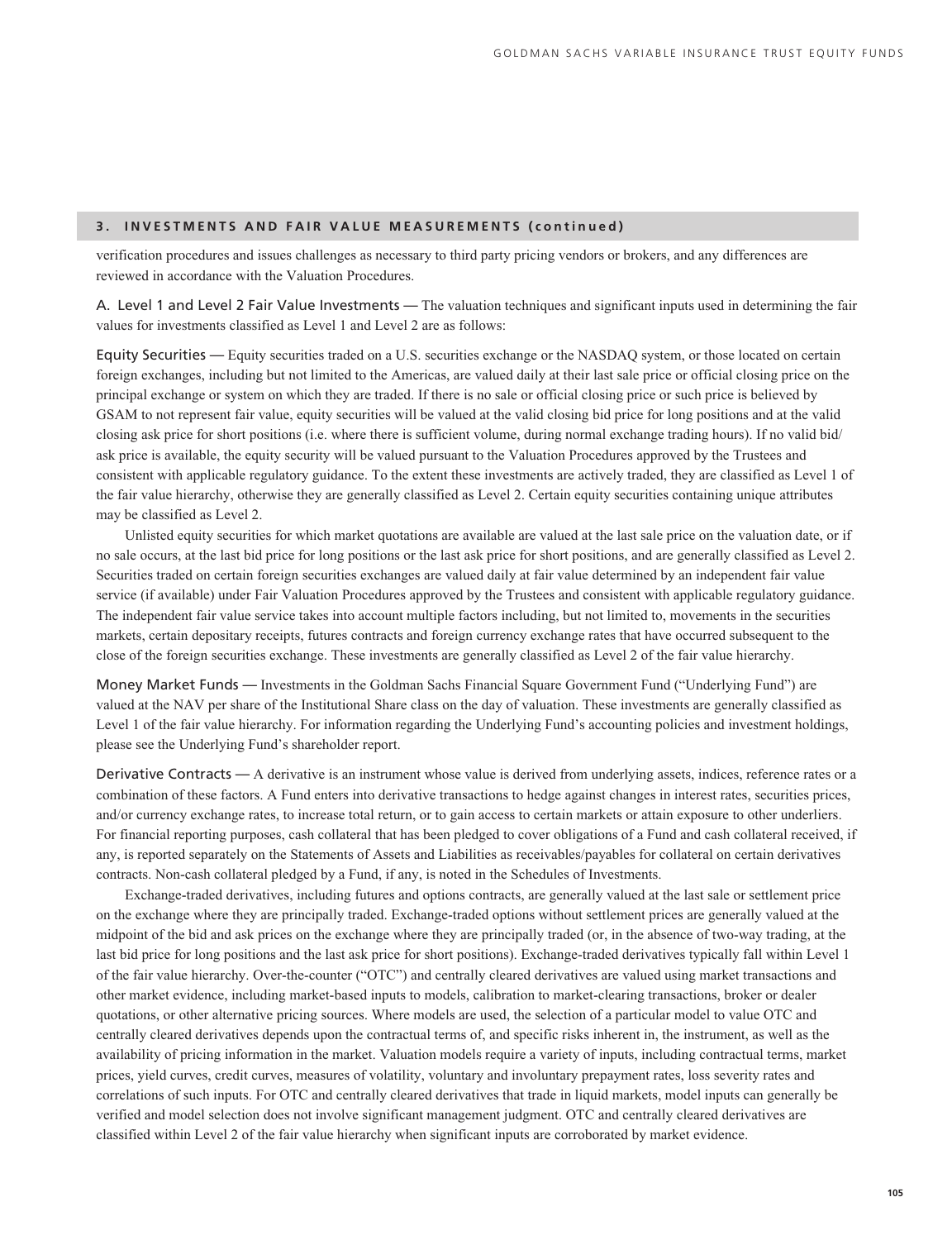#### Notes to Financial Statements (continued)

*December 31, 2021*

#### **3. INVESTMENTS AND FAIR VALUE MEASUREMENTS (continued)**

i. Futures Contracts — Futures contracts are contracts to buy or sell a standardized quantity of a specified commodity or security. Upon entering into a futures contract, a Fund deposits cash or securities in an account on behalf of the broker in an amount sufficient to meet the initial margin requirement. Subsequent payments are made or received by a Fund equal to the daily change in the contract value and are recorded as variation margin receivable or payable with a corresponding offset to unrealized gains or losses.

B. Level 3 Fair Value Investments — To the extent that significant inputs to valuation models and other alternative pricing sources are unobservable, or if quotations are not readily available, or if GSAM believes that such quotations do not accurately reflect fair value, the fair value of a Fund's investments may be determined under Valuation Procedures approved by the Trustees. GSAM, consistent with its procedures and applicable regulatory guidance, may make an adjustment to the most recent valuation prices of either domestic or foreign securities in light of significant events to reflect what it believes to be the fair value of the securities at the time of determining a Fund's NAV. To the extent investments are valued using single source broker quotations obtained directly from the broker or passed through from third party pricing vendors, such investments are classified as Level 3 investments.

C. Fair Value Hierarchy — The following is a summary of the Funds' investments and derivatives classified in the fair value hierarchy as of December 31, 2021:

| <b>Investment Type</b>                                      | Level 1         | Level 2 |                                   |
|-------------------------------------------------------------|-----------------|---------|-----------------------------------|
| <b>Assets</b>                                               |                 |         |                                   |
| Common Stock and/or Other Equity Investments <sup>(a)</sup> |                 |         |                                   |
| Asia                                                        | \$<br>326,864   | $S-$    | $\frac{\mathcal{S}}{\mathcal{S}}$ |
| Europe                                                      | 975,201         |         |                                   |
| North America                                               | 219,298,447     |         |                                   |
| <b>Total</b>                                                | \$220,600,512   | $S-$    | $S-$                              |
| <b>Derivative Type</b>                                      |                 |         |                                   |
| Assets(b)                                                   |                 |         |                                   |
| <b>Futures Contracts</b>                                    | \$<br>13,903    | $S-$    | $S-$                              |
| <b>GROWTH OPPORTUNITIES FUND</b>                            |                 |         |                                   |
| <b>Investment Type</b>                                      | Level 1         | Level 2 | Level 3                           |
| <b>Assets</b>                                               |                 |         |                                   |
| Common Stock and/or Other Equity Investments <sup>(a)</sup> |                 |         |                                   |
| Europe                                                      | 1,481,810<br>\$ | $S-$    | $S-$                              |
| North America                                               | 74,667,775      |         |                                   |
| South America                                               | 397,265         |         |                                   |
| Investment Company                                          | 933,690         |         |                                   |
| Securities Lending Reinvestment Vehicle                     | 688,836         |         |                                   |
| <b>Total</b>                                                | \$78,169,376    | $S-$    | $s-$                              |

#### **EQUITY INDEX FUND**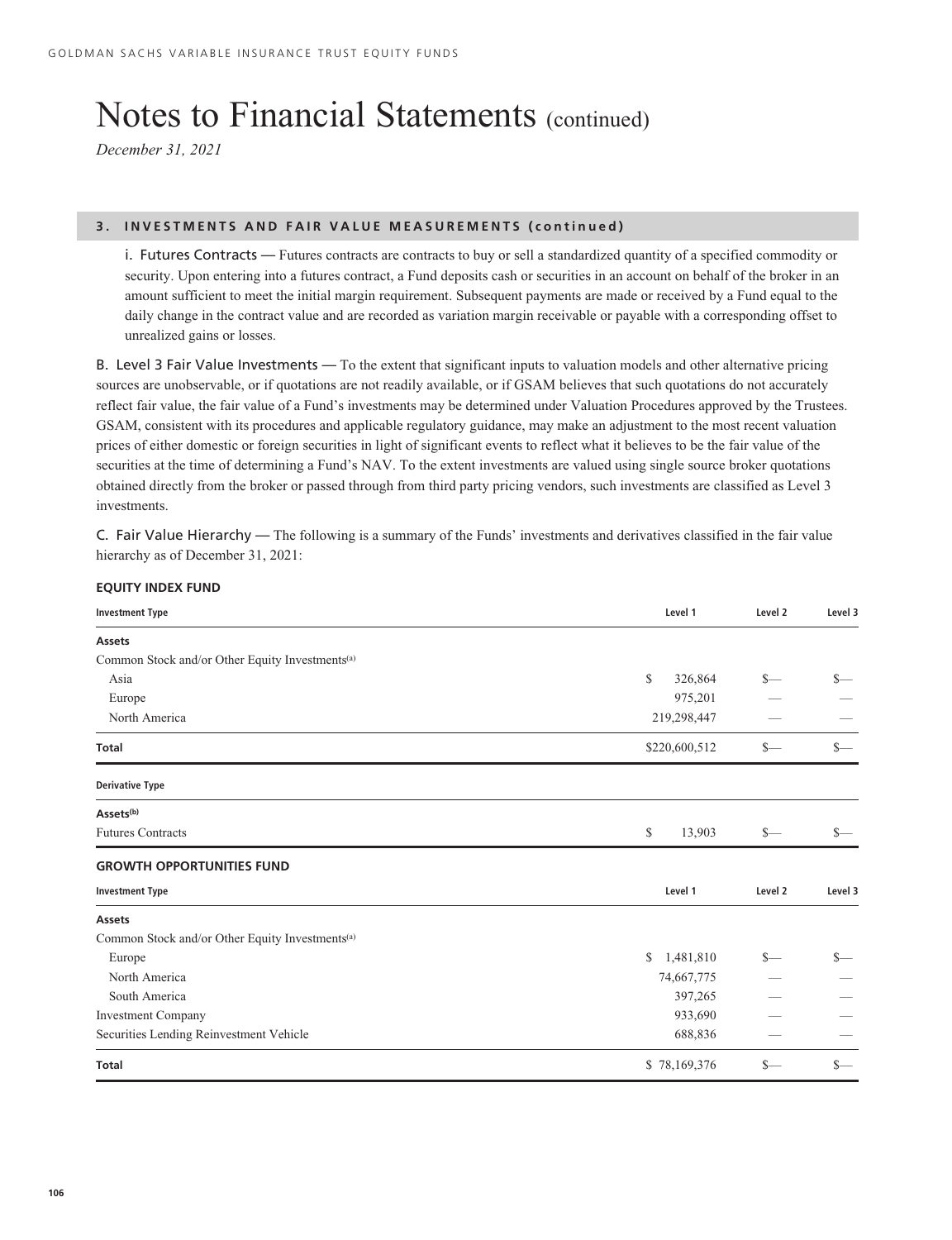#### **3. INVESTMENTS AND FAIR VALUE MEASUREMENTS (continued)**

| <b>INTERNATIONAL EQUITY INSIGHTS FUND</b>                   |               |         |                          |                                   |
|-------------------------------------------------------------|---------------|---------|--------------------------|-----------------------------------|
| <b>Investment Type</b>                                      | Level 1       |         | Level 2                  | Level 3                           |
| Assets                                                      |               |         |                          |                                   |
| Common Stock and/or Other Equity Investments <sup>(a)</sup> |               |         |                          |                                   |
| Africa                                                      | \$            |         | \$1,011,073              | $s-$                              |
| Asia                                                        | 47,127        |         | 31,045,170               |                                   |
| Europe                                                      | 2,320,278     |         | 57,792,496               |                                   |
| North America                                               |               |         | 3,088,815                | $\overbrace{\phantom{aaaaa}}^{x}$ |
| Oceania                                                     | 1,176,136     |         | 9,040,295                |                                   |
| <b>Total</b>                                                | \$3,543,541   |         | \$101,977,849            | $s-$                              |
| <b>Derivative Type</b>                                      |               |         |                          |                                   |
| Assets <sup>(b)</sup>                                       |               |         |                          |                                   |
| <b>Futures Contracts</b>                                    | \$<br>2,788   | \$      |                          | $_{s-}$                           |
| <b>LARGE CAP VALUE FUND</b>                                 |               |         |                          |                                   |
| <b>Investment Type</b>                                      | Level 1       |         | Level 2                  | Level 3                           |
| Assets                                                      |               |         |                          |                                   |
| Common Stock and/or Other Equity Investments <sup>(a)</sup> |               |         |                          |                                   |
| Europe                                                      | \$10,354,344  | \$      |                          | $s-$                              |
| North America                                               | 474,982,922   |         |                          |                                   |
| <b>Investment Company</b>                                   | 2,751,464     |         |                          |                                   |
| Total                                                       | \$488,088,730 | \$      | $\overline{\phantom{m}}$ | $S-$                              |
| <b>MID CAP VALUE FUND</b>                                   |               |         |                          |                                   |
| <b>Investment Type</b>                                      | Level 1       |         | Level 2                  | Level 3                           |
| Assets                                                      |               |         |                          |                                   |
| Common Stock and/or Other Equity Investments <sup>(a)</sup> |               |         |                          |                                   |
| Europe                                                      | \$12,539,163  | \$      |                          | $s-$                              |
| North America                                               | 535,436,576   |         |                          |                                   |
| <b>Investment Company</b>                                   | 4,761,405     |         |                          |                                   |
| Total                                                       | \$552,737,144 | \$      |                          | $s-$                              |
| <b>SMALL CAP EQUITY INSIGHTS FUND</b>                       |               |         |                          |                                   |
| <b>Investment Type</b>                                      | Level 1       | Level 2 |                          | Level 3                           |
| <b>Assets</b>                                               |               |         |                          |                                   |
| Common Stock and/or Other Equity Investments <sup>(a)</sup> |               |         |                          |                                   |
| Africa                                                      | \$<br>100,994 | \$      |                          | $s-$                              |

Asia  $937,750$  — — — Europe  $\qquad \qquad \qquad$   $\qquad \qquad$   $\qquad \qquad$   $\qquad \qquad$   $\qquad \qquad$   $\qquad \qquad$   $\qquad \qquad$   $\qquad \qquad$   $\qquad \qquad$   $\qquad \qquad$   $\qquad \qquad$   $\qquad$   $\qquad \qquad$   $\qquad$   $\qquad$   $\qquad$   $\qquad$   $\qquad$   $\qquad$   $\qquad$   $\qquad$   $\qquad$   $\qquad$   $\qquad$   $\qquad$   $\qquad$   $\qquad$   $\qquad$   $\qquad$  North America 127,305,820 — — Securities Lending Reinvestment Vehicle 1,845,983 — — **Total** \$130,782,089 \$  $-$  \$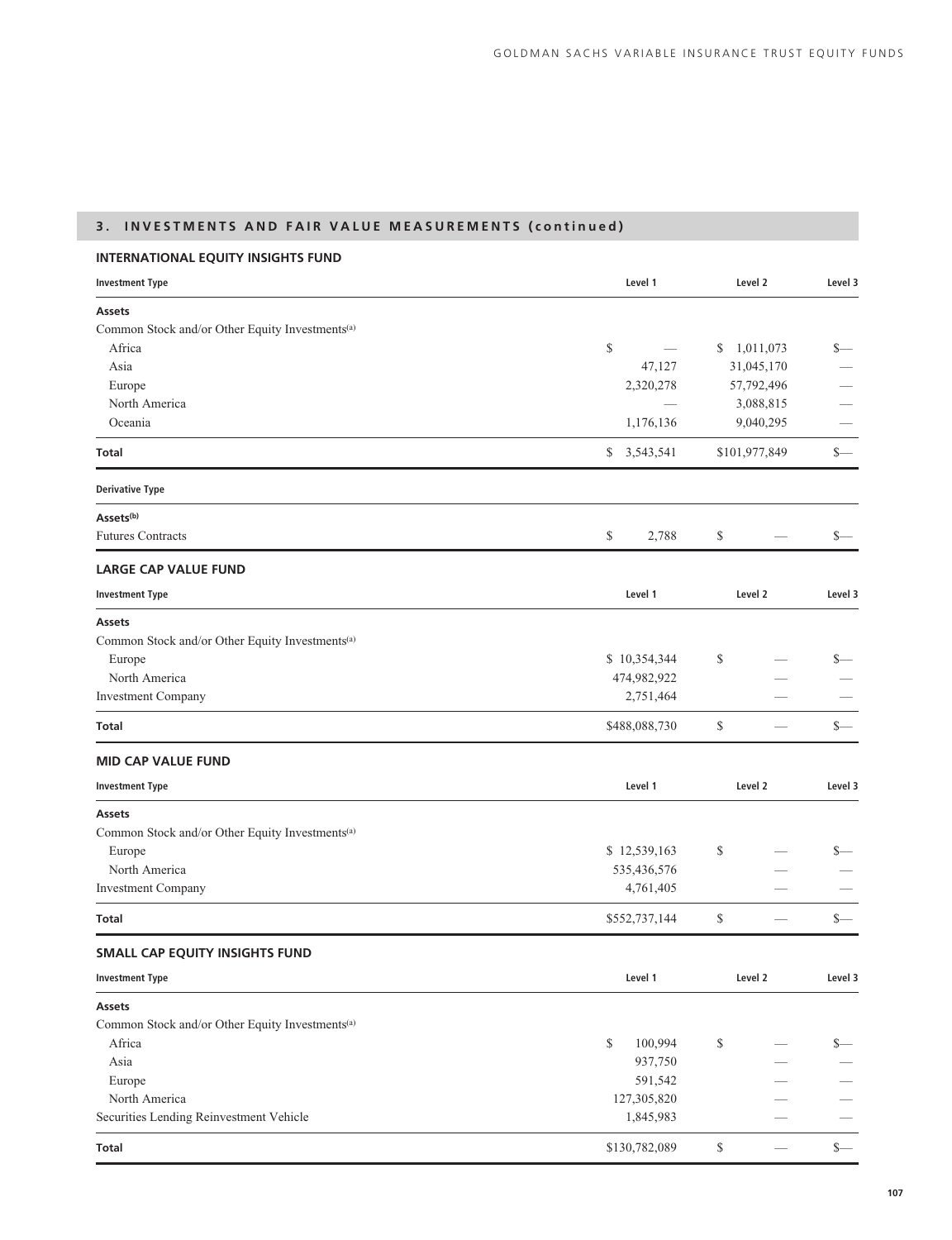*December 31, 2021*

#### **3. INVESTMENTS AND FAIR VALUE MEASUREMENTS (continued)**

| <b>SMALL CAP EQUITY INSIGHTS FUND (continued)</b>           |                           |         |         |
|-------------------------------------------------------------|---------------------------|---------|---------|
| <b>Derivative Type</b>                                      | Level 1                   | Level 2 | Level 3 |
| Assets(b)                                                   |                           |         |         |
| <b>Futures Contracts</b>                                    | \$<br>10,175              | $S-$    | $S-$    |
| <b>STRATEGIC GROWTH FUND</b>                                |                           |         |         |
| <b>Investment Type</b>                                      | Level 1                   | Level 2 | Level 3 |
| <b>Assets</b>                                               |                           |         |         |
| Common Stock and/or Other Equity Investments <sup>(a)</sup> |                           |         |         |
| Europe                                                      | 6,514,692<br>$\mathbb{S}$ | $S-$    | $S-$    |
| North America                                               | 437,184,267               |         |         |
| South America                                               | 1,123,022                 |         |         |
| <b>Investment Company</b>                                   | 4,509,290                 |         |         |
| Securities Lending Reinvestment Vehicle                     | 858,041                   |         |         |
| <b>Total</b>                                                | \$450,189,312             | $S-$    | $S-$    |
| <b>U.S. EQUITY INSIGHTS FUND</b>                            |                           |         |         |
| <b>Investment Type</b>                                      | Level 1                   | Level 2 | Level 3 |
| <b>Assets</b>                                               |                           |         |         |
| Common Stock and/or Other Equity Investments <sup>(a)</sup> |                           |         |         |
| Asia                                                        | \$<br>537,076             | $S-$    | $S-$    |
| Europe                                                      | 845,537                   |         |         |
| North America                                               | 376,834,100               |         |         |
| <b>Total</b>                                                | \$378,216,713             | $S-$    | $S-$    |

(a) Amounts are disclosed by continent to highlight the impact of time zone differences between local market close and the calculation of NAV. Security valuations are based on the principal exchange or system on which they are traded, which may differ from country of domicile noted in table. The Fund utilizes fair value model prices provided by an independent third-party (fair value) service for certain international equity securities resulting in a Level 2 classification.

(b) Amount shown represents unrealized gain at fiscal year end.

For further information regarding security characteristics, see the Schedules of Investments.

#### **4. INVESTMENTS IN DERIVATIVES**

The following table sets forth, by certain risk types, the gross value of derivative contracts (not considered to be hedging instruments for accounting disclosure purposes) as of December 31, 2021. These instruments were used as part of the Funds' investment strategies and to obtain and/or manage exposure related to the risks below. The values in the tables below exclude the effects of cash collateral received or posted pursuant to these derivative contracts, and therefore are not representative of the Funds' net exposure.

| Fund                          | Risk   | <b>Statements of Assets and Liabilities</b> | Assets <sup>(a)</sup> | <b>Statements of Assets and Liabilities</b> | Liabilities <sup>(a)</sup> |
|-------------------------------|--------|---------------------------------------------|-----------------------|---------------------------------------------|----------------------------|
| Equity Index                  | Equity | Variation margin on futures contracts       | \$13,903              |                                             |                            |
| International Equity Insights | Equity | Variation margin on futures contracts       | 2,788                 |                                             |                            |
| Small Cap Equity Insights     | Equity | Variation margin on futures contracts       | 10,175                |                                             |                            |

(a) Includes unrealized gain (loss) on futures contracts described in the Additional Investment Information sections of the Schedules of Investments. Only the variation margin as of December 31, 2021 is reported within the Statements of Assets and Liabilities.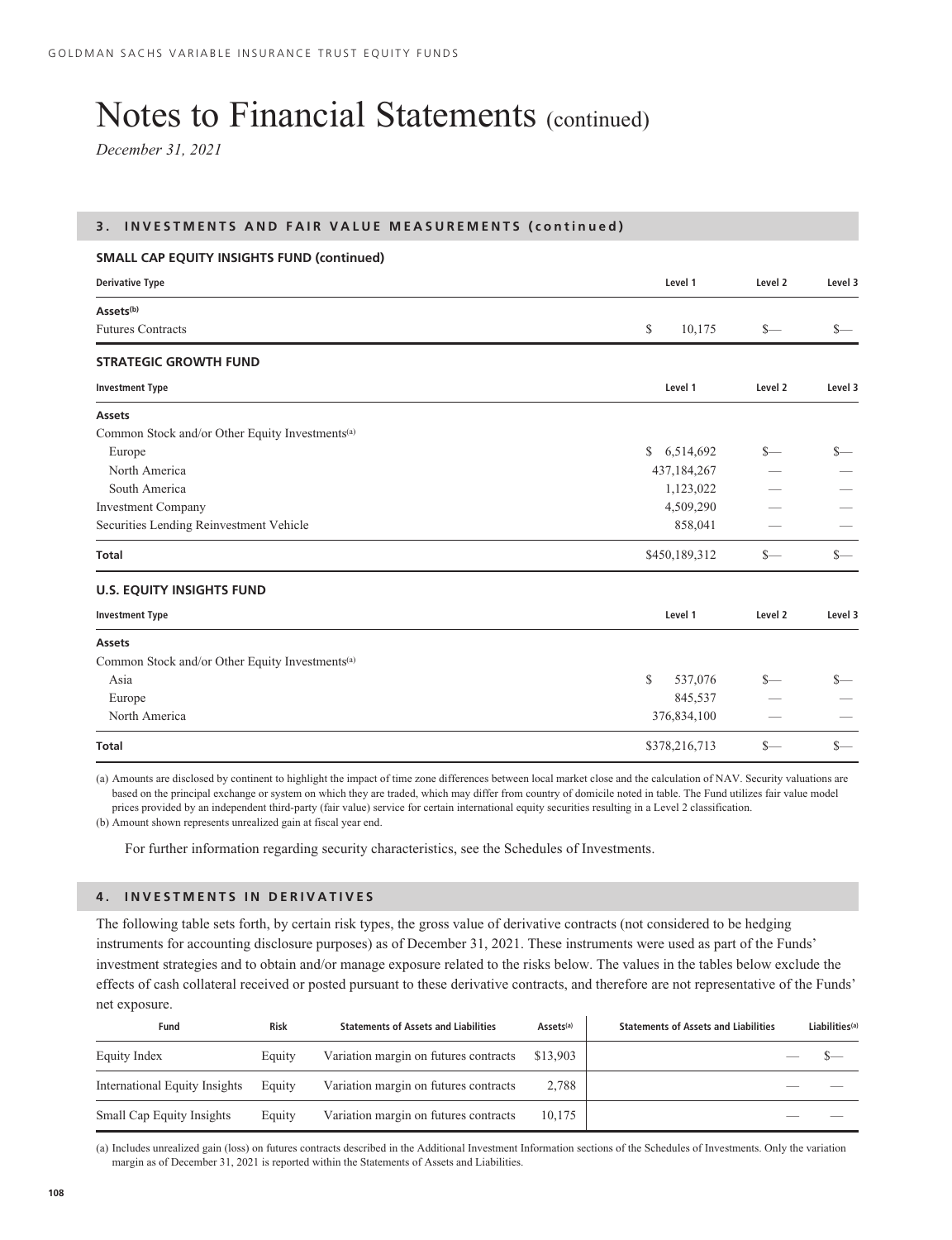#### **4. INVESTMENTS IN DERIVATIVES (continued)**

The following tables set forth, by certain risk types, the Funds' gains (losses) related to these derivatives and their indicative volumes for the year ended December 31, 2021. These gains (losses) should be considered in the context that these derivative contracts may have been executed to create investment opportunities and/or economically hedge certain investments, and accordingly, certain gains (losses) on such derivative contracts may offset certain (losses) gains attributable to investments. These gains (losses) are included in "Net realized gain (loss)" or "Net change in unrealized gain (loss)" on the Statements of Operations: **Equity Index**

| <b>Risk</b> | <b>Statement of Operations</b>                                                                            | Net<br>Realized<br>Gain (Loss)        | Net Change in<br><b>Unrealized</b><br>Gain (Loss)    |
|-------------|-----------------------------------------------------------------------------------------------------------|---------------------------------------|------------------------------------------------------|
| Equity      | Net realized gain (loss) from futures contracts/Net change in unrealized gain (loss) on futures contracts | \$410,607                             | \$(28,046)                                           |
|             | <b>International Equity Insights</b>                                                                      |                                       |                                                      |
| <b>Risk</b> | <b>Statement of Operations</b>                                                                            | Net<br>Realized<br>Gain (Loss)        | Net Change in<br><b>Unrealized</b><br>Gain (Loss)    |
| Equity      | Net realized gain (loss) from futures contracts/Net change in unrealized gain (loss) on futures contracts | \$189,281                             | \$(22,567)                                           |
|             | <b>Small Cap Equity Insights</b>                                                                          |                                       |                                                      |
| <b>Risk</b> | <b>Statement of Operations</b>                                                                            | <b>Net</b><br>Realized<br>Gain (Loss) | Net Change in<br><b>Unrealized</b><br>Gain (Loss)    |
| Equity      | Net realized gain (loss) from futures contracts/Net change in unrealized gain (loss) on futures contracts | \$192,178                             | \$(43,630)                                           |
|             | For the year ended December 31, 2021, the relevant values for each derivative type were as follows:       |                                       |                                                      |
|             |                                                                                                           |                                       | <b>Average Number</b><br>of Contracts <sup>(1)</sup> |
|             |                                                                                                           |                                       | <b>Futures</b>                                       |

| Fund                          | <b>Contracts</b> |
|-------------------------------|------------------|
| Equity Index                  |                  |
| International Equity Insights | 20               |
| Small Cap Equity Insights     |                  |

(1) Amounts disclosed represent average number of contracts for futures contracts, based on absolute values, which is indicative of volume of this derivative type, for the months that the Fund held such derivatives during the fiscal year ended December 31, 2021.

#### **5. AGREEMENTS AND AFFILIATED TRANSACTIONS**

#### A. Management Agreement — Under the Agreement, GSAM manages the Funds, subject to the general supervision of the Trustees.

As compensation for the services rendered pursuant to the Agreement, the assumption of the expenses related thereto and administration of the Funds' business affairs, including providing facilities, GSAM is entitled to a management fee, accrued daily and paid monthly, equal to an annual percentage rate of each Fund's average daily net assets.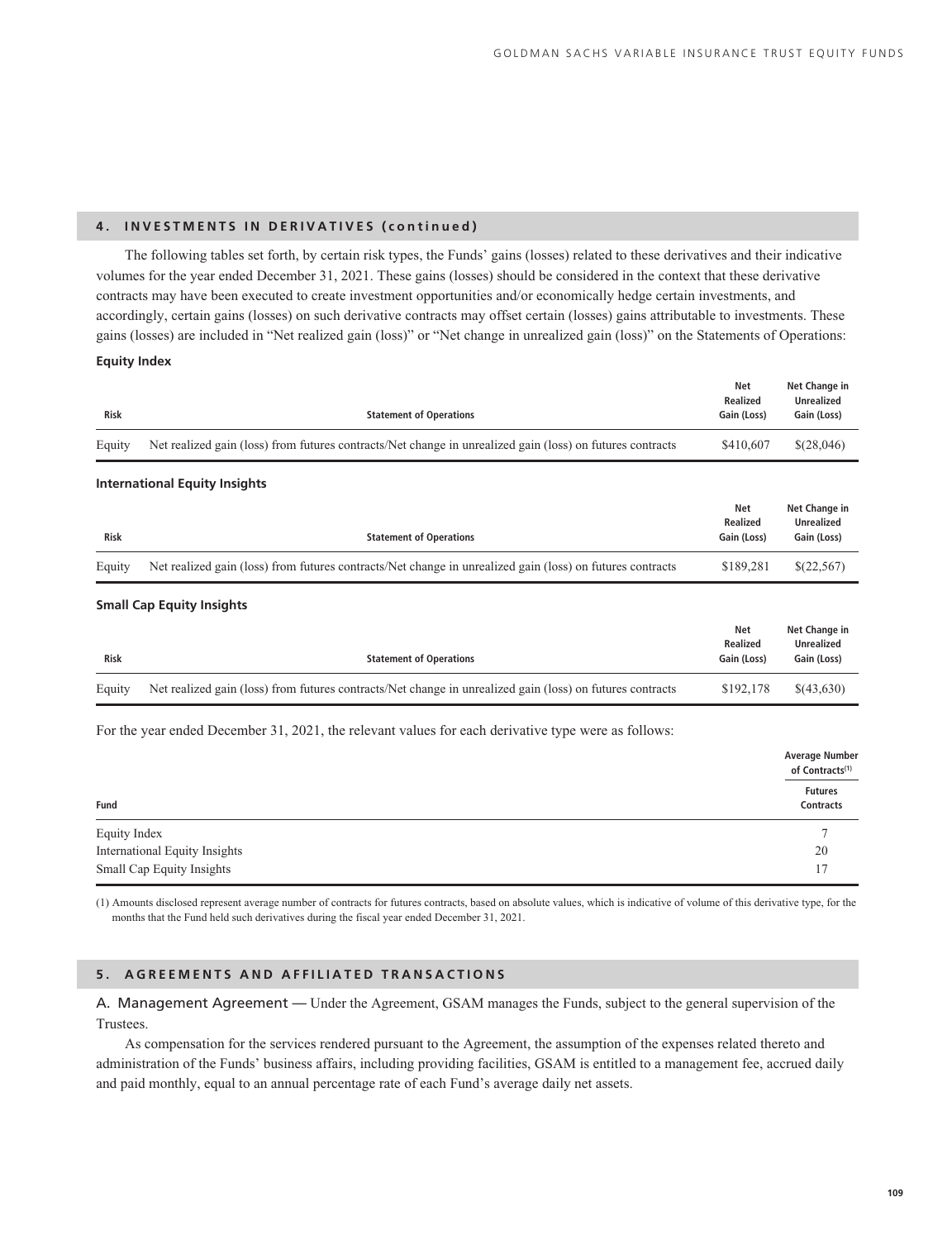*December 31, 2021*

#### **5. AGREEMENTS AND AFFILIATED TRANSACTIONS (continued)**

For the year ended December 31, 2021, contractual and effective net management fees with GSAM were at the following rates:

|                                      | <b>Contractual Management Rate</b> |                     |                     |                     |                     |                          | <b>Effective Net</b>                   |  |
|--------------------------------------|------------------------------------|---------------------|---------------------|---------------------|---------------------|--------------------------|----------------------------------------|--|
| Fund                                 | First<br>\$1 billion               | Next<br>\$1 billion | Next<br>\$3 billion | Next<br>\$3 billion | Over<br>\$8 billion | <b>Effective</b><br>Rate | <b>Management</b><br>Rate <sup>^</sup> |  |
| Growth Opportunities                 | 0.87%                              | 0.87%               | 0.78%               | 0.74%               | 0.73%               | 0.87%                    | $0.82\%$ *                             |  |
| <b>International Equity Insights</b> | 0.81                               | 0.73                | 0.69                | 0.68                | 0.67                | 0.81                     | 0.81                                   |  |
| Large Cap Value                      | 0.72                               | 0.65                | 0.62                | 0.60                | 0.59                | 0.72                     | $0.68*$                                |  |
| Mid Cap Value                        | 0.77                               | 0.77                | 0.69                | 0.66                | 0.65                | 0.77                     | 0.77                                   |  |
| Small Cap Equity Insights            | 0.70                               | 0.70                | 0.63                | 0.60                | 0.59                | 0.70                     | 0.70                                   |  |
| Strategic Growth                     | 0.71                               | 0.64                | 0.61                | 0.59                | 0.58                | 0.71                     | 0.71                                   |  |
| U.S. Equity Insights                 | 0.62                               | 0.59                | 0.56                | 0.55                | 0.54                | 0.62                     | $0.54*$                                |  |

^ Effective Net Management Rate includes the impact of management fee waivers of affiliated Underlying Funds, if any. The Effective Net Management Rate may not correlate to the Contractual Management Rate as a result of management fee waivers that may be in effect from time to time.

GSAM agreed to waive a portion of its management fee in order to achieve an effective net management rate as defined in the Funds' most recent prospectus. This waiver will remain in effect through at least April 30, 2022, and prior to such date GSAM may not terminate the arrangement without approval of the Trustees.

The Growth Opportunities, International Equity Insights, Large Cap Value, Mid Cap Value, Small Cap Equity Insights, Strategic Growth and U.S. Equity Insights Funds invest in Institutional Shares of the Goldman Sachs Financial Square Government Fund, which is an affiliated Underlying Fund. GSAM has agreed to waive a portion of its management fee payable by the Funds in an amount equal to the management fee it earns as an investment adviser to the affiliated Underlying Fund in which the Funds invest, except those management fees it earns from the Funds' investments of cash collateral received in connection with securities lending transactions in the Goldman Sachs Financial Square Government Fund. For the year ended December 31, 2021, with respect to the Funds' investments in an affiliated Underlying Fund GSAM waived \$479, \$3, \$1,469, \$2,221, \$849, \$2,084 and \$17 of the Growth Opportunities, International Equity Insights, Large Cap Value, Mid Cap Value, Small Cap Equity Insights, Strategic Growth and U.S. Equity Insights Funds' management fees, respectively.

The Agreement for the Equity Index Fund provides for a contractual management fee at an annual rate equal to 0.30% of the Fund's average daily net assets. The Investment Adviser has agreed to waive a portion of the management fee equal to 0.09% of the annual contractual rate applicable to the Equity Index Fund's average daily net assets between \$0 and \$400 million and 0.10% of the annual contractual rate applicable to the Fund's average daily net assets in excess of \$400 million. This management fee waiver will remain in effect through at least April 30, 2022, and prior to such date the Investment Adviser may not terminate the arrangement without the approval of the Board of Trustees. For the year ended December 31, 2021, the Fund paid GSAM an Effective Net Management Rate of 0.21%.

As authorized by the Agreement for the Equity Index Fund, GSAM has entered into a Sub-advisory Agreement with SSgA Funds Management, Inc. ("SSgA") which serves as the sub-adviser to the Fund and provides the day-to-day advice regarding the Fund's portfolio transactions. As compensation for its services, SSgA is entitled to a fee, accrued daily and paid monthly by GSAM, at the following annual rates of the Fund's average daily net assets: 0.03% on the first \$50 million, 0.02% on the next \$200 million, 0.01% on the next \$750 million and 0.008% over \$1 billion. The effective Sub-advisory fee was 0.02% for the year ended December 31, 2021.

B. Distribution and Service (12b-1) Plans — The Trust, on behalf of Service Shares of each Fund, has adopted a Distribution and Service Plan subject to Rule 12b-1 under the Act. Under the Distribution and Service Plan, Goldman Sachs, which serves as distributor (the "Distributor"), is entitled to a fee accrued daily and paid monthly for distribution services and personal and account maintenance services, which may then be paid by Goldman Sachs to authorized dealers, equal to, on an annual basis, 0.25% of the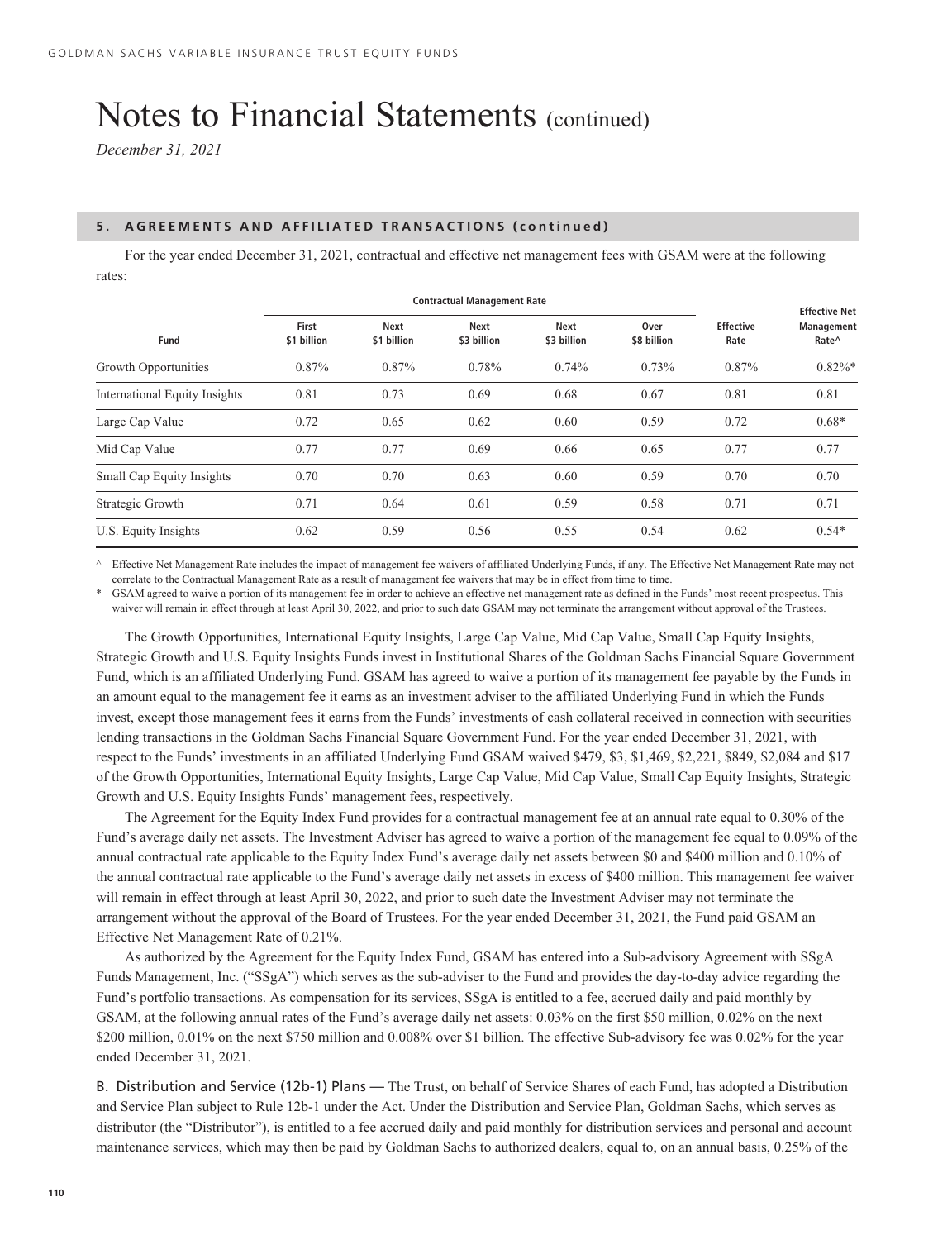#### **5. AGREEMENTS AND AFFILIATED TRANSACTIONS (continued)**

Funds' average daily net assets attributable to Service Shares. For the fiscal year ended December 31, 2021 for the U.S. Equity Insights Fund, Goldman Sachs agreed to waive distribution and services fees so as not to exceed an annual rate of 0.21% of average daily net assets of the Fund. For the period from April 30, 2021 to December 31, 2021 for the Growth Opportunities Fund, Goldman Sachs agreed to waive distribution and services fees so as not to exceed an annual rate of 0.15% of average daily net assets of the Fund. These distribution and service fee waivers will remain in place through at least April 30, 2022, and prior to such date Goldman Sachs may not terminate the arrangement without the approval of the Trustees. Prior to April 30, 2021, Goldman Sachs had agreed to waive distribution and service fees so as not to exceed an annual rate of 0.16% of average daily net assets of the Growth Opportunities Fund.

C. Transfer Agency Agreement — Goldman Sachs also serves as the transfer agent of the Funds for a fee pursuant to the Transfer Agency Agreement. The fees charged for such transfer agency services are accrued daily and paid monthly at an annual rate of 0.02% of the average daily net assets of Institutional and Service Shares. Goldman Sachs has agreed to waive its transfer agency fee attributable to the Service Shares of the Large Cap Value Fund. This arrangement will remain in place through at least April 30, 2022, and prior to such date Goldman Sachs may not terminate the arrangement without approval of the Board of Trustees.

D. Other Expense Agreements and Affiliated Transactions — GSAM has agreed to reduce or limit certain "Other Expenses" of the Funds (excluding acquired fund fees and expenses, transfer agency fees and expenses, service fees and shareholder administration fees (as applicable), taxes, interest, brokerage fees, expenses of shareholder meetings, litigation and indemnification, and extraordinary expenses) to the extent such expenses exceed, on an annual basis, a percentage rate of the average daily net assets of each Fund. Such Other Expense reimbursements, if any, are accrued daily and paid monthly. In addition, the Funds are not obligated to reimburse GSAM for prior fiscal year expense reimbursements, if any. The Other Expense limitations as an annual percentage rate of average daily net assets for the Equity Index, Growth Opportunities, International Equity Insights, Large Cap Value, Mid Cap Value, Small Cap Equity Insights, Strategic Growth and U.S. Equity Insights Funds are 0.004%, 0.004%, 0.044%, 0.004%, 0.054%, 0.094%, 0.014% and 0.004%, respectively. These Other Expense limitations will remain in place through at least April 30, 2022, and prior to such date GSAM may not terminate the arrangements without the approval of the Trustees. In addition, the Funds have entered into certain offset arrangements with the custodian and the transfer agent, which may result in a reduction of the Funds' expenses and are received irrespective of the application of the "Other Expense" limitations described above.

| Fund                          | Management<br><b>Fee Waiver</b> | <b>Distribution and</b><br><b>Service Fee Waiver</b> | <b>Transfer Agency</b><br><b>Waiver/Credits</b> | <b>Other Expense</b><br>Reimbursement | <b>Total Expense</b><br><b>Reductions</b> |
|-------------------------------|---------------------------------|------------------------------------------------------|-------------------------------------------------|---------------------------------------|-------------------------------------------|
| Equity Index                  | \$182,363                       | \$                                                   | \$                                              | \$264,860                             | \$447,223                                 |
| Growth Opportunities          | 43,361                          | 76,788                                               |                                                 | 235,253                               | 355,402                                   |
| International Equity Insights | 3                               | __                                                   |                                                 | 310,433                               | 310,436                                   |
| Large Cap Value               | 193,178                         |                                                      | 46,366                                          | 291,066                               | 530,610                                   |
| Mid Cap Value                 | 2,221                           | 93,494                                               |                                                 |                                       | 95,715                                    |
| Small Cap Equity Insights     | 849                             |                                                      |                                                 | 145,033                               | 145,882                                   |
| Strategic Growth              | 2,084                           |                                                      |                                                 | 235,886                               | 237,970                                   |
| U.S. Equity Insights          | 283,883                         | 5,882                                                |                                                 | 273,878                               | 563,643                                   |

For the fiscal year ended December 31, 2021, these expense reductions, including any fee waivers and Other Expense reimbursements, were as follows: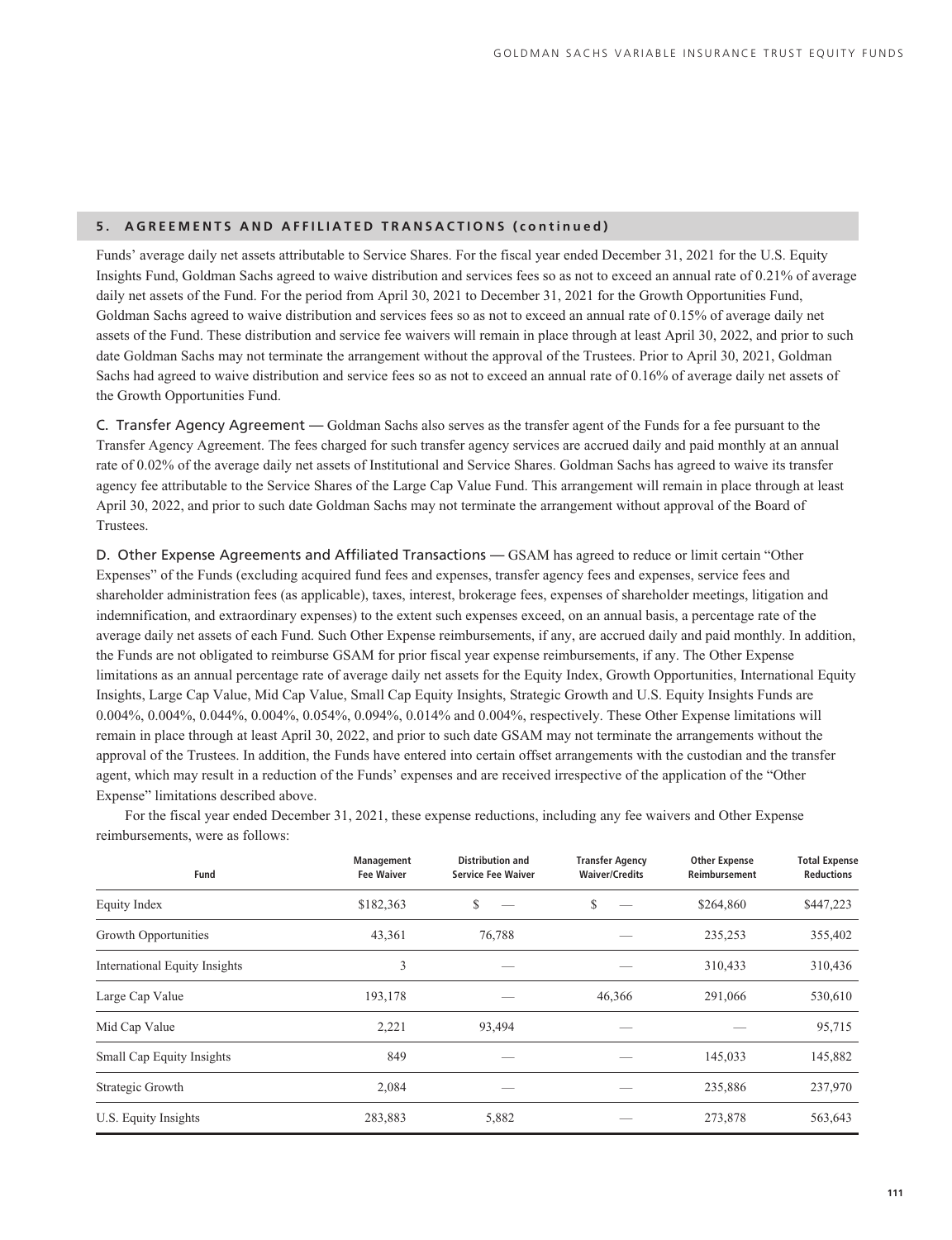*December 31, 2021*

#### **5. AGREEMENTS AND AFFILIATED TRANSACTIONS (continued)**

G. Line of Credit Facility — As of December 31, 2021, the Funds participated in a \$1,000,000,000 committed, unsecured revolving line of credit facility (the "facility") together with other funds of the Trust and certain registered investment companies having management agreements with GSAM or its affiliates. This facility is to be used for temporary emergency purposes, or to allow for an orderly liquidation of securities to meet redemption requests. The interest rate on borrowings is based on the federal funds rate. The facility also requires a fee to be paid by the Funds based on the amount of the commitment that has not been utilized. For the fiscal year ended December 31, 2021, the Fund did not have any borrowings under the facility. Prior to April 26, 2021, the facility was \$700,000,000.

H. Other Transactions with Affiliates — For the fiscal year ended December 31, 2021, Goldman Sachs earned \$64, \$39, \$436 and \$919 in brokerage commissions from portfolio transactions, including futures transactions executed with Goldman Sachs as the Futures Commission Merchant, on behalf of the Growth Opportunities, Large Cap Value, Mid Cap Value and Strategic Growth Funds, respectively.

The following table provides information about the investment in shares of issuers of which a Fund is an affiliate as of and for the fiscal year ended December 31, 2021:

|      |                                              | <b>Beginning</b>                                    |                    | Net<br>Realized | Change in<br><b>Unrealized</b>         | Ending<br>Value as of |                                          |                 |
|------|----------------------------------------------|-----------------------------------------------------|--------------------|-----------------|----------------------------------------|-----------------------|------------------------------------------|-----------------|
| Fund | <b>Name of Affiliated Issuer</b>             | Value as of<br>December 31, 2020 at Cost from Sales | Purchases Proceeds | Gain<br>(Loss)  | Appreciation<br>(Depreciation)         | December 31.<br>2021  | Shares as of<br>December 31, 2021 Income | <b>Dividend</b> |
|      | Equity Index Goldman Sachs Group, Inc. (The) | \$527,684                                           |                    |                 | \$14,700 \$(63,853) \$34,656 \$198,739 | \$711.926             | 1.861                                    | \$4,875         |

The following table provides information about the Funds' investment in the Goldman Sachs Financial Square Government Fund as of and for the fiscal year ended December 31, 2021:

| Fund                          | <b>Beginning</b><br>Value as of<br>December 31, 2020 | Purchases<br>at Cost | <b>Proceeds</b><br>from Sales | Ending<br>Value as of<br>December 31, 2021 | Shares as of<br>December 31, 2021 | <b>Dividend</b><br>Income |
|-------------------------------|------------------------------------------------------|----------------------|-------------------------------|--------------------------------------------|-----------------------------------|---------------------------|
| Growth Opportunities          | 739,866<br>S.                                        | \$20,063,016         | \$(19,869,192)                | \$933,690                                  | 933.690                           | \$205                     |
| International Equity Insights |                                                      | 1,442,826            | (1,442,826)                   |                                            |                                   |                           |
| Large Cap Value               | 396,415                                              | 73.360.661           | (71,005,612)                  | 2,751,464                                  | 2,751,464                         | 500                       |
| Mid Cap Value                 | 1,803,152                                            | 105,437,489          | (102, 479, 236)               | 4,761,405                                  | 4,761,405                         | 781                       |
| Small Cap Equity Insights     | 1,017,248                                            | 22,009,119           | (23,026,367)                  |                                            |                                   | 350                       |
| Strategic Growth              | 3,315,576                                            | 69,153,518           | (67,959,804)                  | 4,509,290                                  | 4,509,290                         | 721                       |

As of December 31, 2021, The Goldman Sachs Group, Inc. was the beneficial owner of approximately 18% of the Institutional Shares of the Growth Opportunities Fund.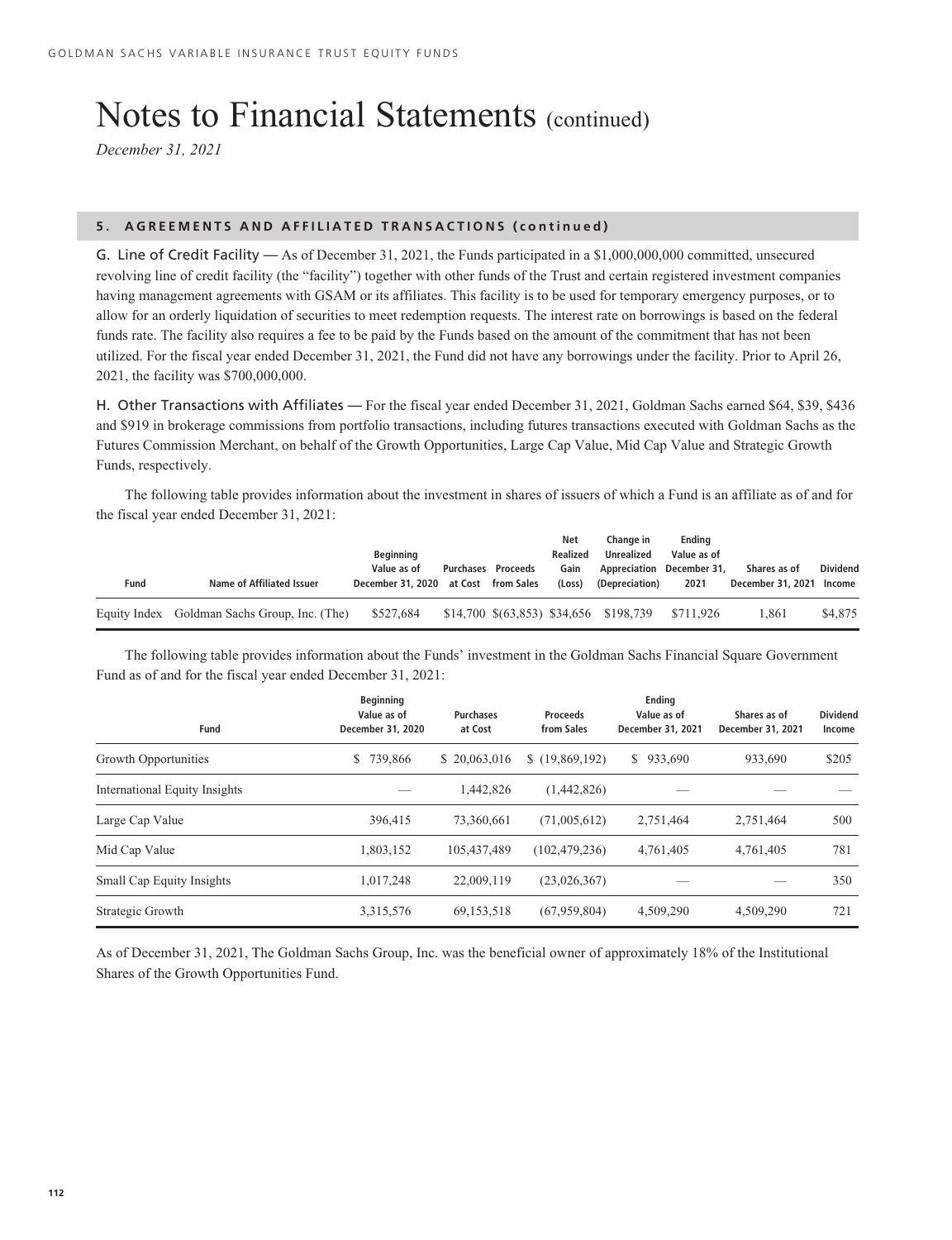#### **6. PORTFOLIO SECURITIES TRANSACTION**

The cost of purchases and proceeds from sales and maturities of long-term securities for the fiscal year ended December 31, 2021, were as follows:

| Fund                                 | <b>Purchases</b> | Sales and<br><b>Maturities</b> |
|--------------------------------------|------------------|--------------------------------|
| Equity Index                         | 8,044,741<br>\$  | \$19,478,100                   |
| Growth Opportunities                 | 39,698,813       | 54,080,568                     |
| <b>International Equity Insights</b> | 168,615,872      | 167,995,322                    |
| Large Cap Value                      | 255,424,116      | 327,340,597                    |
| Mid Cap Value                        | 325,962,341      | 400,426,786                    |
| Small Cap Equity Insights            | 213,405,302      | 207,905,116                    |
| Strategic Growth                     | 87,126,395       | 152,617,642                    |
| U.S. Equity Insights                 | 719,749,524      | 749,657,479                    |

#### **7. SECURITIES LENDING**

The Growth Opportunities, Large Cap Value, Mid Cap Value and Strategic Growth Funds may lend their securities through a securities lending agent, the Bank of New York Mellon ("BNYM"), to certain qualified borrowers. Pursuant to exemptive relief granted by the Securities and Exchange Commission ("SEC") and the terms and conditions contained therein, the Equity Index, International Equity Insights, Small Cap Equity Insights and U. S. Equity Insights Funds may lend their securities through a securities lending agent, Goldman Sachs Agency Lending ("GSAL"), a wholly-owned subsidiary of Goldman Sachs, to certain qualified borrowers including Goldman Sachs and affiliates. In accordance with the Funds' securities lending procedures, the Funds receive cash collateral at least equal to the market value of the securities on loan. The market value of the loaned securities is determined at the close of business of the Funds, at their last sale price or official closing price on the principal exchange or system on which they are traded, and any additional required collateral is delivered to the Funds on the next business day. As with other extensions of credit, the Funds may experience delay in the recovery of their securities or incur a loss should the borrower of the securities breach its agreement with the Funds or become insolvent at a time when the collateral is insufficient to cover the cost of repurchasing securities on loan. Dividend income received from securities on loan may not be subject to withholding taxes and therefore withholding taxes paid may differ from the amounts listed in the Statements of Operations. Loans of securities are terminable at any time and as such 1) the remaining contractual maturities of the outstanding securities lending transactions are considered to be overnight and continuous and 2) the borrower, after notice, is required to return borrowed securities within the standard time period for settlement of securities transactions.

The Equity Index, Growth Opportunities, International Equity Insights, Large Cap Value, Mid Cap Value, Small Cap Equity Insights, Strategic Growth and U.S. Equity Insights Funds invest the cash collateral received in connection with securities lending transactions in the Goldman Sachs Financial Square Government Fund ("Government Money Market Fund"), an affiliated series of the Goldman Sachs Trust. The Government Money Market Fund is registered under the Act as an open end investment company, is subject to Rule 2a-7 under the Act, and is managed by GSAM, for which GSAM may receive a management fee of up to 0.16% on an annualized basis of the average daily net assets of the Government Money Market Fund.

In the event of a default by a borrower with respect to any loan, GSAL will, and BNYM may, exercise any and all remedies provided under the applicable borrower agreement to make the Funds whole. These remedies include purchasing replacement securities by applying the collateral held from the defaulting broker against the purchase cost of the replacement securities. If GSAL or BNYM are unable to purchase replacement securities, GSAL and/or BNYM will indemnify the Funds by paying the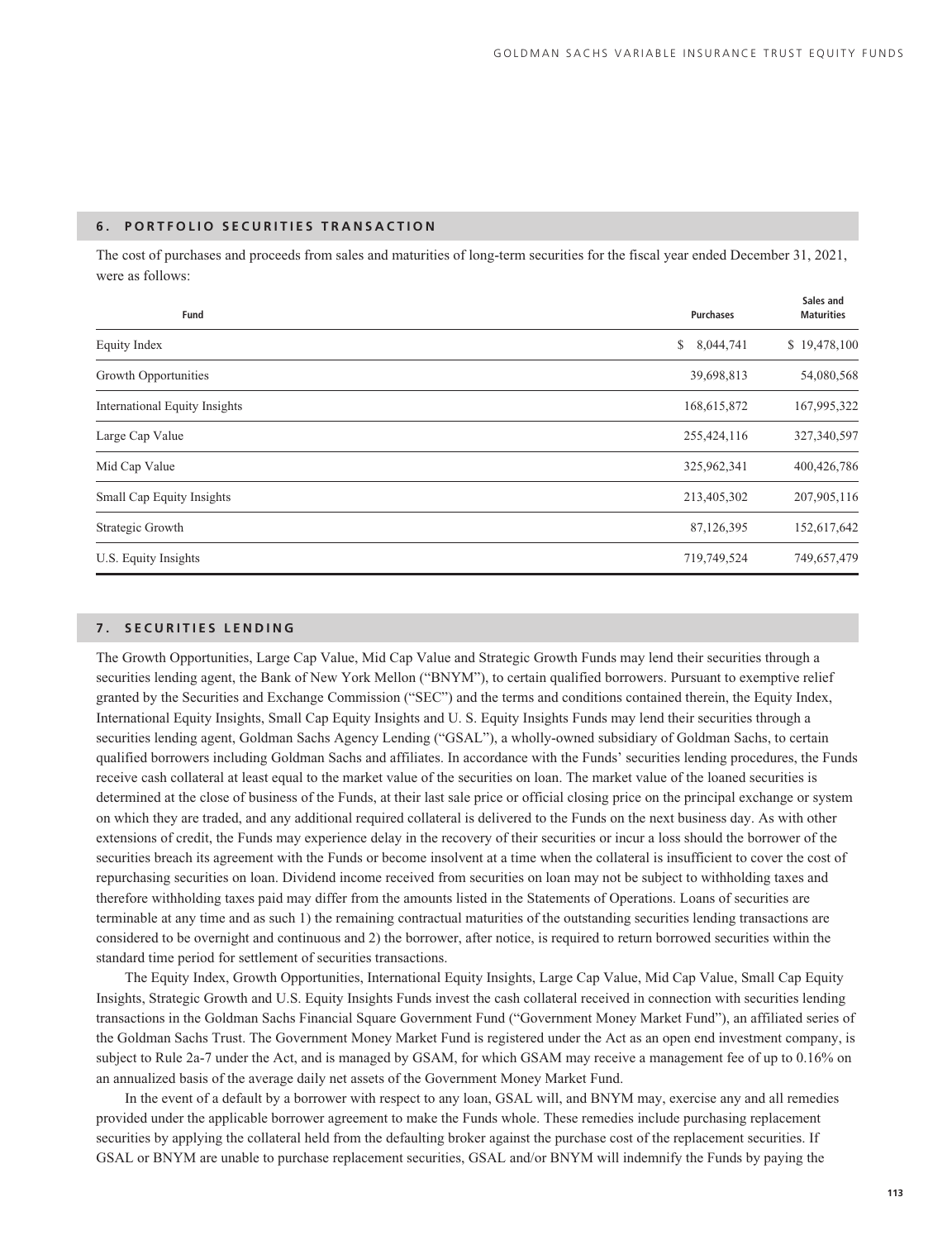*December 31, 2021*

#### **7. SECURITIES LENDING (continued)**

Funds an amount equal to the market value of the securities loaned minus the value of cash collateral received from the borrower for the loan, subject to an exclusion for any shortfalls resulting from a loss of value in such cash collateral due to reinvestment risk. The Funds' master netting agreements with certain borrowers provide the right, in the event of a default (including bankruptcy or insolvency), for the non-defaulting party to liquidate the collateral and calculate net exposure to the defaulting party or request additional collateral. However, in the event of a default by a borrower, a resolution authority could determine that such rights are not enforceable due to the restrictions or prohibitions against the right of set-off that may be imposed in accordance with a particular jurisdiction's bankruptcy or insolvency laws. The Funds' loaned securities were all subject to enforceable Securities Lending Agreements and the value of the collateral was at least equal to the value of the cash received. The amounts of the Funds' overnight and continuous agreements, which represent the gross amounts of recognized liabilities for securities lending transactions outstanding as of December 31, 2021, are disclosed as "Payable upon return of securities loaned" on the Statements of Assets and Liabilities, where applicable. The Large Cap Value and Mid Cap Value Funds did not have securities on loan as of December 31, 2021.

Each of the Funds, GSAL and BNYM received compensation relating to the lending of the Funds' securities. The amounts earned, if any, by the Funds' for the fiscal year ended December 31, 2021, are reported under Investment Income on the Statements of Operations.

|                               | For the fiscal year ended December 31, 2021              | Amounts payable to                                                       |                                                                                            |
|-------------------------------|----------------------------------------------------------|--------------------------------------------------------------------------|--------------------------------------------------------------------------------------------|
| Fund                          | <b>Earnings of GSAL Relating</b><br>to Securities Loaned | <b>Amounts Received by</b><br>the Funds from Lending<br>to Goldman Sachs | <b>Goldman Sachs Upon</b><br><b>Return of Securities Loaned</b><br>as of December 31, 2021 |
| Equity Index                  | 38<br>S                                                  | \$276                                                                    |                                                                                            |
| International Equity Insights | 278                                                      | 13                                                                       |                                                                                            |
| Small Cap Equity Insights     | 1.123                                                    | 2,690                                                                    | 22,375                                                                                     |
| U.S. Equity Insights          | 2,714                                                    | 2,986                                                                    |                                                                                            |

The table below details securities lending activity with affiliates of Goldman Sachs:

The following table provides information about the Funds' investment in the Government Money Market Fund for the fiscal year ended December 31, 2021:

| Fund                                 | <b>Beginning</b><br>Value as of<br>December 31, 2020 | <b>Purchases</b><br>at Cost | <b>Proceeds</b><br>from Sales | <b>Ending Value as of</b><br>December 31, 2021 |
|--------------------------------------|------------------------------------------------------|-----------------------------|-------------------------------|------------------------------------------------|
| Equity Index                         | \$107,700                                            | 213,250<br>\$               | (320,950)<br>\$               | \$                                             |
| Growth Opportunities                 | 1,380,662                                            | 20,107,612                  | (20, 799, 438)                | 688,836                                        |
| <b>International Equity Insights</b> |                                                      | 13,823,115                  | (13,823,115)                  |                                                |
| Mid Cap Value                        | 1,354,889                                            | 8,846,086                   | (10,200,975)                  |                                                |
| Small Cap Equity Insights            | 639,178                                              | 21,614,950                  | (20, 408, 145)                | 1,845,983                                      |
| Strategic Growth                     | 4,259,666                                            | 53,864,832                  | (57, 266, 457)                | 858,041                                        |
| U.S. Equity Insights                 |                                                      | 16, 141, 370                | (16, 141, 370)                |                                                |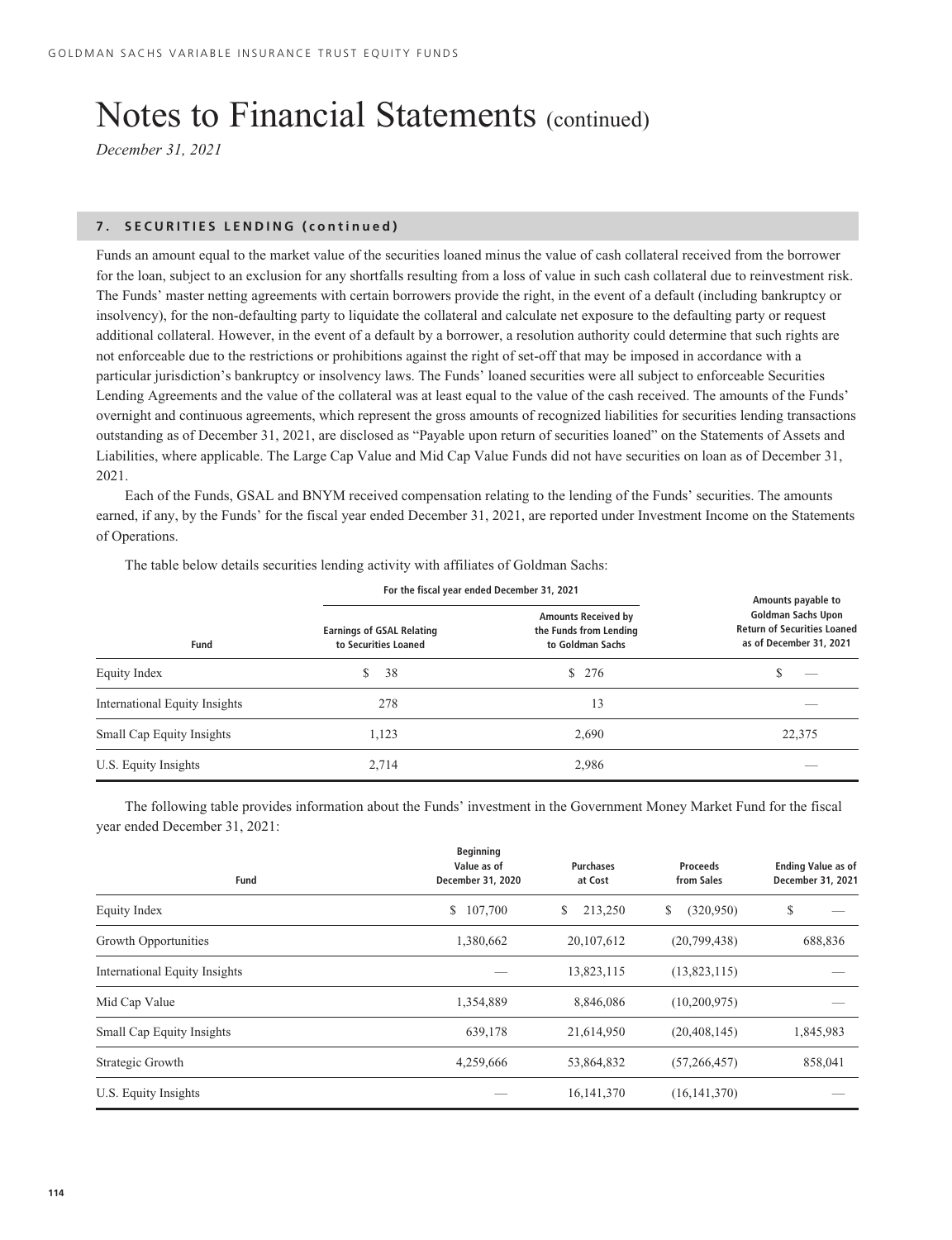### **8. TAX INFORMATION**

The tax character of distributions paid during the fiscal year ended December 31, 2021 was as follows:

|                             | <b>Equity Index</b>  | <b>Growth Opportunities</b>      | <b>International Equity Insights</b> | Large Cap Value             |
|-----------------------------|----------------------|----------------------------------|--------------------------------------|-----------------------------|
| Distributions paid from:    |                      |                                  |                                      |                             |
| Ordinary income             | \$2,333,133          | \$4,251,002                      | \$3,833,918                          | \$26,797,602                |
| Net long-term capital gains | 13,717,101           | 9,192,251                        | 1,687,425                            | 36,936,613                  |
| Total taxable distributions | \$16,050,234         | \$13,443,253                     | \$5,521,343                          | \$63,734,215                |
|                             | <b>Mid Cap Value</b> | <b>Small Cap Equity Insights</b> | <b>Strategic Growth</b>              | <b>U.S. Equity Insights</b> |
| Distributions paid from:    |                      |                                  |                                      |                             |
| Ordinary income             | \$44,797,367         | \$18,532,560                     | \$13,427,087                         | \$50,715,107                |
| Net long-term capital gains | 28,620,079           | 10,074,781                       | 39,998,510                           | 34,647,431                  |
| Total taxable distributions | \$73,417,446         | \$28,607,341                     | \$53,425,597                         | \$85,362,538                |

The tax character of distributions paid during the fiscal year ended December 31, 2020 was as follows:

|                             | <b>Equity Index</b>  | <b>Growth Opportunities</b>      | <b>International Equity Insights</b> | Large Cap Value             |
|-----------------------------|----------------------|----------------------------------|--------------------------------------|-----------------------------|
| Distributions paid from:    |                      |                                  |                                      |                             |
| Ordinary income             | \$2,165,597          | \$2,063,191                      | \$1,296,906                          | \$5,259,550                 |
| Net long-term capital gains | 12,311,282           | 11,674,825                       |                                      | 7,804,739                   |
| Total taxable distributions | \$14,476,879         | \$13,738,016                     | \$1,296,906                          | \$13,064,289                |
|                             | <b>Mid Cap Value</b> | <b>Small Cap Equity Insights</b> | <b>Strategic Growth</b>              | <b>U.S. Equity Insights</b> |
| Distributions paid from:    |                      |                                  |                                      |                             |
| Ordinary income             | \$5,574,669          | 161.993<br>S.                    | \$6,087,164                          | \$2,652,858                 |
| Net long-term capital gains | 3,753,098            | 1,217,779                        | 26,055,949                           | 12,398,395                  |
| Total taxable distributions | \$9,327,767          | \$1,379,772                      | \$32,143,113                         | \$15,051,253                |

As of December 31, 2021, the components of accumulated earnings (losses) on a tax-basis were as follows:

|                                                | <b>Equity Index</b> | <b>Growth Opportunities</b> | <b>International Equity Insights</b> | Large Cap Value |
|------------------------------------------------|---------------------|-----------------------------|--------------------------------------|-----------------|
| Undistributed ordinary income — net            | S<br>226,579        | \$<br>55,910                | \$261,130                            | 1,695,119<br>\$ |
| Undistributed long-term capital gains          | 1,176,981           | 1,887,519                   |                                      | 4,937,117       |
| Total undistributed earnings                   | 1,403,560<br>S.     | \$1,943,429                 | \$261,130                            | 6,632,236<br>S  |
| Timing differences (Real Estate Investment)    |                     |                             |                                      |                 |
| Trusts, late year ordinary loss deferral, post |                     |                             |                                      |                 |
| October loss deferral, and straddle loss       |                     |                             |                                      |                 |
| deferrals)                                     | \$<br>4,736         | \$<br>2,663                 | \$(215,504)                          | \$<br>53,518    |
| Unrealized gains $-$ net                       | 164,818,250         | 23,896,076                  | 8,398,250                            | 121,442,027     |
| Total accumulated earnings (losses) — net      | \$166,226,546       | \$25,842,168                | \$8,443,876                          | \$128,127,781   |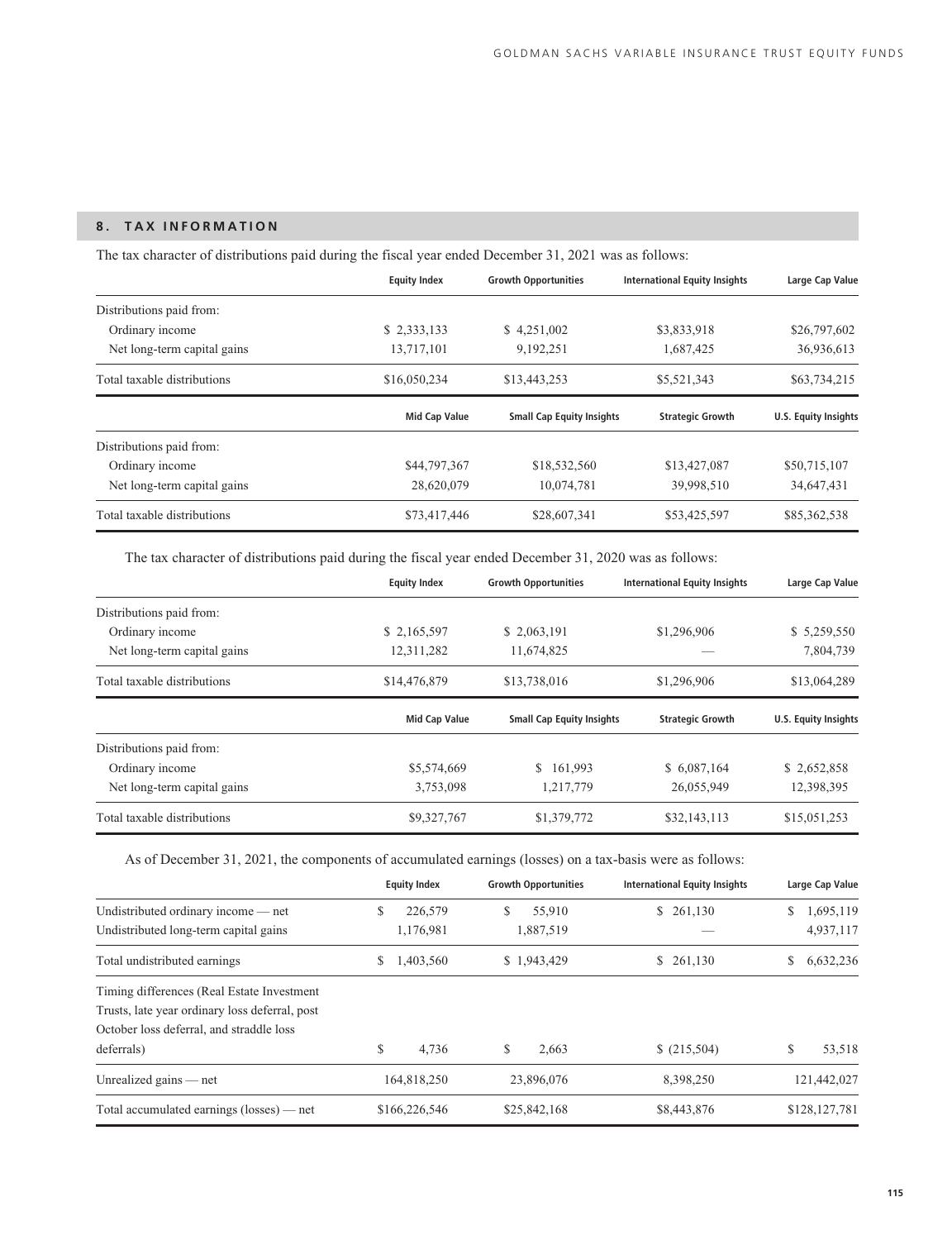*December 31, 2021*

#### **8. TAX INFORMATION (continued)**

|                                                                                                                                                     | <b>Mid Cap Value</b>          | <b>Small Cap Equity Insights</b> | <b>Strategic Growth</b>   | <b>U.S. Equity Insights</b> |
|-----------------------------------------------------------------------------------------------------------------------------------------------------|-------------------------------|----------------------------------|---------------------------|-----------------------------|
| Undistributed ordinary income — net<br>Undistributed long-term capital gains                                                                        | \$<br>4,011,844<br>17,932,677 | 60,618<br>S<br>1,182,352         | \$2,117,812<br>5,739,907  | \$<br>229,536<br>1,589,748  |
| Total undistributed earnings                                                                                                                        | \$21,944,521                  | \$1,242,970                      | $\mathbb{S}$<br>7,857,719 | \$1,819,284                 |
| Timing differences (Real Estate Investment Trusts,<br>late year ordinary loss deferral, post October loss<br>deferral, and straddle loss deferrals) | \$<br>122,921                 | (229, 579)                       | S                         | \$<br>4,020                 |
| Unrealized gains $-$ net                                                                                                                            | 149.915.404                   | 12,710,748                       | 265, 163, 783             | 97,122,642                  |
| Total accumulated earnings (losses) — net                                                                                                           | \$171,982,846                 | \$13,724,139                     | \$273,021,502             | \$98,945,946                |

As of December 31, 2021, the Funds' aggregate security unrealized gains and losses based on cost for U.S. federal income tax purposes were as follows:

|                            | <b>Equity Index</b>  | <b>Growth Opportunities</b>      | <b>International Equity Insights</b> | Large Cap Value             |
|----------------------------|----------------------|----------------------------------|--------------------------------------|-----------------------------|
| Tax cost                   | \$55,735,384         | \$54,273,300                     | \$97,139,188                         | \$366,646,704               |
| Gross unrealized gain      | 166,434,896          | 26,387,114                       | 12,520,893                           | 128,821,719                 |
| Gross unrealized loss      | (1,616,646)          | (2,491,038)                      | (4,122,643)                          | (7,379,692)                 |
| Net unrealized gain (loss) | \$164,818,250        | \$23,896,076                     | \$8,398,250                          | \$121,442,027               |
|                            | <b>Mid Cap Value</b> | <b>Small Cap Equity Insights</b> | <b>Strategic Growth</b>              | <b>U.S. Equity Insights</b> |
| Tax cost                   | \$402,821,740        | \$118,081,516                    | \$185,025,529                        | \$281,094,071               |
| Gross unrealized gain      | 156,969,714          | 19,687,022                       | 274,698,581                          | 102,936,521                 |
| Gross unrealized loss      | (7,054,310)          | (6,976,274)                      | (9, 534, 798)                        | (5,813,879)                 |
| Net unrealized gain (loss) | \$149,915,404        | \$12,710,748                     | \$265,163,783                        | \$97,122,642                |

The difference between GAAP-basis and tax-basis unrealized gains (losses) is attributable primarily to wash sales, net mark to market gains (losses) on regulated futures and foreign currency contracts, and differences in the tax treatment of real estate investment trust investments and passive foreign investment company investments.

GSAM has reviewed the Funds' tax positions for all open tax years (the current and prior three years, as applicable) and has concluded that no provision for income tax is required in the Funds' financial statements. Such open tax years remain subject to examination and adjustment by tax authorities.

#### **9. OTHER RISKS**

The Funds' risks include, but are not limited to, the following:

Derivatives Risk — A Fund's use of derivatives may result in loss. Derivative instruments, which may pose risks in addition to and greater than those associated with investing directly in securities, currencies or other instruments, may be illiquid or less liquid, volatile, difficult to price and leveraged so that small changes in the value of the underlying instruments may produce disproportionate losses to the Funds. Derivatives are also subject to counterparty risk, which is the risk that the other party in the transaction will not fulfill its contractual obligation. The use of derivatives is a highly specialized activity that involves investment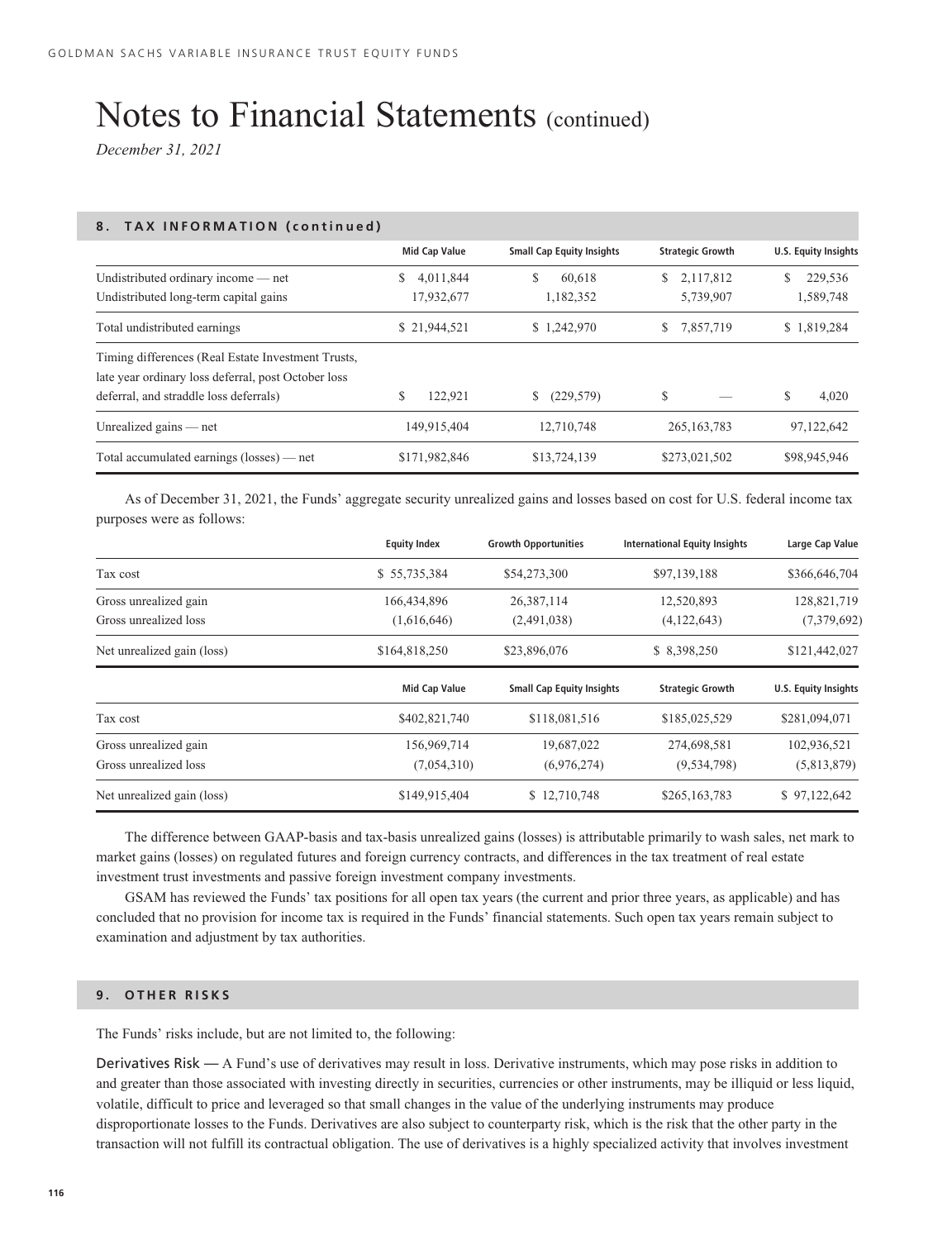#### **9. OTHER RISKS (continued)**

techniques and risks different from those associated with investments in more traditional securities and instruments. Losses from derivatives can also result from a lack of correlation between changes in the value of derivative instruments and the portfolio assets (if any) being hedged.

Foreign and Emerging Countries Risk — Investing in foreign markets may involve special risks and considerations not typically associated with investing in the U.S. Foreign securities may be subject to risk of loss because of more or less foreign government regulation, less public information and less economic, political and social stability in the countries in which a Fund invests. The imposition of exchange controls (including repatriation restrictions), confiscation of assets and property, trade restrictions (including tariffs) and other government restrictions by the U.S. or other governments, or problems with registration, settlement or custody, may also result in losses. Foreign risk also involves the risk of negative foreign currency rate fluctuations, which may cause the value of securities denominated in such foreign currency (or other instruments through which a Fund has exposure to foreign currencies) to decline in value. Currency exchange rates may fluctuate significantly over short periods of time. To the extent that a Fund also invests in securities of issuers located in emerging markets, these risks may be more pronounced.

Foreign Custody Risk — A Fund invests in foreign securities, and as such the Fund may hold such securities and cash with foreign banks, agents, and securities depositories appointed by the Fund's custodian (each a "Foreign Custodian"). Some foreign custodians may be recently organized or new to the foreign custody business. In some countries, Foreign Custodians may be subject to little or no regulatory oversight over, or independent evaluation of, their operations. Further, the laws of certain countries may place limitations on a Fund's ability to recover its assets if a Foreign Custodian enters bankruptcy. Investments in emerging markets may be subject to even greater custody risks than investments in more developed markets. Custody services in emerging market countries are very often undeveloped and may be considerably less well regulated than in more developed countries, and thus may not afford the same level of investor protection as would apply in developed countries.

Investments in Other Investment Companies Risk — As a shareholder of another investment company, a Fund will indirectly bear its proportionate share of any net management fees and other expenses paid by such other investment companies, in addition to the fees and expenses regularly borne by the Fund.

Large Shareholder Transactions Risk — A Fund may experience adverse effects when certain large shareholders, such as other funds, participating insurance companies, accounts and Goldman Sachs affiliates, purchase or redeem large amounts of shares of the Fund. Such large shareholder redemptions, which may occur rapidly or unexpectedly, may cause a Fund to sell portfolio securities at times when it would not otherwise do so, which may negatively impact a Fund's NAV and liquidity. These transactions may also accelerate the realization of taxable income to shareholders if such sales of investments resulted in gains, and may also increase transaction costs. In addition, a large redemption could result in a Fund's current expenses being allocated over a smaller asset base, leading to an increase in the Fund's expense ratio. Similarly, large Fund share purchases may adversely affect a Fund's performance to the extent that the Fund is delayed in investing new cash or otherwise maintains a larger cash position than it ordinarily would.

Liquidity Risk — A Fund may make investments that are illiquid or that may become less liquid in response to market developments or adverse investor perceptions. Illiquid investments may be more difficult to value. Liquidity risk may also refer to the risk that a Fund will not be able to pay redemption proceeds within the allowable time period or without significant dilution to remaining investors' interests because of unusual market conditions, an unusually high volume of redemption requests, or other reasons. To meet redemption requests, a Fund may be forced to sell investments at an unfavorable time and/or under unfavorable conditions. If a Fund is forced to sell securities at an unfavorable time and/or under unfavorable conditions, such sales may adversely affect the Fund's NAV and dilute remaining investors' interests. These risks may be more pronounced in connection with a Fund`s investments in securities of issuers located in emerging market countries. Redemptions by large shareholders may have a negative impact on a Fund's liquidity.

Market and Credit Risks — In the normal course of business, a Fund trades financial instruments and enters into financial transactions where risk of potential loss exists due to changes in the market (market risk). The value of the securities in which a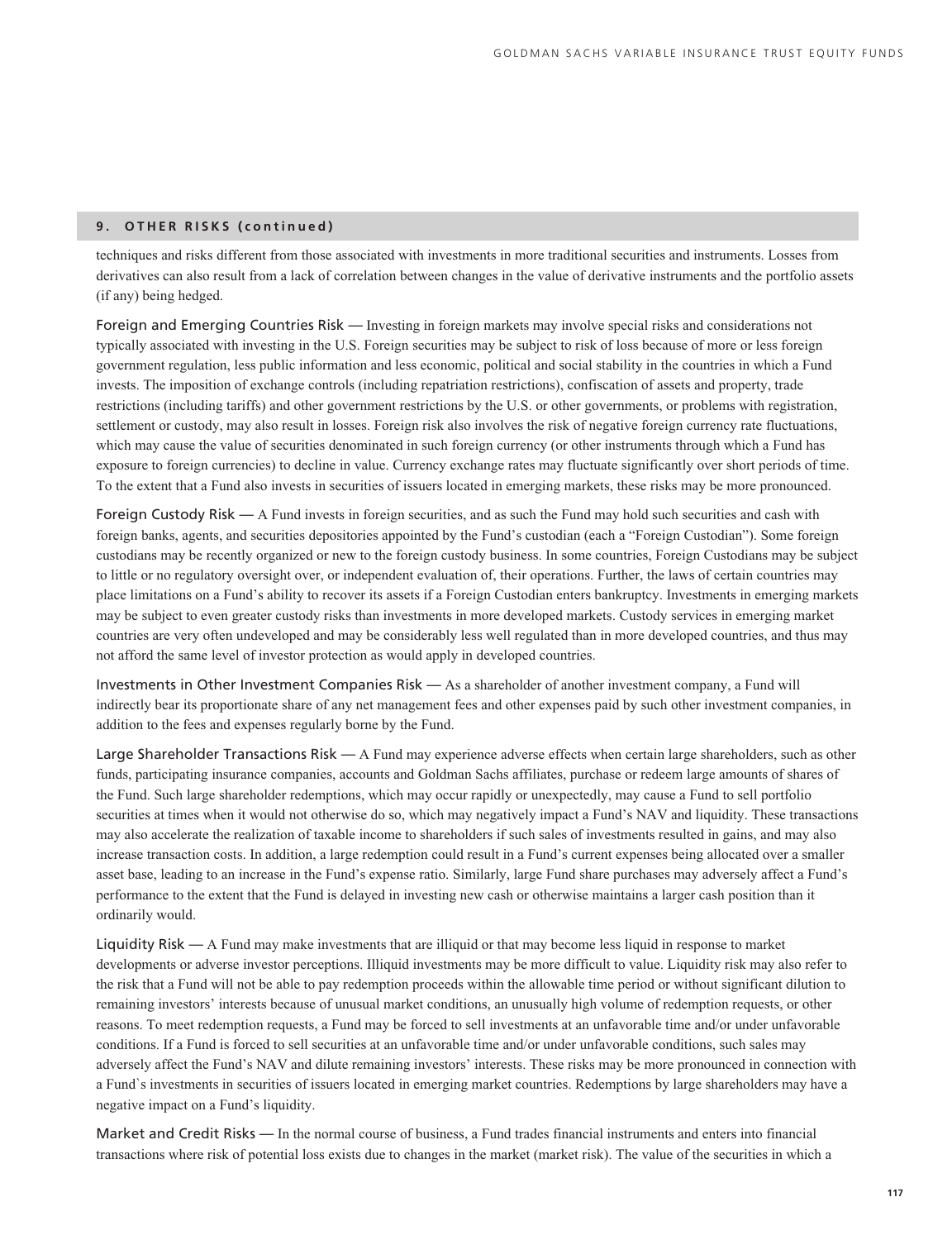*December 31, 2021*

#### **9. OTHER RISKS (continued)**

Fund invests may go up or down in response to the prospects of individual companies, particular sectors or governments and/or general economic conditions throughout the world due to increasingly interconnected global economies and financial markets. Events such as war, acts of terrorism, social unrest, natural disasters, the spread of infectious illness or other public health threats could also significantly impact a Fund and its investments. Additionally, a Fund may also be exposed to credit risk in the event that an issuer or guarantor fails to perform or that an institution or entity with which the Fund has unsettled or open transactions defaults.

Non-Diversification Risk — The Strategic Growth Fund is non-diversified, meaning that it is permitted to invest a larger percentage of its assets in one or more issuers or in fewer issuers than diversified mutual funds. Thus, the Fund may be more susceptible to adverse developments affecting any single issuer held in its portfolio, and may be more susceptible to greater losses because of these developments.

#### **10. INDEMNIFICATIONS**

Under the Trust's organizational documents, its Trustees, officers, employees and agents are indemnified, to the extent permitted by the Act and state law, against certain liabilities that may arise out of performance of their duties to the Funds. Additionally, in the course of business, the Funds enter into contracts that contain a variety of indemnification clauses. The Funds' maximum exposure under these arrangements is unknown, as this would involve future claims that may be made against the Funds that have not yet occurred. However, GSAM believes the risk of loss under these arrangements to be remote.

#### **11. SUBSEQUENT EVENTS**

Upon the recommendation of GSAM, the Board of Trustees of the Goldman Sachs Variable Insurance Trust recently approved changes to the Goldman Sachs Growth Opportunities Fund's name and principal investment strategy. The Fund's name will change to the "Goldman Sachs Mid Cap Growth Fund." These changes are not expected to materially affect the Fund's current portfolio holdings. These changes will become effective after the close of business on April 29, 2022.

Subsequent events after the Statements of Assets and Liabilities date, other than the above, have been evaluated, and GSAM has concluded that there is no impact requiring adjustment or disclosure in the financial statements.

#### **12. SUMMARY OF SHARE TRANSACTIONS**

Share activity is as follows:

|                               |               | <b>Equity Index Fund</b>                       |               |                                                |  |
|-------------------------------|---------------|------------------------------------------------|---------------|------------------------------------------------|--|
|                               |               | For the Fiscal Year Ended<br>December 31, 2021 |               | For the Fiscal Year Ended<br>December 31, 2020 |  |
|                               | <b>Shares</b> | <b>Dollars</b>                                 | <b>Shares</b> | <b>Dollars</b>                                 |  |
| <b>Service Shares</b>         |               |                                                |               |                                                |  |
| Shares sold                   | 361,708       | \$8,243,921                                    | 172,523       | \$2,826,875                                    |  |
| Reinvestment of distributions | 720,711       | 16,050,234                                     | 772,925       | 14,476,879                                     |  |
| Shares redeemed               | (1,070,042)   | (23,750,642)                                   | (1,436,368)   | (24, 448, 149)                                 |  |
|                               | 12,377        | 543,513<br>S.                                  | (490, 920)    | \$(7,144,395)                                  |  |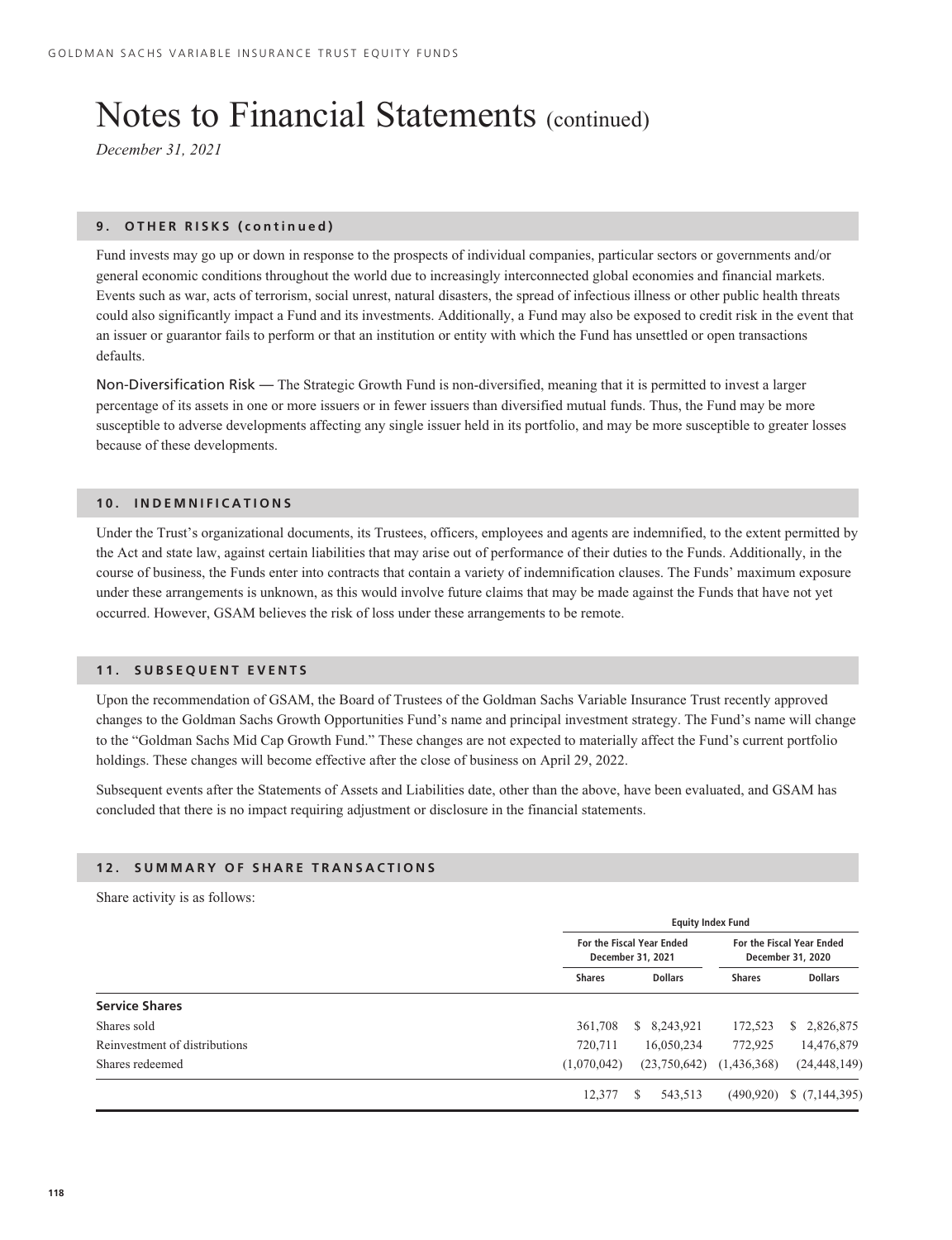|                               |               | <b>Growth Opportunities Fund</b>               |               |                                                |  |
|-------------------------------|---------------|------------------------------------------------|---------------|------------------------------------------------|--|
|                               |               | For the Fiscal Year Ended<br>December 31, 2021 |               | For the Fiscal Year Ended<br>December 31, 2020 |  |
|                               | <b>Shares</b> | <b>Dollars</b>                                 | <b>Shares</b> | <b>Dollars</b>                                 |  |
| <b>Institutional Shares</b>   |               |                                                |               |                                                |  |
| Shares sold                   | 20,939        | 308,042<br>S.                                  | 935           | \$.<br>11,972                                  |  |
| Reinvestment of distributions | 5,182         | 67,989                                         | 1,747         | 23,510                                         |  |
| Shares redeemed               |               |                                                |               |                                                |  |
|                               | 26,121        | 376,031                                        | 2,682         | 35,482                                         |  |
| <b>Service Shares</b>         |               |                                                |               |                                                |  |
| Shares sold                   | 231,649       | 3,064,331                                      | 704,687       | 8,063,451                                      |  |
| Reinvestment of distributions | 1,090,968     | 13,375,264                                     | 1,075,647     | 13,714,506                                     |  |
| Shares redeemed               | (1,240,070)   | (17,004,840)                                   | (2,222,571)   | (25,079,859)                                   |  |
|                               | 82,547        | (565, 245)                                     | (442, 237)    | (3,301,902)                                    |  |
| <b>NET DECREASE</b>           | 108,668       | (189, 214)<br>S                                | (439, 555)    | $$$ $(3,266,420)$                              |  |

|                               | <b>International Equity Insights Fund</b>      |                 |                                                |                 |
|-------------------------------|------------------------------------------------|-----------------|------------------------------------------------|-----------------|
|                               | For the Fiscal Year Ended<br>December 31, 2021 |                 | For the Fiscal Year Ended<br>December 31, 2020 |                 |
|                               | <b>Shares</b>                                  | <b>Dollars</b>  | <b>Shares</b>                                  | <b>Dollars</b>  |
| <b>Institutional Shares</b>   |                                                |                 |                                                |                 |
| Shares sold                   | 1,279,391                                      | \$12,019,024    | 1,077,909                                      | 8,130,619<br>S. |
| Reinvestment of distributions | 363,020                                        | 3,288,959       | 85,749                                         | 717,721         |
| Shares redeemed               | (559, 940)                                     | (5,229,023)     | (674, 822)                                     | (4,959,840)     |
|                               | 1,082,471                                      | 10,078,960      | 488,836                                        | 3,888,500       |
| <b>Service Shares</b>         |                                                |                 |                                                |                 |
| Shares sold                   | 272,671                                        | 2,522,185       | 1,003,024                                      | 7,629,568       |
| Reinvestment of distributions | 245,317                                        | 2,232,384       | 68,869                                         | 579,185         |
| Shares redeemed               | (1,206,056)                                    | (11, 158, 115)  | (1,502,901)                                    | (10,691,106)    |
|                               | (688,068)                                      | (6,403,546)     | (431,008)                                      | (2,482,353)     |
| <b>NET DECREASE</b>           | 394,403                                        | 3,675,414<br>S. | 57,828                                         | 1,406,147<br>S. |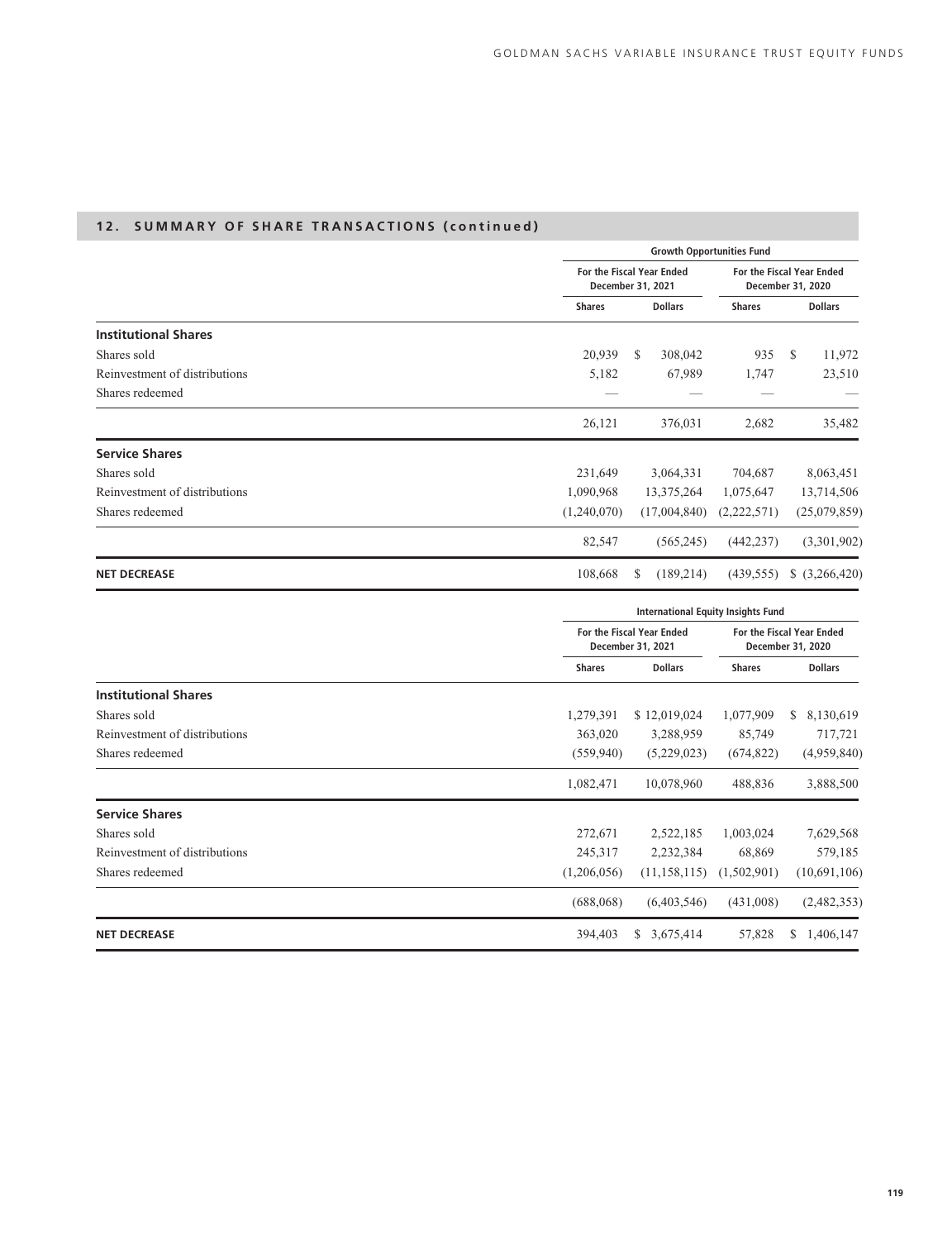*December 31, 2021*

|                               | Large Cap Value Fund                           |                |               |                                                |
|-------------------------------|------------------------------------------------|----------------|---------------|------------------------------------------------|
|                               | For the Fiscal Year Ended<br>December 31, 2021 |                |               | For the Fiscal Year Ended<br>December 31, 2020 |
|                               | <b>Shares</b>                                  | <b>Dollars</b> | <b>Shares</b> | <b>Dollars</b>                                 |
| <b>Institutional Shares</b>   |                                                |                |               |                                                |
| Shares sold                   | 1,017,136                                      | \$10,601,007   | 1,674,921     | \$12,636,325                                   |
| Reinvestment of distributions | 2,432,740                                      | 23,694,892     | 522,367       | 4,769,205                                      |
| Shares redeemed               | (2,709,781)                                    | (28, 139, 387) | (2,756,893)   | (22,865,975)                                   |
|                               | 740,095                                        | 6,156,512      | (559,605)     | (5,460,445)                                    |
| <b>Service Shares</b>         |                                                |                |               |                                                |
| Shares sold                   | 603,933                                        | 6,315,252      | 2,896,787     | 21,895,368                                     |
| Reinvestment of distributions | 4,106,597                                      | 40,039,323     | 908,552       | 8,295,083                                      |
| Shares redeemed               | (6,168,949)                                    | (63, 721, 719) | (4,795,612)   | (40, 404, 480)                                 |
|                               | (1,458,419)                                    | (17,367,144)   | (990, 273)    | (10,214,029)                                   |
| <b>NET DECREASE</b>           | (718, 324)                                     | \$(11,210,632) | (1,549,878)   | \$(15,674,474)                                 |

|                               |               | <b>Mid Cap Value Fund</b>                      |               |                                                |  |
|-------------------------------|---------------|------------------------------------------------|---------------|------------------------------------------------|--|
|                               |               | For the Fiscal Year Ended<br>December 31, 2021 |               | For the Fiscal Year Ended<br>December 31, 2020 |  |
|                               | <b>Shares</b> | <b>Dollars</b>                                 | <b>Shares</b> | <b>Dollars</b>                                 |  |
| <b>Institutional Shares</b>   |               |                                                |               |                                                |  |
| Shares sold                   | 543,557       | \$10,751,501                                   | 1,072,386     | 14, 111, 808<br>\$                             |  |
| Reinvestment of distributions | 2,669,991     | 51,237,122                                     | 384,030       | 6,463,230                                      |  |
| Shares redeemed               | (2,580,959)   | (51,043,863)                                   | (3,123,869)   | (45, 649, 614)                                 |  |
|                               | 632,589       | 10,944,760                                     | (1,667,453)   | (25,074,576)                                   |  |
| <b>Service Shares</b>         |               |                                                |               |                                                |  |
| Shares sold                   | 135,902       | 2,703,427                                      | 6,051,187     | 90,070,673                                     |  |
| Reinvestment of distributions | 1,143,905     | 22,180,324                                     | 168,701       | 2,864,537                                      |  |
| Shares redeemed               | (1,838,658)   | (36,501,072)                                   | (7,760,547)   | (103, 064, 639)                                |  |
|                               | (558, 851)    | (11,617,321)                                   | (1,540,659)   | (10, 129, 429)                                 |  |
| <b>NET DECREASE</b>           | 73,738        | (672, 561)<br>\$                               | (3,208,112)   | \$ (35,204,005)                                |  |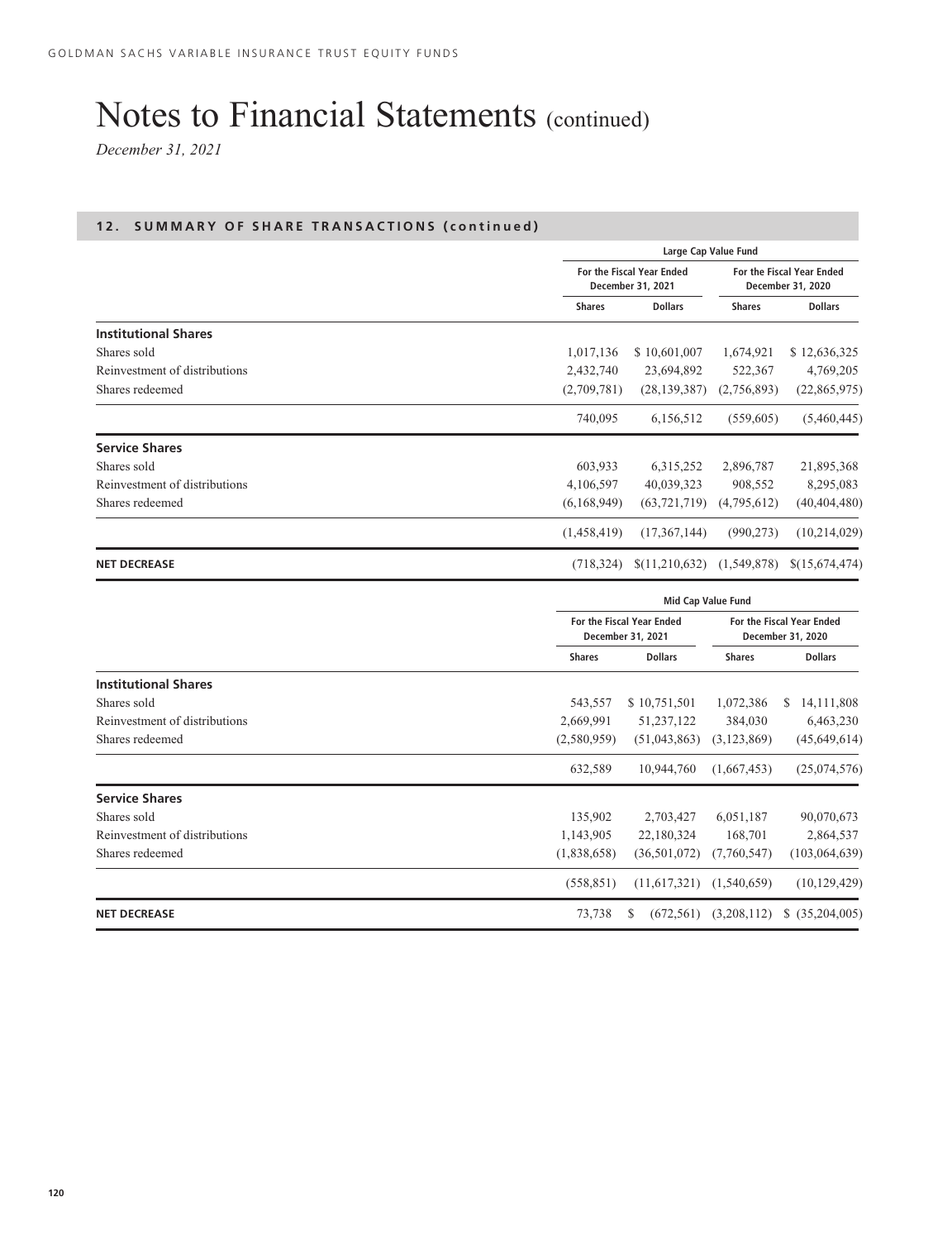|                               | <b>Small Cap Equity Insights Fund</b> |                                                |               |                                                |
|-------------------------------|---------------------------------------|------------------------------------------------|---------------|------------------------------------------------|
|                               |                                       | For the Fiscal Year Ended<br>December 31, 2021 |               | For the Fiscal Year Ended<br>December 31, 2020 |
|                               | <b>Shares</b>                         | <b>Dollars</b>                                 | <b>Shares</b> | <b>Dollars</b>                                 |
| <b>Institutional Shares</b>   |                                       |                                                |               |                                                |
| Shares sold                   | 1,618,659                             | \$25,450,651                                   | 936,953       | \$10,144,169                                   |
| Reinvestment of distributions | 1,829,510                             | 23,948,283                                     | 88,719        | 1,169,326                                      |
| Shares redeemed               | (1,420,214)                           | (22, 244, 412)                                 | (1,067,788)   | (11,796,332)                                   |
|                               | 2,027,955                             | 27,154,522                                     | (42, 116)     | (482, 837)                                     |
| <b>Service Shares</b>         |                                       |                                                |               |                                                |
| Shares sold                   | 362,412                               | 5,522,021                                      | 204,098       | 2,017,902                                      |
| Reinvestment of distributions | 360,051                               | 4,659,058                                      | 16,114        | 210,446                                        |
| Shares redeemed               | (299, 332)                            | (4,633,346)                                    | (191, 110)    | (2,189,717)                                    |
|                               | 423,131                               | 5,547,733                                      | 29,102        | 38,631                                         |
| <b>NET DECREASE</b>           | 2,451,086                             | \$32,702,255                                   | (13,014)      | (444, 206)<br>S                                |

|                               | <b>Strategic Growth Fund</b> |                                                |               |                                                |
|-------------------------------|------------------------------|------------------------------------------------|---------------|------------------------------------------------|
|                               |                              | For the Fiscal Year Ended<br>December 31, 2021 |               | For the Fiscal Year Ended<br>December 31, 2020 |
|                               | <b>Shares</b>                | <b>Dollars</b>                                 | <b>Shares</b> | <b>Dollars</b>                                 |
| <b>Institutional Shares</b>   |                              |                                                |               |                                                |
| Shares sold                   | 481,598                      | \$ 7,976,739                                   | 604,593       | 7,949,713<br>S                                 |
| Reinvestment of distributions | 1,313,700                    | 22, 122, 701                                   | 843,114       | 12,680,432                                     |
| Shares redeemed               | (1,421,500)                  | (24, 042, 181)                                 | (1,460,048)   | (19,161,362)                                   |
|                               | 373,798                      | 6,057,259                                      | (12, 341)     | 1,468,783                                      |
| <b>Service Shares</b>         |                              |                                                |               |                                                |
| Shares sold                   | 406,058                      | 6,769,145                                      | 6,377,786     | 74,689,888                                     |
| Reinvestment of distributions | 1,866,601                    | 31,302,896                                     | 1,295,784     | 19,462,681                                     |
| Shares redeemed               | (3, 121, 407)                | (52,908,517)                                   | (11,218,495)  | (126, 288, 249)                                |
|                               | (848, 748)                   | (14,836,476)                                   | (3,544,925)   | (32, 135, 680)                                 |
| <b>NET DECREASE</b>           | (474,950)                    | \$ (8,779,217)                                 | (3,557,266)   | \$ (30,666,897)                                |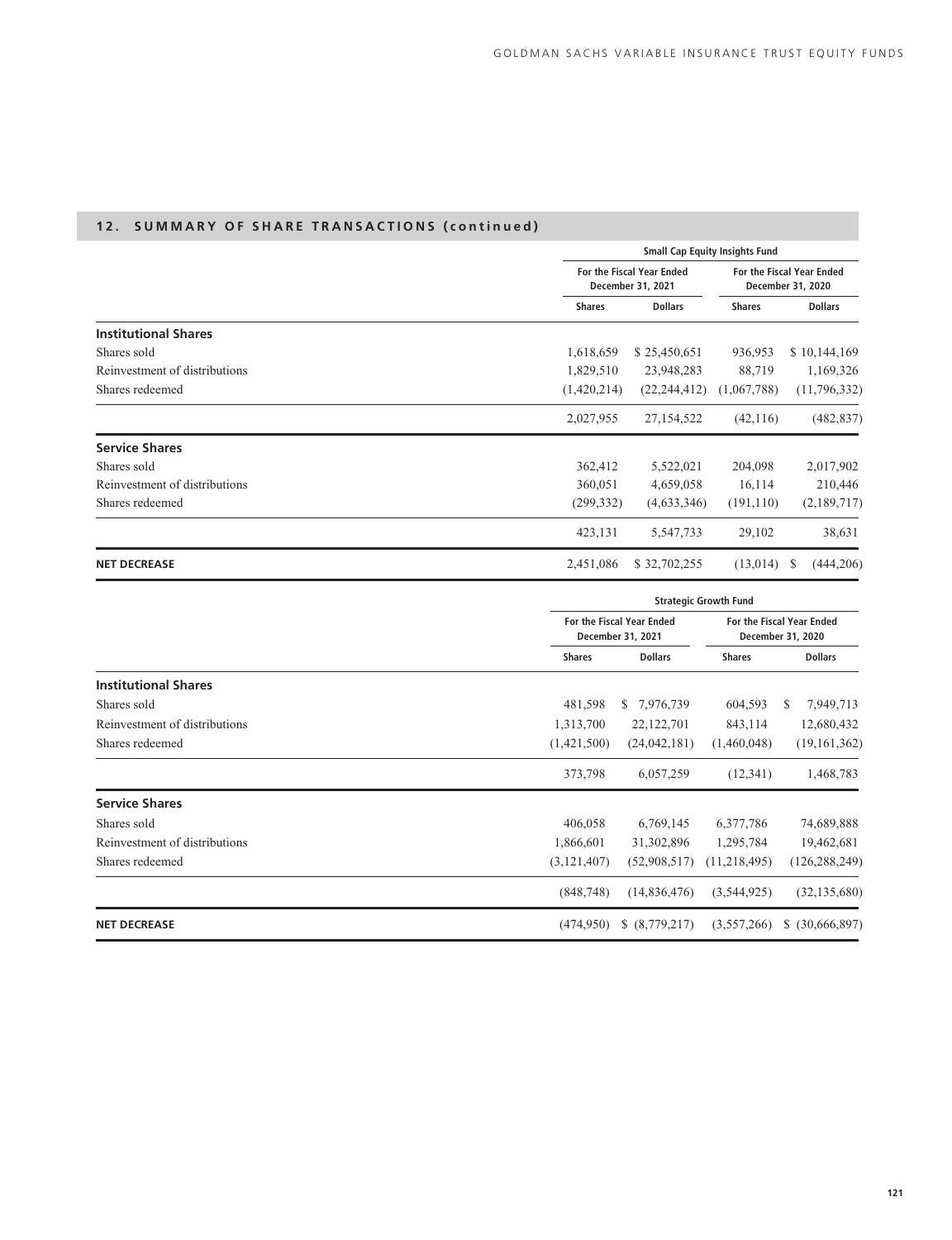*December 31, 2021*

|                               |               | <b>U.S. Equity Insights Fund</b>               |               |                                                |
|-------------------------------|---------------|------------------------------------------------|---------------|------------------------------------------------|
|                               |               | For the Fiscal Year Ended<br>December 31, 2021 |               | For the Fiscal Year Ended<br>December 31, 2020 |
|                               | <b>Shares</b> | <b>Dollars</b>                                 | <b>Shares</b> | <b>Dollars</b>                                 |
| <b>Institutional Shares</b>   |               |                                                |               |                                                |
| Shares sold                   | 887,900       | \$20,340,436                                   | 635,655       | \$11,594,488                                   |
| Reinvestment of distributions | 3,644,075     | 71,715,395                                     | 632,341       | 12,570,928                                     |
| Shares redeemed               | (2,036,401)   | (46,216,943)                                   | (2,268,793)   | (41, 014, 558)                                 |
|                               | 2,495,574     | 45,838,888                                     | (1,000,797)   | (16, 849, 142)                                 |
| <b>Service Shares</b>         |               |                                                |               |                                                |
| Shares sold                   | 163,388       | 3,720,849                                      | 116,235       | 2,117,630                                      |
| Reinvestment of distributions | 687,514       | 13,647,143                                     | 123,954       | 2,480,325                                      |
| Shares redeemed               | (474, 227)    | (10,887,216)                                   | (619,902)     | (11, 353, 169)                                 |
|                               | 376,675       | 6,480,776                                      | (379, 713)    | (6,755,214)                                    |
| <b>NET DECREASE</b>           | 2,872,249     | \$52,319,664                                   | (1,380,510)   | \$(23,604,356)                                 |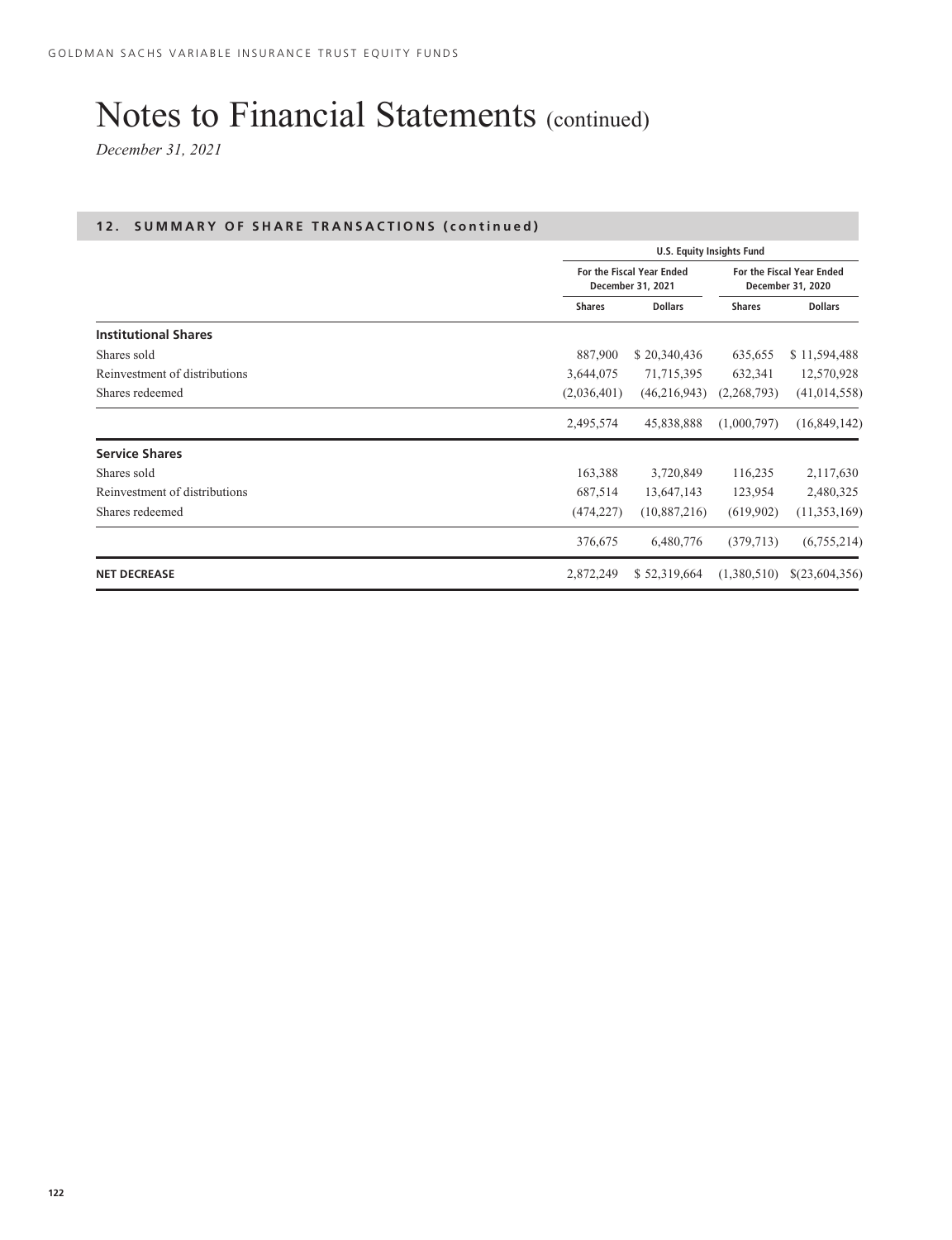# Report of Independent Registered Public Accounting Firm

To the Board of Trustees of Goldman Sachs Variable Insurance Trust and Shareholders of Goldman Sachs Equity Index Fund, Goldman Sachs Growth Opportunities Fund, Goldman Sachs International Equity Insights Fund, Goldman Sachs Large Cap Value Fund, Goldman Sachs Mid Cap Value Fund, Goldman Sachs Small Cap Equity Insights Fund, Goldman Sachs Strategic Growth Fund, and Goldman Sachs U.S. Equity Insights Fund

#### **Opinions on the Financial Statements**

We have audited the accompanying statements of assets and liabilities, including the schedules of investments, of Goldman Sachs Equity Index Fund, Goldman Sachs Growth Opportunities Fund, Goldman Sachs International Equity Insights Fund, Goldman Sachs Large Cap Value Fund, Goldman Sachs Mid Cap Value Fund, Goldman Sachs Small Cap Equity Insights Fund, Goldman Sachs Strategic Growth Fund, and Goldman Sachs U.S. Equity Insights Fund (eight of the Funds constituting Goldman Sachs Variable Insurance Trust, referred to hereafter as the "Funds") as of December 31, 2021, the related statements of operations for the year ended December 31, 2021, the statements of changes in net assets for each of the two years in the period ended December 31, 2021, including the related notes, and the financial highlights for each of the five years in the period ended December 31, 2021 (collectively referred to as the "financial statements"). In our opinion, the financial statements present fairly, in all material respects, the financial position of each of the Funds as of December 31, 2021, the results of each of their operations for the year then ended, the changes in their net assets for each of the two years in the period ended December 31, 2021 and each of the financial highlights for each of the five years in the period ended December 31, 2021 in conformity with accounting principles generally accepted in the United States of America.

#### **Basis for Opinions**

These financial statements are the responsibility of the Funds' management. Our responsibility is to express an opinion on the Funds' financial statements based on our audits. We are a public accounting firm registered with the Public Company Accounting Oversight Board (United States) (PCAOB) and are required to be independent with respect to the Funds in accordance with the U.S. federal securities laws and the applicable rules and regulations of the Securities and Exchange Commission and the PCAOB.

We conducted our audits of these financial statements in accordance with the standards of the PCAOB. Those standards require that we plan and perform the audit to obtain reasonable assurance about whether the financial statements are free of material misstatement, whether due to error or fraud.

Our audits included performing procedures to assess the risks of material misstatement of the financial statements, whether due to error or fraud, and performing procedures that respond to those risks. Such procedures included examining, on a test basis, evidence regarding the amounts and disclosures in the financial statements. Our audits also included evaluating the accounting principles used and significant estimates made by management, as well as evaluating the overall presentation of the financial statements. Our procedures included confirmation of securities owned as of December 31, 2021 by correspondence with the custodian, transfer agent and brokers; when replies were not received from brokers, we performed other auditing procedures. We believe that our audits provide a reasonable basis for our opinions.

/s/ PricewaterhouseCoopers LLP

Boston, Massachusetts February 23, 2022

We have served as the auditor of one or more investment companies in the Goldman Sachs fund complex since 2000.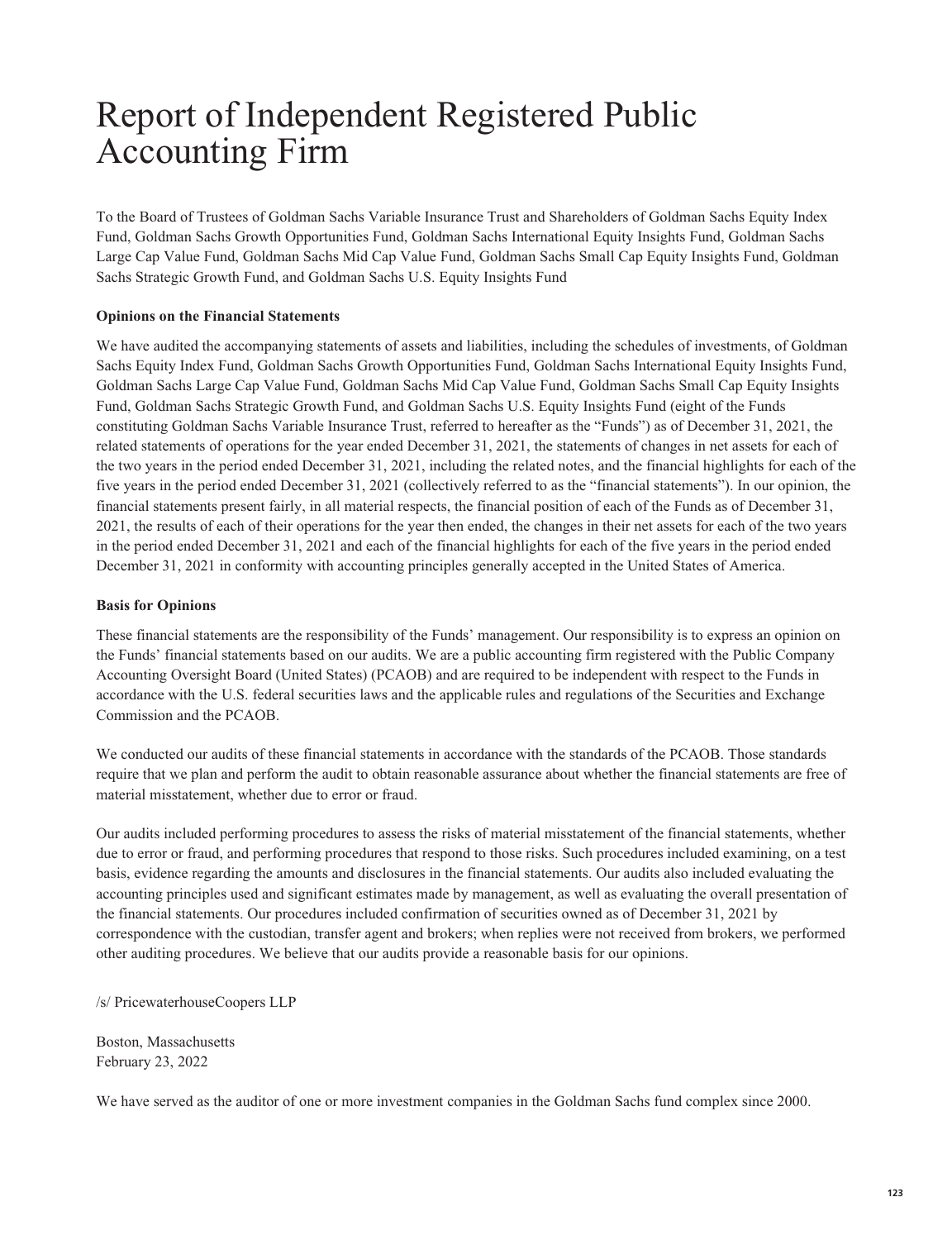## Voting Results of Special Meeting of Shareholders (Unaudited)

A Special Meeting of the Goldman Sachs Variable Insurance Trust was held on January 8, 2021 to consider and act upon a proposal to approve a change to the Goldman Sachs Strategic Growth Fund's sub-classification under the Investment Company Act of 1940 from "diversified" to "non-diversified" and eliminate the Fund's related fundamental investment restriction.

The shareholders voted as follows:

| Proposal 1                                                                                                                                                                                                                               | For            | Against/Withhold | <b>Abstain</b> |
|------------------------------------------------------------------------------------------------------------------------------------------------------------------------------------------------------------------------------------------|----------------|------------------|----------------|
| To approve a change to each respective Fund's sub-classification<br>under the Investment Company Act of 1940 from "diversified" to<br>"non-diversified" and to eliminate any related fundamental<br>investment restriction for the Fund. | 21,360,462.737 | 1.890.396.988    | 2,070,989.714  |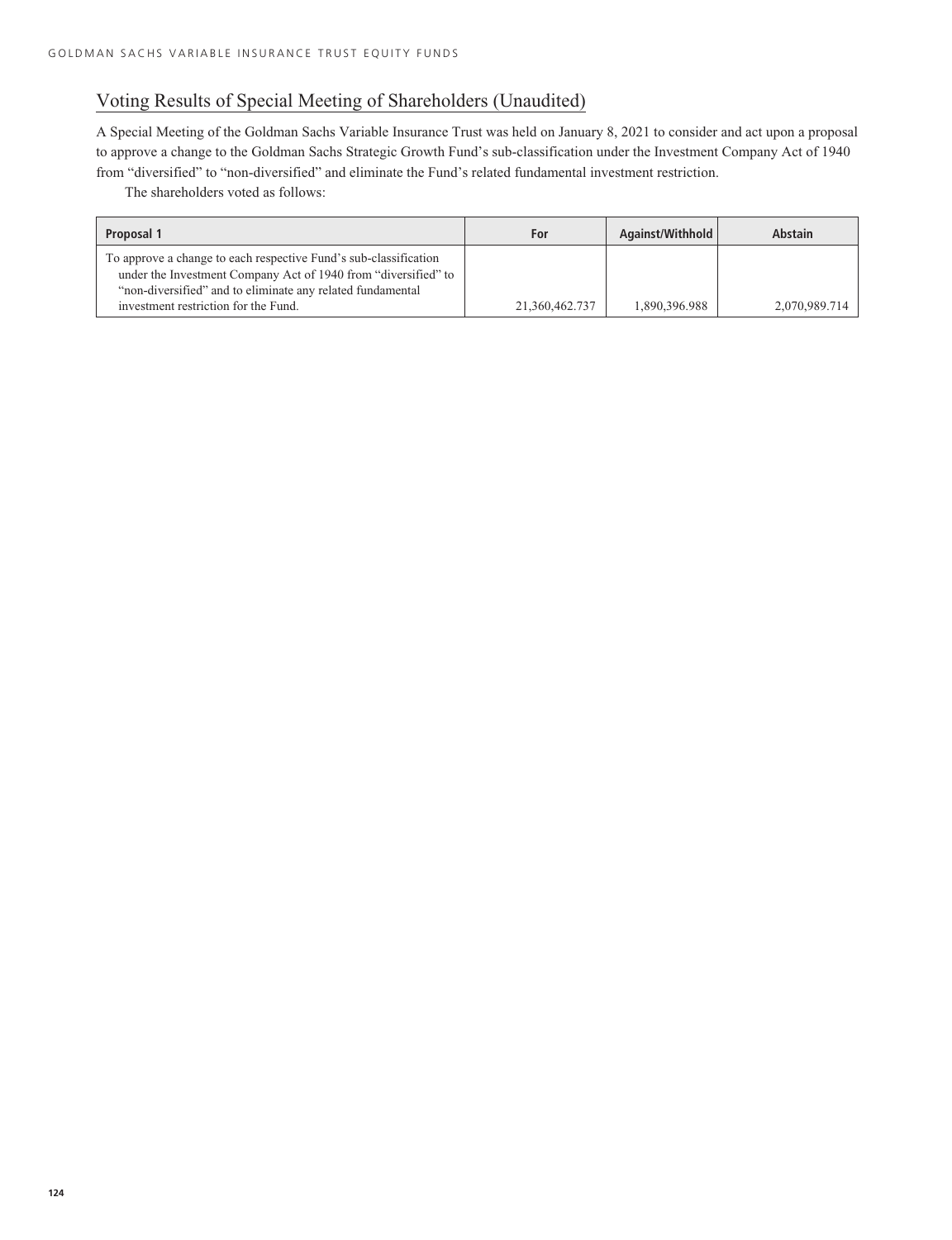| Fund Expenses-                                                                                                                                                                                                                                                                                                                                                                                                                                                                                                                                                                                                                                                                                                                                               | Six Month Period Ended December 31,      |                                        |                                                               | 2021 (Unaudited)                        |                                        |                                                              |                                         |                                        |                                                              |                                         |                                        |                                                                                                                                                                                                                                                       |
|--------------------------------------------------------------------------------------------------------------------------------------------------------------------------------------------------------------------------------------------------------------------------------------------------------------------------------------------------------------------------------------------------------------------------------------------------------------------------------------------------------------------------------------------------------------------------------------------------------------------------------------------------------------------------------------------------------------------------------------------------------------|------------------------------------------|----------------------------------------|---------------------------------------------------------------|-----------------------------------------|----------------------------------------|--------------------------------------------------------------|-----------------------------------------|----------------------------------------|--------------------------------------------------------------|-----------------------------------------|----------------------------------------|-------------------------------------------------------------------------------------------------------------------------------------------------------------------------------------------------------------------------------------------------------|
| As a shareholder of Institutional or Service Shares of the Funds, you incur ongoing costs, including management fees, distribution and/or service (12b-1) fees (with respect to Service<br>Shares) and other Fund expenses. This example is intended to help you understand your ongoing costs (in dollars) of investing in the Institutional Shares and Service Shares of the Funds and to<br>compare these costs with the ongoing costs of investing in other mutual funds.                                                                                                                                                                                                                                                                                |                                          |                                        |                                                               |                                         |                                        |                                                              |                                         |                                        |                                                              |                                         |                                        |                                                                                                                                                                                                                                                       |
| The example is based on an investment of \$1,000 invested at the beginning of the period and held for the entire period from July 1, 2021 through December 31, 2021, which<br>represents a period of 184 days of a 365 day year.                                                                                                                                                                                                                                                                                                                                                                                                                                                                                                                             |                                          |                                        |                                                               |                                         |                                        |                                                              |                                         |                                        |                                                              |                                         |                                        |                                                                                                                                                                                                                                                       |
| line, together with the amount you invested, to estimate the expenses that you paid over the period. Simply divide your account value by \$1,000 (for example, an \$8,600 account value divided<br>by \$1,000=8.6), then multiply the result by the number in the first line under the heading entitled "Expenses Paid" to estimate the expenses you paid on your account during this period.<br>Actual Expenses -                                                                                                                                                                                                                                                                                                                                           | The first line under each share class in |                                        |                                                               |                                         |                                        |                                                              |                                         |                                        |                                                              |                                         |                                        | the table below provides information about actual account values and actual expenses. You may use the informationinthis                                                                                                                               |
| expenses may not be used to estimate the actual ending account balance or expenses you paid for the period. You may use this information to compare the ongoing costs of investing in the<br><i>Hypothetical Example for Comparison Purposes</i> — The second line under each share class in the table below provides information about hypothetical account values and hypothetical<br>expenses based on the Funds' actual net expense ratio and an assumed rate of return of 5% per year before expenses, which is not the Funds' actual return. The hypothetical account values and<br>Funds and other funds. To do so, compare this 5% hypothetical example with the 5% hypothetical examples that appear in the shareholder reports of the other funds. |                                          |                                        |                                                               |                                         |                                        |                                                              |                                         |                                        |                                                              |                                         |                                        |                                                                                                                                                                                                                                                       |
| determine the relative total costs of owning different funds whose shareholders may incur transaction costs.<br>Please note that the expenses shown in the table are meant<br>charges, redemption fees, or exchange fees, but shareholders of other                                                                                                                                                                                                                                                                                                                                                                                                                                                                                                          |                                          |                                        |                                                               |                                         |                                        |                                                              |                                         |                                        |                                                              |                                         |                                        | to highlight your ongoing costs only. As a shareholder of the Funds you do not incur any transaction costs, such as sales<br>funds may incur such costs. The second line of the table is useful in comparing ongoing costs only and will not help you |
|                                                                                                                                                                                                                                                                                                                                                                                                                                                                                                                                                                                                                                                                                                                                                              |                                          | Equity Index Fund                      |                                                               |                                         | Growth Opportunities Fund              |                                                              |                                         | International Equity Insights Fund     |                                                              |                                         | Large Cap Value Fund                   |                                                                                                                                                                                                                                                       |
| Share Class                                                                                                                                                                                                                                                                                                                                                                                                                                                                                                                                                                                                                                                                                                                                                  | Beginning<br>Account<br>Value<br>7/1/21  | 12/31/21<br>Account<br>Ending<br>Value | 12/31/2021*<br>Paid for the<br>6 months<br>Expenses<br>ē<br>ξ | Beginning<br>Account<br>Value<br>7/1/21 | Account<br>12/31/21<br>Ending<br>Value | Paid for the<br>12/31/2021*<br>Expenses<br>6 months<br>ended | Beginning<br>Account<br>Value<br>7/1/21 | 12/31/21<br>Account<br>Ending<br>Value | 12/31/2021*<br>Paid for the<br>6 months<br>Expenses<br>ended | Beginning<br>Account<br>Value<br>7/1/21 | Account<br>12/31/21<br>Ending<br>Value | Paid for the<br>12/31/2021*<br>Expenses<br>6 months<br>ended                                                                                                                                                                                          |
| Hypothetical 5% return<br>Institutional<br>Actual                                                                                                                                                                                                                                                                                                                                                                                                                                                                                                                                                                                                                                                                                                            | $\mathbf{N}/\mathbf{A}$<br>N/A           | N/A<br>$\stackrel{\triangle}{\geq}$    | $_{\rm N/A}$<br>$\stackrel{\triangle}{\geq}$                  | \$1,000.00<br>1,000.00                  | $1,020.72+$<br>\$1,050.87              | \$4.60<br>4.53                                               | \$1,000.00<br>1,000.00                  | $1,020.82+$<br>\$1,011.41              | 4.43<br>\$4.41                                               | \$1,000.00<br>1,000.00                  | 1,021.68+<br>\$1,086.60                | \$3.68<br>3.57                                                                                                                                                                                                                                        |
| Hypothetical 5% return<br>Service<br>Actual                                                                                                                                                                                                                                                                                                                                                                                                                                                                                                                                                                                                                                                                                                                  | 1,000.00<br>1,000.00                     | $1,022.79+$<br>\$1,114.32              | \$2.56<br>2.45                                                | 1,000.00<br>1,000.00                    | 1,019.96+<br>1,051.04                  | 5.30<br>5.38                                                 | 1,000.00<br>1,000.00                    | 1,019.56+<br>1,010.72                  | 5.68<br>5.70                                                 | 1,000.00<br>1,000.00                    | $1,020.47+$<br>1,085.84                | 4.94<br>4.79                                                                                                                                                                                                                                          |
| * Expenses are calculated using each Fund's annualized net expense ratio for each class, which represents the ongoing expenses as a percentage of net assets for the six months ended December 31, 2021.<br>Expenses are calculated by multiplying the amualized net expense ratio by the average account value for the period; then multiplying the result by the number of days in the most recent fiscal half year; and<br>+Hypothetical expenses are based on each Fund's actual annualized net expense ratios and an assumed rate of return of 5% per year before expenses.<br>then dividing that result by the number of days in the fiscal year. The annualized net expense ratios for the period were as follows:                                    |                                          |                                        |                                                               |                                         |                                        |                                                              |                                         |                                        |                                                              |                                         |                                        |                                                                                                                                                                                                                                                       |
| Fund                                                                                                                                                                                                                                                                                                                                                                                                                                                                                                                                                                                                                                                                                                                                                         | Institutional<br>Shares                  | Service<br><b>Shares</b>               |                                                               |                                         |                                        |                                                              |                                         |                                        |                                                              |                                         |                                        |                                                                                                                                                                                                                                                       |
| Growth Opportunities Fund<br>Equity Index Fund                                                                                                                                                                                                                                                                                                                                                                                                                                                                                                                                                                                                                                                                                                               | 0.89%<br>$\mathbb{N}\mathbb{A}$          | $0.48\%$<br>1.04                       |                                                               |                                         |                                        |                                                              |                                         |                                        |                                                              |                                         |                                        |                                                                                                                                                                                                                                                       |
| International Equity Insights Fund                                                                                                                                                                                                                                                                                                                                                                                                                                                                                                                                                                                                                                                                                                                           | 0.87                                     | 1.12                                   |                                                               |                                         |                                        |                                                              |                                         |                                        |                                                              |                                         |                                        |                                                                                                                                                                                                                                                       |
| Large Cap Value Fund                                                                                                                                                                                                                                                                                                                                                                                                                                                                                                                                                                                                                                                                                                                                         | 0.70                                     | 0.94                                   |                                                               |                                         |                                        |                                                              |                                         |                                        |                                                              |                                         |                                        |                                                                                                                                                                                                                                                       |
|                                                                                                                                                                                                                                                                                                                                                                                                                                                                                                                                                                                                                                                                                                                                                              |                                          |                                        |                                                               |                                         |                                        |                                                              |                                         |                                        |                                                              |                                         |                                        |                                                                                                                                                                                                                                                       |

 $\Gamma$ 

**125**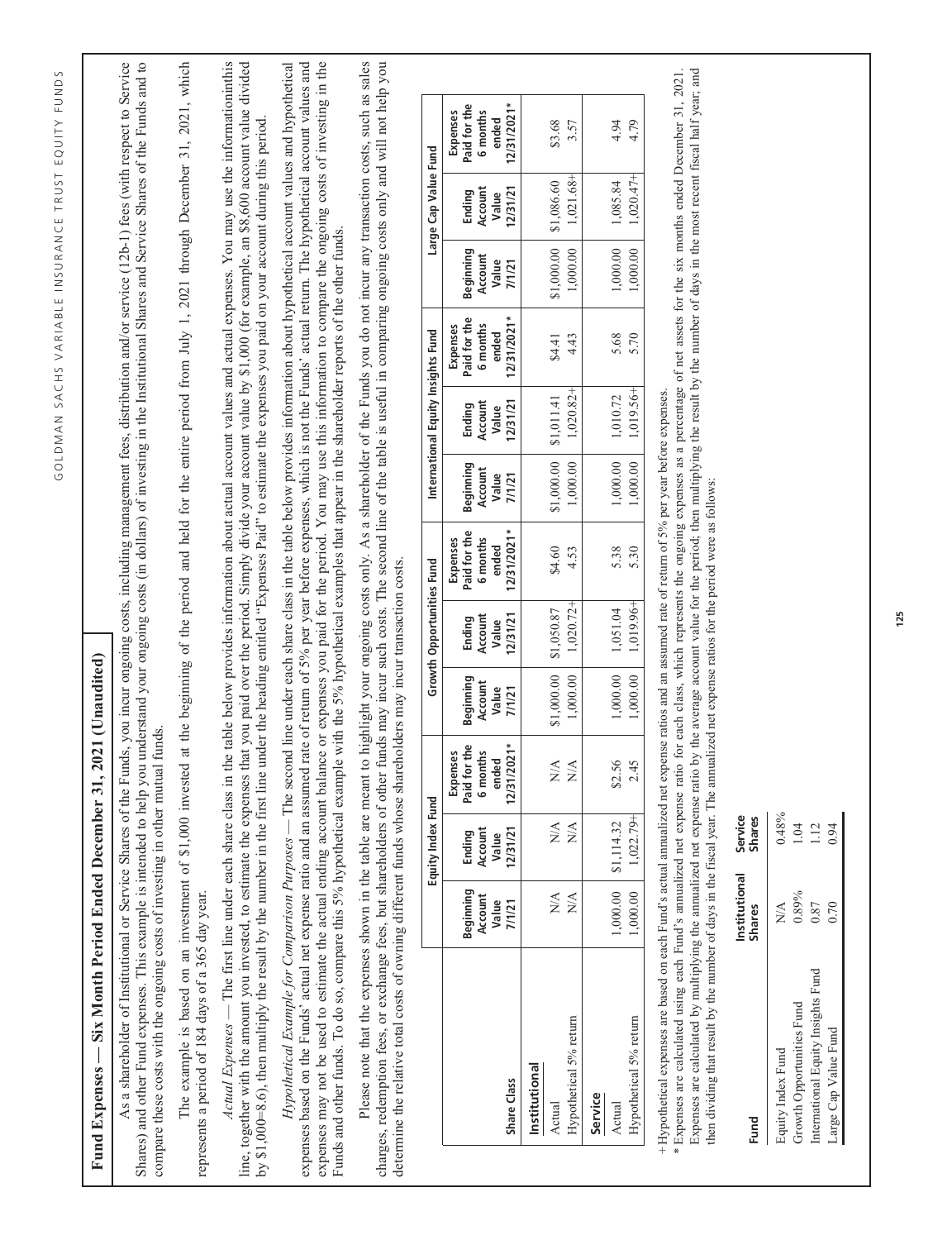| $\overline{\mathbf{a}}$<br>١  |
|-------------------------------|
|                               |
| I<br>١                        |
| Ζ                             |
|                               |
| J                             |
| L.                            |
|                               |
|                               |
|                               |
| ł                             |
|                               |
| ).                            |
|                               |
| C<br>℩                        |
| ш                             |
|                               |
|                               |
| I                             |
| $\overline{\mathbf{a}}$<br>J. |
| J                             |
| ,                             |
| $\epsilon$<br>١               |
| ŀ                             |
|                               |
| j<br>t<br>ı                   |
|                               |
| ţ<br>J                        |
| ś                             |
|                               |
| $\frac{1}{\epsilon}$          |
|                               |
| ¢<br>١                        |
| J                             |
|                               |
| Ç<br>١                        |
|                               |
| ŝ                             |
|                               |
|                               |
|                               |
| ц<br>J                        |
| ı                             |
| ï                             |
| ¢                             |
| 1                             |
|                               |
| $\Omega$                      |
|                               |
|                               |
|                               |
|                               |
|                               |
| t<br>١                        |
|                               |
|                               |
| $\overline{\phantom{a}}$<br>J |
|                               |
|                               |
| $\overline{\mathbf{a}}$<br>I. |
|                               |
| z                             |
|                               |
|                               |
|                               |
| :                             |
|                               |
| $\epsilon$                    |
| Ξ<br>J                        |
| $\zeta$<br>١                  |
| تى<br>J                       |

# Fund Expenses — Six Month Period Ended December 31, 2021 (Unaudited) (continued) Fund Expenses — Six Month Period Ended December 31, 2021 (Unaudited) (continued)

As a shareholder of Institutional or Service Shares of the Funds, you incur ongoing costs, including management fees, distribution and/or service (12b-1) fees (with respect to Service and Advisor Shares) and other Fund expenses. This example is intended to help you understand your ongoing costs (in dollars) of investing in the Institutional Shares and Service Shares of the As a shareholder of Institutional or Service Shares of the Funds, you incur ongoing costs, including management fees, distribution and/or service (12b-1) fees (with respect to Service and Advisor Shares) and other Fund expenses. This example is intended to help you understand your ongoing costs (in dollars) of investing in the Institutional Shares and Service Shares of the Funds and to compare these costs with the ongoing costs of investing in other mutual funds. Funds and to compare these costs with the ongoing costs of investing in other mutual funds. The example is based on an investment of \$1,000 invested at the begiming of the period and held for the entire period from July 1, 2021 through December 31, 2021, which The example is based on an investment of \$1,000 invested at the beginning of the period and held for the entire period from July 1, 2021 through December 31, 2021, which represents a period of 184 days of a 365 day year. represents a period of 184 days of a 365 day year.

Actual Expenses — The first line under each share class in the table below provides information about actual account values and actual expenses. You may use the information in this *Actual Expenses* — The first line under each share class in the table below provides information about actual account values and actual expenses. You may use the information in this line, together with the amount you invested, to estimate the expenses that you paid over the period. Simply divide your account value by \$1,000 (for example, an \$8,600 account value divided line, together with the amount you invested, to estimate the expenses that you paid over the period. Simply divide your account value by \$1,000 (for example, an \$8,600 account value divided by \$1,000=8.6), then multiply the result by the number in the first line under the heading entitled "Expenses Paid" to estimate the expenses you paid on your account during this period. by \$1,000=8.6), then multiply the result by the number in the first line under the heading entitled "Expenses Paid" to estimate the expenses you paid on your account during this period.

Hypothetical Example for Comparison Purposes — The second line under each share class in the table below provides information about hypothetical account values and hypothetical expenses may not be used to estimate the actual ending account balance or expenses you paid for the period. You may use this information to compare the ongoing costs of investing in the<br>Funds and other funds. To do so, com *Hypothetical Example for Comparison Purposes* — The second line under each share class in the table below provides information about hypothetical account values and hypothetical expenses based on the Funds' actual net expense ratio and an assumed rate of return of 5% per year before expenses, which is not the Funds' actual return. The hypothetical account values and expenses based on the Funds' actual net expense ratio and an assumed rate of return of 5% per year before expenses, which is not the Funds' actual return. The hypothetical account values and expenses may not be used to estimate the actual ending account balance or expenses you paid for the period. You may use this information to compare the ongoing costs of investing in the Funds and other funds. To do so, compare this 5% hypothetical example with the 5% hypothetical examples that appear in the shareholder reports of the other funds.

Please note that the expenses shown in the table are meant to highlight your ongoing costs only. As a shareholder of the Funds you do not incur any transaction costs, such as sales Please note that the expenses shown in the table are meant to highlight your ongoing costs only. As a shareholder of the Funds you do not incur any transaction costs, such as sales charges, redemption fees, or exchange fees, but shareholders of other funds may incur such costs. The second line of the table is useful in comparing ongoing costs only and will not help you charges, redemption fees, or exchange fees, but shareholders of other funds may incur such costs. The second line of the table is useful in comparing ongoing costs only and will not help you determine the relative total costs of owning different funds whose shareholders may incur transaction costs. determine the relative total costs of owning different funds whose shareholders may incur transaction costs.

|                        |                                         | Mid Cap Value Fund                     |                                                              |                                         | Small Cap Equity Insights Fund         |                                                               |                                         | Strategic Growth Fund                  |                                                                |                                         | U.S. Equity Insights Fund              |                                                            |
|------------------------|-----------------------------------------|----------------------------------------|--------------------------------------------------------------|-----------------------------------------|----------------------------------------|---------------------------------------------------------------|-----------------------------------------|----------------------------------------|----------------------------------------------------------------|-----------------------------------------|----------------------------------------|------------------------------------------------------------|
| Share Class            | Beginning<br>Account<br>Value<br>7/1/21 | 12/31/21<br>Ending<br>Account<br>Value | 12/31/2021*<br>Paid for the<br>6 months<br>Expenses<br>ended | Beginning<br>Account<br>Value<br>7/1/21 | 12/31/21<br>Ending<br>Account<br>Value | Expenses<br>Paid for the<br>$2/31/2021*$<br>6 months<br>ended | Beginning<br>Account<br>Value<br>7/1/21 | 12/31/21<br>Ending<br>Account<br>Value | Expenses<br>Paid for the<br>$12/31/2021*$<br>6 months<br>ended | Beginning<br>Account<br>Value<br>7/1/21 | 12/31/21<br>Ending<br>Account<br>Value | 2/31/2021*<br>aid for the<br>Expenses<br>6 months<br>ended |
| Institutional          |                                         |                                        |                                                              |                                         |                                        |                                                               |                                         |                                        |                                                                |                                         |                                        |                                                            |
| Actual                 |                                         | $$1,000.00$ \ $$1,118.62$              | \$4.49                                                       | 1,000.00                                | \$1,013.57                             | \$4.11                                                        | \$1,000.00                              | \$1,091.88                             | \$3.90                                                         | 1,000.00                                | \$1,109.98                             |                                                            |
| Hypothetical 5% return | 1,000.00                                | $1,020.97+$                            | 4.28                                                         | 1,000.00                                | $1,021.12+$                            | 4.13                                                          | 1,000.00                                | $1,021.48+$                            | 3.77                                                           | 1,000.00                                | $1,022.38 +$                           | \$2.98<br>2.85                                             |
| Service                |                                         |                                        |                                                              |                                         |                                        |                                                               |                                         |                                        |                                                                |                                         |                                        |                                                            |
| Actual                 | 1,000.00                                | 1,116.89                               | 5.82                                                         | ,000.00,                                | 1,012.63                               | 5.38                                                          | ,000.00                                 | 1,090.32                               | 5.22                                                           | 1,000.00                                | 1,108.94                               | 4.09                                                       |
| Hypothetical 5% return | 1,000.00                                | $1,019.71+$                            | 5.55                                                         | ,000.00                                 | $4,019.86 +$                           | 5.40                                                          | ,000.00                                 | $,020.21+$                             | 5.04                                                           | ,000.00,                                | $1,021.32+$                            | 3.92                                                       |

+ Hypothetical expenses are based on each Fund's actual annualized net expense ratios and an assumed rate of return of 5% per year before expenses. + Hypothetical expenses are based on each Fund's actual annualized net expense ratios and an assumed rate of return of 5% per year before expenses.

Expenses are calculated by multiplying the amualized net expense ratio by the average account value for the period; then multiplying the result by the number of days in the most recent fiscal half year; and Expenses are calculated by multiplying the annualized net expense ratio by the average account value for the period; then multiplying the result by the number of days in the most recent fiscal half year; and Expenses are calculated using each Fund's amualized net expense ratio for each class, which represents the ongoing expenses as a percentage of net assets for the six months ended December 31, 2021. \* Expenses are calculated using each Fund's annualized net expense ratio for each class, which represents the ongoing expenses as a percentage of net assets for the six months ended December 31, 2021. then dividing that result by the number of days in the fiscal year. The annualized net expense ratios for the period were as follows: then dividing that result by the number of days in the fiscal year. The annualized net expense ratios for the period were as follows:

| Fund                           | Institutional<br><b>Shares</b> | Service<br><b>Shares</b> |
|--------------------------------|--------------------------------|--------------------------|
| Mid Cap Value Fund             | 0.84%                          | 1.09%                    |
| Small Cap Equity Insights Fund | 0.81                           | 1.06                     |
| strategic Growth Fund          | 0.74                           | 0.99                     |
| U.S. Equity Insights Fund      | 0.56                           | 0.77                     |
|                                |                                |                          |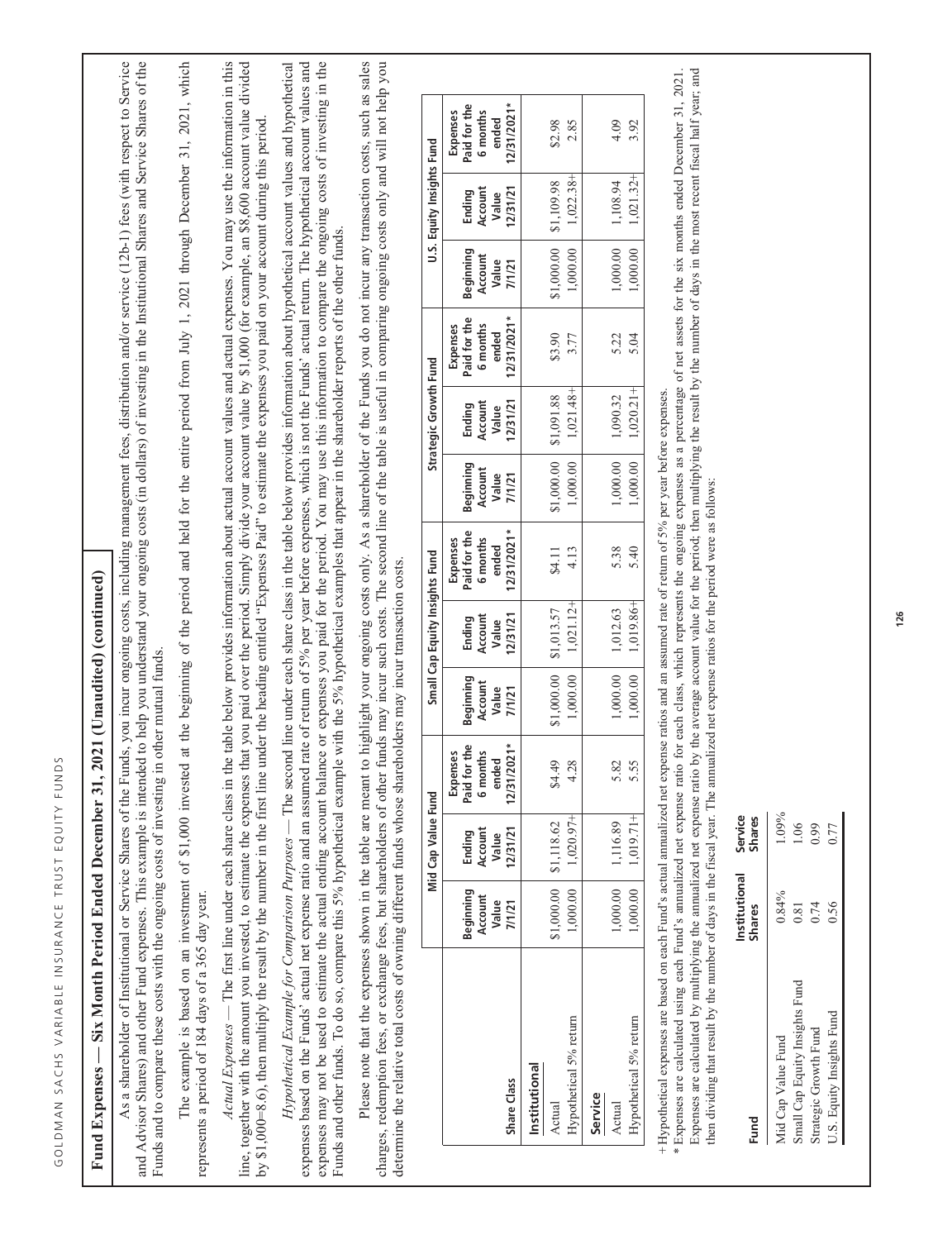## **Trustees and Officers (Unaudited) Independent Trustees**

| Name,<br>Address and Age <sup>1</sup><br>Jessica Palmer<br>Age: 72 | <b>Position(s) Held</b><br>with the Trust<br><b>Chair of the</b><br><b>Board of Trustees</b> | Term of<br>Office and<br>Length of<br>Time Served <sup>2</sup><br><b>Since 2018</b><br>(Trustee<br>since 2007) | <b>Principal Occupation(s)</b><br><b>During Past 5 Years</b><br>Ms. Palmer is retired. She was formerly<br><b>Consultant, Citigroup Human Resources</b><br>Department (2007-2008); Managing Director,<br><b>Citigroup Corporate and Investment Banking</b><br>(previously, Salomon Smith Barney/Salomon<br>Brothers) (1984-2006). Ms. Palmer was a Member<br>of the Board of Trustees of Indian Mountain<br>School (private elementary and secondary school)<br>(2004-2009).<br>Chair of the Board of Trustees - Goldman Sachs<br><b>Trust and Goldman Sachs Variable Insurance</b><br>Trust.                                                                                               | Number of<br>Portfolios in<br><b>Fund Complex</b><br>Overseen by<br>Trustee <sup>3</sup><br>109 | Other<br><b>Directorships</b><br>Held by Trustee <sup>4</sup><br>None                                           |
|--------------------------------------------------------------------|----------------------------------------------------------------------------------------------|----------------------------------------------------------------------------------------------------------------|---------------------------------------------------------------------------------------------------------------------------------------------------------------------------------------------------------------------------------------------------------------------------------------------------------------------------------------------------------------------------------------------------------------------------------------------------------------------------------------------------------------------------------------------------------------------------------------------------------------------------------------------------------------------------------------------|-------------------------------------------------------------------------------------------------|-----------------------------------------------------------------------------------------------------------------|
| Dwight L. Bush<br>Age: 64                                          | <b>Trustee</b>                                                                               | <b>Since 2020</b>                                                                                              | Ambassador Bush is President and CEO of D.L.<br>Bush & Associates (a financial advisory and<br>private investment firm) (2002-2014 and 2017-<br>present); Director of MoneyLion Inc. (an operator<br>of a data drive, digital financial platform (2021-<br>present); and was formerly U.S. Ambassador to<br>the Kingdom of Morocco (2014-2017) and a<br>Member of the Board of Directors of Santander<br>Bank, N.A. (2018-2019). Previously, Ambassador<br>Bush served as an Advisory Board Member of<br>Goldman Sachs Trust and Goldman Sachs Variable<br>Insurance Trust (October 2019-January 2020).<br>Trustee — Goldman Sachs Trust and Goldman                                        | 109                                                                                             | None                                                                                                            |
| Kathryn A. Cassidy<br>Age: 67                                      | <b>Trustee</b>                                                                               | <b>Since 2015</b>                                                                                              | Sachs Variable Insurance Trust.<br>Ms. Cassidy is retired. Formerly, she was Advisor<br>to the Chairman (May 2014-December 2014); and<br>Senior Vice President and Treasurer (2008-2014),<br><b>General Electric Company &amp; General Electric</b><br>Capital Corporation (technology and financial<br>services companies).<br>Trustee — Goldman Sachs Trust and Goldman<br>Sachs Variable Insurance Trust.                                                                                                                                                                                                                                                                                | 109                                                                                             | None                                                                                                            |
| Diana M. Daniels<br>Age: 72                                        | <b>Trustee</b>                                                                               | <b>Since 2007</b>                                                                                              | Ms. Daniels is retired. Formerly, she was Vice<br>President, General Counsel and Secretary, The<br>Washington Post Company (1991-2006).<br>Ms. Daniels is a Trustee Emeritus and serves as a<br><b>Presidential Councillor of Cornell University</b><br>(2013-Present); former Member of the Legal<br>Advisory Board, New York Stock Exchange (2003-<br>2006) and of the Corporate Advisory Board,<br><b>Standish Mellon Management Advisors (2006-</b><br>2007).<br>Trustee - Goldman Sachs Trust and Goldman<br>Sachs Variable Insurance Trust.                                                                                                                                           | 109                                                                                             | None                                                                                                            |
| Joaquin Delgado<br>Age: 61                                         | <b>Trustee</b>                                                                               | <b>Since 2020</b>                                                                                              | Dr. Delgado is retired. He is Director, Hexion Inc.<br>(a specialty chemical manufacturer) (2019-<br>present); and Director, Stepan Company (a<br>specialty chemical manufacturer) (2011-present);<br>and was formerly Executive Vice President,<br><b>Consumer Business Group of 3M Company (July</b><br>2016-July 2019); and Executive Vice President,<br><b>Health Care Business Group of 3M Company</b><br>(October 2012-July 2016). Previously, Dr. Delgado<br>served as an Advisory Board Member of Goldman<br>Sachs Trust and Goldman Sachs Variable<br>Insurance Trust (October 2019-January 2020).<br>Trustee - Goldman Sachs Trust and Goldman<br>Sachs Variable Insurance Trust. | 109                                                                                             | Hexion Inc. (a specialty<br>chemical manufacturer);<br>Stepan Company (a<br>specialty chemical<br>manufacturer) |
| Eileen H. Dowling<br>Age: 59                                       | <b>Trustee</b>                                                                               | <b>Since 2021</b>                                                                                              | Ms. Dowling is retired. Formerly, she was Senior<br>Advisor (April 2021- September 2021); and<br>Managing Director (2013-2021), BlackRock, Inc. (a<br>financial services firm).<br>Trustee - Goldman Sachs Trust and Goldman<br>Sachs Variable Insurance Trust.                                                                                                                                                                                                                                                                                                                                                                                                                             | 109                                                                                             | None                                                                                                            |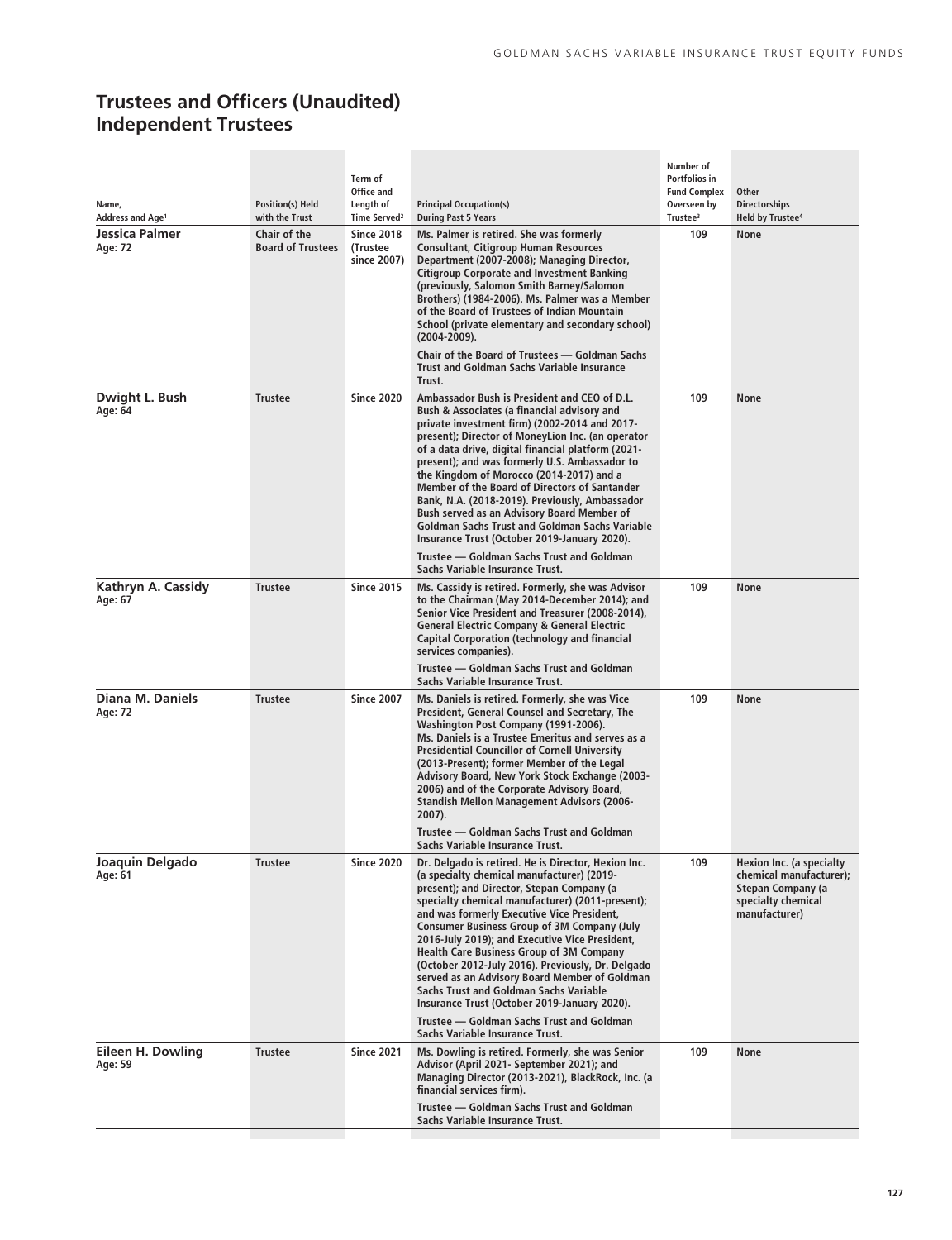## **Trustees and Officers (Unaudited) (continued) Independent Trustees (continued)**

| Name.<br>Address and Age <sup>1</sup> | <b>Position(s) Held</b><br>with the Trust | Term of<br>Office and<br>Length of<br>Time Served <sup>2</sup> | <b>Principal Occupation(s)</b><br><b>During Past 5 Years</b>                                                                                                                                                                                                                                                                                                                                                                                                                              | Number of<br>Portfolios in<br><b>Fund Complex</b><br>Overseen by<br>Trustee <sup>3</sup> | Other<br><b>Directorships</b><br>Held by Trustee <sup>4</sup>                              |
|---------------------------------------|-------------------------------------------|----------------------------------------------------------------|-------------------------------------------------------------------------------------------------------------------------------------------------------------------------------------------------------------------------------------------------------------------------------------------------------------------------------------------------------------------------------------------------------------------------------------------------------------------------------------------|------------------------------------------------------------------------------------------|--------------------------------------------------------------------------------------------|
| Roy W. Templin<br>Age: 61             | <b>Trustee</b>                            | <b>Since 2013</b>                                              | Mr. Templin is retired. He is Director, Armstrong<br>World Industries, Inc. (a designer and<br>manufacturer of ceiling and wall systems) (2016-<br>Present); and was formerly Chairman of the Board<br>of Directors, Con- Way Incorporated (a<br>transportation, logistics and supply chain<br>management service company) (2014-2015);<br><b>Executive Vice President and Chief Financial</b><br>Officer, Whirlpool Corporation (an appliance<br>manufacturer and marketer) (2004-2012). | 109                                                                                      | <b>Armstrong World</b><br>Industries, Inc. (a ceiling<br>and wall systems<br>manufacturer) |
|                                       |                                           |                                                                | Trustee - Goldman Sachs Trust and Goldman<br>Sachs Variable Insurance Trust.                                                                                                                                                                                                                                                                                                                                                                                                              |                                                                                          |                                                                                            |
| Gregory G. Weaver<br>Age: 70          | <b>Trustee</b>                            | <b>Since 2015</b>                                              | Mr. Weaver is retired. He is Director, Verizon<br>Communications Inc. (2015-Present); and was<br>formerly Chairman and Chief Executive Officer,<br>Deloitte & Touche LLP (a professional services<br>firm) (2001-2005 and 2012-2014); and Member of<br>the Board of Directors, Deloitte & Touche LLP<br>$(2006 - 2012).$                                                                                                                                                                  | 109                                                                                      | Verizon<br><b>Communications Inc.</b>                                                      |
|                                       |                                           |                                                                | Trustee — Goldman Sachs Trust and Goldman<br>Sachs Variable Insurance Trust.                                                                                                                                                                                                                                                                                                                                                                                                              |                                                                                          |                                                                                            |

## **Interested Trustee\***

| Name.<br>Address and Age <sup>1</sup> | <b>Position(s) Held</b><br>with the Trust | Term of<br>Office and<br>Length of<br>Time Served <sup>2</sup> | <b>Principal Occupation(s)</b><br><b>During Past 5 Years</b>                                                                                                                                                                                                                                                                                 | Number of<br>Portfolios in<br><b>Fund Complex</b><br>Overseen by<br>Trustee <sup>3</sup> | <b>Other</b><br><b>Directorships</b><br>Held by Trustee <sup>4</sup> |
|---------------------------------------|-------------------------------------------|----------------------------------------------------------------|----------------------------------------------------------------------------------------------------------------------------------------------------------------------------------------------------------------------------------------------------------------------------------------------------------------------------------------------|------------------------------------------------------------------------------------------|----------------------------------------------------------------------|
| James A. McNamara<br>Age: 59          | <b>President and</b><br><b>Trustee</b>    | <b>Since 2007</b>                                              | <b>Advisory Director, Goldman Sachs (January 2018-</b><br>Present); Managing Director, Goldman Sachs<br>(January 2000-December 2017); Director of<br>Institutional Fund Sales, GSAM (April 1998-<br>December 2000); and Senior Vice President and<br><b>Manager, Dreyfus Institutional Service</b><br>Corporation (January 1993-April 1998). | 170                                                                                      | <b>None</b>                                                          |
|                                       |                                           |                                                                | President and Trustee - Goldman Sachs Trust:<br>Goldman Sachs Variable Insurance Trust: Goldman<br>Sachs Trust II: Goldman Sachs ETF Trust: Goldman<br>Sachs ETF Trust II; Goldman Sachs MLP and Energy<br><b>Renaissance Fund: Goldman Sachs Credit Income</b><br>Fund; and Goldman Sachs Real Estate Diversified<br>Income Fund.           |                                                                                          |                                                                      |

\* *Mr. McNamara is considered to be an "Interested Trustee" because he holds positions with Goldman Sachs and owns securities issued by The Goldman Sachs Group, Inc. Mr. McNamara holds comparable positions with certain other companies of which Goldman Sachs, GSAM or an affiliate thereof is the investment adviser, administrator and/or distributor.*

*<sup>1</sup> Each Trustee may be contacted by writing to the Trustee, c/o Goldman Sachs, 200 West Street, New York, New York, 10282, Attn: Caroline Kraus. Information is provided as of December 31, 2021.*

*<sup>2</sup> Subject to such policies as may be adopted by the Board from time-to-time, each Trustee holds office for an indefinite term, until the earliest of: (a) the election of his or her successor; (b) the date the Trustee resigns or is removed by the Board or shareholders, in accordance with the Trust's Declaration of Trust; or (c) the termination of the Trust. The Board has adopted policies which provide that each Independent Trustee shall retire as of December 31st of the calendar year in which he or she reaches (a) his or her 75th birthday or (b) the 15th anniversary of the date he or she became a Trustee, whichever is earlier, unless a waiver of such requirements shall have been adopted by a majority of the other Trustees. These policies may be changed by the Trustees without shareholder vote.*

*<sup>3</sup> The Goldman Sachs Fund Complex includes certain other companies listed above for each respective Trustee. As of December 31, 2021, Goldman Sachs Trust consisted of 92 portfolios (90 of which offered shares to the public); Goldman Sachs Variable Insurance Trust consisted of 17 portfolios (13 of which offered shares to the public); Goldman Sachs Trust II consisted of 18 portfolios (16 of which offered shares to the public); Goldman Sachs ETF Trust consisted of 39 portfolios (26 of which offered shares to the public); and Goldman Sachs ETF Trust II, Goldman Sachs MLP and Energy Renaissance Fund, Goldman Sachs Credit Income Fund and Goldman Sachs Real Estate Diversified Income Fund each consisted of one portfolio. Goldman Sachs ETF Trust II and Goldman Sachs Credit Income Fund did not offer shares to the public.*

*<sup>4</sup> This column includes only directorships of companies required to report to the Securities and Exchange Commission under the Securities Exchange Act of 1934 (i.e., "public companies") or other investment companies registered under the Act.*

Additional information about the Trustees is available in the Funds' Statement of Additional Information, which can be obtained from Goldman Sachs free of charge by calling this toll-free number (in the United States of America): 1-800-526-7384.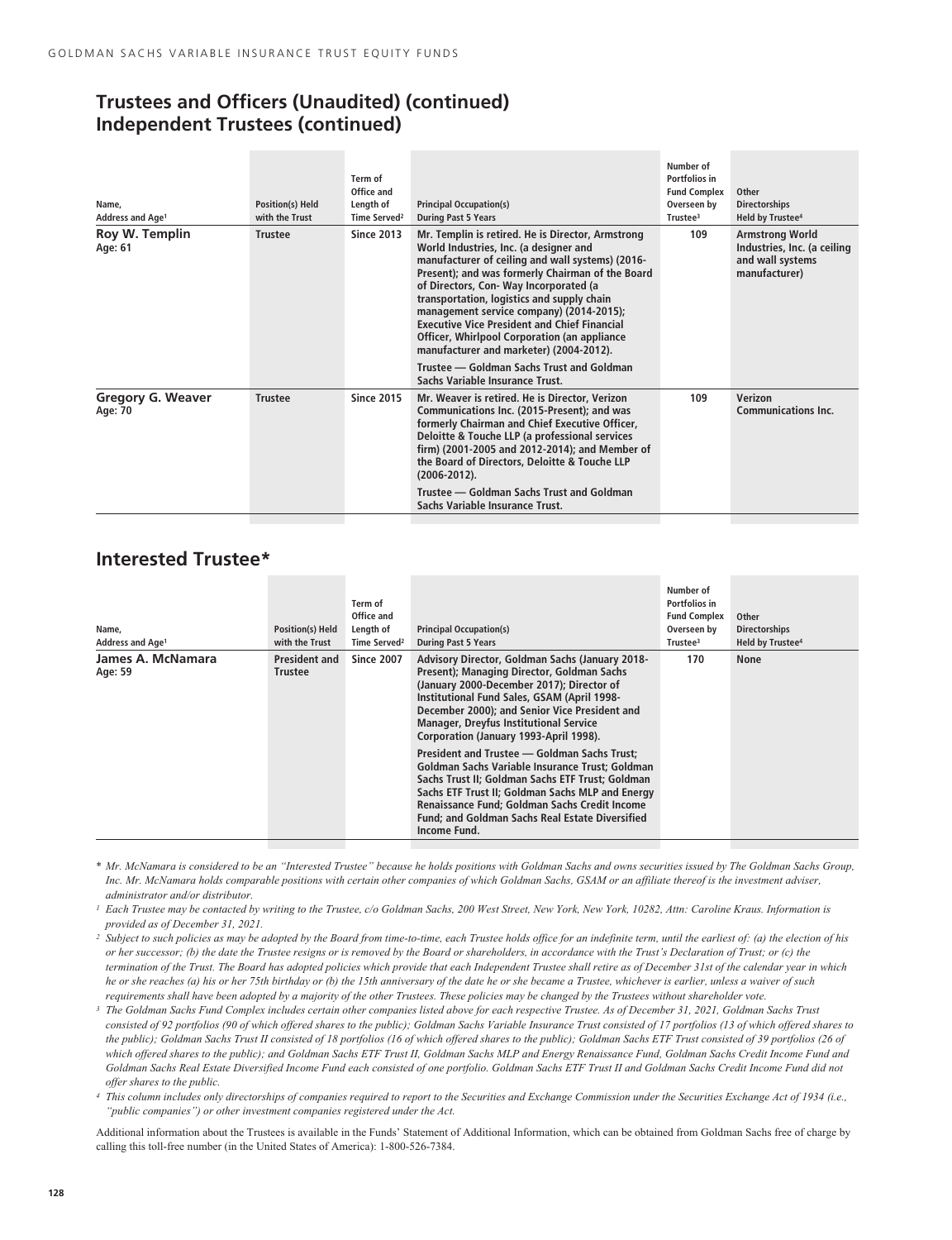## **Trustees and Officers (Unaudited) (continued) Officers of the Trust**\*

| Name, Address and Age <sup>1</sup>                                               | <b>Positions Held</b><br>with the Trust                                                               | Term of<br>Office and<br>Length of<br>Time Served <sup>2</sup>                                    | <b>Principal Occupation(s) During Past 5 Years</b>                                                                                                                                                                                                                                                                                                                                                                                                                                                                                                                                                                                                                                                                                                                             |
|----------------------------------------------------------------------------------|-------------------------------------------------------------------------------------------------------|---------------------------------------------------------------------------------------------------|--------------------------------------------------------------------------------------------------------------------------------------------------------------------------------------------------------------------------------------------------------------------------------------------------------------------------------------------------------------------------------------------------------------------------------------------------------------------------------------------------------------------------------------------------------------------------------------------------------------------------------------------------------------------------------------------------------------------------------------------------------------------------------|
| James A. McNamara<br>200 West Street<br>New York, NY 10282<br>Age: 59            | <b>Trustee and</b><br><b>President</b>                                                                | <b>Since 2007</b>                                                                                 | Advisory Director, Goldman Sachs (January 2018-Present); Managing Director, Goldman Sachs<br>(January 2000-December 2017); Director of Institutional Fund Sales, GSAM (April 1998-<br>December 2000); and Senior Vice President and Manager, Dreyfus Institutional Service<br>Corporation (January 1993-April 1998).                                                                                                                                                                                                                                                                                                                                                                                                                                                           |
|                                                                                  |                                                                                                       |                                                                                                   | President and Trustee — Goldman Sachs Trust: Goldman Sachs Variable Insurance Trust:<br>Goldman Sachs Trust II; Goldman Sachs ETF Trust; Goldman Sachs ETF Trust II; Goldman Sachs<br>MLP and Energy Renaissance Fund; Goldman Sachs Credit Income Fund; and Goldman Sachs<br><b>Real Estate Diversified Income Fund.</b>                                                                                                                                                                                                                                                                                                                                                                                                                                                      |
| Caroline L. Kraus<br>200 West Street<br>New York, NY 10282<br>Age: 44            | <b>Secretary</b>                                                                                      | <b>Since 2012</b>                                                                                 | Managing Director, Goldman Sachs (January 2016-Present); Vice President, Goldman Sachs<br>(August 2006-December 2015); Senior Counsel, Goldman Sachs (January 2020–Present);<br>Associate General Counsel, Goldman Sachs (2012-December 2019); Assistant General Counsel,<br>Goldman Sachs (August 2006-December 2011); and Associate, Weil, Gotshal & Manges, LLP<br>$(2002 - 2006)$ .                                                                                                                                                                                                                                                                                                                                                                                        |
|                                                                                  |                                                                                                       |                                                                                                   | Secretary — Goldman Sachs Trust (previously Assistant Secretary (2012)); Goldman Sachs<br>Variable Insurance Trust (previously Assistant Secretary (2012)); Goldman Sachs Trust II;<br>Goldman Sachs BDC, Inc.; Goldman Sachs Private Middle Market Credit LLC; Goldman Sachs<br>Private Middle Market Credit II LLC; Goldman Sachs Middle Market Lending Corp.; Goldman<br>Sachs MLP and Energy Renaissance Fund; Goldman Sachs ETF Trust; Goldman Sachs ETF Trust II;<br>Goldman Sachs Credit Income Fund: and Goldman Sachs Real Estate Diversified Income Fund.                                                                                                                                                                                                            |
| Joseph F. DiMaria<br><b>30 Hudson Street</b><br>Jersey City, NJ 07302<br>Age: 53 | <b>Treasurer, Principal</b><br><b>Financial Officer</b><br>and Principal<br><b>Accounting Officer</b> | <b>Since 2017</b><br>(Treasurer<br>and<br>Principal<br>Financial<br><b>Officer</b><br>since 2019) | Managing Director, Goldman Sachs (November 2015-Present) and Vice President — Mutual<br>Fund Administration, Columbia Management Investment Advisers, LLC (May 2010- October<br>$2015$ ).<br>Treasurer, Principal Financial Officer and Principal Accounting Officer — Goldman Sachs Trust<br>(previously Assistant Treasurer (2016)); Goldman Sachs Variable Insurance Trust (previously<br>Assistant Treasurer (2016)); Goldman Sachs Trust II (previously Assistant Treasurer (2017));<br>Goldman Sachs MLP and Energy Renaissance Fund (previously Assistant Treasurer (2017));<br>Goldman Sachs ETF Trust (previously Assistant Treasurer (2017)); Goldman Sachs ETF Trust II;<br>Goldman Sachs Credit Income Fund; and Goldman Sachs Real Estate Diversified Income Fund |

\* *Represents a partial list of officers of the Trust. Additional information about all the officers is available in the Funds' Statement of Additional Information, which can be obtained from Goldman Sachs free of charge by calling this toll-free number (in the United States): 1-800-526-7384.*

*<sup>1</sup> Information is provided as of December 31, 2021.*

*<sup>2</sup> Officers hold office at the pleasure of the Board of Trustees or until their successors are duly elected and qualified. Each officer holds comparable positions with certain other companies of which Goldman Sachs, GSAM or an affiliate thereof is the investment adviser, administrator and/or distributor.*

## **Goldman Sachs Variable Insurance Trust – Tax Information (Unaudited)**

For the year ended December 31, 2021, 100%, 12.37%, 8.32%, 28.95%, 10.09%, 16.73% and 11.34% of the dividends paid from net investment company taxable income by the Equity Index, Mid Cap Value, Growth Opportunities, Large Cap Value, Small Cap Equity Insights, Strategic Growth and U.S. Equity Insights Funds, respectively, qualify for the dividends received deduction available to corporations.

Pursuant to Section 852 of the Internal Revenue Code, the Equity Index, Mid Cap Value, Growth Opportunities, International Equity Insights, Large Cap Value, Small Cap Equity Insights, Strategic Growth and U.S. Equity Insights Funds designate \$13,717,101, \$28,620,079, \$9,192,251, \$1,687,425, \$36,936,613, \$10,074,781, \$39,998,510 and \$34,647,431 respectively, or if different, the maximum amount allowable, as capital gain dividends paid during the fiscal year ended December 31, 2021.

For the year end December 31, 2021, the International Equity Insights Fund has elected to pass through a credit for taxes paid to foreign jurisdictions. The total amount of income received by the International Equity Insights Fund from sources within foreign countries and possessions of the United States was \$0.2408 per share, all of which is attributable to qualified passive income. The percentage of net investment income dividends paid by the Fund during the year ended December 31, 2021 from foreign sources was 70.68%. The total amount of foreign taxes paid by the Fund was \$0.0215 per share.